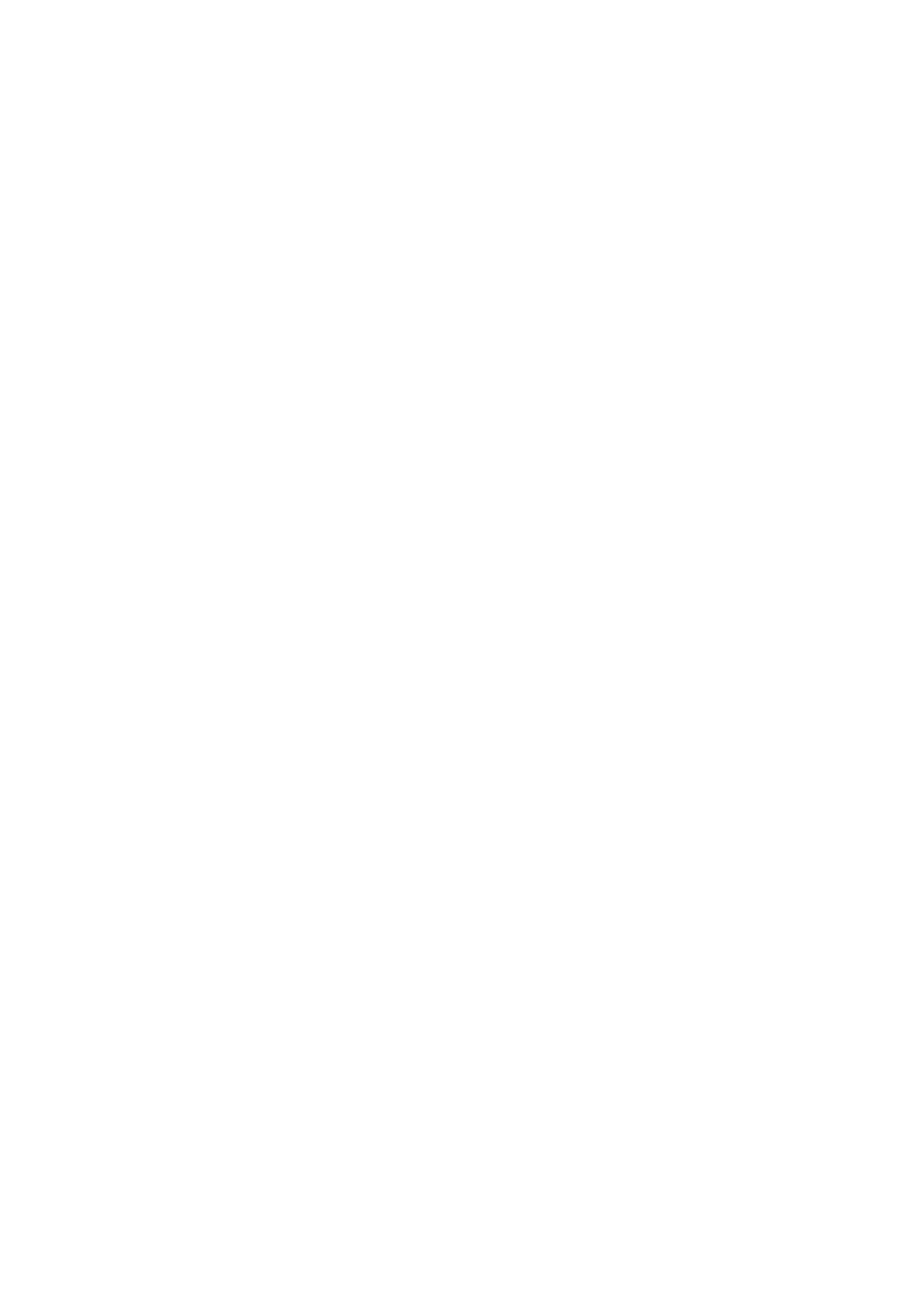# **Abstract**

In this thesis, we propose a new calculation method of the superconformal index by using the Anti-de Sitter (AdS)/Conformal Field Theory (CFT) correspondence.

AdS/CFT is a correspondence between a four-dimensional conformal field theory (CFT) and type IIB string theory on  $AdS_5 \times \mathcal{M}_5$  (AdS), where  $\mathcal{M}_5$  is a five-dimensional compact manifold. This is the strong/weak duality, and one can use AdS/CFT to study the strongly coupled field theories from the theory on the AdS side. There are many AdS/CFTs depending on the compact manifold  $\mathcal{M}_5$ . The simplest example is  $\mathcal{M}_5 = S^5$ , and the corresponding CFT is  $\mathcal{N} = 4$   $U(N)$  supersymmetric Yang-Mills (SYM) theory. There are also AdS/CFTs in which the Lagrangian on the CFT side is not known. The interesting example is AdS/CFT between a  $\mathbb{Z}_k$  S-fold theory and type IIB string theory on  $AdS_5 \times$  $S^5/\mathbb{Z}_k$ , where the S-fold theory is an  $\mathcal{N}=3$  superconformal field theory (SCFT) and always strongly coupled. In this case, AdS/CFT is a significant tool to study the S-fold theories. To understand strongly coupled field theories, the study of theories for which the Lagrangian is not known is quite important.

It is possible to understand AdS/CFT from D3-branes in type IIB string theory, where the D3-brane is a 3+1-dimensional object. A rank *N* CFT is realized on the worldvolume of *N* D3-branes, while D3-branes produce the AdS geometry. This is the origin of AdS/CFT. In the large *N* limit, the AdS side is well described by classical gravity, and there are many applications to the analysis of strongly coupled theories, even for the theories for which the Lagrangian is not known. On the other hand, if *N* is finite, it is believed that the theory on the AdS side is described by quantum gravity. Since no one knows quantum gravity, people think that it is difficult to calculate the physical quantities on the CFT side from the AdS side when *N* is finite.

However, it may be possible to calculate the superconformal index by using AdS/CFT due to the simplification by the supersymmetry even though *N* is finite. The superconformal index has the information of the BPS operator spectrum of a given SCFT and is independent of the coupling constant. Thus, if we calculate the superconformal index for an SCFT, one can immediately obtain the non-trivial information of the SCFT even though the Lagrangian is not known. In fact, the calculation method of the superconformal index on the AdS side in the large *N* limit is already known, and the application to S-fold theories has also been performed by using AdS/CFT. Furthermore, the candidates that contribute to the superconformal index on the AdS side in the finite *N* region are known: the D3-branes wrapped on three-cycles in the compact manifold  $\mathcal{M}_5$ .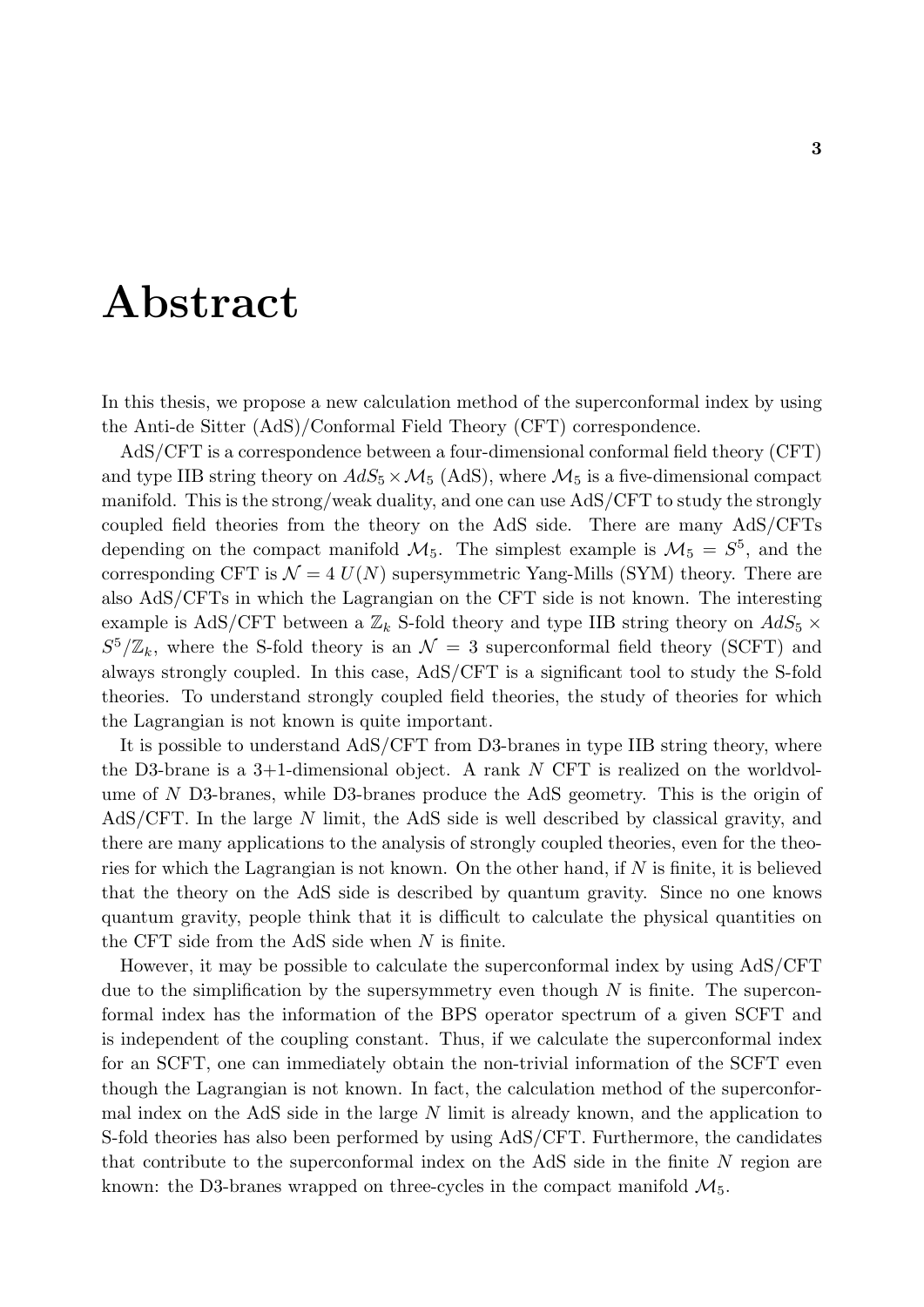Inspired by these previous researches, we develop the calculation method of the superconformal index on the AdS side when *N* is finite. To achieve this purpose, we adopt the following strategy. First, we use the well-known AdS/CFT: the correspondence between  $\mathcal{N} = 4$  *U(N)* SYM and type IIB string theory on  $AdS_5 \times S^5$ . In this case, the superconformal index is calculable using the Lagrangian on the CFT side. The results then provide us a hint to search for the calculation method of the superconformal index on the AdS side in the finite *N* region. Concretely, we analyze the single wrapped D3-branes and compare the results with the CFT results. Then, we propose the calculation method of the superconformal index on the AdS side in the finite *N* region. We see that our results agree with the CFT results up to contributions from the multiple wrapped D3-branes. Second, we apply our method to S-fold theories. Then, we can predict the superconformal index of the finite rank S-fold theories from the AdS side. Since it is expected that the rank one and two S-fold theories are equivalent to  $\mathcal{N}=4$  SYM, we can carry out the consistency check. Besides this check, recently, the superconformal index of the rank three  $\mathbb{Z}_3$  S-fold theory was calculated using the renormalization group flow, and we can confirm the correctness of our method for this case. All the results given in this thesis are consistent with the known facts.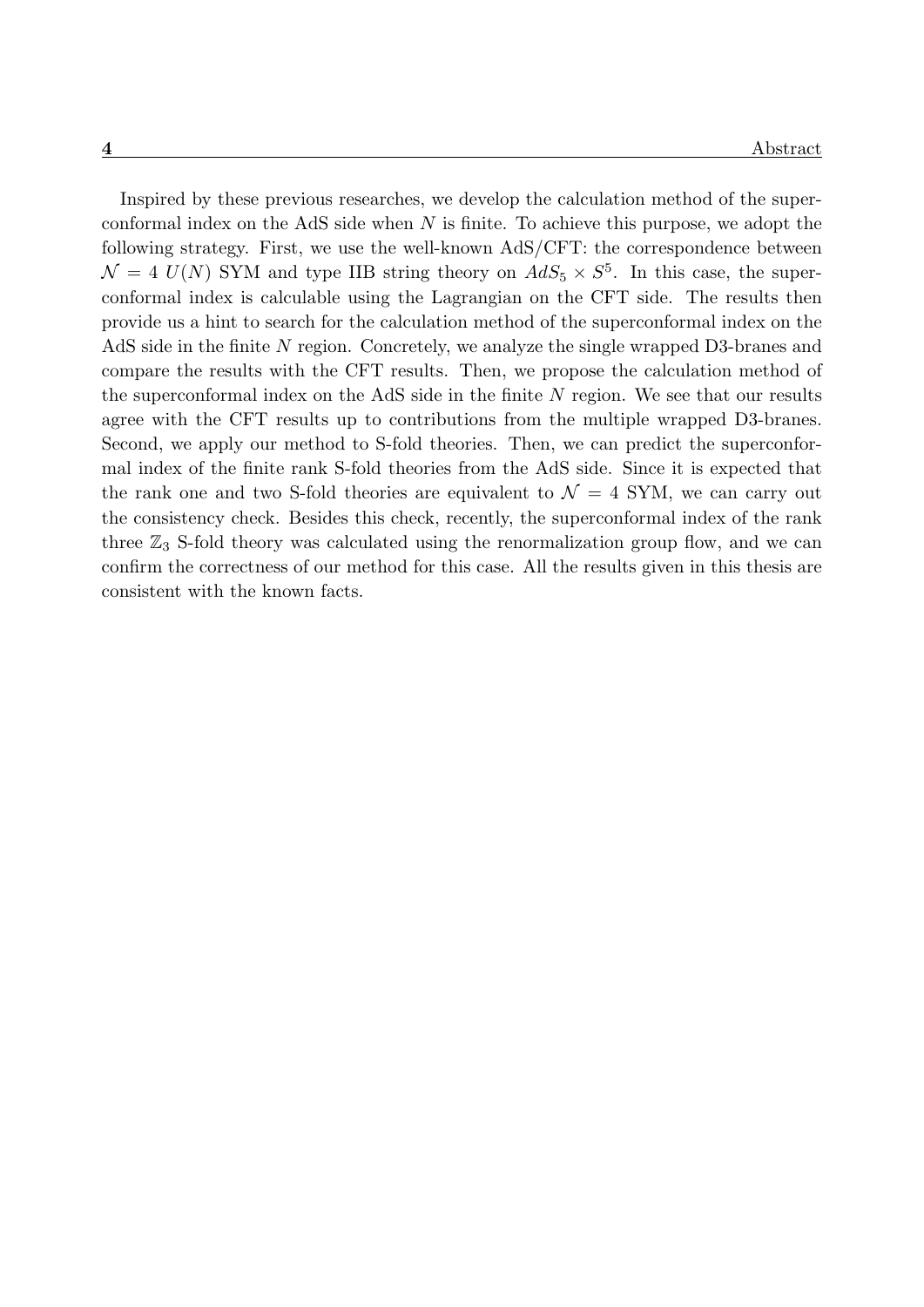# **Acknowledgment**

First of all, the author expresses his gratitude to his supervisor Yosuke Imamura for his patient and kind guidance throughout his five-year career in the particle theory group in Tokyo Institute of Technology. The author also gives his thanks to the faculty of the particle theory laboratory in Tokyo Institute of Technology, Katsushi Ito and Yoshiyuki Watabiki. The author appreciates his collaborators for discussions and their guidance, Shota Fujiwara, Yosuke Imamura, Tatsuya Mori, and Daisuke Yokoyama. He also thanks to the following people for stimulating discussions, Testuji Kimura, Yoshishige Kobayashi, Shoichi Kanno, Masaya Yata, Yugo Abe, Naoto Kan, Yusuke Kanayama, Hirotaka Kato, Hongfei Shu, Takafumi Okubo, Saki Koizumi, Yusuke Nagatsuka, Takashi Hagiwara, Kohei Fujikura, Kensuke Akita, Stephan Hübsch, Kohei Kuroda, Takayasu Kondo, Shota Fujiwara, Tatsuya Mori, Yota Endo, Keita Imaizumi, Rei Masuda, Keisuke Sawaizumi, Kodai Kitahara, Shingo Horikawa, Shuichi Murayama, Sumiya Umezu, Mingshuo Zhu, Ibuki Hashimoto, Jingjing Yang and all the members of the fundamental physics group. The author thanks all the universities and institutes that have provided the nice research environments, especially thanks to the Center for Field Theory and Particle Physics in Fudan University, the particle theory group in Rikkyo University, Komaba particle theory group in University of Tokyo, Riken iTHEMS, OCU research group for mathematical physics in Osaka City University, and the particle theory group in Saitama University for inviting the author as a speaker of a seminar and stimulating discussions with the members of those universities and institutes.

The author appreciates the financial support from the Sasakawa Scientific Research Grant of The Japan Science Society.

Finally, the author thanks his parents and sister for their warm support in all aspects.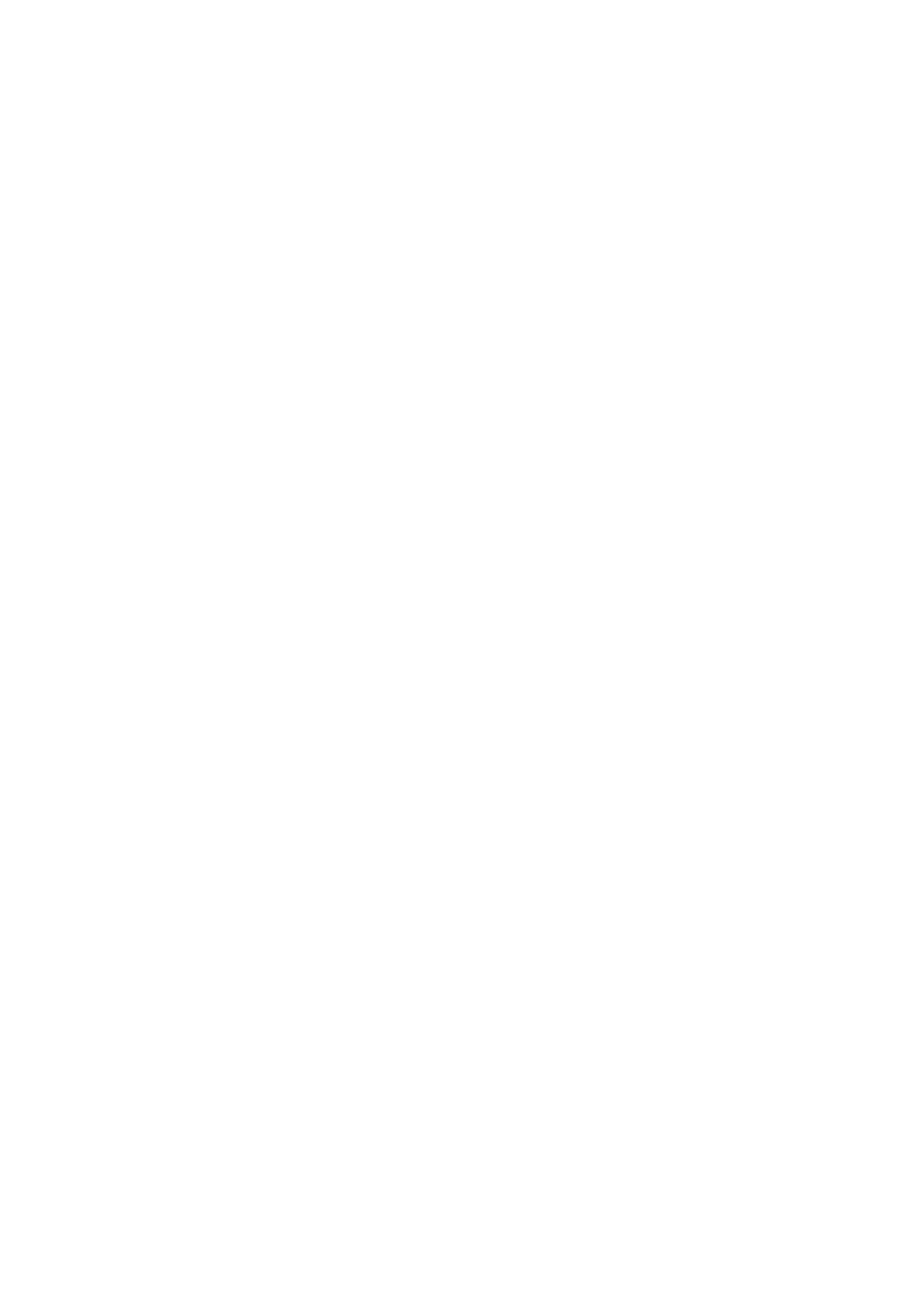# **Contents**

| <b>Chapter 1</b> | <b>Introduction</b>                                                                  | 9  |
|------------------|--------------------------------------------------------------------------------------|----|
| 1.1              | Partition function                                                                   | 13 |
| 1.2              |                                                                                      | 16 |
| 1.3              |                                                                                      | 18 |
| 1.4              |                                                                                      | 20 |
|                  | 1.4.1                                                                                | 20 |
|                  | 1.4.2                                                                                | 23 |
|                  | 1.4.3                                                                                | 26 |
|                  | 1.4.4<br>Theories for which the Lagrangian is unknown $\ldots \ldots$                | 28 |
| 1.5              |                                                                                      | 29 |
|                  | 1.5.1                                                                                | 30 |
|                  | Superconformal index for Lagrangian theories $\ldots \ldots$<br>1.5.2                | 32 |
| 1.6              |                                                                                      | 34 |
| <b>Chapter 2</b> | <b>AdS/CFT Correspondence</b>                                                        | 37 |
| 2.1              | Four-dimensional $\mathcal{N}=4$ supersymmetric Yang-Mills theory                    | 37 |
|                  | 2.1.1                                                                                | 41 |
|                  | Coulomb branch and Higgs branch<br>2.1.2                                             | 42 |
|                  | 2.1.3<br>BPS partition function                                                      | 44 |
|                  | 2.1.4                                                                                | 49 |
| 2.2              | Type IIB string theory $\dots \dots \dots \dots \dots \dots \dots \dots \dots \dots$ | 54 |
|                  | 2.2.1                                                                                | 55 |
|                  | 2.2.2                                                                                | 56 |
|                  | 2.2.3                                                                                | 57 |
|                  | 2.2.4<br>Type IIB supergravity $\dots \dots \dots \dots \dots \dots \dots$           | 61 |
| 2.3              |                                                                                      | 62 |
|                  | 2.3.1                                                                                | 64 |
|                  | 2.3.2                                                                                | 65 |
| 2.4              | Agreement of the index in the large $N$ limit $\ldots \ldots \ldots \ldots$          | 66 |
|                  | 2.4.1                                                                                | 66 |
|                  | 2.4.2                                                                                | 68 |
| <b>Chapter 3</b> | Finite N Corrections to the Superconformal Index                                     | 73 |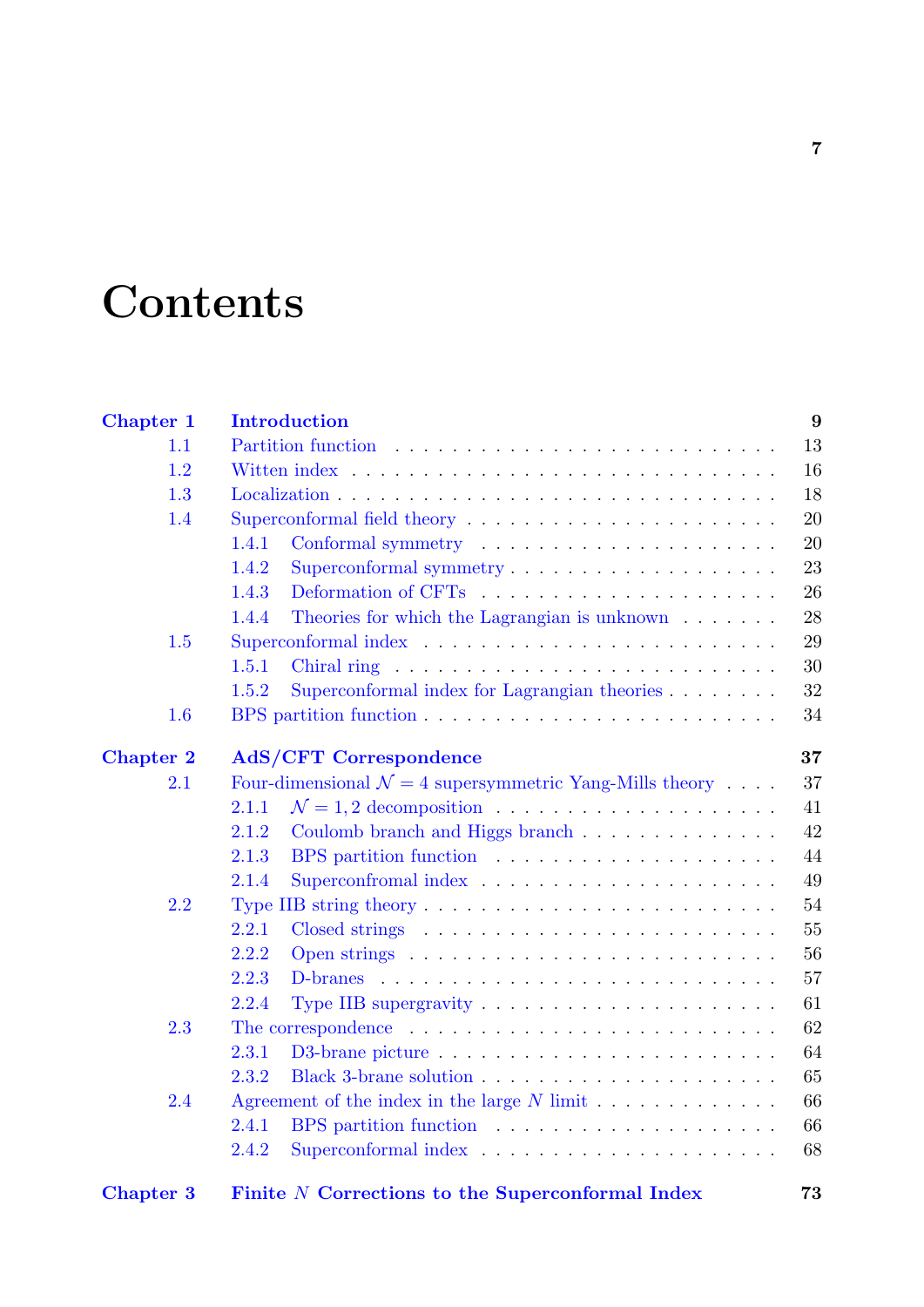| 3.1                 |                                                                                    | 75  |
|---------------------|------------------------------------------------------------------------------------|-----|
| 3.2                 |                                                                                    | 83  |
|                     | Supersymmetry on wrapped D3-branes<br>3.2.1                                        | 83  |
|                     | Superconformal index of wrapped D3-brane<br>3.2.2                                  | 85  |
|                     | Comparison with the CFT side<br>3.2.3                                              | 88  |
| <b>Chapter 4</b>    | <b>Four-Dimensional S-fold Theories</b>                                            | 91  |
| 4.1                 |                                                                                    | 91  |
|                     | $AdS/CFT$ correspondence in the orientifold background $\ldots$<br>4.1.1           | 92  |
|                     | BPS partition function<br>4.1.2                                                    | 94  |
|                     | 4.1.3                                                                              | 97  |
| 4.2                 | S-fold theories                                                                    | 99  |
|                     | $AdS/CFT$ correspondence in the S-fold background $\ldots$ .<br>4.2.1              | 102 |
|                     | 4.2.2                                                                              | 103 |
| 4.3                 | BPS partition function of S-fold theories                                          | 106 |
| 4.4                 | Large $N$ limit on the AdS side $\ldots \ldots \ldots \ldots \ldots \ldots \ldots$ | 108 |
|                     | 4.4.1                                                                              | 109 |
|                     | 4.4.2                                                                              | 109 |
| 4.5                 | Finite N corrections $\ldots \ldots \ldots \ldots \ldots \ldots \ldots \ldots$     | 113 |
|                     | 4.5.1<br>BPS partition function                                                    | 113 |
|                     | 4.5.2                                                                              | 117 |
| 4.6                 |                                                                                    | 120 |
|                     | 4.6.1<br>Supersymmetry enhancement                                                 | 120 |
|                     | 4.6.2<br>Comparison with Zafrir's result                                           | 121 |
|                     |                                                                                    |     |
| Chapter 5           | <b>Conclusions and Discussions</b>                                                 | 123 |
| <b>Appendix A</b>   | <b>Conventions and Notations</b>                                                   | 127 |
| A.1                 | Spinor convention for four-dimensional theories $\ldots \ldots \ldots$             | 127 |
| A.2                 |                                                                                    | 129 |
|                     | A.2.1                                                                              | 129 |
|                     | A.2.2                                                                              | 130 |
| <b>Bibliography</b> |                                                                                    | 131 |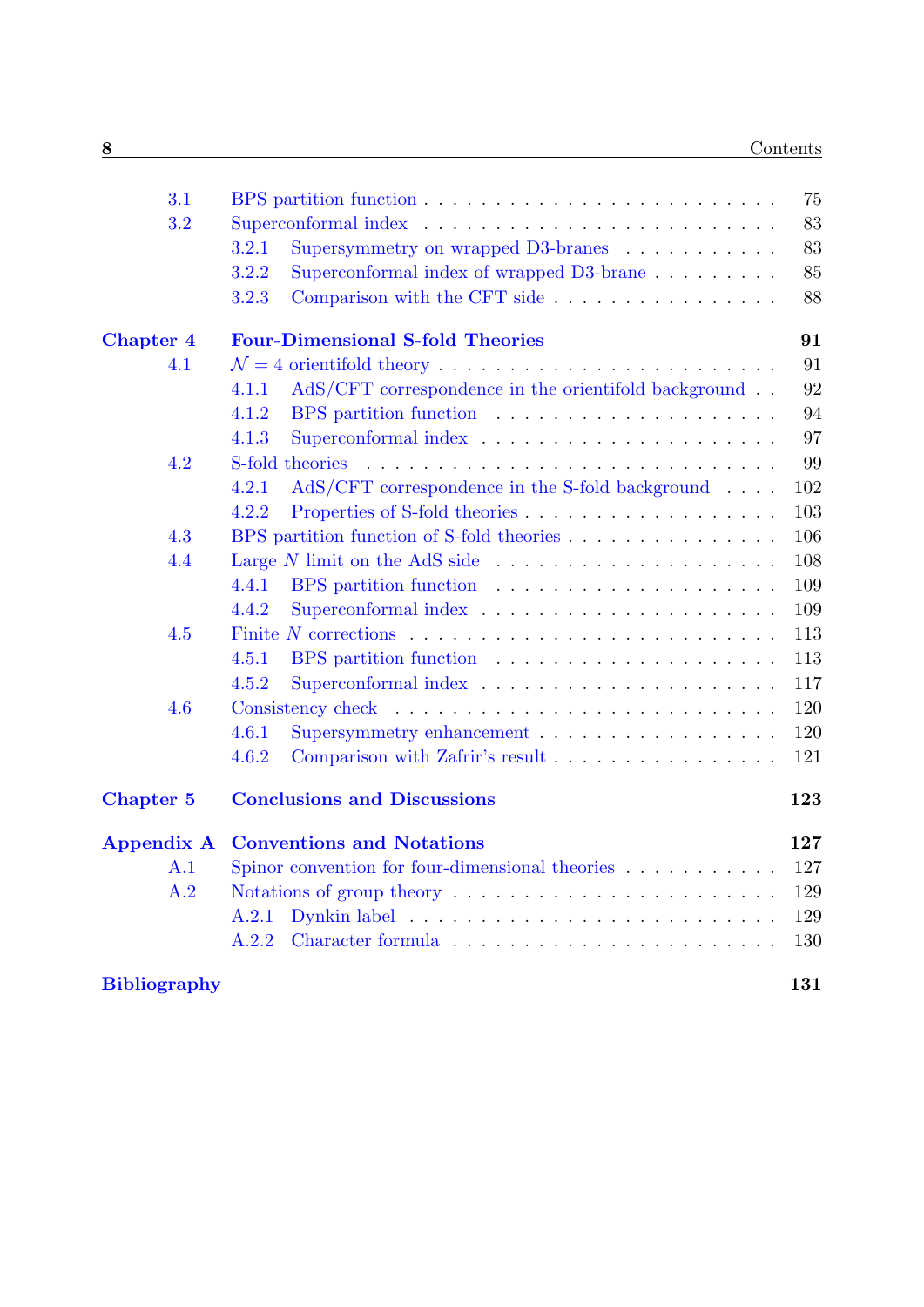# <span id="page-8-0"></span>**Chapter 1 Introduction**

Quantum field theories (QFT) has been extensively studied in elementary particle physics. In particular, the weak coupling region of QFT is well understood by the perturbation method. On the other hand, it is difficult to analyze the strong coupling region of QFT because the perturbation method is not applicable. Nevertheless, strongly coupled field theories often appear in particle physics. For example, quantum chromodynamics (QCD) is an asymptotically free theory and becomes the strongly coupled theory in the low energy region. One of the quite important problems in QCD is to understand color confinement. So far, no one understands color confinement in an analytical way, even though the lattice QCD suggests that color confinement should occur. To solve the color confinement problem, the understanding of the strongly coupled field theory is essential.

Although the strong coupling region of the realistic QFT is very difficult to analyze, one can learn many things about the strongly coupled physics from the supersymmetric field theories. The supersymmetry is the symmetry between bosonic fields and fermionic fields. Ths supersymmetry algebra is generated by *N* Lorentz spinor generators. The restriction for the theory is stronger as  $\mathcal N$  increases. It is known that  $\mathcal N$  is smaller than or equal to four for four-dimensional field theory without gravity.

 $\mathcal{N}=1$  supersymmetric theories are important for phenomenology. Since the restriction of  $\mathcal{N} = 1$  supersymmetry for the theory is relatively weak, one can construct various phenomenological models with  $\mathcal{N} = 1$  supersymmetry. However,  $\mathcal{N} = 1$  supersymmetry is not enough to solve the theory. On the other hand,  $\mathcal{N} = 4$  supersymmetry gives the quite severe constraint to the theory, and it is believed that  $\mathcal{N}=4$  supersymmetric Yang-Mills (SYM) theory  $[1, 2]$  is the only theory having  $\mathcal{N}=4$  supersymmetry in fourdimension. Therefore, an  $\mathcal{N} = 4$  theory is uniquely specified by the gauge group only. Although this theory cannot be the realistic theory, it is still interesting as a toy model to learn the strongly coupl[ed](#page-130-0) [p](#page-130-1)hysics because the quantum corrections to the theory are suppressed due to the boson/fermion cancellation. Furthermore, since the *β*-function of this theory is zero,  $\mathcal{N} = 4$  SYM also has the conformal symmetry. In total,  $\mathcal{N} = 4$  SYM has the  $\mathcal{N}=4$  superconformal symmetry.

For  $\mathcal{N}=2$  supersymmetric theories, the restriction is not so strong. However, it is enough to calculate the low energy effective action, which is obtained by integrating out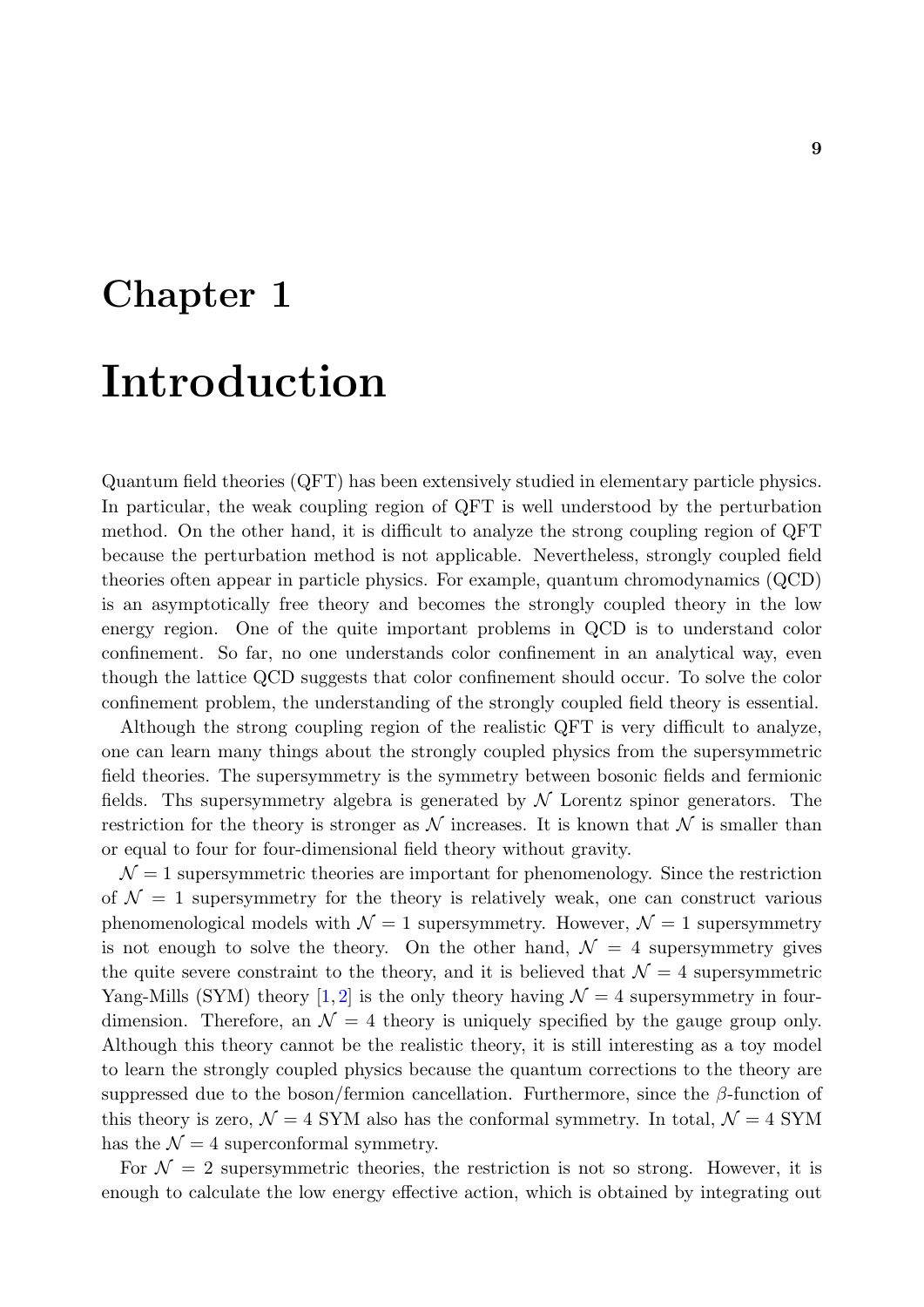the massive modes in the theory. In fact, Seiberg and Witten determined the low energy effective action of  $\mathcal{N} = 2$  *SU*(2) gauge theory [3,4] in 1994. They used a certain Riemann surface to obtain the low energy effective action. Such a Riemann surface is called the Seiberg-Witten (SW) curve. The understanding of the non-perturbative effect in the supersymmetric field theory has been greatly [p](#page-130-2)[ro](#page-130-3)gressed by their success. For instance, one can explain the electric charge confinement via the monopole condensation by breaking  $\mathcal{N}=2$  to  $\mathcal{N}=1$ .

In addition to the understanding of the non-perturbative effects of QFT, the diversity of QFT is recognized more than before by Seiberg and Witten's analysis. The significant fact is that there are many conformal field theories (CFT) that the construction of the Lagrangian is uncertain. Since it looks like that these theories have no tunable parameters, there is no general procedure that gives the Lagrangian (or, there are few tunable parameters that can help us find the Lagrangian). The famous examples of such theories are Argyres-Douglas  $(AD)$  theories  $[5, 6]$ . AD theories arise at the superconformal fixed point in which the mutually non-local BPS particles become massless [5–9]. Note that, in principle, the existence of the ultra-violet (UV) Lagrangian that flows to a target theory in the renormalization group (RG) [flo](#page-130-4)[w](#page-130-5) is enough to analyze the theory. In fact, the UV Lagrangian that flows to a certain AD theory was discovered by Maru[yos](#page-130-4)[hi](#page-130-6) and Song [10], and some physical quantities were discussed. Although it is quite difficult to analyze theories for which neither the Lagrangian nor UV Lagrangian are known, one may be able to analyze them by using dualities.

A duality is a correspondence between outwardly different but physically equivalent theories. In the duality, it often occurs that a strongly coupled theory corresponds to a weakly coupled theory. In such a situation, the duality enables us to analyze the strongly coupled theory via the dual weakly coupled theory. For example, in Seiberg and Witten's analysis, the electric-magnetic duality, an example of strong/weak duality, plays an important role.

Another significant example of strong/weak duality is the AdS/CFT correspondence proposed by Maldacena [11] in 1997. Roughly speaking, the AdS/CFT correspondence is a correspondence between a *d*-dimensional CFT and a *d* + 1-dimensional gravity theory on Anti-de Sitter (AdS) spacetime. This correspondence can be understood through the string theory. The [stri](#page-131-0)ng theory is a theory of strings defined on ten-dimensional spacetime, and there are  $p + 1$ -dimensional objects called  $Dp$ -branes as well as strings. The  $p + 1$ -dimensional field theory is realized on the worldvolume of D<sub>p</sub>-branes [12], whereas the AdS spacetime is realized near the D-branes [13]. Although this observation is far from the proof of AdS/CFT, it is enough to convince us that AdS/CFT holds.

It is known that the strong coupling region on the CFT side corresponds to the clas[sica](#page-131-1)l gravity on the AdS side. Thus, AdS/CFT provides us a [pow](#page-131-2)erful tool to investigate the strong coupling region of QFT. One can construct AdS/CFT that the theory on the CFT side is a QCD-like theory by arranging the D-branes in the string theory. The Sakai-Sugimoto model [14, 15] is known as an example of such the case. One can calculate the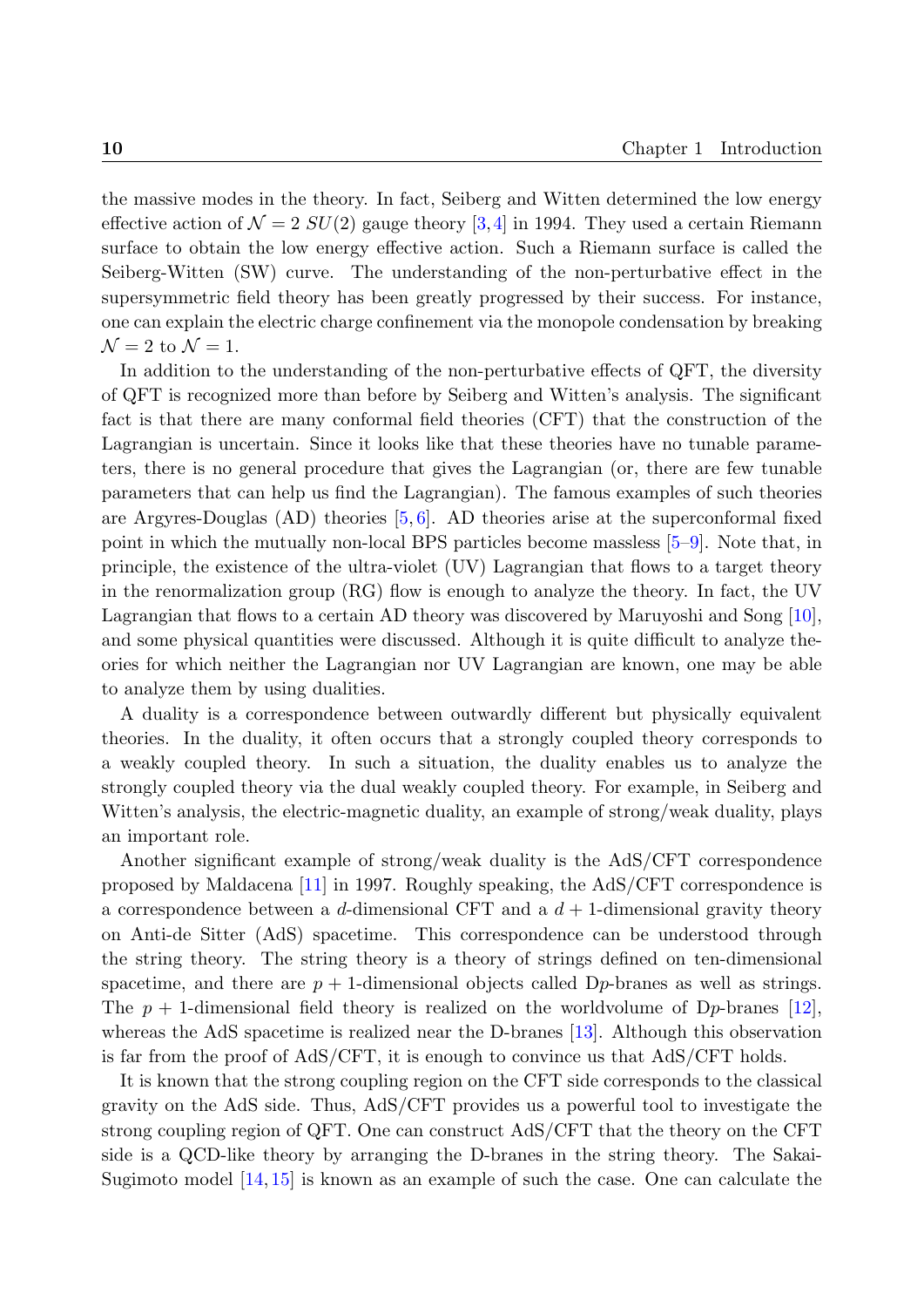mass of mesons in the Sakai-Sugimoto model, and it is a good example of applications of AdS/CFT to QCD. It is also known that if the rank of CFT (number of D-branes in the string theory setup) is finite, the corresponding gravity theory is quantum gravity. Then it is possible to investigate quantum gravity by using AdS/CFT. However, this fact is an obstacle to study the strongly coupled CFT with the finite rank when we use AdS/CFT.

Physical quantities protected by the supersymmetry may overcome this obstacle due to the simplification by the supersymmetry. Candidates of such quantities are the superconformal index and the BPS partition function [16]. The superconformal index is a kind of partition functions defined in a superconformal field theory (SCFT). It has information regarding the operator spectrum of the theory. Also, the superconformal index does not depend on the coupling constant and is cal[cul](#page-131-3)able by using the Lagrangian on the CFT side. Once we calculate the superconformal index, we can obtain the non-trivial information of the theory. Thus the calculation of the superconformal index for SCFTs, for which the Lagrangian is not known, is the first goal of the analysis of such SCFTs. Similarly, the BPS partition function also has information about the operator spectrum of the theory. Moreover, the structure of the BPS partition function is much simpler than the superconformal index, and it is useful to speculate the structure of the superconformal index.

In this thesis, we would like to calculate the superconformal index of the finite rank SCFTs, for which the Lagrangian is not known, by using AdS/CFT in the finite *N* region, where N is the rank of a given SCFT. Then, we need to develop the calculation method of the superconformal index on the AdS side when *N* is finite. This research also helps to expand the scope of applications of AdS/CFT.

For this purpose, it is useful to consider the simplest AdS/CFT: the correspondence between  $\mathcal{N} = 4$   $U(N)$  SYM and type IIB string theory on  $AdS_5 \times S^5$ . In this case, the Lagrangian on the CFT side is known, and the superconformal index is calculable. The concrete expression of the superconformal index provides us a hint to search for the calculation method of the superconformal index on the AdS side. First, AdS/CFT in the  $N \to \infty$  limit (large N limit) is well studied because the corresponding theory on the CFT side is classical gravity. Actually, the superconformal index on the AdS side was calculated as contributions of Kaluza-Klein (KK) modes on  $S^5$ , and the agreement with that on the CFT side was confirmed [16]. Second, when *N* is finite, there are new contributions coming from the D3-branes wrapping on three-cycles in  $S<sup>5</sup>$  as well as KK modes. The existence of supersymmetric configurations of D3-branes expanded in *S* 5 was first shown in [17]. The calculation [meth](#page-131-3)od of the superconformal index for such wrapped D3-branes has not been known so far, and we propose the formula to calculate the contributions of wrapped D3-branes on the AdS side. Based on the formula, we also confirm the agreem[ent](#page-131-4) of the superconformal index with that on the CFT side up to a certain order of the parameters in the index. A similar analysis of the BPS partition function is also given.

Once we develop the calculation method of the superconformal index on the AdS side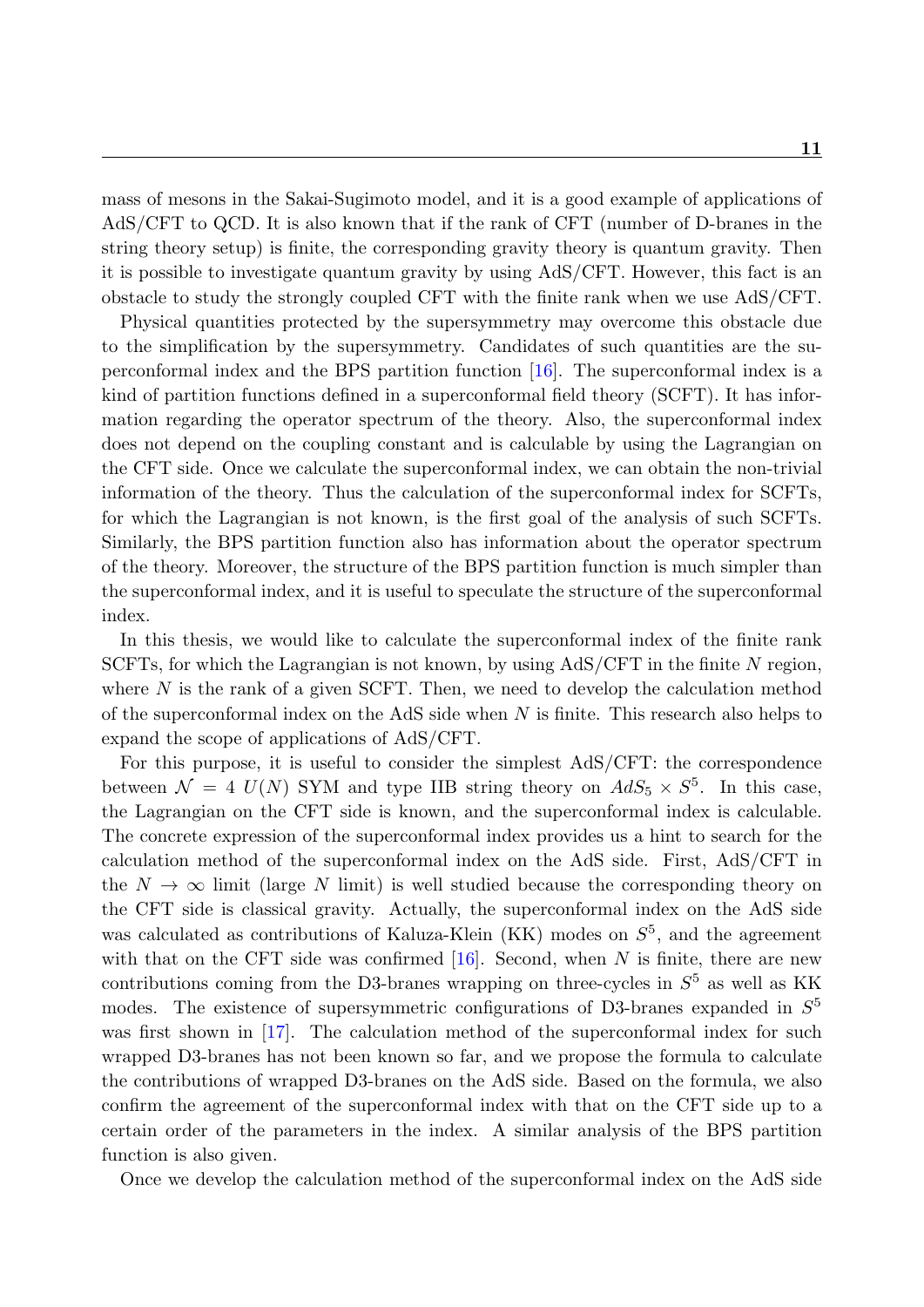in the finite *N* region, we can apply our method to SCFTs for which the Lagrangian is not known. We focus on the S-fold theories as examples of such theories. Namely, we calculate the superconformal index of the S-fold theories as well as the BPS partition function. An S-fold theory is an  $\mathcal{N}=3$  SCFT and constructed by Garcia-Etxebarria and Regalado [18] in 2015. It is well known that any  $\mathcal{N} = 3$  theories connected with the free theory by tuning the parameters have  $\mathcal{N} = 4$  supersymmetry automatically. So the existence of genuine  $\mathcal{N} = 3$  theories that do not have  $\mathcal{N} = 4$  supersymmetry were uncertain u[ntil](#page-131-5) the discovery of S-fold theories, where a genuine  $\mathcal{N}=3$  theory is an  $\mathcal{N}=3$  theory that never has the  $\mathcal{N} = 4$  supersymmetry. Since S-fold theories are constructed by using D3branes in type IIB string theory, we can consider the AdS/CFT correspondence for S-fold theories [19,20]. Thus, it is possible to investigate S-fold theories by using AdS/CFT. We apply our formula mentioned in the last paragraph to find the superconformal index of S-fold theories. Because it is conjectured that some of the S-fold theories are equivalent to  $\mathcal{N} = 4$  $\mathcal{N} = 4$  [SYM](#page-131-7) with a certain gauge group (Aharony-Tachikawa conjecture) [20], we can compare our result with the index of corresponding  $\mathcal{N}=4$  SYM. Moreover, the UV Lagrangian of some of the S-fold theories were given by Zafrir [21], and the index was calculated by using the UV Lagrangian. We can also compare our result with [Za](#page-131-7)frir's result.

The organization of this thesis is as follows.

In the rest of this chapter, we review some basic concepts to define the superconformal index and the BPS partition function. In particular, we review the Witten index, the conformal and superconformal symmetry. Then we define the superconformal index and the BPS partition function. We also discuss SCFTs for which the Lagrangian is not known.

In Chapter 2, we review the AdS/CFT correspondence between  $\mathcal{N} = 4$   $U(N)$  SYM and type IIB string theory on  $AdS_5 \times S^5$ . We start from the review of  $\mathcal{N} = 4$  SYM and give the superconformal index and the BPS partition function of  $\mathcal{N} = 4$   $U(N)$  SYM. After that, we seet[he](#page-36-0) elementary facts of type IIB string theory. Then we consider AdS/CFT correspondence. The agreement of the index and the BPS partition function in the large *N* limit is also reviewed.

In Chapter 3, we calculate the finite *N* corrections to the BPS partition function and the superconformal index following the author's and his collaborators' paper [22]. After the calculation, we compare our results with those on the CFT side.

In Chapter [4,](#page-72-0) we review the S-fold theories following [18–20]. First, we consider the orientifold and calculate the BPS partition function of  $\mathcal{N} = 4$   $SO(N)$  SYM. The[n w](#page-131-8)e define the S-fold and S-fold theories. We calculate the finite *N* corrections to the BPS partition function and t[he](#page-90-0) superconformal index following the autho[r's](#page-131-5) [and](#page-131-7) his collaborators' papers [22, 23]. The results of orientifold are compared with those on the CFT side. For Sfold theories, we also carry out the consistency check regarding the Aharony-Tachikawa conjecture [20] and the Zafrir's analysis [21].

[C](#page-131-8)[hap](#page-132-0)ter 5 is devoted to conclusions and discussions.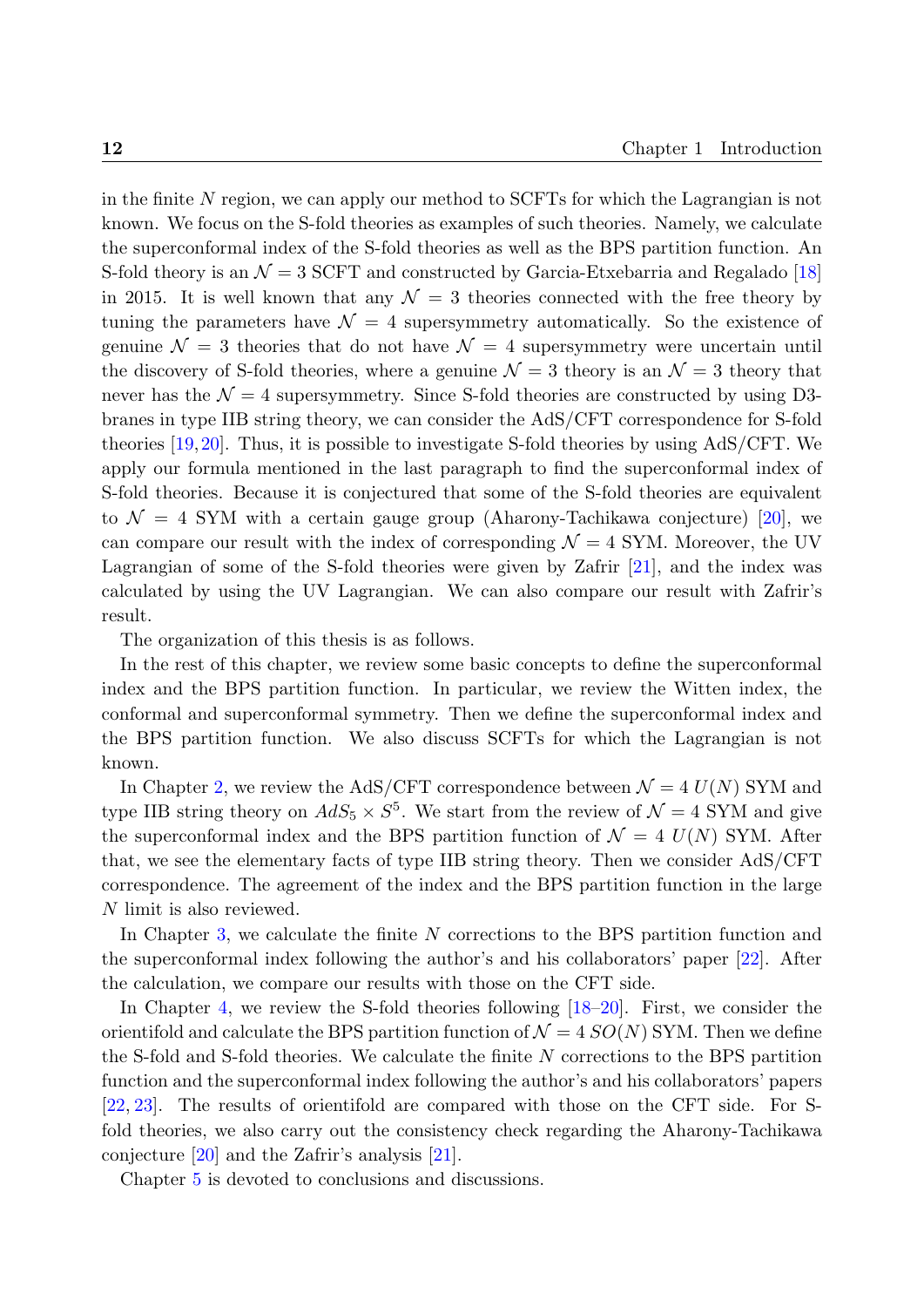We give the conventions for four-dimensional theories and notations of group theory in Appendix A.

In this thesis, we denote Napier's number, imaginary unit, and derivative in Roman type. We use the notation "Tr" only for traces of gauge group indices. Otherwise, we use "tr" for tr[ace](#page-126-0)s.

## **1.1 Partition function**

<span id="page-12-0"></span>A partition function is very important because we can read off the non-trivial information of a quantum theory. For example, the thermal partition function gives us the energy spectrum of a theory. The thermal partition function of a theory with the Hamiltonian *H* is given by

$$
Z(\beta) = \text{tr}_{\mathcal{H}}(e^{-\beta H}) = \text{tr}_{\mathcal{H}}(q^H) = Z(q), \qquad q = e^{-\beta}, \qquad (1.1)
$$

where the trace is taken over the Hilbert space of the theory, and  $\beta = 1/k_BT$  is the inverse temperature. Actually, the coefficients and exponents of the Taylor expansion of *Z*(*q*) with respect to *q* have information of the energy spectrum of the theory.

There is another expression of the partition function: the path integral form. Let us consider a quantum mechanical system of a particle. To see the path integral form, let us rewrite the partition function  $(1.1)$  by position eigenstates  $|x\rangle$ :

$$
Z(\beta) = \int \mathrm{d}x \langle x | e^{-\beta H} | x \rangle.
$$
 (1.2)

This is reminiscent of the transition amplitude. If we identify the Boltzmann factor with the time evolution operator, this is the transition amplitude with the time evolution  $t = -i\beta$ . Thus, the partition function can be written as the path integral with the periodic boundary condition:

$$
Z(\beta) = \int \mathcal{D}x \exp\left[i \int_0^{-i\beta} dt L(x, \dot{x})\right], \qquad x(0) = x(-i\beta), \qquad (1.3)
$$

where  $L(x, \dot{x})$  is the Lagrangian obtained by the Legendré transformation of the Hamiltonian.

In a quantum field theory, the fundamental degrees of freedom are not positions of particles but fields. Then the partition function of a quantum field theory is given by

$$
Z = \int \mathcal{D}\Phi \mathrm{e}^{\mathrm{i}S[\Phi]}.
$$
 (1.4)

The time direction is compactified to  $S^1$ .

In the analysis of the quantum field theory, we often want to know the correlation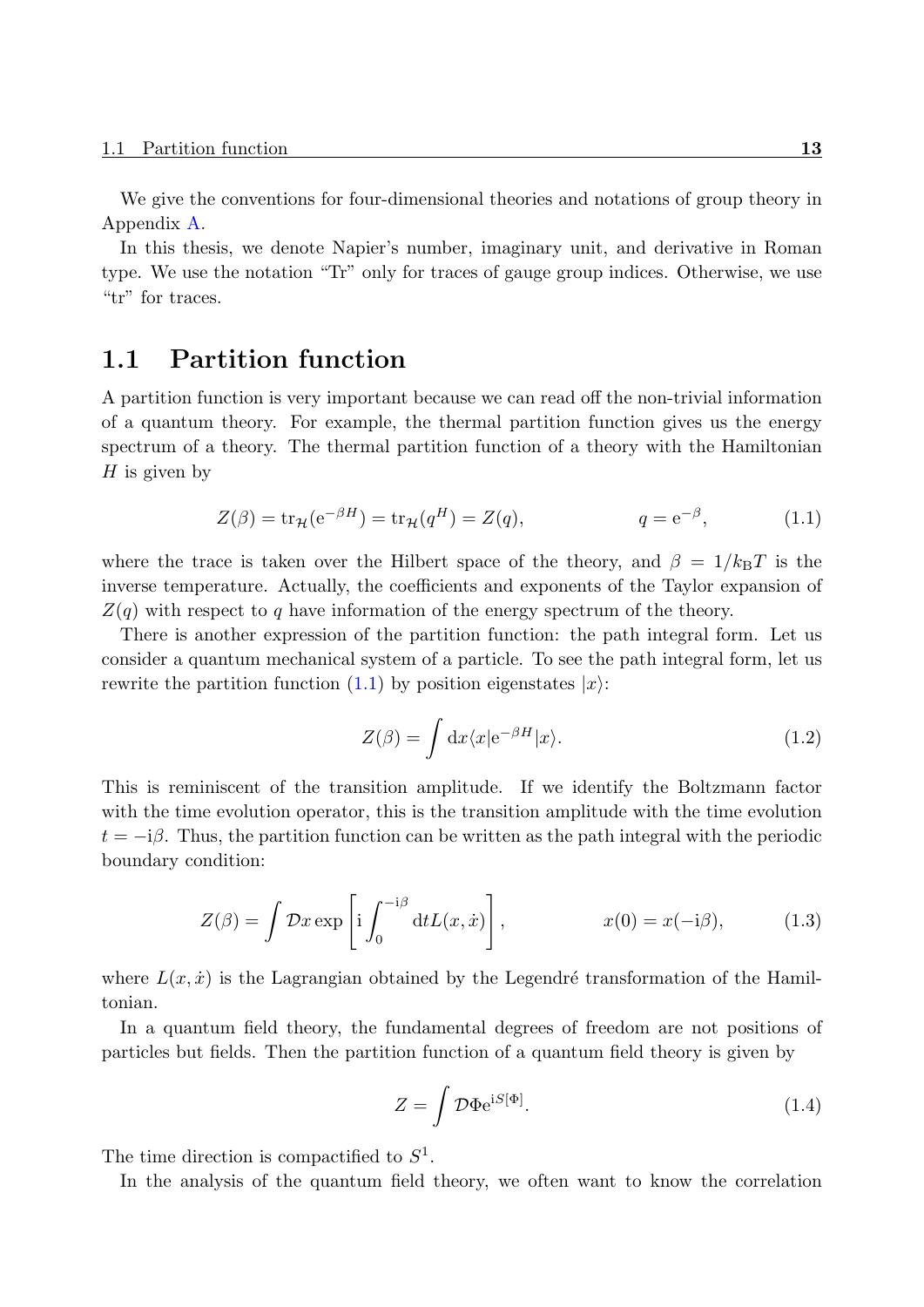function because it encodes the scattering amplitudes through the Lehmann-Symanzik-Zimmermann reduction formula. As it is well known we add a source term  $J(x)$  coupled to the field  $\Phi$  in the action, and the correlation function  $\langle \Phi(x_1) \Phi(x_2) \cdots \rangle$  is

$$
\langle \Phi(x_1)\Phi(x_2)\cdots\rangle = \frac{1}{Z[J=0]} \left( -i\frac{\delta}{\delta J(x_1)} \right) \left( -i\frac{\delta}{\delta J(x_2)} \right) \cdots Z[J] \Big|_{J=0} . \tag{1.5}
$$

Then, we can read off what particles are present and how they interact with each other. This is one of the main goals of particle physics.

The benefits of the partition function are not limited to those mentioned above. For example, if the number of particles *N* is conserved, we can obtain the information regarding the number of particles as well as energy spectrum from the grand partition function:

$$
\Xi(\beta,\mu) = \text{tr}(e^{-\beta H}e^{-\mu N}) = \text{tr}(q^H u^N) = Z(q,u), \qquad q = e^{-\beta}, \qquad u = e^{-\mu}, \qquad (1.6)
$$

where the trace is taken over all possible *N* values as well as Hilbert space with the constant *N* and  $\mu$  is the chemical potential. We refer to  $u$  as the fugacity. Thus the grand partition function is a generalization of the partition function by adding a number operator *N*, which commutes with the Hamiltonian.

Similarly, in general, we can add more information of the spectrum to the partition function by using the symmetries of the theory. If there are symmetries commuting with the Hamiltonian, we can generalize the partition function as follows because the symmetries do not change the structure of the eigenstates of the Hamiltonian:

$$
Z(q, u_1, u_2, \cdots) = \text{tr}_V(q^H u_1^{F_1} u_2^{F_2} \cdots), \qquad (1.7)
$$

where  $F_1, F_2, \cdots$  commute each other and  $u_1, u_2, \cdots$  are also called the fugacities as an analogy of the grand partition function. The trace is taken over the Hilbert space of the theory. The commutativity means that we can choose  $F_j$  as the Cartan generators of the symmetries.

Actually, we can regard the partition function as a character in the context of the group theory. The character of a representation *R* of a group *G* is defined as the trace over the representation space *VR*:

$$
\chi_R(g) = \text{tr}_{V_R} R(g) = \sum_i [R(g)]_{ii},\tag{1.8}
$$

where  $R(g)$  is a representation matrix of an element  $g \in G$ . The partition function has the same structure. The Hilbert space is  $V_R$ . Hence the partition function is represented as a character of the state space with  $g = q^H u_1^{F_1} u_2^{F_2} \cdots$ .

Let us see the generalized partition function in the concrete example: 3d harmonic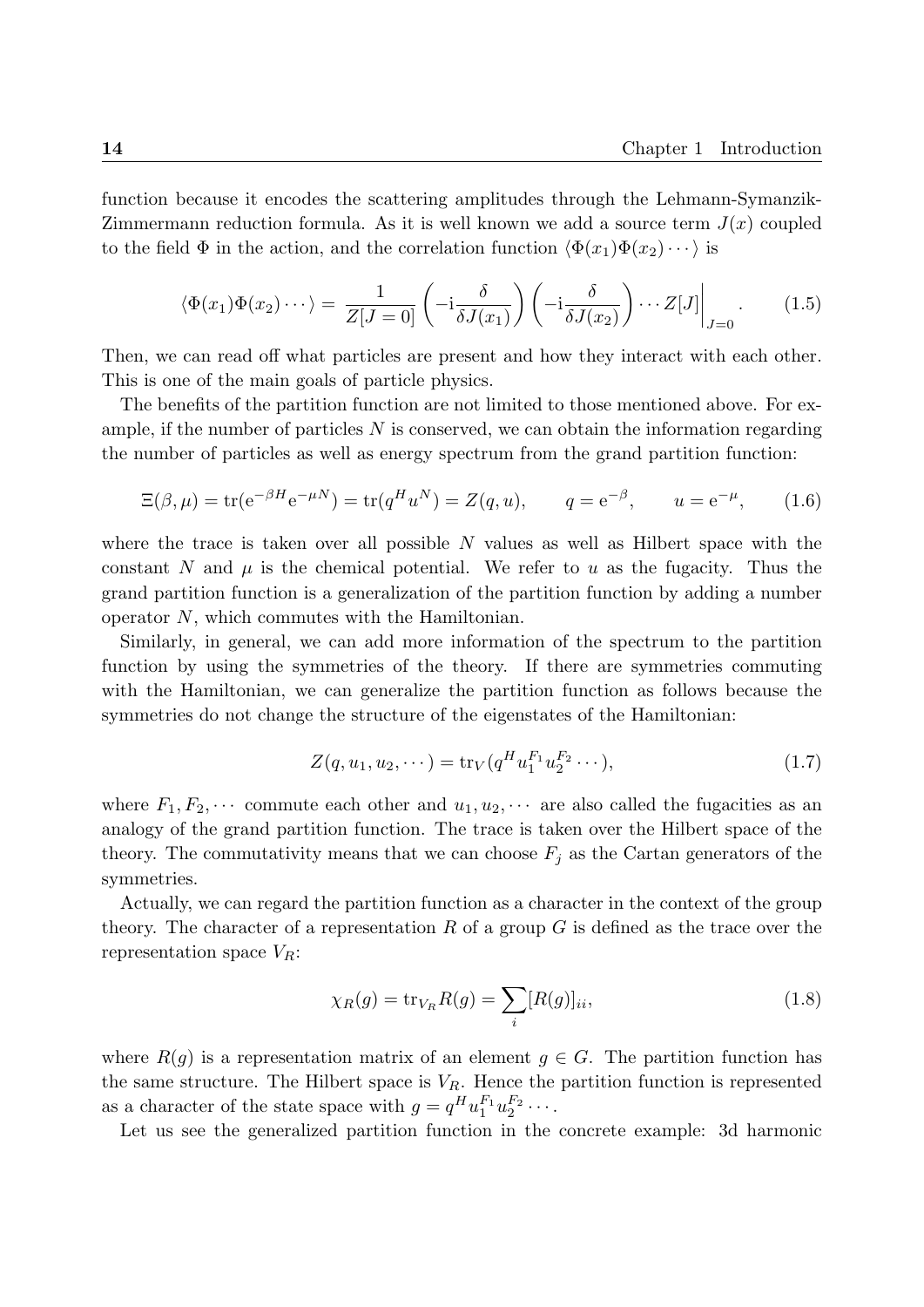oscillators. The Hamiltonian is given by

<span id="page-14-1"></span>
$$
H = \sum_{i=1}^{3} a_i^{\dagger} a_i,
$$
\n(1.9)

where we neglect the zero-point energy for simplicity. The ordinary thermal partition function is now

$$
Z(q) = \frac{1}{(1-q)^3} = 1 + 3q + 6q^2 + 10q^3 + 15q^4 + \cdots
$$
 (1.10)

Then we can read off the energy spectrum of this theory from the coefficients of fugacity *q* as promised. As you know, there is an *SU*(3) global symmetry of this system. Since the rank of *SU*(3) is two, we can define two fugacities coupled to the Cartan generators of *SU*(3). The definition of the generalized partition function is

<span id="page-14-2"></span><span id="page-14-0"></span>
$$
Z(q, u_1, u_2) = \text{tr}(q^H u_1^{R_1} u_2^{R_2}), \qquad (1.11)
$$

where  $R_1$  and  $R_2$  are the  $SU(3)$  Cartan generators. For the fundamental representation they are  $R_1 = \text{diag}(1, -1, 0)$  and  $R_2 = \text{diag}(0, 1, -1)$ . When the energy eigenvalue is *n* without the zero-point energy, it turns out that degenerating states belong to  $(n, 0)$ representation of  $SU(3)$ . The notation  $(n,0)$  means the Dynkin label of  $SU(3)$ , and its definition is given in Appendix  $A.2$ . Hence the partition function is

$$
Z(q, u_1, u_2) = \sum_{n=0}^{\infty} q^n \chi_{(n,0)}(u_1, u_2) = \frac{1}{(1 - qu_1)(1 - q \frac{u_2}{u_1})(1 - q \frac{1}{u_2})},
$$
(1.12)

where  $\chi_{(n,0)}$  is defined by  $(A.34)$ . Expanding the partition function with respect to q, we can find the energy spectrum with *SU*(3) charge information. Therefore, the generalized partition function tells us information about the theory in more detail.

The partition function ([1.11\) i](#page-129-0)s expressed as the character as we introduced before. The Hamiltonian (1.9) is time independent, and it behaves as *U*(1) symmetry of the theory. So we can define the *U*(3) symmetry by combining this *U*(1) symmetry with the *SU*(3) symmetry. The number o[f the f](#page-14-0)ugacities is the rank of *U*(3), namely three. It is convenient to introducel[inea](#page-14-1)rly independent Cartan generators *RX*, *R<sup>Y</sup>* , and *R<sup>Z</sup>* of *U*(3) instead of *H*, *R*<sub>1</sub>, and *R*<sub>2</sub>. The relation among them is  $H = R_X + R_Y + R_Z$ ,  $R_1 = R_X - R_Y$ , and  $R_2 = R_Y - R_Z$ . Let *x*, *y*, and *z* be the corresponding fugacities to  $R_X$ ,  $R_Y$ , and  $R_Z$ . Then the new fugacities are related with the old ones as  $x = qu_1, y = qu_2/u_1, z = q/u_2$ . The definition (1.11) of the partition function is replaced by

$$
Z(x, y, z) = \text{tr}_V(x^{R_X} y^{R_Y} z^{R_Z}).
$$
\n(1.13)

This is just the [chara](#page-14-0)cter of  $U(3)$  (see  $(A.27)$ ). Note that we have the  $(n,0)$  representation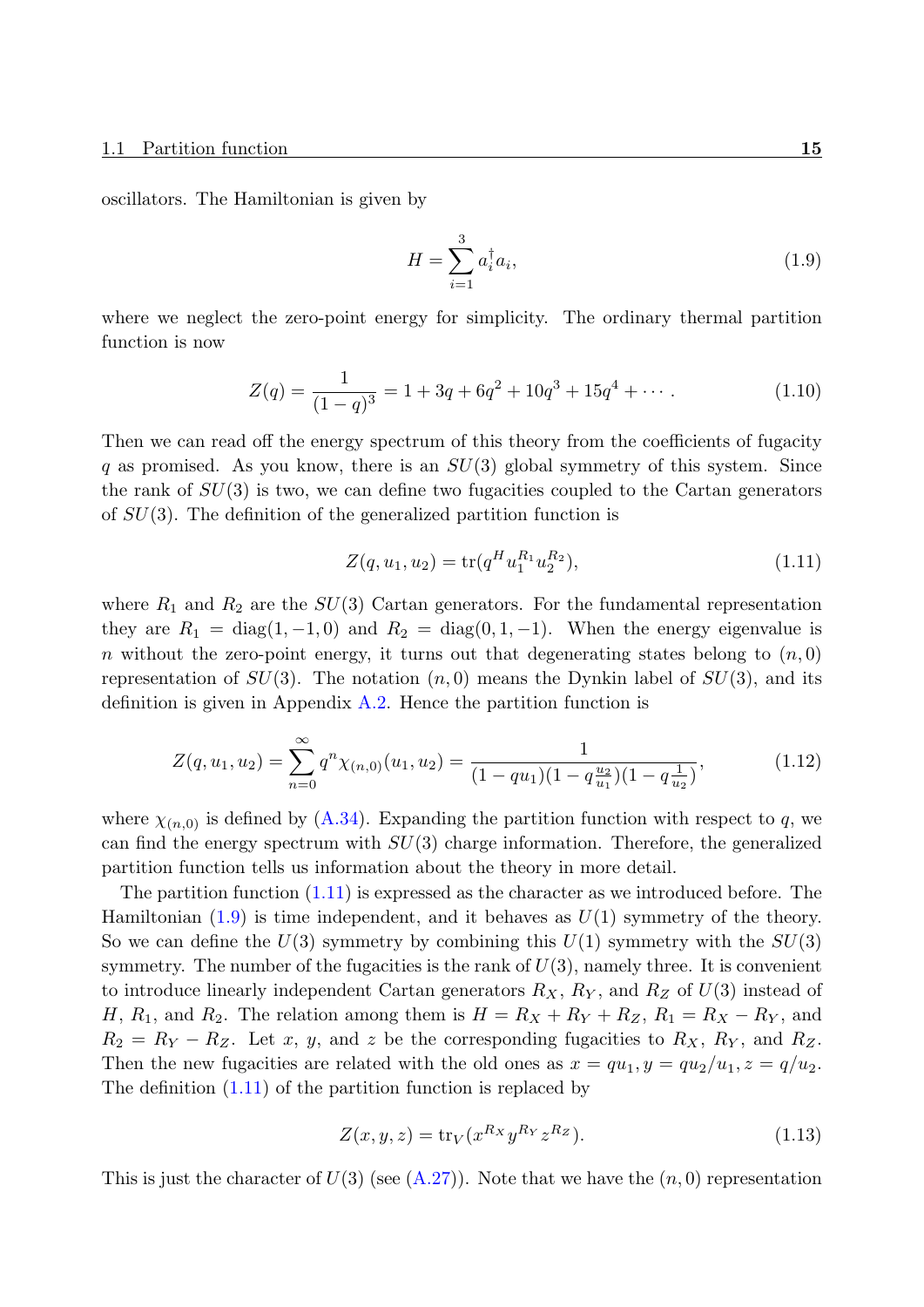for *n*-th excited states, and we have to sum contributions from all possible representations. Therefore we have

$$
Z(x, y, z) = \sum_{n=0}^{\infty} \overline{\chi}_{(n,0)}(x, y, z) = \frac{1}{(1-x)(1-y)(1-z)},
$$
\n(1.14)

where  $\overline{\chi}_{(n,0)}$  is defined by (A.32). This agrees with (1.12) with the replacement  $x =$  $qu_1, y = qu_2/u_1, z = q/u_2.$ 

Because the 3d harmonic oscillator is solvable, there are no obstacles to calculate the partition function. In the [case o](#page-129-1)f an interacting quan[tum](#page-14-2) field theory, if the theory is weakly coupled, we can use the perturbative expansion to obtain the partition function. It is very difficult to obtain the partition function in the strong coupling region due to the non-perturbative effects. However, we are often able to calculate the partition function exactly for supersymmetric theories. Then, we understand quantum field theories more deeply.

# **1.2 Witten index**

<span id="page-15-0"></span>In the presence of supersymmetry, we can define an important physical quantity that does not depend on the coupling constant. It is the Witten index  $[24]$ . The independence of the coupling constant enables us to calculate the Witten index exactly even for the strong coupling region, and we can learn something about the non-perturbative effects of the theory. Hence it is worthwhile to consider the Witten index.

In the supersymmetric theory, the supersymmetry algebra is defined as

<span id="page-15-1"></span>
$$
\{\hat{Q}^{\dagger}, \hat{Q}\} = \hat{\Delta},\tag{1.15}
$$

where  $\widehat{Q}$  is nilpotent, and the form of  $\widehat{\Delta}$  depends on the detail of the theory. In the supersymmetric quantum mechanics,  $\hat{\Delta}$  is nothing but the Hamiltonian. In other theories such as superconformal field theories,  $\widehat{\Delta}$  is a certain combination of the symmetry generators. Because  $\widehat{\Delta}$  commutes with  $\widehat{Q}$  and  $\widehat{Q}^{\dagger}$ , an action of  $\widehat{Q}$  and  $\widehat{Q}^{\dagger}$  on an eigenstate of  $\widehat{\Delta}$  does not change its eigenvalue. Let us focus on an eigenstate  $|\psi\rangle$  with an eigenvalue  $\Delta$ . Then we can show that  $\Delta$  is positive-definite:

$$
\Delta = \langle \psi | \hat{\Delta} | \psi \rangle = | \hat{Q} | \psi \rangle |^2 + | \hat{Q}^{\dagger} | \psi \rangle |^2 \ge 0. \tag{1.16}
$$

In what follows, we omit the hat symbol of operators for simplicity unless there is no confusion.

Now the Witten index of a supersymmetric theory with the supersymmetry algebra  $(1.15)$  is defined by

$$
\mathcal{I}_{\text{Witten}}(\beta) = \text{tr}_{\mathcal{H}}[(-1)^F e^{-\beta \Delta}], \qquad (1.17)
$$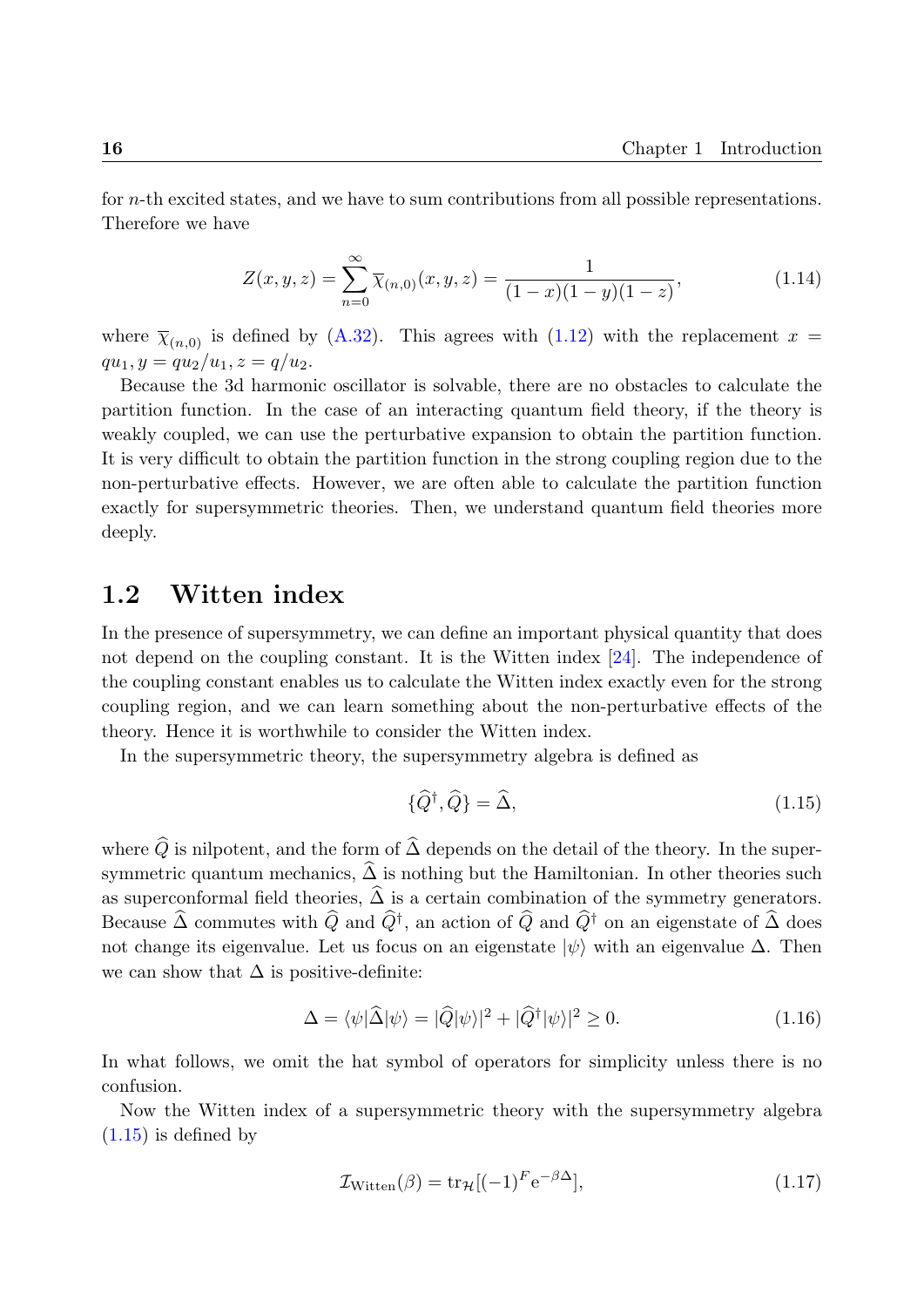

<span id="page-16-0"></span>Fig. 1.1 The structure of states in a supersymmetric theory with supersymmetry algebra (1.15). Here a white node stands for a bosonic state, while a black node stands for a fermionic state. The coupling constant is  $g_1$  on the left side and  $g_2$  on the right side. The structure of states also changes if we change the coupling constant. However, the Witten index does not change because the excitation is always a pair of boson[ic and](#page-15-1) fermionic states with the same eigenvalue.

where *F* is the fermion number operator and  $(-1)^F$  assigns the minus sign to fermionic states. Thus the Witten index can also be written as

$$
\mathcal{I}_{\text{Witten}}(\beta) = \sum_{\text{bosons}} e^{-\beta \Delta_n} - \sum_{\text{fermions}} e^{-\beta \Delta_n},\tag{1.18}
$$

where *n* is a label of each state.

As we mentioned at the beginning of this section, the Witten index does not depend on the coupling constant. To see this, let us consider representations of the supersymmetry algebra (1.15). For  $\Delta > 0$  states, we can define a creation and annihilation operator *a* =  $Q/\sqrt{\Delta}, a^{\dagger} = Q^{\dagger}/\sqrt{\Delta}$  satisfying  $\{a^{\dagger}, a\} = 1$ . This is just the two-dimensional Clifford algebra, and we can define the Clifford vacuum as usual:  $a|\Omega\rangle = 0$ . We assume that the Cliff[ord v](#page-15-1)acuum is a bosonic state. Due to the nilpotency of the supercharges, we have a two dimensional representation:  $(|\Omega\rangle, a^{\dagger}|\Omega\rangle)$ . This indicates that all states with ∆ *>* 0 form a pair between a bosonic state and a fermionic state. Because supercharges commute with  $\Delta$ , this pair of the states has the same eigenvalue for  $\Delta$ . This means that contributions from  $\Delta > 0$  are always canceled. Therefore, the Witten index is only received from contributions of  $\Delta = 0$  states. If we change the coupling constant, some states may be excited. However, this excitation is always the pair of bosonic and fermionic states (see Fig. 1.1). Hence the excitation does not affect the Witten index, and that is why the Witten index is independent of the coupling constant. Strictly speaking, this discussion is applicable to any continuous parameter of the theory. In particular, the Witten index is [an R](#page-16-0)G flow invariant.

The fact that the Witten index has contributions from  $\Delta = 0$  states only shows that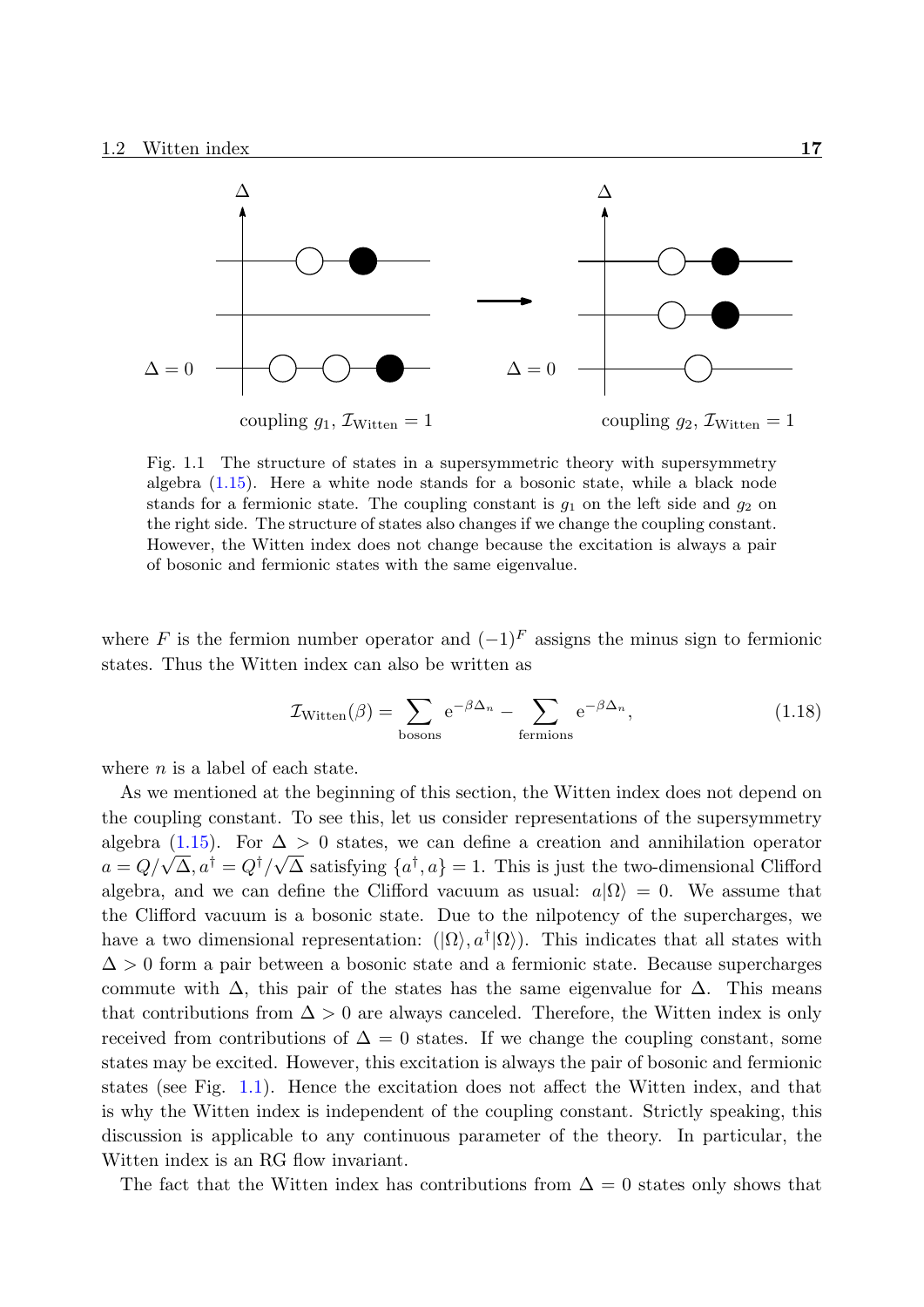the Witten index is independent of  $\beta$ . Actually, we can also show it more directly.

$$
\frac{\mathrm{d}}{\mathrm{d}\beta}\mathcal{I}_{\mathrm{Witten}}(\beta) = \mathrm{tr}_{\mathcal{H}}[(-1)^{F}\{Q^{\dagger}, Q\}e^{-\beta\{Q^{\dagger}, Q\}}] = 0,\tag{1.19}
$$

where we used the cyclic symmetry of the trace and  $(-1)^F Q = -Q(-1)^F$ .

According to the above discussion, we also express the Witten index as

$$
\mathcal{I}_{\text{Witten}}(\beta) = \#(\text{bosonic states with } \Delta = 0) - \#(\text{fermionic states with } \Delta = 0). \tag{1.20}
$$

This expression may be more practical for the calculation.

We have seen that the Wittne index receives the contribution from  $\Delta = 0$  states. Let  $|\psi\rangle$  be state with  $\Delta = 0$ . In fact, this state satisfies the following condition:

<span id="page-17-1"></span>
$$
Q|\psi\rangle = Q^{\dagger}|\psi\rangle = 0.
$$
\n(1.21)

We call this condition the Bogomol'nyi-Prasad-Sommerfield (BPS) condition and the state  $|\psi\rangle$  satisfying (1.21) is called the BPS state. This condition is a necessary and sufficient condition to be  $\Delta = 0$ . In this sense, the Witten index has the information of the BPS state spectrum of the theory.

As in the ca[se of](#page-17-1) the thermal partition function, it is possible to generalize the Witten index to include the conserved charges associated with the global symmetries of the theory. However, we have an additional constraint: the generators of global symmetries should commute with the supercharges; otherwise, the discussion of independence of  $\beta$  is invalid. Then the generalized Witten index is defined by

$$
\mathcal{I}(q, u_j) = \text{tr}_V[(-1)^F q^{\Delta} u_1^{F_1} u_2^{F_2} \cdots], \qquad (1.22)
$$

where  $q = e^{-\beta}$ , and we introduced the fugacities related to the symmetries. As we noted, we have constraints  $[Q, F_j] = 0$ . Again, this index tells us about the more detailed information of the BPS spectrum of the theory, and the index can be calculable even for the strong coupling region.

### **1.3 Localization**

<span id="page-17-0"></span>In this section, we explain how to calculate the Witten index in the Lagrangian theory. As we saw in the previous section, the partition function can be expressed as the path integral formalism in the quantum field theory. This is also the case for the Witten index. Due to the trace over the states, a spacetime manifold in which the path integral is carried out has a form  $\mathcal{X} \times S^1$ , where the period of  $S^1$  is the inverse temperature  $\beta$ . To ensure the convergence of the path integral, the space manifold  $\mathcal X$  must be compact.

In the path integral formalism, boundary conditions for fields are very important. In the thermal partition function, we impose the anti-periodic boundary condition of *S* 1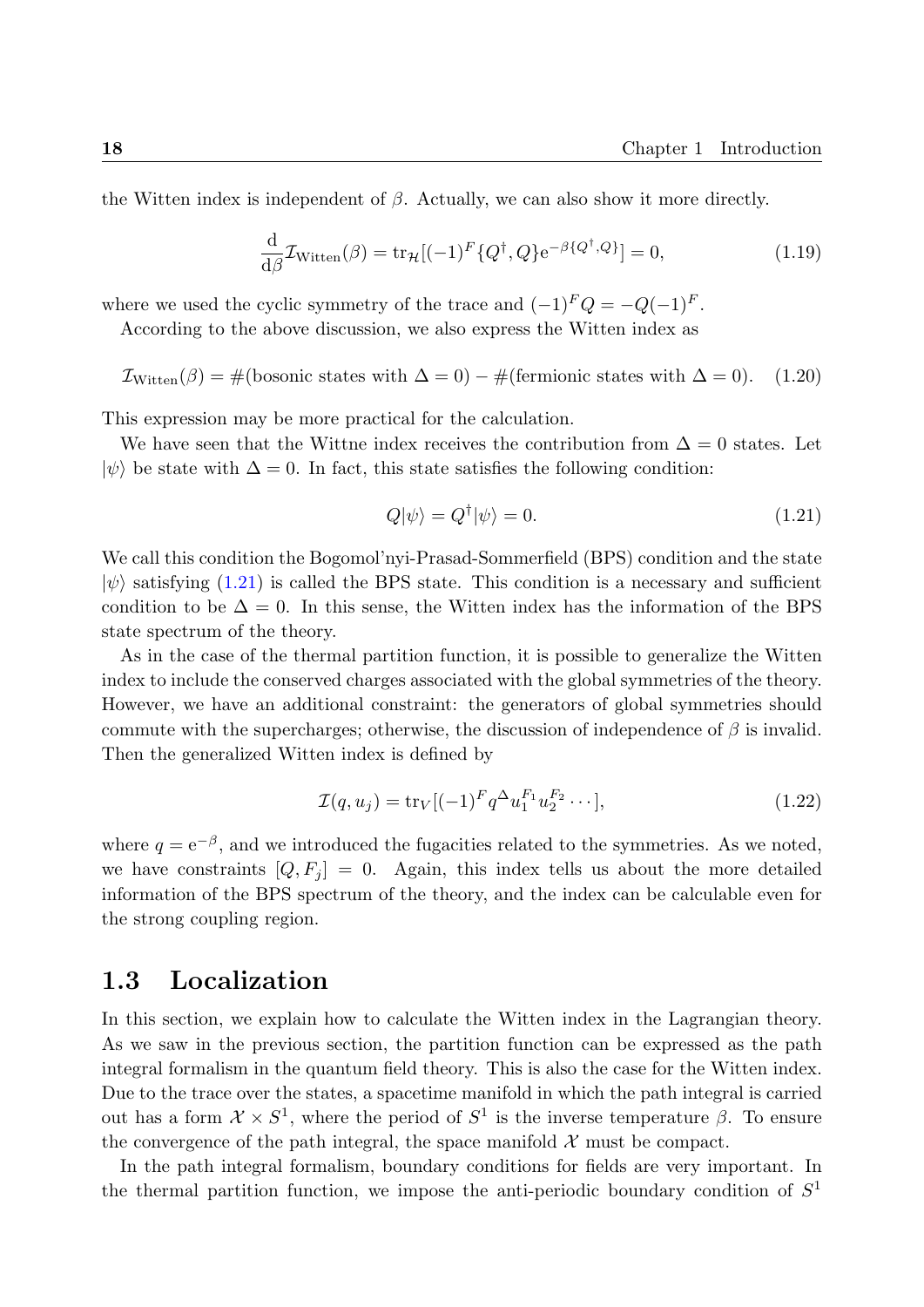for fermionic fields. Conversely, we have the fermion number operator  $(-1)^F$  in the definition of the Witten index, and we impose the periodic boundary condition even for fermionic fields as well as bosonic fields. Furthermore, the generalized Witten index has additional operators related to global symmetries. Then we have to include the effects of these additional operators on the boundary conditions. Let us consider a general trace tr[ $(-1)^F e^{-\beta \Delta} O$ ]. In the original Witten index  $O = 1$  while in the generalized one  $\mathcal{O} = u_1^{F_1} u_2^{F_2} \cdots$ . Then the boundary condition becomes

$$
e^{-\beta \Delta} \mathcal{O} \Phi(\tau) \mathcal{O}^{-1} e^{\beta \Delta} = e^{\beta \partial_{\tau}} \mathcal{O} \Phi(\tau) \mathcal{O}^{-1} e^{-\beta \partial_{\tau}} = \mathcal{O} \Phi(\tau + \beta) \mathcal{O}^{-1} = \Phi(\tau), \tag{1.23}
$$

where  $\Phi$  is a field, and  $\tau$  is a coordinate in  $S^1$ . With this boundary condition, the Witten index in the path integral formalism is

$$
\mathcal{I}_{\text{Witten}} = \int_{\mathcal{X} \times S^1} \mathcal{D} \Phi \, \mathrm{e}^{-S[\Phi]},\tag{1.24}
$$

where we performed the Wick rotation appropriately. Although it is difficult to carry out this path integral in general, the localization method [25] enables us to calculate the path integral exactly in the presence of the fermionic symmetry (e.g., supersymmetry).

In this thesis, we would like to apply the localization method to the Witten index. However, the localization method itself can be applie[d fo](#page-132-1)r various partition functions in a compact manifold *M* with a fermionic symmetry. So let us review the general argument of the localization method in this subsection.

Let *S* be the action with fermionic symmetry:  $\delta_F S = 0$ , where  $\delta_F$  is nilpotent or its square becomes a certain bosonic symmetry  $\delta_B$  with  $\delta_B S = 0$ . Here we would like to evaluate the following path integral:

$$
Z = \int_{\mathcal{M}} \mathcal{D}\Phi \mathrm{e}^{-S[\Phi]}.
$$
 (1.25)

Instead of this, we consider the following deformed path integral:

$$
Z(t) = \int_{\mathcal{M}} \mathcal{D}\Phi e^{-S[\Phi] - t\delta_F V[\Phi]}, \qquad (1.26)
$$

where *V* is a Grassmann odd functional satisfying  $\delta_B V = \delta_F^2 V = 0$ . We can reproduce *Z* by  $Z(t=0)$ . In fact, it is easy to show that  $Z(t)$  does not depend on *t*:

$$
\frac{dZ(t)}{dt} = -\int_{\mathcal{M}} \mathcal{D}\Phi \delta_F V e^{-S - t\delta_F V} \n= -\int_{\mathcal{M}} \mathcal{D}\Phi \delta_F (V e^{-S - t\delta_F V}) = -\delta_F \left( \int_{\mathcal{M}} \mathcal{D}\Phi \delta_F V e^{-S - t\delta_F V} \right) = 0, \quad (1.27)
$$

where we assumed the fermionic symmetry  $\delta_F$  is not anomalous. Thus, we can evaluate *Z* by  $Z(t)$  with any *t*. The simplest value of *t* to find *Z* is the  $t \to \infty$  limit. In this limit,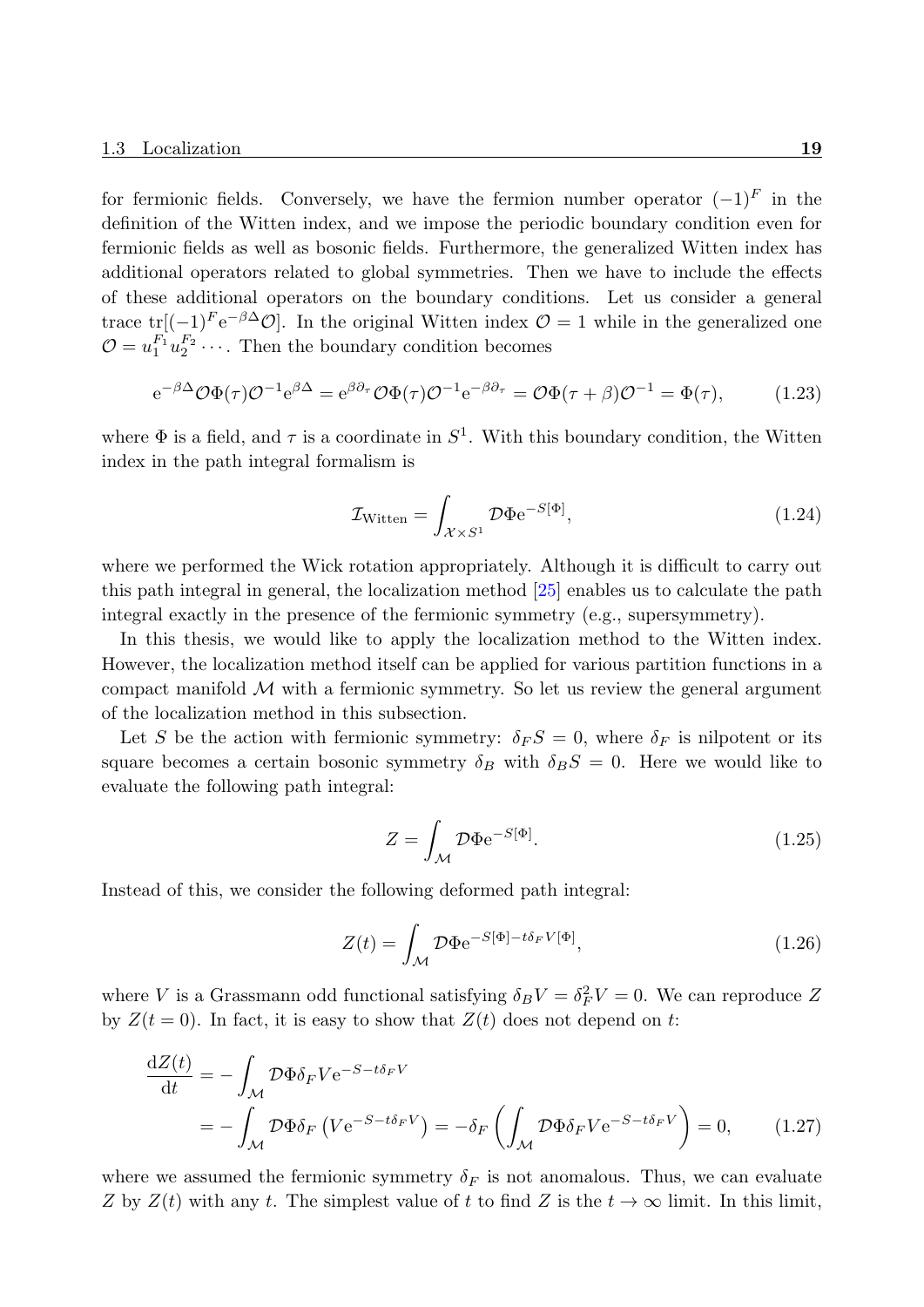the path integral is dominated by saddle points of the deformation term  $\delta_F V$  with the assumption  $\delta_F V \geq 0$ . Then, only configurations satisfying  $\delta_F V[\Phi_0] = 0$  contribute to the integral. Let us expand  $S[\Phi]$  and  $\delta_F V[\Phi]$  around  $\Phi_0$  with the fluctuation  $t^{-\frac{1}{2}}\widehat{\Phi}$ . In the  $t \to \infty$  limit, residual path integral becomes

$$
Z = \sum_{\Phi_0} \int_{\mathcal{M}} \mathcal{D}\widehat{\Phi} e^{-S[\Phi_0] - \widehat{\Phi}\delta_F V^{(2)}[\Phi_0]\widehat{\Phi}}, \qquad (1.28)
$$

where  $\delta_F V^{(2)}[\Phi_0]$  is the second-order derivative of the functional  $\delta_F V[\Phi]$ . It is happily the Gauss integral. We can perform the integral, and the result is the determinant of the linear operator  $\delta_F V^{(2)}$ . However, we have to pay attention to the existence of zero eigenvalues. If the operator  $\delta_F V^{(2)}$  has zero eigenvalues, we have to eliminate these zero eigenvalues and the integral remains for the corresponding component of the vector  $\Phi_0$ . Let *a* be such a component. Then, the final result is

$$
Z = \sum_{\Phi_0} \int \mathrm{d}a \frac{\mathrm{Det}_F(\delta_F V^{(2)}[\Phi_0])}{\mathrm{Det}'_B(\delta_F V^{(2)}[\Phi_0])},\tag{1.29}
$$

where the prime in Det indicates the elimination of the zero eigenvalues. The important point of this result is that there are only finite number integrals. We call this determinant the one-loop determinant because it corresponds to the one-loop diagram in the absence of the non-perturbative effects.

# <span id="page-19-0"></span>**1.4 Superconformal field theory**

A theory with the superconformal symmetry is called a superconformal field theory (SCFT). The superconformal symmetry is essential for the definition of the superconformal index. First, we review the conformal symmetry, and second, we generalize it to superconformal symmetry to define the superconformal index in the latter subsection.

#### <span id="page-19-1"></span>**1.4.1 Conformal symmetry**

The 4d conformal transformation in  $\mathbb{R}^{1,3}$  is generated by translations  $P_{\mu}$ , Lorentz transformations  $M_{\mu\nu}$ , dilatation *D*, and special conformal transformations  $K_{\mu}$ . They satisfy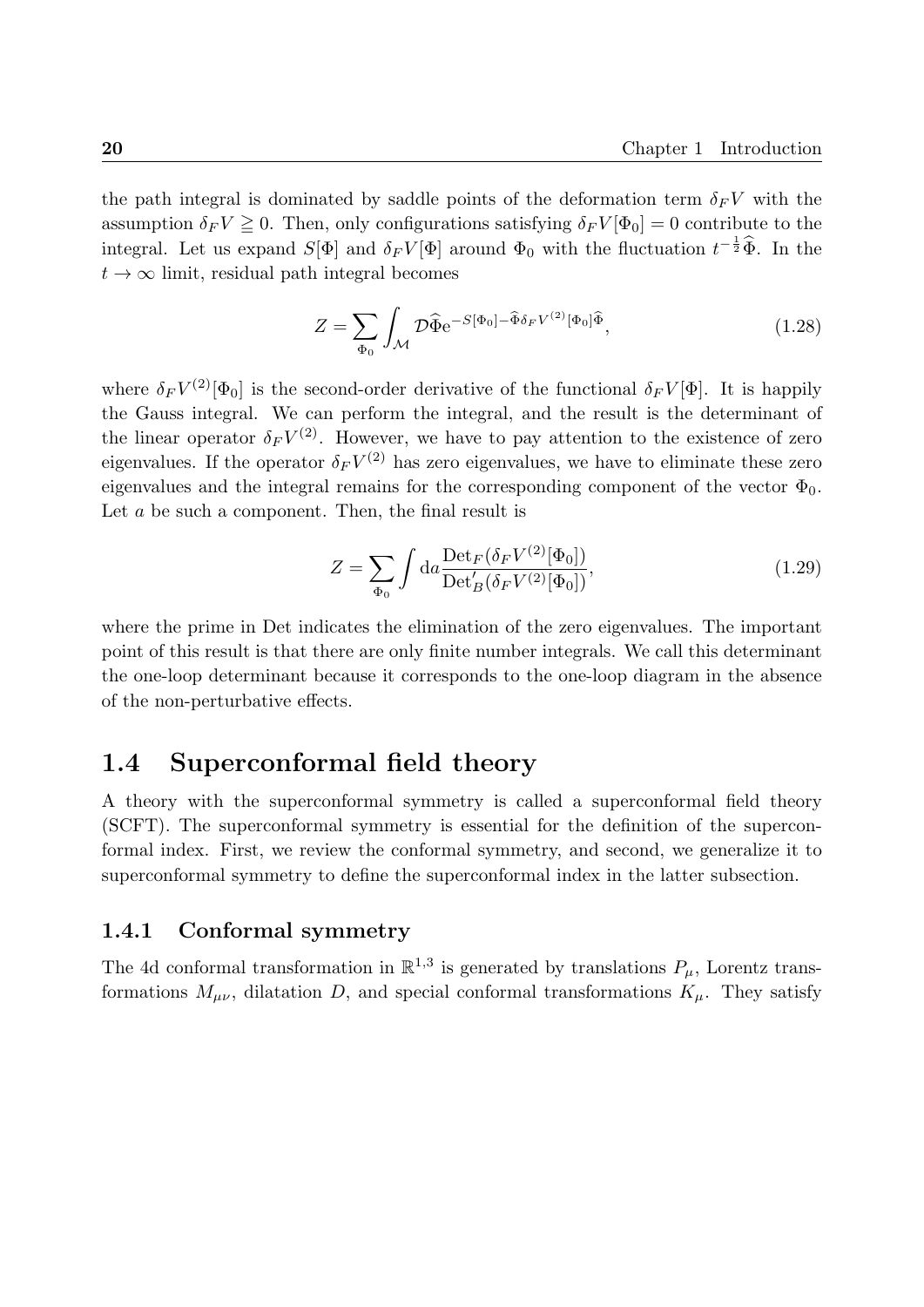the following commutation relations:

$$
[D, P_{\mu}] = \mathrm{i} P_{\mu},\tag{1.30a}
$$

$$
[D, K_{\mu}] = -\mathrm{i}K_{\mu},\tag{1.30b}
$$

$$
[P_{\mu}, K_{\mu}] = -2iM_{\mu\nu} + 2i\eta_{\mu\nu}D,\tag{1.30c}
$$

$$
[M_{\mu\nu}, M_{\rho\sigma}] = i\eta_{\mu\rho} M_{\nu\sigma} - i\eta_{\mu\sigma} M_{\nu\rho} - i\eta_{\nu\rho} M_{\mu\sigma} + i\eta_{\nu\sigma} M_{\mu\rho}, \qquad (1.30d)
$$

<span id="page-20-0"></span>
$$
[M_{\mu\nu}, P_{\rho}] = i\eta_{\mu\rho} P_{\nu} - i\eta_{\nu\rho} P_{\mu}, \qquad (1.30e)
$$

$$
[M_{\mu\nu}, K_{\rho}] = i\eta_{\mu\rho} K_{\nu} - i\eta_{\nu\rho} K_{\mu}, \qquad (1.30f)
$$

where all the generators are Hermite. If we define generators  $M_{AB}$   $(A, B = 0, 1, \dots, 5)$ as

$$
M_{AB} = \begin{pmatrix} M_{\mu\nu} & -\frac{1}{2}(P_{\nu} - K_{\nu}) & -\frac{1}{2}(P_{\nu} + K_{\nu}) \\ \frac{1}{2}(P_{\mu} - K_{\mu}) & 0 & D \\ \frac{1}{2}(P_{\mu} + K_{\mu}) & -D & 0 \end{pmatrix},
$$
(1.31)

then the commutation relations (1.30) are unified into a simple commutation relation:

$$
[M_{AB}, M_{CD}] = i\eta_{AC}M_{BD} - i\eta_{AD}M_{BC} - i\eta_{BC}M_{AD} + i\eta_{BD}M_{AC}
$$
 (1.32)

with  $\eta_{AB} = \text{diag}(-1, 1, 1, 1, 1, -1)$ . This means that the conformal algebra is isomorphic to  $SO(2,4)$ .

In CFTs, it is useful to consider the radial quantization instead of the vertical quantization. In the radial quantization, we define the theory on  $\mathbb{R} \times S^3$  instead of  $\mathbb{R}^{1,3}$ , and we regard R as the time direction. The theory on  $\mathbb{R} \times S^3$  is related with the original theory on  $\mathbb{R}^{1,3}$  by the Weyl transformation of the metric:

$$
g_{\mu\nu}(x) \to g'_{\mu\nu}(x) = e^{2w(x)} g_{\mu\nu}(x), \tag{1.33}
$$

where  $w(x)$  is a certain real function of x. Note that in this manipulation, we need appropriate Wick rotations. Since the Weyl transformation preserves the structure of the conformal symmetry, the information of the original theory on  $\mathbb{R}^{1,3}$  is mapped into the theory on  $\mathbb{R} \times S^3$ . Now we can avoid the infra-red (IR) divergence due to the infinite volume of each time slice because the time slice is now *S* 3 . This is the benefit of the radial quantization.

Now operators inserted at the origin in  $\mathbb{R}^{1,3}$  are mapped into states in the Hilbert space of the theory in  $\mathbb{R} \times S^3$ . Namely, we have a one-to-one correspondence between operators at the origin  $\mathcal{O}(0)$  in  $\mathbb{R}^{1,3}$  and states

$$
|\mathcal{O}\rangle \equiv \mathcal{O}(0)|0\rangle \tag{1.34}
$$

in  $\mathbb{R} \times S^3$ , where  $|0\rangle$  is the conformal invariant vacuum of a CFT. This is the so-called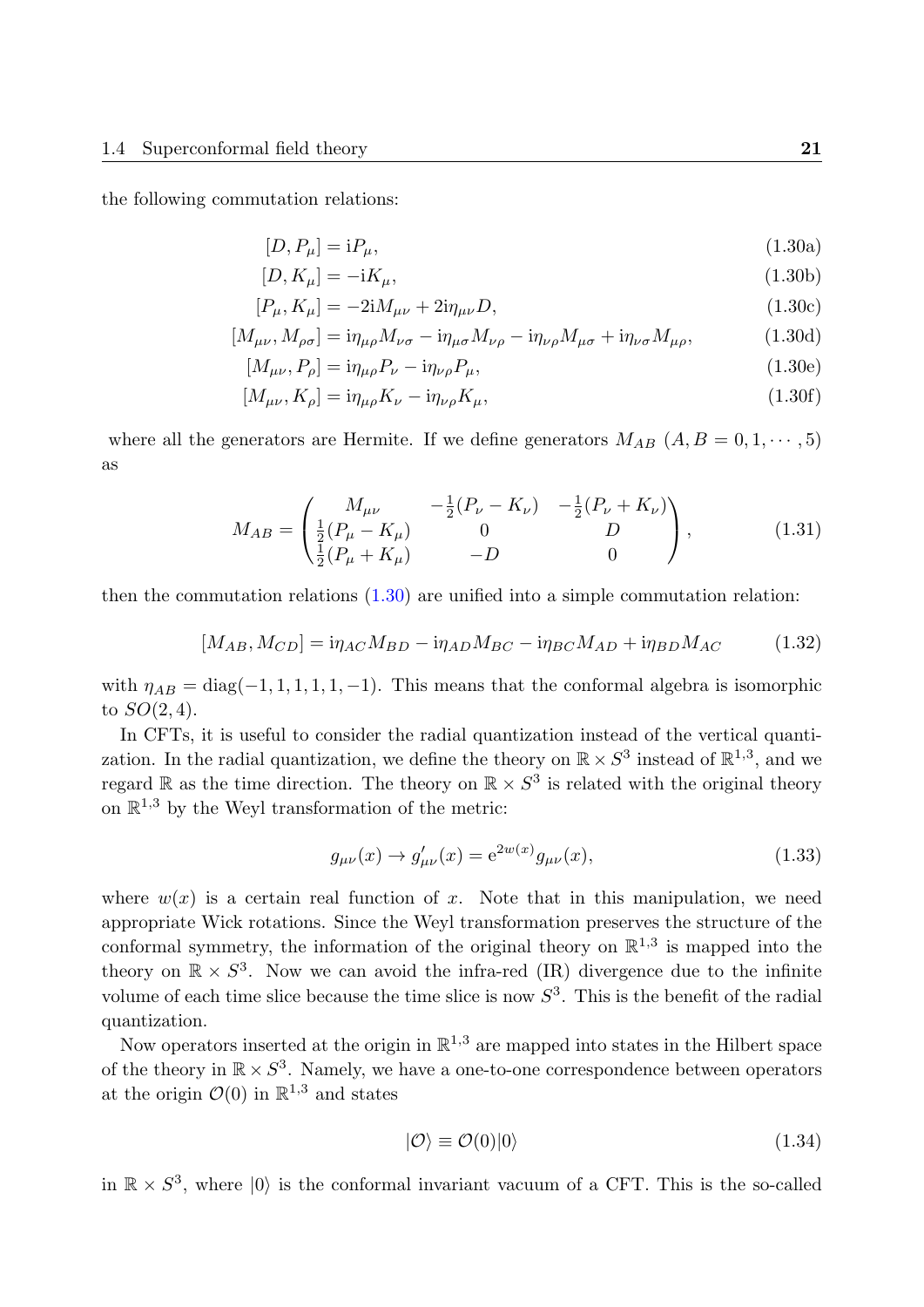operator-state correspondence. Thus we can find the operator spectrum of the theory in  $\mathbb{R}^{1,3}$  in terms of states in  $\mathbb{R} \times S^3$ . In what follows, the term "an operator" indicates "an operator inserted at the origin"; otherwise, we will explain the meaning of "an operator."

It is useful to classify operators  $\mathcal{O}(0)$  in terms of representations of conformal algebra. First of all, an operator with the scaling dimension *E* is transformed under the dilatation as

$$
[D, \mathcal{O}(0)] = iE\mathcal{O}(0). \tag{1.35}
$$

Then, from the conformal algebra  $(1.30)$ , we find that  $P_\mu$  and  $K_\mu$  have a role of raising and lowering the scaling dimension respectively:

$$
[D, [P_{\mu}, \mathcal{O}(0)]] = i(E+1)[P_{\mu}, \mathcal{O}(0)],
$$
\n(1.36)

$$
[D, [K_{\mu}, \mathcal{O}(0)]] = i(E - 1)[K_{\mu}, \mathcal{O}(0)].
$$
\n(1.37)

These are followed by the Jacobi identity. In the unitary theory, there is a lower bound to the scaling dimension. Thus the action of  $K_\mu$  terminates at a certain value of the scaling dimension. An operator with this scaling dimension is called the primary operator. Namely, the primary operator satisfies

$$
[K_{\mu}, \mathcal{O}(0)] = 0. \tag{1.38}
$$

As in the highest weight construction of the group theory, we can use the primary operator as a starting point to construct the conformal representation. Note that in the state picture, we call the corresponding state the primary state.

Before discussing conformal representation, let us give the conformal transformation laws for operators inserted at a generic point x. This operator  $\mathcal{O}(x)$  is related to the operator inserted at the origin by

<span id="page-21-0"></span>
$$
\mathcal{O}(x) = e^{iP_{\mu}x^{\mu}} \mathcal{O}(0) e^{-iP_{\mu}x^{\mu}}.
$$
\n(1.39)

Then the conformal transformation laws of an operator  $\mathcal{O}(x)$  are given by [26]

$$
[P_{\mu}, \mathcal{O}(x)] = -i\partial_{\mu}\mathcal{O}(x),\tag{1.40a}
$$

$$
[M_{\mu\nu}, \mathcal{O}(x)] = [i(x_{\mu}\partial_{\nu} - x_{\nu}\partial_{\mu}) + \Sigma_{\mu\nu}]\mathcal{O}(x), \qquad (1.40b)
$$

$$
[K_{\mu}, \mathcal{O}(x)] = [i(x^2 \partial_{\mu} - 2x_{\mu}x^{\nu}\partial_{\nu} - 2Ex_{\mu}) - 2x^{\nu}\Sigma_{\mu\nu}]\mathcal{O}(x), \qquad (1.40c)
$$

$$
[D, \mathcal{O}(x)] = \mathrm{i}(x^{\mu}\partial_{\mu} + E)\mathcal{O}(x),\tag{1.40d}
$$

where  $\Sigma_{\mu\nu}$  is a spin matrix corresponding to the Lorentz transformation.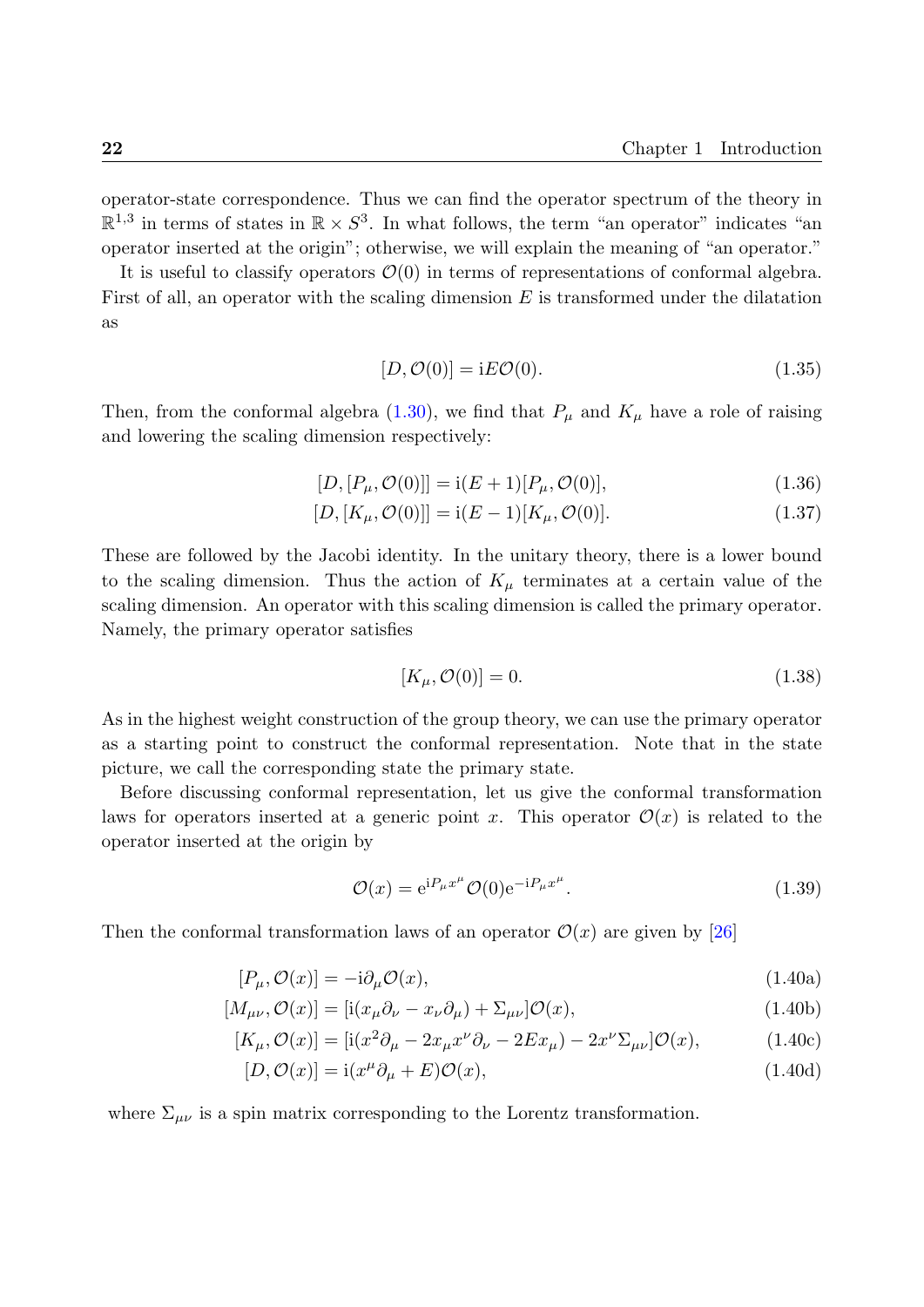#### **Representations of conformal algebra**

A conformal representation is uniquely specified by the Cartan charges of a primary operator. We have already seen that the conformal algebra is isomorphic to  $so(2, 4)$ . Its subalgebra  $u(1) \times so(4)$  corresponds to the dilatation and the Lorentz transformation in  $\mathbb{R}^{1,3}$  respectively. Let  $j_L$  and  $j_R$  be the left- and right-handed spin. The dilatation charge is *E*. Then this primary operator is labeled by  $j_L$ ,  $j_R$ , and *E*. We denote the label as

<span id="page-22-1"></span>
$$
[j_L, j_R]_E. \tag{1.41}
$$

We can construct a tower of operators (or states) by acting  $P_\mu$ . The operators (or states) generated by acting  $P_\mu$  on the primary operator (state) are called descendants. The labeling (1.41) can also be used for descendants.

There is one thing we have to pay attention to when the construction of representation. In fact, the zero norm states may appear in the tower of the representation. Corresponding operator[s are](#page-22-1) not physical. In order to make the theory unitary, we have to remove such states from the tower. Then such the tower is called a short representation.

As an example of a short representation, let us consider free massless primary scalar field  $\phi$  :  $[0,0]_1$ . We can construct descendants by acting  $P_{\alpha\dot{\alpha}} \equiv \frac{1}{2}$  $\frac{1}{2}$ (σ<sup>μ</sup>)<sub>αά</sub> $P$ <sub>μ</sub>: $\left[\frac{1}{2}, \frac{1}{2}\right]$  $\frac{1}{2}]_1$ . The result is

$$
\phi : [0,0]_1 \xrightarrow{P_{\alpha\dot{\alpha}}} \partial_{\alpha\dot{\alpha}} \phi : [\frac{1}{2},\frac{1}{2}]_2
$$
  

$$
\xrightarrow{P_{\alpha\dot{\alpha}}} \partial_{\{\alpha\{\dot{\alpha}}\partial_{\beta\}\dot{\beta}\}} \phi : [1,1]_3 \oplus \epsilon^{\alpha\beta} \epsilon^{\dot{\alpha}\dot{\beta}} \partial_{\alpha\dot{\alpha}} \partial_{\beta\dot{\beta}} \phi : [0,0]_3 \dots \xrightarrow{P_{\alpha\dot{\alpha}}} \dots , \qquad (1.42)
$$

where  $\partial_{\alpha\dot{\alpha}} = \frac{1}{2}$  $\frac{1}{2}(\sigma^{\mu})_{\alpha\dot{\alpha}}\partial_{\mu}$ . Other irreducible combinations are vanished because  $\partial_{\alpha\dot{\alpha}}$ 's are commutative each other. Now the representation  $[0, 0]_3$  is in fact absence physically since it corresponds to the equation of motion of *ϕ*: \*1

$$
\epsilon^{\alpha\beta}\epsilon^{\dot{\alpha}\dot{\beta}}\partial_{\alpha\dot{\alpha}}\partial_{\beta\dot{\beta}}\phi \propto \partial^2\phi = 0.
$$
\n(1.43)

In the state picture, the corresponding state is the zero norm state. It is possible to show this statement directly by calculating its norm. Hence we have to subtract this operator (or state) from the tower of descendants, and the representation becomes short.

#### **1.4.2 Superconformal symmetry**

<span id="page-22-0"></span>In the presence of the supersymmetry and the conformal symmetry, the symmetry is enhanced to the superconformal symmetry. What supersymmetries survive on a general manifold is obtained by the Killing spinor equations. In the flat space, we have the

<sup>&</sup>lt;sup>\*1</sup> The presence of a free massless scalar field means that we assume the presence of its Lagrangian  $\mathcal{L} = \partial_{\mu}\phi\partial^{\mu}\phi$  and as a result we have the equation of motion for  $\phi$ .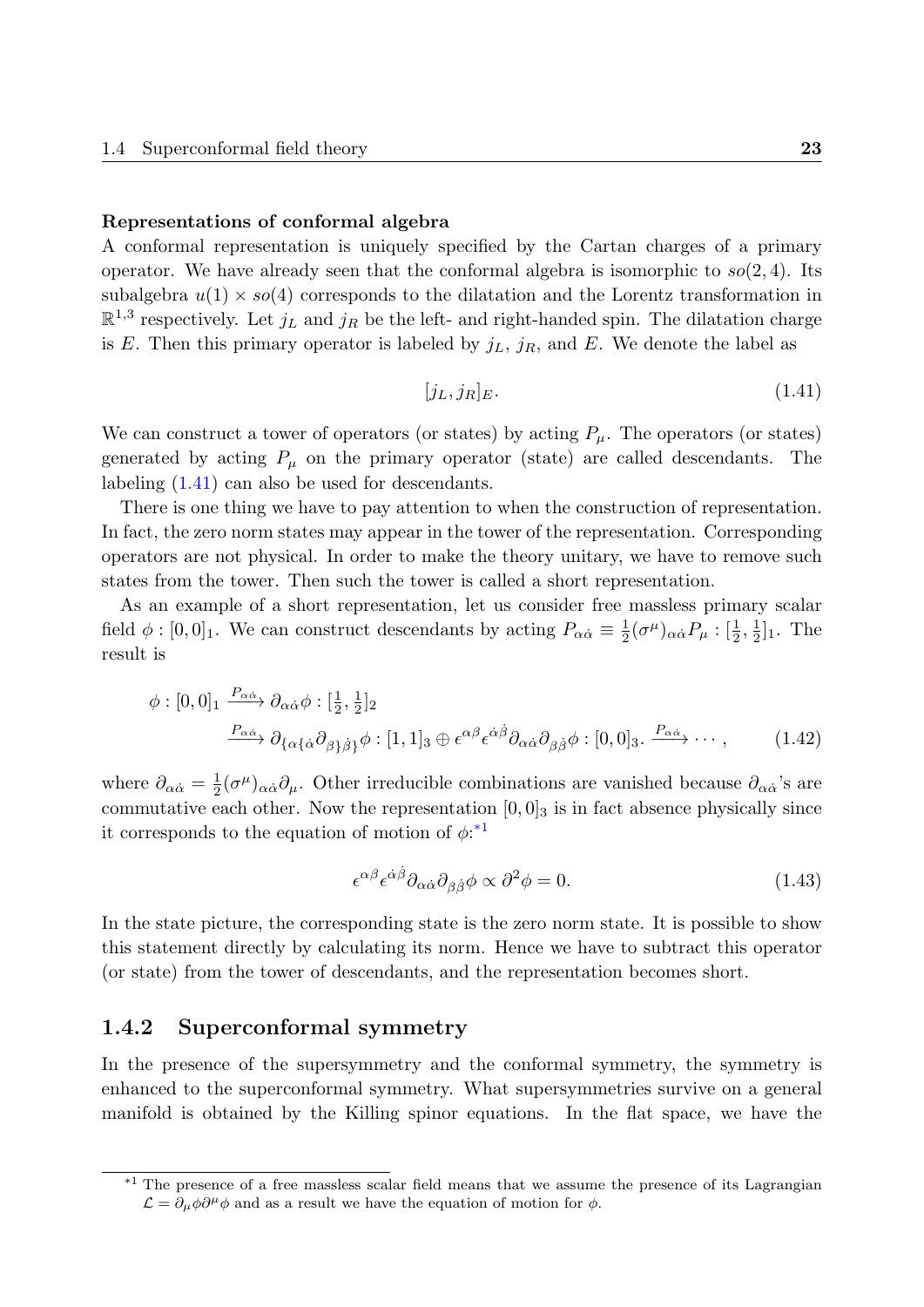following Killing spinor equations:

$$
\partial_{\mu}\epsilon_{I} = -\mathrm{i}\sigma_{\mu}\overline{\kappa}_{I}, \qquad \partial_{\mu}\overline{\epsilon}^{I} = -\mathrm{i}\overline{\sigma}_{\mu}\kappa^{I}, \qquad (1.44)
$$

where  $\epsilon_I^{\alpha}$  (*I* = 1,  $\cdots$ , *N*) is a parameter of the supersymmetry transformation and  $\kappa^I$  is an arbitrary spinor. The general solutions are given by

$$
\epsilon_I = \eta_I - i x^\mu \sigma_\mu \overline{\zeta}_I, \qquad \qquad \kappa^I = \zeta^I, \qquad (1.45)
$$

where  $\eta_I$  and  $\zeta^I$  are constant spinors. The first term corresponds to a supercharge  $Q^I_{\alpha}$ , and the second term corresponds to a supercharge  $\overline{S}_{\dot{c}}^I$  $\alpha_{\dot{\alpha}}$ . We also have their Hermite conjugations:  $\overline{Q}_{I}^{\dot{\alpha}}$  $I_I^{\alpha}$  and  $S_I^{\alpha}$ . Namely, the Hermiticity of the supercharges is

$$
(Q_{\alpha}^{I})^{\dagger} = \overline{Q}_{I}^{\dot{\alpha}}, \qquad (S_{I}^{\alpha})^{\dagger} = \overline{S}_{\dot{\alpha}}^{I}.
$$
 (1.46)

They generate the following anti-commutation relations:

$$
\{\overline{Q}_I^{\dot{\alpha}}, Q_\beta^J\} = \delta_I^J P^{\dot{\alpha}}{}_{\beta},\tag{1.47a}
$$

<span id="page-23-1"></span>
$$
\{S_I^{\alpha}, \overline{S}_{\dot{\beta}}^J\} = -\delta_I^J K^{\alpha}_{\dot{\beta}},\tag{1.47b}
$$

$$
\{S_I^{\alpha}, Q_{\beta}^J\} = \frac{\mathrm{i}}{2} \delta_{\beta}^{\alpha} \delta_I^J D + \mathrm{i} \delta_I^J M^{\alpha}{}_{\beta} + \delta_{\beta}^{\alpha} R^J{}_I, \tag{1.47c}
$$

$$
\{\overline{Q}_{I}^{\dot{\alpha}}, \overline{S}_{\dot{\beta}}^{J}\} = \frac{\mathrm{i}}{2} \delta_{\dot{\beta}}^{\dot{\alpha}} \delta_{I}^{J} D + \mathrm{i} \delta_{I}^{J} \overline{M}^{\dot{\alpha}}{}_{\dot{\beta}} - \delta_{\dot{\beta}}^{\dot{\alpha}} R^{J}{}_{I},\tag{1.47d}
$$

where  $R^I{}_J$  are generators of R-symmetry  $U(\mathcal{N})_R$  ( $\mathcal{N} \leq 3$ ) and  $SU(4)_R$  ( $\mathcal{N} = 4$ ) which are the rotation of the supercharges. For the convenience of a supersymmetric theory, we introduced the spinor indices for *P, K*, and *M* generators by

$$
P_{\alpha\dot{\beta}} = -P_{\dot{\beta}\alpha} = \frac{1}{2} (\sigma^{\mu})_{\alpha\dot{\beta}} P_{\mu}, \qquad (1.48)
$$

$$
K_{\alpha\dot{\beta}} = -K_{\dot{\beta}\alpha} = \frac{1}{2} (\sigma^{\mu})_{\alpha\dot{\beta}} K_{\mu},
$$
\n(1.49)

$$
M_{\alpha}{}^{\beta} = \frac{1}{4} (\sigma^{\mu\nu})_{\alpha}{}^{\beta} M_{\mu\nu}, \qquad (1.50)
$$

<span id="page-23-0"></span>
$$
\overline{M}^{\dot{\alpha}}{}_{\dot{\beta}} = \frac{1}{4} (\overline{\sigma}^{\mu\nu})^{\dot{\alpha}}{}_{\dot{\beta}} M_{\mu\nu}.
$$
\n(1.51)

The transformation law of the fundamental and ant-fundamental representation of the *R*-symmetry is

$$
[R^{I}{}_{J}, \phi_{K}] = \delta^{I}_{K} \phi_{J} - \frac{1}{4} \delta^{I}_{J} \phi_{K}, \qquad [R^{I}{}_{J}, \phi^{K}] = -\delta^{K}_{J} \phi^{I} + \frac{1}{4} \delta^{I}_{J} \phi^{K}.
$$
 (1.52)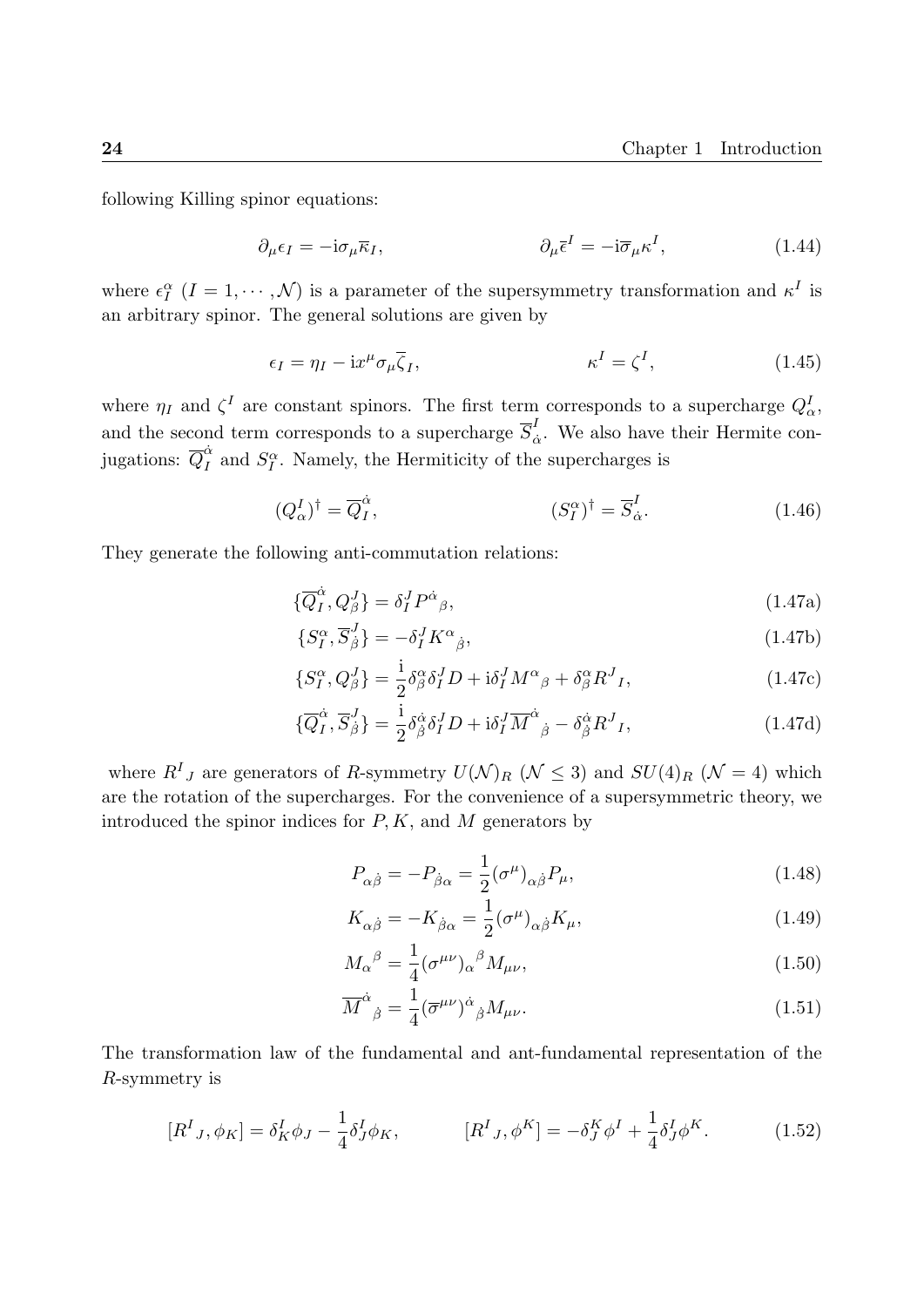Then the generators of *R*-symmetry satisfy

$$
[R^I{}_J, R^K{}_L] = \delta^I_L R^K{}_J - \delta^K_J R^I{}_L. \tag{1.53}
$$

The commutation relation (1.52) indicates that for the  $\mathcal{N}=4$  case, all the commutation relations of  $R^K{}_K$  vanish, so that the *R*-symmetry group is not  $U(4)_R$  but  $SU(4)_R$ .

Other commutators with supercharges are the following:

$$
[D, Q_{\alpha}^{I}] = \frac{1}{2} Q_{\alpha}^{I}, \qquad [D, \overline{Q}_{I}^{\dot{\alpha}}] = \frac{1}{2} \overline{Q}_{I}^{\dot{\alpha}}, \qquad (1.54)
$$

$$
[D, S_I^{\alpha}] = -\frac{i}{2} S_I^{\alpha}, \qquad [D, \overline{S}_{\dot{\alpha}}^I] = -\frac{i}{2} \overline{S}_{\dot{\alpha}}^I, \qquad (1.55)
$$

$$
[K^{\alpha}{}_{\dot{\beta}}, Q^I_{\gamma}] = -\delta^{\alpha}_{\gamma} \overline{S}^I_{\dot{\beta}}, \qquad [K^{\alpha}{}_{\dot{\beta}}, \overline{Q}^{\dot{\gamma}}_I] = -\delta^{\dot{\gamma}}_{\dot{\beta}} S^{\alpha}_I, \qquad (1.56)
$$

$$
[P^{\dot{\alpha}}{}_{\beta}, S^{\gamma}_{I}] = -\delta^{\gamma}_{\beta} \overline{Q}^{\dot{\alpha}}_{I}, \qquad [P^{\dot{\alpha}}{}_{\beta}, \overline{S}^{I}_{\dot{\gamma}}] = -\delta^{\alpha}_{\gamma} Q^{I}_{\beta}. \qquad (1.57)
$$

As in the conformal symmetry, these commutation relations are unified with  $(1.30)$  into a simple relation. To see this, let us define the generators  $T^{A}_{B}$   $(A = (\alpha, \dot{\alpha}, I))$  as

<span id="page-24-1"></span><span id="page-24-0"></span>
$$
T^{A}{}_{B} = \begin{pmatrix} N^{\alpha}{}_{\beta} & K^{\alpha}{}_{\dot{\beta}} & \overline{S}_{J}^{\alpha} \\ P^{\dot{\alpha}}{}_{\beta} & \overline{N}^{\dot{\alpha}}{}_{\dot{\beta}} & -\overline{Q}_{J}^{\dot{\alpha}} \\ Q^{I}_{\beta} & S^{I}_{\dot{\beta}} & R^{I}{}_{J} \end{pmatrix},
$$
\n(1.58)

where

$$
N^{\alpha}{}_{\beta} = -\frac{\mathrm{i}}{2} \delta^{\alpha}_{\beta} D + \mathrm{i} M^{\alpha}{}_{\beta} - \frac{1}{4} \delta^{\alpha}_{\beta} R^{K}{}_{K},\tag{1.59}
$$

$$
\overline{N}^{\dot{\alpha}}{}_{\dot{\beta}} = \frac{i}{2} \delta^{\dot{\alpha}}_{\dot{\beta}} D - i \overline{M}^{\dot{\alpha}}{}_{\dot{\beta}} - \frac{1}{4} \delta^{\dot{\alpha}}_{\dot{\beta}} R^{K}{}_{K}.
$$
\n(1.60)

Then the superconformal algebra is unified into the following simple relation:

$$
T^{A}{}_{B}T^{C}{}_{D} - \omega T^{C}{}_{D}T^{A}{}_{B} = \omega \delta^{A}_{D}T^{C}{}_{B} - \delta^{C}_{B}T^{A}{}_{D},\tag{1.61}
$$

$$
\omega = (-1)^{(A+B)(C+D)}.\tag{1.62}
$$

We defined  $(-1)^A$  as  $+1$  or  $-1$  depending on whether *A* is bosonic or fermionic (spinor) index. Note that the trace of  $T^A{}_B$  is zero:

$$
N^{\alpha}{}_{\alpha} + \overline{N}^{\dot{\alpha}}{}_{\dot{\alpha}} + R^K{}_K = 0.
$$
\n(1.63)

Therefore the 4d superconformal algebra is isomorphic to  $SU(2, 2|\mathcal{N})$  and for  $\mathcal{N} = 4$ isomorphic to  $PSU(2, 2|4)$  which is defined by removing the  $U(1)<sub>R</sub>$  factor.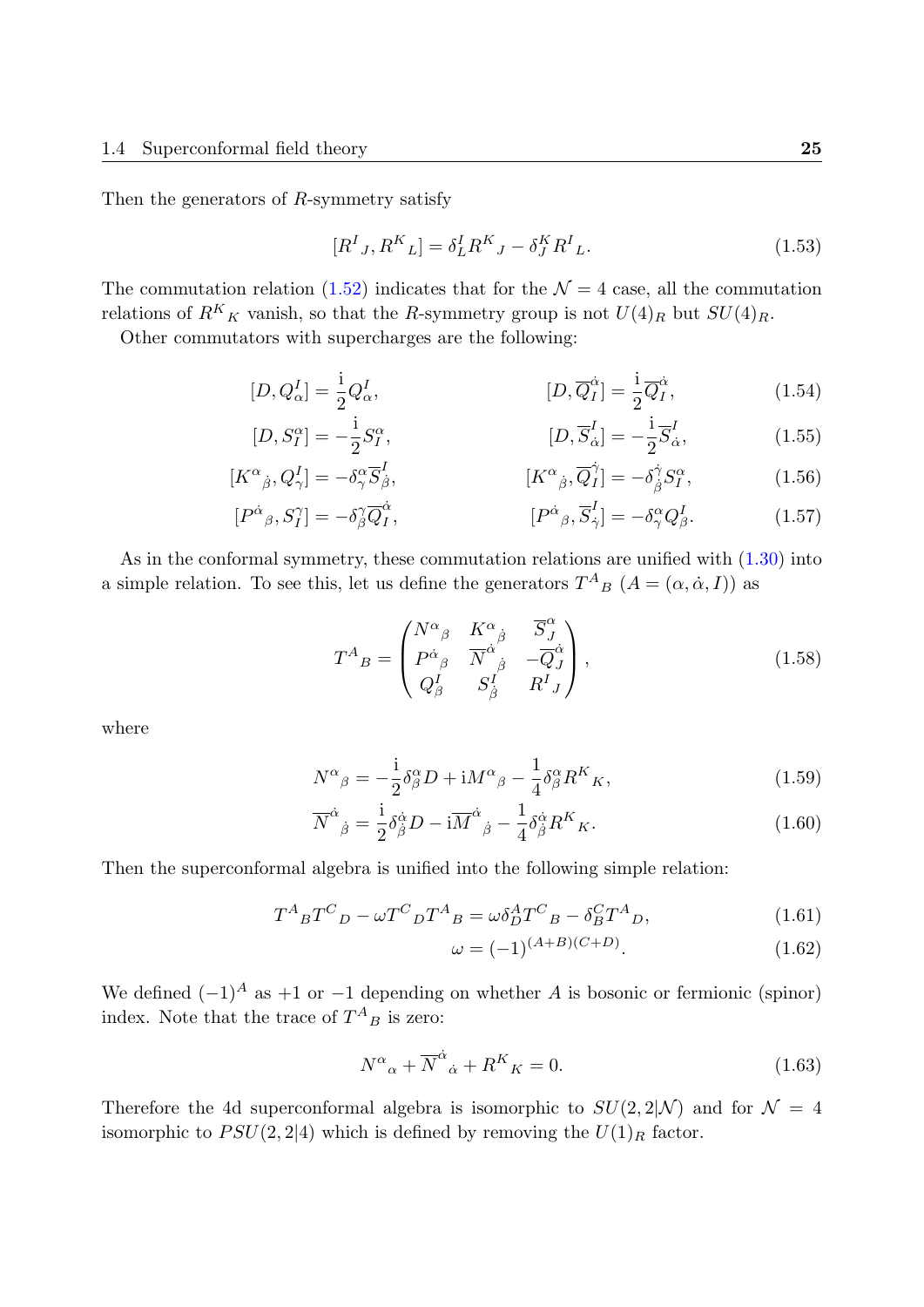#### **Representations of the superconformal algebra**

As in the case of the conformal representation, it is possible to define the superconformal primary operator satisfying

$$
[S^I_{\dot{\alpha}}, \mathcal{O}(0)] = [\overline{S}^{\alpha}_I, \mathcal{O}(0)] = 0.
$$
\n(1.64)

Note that a conformal primary operator is not always a superconformal primary. However, its converse is true. Since the generator  $K^{\alpha}{}_{\dot{\alpha}}$  is roughly  $S\overline{S}$ , a superconformal primary operator is always a conformal primary. And operators constructed by acting *Q* on a superconformal primary operator are all conformal primary operators because *K* and *S* commute each other.

Then we can use supercharges  $Q^I_\alpha$  and  $\overline{Q}^{\dot{\alpha}}_I$  $\frac{a}{I}$  as raising operators. From the commutation relations  $(1.54)$  and  $(1.55)$ , we find that the raising operators raise the scaling dimension by half and the lowering operators  $S^I_\alpha$  and  $\overline{S}^I_{\dot{c}}$  $\alpha_{\dot{\alpha}}$  lower the scaling dimension by half.

By using the raising operators  $Q$  and  $\overline{Q}$ , we also construct the tower of operators. Since we [have](#page-24-0) alrea[dy di](#page-24-1)scussed conformal representations constructed by acting  $P_{\dot{\alpha}\alpha}$ , we here restrict our target to the conformal primary operators. Then we can regard the supercharges *Q* and *Q* as nilpotent raising operators. Thus the tower must terminate if we use up all the raising operators. Then we call this representation long. Otherwise, there are certain non-physical operators (zero norm states), and the representation becomes short. We can consider conformal descendants for each conformal primary constructed by a superconformal primary, and finally, we obtain a superconformal representation.

The superconformal primary operators (states) and *Q*-excited (*Q*-excited) operators (states) are labeled by not only the Lorentz spins  $j_L, j_R$  and the scaling dimension  $E$  but also the *R*-charges, where *R*-charges are the Cartan charges of the *R*-symmetry. So we use the notation

$$
[j_L, j_R]_E^{(R-\text{charges})}
$$
\n(1.65)

for the components of the superconformal representations.

We give the general structure of the superconformal representation in Fig. 1.2. For simplicity of the notation, we used the state picture.

#### **1.4.3 Deformation of CFTs**

<span id="page-25-0"></span>In relativistic theories, it is believed that CFTs are realized at a fixed point of a renormalization group (RG) flow in which the beta-function is zero. Here we would like to consider deformations of a CFT. A deformation of a CFT is defined as an infinitesimal shift of this CFT from a fixed point in the space of RG flows. Roughly speaking, there are three classes of deformations:

• Adding local operators to the Lagrangian.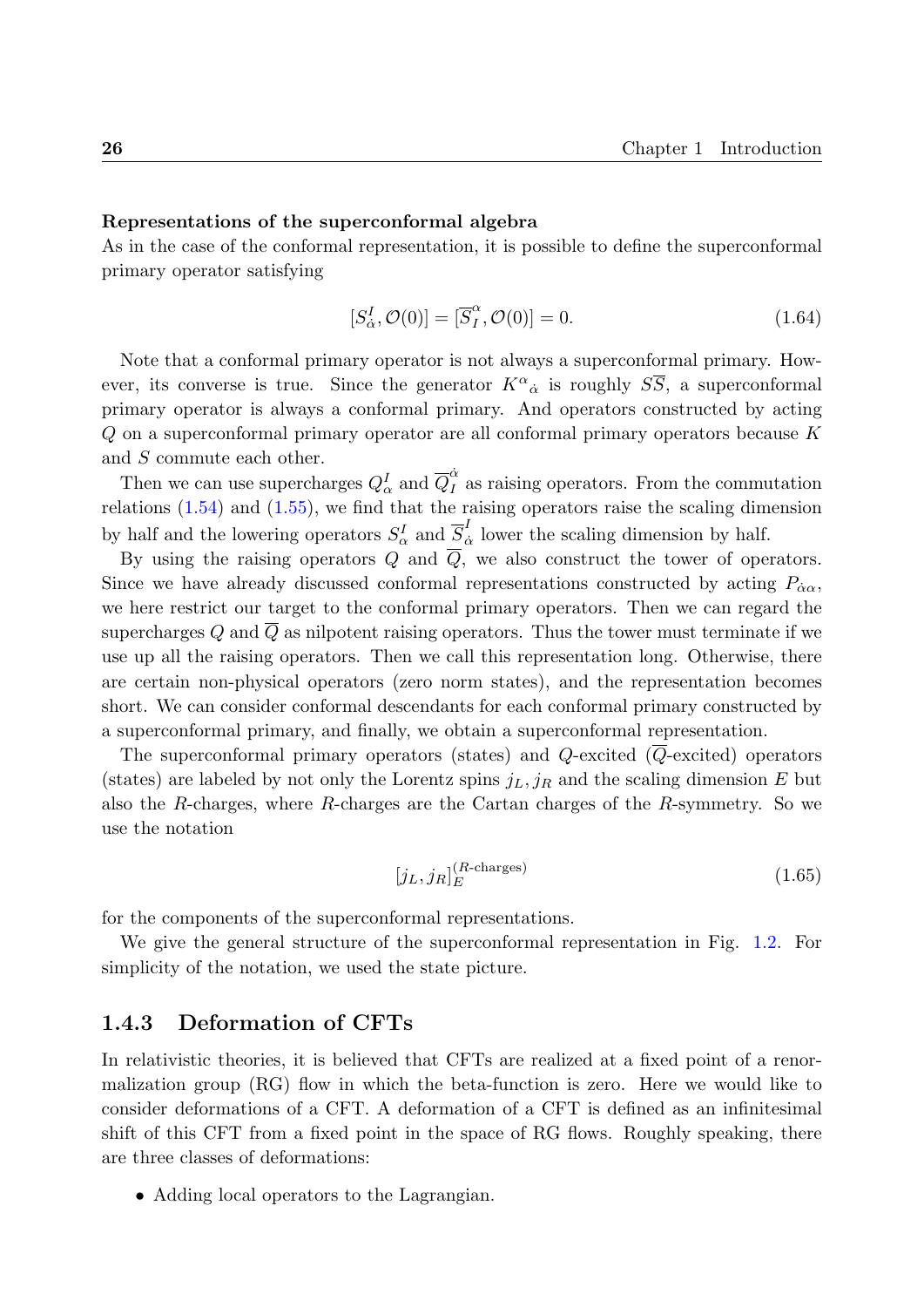

Fig. 1.2 An example of a general superconformal representation. *|p⟩* stands for the superconformal primary state. In terms of operators  $Q^I_\alpha|\mathcal{O}\rangle$  is replaced by  $[Q^I_\alpha, \mathcal{O}]$ . The horizontal sequences correspond to the tower of *Q*-excited and *Q*-excited states, and the vertical sequences correspond to the conformal descendants. The states located in the first row are all conformal primary.

- *•* Gauging of a global symmetry.
- Moving onto a moduli space of vacua.

In this thesis, we focus on the first one: adding a local operator to the Lagrangian.

The adding of a local operator to the Lagrangian is the most common way to deform a CFT. This deforms the Lagrangian *L* of a CFT as follows:

$$
\delta \mathcal{L} = g \mathcal{O}. \tag{1.66}
$$

Here  $g$  is an infinitesimal coupling constant, and  $\mathcal O$  is a local operator existing in the original CFT. For the original (undeformed) CFT  $g = 0$ . This deformation can also be defined even though we do not know the Lagrangian of the original CFT, by using the conformal perturbation theory [27].

Now we would like to restrict the class of an operator  $\mathcal O$  we treat in this thesis. First, we require that a deformation preserves the Lorentz symmetry, namely, an operator *O* must be a scalar. Second, we [req](#page-132-2)uire that an operator  $\mathcal O$  is a conformal primary of a conformal representation. Since  $\mathcal O$  exists in the original CFT, it is clear that  $\mathcal O$  belongs to a certain conformal representation. However, if *O* were a conformal descendant, it would not change the bulk physics because a descendant operator can be written as derivatives of a certain operator. Thus *O* should be a conformal primary.

Let  $\Delta_{\mathcal{O}}$  be the conformal dimension of a deformation operator  $\mathcal{O}$ . Then we can classify the deformation operator in three types by the value of  $\Delta_{\mathcal{O}}$ .

• Relevant operators  $(\Delta_{\mathcal{O}} < 4)$ : In this case, the corresponding coupling constant is called a relevant coupling constant. Then a CFT at  $g = 0$  is an ultraviolet (UV) fixed point. An RG flow is initiated by turning on the coupling constant, and the coupling constant in the infrared (IR) region grows. Thus the conformal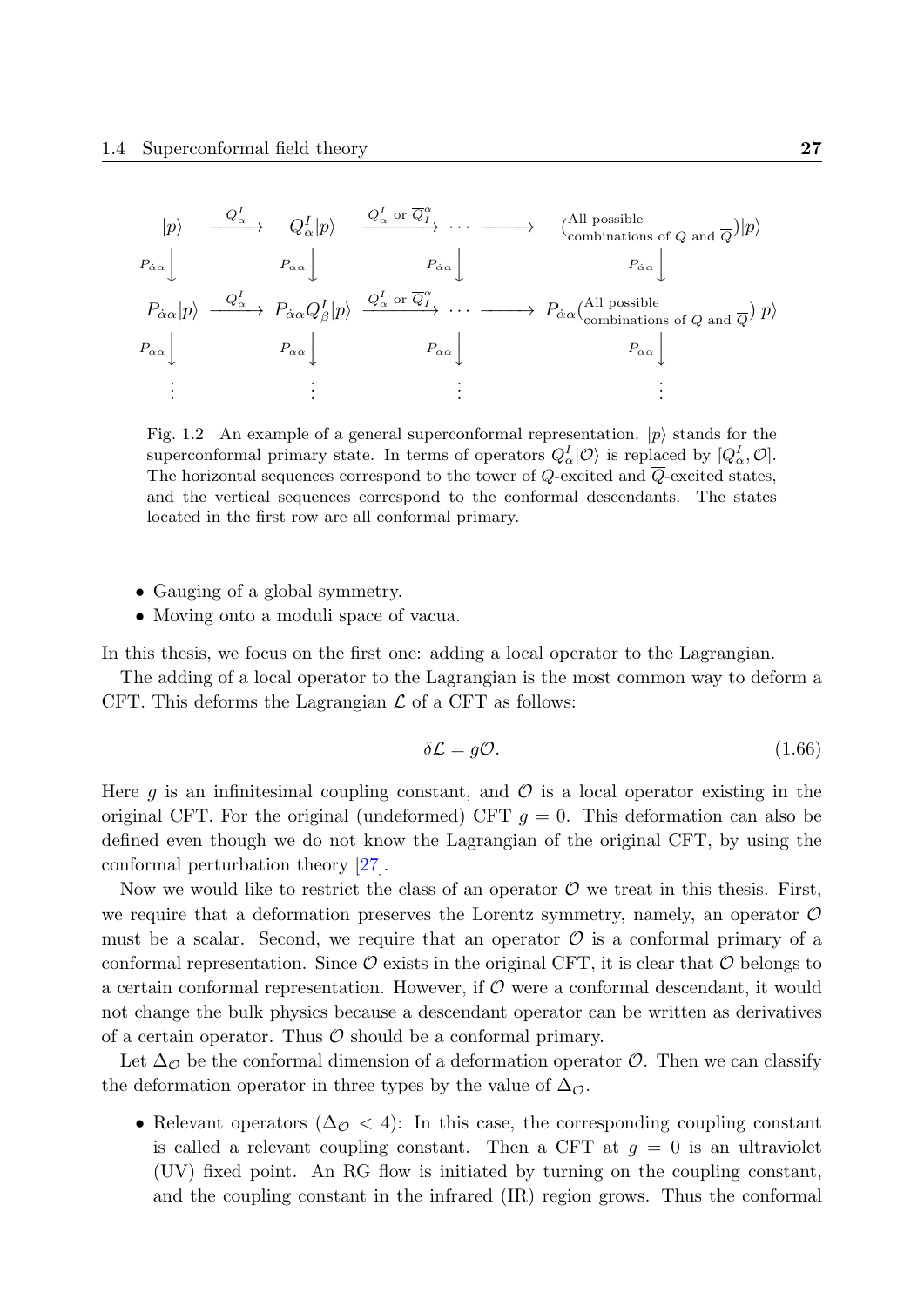perturbation is eventually violated.

- Irrelevant operators  $(\Delta_{\mathcal{O}} > 4)$ : The corresponding coupling constant is called an irrelevant coupling constant. Now a CFT at  $q = 0$  is realized at an IR fixed point to which the irrelevant coupling gets smaller. The deformed CFT might be an effective theory of a certain UV theory.
- Marginal operators  $(\Delta_{\mathcal{O}} = 4)$ : The corresponding coupling constant is called a marginal coupling constant and dimensionless. The marginal deformation conserves the conformal symmetry at the leading order of the conformal perturbation. Then the deformation leads to a nearby fixed point for a small *g* enough. Including the effect of higher-order corrections, the marginal deformations are divided into marginally relevant, marginally irrelevant, and exactly marginal. An exactly marginal deformation preserves the conformal symmetry exactly.

Let us consider an exactly marginal deformation in detail. An exactly marginal deformation enables us to deform a CFT continuously, and parameters (coupling constants) of continuous deformations form a space of deformations for a CFT. Such a space is called a conformal manifold. Some of interacting CFTs can be constructed by continuous deformations from a free theory. Conversely, if there is no marginal deformation in a given CFT, this CFT does not connect with any free theories. Furthermore, even though there are marginal deformations, CFTs are not necessarily connected to a free theory.

#### **1.4.4 Theories for which the Lagrangian is unknown**

<span id="page-27-0"></span>For an interacting CFT connecting to a certain free theory, we can in principle give the Lagrangian by exactly marginal deformations. However, for a CFT which is not connected to a free theory, there is no general prescription to give the Lagrangian.

There may be the UV Lagrangian that flows to a target CFT. Although we do not know the Lagrangian of a target CFT, we can find the information about the CFT from the UV Lagrangian. In fact, although the Lagrangian is not known for AD theories, UV Lagrangians were found, and several physical quantities were discussed using the UV Lagrangian [10]. However, unfortunately, there is also no general prescription to find the UV Lagrangian.

In summary, it is quite difficult to discuss CFTs that are not connected to a free theory. The only w[ay t](#page-131-9)o discuss such a CFT is to use a duality.

In this thesis, we mainly focus on the  $\mathcal{N} = 4$  SYM and the S-fold theories. The former has the Lagrangian. On the other hand, the latter theories are CFTs that are not connected to a free theory. Then, it seems that there is no way to calculate physical quantities of S-fold theories<sup>\*2</sup>. However, fortunately, there is AdS/CFT for S-fold theories, and we may calculate the physical quantities of the S-fold theories through type IIB string

<span id="page-27-1"></span><sup>&</sup>lt;sup>\*2</sup> Recently, UV theories of [a p](#page-27-1)art of S-fold theories were found [21], so they enable us to calculate physical quantities of such a part of S-fold theories. However, our calculation method we will give in the latter part of this thesis can be applied for general S-fold theories and is still useful.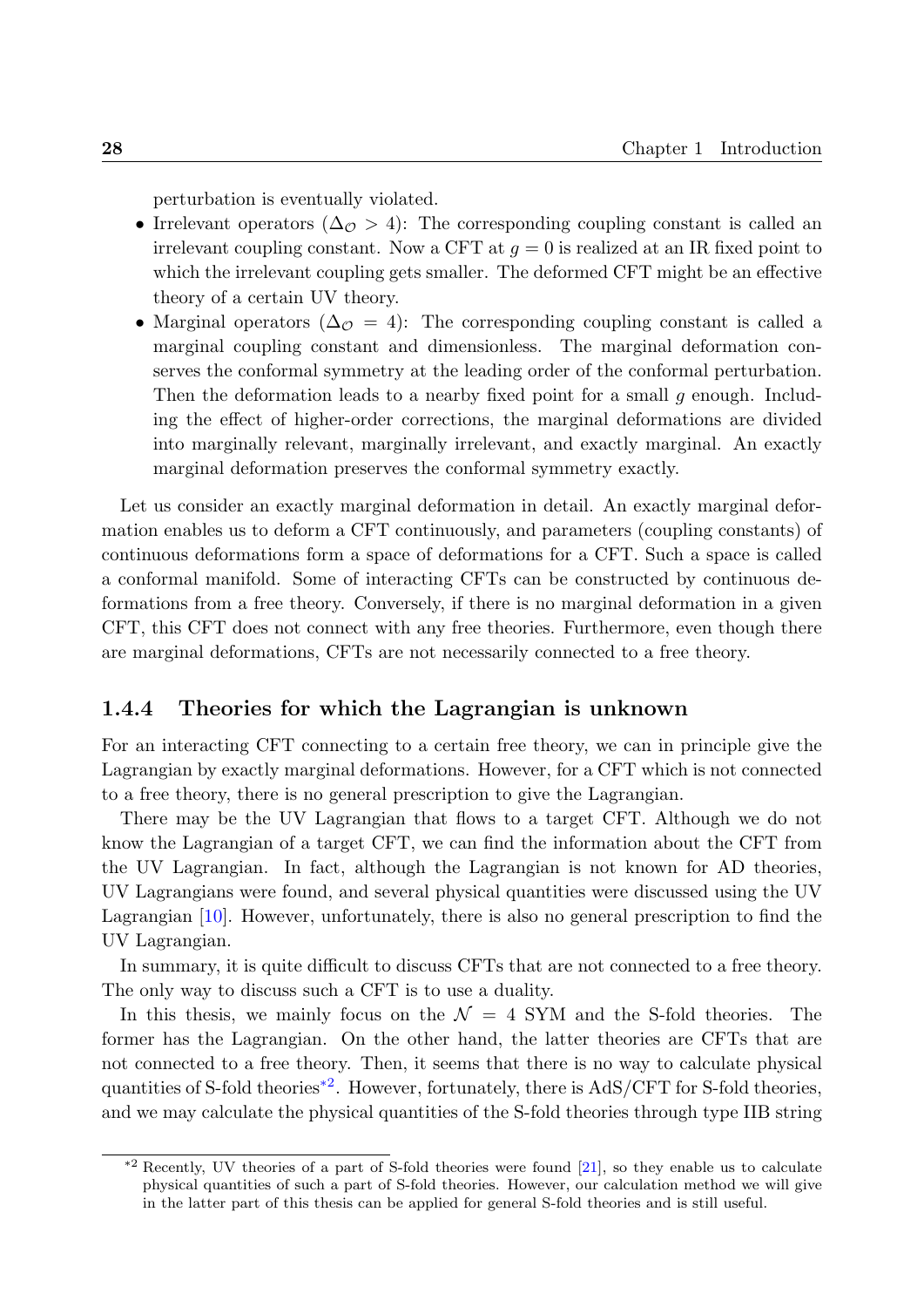theory on the AdS side. This analysis will be discussed in Chapter 4.

## **1.5 Superconformal index**

<span id="page-28-0"></span>So far, we have considered the general properties of CFTs and SCFTs. We also have seen that there is no prescription to give the Lagrangian and UV Lagrangian for CFTs that are not connected to a free theory. In this case, the only way to investigate such theories is to use a duality, as we saw in the last subsection. In fact, AdS/CFT enables us to analyze the S-fold theories. However, AdS/CFT is a strong/weak duality, and this is an obstruction to calculate various physical quantities. So we focus on the Witten index because it does not depends on the coupling constant. If a theory is an SCFT, the Witten index is specifically referred to as the superconformal index [16].

The superconformal index itself is defined in the state picture, namely defined on  $\mathbb{R} \times S^3$ , which ensures the convergence of the path integral. To define the superconformal index, we need the superconformal algebra [on](#page-131-3)  $\mathbb{R} \times S^3$  instead of that on  $\mathbb{R}^{1,3}$ . The superconformal algebra on  $\mathbb{R} \times S^3$  is related to that on  $\mathbb{R}^{1,3}$  by the analog of the Wick rotation. Although we do not give the derivation, the transformation of the generators of the superconformal algebra from  $\mathbb{R}^{1,3}$  to  $\mathbb{R} \times S^3$  is given by

$$
P^{\dot{\alpha}}{}_{\alpha} \to -P^{\dot{\alpha}}{}_{\alpha}, \qquad \overline{S}^{\alpha}_{I} \to -\overline{S}^{\alpha}_{I}, \qquad \overline{Q}^{\dot{\alpha}}_{I} \to -\overline{Q}^{\dot{\alpha}}_{I}, M^{\alpha}{}_{\beta} \to -iJ^{\alpha}{}_{\beta}, \qquad \overline{M}^{\dot{\alpha}}{}_{\dot{\beta}} \to i\overline{J}^{\dot{\alpha}}{}_{\dot{\beta}}, \qquad D \to iH, \qquad (1.67)
$$

and the Hermiticity of generators is changed. Concretely, the Hermiticity is given by

$$
H^{\dagger} = H, \qquad (P^{\dot{\alpha}}{}_{\beta})^{\dagger} = K^{\beta}{}_{\dot{\alpha}},
$$
  
\n
$$
(J^{\alpha}{}_{\beta})^{\dagger} = J^{\beta}{}_{\alpha}, \qquad (\overline{J}^{\dot{\alpha}}{}_{\dot{\beta}})^{\dagger} = \overline{J}^{\dot{\beta}}{}_{\dot{\alpha}},
$$
  
\n
$$
(Q^I_{\alpha})^{\dagger} = S^{\alpha}_I, \qquad (\overline{Q}^{\dot{\alpha}}{}_I)^{\dagger} = \overline{S}^I_{\dot{\alpha}}.
$$
\n(1.68)

The important commutation relation to define the superconformal index is  $\Delta = \{Q^{\dagger}, Q\},\$ where  $Q$  is one of the supercharges. We choose  $Q$  as  $\overline{Q}_{I=1}^{\dot{\alpha}=1}$ . Let  $\overline{\Delta}$  be the commutation relation between  $\overline{Q}_1^{\text{1}}$  $\frac{1}{1}$  and its Hermite conjugate we have

$$
\overline{\Delta} = 2\{\overline{Q}_1^{\dot{1}}, \overline{S}_1^{\dot{1}}\} = H - 2j_R - R^1_{1},\tag{1.69}
$$

where the factor 2 in front of the anti-commutation relation is just the convention to make our notation simpler.  $j_R$  is the right-handed spin operator  $\overline{J}^{\dot{1}}{}_{\dot{1}}$  and  $H$  is the Hamiltonian in the radial quantization.

Roughly speaking, the superconformal index is the Witten index in regard to the "supersymmetry (1.69)". As we saw in Sec. 1.2, we can add more fugacities corresponding to global symmetries commuting with *Q* and *Q†* . For superconformal theories, a part of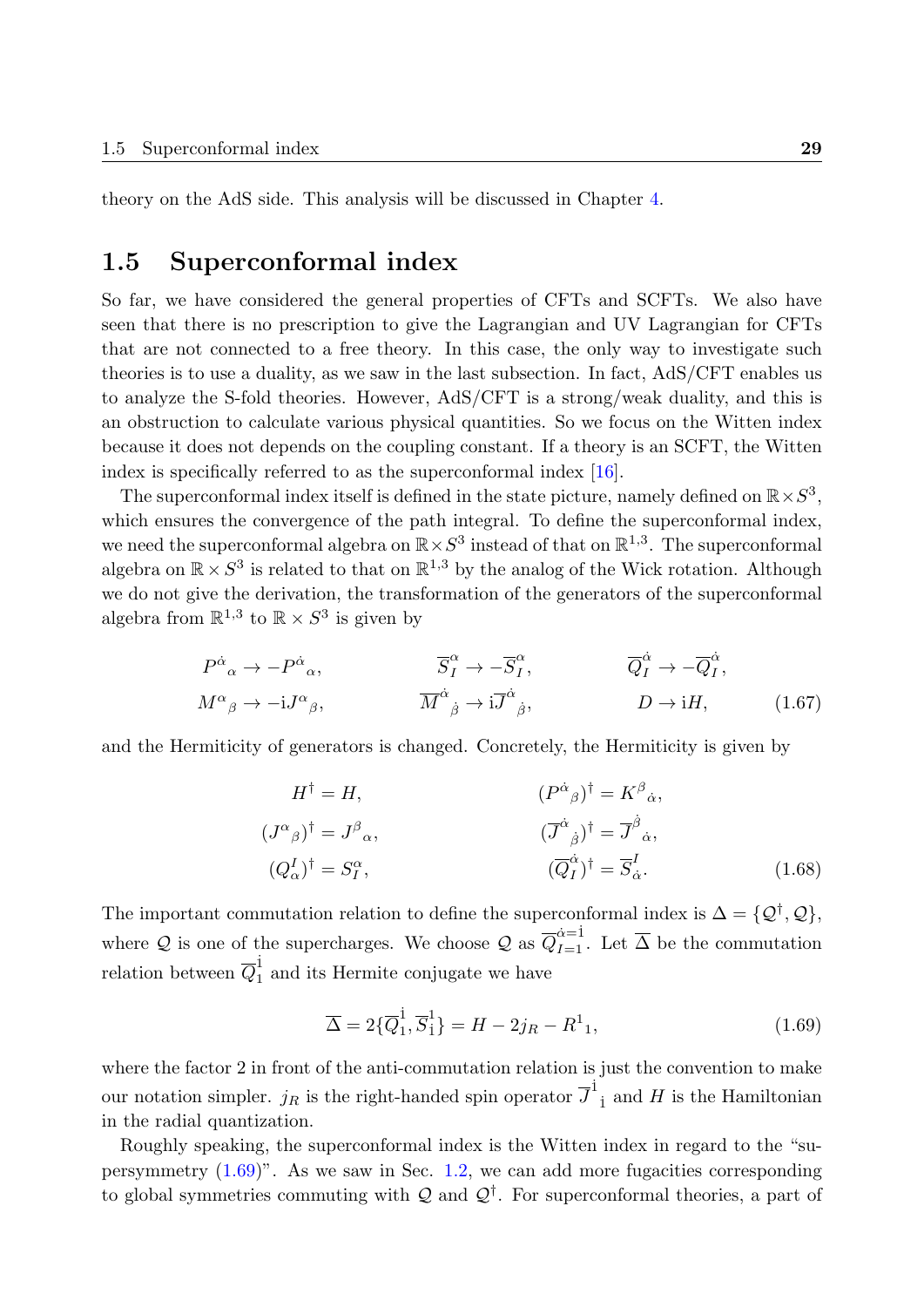the conformal symmetry and other global symmetries commute with *Q* and *Q†* . Note that the *R*-symmetry does not commute with  $Q$  and  $Q^{\dagger}$  and only its subgroup commute with them. We define flavor symmetries as global symmetries other than the conformal symmetry, which commute with  $\mathcal Q$  and  $\mathcal Q^{\dagger}$  including the subgroup of the *R*-symmetry.

Then the superconformal index is defined as

$$
\mathcal{I}_{\text{SCI}} = \text{tr}\left[(-1)^F \overline{x}^{\overline{\Delta}} q^{H+j_R} y^{2j_L} \prod_i u_i^{F_i} \right],\tag{1.70}
$$

where  $F_i$  is the Cartan generators of the flavor symmetries (or their linear combination) commuting with each other as well as  $\mathcal Q$  and  $\mathcal Q^{\dagger}$ . The contributions come from the  $\overline{\Delta} = 0$ states (BPS states) as we saw in Sec. 1.2. Namely, the index does not depend on  $\bar{x}$ .

As we mentioned before, the index is defined on  $\mathbb{R} \times S^3$ . Since we have the operatorstate correspondence, it is possible to translate the BPS state spectrum in  $\mathbb{R} \times S^3$  into the BPS operator spectrum in  $\mathbb{R}^{1,3}$ , [where](#page-15-0) the BPS operator  $\mathcal{O}_{\text{BPS}}$  is defined as operator satisfying

$$
[\overline{Q}_1^{\dot{1}}, \mathcal{O}_{\rm BPS}] = [\overline{S}_1^{\dot{1}}, \mathcal{O}_{\rm BPS}] = 0.
$$
 (1.71)

Then the index also encodes the information of the BPS operator spectrum of the theory on R 1*,*3 .

Thus, since the index encodes the BPS spectrum and is independent of the coupling constant, it may be possible to find the BPS spectrum of the theory using AdS/CFT even for theories for which the Lagrangian is unknown. One of the goals of quantum field theories is to investigate its low energy effective theory (CFT) and to determine what types of operators and interactions exist. The fact that the combination of the index and AdS/CFT may actually achieve part of that goal is surprising and shows the importance of the index.

#### **1.5.1 Chiral ring**

<span id="page-29-0"></span>Before explaining how to calculate the superconformal index, we need to comment on the properties of the BPS operators. States on  $\mathbb{R} \times S^3$  correspond to operators inserted into the origin on  $\mathbb{R}^{1,3}$ . In general, the composite operators are ill-defined at the same point in the spacetime. To make composite operators well-defined, we have to consider certain regularizations or operator product expansions (OPEs). Otherwise, the operator-state correspondence does not work for composite operators. However, the BPS operators are well-defined even for the composite operators inserted into the same point.

This statement can be understood in terms of the correlation function among BPS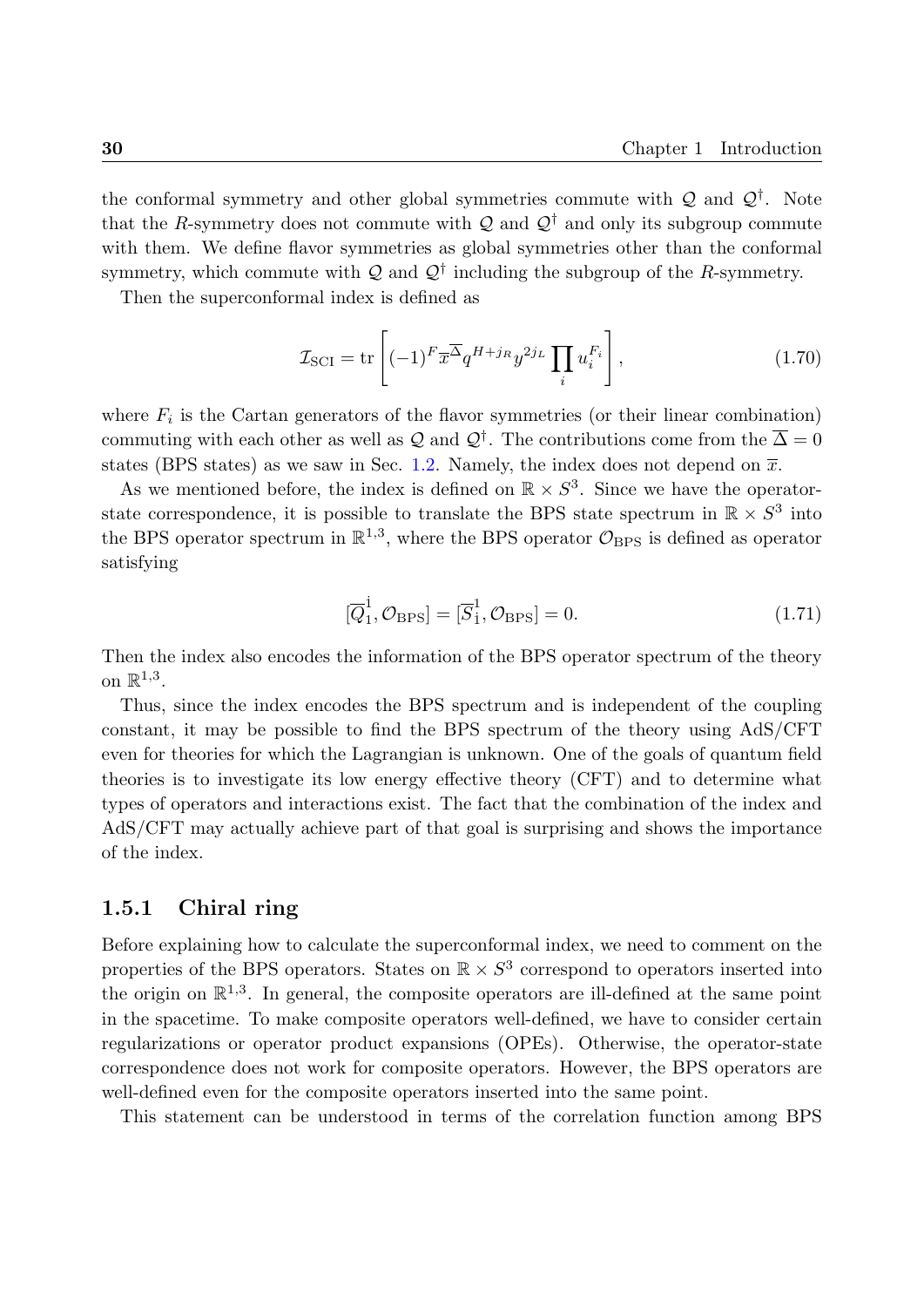operators. Actually, we can show

$$
\frac{\partial}{\partial x_1^{\mu}} \langle \mathcal{O}(x_1) \mathcal{O}_2(x_2) \cdots \mathcal{O}_n(x_n) \rangle = 0, \qquad (1.72)
$$

where  $\mathcal{O}_i(x_i)$  is a BPS operator inserted at a point  $x_i$ . This equation states that the correlation function among BPS operators does not depend on the coordinates. Thus it is possible to define the correlation function even for  $x_1 = x_2 = \cdots = x_n$ . This is the statement we mentioned above.

Let us prove the statement  $(1.72)$ . Then, it is useful to consider the chiral ring  $[28]$ . The chiral ring is defined in an  $\mathcal{N}=1$  supersymmetric theory. If an operator  $\mathcal O$  satisfies

<span id="page-30-0"></span>
$$
[\overline{Q}_{\dot{\alpha}}, \mathcal{O}] = 0 \tag{1.73}
$$

for a certain  $Q_{\dot{\alpha}}$ , we say that the operator  $\mathcal O$  belongs to the chiral ring. Namely, the chiral ring is a set of operators satisfying  $(1.73)$ . We call operators satisfying  $(1.73)$  chiral operators.

The chiral operators are independent of the spacetime coordinates, up to  $Q_{\alpha}$ commutators. From the commut[ation](#page-30-0) relation  $(1.40a)$  and  $(1.47a)$  we have

$$
i(\sigma^{\mu})_{\alpha\dot{\alpha}}\partial_{\mu}\mathcal{O}(x) = -(\sigma^{\mu})_{\alpha\dot{\alpha}}[P_{\mu}, \mathcal{O}(x)] = 2\{\overline{Q}_{\dot{\alpha}}, [Q_{\alpha}, \mathcal{O}(x)]\}.
$$
 (1.74)

This implies that a correlation function among [the ch](#page-21-0)iral o[perator](#page-23-1)s is independent of the spacetime coordinates:

$$
\frac{i}{2}(\sigma^{\mu})_{\alpha\dot{\alpha}}\frac{\partial}{\partial x_1^{\mu}}\langle \mathcal{O}_1(x_1)\mathcal{O}_2(x_2)\cdots\mathcal{O}_n(x_n)\rangle
$$
\n
$$
= \langle\{\overline{Q}_{\dot{\alpha}},[Q_{\alpha},\mathcal{O}_1(x)_1]\}\mathcal{O}_2(x_2)\cdots\mathcal{O}_n(x_n)\rangle
$$
\n
$$
= -\sum_{k=2}^n\langle[Q_{\alpha},\mathcal{O}_1(x_1)]\mathcal{O}_2(x_2)\cdots[\overline{Q}_{\dot{\alpha}},\mathcal{O}_k(x_k)]\cdots\mathcal{O}_n(x_n)\rangle = 0. \qquad (1.75)
$$

Therefore we finished the proof. Then we can take points of inserted operators freely. This enables us to do the cluster decomposition as follows:

$$
\langle \mathcal{O}_1(x_1)\mathcal{O}_2(x_2)\cdots\mathcal{O}_n(x_n)\rangle = \langle \mathcal{O}_1\rangle \langle \mathcal{O}_2\rangle \cdots \langle \mathcal{O}_n\rangle. \tag{1.76}
$$

Since the condition of the BPS operators (1.71) is just the chiral ring (1.73) for  $\dot{\alpha} = 1$ , the composite BPS operators make sense even for the same point. This is one of the reasons why we focus on the BPS operators.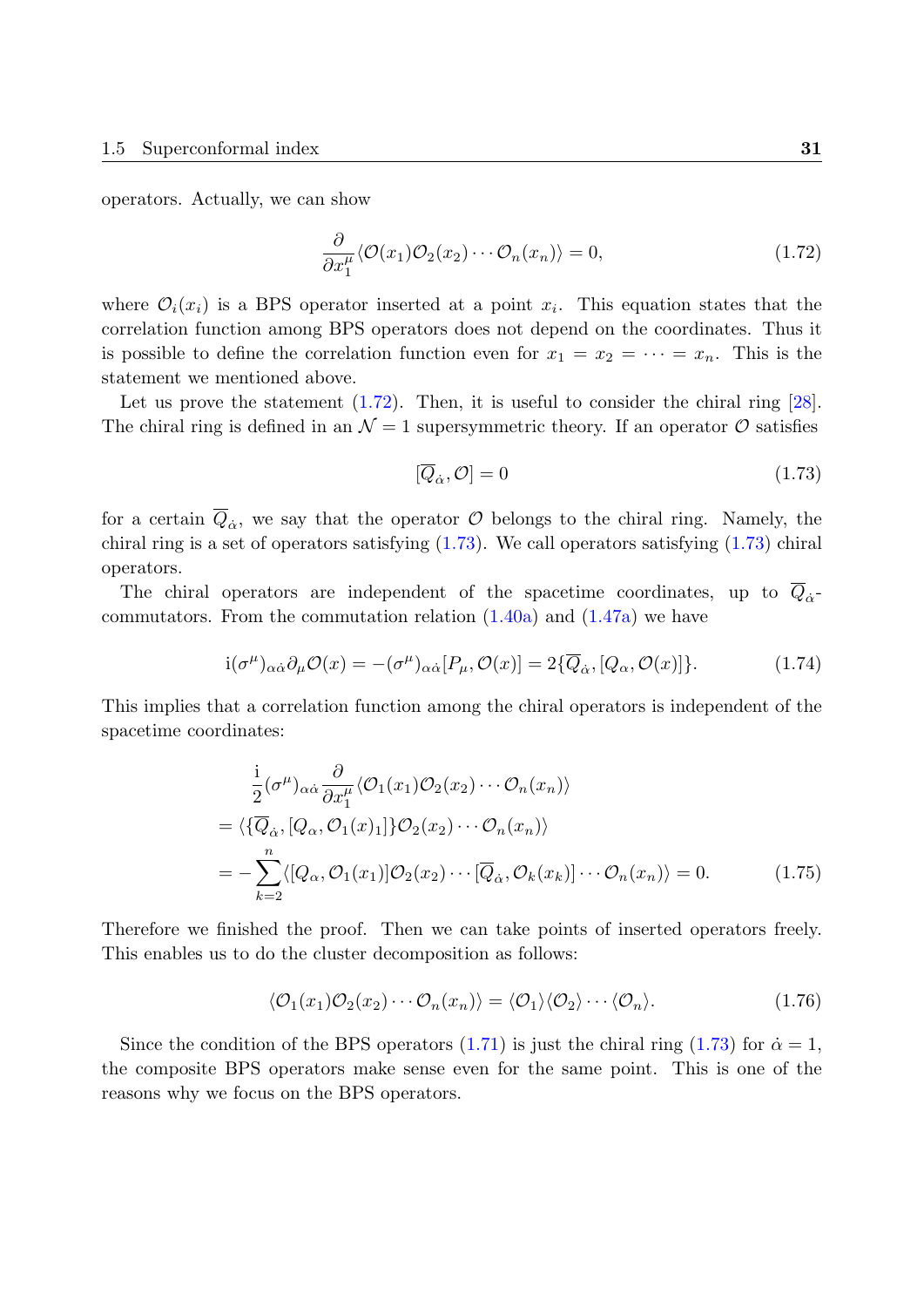#### **1.5.2 Superconformal index for Lagrangian theories**

<span id="page-31-0"></span>As the end of this section, we review how to calculate the superconformal index in an SCFT with its Lagrangian. In Sec. 1.3, we saw that the Witten index can be calculated by the localization technique. Likewise, the superconformal index can also be in principle calculated by the localization technique using its Lagrangian. However, we have a more physical way called "free field coun[ting"](#page-17-0) to obtain the same result with the localization. In this subsection, we review this way instead of the localization.

Since the superconformal index does not depend on the coupling constant *g*, we can evaluate the index at  $g = 0$ . Then the problem to calculate the index is what kinds of BPS operators exist in the theory. This can be read off from the Lagrangian. Then the procedure to find the index is the same as the harmonic oscillators.

In the case of the single harmonic oscillator, we have a state tower

$$
|0\rangle, a^{\dagger}|0\rangle, (a^{\dagger})^2|0\rangle, \cdots, (a^{\dagger})^k|0\rangle, \cdots,
$$
\n(1.77)

where  $|0\rangle$  a vacuum state. Then we call  $a^{\dagger} |0\rangle$  a single-particle state and a state whose form is  $(a^{\dagger})^k|0\rangle$  is called a multi-particle state for  $k>1$ . Similarly, when we have a BPS operator  $\mathcal{O}(x)$  which is not a composite operator in a CFT on  $\mathbb{R}^{1,3}$ , we have a state tower on  $\mathbb{R} \times S^3$  as

$$
|0\rangle_{\text{CFT}}, \mathcal{O}(0)|0\rangle_{\text{CFT}}, (\mathcal{O}(0))^2|0\rangle_{\text{CFT}}, \cdots, (\mathcal{O}(0))^k|0\rangle_{\text{CFT}}, \cdots,
$$
\n(1.78)

where  $|0\rangle$ CFT is a conformal invariant vacuum state, and we call  $\mathcal{O}(0)|0\rangle$ CFT and  $(\mathcal{O}(0))^k |0\rangle$ CFT a single-particle BPS state and a multi-particle BPS state, respectively. Correspondingly, we call a BPS operator  $\mathcal{O}(x)$  a single-particle BPS operator, and  $\mathcal{O}(x)^k$ is called a multi-particle BPS operator. If there are several kinds of BPS operators, a BPS operator that is not made of any other operators is called a single-particle BPS operator. Conversely, a composite BPS operator is called a multi-particle BPS operator.

The first step of the free field counting is to consider the superconformal index of singleparticle states. To do it, we need to list all the single-particle states. Let  $m_n(q, y, u_i)$  be a monomial of a contribution from a certain single-particle state to the index, where *n* is a label of a single-particle state. Then we can obtain the single-particle index by summing up all monomials corresponding to single-particle states in the list:

$$
i_{\rm sp}(q, y, u_i) = \sum_n c_n m_n(q, y, u_i), \qquad (1.79)
$$

where  $c_n$  is an integer corresponding to the number of a monomial  $m_n(q, y, u_i)$ .

The next step is to consider the multi-particle states. We have seen that the state structure  $(1.78)$  is the same as that of the single harmonic oscillator  $(1.77)$  for each singleparticle BPS state. Namely, each single-particle BPS state corresponding to a monomial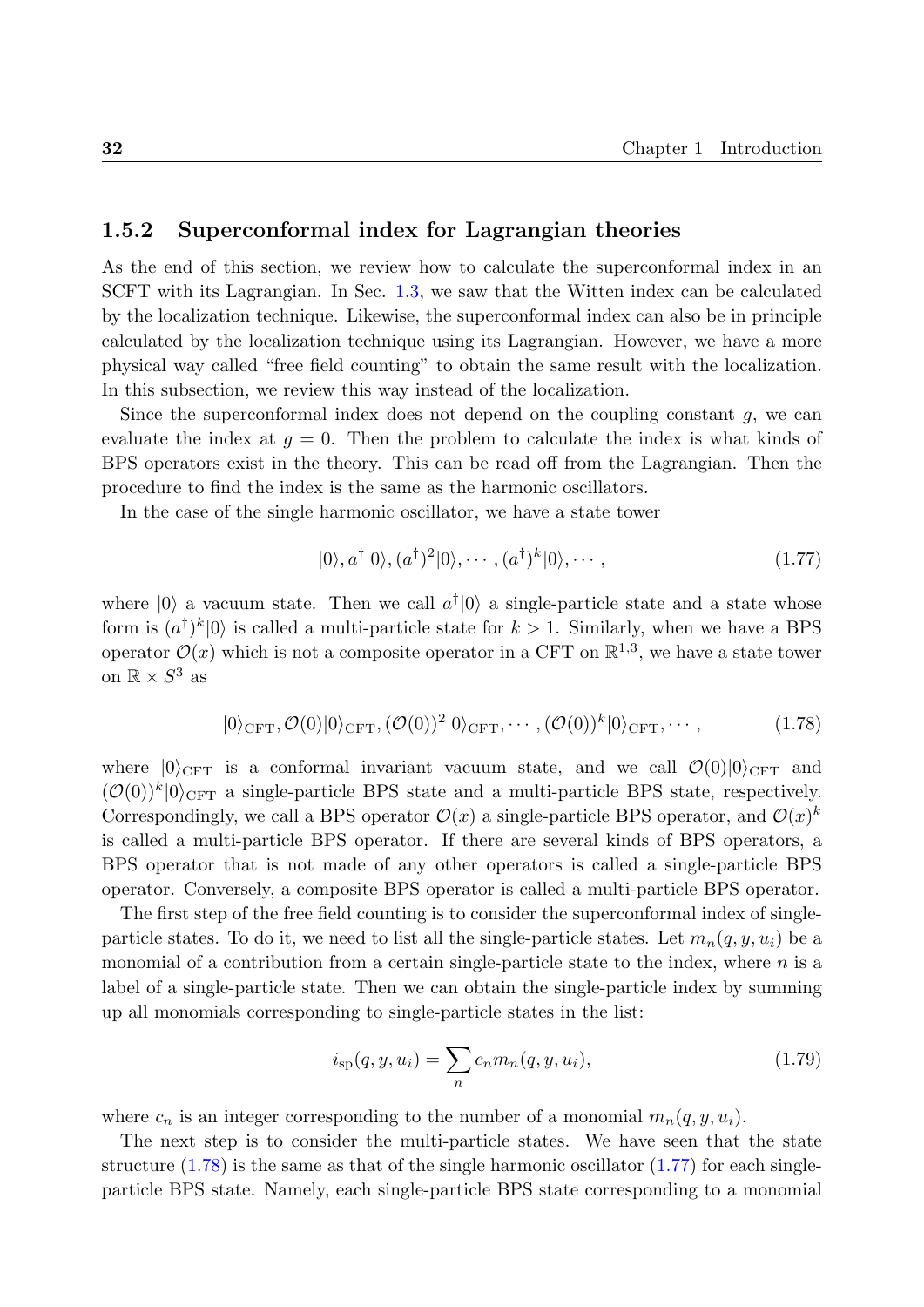$m_n(q, y, u_i)$  forms a single harmonic oscillator. Then a partition function of the single harmonic oscillator represented by a monomial  $m_n(q, y, u_i)$  without the zero point energy is given by

$$
m_n(q, y, u_i) \to \frac{1}{1 - m_n(q, y, u_i)}.\t(1.80)
$$

This manipulation is called plethystic exponential. We denote this manipulation as

<span id="page-32-0"></span>
$$
\text{Pexp}(m_n(q, y, u_i)) = \frac{1}{1 - m_n(q, y, u_i)}.\tag{1.81}
$$

When the theory has some harmonic oscillators, the total partition function is given by the product of each partition function:

$$
\text{Pexp}\left(\sum_{n} c_n m_n(q, y, u_i)\right) = \prod_{n} \frac{1}{(1 - m_n(q, y, u_i))^{c_n}}.
$$
\n(1.82)

It seems that this manipulation is valid only for bosonic operators. However, in fact, this is valid even for fermionic operators due to the extra minus sign. In the ordinary partition function in which the temporal boundary condition of a fermionic operator is anti-periodic, the fermionic contribution is given by  $1 + m_n$ , where  $m_n$  is a monomial corresponding to a fermionic contribution. On the other hand, in the index, the temporal boundary condition is periodic as in the case of bosons, and we have an extra minus sign in front of the monomial:  $-m_n$ . The index is then given by  $1-m_n$ , which is the same result as applying the plethystic exponential to *−mn*. Therefore, the plethystic exponential (1.82) is applicable to both bosonic and fermionic single-particle BPS operators.

One more manipulation is needed to find the index for gauge theories. In general, the BPS operators are charged under the gauge interaction, and the index would depend [on th](#page-32-0)e gauge fugacity  $z_a$  ( $a = 1, \dots, \text{rank }G$ ), where G is the gauge group. However, only the gauge invariant BPS operators contribute in gauge theories because the index is a kind of partition function. Thus the index is gauge invariant and independent of the gauge fugacities. Also, when we discuss the AdS/CFT correspondence, there is no corresponding symmetry to the gauge symmetry on the AdS side. Then the physical quantities on the CFT side, which we should compare with corresponding quantities on AdS sides, should be gauge invariant. Conversely, this is also why we focus on the gauge invariant BPS operators and the superconformal index.

In order to extract the gauge invariant components, we have to perform the gauge integral with the Haar measure defined by

$$
\int_{G} d\mu \equiv \frac{1}{|\mathcal{W}_G|} \prod_{a=1}^{\text{rank}G} \oint_{|z_a|=1} \frac{dz_a}{2\pi i z_a} \text{Pexp}\left(\chi_{\text{adj}}^G(z_a) - \text{rank}G\right),\tag{1.83}
$$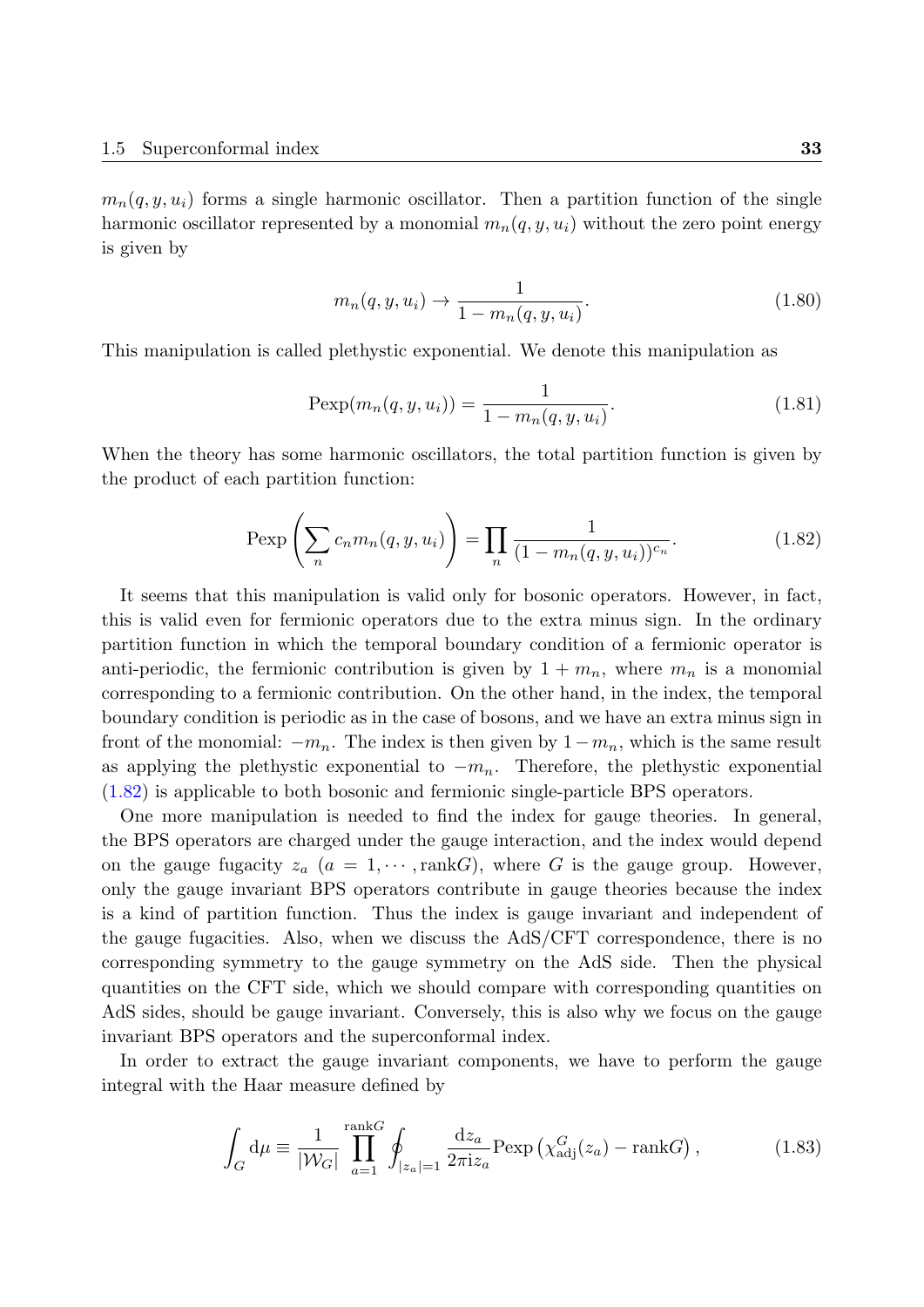where  $|W_G|$  is the order of the Weyl group  $W_G$  and  $\chi^G_{\text{adj}}(z_a)$  is the character of the adjoint representation of the gauge group *G*. Actually, the Haar measure is obtained by the zero mode integral in the localization. Finally, the index that counts the gauge invariant BPS operators for Lagrangian theories is given by

$$
\mathcal{I}_{\text{SCI}}(q, y, u_i) = \int_G d\mu \text{Pexp}\left(i_{\text{sp}}(q, y, u_i, z_a)\right),\tag{1.84}
$$

where  $i_{sp}(q, y, u_i, z_a)$  is the single-particle index including the gauge fugacities. In this way, we can find the superconformal index of an SCFT with its Lagrangian.

We have an additional comment for the plethystic exponential  $(1.82)$ . There is another expression of the plethysitc exponential. To obtain this expression, we rewrite the right hand side of  $(1.82)$  by using  $f = \exp(\log f)$ :

<span id="page-33-1"></span>
$$
\text{Pexp}(i_{\text{sp}}(q, y, u_i)) = \exp\left[-\sum_{n} c_n \log(1 - m_n(q, y, u_i))\right]
$$

$$
= \exp\left[\sum_{n} \sum_{k=1}^{\infty} \frac{c_n m_n(q, y, u_i)^k}{k}\right]
$$

$$
= \exp\left[\sum_{k=1}^{\infty} \frac{1}{k} i_{\text{sp}}(q^k, y^k, u_i^k)\right],
$$
(1.85)

where  $i_{sp}(q, y, u_i) = \sum_n c_n m_n(q, y, u_i)$  with the monomial  $m_n(q, y, u_i)$ . We use these two formulas  $(1.82)$  and  $(1.85)$  depending on the situation.

We have a comment for the free field counting. In fact, the free field counting is not always valid for the calculation of the superconformal index. In general, BPS operators can acqui[re the](#page-32-0) ano[malou](#page-33-1)s dimension. In this case, the superconformal index calculated by the localization is not in agreement with that calculated by the free field counting. For the  $\mathcal{N}=4$  SYM, BPS operators do not acquire the anomalous dimension, and we can use the free field counting.

## **1.6 BPS partition function**

<span id="page-33-0"></span>There is another important supersymmetric partition function named BPS partition function. It includes only contributions from the BPS primary scalar operators. Thus the discussion of the Witten index is not applicable to the BPS partition function and in general the BPS partition function depends on the coupling constant. As a result, the form of the BPS partition function of the interacting theory is different from that of the free theory<sup>\*3</sup>. However, the structure of the BPS partition function is quite simple, and we can calculate

<span id="page-33-2"></span><sup>&</sup>lt;sup>\*3</sup> The BPS spectrum of primary scalar operators is invariant for the non-zero coupling constant [16,[28\].](#page-33-2) Then, all we have to do is to take into account the spectrum at  $g = 0$  and the spectrum for  $g \neq 0$ , where *g* is a coupling constant.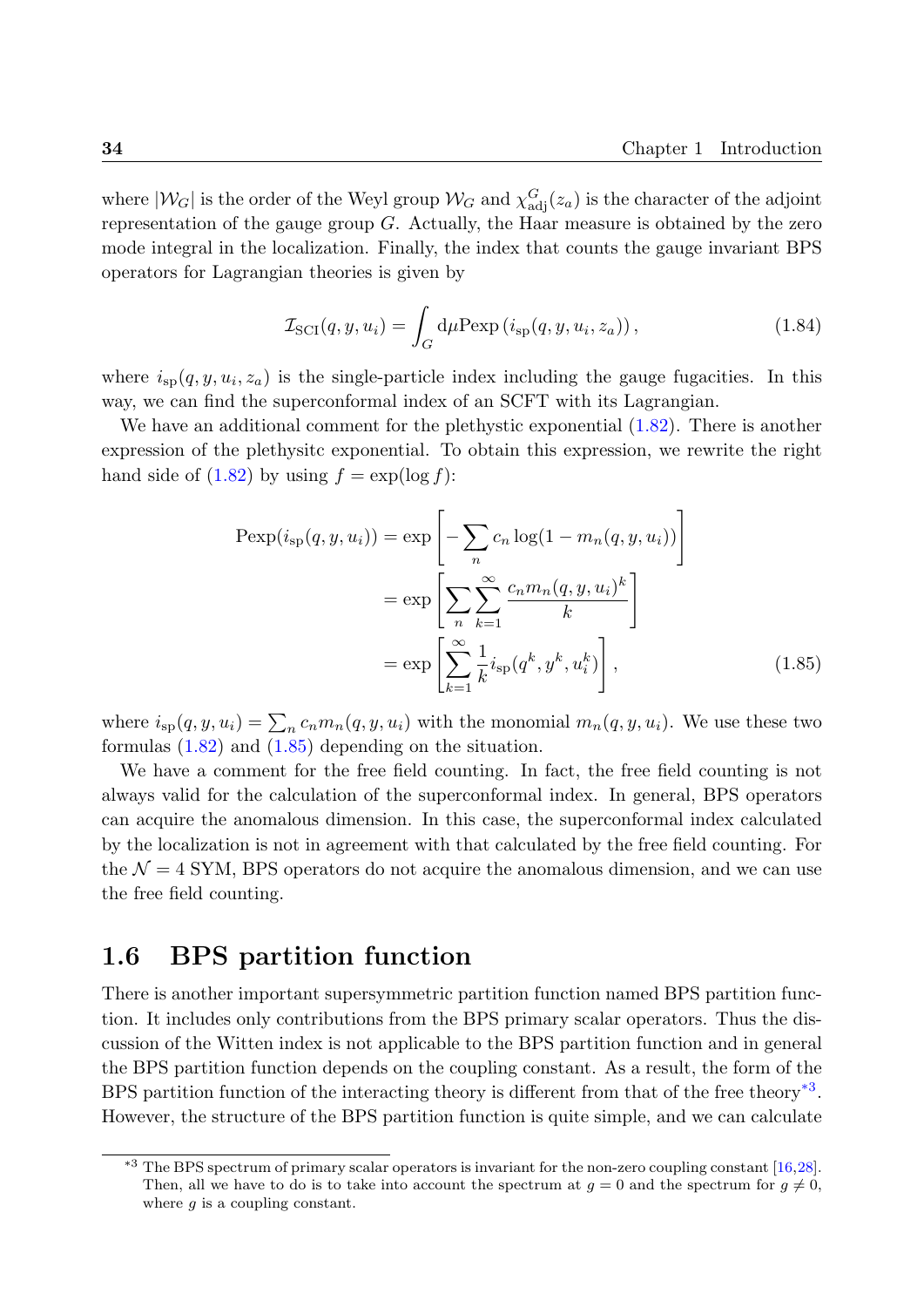the BPS partition function even for interacting theories. Furthermore, the BPS partition function gives us a significant hint to search the structure of the superconformal index. Thus, study of the BPS partition function is important.

The definition of the BPS partition function is given by

$$
Z(u_i) = \text{tr}_{\text{BPS scalars}} \left[ \prod_i u_i^{F_i} \right],\tag{1.86}
$$

where  $F_i$  are charges of the global symmetries. Like the superconformal index, we can read off the BPS primary scalar operator spectrum from this.

For free theories, the BPS partition function can be evaluated by the free field counting. On the other hand, there is no general method to calculate the BPS partition function for interacting theories. In particular, the localization technique is not applicable to the BPS partition function.

In this thesis, we calculate the BPS partition function for the  $\mathcal{N}=4$  SYM and S-fold theories. The BPS partition function of the  $\mathcal{N}=4$  SYM has been well studied because the BPS partition function can be calculated as a certain invariant polynomial of the Weyl group of a gauge group. On the other hand, the S-fold theories are not a gauge theory, and no one had calculated the BPS partition function for S-fold theories except for the author's and his collaborators' research [23]. In Chapter 4, we will explain the BPS partition function of the S-fold theories.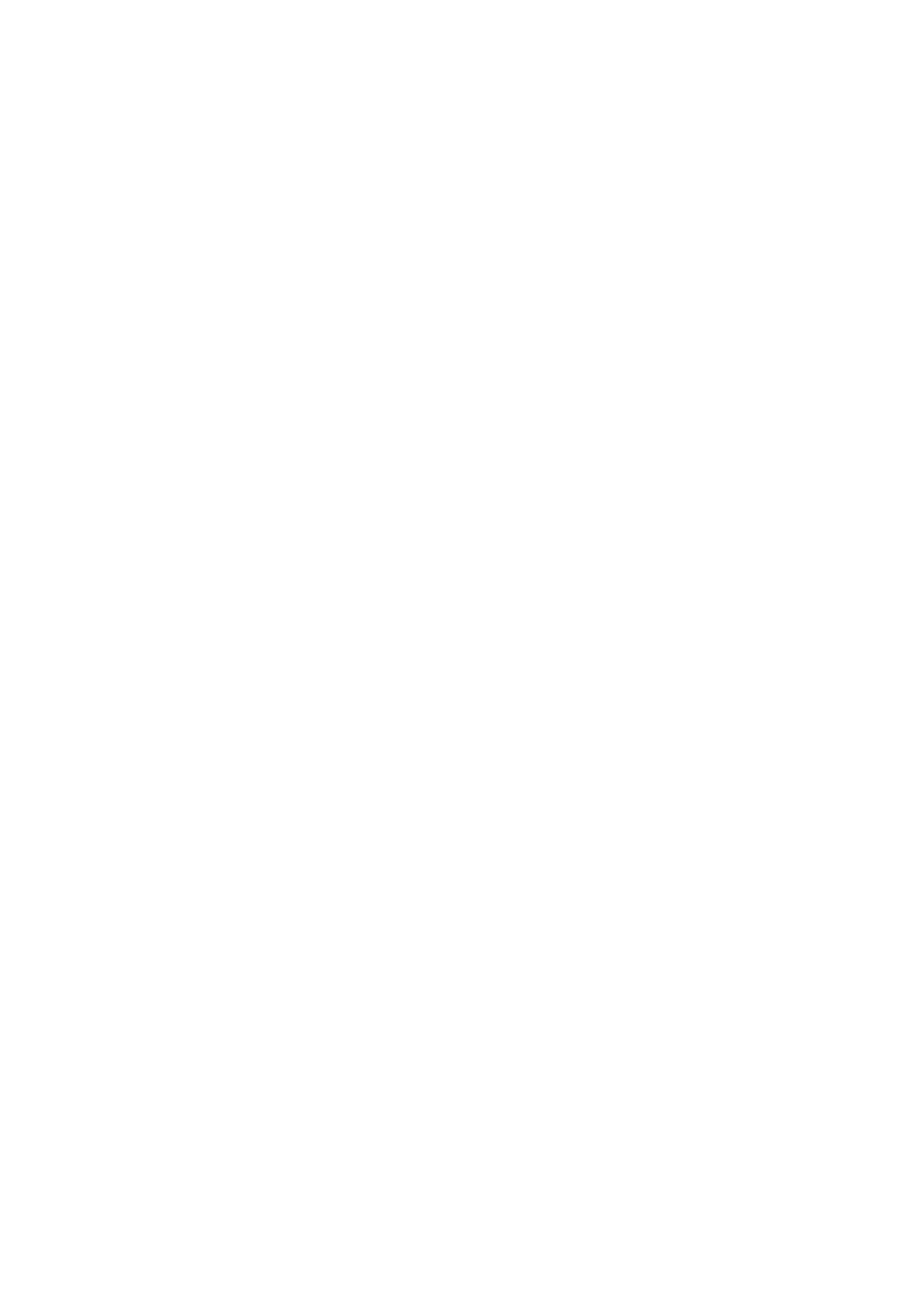# **Chapter 2**

# **AdS/CFT Correspondence**

In this chapter, we review the AdS/CFT correspondence between the four-dimensional (4d)  $\mathcal{N} = 4$   $U(N)$  supersymmetric Yang-Mills (SYM) theory and type IIB superstring theory on  $AdS_5 \times S^5$ . This chapter aims to introduce the essential and basic concepts of the AdS/CFT correspondence. We also review the BPS partition function and the superconformal index for  $\mathcal{N} = 4$   $U(N)$  SYM. Since the large *N* limit of the AdS/CFT correspondence for  $\mathcal{N} = 4$  SYM have been well studied, the agreement of the BPS partition function and the superconformal index were already confirmed<sup>\*1</sup>. We also see this agreement.

First, we review  $\mathcal{N} = 4$  SYM and its properties. Then we calculate the BPS partition function and the super[con](#page-36-0)formal index for  $\mathcal{N} = 4$   $U(N)$  SYM. Second, we review the string theory and its properties necessary to see the AdS/CFT correspondence. Third, we consider the AdS/CFT correspondence by using the D3-brane, which is a  $3+1$ -dimensional object existing in type IIB string theory. Finally, we confirm the agreement of the BPS partition function and the superconformal index in AdS/CFT.

# **2.1 Four-dimensional**  $\mathcal{N} = 4$  supersymmetric **Yang-Mills theory**

Here we would like to discuss  $\mathcal{N} = 4$  SYM. This theory has  $\mathcal{N} = 4$  supersymmetry and the maximally supersymmetric theory without gravity. It is believed that  $\mathcal{N}=4$  SYM is the only theory having  $\mathcal{N} = 4$  supersymmetry. In addition to the supersymmetry,  $\mathcal{N} = 4$ SYM also has the conformal symmetry, and hence the theory has  $\mathcal{N}=4$  superconformal symmetry. Namely,  $\mathcal{N} = 4$  SYM is an SCFT.

 $\mathcal{N} = 4$  SYM has a vector multiplet composed of a gauge field  $A_{\mu}$ , gauginos  $\lambda_I$  and

<span id="page-36-0"></span><sup>\*1</sup> Since the structure of the BPS partition function is easy, the agreement of the BPS partition function in the finite *N* region was also confirmed [29]. However, the investigation of the BPS partition function gives us a great insight to find the finite *N* corrections to the superconformal index on the AdS side and still important. The analysis in regard to the finite *N* corrections will be given in Chapter 3.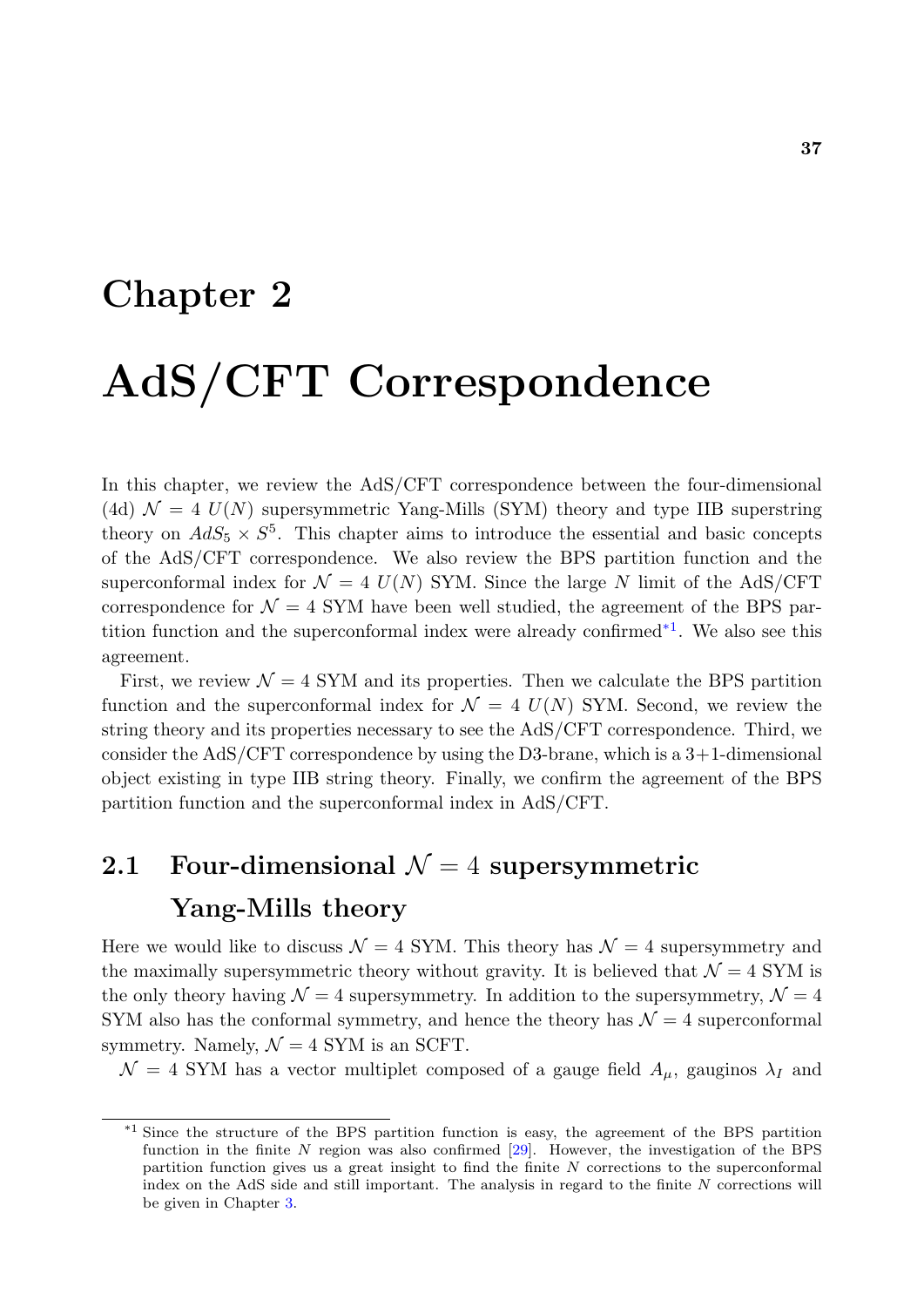|                                                                                                  | $\overline{R}_X$                               | $\bar{R}_Y$                                     | $R_Z$                                                         | $\overline{SO(6)}_R$ |
|--------------------------------------------------------------------------------------------------|------------------------------------------------|-------------------------------------------------|---------------------------------------------------------------|----------------------|
| $\begin{array}{c} Q^4 \ Q^3 \ Q^2 \end{array}$<br>Ş                                              | $rac{1}{2}$<br>$rac{1}{2}$<br>$rac{1}{2}$<br>5 | $\frac{1}{2}$<br>$\frac{1}{2}$<br>$\frac{1}{2}$ | $-\frac{1}{2}$<br>$\frac{1}{2}$<br>$\frac{1}{2}$<br>$\bar{2}$ | $\overline{4}$       |
| $\begin{array}{c} \overline{Q}_1 \ \overline{Q}_2 \ \overline{Q}_3 \ \overline{Q}_4 \end{array}$ | $\frac{1}{2}$ $\frac{1}{2}$ $\frac{1}{2}$      | $\frac{1}{2}$ $\frac{1}{2}$<br>$rac{1}{2}$      | $\frac{1}{2}$ $\frac{1}{2}$<br>$\frac{1}{2}$                  | 4                    |

Table 2.1 The  $SO(6)_R$  Cartan charges of supercharges.  $Q^I$ 's belong to  $\overline{4} \in SO(6)_R$ , while  $Q_I$ 's belong to  $4 \in SO(6)_R$ .

*λ*<sup>*I*</sup>, and adjoint scalar fields  $φ_{IJ} = -φ_{JI}$ . *I, J* = 1*,* 2*,* 3*,* 4 are the spinor indices of the  $SO(6)_R \simeq SU(4)_R$  symmetry, which is the rotation symmetry of four supercharges  $Q^I$ . The four-dimensional spinor conventions is given in Appendix A.1. We define the Cartan generators of  $SO(6)_R$  as  $R_X$ ,  $R_Y$ , and  $R_Z$ . These generators are related to the *R*-symmetry generators  $R^I{}_J$  defined in subsection 1.4.2 as

$$
R_X = \frac{1}{2}(R^1_1 + R^2_2 - R^3_3 - R^4_4),
$$
\n(2.1a)

$$
R_Y = \frac{1}{2}(R^1_{1} - R^2_{2} + R^3_{3} - R^4_{4}),
$$
\n(2.1b)

$$
R_Z = \frac{1}{2}(R^1_{1} - R^2_{2} - R^3_{3} + R^4_{4}).
$$
\n(2.1c)

The upper and lower indices of  $Q^I$  and  $\overline{Q}_I$  correspond to  $\overline{4}$  and 4, respectively. The  $SO(6)_R$  Cartan charges of supercharges are listed in Table 2.1. We also list field contents of  $\mathcal{N} = 4$  SYM in Table 2.2. Note that the scalar field  $\phi_{IJ}$  satisfies the reality condition

<span id="page-37-1"></span><span id="page-37-0"></span>
$$
\overline{\phi}^{IJ} = \frac{1}{2} \epsilon^{IJKL} \phi_{KL}.
$$
\n(2.2)

Thus  $\phi_{IJ}$  has the three independent complex scalar fields X, Y, and Z. We define these three complex scalar fields as

$$
X = \phi_{12}, \qquad \qquad Y = \phi_{13}, \qquad \qquad Z = \phi_{14}. \qquad (2.3)
$$

For the gauge field  $A_\mu$ , its field strength  $F_{\mu\nu}$  can be decomposed into the self dual part  $F_{\alpha}{}^{\beta}$  and anti-self dual part  $\overline{F}^{\dot{\alpha}}{}_{\dot{\beta}}$  as

$$
F_{\alpha}{}^{\beta} = \frac{1}{4} (\sigma^{\mu\nu})_{\alpha}{}^{\beta} F_{\mu\nu}, \qquad \overline{F}^{\dot{\alpha}}{}_{\dot{\beta}} = \frac{1}{4} (\overline{\sigma}^{\mu\nu})^{\dot{\alpha}}{}_{\dot{\beta}} F_{\mu\nu}.
$$
 (2.4)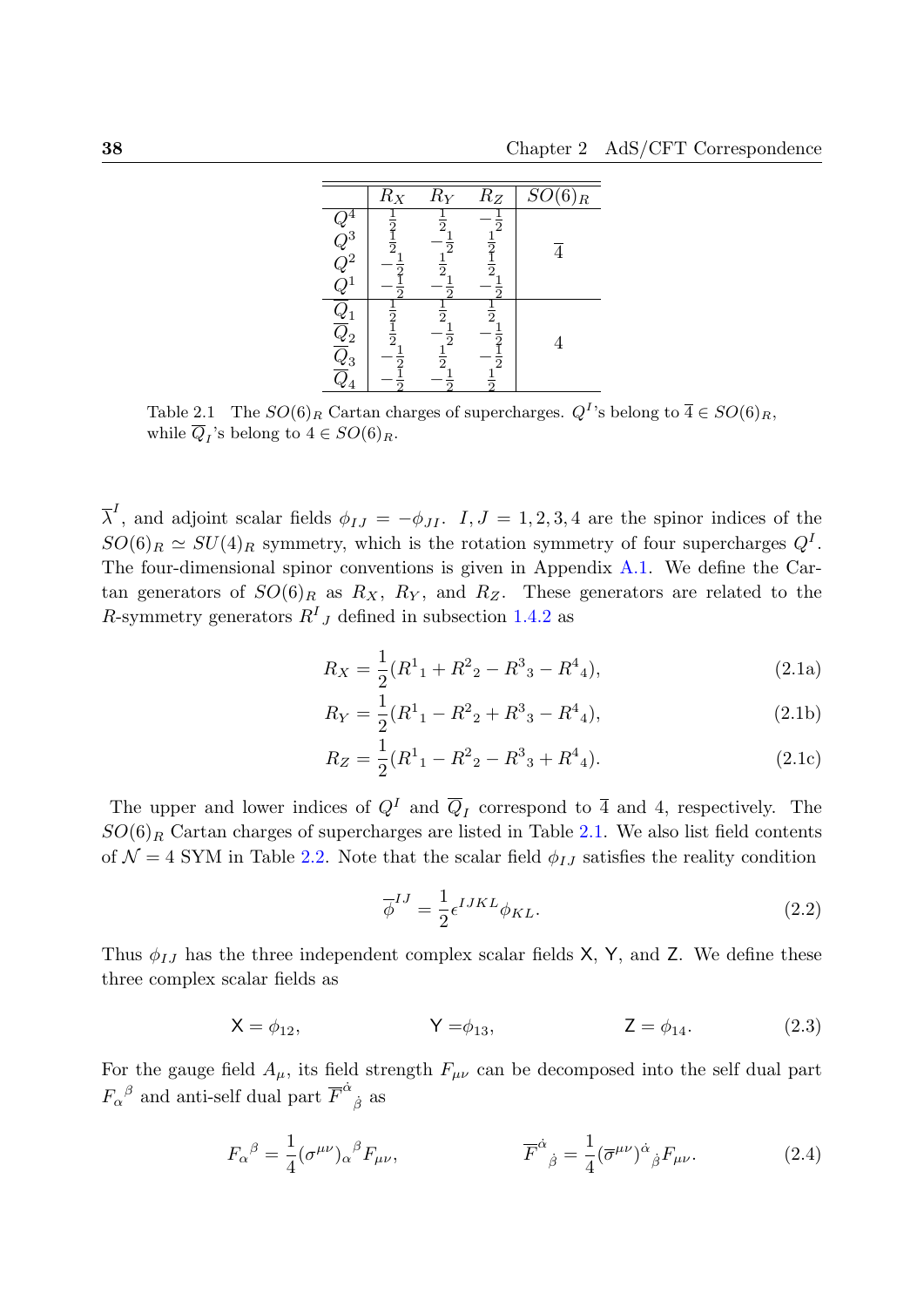| Fields       | $SO(6)_R$ |
|--------------|-----------|
| $\phi_{IJ}$  | 6         |
|              | 4         |
|              | 4         |
| $F_{\mu\nu}$ |           |

Table 2.2 Fields contents of the  $\mathcal{N} = 4$  SYM with their representation of  $SO(6)_R$ .

The Lagrangian of the  $\mathcal{N} = 4$  SYM on  $\mathbb{R}^{1,3}$  is given by

$$
\mathcal{L}_{\text{SYM}}^{\mathcal{N}=4} = \frac{1}{g^2} \text{Tr} \bigg[ -\frac{1}{2} F_{\mu\nu} F^{\mu\nu} + i \overline{\lambda}^I \overline{\sigma}^\mu D_\mu \lambda_I + \frac{1}{4} D_\mu \overline{\phi}^{IJ} D^\mu \phi_{IJ} + \frac{1}{2} \lambda_I [\lambda_J, \overline{\phi}^{IJ}] + \frac{1}{2} \overline{\lambda}^I [\overline{\lambda}^J, \phi_{IJ}] + \frac{1}{32} [\overline{\phi}^{IJ}, \overline{\phi}^{KL}] [\phi_{IJ}, \phi_{KL}] \bigg] + \frac{\theta}{16\pi^2} \text{Tr} (F_{\mu\nu} \widetilde{F}^{\mu\nu}),
$$
\n(2.5)

where  $\widetilde{F}^{\mu\nu}$  is defined by

<span id="page-38-0"></span>
$$
\widetilde{F}^{\mu\nu} = \frac{1}{2} \epsilon^{\mu\nu\rho\sigma} F_{\rho\sigma}.
$$
\n(2.6)

The Lagrangian (2.5) is invariant under the  $\mathcal{N}=4$  supersymmetric transformation given by

$$
\delta_Q A_\mu(x) = \mathrm{i}(\overline{\eta}^I \overline{\sigma}_\mu \lambda_I + \eta_I \sigma_\mu \overline{\lambda}^I),\tag{2.7a}
$$

$$
\delta_Q \lambda_I(x) = -\frac{1}{2} F_{\mu\nu} \sigma^{\mu\nu} \eta_I + D_\mu \phi_{IJ} \sigma_\mu \overline{\eta}^J - \frac{i}{2} [\phi_{IJ}, \overline{\phi}^{JK}] \eta_K, \tag{2.7b}
$$

$$
\delta_Q \phi_{IJ}(x) = 2i(\eta_I \lambda_J - \eta_J \lambda_I - \epsilon_{IJKL} \overline{\eta}^K \overline{\lambda}^L). \tag{2.7c}
$$

Here the action  $\delta_Q$  on a field  $\Phi(x)$  is defined as

<span id="page-38-2"></span><span id="page-38-1"></span>
$$
\delta_Q \Phi(x) \equiv [\eta_I Q^I + \overline{\eta}^I \overline{Q}_I, \Phi(x)]. \tag{2.8}
$$

Furthermore, the Lagrangian  $(2.5)$  is also invariant under the super-conformal transformation

$$
\delta_S A_\mu(x) = -x^\nu \lambda_I \sigma_\mu \overline{\sigma}_\nu \zeta^I - x^\nu \overline{\lambda}^I \overline{\sigma}_\mu \sigma_\nu \overline{\zeta}_I,\tag{2.9a}
$$

$$
\delta_S \lambda_I(x) = \frac{1}{2} F_{\mu\nu} x_\lambda \sigma^{\mu\nu} \sigma^\lambda \overline{\zeta}_I - i D_\mu \phi_{IJ} x_\nu \sigma^\mu \overline{\sigma}^\nu \zeta^J + 2i \phi_{IJ} \zeta^J + \frac{1}{2} [\phi_{IJ}(x), \overline{\phi}^{JK}] x^\mu \sigma_\mu \overline{\zeta}_K,
$$
\n(2.9b)

$$
\delta_S \phi_{IJ}(x) = -2x^\mu (\overline{\zeta}_I \overline{\sigma}_\mu \lambda_J - \overline{\zeta}_J \overline{\sigma}_\mu \lambda_I - \epsilon_{IJKL} \zeta^K \sigma_\mu \overline{\lambda}^L). \tag{2.9c}
$$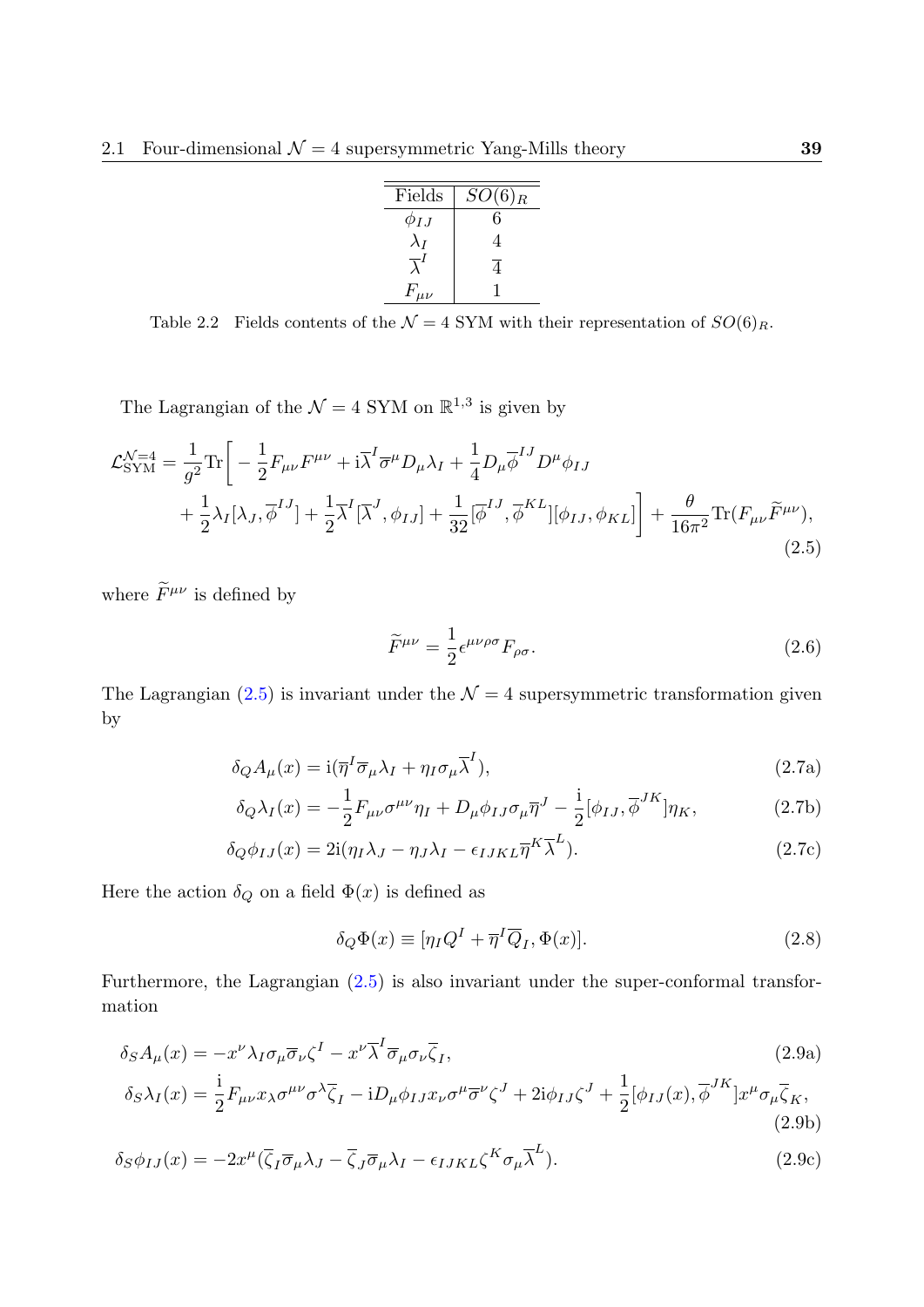Here we also define the

$$
\delta_S \Phi(x) \equiv [\zeta^I S_I + \overline{\zeta}_I \overline{S}^I, \Phi(x)]. \tag{2.10}
$$

We can show that the transformations  $\delta_Q$  and  $\delta_S$  satisfy the  $\mathcal{N} = 4$  superconformal algebra. Let us focus on  $\delta_Q$  as an example. Then we can calculate a commutation relation  $[\delta_Q, \delta_Q'] \Phi(x)$  as follows:

$$
[\delta_Q, \delta_Q'] \Phi(x) = [[\eta_I Q^I + \overline{\eta}^I Q_I, \eta_I' Q^I + \overline{\eta}'^I \overline{Q}_I], \Phi(x)],\tag{2.11}
$$

where  $\delta'_{Q}\Phi(x)$  is defined by (2.8) with the replacement  $\eta \to \eta'$  and  $\overline{\eta} \to \overline{\eta}'$ . When we choose  $\Phi(x)$  as the adjoint scalar field  $\phi_{IJ}$ , we find

$$
[\delta_Q, \delta'_Q]\phi_{IJ} = 2i\partial_\mu\phi_{IJ}\eta_K\sigma^\mu\overline{\eta}^{\prime K} - 2i\partial_\mu\phi_{IJ}\eta'_K\sigma^\mu\overline{\eta}^K.
$$
 (2.12)

This means that

$$
[\{\overline{Q}_I^{\dot{\alpha}}, Q_\beta^J\}, \phi_{KL}] = [-2\delta_I^J(\sigma^\mu)_{\beta}{}^{\dot{\alpha}} P_\mu, \phi_{KL}].
$$
\n(2.13)

Thus we derived the same commutation relation as  $(1.47a)$ . In this way, we can obtain all the anti-commutation relations (1.47) among fermionic generators. We can also show that the Lagrangian  $(2.5)$  is invariant under the conformal transformation using  $(1.40)$ . Therefore, the Lagrangian (2.5) indeed has  $\mathcal{N}=4$  su[percon](#page-23-0)formal symmetry on  $\mathbb{R}^{1,3}$ .

The beta function of  $\mathcal{N} = 4$  SY[M is z](#page-23-1)ero. Since the theory includes four Weyl spinor fields  $\lambda_I$  and three c[omp](#page-38-0)lex scalar fields defined by  $(2.3)$ , the one-loop beta fu[nction](#page-21-0) becomes

$$
\beta(g) \propto -\frac{g^3}{16\pi^2} \left( \frac{11}{3} - \frac{1}{3} \cdot 3 - \frac{2}{3} \cdot 4 \right) = 0, \tag{2.14}
$$

and this is consistent with the superconformal symmetry.

It is often useful to define the complex coupling constant *τ* as

<span id="page-39-0"></span>
$$
\tau = \frac{\theta}{2\pi} + \frac{4\pi i}{g^2}.\tag{2.15}
$$

Let us consider the marginal deformation of  $\mathcal{N} = 4$  SYM. To see it, we rescale the definition of the fields as

$$
A_{\mu} \to gA_{\mu}, \qquad \phi_{IJ} \to g\phi_{IJ}, \qquad \lambda_I \to g\lambda_I. \qquad (2.16)
$$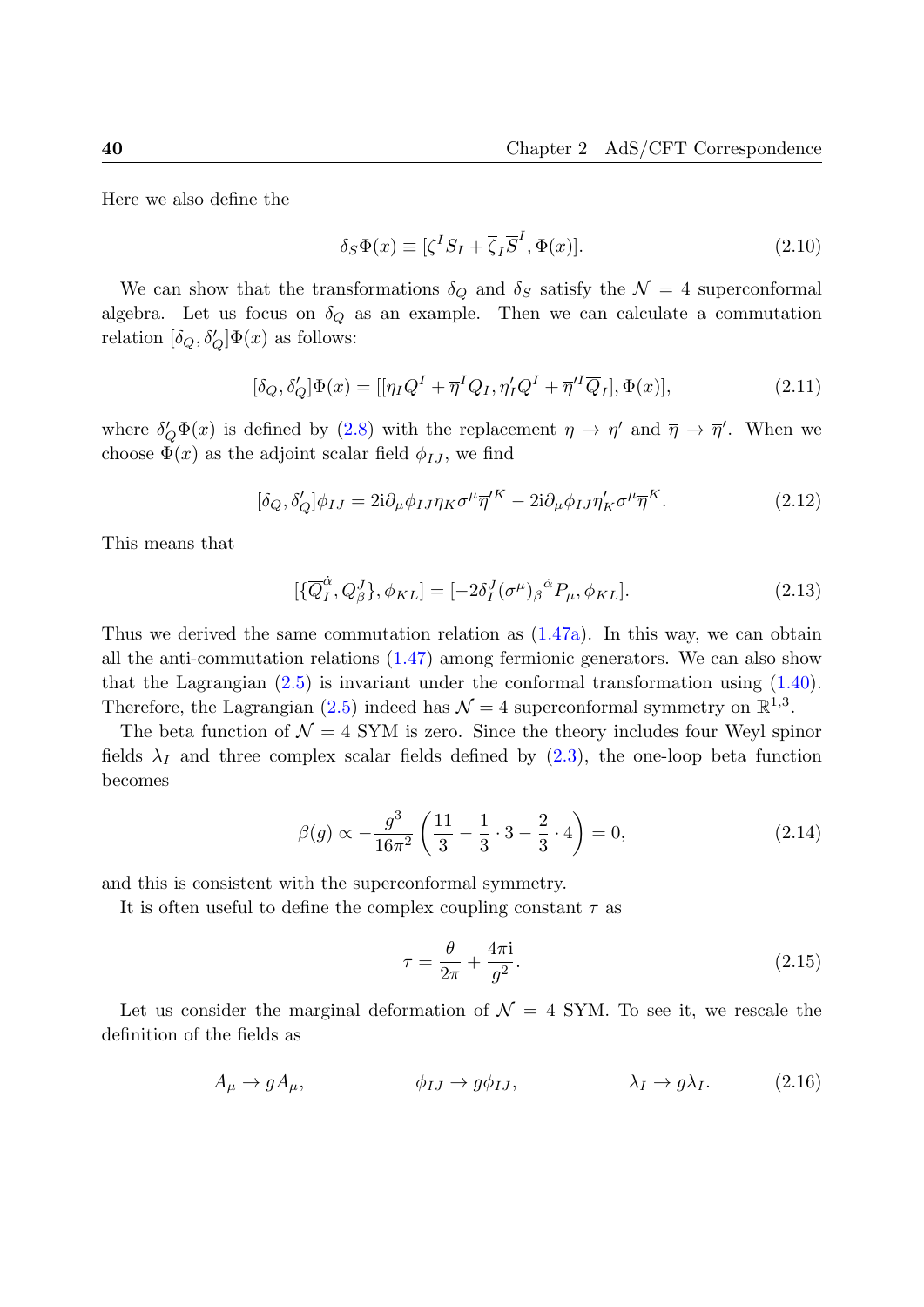| Fields                                               | $\mathcal{N}=4$ ( $Q^{1,2,3,4}$ ) | $\mathcal{N}=2$ $(Q^{1,4})$ | $\bar{\mathcal{N}}=1\,\,(Q^{1})$     |
|------------------------------------------------------|-----------------------------------|-----------------------------|--------------------------------------|
| $(\mathsf{X}, \lambda^2)$<br>$\mathsf{Y}, \lambda^3$ | vector multiplet                  | hypermultiplet              | chiral multiplet<br>chiral multiplet |
| $(Z, \lambda^4)$<br>$A_\mu, \lambda$                 |                                   | vector multiplet            | chiral multiplet<br>vector multiplet |

Table 2.3 The  $\mathcal{N} = 2$  and  $\mathcal{N} = 1$  decomposition of the  $\mathcal{N} = 4$  vector multiplet. The  $\mathcal{N} = 2$  supersymmetry is generated by  $Q^{1,4}$  and its conjugate and the  $\mathcal{N} = 1$ supersyymetry is generated by  $Q^1$  and its conjugate.

Then the Lagrangian  $(2.5)$  is changed as

<span id="page-40-1"></span>
$$
\mathcal{L} = \text{Tr}\bigg[ -\frac{1}{2}F_{\mu\nu}F^{\mu\nu} + i\overline{\lambda}^I\overline{\sigma}^{\mu}D_{\mu}\lambda_I + \frac{1}{4}D_{\mu}\overline{\phi}^{IJ}D^{\mu}\phi_{IJ} + \frac{g}{2}\lambda_I[\lambda_J, \overline{\phi}^{IJ}] + \frac{g}{2}\overline{\lambda}^I[\overline{\lambda}^J, \phi_{IJ}] + \frac{g^2}{32}[\overline{\phi}^{IJ}, \overline{\phi}^{KL}][\phi_{IJ}, \phi_{KL}]\bigg],
$$
(2.17)

where we neglect the topological term  $F_{\mu\nu}\tilde{F}^{\mu\nu}$ . Then we can split the Lagrangian into two parts: the free part and the interacting part. The conformal dimension of the interacting part is four, and *g* is dimensionless. Therefore, all interacting terms are regarded as the marginal deformations, and  $\mathcal{N}=4$  SYM has the marginal deformations and connects to a free theory. Note that  $\mathcal{N} = 4 U(1)$  Maxwell theory is always a free theory because all interacting terms vanish.

# **2.1.1**  $\mathcal{N} = 1, 2$  **decomposition**

It is helpful to decompose the  $\mathcal{N} = 4$  vector multiplet into the  $\mathcal{N} = 1, 2$  multiplets. Here we choose  $Q^{1,4}$  and  $\overline{Q}_{1,4}$  as supercharges of the  $\mathcal{N}=2$  subalgebra. For  $\mathcal{N}=1$  subalgebra we use  $Q^1$  and  $\overline{Q}_1$ . Then the  $\mathcal{N}=4$  vector multiplet splits into the  $\mathcal{N}=2$  vector multiplet and the  $\mathcal{N}=2$  hypermultiplet as follows:

<span id="page-40-0"></span>
$$
(\mathsf{X}, \mathsf{Y}, \mathsf{Z}, \lambda_I, F_{\alpha\beta})_{\text{vector}}^{\mathcal{N}=4} \to (\mathsf{Z}, \lambda_{1,4}, F_{\alpha\beta})_{\text{vector}}^{\mathcal{N}=2} \oplus (\mathsf{X}, \mathsf{Y}, \lambda_{2,3})_{\text{hyper}}^{\mathcal{N}=2},\tag{2.18}
$$

where we only consider the self dual part of the gauge field and its superpartner. Similarly, the  $\mathcal{N} = 4$  vector multiplet splits into the  $\mathcal{N} = 1$  vector multiplet and three  $\mathcal{N} = 1$  chiral multiplets as

$$
(\mathsf{X}, \mathsf{Y}, \mathsf{Z}, \lambda_I, F_{\alpha\beta})_{\text{vector}}^{\mathcal{N}=4} \to (\lambda_1, F_{\alpha\beta})_{\text{vector}}^{\mathcal{N}=1} \oplus (\mathsf{X}, \lambda_2)_{\text{chiral}}^{\mathcal{N}=1} \oplus (\mathsf{Y}, \lambda_3)_{\text{chiral}}^{\mathcal{N}=1} \oplus (\mathsf{Z}, \lambda_4)_{\text{chiral}}^{\mathcal{N}=1}.
$$
\n(2.19)

We summarize these decomposition in Table 2.3.

For calculating the BPS partition function, it is convenient to classify the BPS operators of  $\mathcal{N} = 4$  SYM in terms of the  $\mathcal{N} = 1, 2$  language. First, we define the chiral primary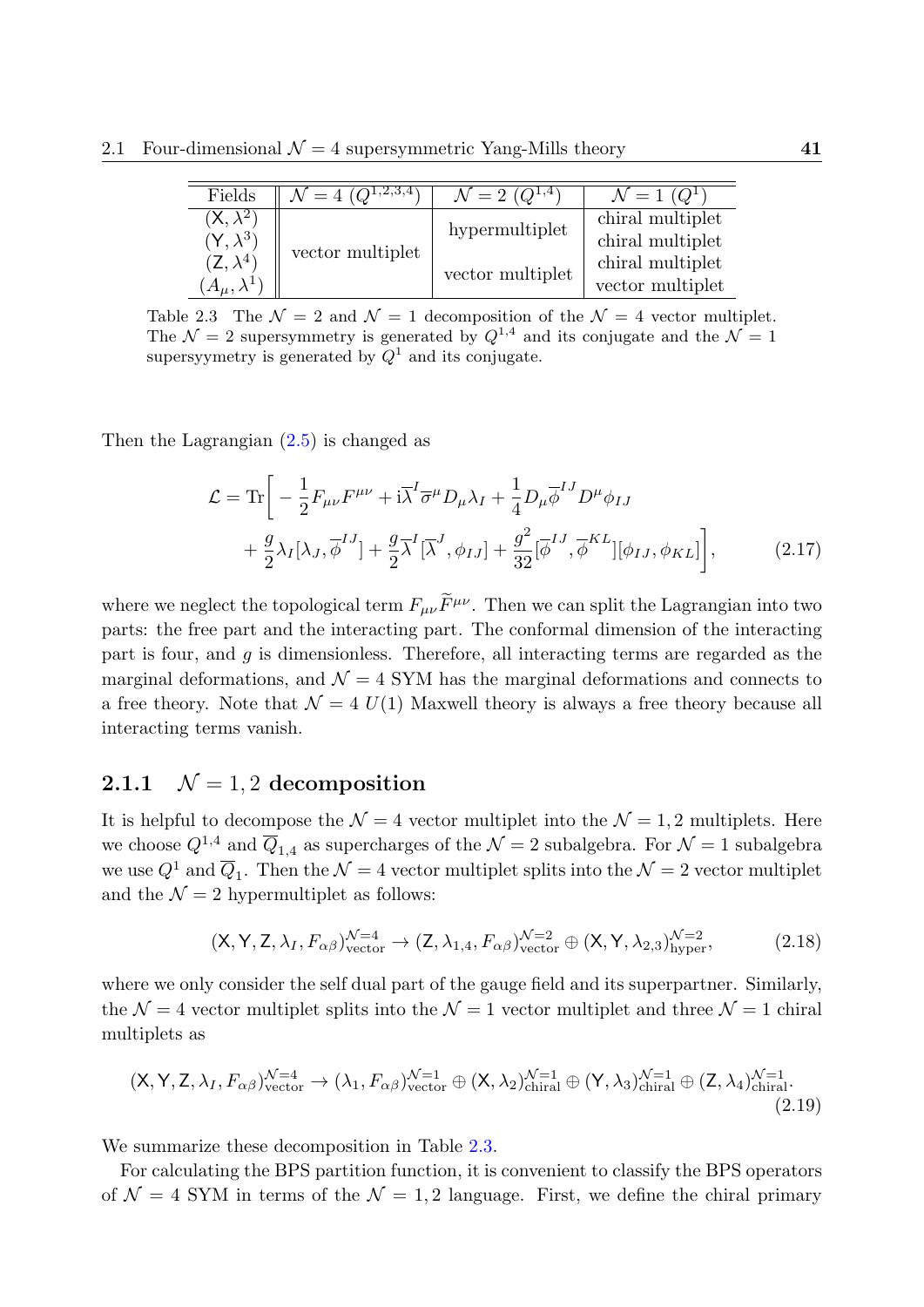| Operators      | Supercharges         |
|----------------|----------------------|
| TrX            | .4<br>$Q_{1,2}$      |
| 'I'rY          | $\overline{Q}_{1,3}$ |
| $^{\prime}$ F/ |                      |

<span id="page-41-0"></span>Table 2.4 Examples of chiral primary operators and supercharges annihilating them.

operators as superconformal primary operators annihilated by a certain combination of supercharges  $Q^I$ ,  $\overline{Q}_I$ . Examples of the chiral primary operators are the adjoint scalar operators TrX, TrY, and TrZ. The trace is taken in the adjoint representation of the gauge group and necessary for making operators gauge invariant. The super-conformal transformation of the adjoint scalar fields (2.9c) vanishes at the origin. Thus the adjoint scalar operators (inserted at the origin) are indeed the superconformal primary operators. Also, the supersymmetry transformation rules up to numerical coefficients, which can be read off from  $(2.7c)$ , are

$$
[Q_{\alpha}^{I}, \phi_{JK}] \propto \delta_{J}^{I} \lambda_{K\alpha} - \delta_{K}^{I} \lambda_{J\alpha}, \qquad [\overline{Q}_{I}^{\dot{\alpha}}, \phi_{JK}] \propto \epsilon_{IJKL} \overline{\lambda}^{L\dot{\alpha}}.
$$
 (2.20)

Then we can s[ee](#page-38-2) [the](#page-38-2) adjoint scalar operators TrX, TrY, TrZ defined by (2.3) are annihilated by some of the supercharges. We list which supercharges annihilate the adjoint scalar operators in Table 2.4. That is why the adjoint scalar operators TrX, TrY, TrZ are the chiral primary operators. Note that *Q*<sup>1</sup> annihilates all the adjoint sc[alar](#page-37-0) operators TrX, TrY, TrZ.

Next,we would l[ike](#page-41-0) to define the term  $\frac{u}{16}$ -BPS operators". The  $\frac{k}{16}$ -BPS operators are the BPS operators annihilated by *k* supercharges of  $\{Q^I_\alpha, \overline{Q}^{\dot{\alpha}}_I\}$  $\frac{\alpha}{I}$ |*I* = 1*,* 2*,* 3*,* 4*, α* = 1*,* 2*, α*<sup></sup> =  $\{1, 2\}$ . The number of total supercharges are sixteen, so k can take value from 1 to 16. Let us consider the several examples. First, operators consisting of Z are annihilated by  $Q_{\alpha}^{2,3}$  and  $\overline{Q}_{1}^{\dot{\alpha}}$  $\frac{\alpha}{1,4}$ , so they are  $\frac{1}{2}$ -BPS operators. Second, operators consisting of X and Y are annihilated by  $Q^4_\alpha$  and  $\overline{Q}^{\dot{\alpha}}_1$  $\frac{\alpha}{1}$ , so they are  $\frac{1}{4}$ -BPS operators. Finally, operators consisting of X, Y, and Z are annihilated by  $\overline{Q}_1^{\dot{\alpha}}$  $\frac{\alpha}{1}$ , so they are  $\frac{1}{8}$ -BPS operators.

# **2.1.2 Coulomb branch and Higgs branch**

Here we would like to discuss the Coulomb branch and the Higgs branch. They are the moduli space of a given theory, which is defined as the set of vacua. Let us consider a gauge theory with the gauge group *G* and a potential term  $V(\phi)$ , where  $\phi$  is a scalar field of this theory. We assume that the minimum value of  $V(\phi)$  is zero. Then the moduli space is given by a set of vacua, which is specified by the vacuum expectation value (VEV) of  $\phi$  satisfying  $V(\phi) = 0$ . Furthermore, we need to remove the gauge redundancy from a set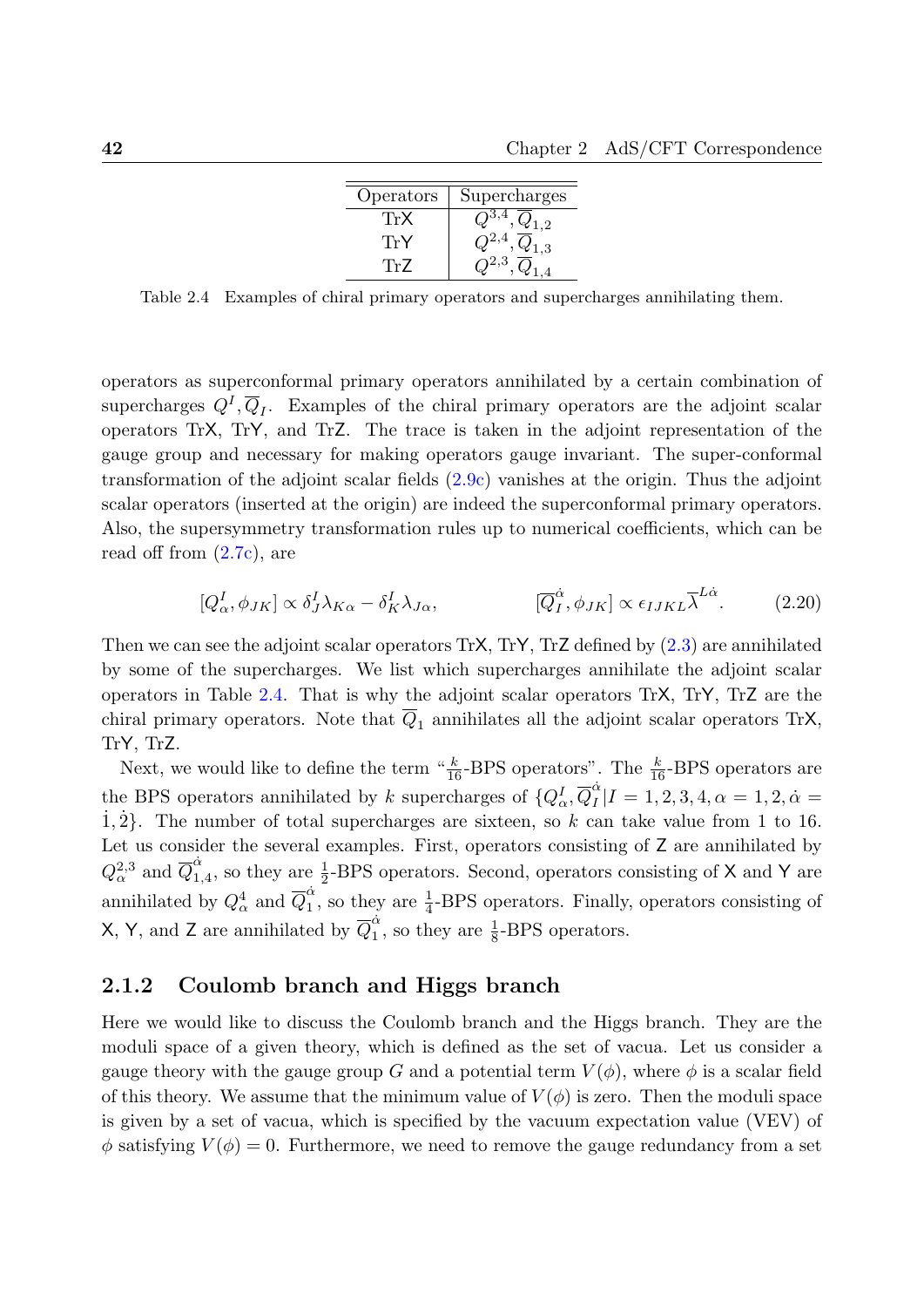of vacua. Then the moduli space *M* is defined by

$$
\mathcal{M} \equiv \{\phi|V(\phi) = 0\}/G. \tag{2.21}
$$

Let us consider an  $\mathcal{N} = 2$  gauge theory. Then, there is the  $\mathcal{N} = 2$  vector multiplet composed of  $(\phi, \lambda, \psi, A_\mu)$ , where  $\phi$  is an adjoint scalar field,  $\lambda$  and  $\psi$  are Weyl spinor fields, and  $A_\mu$  is the gauge field. In general, the adjoint scalar field  $\phi$  has a potential term

$$
V(\phi) \propto \text{Tr}[\phi, \overline{\phi}]^2 \tag{2.22}
$$

The minimum condition  $V(\phi) = 0$  gives the VEV of  $\phi$  as

$$
\langle \phi \rangle = \sum_{a=1}^{\text{rank}G} c_a H^a,\tag{2.23}
$$

where  $c_a$  is a complex parameter and  $H^a$  is the Cartan generator of the gauge group  $G$ . The residual gauge redundancy is the Weyl transformation of *G*. Then the moduli space is given by  $\mathbb{C}^{\text{rank}G}/\mathcal{W}$ , where  $\mathcal W$  is the Weyl group of *G*. This moduli space is parameterized by the gauge invariant Casimir operators and called the Coulomb branch. Also, we call Casimir operators parameterizing the Coulomb branch the Coulomb branch operators.

A similar discussion can be made for the matter sector. Here we consider an  $\mathcal{N}=2$ gauge theory with a hypermultiplet composed of  $(\psi_{\tilde{q}}, q, \tilde{q}, \psi_q)$ , where  $\psi_{\tilde{q}}, \psi_q$  are Weyl spinor fields and  $q, \overline{\tilde{q}}$  are complex scalar fields. The hypermultiplet belongs to a certain representation of *G*. If there is a potential term for a field in the hypermultiplet, the VEV of this field defines vacua, which forms the moduli space. This moduli space is called the Higgs branch. The Casimir operators parameterizing the Higgs branch are called the Higgs branch operators. We can also define the mixed branch by using both vector multiplet and hypermultiplet.

Now let us apply above discussion to  $\mathcal{N} = 4$  SYM with the gauge group *G*. From the  $\mathcal{N} = 2$  perspective, the theory has the vector multiplet  $(Z, \lambda_{1,4}, F_{\alpha\beta})$  and the hypermultiplet  $(X, Y, \lambda_{2,3})$  as we have seen in  $(2.18)$ . The potential term of adjoint scalar fields X*,* Y*,* Z is given by

$$
V(\mathsf{X}, \mathsf{Y}, \mathsf{Z}) = \frac{1}{32g^2} [\phi_{IJ}, \phi_{KL}] [\overline{\phi}^{IJ}, \overline{\phi}^{KL}] = -\frac{1}{2g^2} \sum_{\Phi, \Phi' = \mathsf{X}, \mathsf{Y}, \mathsf{Z}, \overline{\mathsf{X}}, \overline{\mathsf{Y}}, \overline{\mathsf{Z}}} [\Phi, \Phi']^2.
$$
(2.24)

Since Z sits on the vector multiplet, the minimum condition

<span id="page-42-0"></span>
$$
V(X, Y, Z) \supset V(Z) = -\frac{1}{g^2} [Z, \overline{Z}]^2 = 0
$$
\n(2.25)

gives the Coulomb branch of this theory. Similarly, since X and Y sit on the hypermultiplet,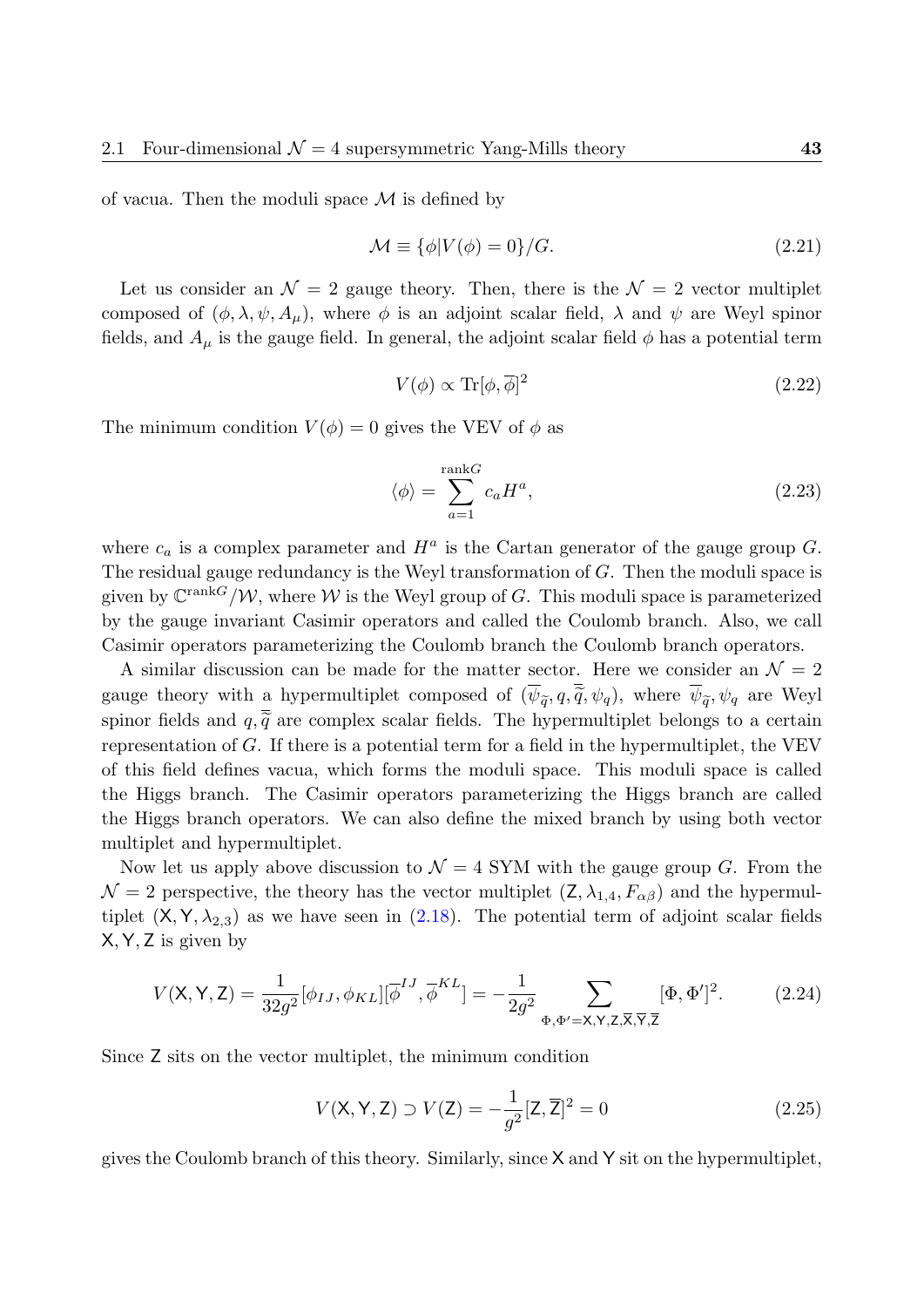the minimum condition

$$
V(\mathsf{X}, \mathsf{Y}, \mathsf{Z}) \supset V(\mathsf{X}, \mathsf{Y}) = -\frac{1}{2g^2} \sum_{\Phi, \Phi' = \mathsf{X}, \mathsf{Y}, \overline{\mathsf{X}}, \overline{\mathsf{Y}}} [\Phi, \Phi']^2 = 0
$$
 (2.26)

gives the Higgs branch. The minimum condition

$$
V(\mathsf{X}, \mathsf{Y}, \mathsf{Z}) = 0 \tag{2.27}
$$

gives the mixed branch. The moduli spaces for the Coulomb branch, the Higgs branch, the mixed branch are  $\mathbb{C}^{\text{rank}G}/\mathcal{W}_G$ ,  $\mathbb{C}^{\text{2rank}G}/\mathcal{W}_G$ ,  $\mathbb{C}^{\text{3rank}G}/\mathcal{W}_G$ , respectively.

## **2.1.3 BPS partition function**

In this subsection, we would like to discuss the BPS partition function of the  $\mathcal{N} = 4 U(N)$ SYM. According to the discussion in Sec. 1.6, we can define the BPS partition function by using the global symmetries of  $\mathcal{N} = 4$  SYM, namely  $SO(6)_R$ . Thus the BPS partition function is defined by

$$
Z(x, y, z) = \text{tr}_{\text{BPS}}(x^{R_X} y^{R_Y} z^{R_Z}),\tag{2.28}
$$

where the trace is taken over the gauge invariant BPS operators consisting of the adjoint scalar fields  $X$ ,  $Y$ , and  $Z$ . The BPS condition for an operator  $\mathcal O$  is here given by

<span id="page-43-1"></span><span id="page-43-0"></span>
$$
[\overline{Q}_1, \mathcal{O}] = 0. \tag{2.29}
$$

An operator  $\mathcal O$  satisfying this condition is a  $\frac{1}{8}$ -BPS operator. In this sense, the BPS partition function (2.28) is called the  $\frac{1}{8}$ -BPS partition function. Then the BPS partition function have the information of the BPS operator spectrum for operators consisting of  $X, Y, Z$ . Note that we do not consider the operators including  $\overline{X}, \overline{Y}$ , and  $\overline{Z}$  because these fields do not satisf[y the](#page-43-0) BPS condition (2.29).

We can impose another BPS condition for the trace. If we impose

$$
[Q^2, \mathcal{O}] = [Q^3, \mathcal{O}] = [\overline{Q}_1, \mathcal{O}] = [\overline{Q}_4, \mathcal{O}] = 0
$$
\n(2.30)

as BPS conditions, the operators satisfying these conditions are  $\frac{1}{2}$ -BPS operators and composed of Z. Because the *R*-charges of Z are  $(R_X, R_Y, R_Z) = (0, 0, 1)$ , the corresponding BPS partition function is derived by setting  $x = y = 0$  in  $Z(x, y, z)$ . We call this BPS partition function the  $\frac{1}{2}$ -BPS partition function. Also, since Z sits in the  $\mathcal{N}=2$  vector multiplet, this BPS partition function is often called the Coulomb branch Hilbert series.

We can also impose the following BPS conditions:

$$
[Q^4, \mathcal{O}] = [\overline{Q}_4, \mathcal{O}] = 0. \tag{2.31}
$$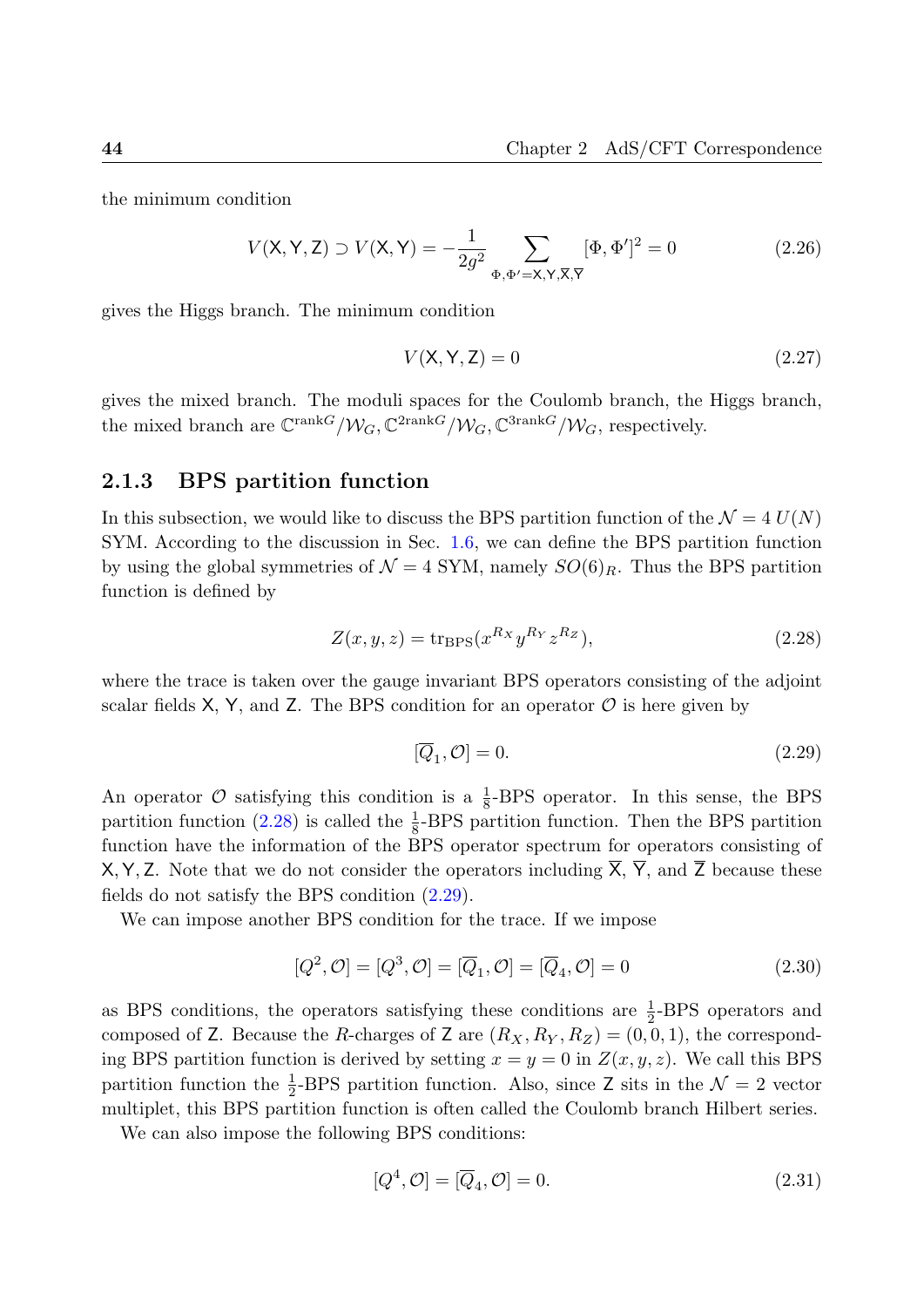Then the operators satisfying these conditions are  $\frac{1}{4}$ -BPS operators and composed of X and Y. Because the *R*-charges of X and Y are  $(R_X, R_Y, R_Z) = (1, 0, 0), (0, 1, 0)$ , the corresponding BPS partition function is derived by setting  $z = 0$  in  $Z(x, y, z)$ . We call this BPS partition function the  $\frac{1}{4}$ -BPS partition function. Also, since X and Y belong to the  $\mathcal{N}=2$  hypermultiplet, this BPS partition function is often called the Higgs branch Hilbert series.

In this section, we are interested in the  $\mathcal{N} = 4$   $U(N)$  SYM. In this case, the gauge invariant BPS operators are simply trace operators consisting of X*,* Y*,* Z. Although the determinant operators are also gauge invariant operators, we do not consider them because the determinant operators can be written in terms of the trace operators. The reason is as follows. For the determinant operators in the  $\mathcal{N} = 4$   $U(N)$  SYM, we use two epsilon tensors like  $\epsilon_{ij} ... \epsilon^{kl} ... \Phi_k^i \Phi_l^j$  $\ell_i^j \cdots$ . Then the epsilon tensors can be written in terms of the Kronecker deltas. Thus the determinant operators can be written by a certain combination of the trace operators.

We also comment on the Pfaffian operators. It is roughly adjoint fields contracted by one epsilon tensor. The precise definition is given in  $(4.6)$ . In the  $U(N)$  case, this cannot be a gauge invariant operator since it is impossible to contract all the indices of adjoint fields by one epsilon tensor. Thus, the Pfaffian operators are absent in the  $U(N)$  gauge theory. However, the gauge invariant Pfaffian operato[rs ex](#page-92-0)ist in the *SO*(2*N*) gauge theory, and they play a significant role in Chapter 4.

#### **Free theory**

Here we discuss the BPS partitio[n](#page-90-0) function of the  $\mathcal{N} = 4$   $U(N)$  SYM at  $q = 0$ . In this case, we can use the free field counting to find the BPS partition function. Because all gauge invariant BPS operators are obtained as a combination of X*,* Y*,* Z, the BPS partition function for  $q = 0$  can be derived from the following formula:

$$
Z_{U(N)}(x,y,z) = \int_{U(N)} d\mu \text{Pexp}[(x+y+z)\chi_{\text{adj}}^{U(N)}], \qquad (2.32a)
$$

$$
\int_{U(N)} \mathrm{d}\mu = \frac{1}{N!} \prod_{i=1}^{N} \int_{|z_i|=1} \frac{\mathrm{d}z_i}{2\pi i z_i} \prod_{j \neq k} \left(1 - \frac{z_j}{z_k}\right),\tag{2.32b}
$$

$$
\chi_{\rm adj}^{U(N)} = \sum_{i,j=1}^N \frac{z_i}{z_j},\tag{2.32c}
$$

where the Haar measure  $(2.32b)$  is obtained by the formula  $(1.83)$ . Therefore, the formula (2.32) contains terms for operators corresponding to all combinations of gauge invariant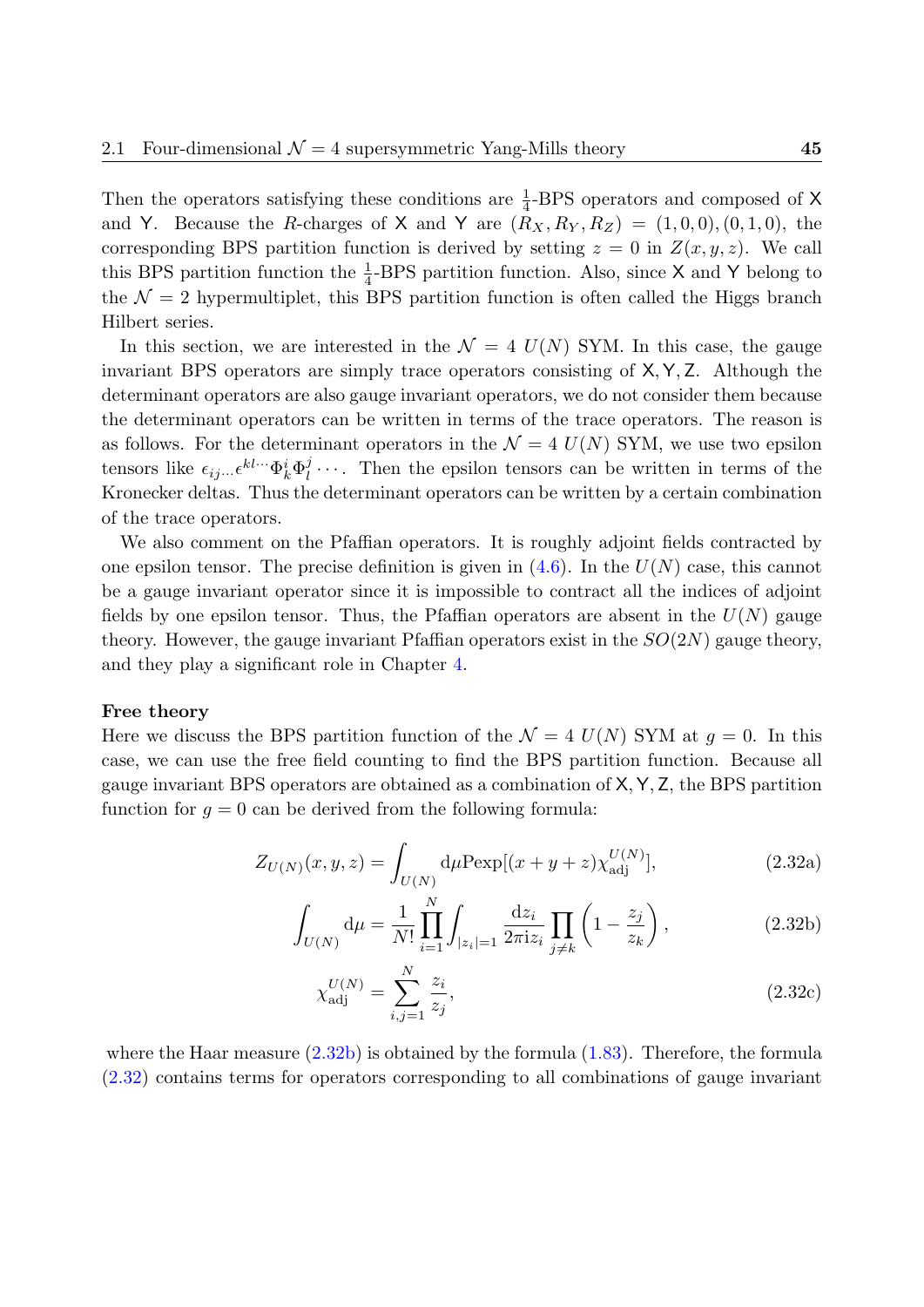<span id="page-45-2"></span><span id="page-45-1"></span>(2.34)

BPS operators. We show the BPS partition functions for small ranks below:

$$
Z_{U(1)}^{\text{free}}(x, y, z) = \frac{1}{(1-x)(1-y)(1-z)},
$$
\n
$$
Z_{U(2)}^{\text{free}}(x, y, z) = \frac{1+xyz}{(1-x)(1-y)(1-z)(1-x^2)(1-y^2)(1-z^2)(1-xy)(1-yz)(1-zx)}.
$$
\n(2.33)

Let us consider the physical meaning of the BPS partition function given above. For simplicity, we set  $x = y = z = q$ . Expanding  $Z_{U(2)}^{\text{free}}(q, q, q)$  with respect to q, we find

$$
Z_{U(2)}^{\text{free}}(q,q,q) = 1 + 3q + 12q^2 + 29q^3 + \cdots
$$
 (2.35)

The coefficients describe the number of BPS operators having the same conformal dimension in each term because the BPS condition  $(2.29)$  means  $R_X + R_Y + R_Z = E$  where *E* is the conformal dimension. Let us focus on the term  $12q^2$  as an example. Actually, we can find the following BPS operators with  $E = 2$ :

$$
\mathrm{Tr}(X^2), \quad \mathrm{Tr}(Y^2), \quad \mathrm{Tr}(Z^2), \quad \mathrm{Tr}(XY), \quad \mathrm{Tr}(YZ), \quad \mathrm{Tr}(ZX),
$$
  

$$
(\mathrm{Tr}X)^2, \quad (\mathrm{Tr}Y)^2, \quad (\mathrm{Tr}Z)^2, \quad (\mathrm{Tr}X)(\mathrm{Tr}Y), \quad (\mathrm{Tr}Y)(\mathrm{Tr}Z), \quad (\mathrm{Tr}Z)(\mathrm{Tr}X). \quad (2.36)
$$

The number of these BPS operators is 12. Thus the BPS partition function indeed has the information of the BPS operator spectrum as coefficients of the fugacities.

For  $\mathcal{N} = 4$  *SU(N)* SYM, the BPS partition function can be obtained by dividing the  $U(N)$  BPS partition function  $(2.32)$  by the  $U(1)$  BPS partition function  $(2.33)$ :

$$
Z_{SU(N)} = \frac{Z_{U(N)}}{Z_{U(1)}}.\t(2.37)
$$

For example, the *SU*(2) BPS partition function is given by

$$
Z_{SU(2)}^{\text{free}} = \frac{1 + xyz}{(1 - x^2)(1 - y^2)(1 - z^2)(1 - xy)(1 - yz)(1 - zx)}.\tag{2.38}
$$

Although the  $\frac{1}{2}$ -BPS partition function can be obtained by  $Z_{U(N)}^{\text{free}}$  $U(N)$ <sup> $(U(N)$ </sup> $(0, 0, z)$ , we have another derivation for the  $\frac{1}{2}$ -BPS partition function. Since the  $\frac{1}{2}$ -BPS operators consist of Z only, we can find all the  $\frac{1}{2}$ -BPS operators directly. These are  $\{TrZ|n=1,\dots,N\}$  and their composite operators. Namely, we can regard the single trace operators  $\{Tr Z^n\}$  as the single-particle operators of the  $\frac{1}{2}$ -BPS operators. Thus the  $\frac{1}{2}$ -BPS partition function becomes

<span id="page-45-0"></span>
$$
Z_{U(N)}^{\text{free}}(0,0,z) = \text{Pexp}\left(\sum_{n=1}^{N} z^n\right) = \prod_{n=1}^{N} \frac{1}{1 - z^n}.
$$
 (2.39)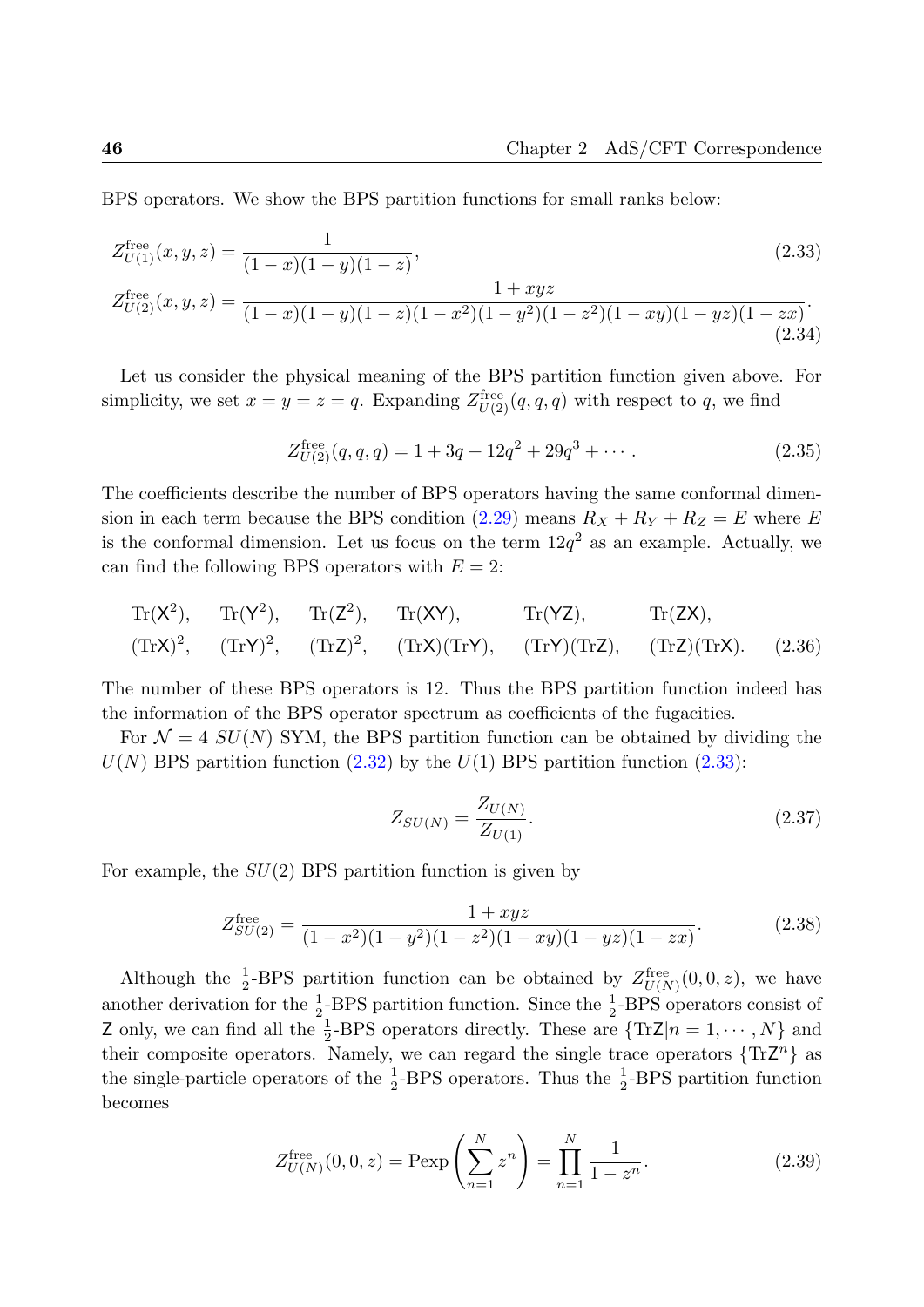Actually, we can show that

$$
\int_{U(N)} d\mu \text{Pexp}(z \chi_{\text{adj}}^{U(N)}) = \prod_{n=1}^{N} \frac{1}{1 - z^n}.
$$
\n(2.40)

#### **Interacting theory**

Let us consider the BPS partition function for the interacting theory,  $g \neq 0$ . In general, the form of the BPS partition function in  $g \neq 0$  is different from that at  $g = 0$  because some of the BPS operators acquire the quantum correction, and they are no longer the BPS operator in  $g \neq 0$ . However, the BPS partition functions in the weak coupling region and the BPS partition functions in the strong coupling region agree with each other [16, 28]. For  $U(1)$  Maxwell theory, all fields in the Lagrangian  $(2.17)$  are commutative with each other, so there is no interaction terms and the  $U(1)$  BPS partition function in  $g \neq 0$  is the same as that at  $q=0$ .

First, the  $\frac{1}{2}$ -BPS partition function is the same as tha[t in th](#page-40-1)e free theory (2.39), because the ingredient to make the  $\frac{1}{2}$ -BPS operators is the only Z, and we need not take the interaction into account.

It is not so easy to find the  $\frac{1}{8}$ -BPS partition function for the interacting [theor](#page-45-0)y because there are non-trivial relations called syzygies [30] among the single trace operators. For example, in the *U*(2) SYM, we find the following relation

$$
\operatorname{Tr}(\{X,Y\}Z) = (\operatorname{Tr}X)(\operatorname{Tr}YZ) + (\operatorname{Tr}Y)(\operatorname{Tr}ZX) + (\operatorname{Tr}Z)(\operatorname{Tr}XY) - (\operatorname{Tr}X)(\operatorname{Tr}Y)(\operatorname{Tr}Z). \tag{2.41}
$$

and the operator  $Tr({X,Y}Z)$  does not contribute to the  $U(2)$  BPS partition function.

A more systematic way to count the independent BPS operators satisfying (2.29) is to use the chiral ring generated by  $\overline{Q}_1$ . As we have seen in subsection 1.5.1, the chiral ring is defined in an  $\mathcal{N} = 1$  theory. Now we regard  $\mathcal{N} = 4$  SYM as an  $\mathcal{N} = 1$  theory, where supercharges are  $Q^1$  and  $\overline{Q}_1$ . Then the interaction terms regarding the [adjo](#page-43-1)int scalars are treated as the potential terms (2.24), and they should be re[produ](#page-29-0)ced by the superpotential from the  $\mathcal{N} = 1$  perspective. The superpotential  $W(\Phi_i)$  that reproduce the potential term should satisfy an equation

$$
\frac{\delta W}{\delta \Phi_i} \propto g^2 \epsilon_{ijk} \text{Tr}[\Phi_j, \Phi_k],\tag{2.42}
$$

where  $\Phi_{i=x,y,z}$  are  $\mathcal{N}=1$  chiral multiplets including the scalar field  $X, Y, Z$ , respectively. Furthermore, it follows that

$$
\frac{\delta W}{\delta \Phi_i} \propto [\Phi_i^*]_F \tag{2.43}
$$

from an equation of motion for a general homogeneous superpotential consisting of a chiral multiplet  $\Phi_i$ , where  $\begin{bmatrix} \n\end{bmatrix}$ *F* means picking up the *F*-term of the anti-chiral multiplet  $\Phi_i^*$ .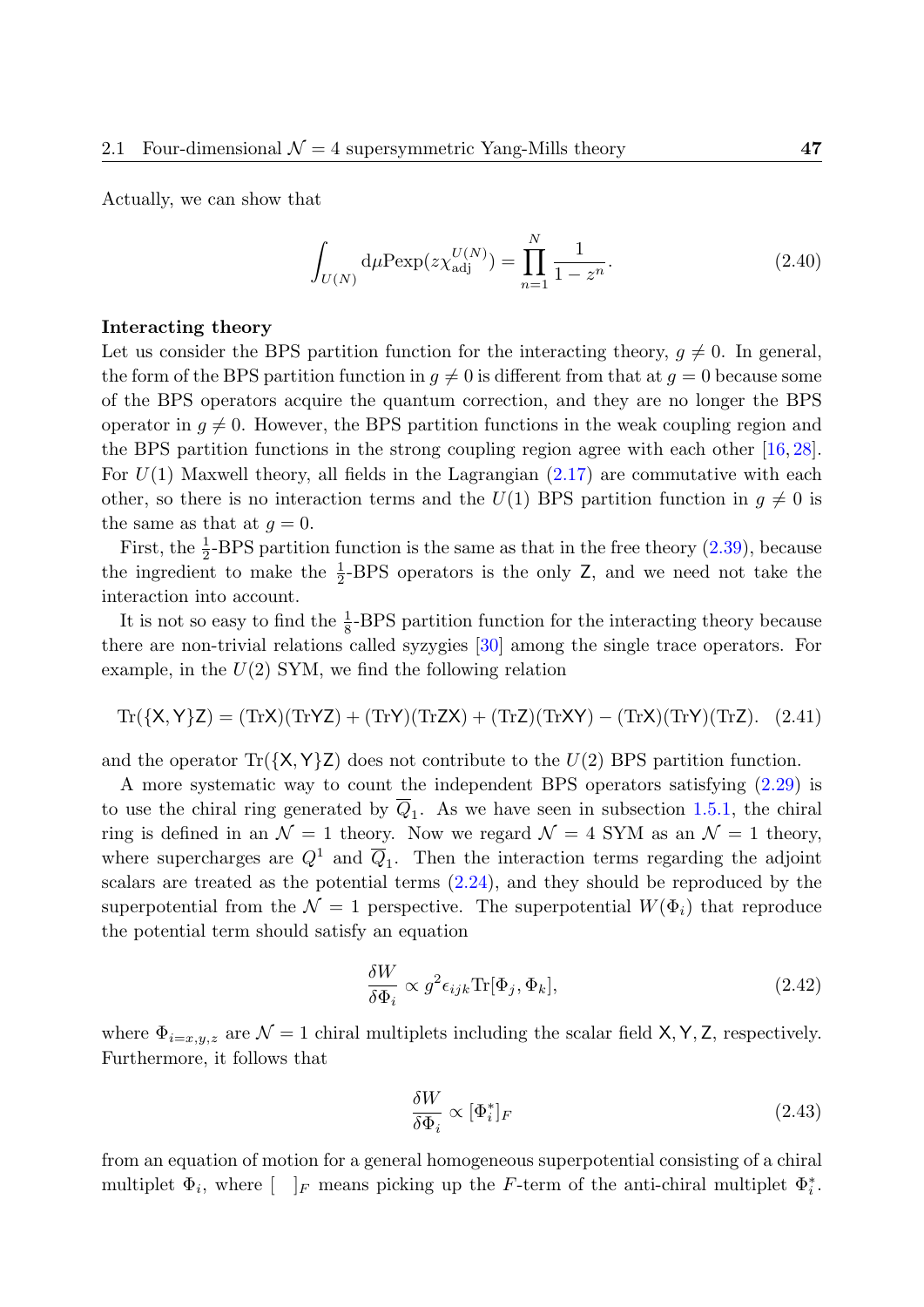Thanks to the *F*-term condition, we regard the commutation relation  $[\Phi_i, \Phi_j]$  as zero, and for the adjoint scalar fields, we have

<span id="page-47-0"></span>
$$
[X,Y] = [Y,Z] = [Z,X] = 0.
$$
\n(2.44)

Therefore, we regard these scalar fields as Cartan valued adjoint matrices of the gauge group. This condition is actually the same as the minimum condition of the potential (2.24). Thus the BPS operators consisting of X*,* Y*,* Z parametrize the moduli space  $\mathbb{C}^{3N}/\mathcal{W}_{U(N)}$ , where  $\mathcal{W}_{U(N)} = S_N$  is the Weyl group of  $U(N)$ .

Now we can diagonalize  $X, Y, Z$  simultaneously and let  $x_i, y_i, z_i$  be the diagonal compone[nts.](#page-42-0) The Weyl transformation acts on  $x_i, y_i, z_i$  as  $x_{\sigma(i)}, y_{\sigma(i)}, z_{\sigma(i)}$ , where  $\sigma \in S_N$ . Then the  $\frac{1}{8}$ -BPS operators are polynomials of these *N* variables invariant under the Weyl transformation. We can use the following polynomials as bases of the invariant polynomial.

$$
\sum_{\sigma \in S_N} \prod_{i=1}^N x_{\sigma(i)}^{m_i^x} y_{\sigma(i)}^{m_i^y} z_{\sigma(i)}^{m_i^z},
$$
\n(2.45)

where the set of three integers  $\{m_i^x, m_i^y\}$  $\{m_i^y, m_i^z\}$  labels the basis. We can regard  $(2.45)$  as the wave function of the three-dimensional harmonic oscillator. The symmetrization  $\sum_{\sigma \in S_N}$ is now interpreted as the Bose statistics. Therefore, the wave function (2.45) is regarded as that of the system with *N* bosonic particles in the harmonic potential.

The  $\frac{1}{8}$ -BPS grand partition function is the same as the grand partition function of this system and given by

$$
\Xi_{U(*)}^{\frac{1}{8}\text{-BPS}}(x,y,z;t) = \sum_{N=0}^{\infty} Z_{U(N)}^{\frac{1}{8}\text{-BPS}}(x,y,z)t^N
$$

$$
= \prod_{p,q,r=0}^{\infty} \frac{1}{1 - t x^p y^q z^r} = \text{Pexp}\left(\frac{t}{(1-x)(1-y)(1-z)}\right). \tag{2.46}
$$

The  $\frac{1}{2}$ -BPS and  $\frac{1}{4}$ -BPS grand partition functions can be obtained by setting  $x = y = 0$ and  $z = 0$  respectively. In particular, we can show that

$$
\Xi_{U(*)}^{\frac{1}{2}\text{-BPS}}(z;t) = \prod_{r=0}^{\infty} \frac{1}{1-tz^r} = \sum_{N=0}^{\infty} \left( \prod_{n=0}^{N} \frac{1}{1-z^n} \right) t^N \tag{2.47}
$$

by using the *q*-binomial theorem, and the coefficient of  $t^N$  indeed agrees with  $(2.39)$ .

It is easier to obtain the BPS partition functions for small ranks by expanding the grand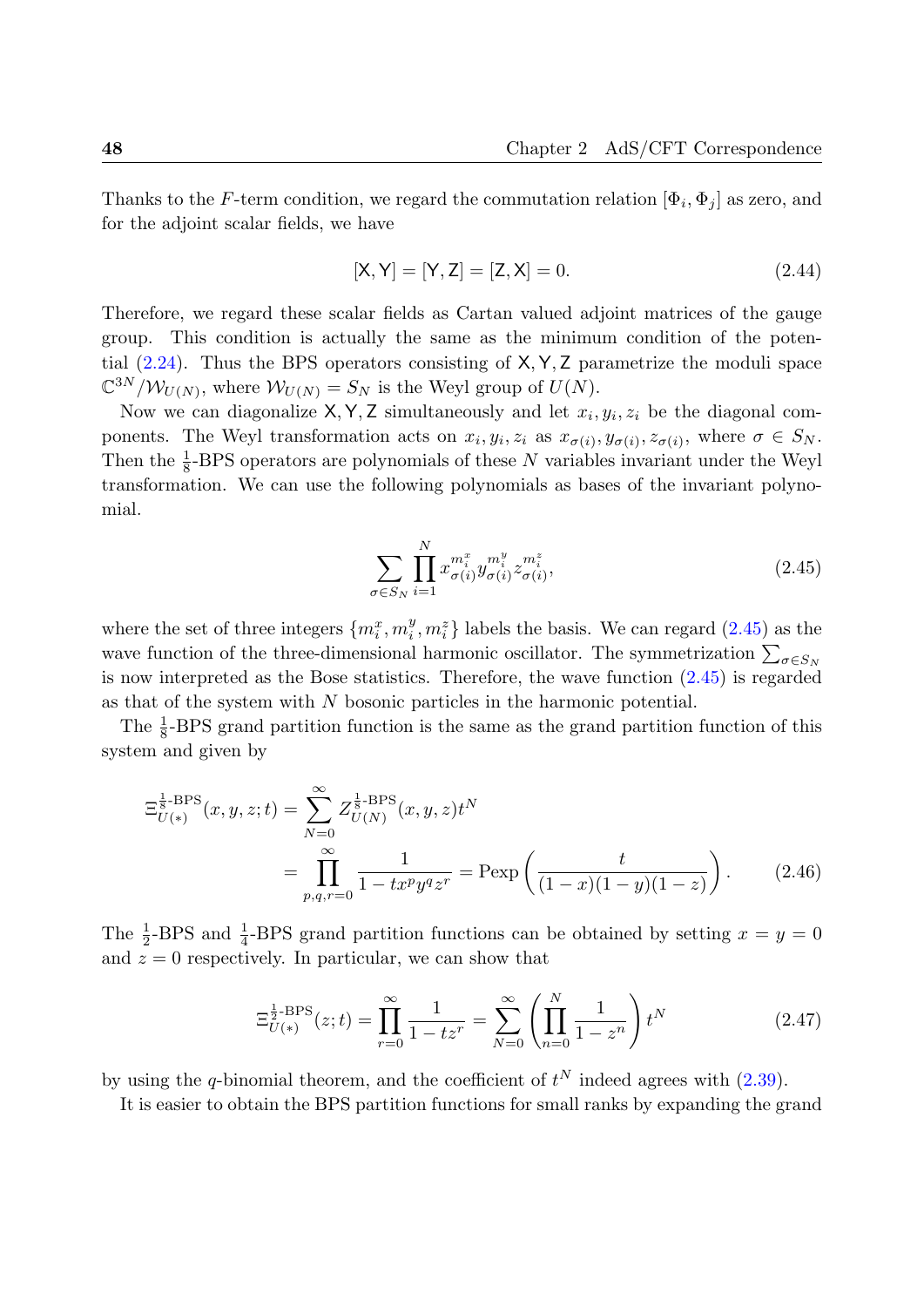partition function (2.46) with respect to *t*. The results for  $N = 1, 2$  are

$$
Z_{U(1)}^{\frac{1}{8}\text{-BPS}} = \frac{1}{(1-x)(1-y)(1-z)},\tag{2.48}
$$

$$
Z_{U(2)}^{\frac{1}{8}\text{-BPS}} = \frac{1+xy+yz+zx}{(1-x)(1-y)(1-z)(1-x^2)(1-y^2)(1-z)^2}.
$$
\n(2.49)

In these examples, we see that the *U*(1) BPS partition function indeed agrees with that of the free theory  $(2.33)$ , as we mentioned at the beginning of this sub-subsection. On the other hand, the  $U(2)$  partition function is completely different from the free  $U(2)$ partition function (2.34).

To see the differ[ence](#page-45-1) between (2.34) and (2.49) clearer, let us expand the *U*(2) BPS partition function (2.49) with respect to  $x = y = z \equiv q$ . The result is

<span id="page-48-0"></span>
$$
Z_{U(2)}^{\frac{1}{8}\text{-BPS}}(q,q,q) = 1 + 3q + 12q^2 + 28q^3 + \cdots
$$
 (2.50)

We see that the term  $28q^3$  deviates from the term in  $(2.35)$  by  $q^3$ . The origin of this deviation comes from the fact that a degree three BPS operator Tr([X*,* Y]Z) is no longer contributes to the BPS partition function because of the commutativity (2.44).

#### **2.1.4 Superconfromal index**

Another example of the physical quantities we would like to consider is the [supe](#page-47-0)rconformal index. As in the case of the BPS partition function, the superconformal index has the information of the BPS spectrum of the theory. Unlike the BPS partition function, the superconformal index includes contributions from scalar, fermion, gauge field, and their descendant operators, as well as chiral primary scalar operators. Thus the superconformal index has richer information than the BPS partition function.

As we have seen in Sec. 1.5, the superconformal index is defined as the Witten index regarding the  $\mathcal{N} = 4$  superconformal algebra on  $\mathbb{R} \times S^3$ . The algebra among fermionic generators are given by

$$
\{\overline{Q}_I^{\dot{\alpha}}, Q_{\alpha}^J\} = \delta_I^J P^{\dot{\alpha}}{}_{\beta},\tag{2.51a}
$$

$$
\{S_I^{\alpha}, \overline{S}_{\dot{\beta}}^J\} = \delta_I^J K^{\alpha}_{\dot{\beta}},\tag{2.51b}
$$

$$
\{S_I^{\alpha}, Q_{\beta}^J\} = \frac{1}{2} \delta_{\beta}^{\alpha} \delta_I^J H + \delta_I^J J^{\alpha}{}_{\beta} + \delta_{\beta}^{\alpha} \left( R^J{}_I - \frac{1}{4} \delta_I^J R^K{}_K \right), \tag{2.51c}
$$

$$
\{\overline{Q}_{I}^{\dot{\alpha}},\overline{S}_{\dot{\beta}}^{J}\} = \frac{1}{2}\delta_{\dot{\beta}}^{\dot{\alpha}}\delta_{I}^{J}H - \delta_{I}^{J}\overline{J}^{\dot{\alpha}}{}_{\dot{\beta}} - \delta_{\dot{\beta}}^{\dot{\alpha}}\left(R^{J}{}_{I} - \frac{1}{4}\delta_{I}^{J}R^{K}{}_{K}\right).
$$
 (2.51d)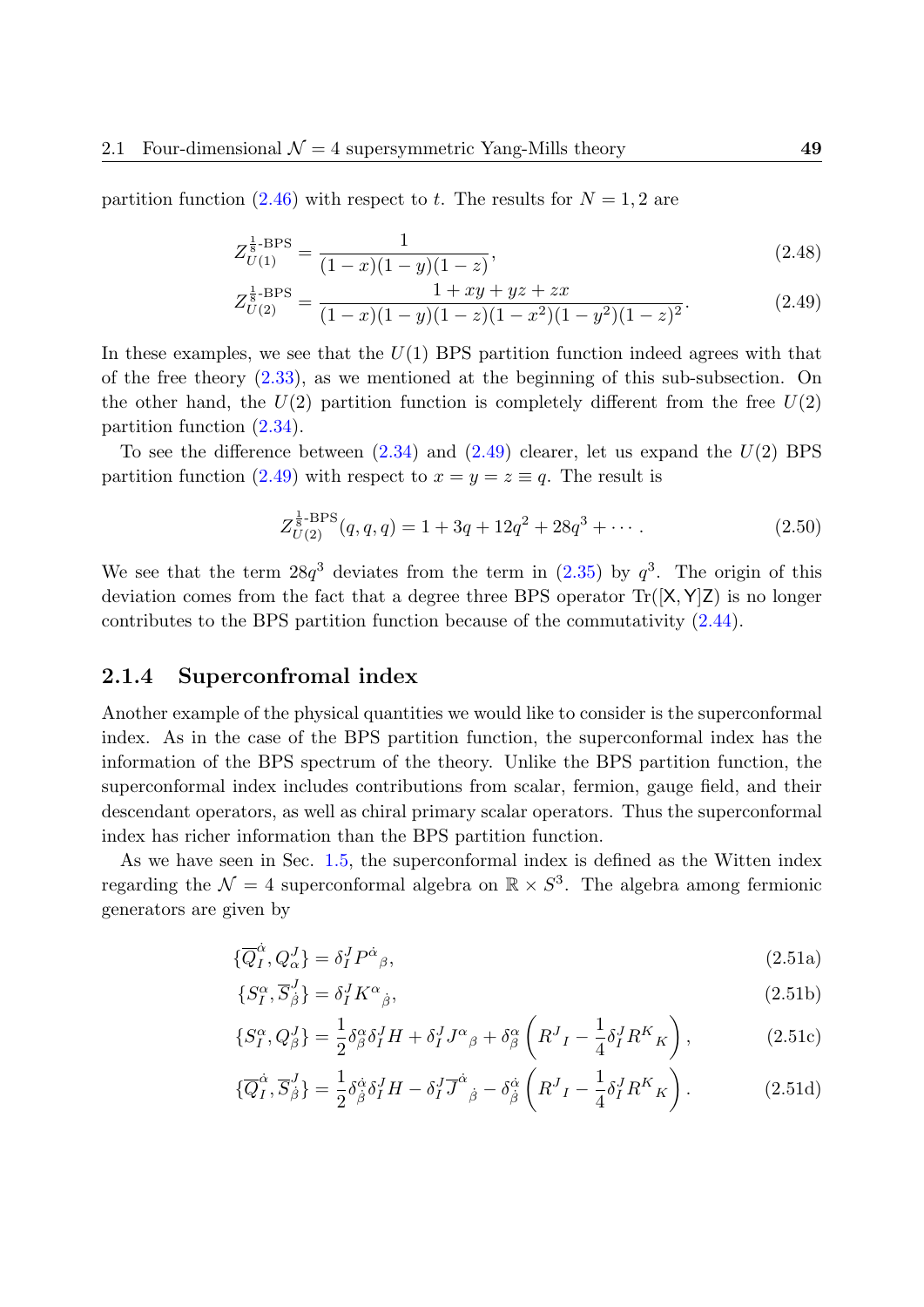Now the superconformal index  $\mathcal I$  of the  $\mathcal N = 4$  SYM on  $\mathbb R \times S^3$  is defined as

$$
\mathcal{I} = \text{tr}[(-1)^F \overline{x}^{\overline{\Delta}} q^{H+j_R} y^{2j_L} u^{R_X - R_Y} v^{R_Y - R_Z}], \qquad (2.52)
$$

where  $\overline{\Delta}$  is given by

$$
\overline{\Delta} = 2\{\overline{S}_1^1, \overline{Q}_1^1\} = H - 2j_R - (R_X + R_Y + R_Z). \tag{2.53}
$$

The trace is taken over the Hilbert space of the theory on  $\mathbb{R} \times S^3$ . Here *H* is the Hamiltonian in the radial quantization, and we defined  $j_L = -J^2{}_2$  and  $j_R = \overline{J}^{\dot{1}}$  $\text{i}$ . The  $SO(6)_R$ generators  $R_X$ ,  $R_Y$ , and  $R_Z$  are defined in (2.1). The BPS condition of an operator  $O$ for the superconformal index  $(2.52)$  is

<span id="page-49-1"></span><span id="page-49-0"></span>
$$
[\overline{Q}_1^{\dot{1}}, \mathcal{O}] = [\overline{S}_1^1, \mathcal{O}] = 0.
$$
\n(2.54)

This condition is equivalent to the condition  $\overline{\Delta} = 0$ , and the index (2.52) does not depend on  $\overline{x}$ .

It is convenient to expand the index (2.52) with respect to the fugacity *q*. Then, we can classify the BPS operators in order from the operator having [the sm](#page-49-0)allest conformal dimension. In this case, the index respects the left-handed spin symmetry  $SU(2)_{jL}$  and part of  $SO(6)_R$ . Since we choose a supe[rcharg](#page-49-0)e  $\overline{Q}_1^{\dot{1}}$  $\frac{1}{1}$  to define the index  $(2.52)$ ,  $SO(6)_R$  is broken to  $SU(3)_R \times U(1)$ . This  $SU(3)_R$  is generated by  $R_X - R_Y$  and  $R_Y - R_Z$ , while this  $U(1)$  is generated by  $R_X + R_Y + R_Z$ . The supercharge  $\overline{Q}_1^{\dot{1}}$  $\frac{1}{1}$  has a non-trivial charge under this  $U(1)$  (see Table 2.1), so the index only respects this  $SU(3)_R$  [sym](#page-49-0)metry. As a result, the index expanded by *q* can be written in terms of the  $SU(3)_R$  character and the  $SU(2)_{j_L}$  character. The  $SU(3)$  character is defined in  $(A.34)$ , and we define  $SU(2)_{j_L}$ character as

<span id="page-49-2"></span>
$$
\chi_n^J = \chi_n(y),\tag{2.55}
$$

where  $\chi_n(a)$  is defined in  $(A.33)$ .

It seems that the BPS condition (2.54) is different from what we used for the BPS partition function (2.29). In the case of the BPS partition function, since we only consider the chiral primary operat[ors, th](#page-129-0)e condition  $[\overline{S}_1^1, \mathcal{O}] = 0$  is automatically satisfied. Thus, the chiral primary operators that we [have](#page-49-1) considered in the previous subsection satisfy the BPS condition  $(2.54)$ , and they also contribute to the index  $(2.52)$ .

Let us calculate the index  $(2.52)$  for the  $\mathcal{N} = 4$   $U(N)$  SYM following the procedure given in subsection 1.5.2. To do it, our task is to find the single-particle index of this theory, and we nee[d the](#page-49-1) list of all fields and equations of motion [with c](#page-49-0)harges of  $U(1)_H \times$  $SU(2)_{jL} \times SU(2)_{jR} \times SO(6)_R$ [. We](#page-49-0) show this list in Table 2.5 and Table 2.6, and we use the notation  $[j_L, j_R]_E^{(R_X, R_Y, R_Z)}$  $E^{(R_X,R_Y,R_Z)}$  $E^{(R_X,R_Y,R_Z)}$ , where *E* is the conformal dimension (eigenvalue of *H*).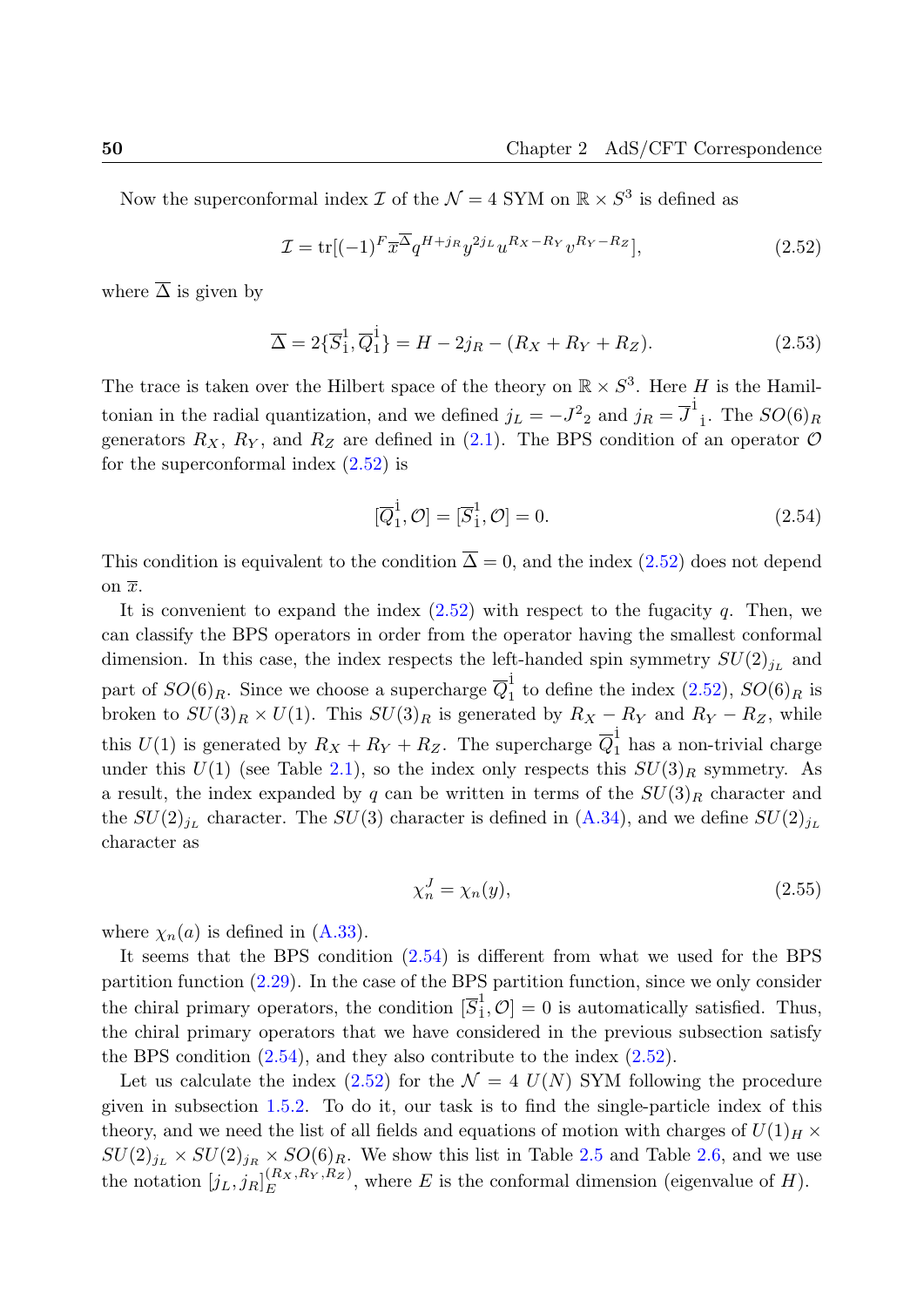| Fields                                                           | $\underbrace{[j_L,j_R]^{(R_X,R_Y,R_Z)}_{E}}$                                                                | $\overline{\Delta}$ | $\underbrace{[j_L,j_R]^{(R_X,R_Y,R_Z)}_{E}}$<br><b>EOM</b>                                                                                                                                                                                                                                                                                                                                                                                                                                         | $\overline{\Delta}$              |
|------------------------------------------------------------------|-------------------------------------------------------------------------------------------------------------|---------------------|----------------------------------------------------------------------------------------------------------------------------------------------------------------------------------------------------------------------------------------------------------------------------------------------------------------------------------------------------------------------------------------------------------------------------------------------------------------------------------------------------|----------------------------------|
| X                                                                | $[0,0]_1^{(1,0,0)}$                                                                                         | $\overline{0}$      | $[0,0,0]_3^{\overline{(1,0,0)}}$<br>$\partial^2 \mathsf{X} = 0$                                                                                                                                                                                                                                                                                                                                                                                                                                    | $\overline{2}$                   |
| Y                                                                | $[0,0]^{{\bar{(0,1,0)}}}_1$                                                                                 | $\boldsymbol{0}$    | $[0,0,0]^{\bar{(0,1,0)}}_{3}$<br>$\partial^2 \mathsf{Y}=0$                                                                                                                                                                                                                                                                                                                                                                                                                                         | $\overline{2}$                   |
|                                                                  | $\lbrack 0,0]^{(0,0,1)}_{\scriptscriptstyle{1}}$                                                            | 0                   | $[0,0,0]^{\bar{(0,0,1)}}_{3}$<br>$\partial^2 Z = 0$                                                                                                                                                                                                                                                                                                                                                                                                                                                | $\overline{2}$                   |
|                                                                  | $[0,0]^{(-1,0,0)}_{\scriptscriptstyle{1}}$                                                                  | $\boldsymbol{2}$    | $\left[0,0,0\right]_{3}^{(-1,0,0)}$<br>$\partial^2 \overline{X} = 0$                                                                                                                                                                                                                                                                                                                                                                                                                               | $\overline{4}$                   |
| $Z$ $\overline{X}$ $\overline{Y}$ $\overline{Z}$                 | $[0,0]^{{\bar (0},-1,0)}_1$                                                                                 | $\overline{2}$      | $[0,0,0]_3^{(0,-1,0)}$<br>$\partial^2 \overline{Y} = 0$                                                                                                                                                                                                                                                                                                                                                                                                                                            | $\overline{4}$                   |
|                                                                  | $[0,0]_1^{(0,0,-1)}$                                                                                        | $\overline{2}$      | $[0,0,0]^{\bar{(0,0,-1)}}_{3}$<br>$\partial^2 \overline{\mathsf{Z}}=0$                                                                                                                                                                                                                                                                                                                                                                                                                             | $\overline{4}$                   |
| $\lambda_{11}$                                                   | $\left[\frac{1}{2}, 0\right]_{\frac{3}{2}}^{\frac{\left(\frac{1}{2}, \frac{1}{2}, \frac{1}{2}\right)}{2}}$  | $\boldsymbol{0}$    | $[0, \frac{1}{2}]_{\frac{5}{2}}^{(\frac{1}{2}, \frac{1}{2}, \frac{1}{2})}$<br>$(\partial \lambda)^{1\dot{1}}=0$                                                                                                                                                                                                                                                                                                                                                                                    | $\boldsymbol{0}$                 |
| $\lambda_{12}$                                                   | $[-\frac{1}{2},0]^{(\frac{1}{2},\frac{1}{2},\frac{1}{2})}_{\frac{3}{2}}$                                    | $\boldsymbol{0}$    | $[0,-\frac{1}{2}]^{\left(\frac{1}{2},\frac{1}{2},\frac{1}{2}\right)}_{\frac{5}{2}}$<br>$(\partial \lambda)^{12} = 0$                                                                                                                                                                                                                                                                                                                                                                               | $\overline{2}$                   |
| $\lambda_{21}$                                                   | $[\frac{1}{2},0]^{(\frac{1}{2},-\frac{1}{2},-\frac{1}{2})}_{\frac{3}{2}}$                                   | $\overline{2}$      | $[0,\frac{1}{2}]^{\left(\frac{1}{2},-\frac{1}{2},-\frac{1}{2}\right)}_{\frac{5}{2}}$<br>$(\partial \lambda)^{2\dot{1}}=0$                                                                                                                                                                                                                                                                                                                                                                          | $\overline{2}$                   |
| $\lambda_{22}$                                                   | $[-\frac{1}{2},0]^{(\frac{1}{2},-\frac{1}{2},-\frac{1}{2})}_{\frac{3}{6}}$                                  | $\overline{2}$      | $[0,-\frac{1}{2}]^{\left(\frac{1}{2},-\frac{1}{2},-\frac{1}{2}\right)}_{\frac{5}{2}}$<br>$(\partial \lambda)^{2\dot{2}}=0$                                                                                                                                                                                                                                                                                                                                                                         | $\overline{4}$                   |
| $\lambda_{31}$                                                   | $[\frac{1}{2},0]_{\frac{3}{2}}^{(-\frac{1}{2},\frac{1}{2},-\frac{1}{2})}$                                   | $\overline{2}$      | $[0,\frac{1}{2}]_{\frac{5}{2}}^{(-\frac{4}{2},\frac{1}{2},-\frac{1}{2})}$<br>$(\partial \lambda)^{3\dot{1}} = 0$                                                                                                                                                                                                                                                                                                                                                                                   | $\overline{2}$                   |
| $\lambda_{32}$                                                   | $[-\frac{1}{2},0]_{\frac{3}{2}}^{(-\frac{1}{2},\frac{1}{2},-\frac{1}{2})}$                                  | $\overline{2}$      | $[0,-\frac{1}{2}]^{\left(-\frac{1}{2},\frac{1}{2},-\frac{1}{2}\right)}_{\frac{5}{2}}$<br>$(\partial \lambda)^{3\dot{2}}=0$                                                                                                                                                                                                                                                                                                                                                                         | $\overline{4}$                   |
| $\lambda_{41}$                                                   | $[\frac{1}{2},0]_{\frac{3}{2}}^{(-\frac{1}{2},-\frac{1}{2},\frac{1}{2})}$                                   | $\overline{2}$      | $[0,\frac{1}{2}]^{{-\frac{2}{3},-\frac{1}{2},\frac{1}{2}}}_{\frac{5}{2}}$<br>$(\partial \lambda)^{4\dot{1}} = 0$                                                                                                                                                                                                                                                                                                                                                                                   | $\overline{2}$                   |
| $\lambda_{42}$                                                   | $[-\frac{1}{2},0]_{\frac{3}{2}}^{(-\frac{1}{2},\frac{1}{2},-\frac{1}{2})}$                                  | $\overline{2}$      | $[0,-\frac{1}{2}]_{\frac{5}{2}}^{(-\frac{1}{2},-\frac{1}{2},\frac{1}{2})}$<br>$(\partial \lambda)^{4\dot 2}=0$                                                                                                                                                                                                                                                                                                                                                                                     | $\overline{4}$                   |
| $\overline{\lambda}_4^{4\dot{1}}$                                | $[0,\frac{1}{2}]^{\left(\frac{1}{2},\frac{1}{2},-\frac{1}{2}\right)}_{\frac{3}{2}}$                         | $\overline{0}$      | $[\frac{1}{2},0]_{\frac{5}{2}}^{(\frac{1}{2},\frac{1}{2},-\frac{1}{2})}$<br>$(\partial \overline{\lambda})_{41} = 0$                                                                                                                                                                                                                                                                                                                                                                               | $\overline{2}$                   |
| $\overline{\lambda}^{4\dot{2}}$                                  | $[0,-\frac{1}{2}]^{\left(\frac{1}{2},\frac{1}{2},-\frac{1}{2}\right)}_{\frac{3}{2}}$                        | $\overline{2}$      | $[-\frac{1}{2},0]_{\frac{5}{6}}^{(\frac{1}{2},\frac{1}{2},-\frac{1}{2})}$<br>$(\partial \overline{\lambda})_{42} = 0$                                                                                                                                                                                                                                                                                                                                                                              | $\overline{2}$                   |
| $\overline{\lambda}^{3\dot{1}}$                                  | $[0,\frac{1}{2}]^{\left(\frac{1}{2},-\frac{1}{2},\frac{1}{2}\right)}_{\frac{3}{2}}$                         | $\boldsymbol{0}$    | $[\frac{1}{2},0]^{(\frac{1}{2},-\frac{1}{2},\frac{1}{2})}_{\frac{5}{2}}$<br>$(\partial \overline{\lambda})_{31} = 0$                                                                                                                                                                                                                                                                                                                                                                               | $\boldsymbol{2}$                 |
| $\overline{\lambda}^{3\dot{2}}$                                  | $[0,-\frac{1}{2}]^{\left(\frac{1}{2},-\frac{1}{2},\frac{1}{2}\right)}_{\frac{3}{6}}$                        | $\overline{2}$      | $[-\frac{1}{2},0]_{\frac{5}{2}}^{(\frac{1}{2},-\frac{1}{2},\frac{1}{2})}$<br>$(\partial \overline{\lambda})_{32} = 0$                                                                                                                                                                                                                                                                                                                                                                              | $\overline{2}$                   |
| $\overline{\lambda}^{2\dot{1}}$                                  | $[0,\frac{1}{2}]_{\frac{3}{2}}^{(-\bar{\frac{1}{2}},\frac{1}{2},\frac{1}{2})}$                              | $\overline{0}$      | $[\frac{1}{2},0]_{\frac{5}{2}}^{(-\frac{1}{2},\frac{1}{2},\frac{1}{2})}$<br>$(\partial \lambda)_{21}=0$                                                                                                                                                                                                                                                                                                                                                                                            | $\overline{2}$                   |
| $\overline{\lambda}^{2\dot{2}}$                                  | $[0,-\frac{1}{2}]^{\left(-\frac{1}{2},\frac{1}{2},\frac{1}{2}\right)}_{\frac{3}{2}}$                        | $\overline{2}$      | $[-\frac{1}{2},0]_{\frac{5}{2}}^{(-\frac{1}{2},\frac{1}{2},\frac{1}{2})}$<br>$(\partial \overline{\lambda})_{22}=0$                                                                                                                                                                                                                                                                                                                                                                                | $\overline{2}$                   |
| $\overline{\lambda}^{1\dot{1}}$                                  | $[0,\frac{1}{2}]_{\frac{3}{2}}^{(-\frac{1}{2},-\frac{1}{2},-\frac{1}{2})}$                                  |                     | $[\frac{1}{2},0]_{\frac{5}{2}}^{(-\frac{4}{2},-\frac{1}{2},-\frac{1}{2})}$<br>$(\partial \lambda)_{11}=0$                                                                                                                                                                                                                                                                                                                                                                                          | $\overline{4}$                   |
| $\overline{\lambda}^{1\dot{2}}$                                  | $\frac{[0,-\frac{1}{2}]_{{\frac{3}{2}}}^{(-\frac{1}{2},-\frac{1}{2},-\frac{1}{2})}}{[1,0]_{2,-}^{(0,0,0)}}$ | $\overline{4}$      | $\frac{\left[-\frac{1}{2},0\right]_{\frac{5}{2}}^{(-\frac{1}{2},-\frac{1}{2},-\frac{1}{2})}}{\left[\frac{1}{2},\frac{1}{2}\right]_{3}^{(0,0,0)}}$<br>$(\partial \overline{\lambda})_{12}=0$                                                                                                                                                                                                                                                                                                        | $\overline{4}$                   |
| $F_{11}$                                                         |                                                                                                             | $\overline{2}$      | $(\partial F)^{\dot{1}}_1=0$                                                                                                                                                                                                                                                                                                                                                                                                                                                                       | $\overline{2}$                   |
| $\mathcal{F}_{12}$                                               | $[0, 0]_{2}^{\tilde{\mathbb{C}} 0, 0, 0)}$                                                                  | $\overline{2}$      | $\begin{array}{ll} (\partial F)^{\underline{i}}_2=0 & \left  \begin{array}{l} \frac{1}{2},-\frac{1}{2}]^3_3 \ (\partial F)^{\underline{j}}_4=0 & \left  \begin{array}{l} \frac{1}{2},-\frac{1}{2}]^3_3 \end{array}\right. \ (\partial F)^{\underline{j}}_2=0 & \left  \begin{array}{l} -\frac{1}{2},\frac{1}{2}]^{\{0,0,0\}}_3 \ (\partial F)^{\underline{j}}_2=0 & \left  \begin{array}{l} -\frac{1}{2},-\frac{1}{2}]^{\{0,0,0\}}_3 \end{array}\right. \ (\partial \overline{F})^{\underline{i}}$ | $\overline{4}$                   |
| $\frac{F_{22}}{F^{11}}$                                          | $[-1,0]_2^{(0,0,0)}$                                                                                        | $\overline{2}$      |                                                                                                                                                                                                                                                                                                                                                                                                                                                                                                    | $\overline{2}$                   |
|                                                                  | $[0,1]^{(0,0,0)}_{\bf 2}$                                                                                   | $\overline{0}$      |                                                                                                                                                                                                                                                                                                                                                                                                                                                                                                    | $\overline{4}$                   |
| $\overline{F}^{\dot{1}\dot{2}} \\ \overline{F}^{\dot{2}\dot{2}}$ | $[0,0]_2^{(0,0,0)}$                                                                                         | $\overline{2}$      |                                                                                                                                                                                                                                                                                                                                                                                                                                                                                                    | $\overline{2}$<br>$\overline{4}$ |
|                                                                  |                                                                                                             | $\overline{4}$      | $\begin{array}{ll} (\partial \overline{F})_2^{\bar{1}}=0 & \begin{bmatrix} 2/2 & 10(0,0) \\ 1/2 & -\frac{1}{2} \end{bmatrix}_3^{(0,0,0)} \\ (\partial \overline{F})_2^{\bar{2}}=0 & \begin{bmatrix} -\frac{1}{2}, \frac{1}{2} \end{bmatrix}_3^{(0,0,0)} \\ \begin{bmatrix} -\frac{1}{2}, \frac{1}{2} \end{bmatrix}_3^{(0,0,0)} \end{array}$                                                                                                                                                        | $\overline{2}$                   |
| $\overline{\partial_{1\dot{1}}}$                                 | $\frac{[0,-1]_2^{(0,0,0)}}{[\frac{1}{2},\frac{1}{2}]_1^{(0,0,0)}}$                                          | $\overline{0}$      |                                                                                                                                                                                                                                                                                                                                                                                                                                                                                                    | $\overline{4}$                   |
| $\partial_{12}$                                                  | $\left[\frac{1}{2}, \frac{-1}{2}\right]_1^{(0,0,0)}$                                                        | $\overline{2}$      | $\frac{(\partial \overline{F})_2^2 = 0}{\partial_{[\dot{\alpha}}^{\gamma} \partial_{[\dot{\beta}]}^{\epsilon} F_{\gamma \epsilon} \equiv 0} \begin{array}{ c } [-\frac{1}{2},-\frac{2}{2}]_3^{(0,0,0)} \\ [0,0]_4^{(0,0,0)} \end{array}$                                                                                                                                                                                                                                                           | $\overline{4}$                   |
| $\partial_{2\dot{1}}$                                            | $\bigl[-\frac{1}{2},\frac{\tilde{1}}{2}\bigr]^{(0,0,0)}_1$                                                  | $\overline{0}$      | $\partial_{\dot{\gamma}}^{[\alpha} \partial_{\dot{\epsilon}}^{\beta]} \overline{F}^{\dot{\gamma}\dot{\epsilon}} \equiv 0$<br>$[0,0]_4^{(0,0,0)}$                                                                                                                                                                                                                                                                                                                                                   | $\overline{4}$                   |
| $\partial_{2\dot{2}}$                                            | $\left[-\frac{1}{2}, -\frac{1}{2}\right]_1^{(0,0,0)}$                                                       | $\overline{2}$      | Table 2.6 Charges for equations of motion                                                                                                                                                                                                                                                                                                                                                                                                                                                          |                                  |

2.1 Four-dimensional  $\mathcal{N} = 4$  supersymmetric Yang-Mills theory **51** 

Table 2.5 Charges for fields in  $\mathcal{N}=4$ SYM.

Table 2.6 Charges for equations of motion (EOM) in  $\mathcal{N} = 4$  SYM.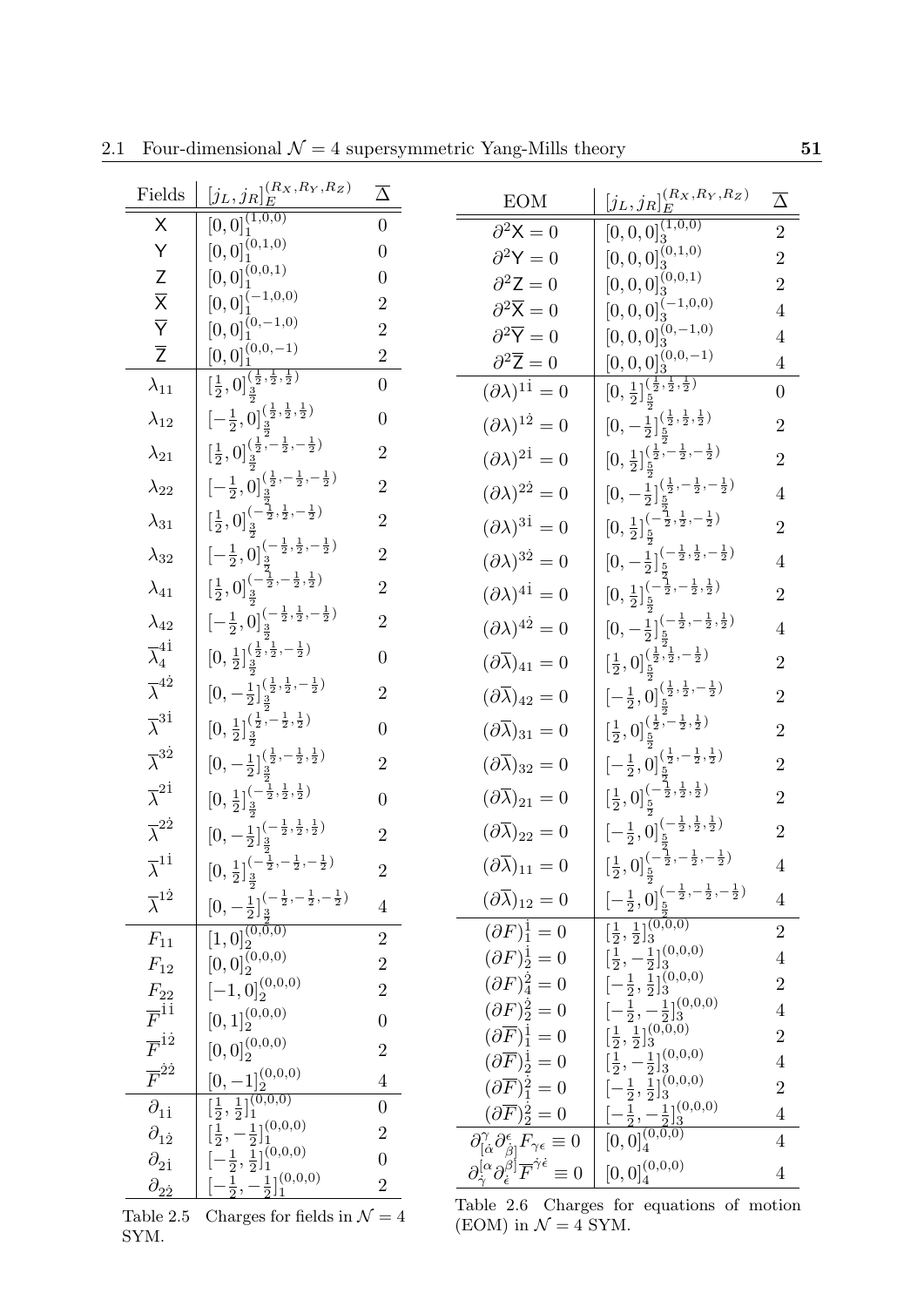Now we pick up the BPS fields with  $\overline{\Delta} = 0$  to calculate the single-particle index. Other contributions are automatically canceled due to the boson-fermion cancellation. We should also include the descendants generated by  $\partial_{11}$  and  $\partial_{21}$  because these derivatives satisfy the BPS condition. Let  $m(q, y, u, v)$  be a monomial corresponding to the contribution of a certain BPS primary operator  $\mathcal{O}_{BPS}$ . Its descendants are obtained by multiplying the derivatives repeatedly. For example, if a descendant has  $k \partial_{11}$ 's and  $l \partial_{21}$ 's, this descendant field is  $(\partial_{11})^k(\partial_{21})^l$ *O*<sub>BPS</sub>. Since the monomials corresponding to the derivatives  $\partial_{11}$  and  $\partial_{21}$  are  $q^{\frac{3}{2}}y$  and  $q^{\frac{3}{2}}y^{-1}$  respectively, the monomial corresponding to this descendant field is given by  $(q^{\frac{3}{2}}y)^k (q^{\frac{3}{2}}y^{-1})^l m(q, y, u, v)$ . Therefore, all the contributions from the primary field and descendant fields becomes

$$
\sum_{k,l=0}^{\infty} (q^{\frac{3}{2}}y)^k (q^{\frac{3}{2}}y^{-1})^l m(q, y, u, v) = \frac{m(q, y, u, v)}{(1 - q^{\frac{3}{2}}y)(1 - q^{\frac{3}{2}}y^{-1})}.
$$
\n(2.56)

Gathering all the BPS contributions, including their descendants, gives the following formula for the single-particle index:

$$
i_{\rm sp} = \frac{\chi_{(1,0)}q - \chi_1^J q^{\frac{3}{2}} - \chi_{(0,1)}q^2 + 2q^3}{(1 - q^{\frac{3}{2}}y)(1 - q^{\frac{3}{2}}y^{-1})},\tag{2.57}
$$

where  $\chi_{(m,n)}$  and  $\chi_n^J$  are the  $SU(3)_R$  character and  $SU(2)_{j_L}$  character defined by (A.34) and (2.55), respectively.

According to the formula (1.84), the superconformal index of the  $\mathcal{N} = 4$   $U(N)$  SYM is now given by

$$
\mathcal{I}_{U(N)} = \int_{U(N)} \mathrm{d}\mu \mathrm{Pexp}(i_{\mathrm{sp}} \chi_{\mathrm{adj}}^{U(N)}), \tag{2.58}
$$

where  $i_{sp}$  is defined in (2.57). The Haar measure is given by (2.32b) and  $\chi_{\text{adj}}^{U(N)}$  is given by (2.32c). Note that this formula is valid even for the interacting theory because the index does not depend on the coupling constant. The indices for small ranks up to some orders of *q* are given by

$$
\mathcal{I}_{U(1)} = 1 + \chi_{(1,0)}q - \chi_1^J q^{\frac{3}{2}} + (\chi_{(2,0)} - \chi_{(0,1)})q^2 + (\chi_{(3,0)} - \chi_{(1,1)} + 1 - \chi_2^J)q^3
$$
  
+  $\chi_1^J \chi_{(0,1)} q^{\frac{7}{2}} + (\chi_{(4,0)} - \chi_{(2,1)} + \chi_{(1,0)} - \chi_2^J \chi_{(1,0)})q^4$   
+  $(\chi_2^J \chi_{(0,1)} + \chi_{(2,0)} - \chi_{(3,1)} + \chi_{(5,0)})q^5 + (-\chi_1^J \chi_{(1,0)} - \chi_3^J \chi_{(1,0)})q^{\frac{11}{2}}$   
+  $(\chi_2^J \chi_{(1,1)} + \chi_{(3,0)} - \chi_{(4,1)} + \chi_{(6,0)})q^6 + \mathcal{O}(q^{\frac{13}{2}}),$  (2.59)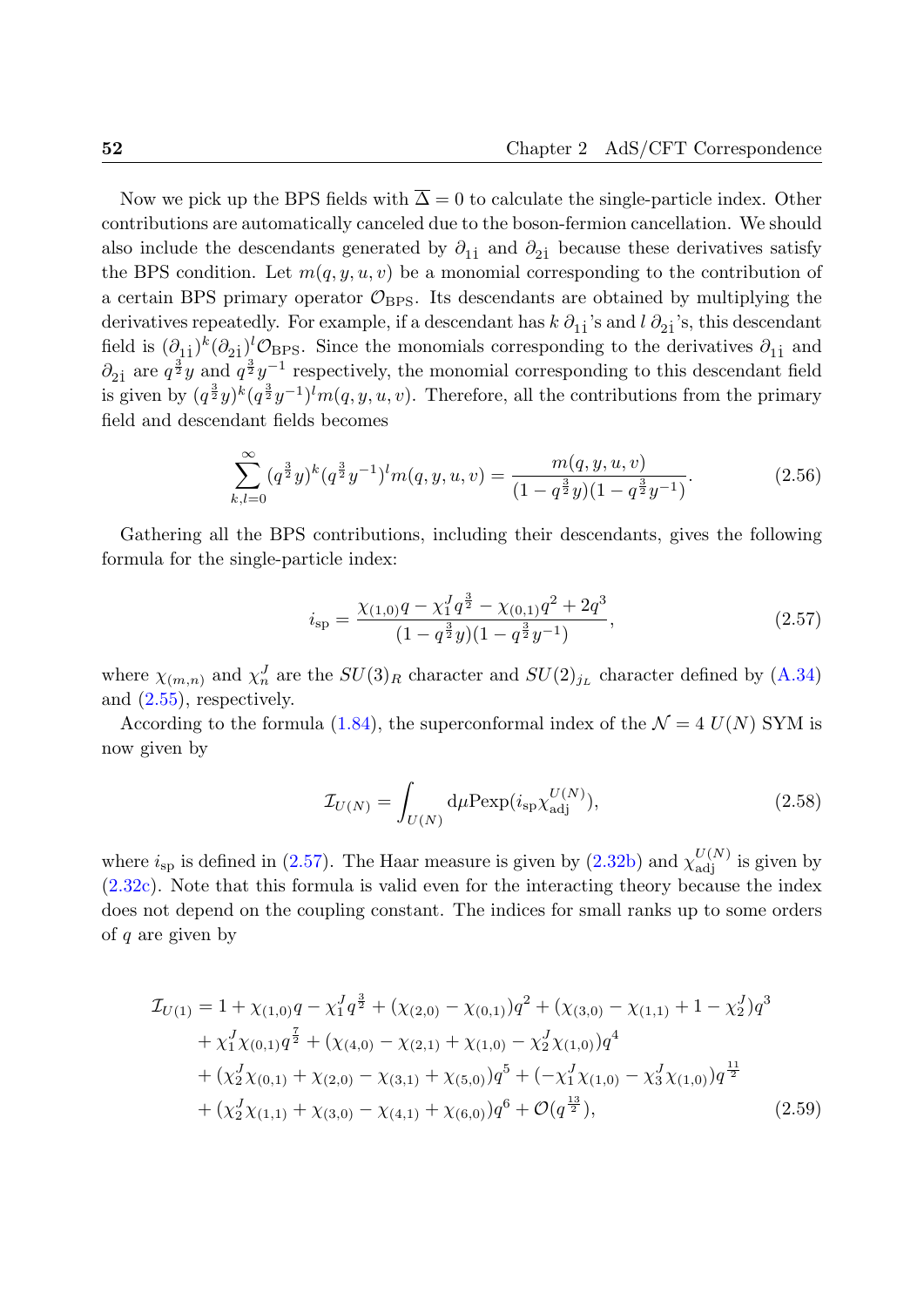$$
\mathcal{I}_{U(2)} = 1 + \chi_{(1,0)}q - \chi_{1}^{7}q^{\frac{3}{2}} + (-\chi_{(0,1)} + 2\chi_{(2,0)})q^{2} - \chi_{1}^{7}\chi_{(1,0)}q^{\frac{5}{2}}
$$
\n
$$
+ (2 - \chi_{2}^{7} - \chi_{(1,1)} + 2\chi_{(3,0)})q^{3} + \chi_{1}^{7}(\chi_{(0,1)} - \chi_{(2,0)})q^{\frac{7}{2}}
$$
\n
$$
+ (-\chi_{2}^{7}\chi_{(1,0)} + \chi_{(1,0)} - 2\chi_{(2,1)} + 3\chi_{(4,0)})q^{4} + \chi_{1}^{7}(1 + 2\chi_{(1,1)} - \chi_{(3,0)})q^{\frac{9}{2}}
$$
\n
$$
+ (-2\chi_{2}^{7}\chi_{(2,0)} - 2\chi_{(0,1)} + \chi_{(2,0)} - 2\chi_{(3,1)} + 3\chi_{(5,0)})q^{5}
$$
\n
$$
+ \chi_{1}^{7}(\chi_{(1,0)} + 2\chi_{(2,1)} - \chi_{(4,0)})q^{\frac{11}{2}}
$$
\n
$$
+ (\chi_{2}^{7}(\chi_{(1,1)} - \chi_{(3,0)}) - \chi_{(1,1)} + 2\chi_{(3,0)} - 3\chi_{(4,1)} + 4\chi_{(6,0)})q^{6}
$$
\n
$$
+ (-\chi_{3}^{7}\chi_{(2,1)} + \chi_{1}^{7}(-3\chi_{(0,1)} - \chi_{(1,2)} + 2\chi_{(3,1)} - \chi_{(5,0)})q^{\frac{13}{2}}
$$
\n
$$
+ (\chi_{2}^{7}(3\chi_{(0,2)} + 2\chi_{(1,0)} + 2\chi_{(2,1)} - 2\chi_{(4,0)}) + 4\chi_{(1,0)} + 2\chi_{(4,0)}
$$
\n
$$
- 3\chi_{(5,1)} + 4\chi_{(7,0)}q^{7}
$$
\n
$$
+ (\chi_{5}^{7} + \chi_{3}^{7}(-1 - 2\chi_{(1,1)} - \chi_{(3,0)}) + \chi_{1}^{7}(-1 - 5\chi_{(1,1)}
$$
\n<math display="</math>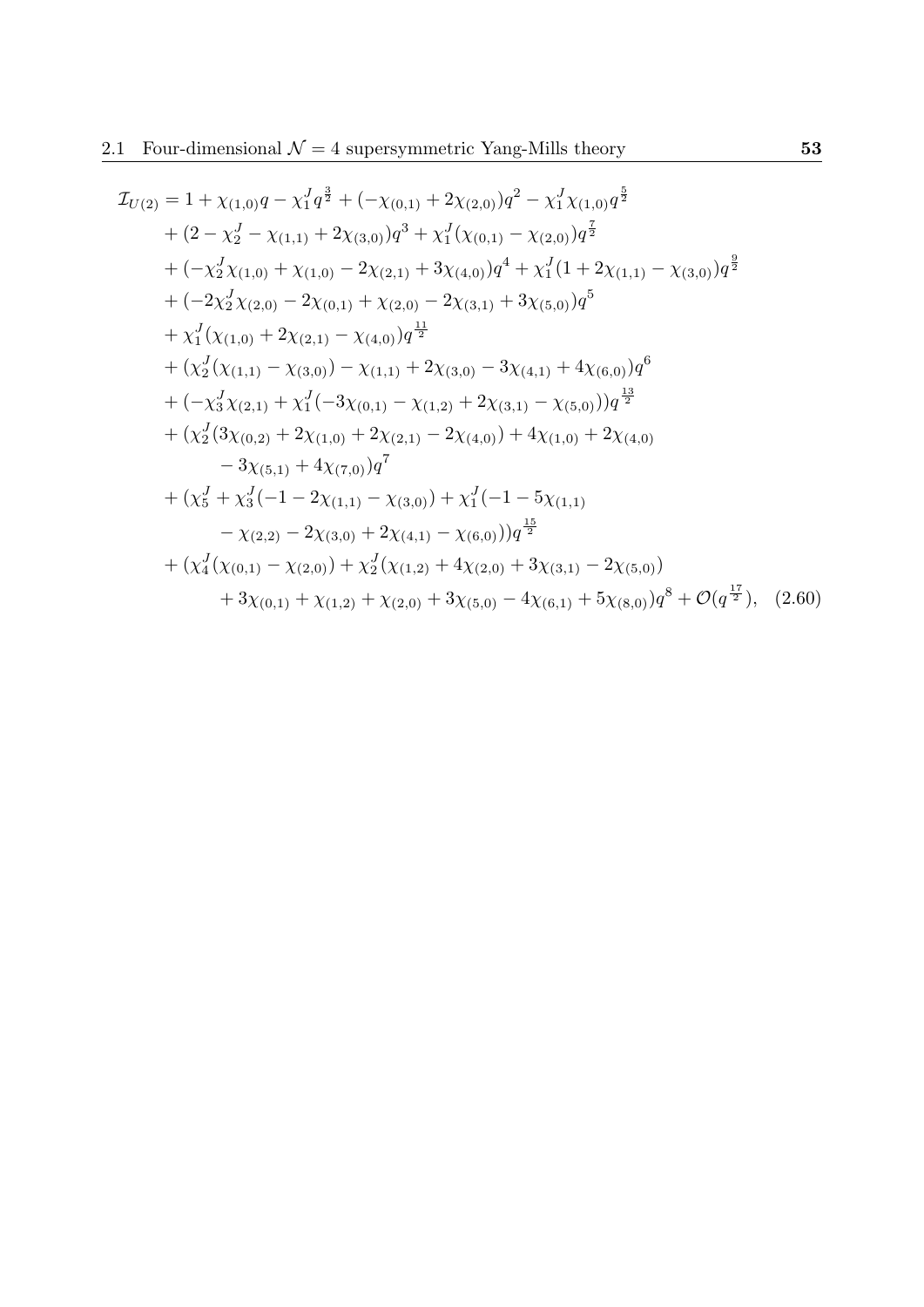$$
I_{U(3)} = 1 + \chi_{(1,0)}q - \chi_{1}^{J}q^{\frac{3}{2}} + (-\chi_{(0,1)} + 2\chi_{(2,0)})q^{2} - \chi_{1}^{J}\chi_{(1,0)}q^{\frac{5}{2}}
$$
  
+  $(2 - \chi_{2}^{J} - \chi_{(1,1)} + 3\chi_{(3,0)})q^{3} + \chi_{1}^{J}(\chi_{(0,1)} - 2\chi_{(2,0)})q^{\frac{7}{2}}$   
+  $(-\chi_{2}^{J}\chi_{(1,0)} + \chi_{(0,2)} + 2\chi_{(1,0)} - 2\chi_{(2,1)} + 4\chi_{(4,0)})q^4$   
+  $\chi_{1}^{J}(1 + \chi_{(1,1)} - 2\chi_{(3,0)})q^{\frac{3}{2}}$   
+  $(\chi_{2}^{J}(\chi_{(0,1)} - 2\chi_{(2,0)}) - 2\chi_{(0,1)} + 2\chi_{(2,0)} - 2\chi_{(3,1)} + 5\chi_{(5,0)})q^{5}$   
+  $\chi_{1}^{J}(\chi_{(1,0)} + 3\chi_{(2,1)} - 3\chi_{(4,0)})q^{\frac{13}{2}}$   
+  $(-\chi_{(0,3)} - 4\chi_{(1,1)} + \chi_{(2,2)} + 3\chi_{(3,0)} - 3\chi_{2}^{J}\chi_{(3,0)} - 4\chi_{(4,1)} + 7\chi_{(6,0)})q^{6}$   
+  $\chi_{1}^{J}(\chi_{(0,1)} + \chi_{(1,2)} + 3\chi_{(2,0)} + 3\chi_{(3,1)} - 3\chi_{(5,0)})q^{\frac{13}{2}}$   
+  $(\chi_{2}^{J}(-\chi_{(0,2)} - \chi_{(1,0)} + \chi_{(2,1)} - 4\chi_{(4,0)}) - \chi_{(0,2)} + \chi_{(1,0)} - 5\chi_{(2,1)}$   
+  $3\chi_{(4,0)} - 4\chi_{(5,1)} + 8\chi_{(7,0)})q^{7}$   
+  $(\chi_{2}^{J}(\chi_{(0,1)} + 2\chi_{(1,2)} + 2\chi_{(2,0)} + \chi_{(3,1)} - 5\$ 

In the next chapter, we will reproduce these results up to certain orders of the fugacity *q* from the AdS side. Before going to this reproduction, we will review the essential concepts of type IIB string theory in the next section.

# <span id="page-53-0"></span>**2.2 Type IIB string theory**

The superstring theory is a theory of strings that propagate in ten-dimensional (10d) spacetime. It is well known that there are five different anomaly free superstring theories: type I, type IIA, type IIB, Heterotic  $SO(32)$ , and Heterotic  $E_8 \times E_8$ . These string theories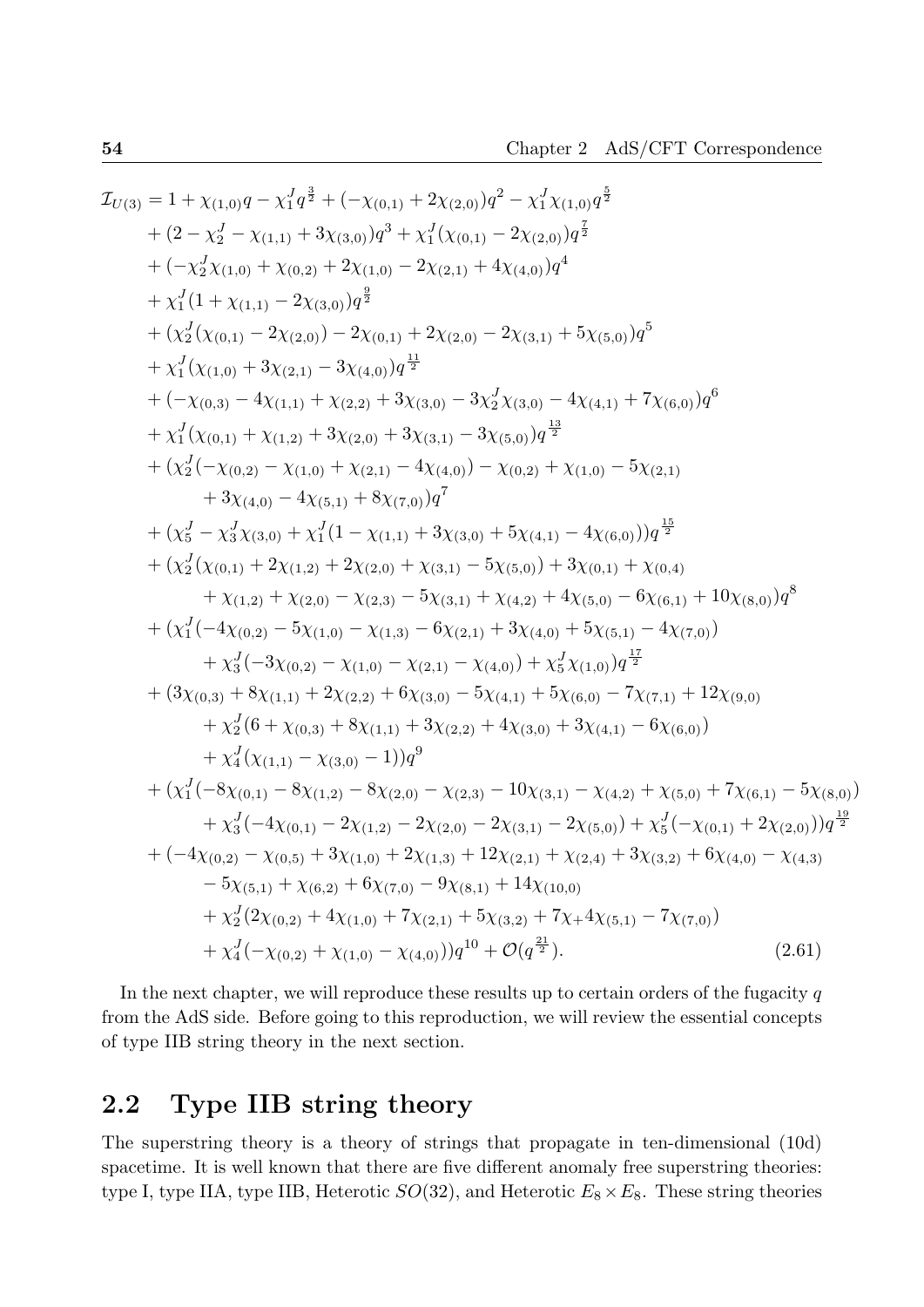are related to each other by the string duality. In this section, we review type IIB theories, which has  $\mathcal{N} = (2, 0)$  supersymmetry, because our interest in this thesis is the AdS/CFT correspondence regarding type IIB string theory.

There are two kinds of strings: closed strings and open strings. In the 10d spacetime, a string sweeps a two-dimensional (2d) surface  $\Sigma$  called a worldsheet. Let  $\sigma^a$  ( $a = 0, 1$ ) be the coordinates on the worldsheet, where  $\sigma^0$  and  $\sigma^1$  stand for the temporal and spatial coordinates, respectively. We normalize  $\sigma^1$  so that  $\sigma^1 \in [0, \pi]$ . Then the motion of strings is described in the 10d coordinates  $X^M(\sigma)$  ( $M = 0, 1, \dots, 9$ ), a map from the 2d worldsheet into the 10d spacetime called the target space. There are also fermionic partners of  $X^M$ , denoted by  $\psi^M(\sigma)$ , which is a two-component Dirac spinor in 2d.

The bosonic part of the string action is the Polyakov action given by

$$
S_{\rm str} = -\frac{1}{4\pi \ell_s^2} \int_{\Sigma} d^2 \sigma \sqrt{-g} g^{ab}(\sigma) \partial_a X^M \partial_b X_M, \qquad (2.62)
$$

where  $g^{ab}(\sigma)$  is a metric on the worldsheet.  $\ell_s$  is called the string length, a unique parameter of the string theory.

The general solution of the equation of motion obtained from  $(2.62)$  is a superposition of left- and right-moving waves

$$
X^{M}(\sigma) = X_{L}^{M}(\sigma^{1} + \sigma^{0}) + X_{R}^{M}(\sigma^{1} - \sigma^{0}).
$$
\n(2.63)

The corresponding fermionic partners to the left- and right-moving waves are the lower and upper component of  $\psi^M(\sigma)$ . Then we denote  $\psi^M(\sigma)$  as

$$
\psi^M(\sigma) = \begin{pmatrix} \psi_R^M(\sigma^1 - \sigma^0) \\ \psi_L^M(\sigma^1 + \sigma^0) \end{pmatrix} . \tag{2.64}
$$

Although we omitted the fermionic part of the action in (2.62), we can find the coordinate dependence of  $\psi_{L,R}^M$  by using the equation of motion of the fermionic fields. We refer to  $(X_{L/R}^M, \psi_{L/R}^M)$  as the left/right moving sector.

#### **2.2.1 Closed strings**

Let us first consider the closed strings. Since the discussion of the right moving sector is parallel to that of the left moving sector, we focus on the left moving sector.

Here we discuss the boundary condition of fields. For the bosonic field  $X_L^M$ , the periodicity of the closed string means  $X_L^M(\sigma^1 + \sigma^0 + \pi) = X_L^M(\sigma^1 + \sigma^0)$ . On the other hand, there are two choices of the boundary condition for the fermionic field  $\psi_L^M$ : the periodic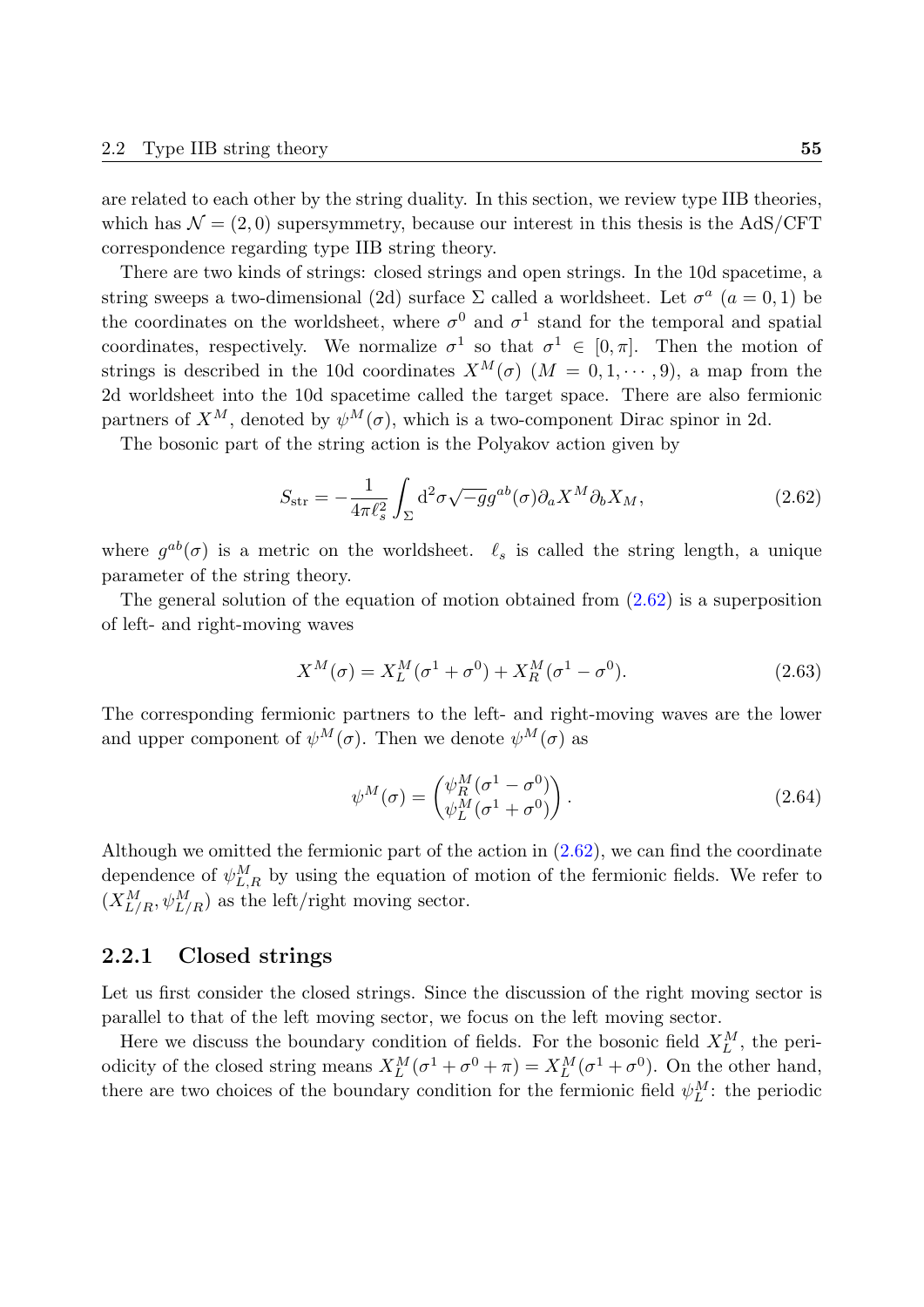| Sectors | Fields                       |
|---------|------------------------------|
| NS-NS   | $\phi$ , $B_{MN}$ , $g_{MN}$ |
| $NS-R$  | $\lambda^M_L, \chi_R$        |
| $R-NS$  | $\lambda_L^M, \chi_R$        |
| $R-R$   | $C, C_{MN}, C_{MNRS}$        |

<span id="page-55-2"></span>Table 2.7 The massless spectrum of the type IIB theory. The NS-NS and R-R sectors are made of bosonic fields, whereas NS-R and R-NS sectors are made of fermionic fields.

and anti-periodic boundary conditions

<span id="page-55-1"></span><span id="page-55-0"></span>Ramond (R) :  $\psi_L^M(\sigma^1 + \sigma^0 + \pi) = \psi_L^M(\sigma^1 + \sigma^0)$ )*,* (2.65a)

$$
\text{Neveu-Schwarz (NS)}: \psi_L^M(\sigma^1 + \sigma^0 + \pi) = -\psi_L^M(\sigma^1 + \sigma^0). \tag{2.65b}
$$

Fermionic fields satisfying (2.65a) are called Ramond (R) fermions, and fermionic fields satisfying (2.65b) are called Neveu-Schwarz (NS) fermions.

Now we can do the oscillator expansion for the bosonic field  $X_L^M$  and the fermionic field  $\psi_L^M$ . If we impose th[e cano](#page-55-0)nical commutation relations for the coefficients of the oscillatore[xpans](#page-55-1)ion, we can perform the quantization of the theory. Then, we obtain the finite number of massless states and the infinite number of massive states. However, we are interested in the low energy behavior of the string theory, so we focus on the massless states here. Combining the left moving sector and the right moving sector, we have four sectors depending on the choice of the boundary condition of the fermionic fields: NS-NS, NS-R, R-NS, and R-R sector. The NS-NS and R-R sectors have the 10d bosonic fields, and NS-R and R-NS sectors have 10d fermionic fields. The massless fields of type IIB string theory appearing in these sectors are summarized in Table 2.7.

We can find many massless fields in Table 2.7. In the NS-NS sector, we have a scalar field  $\phi$  called the dilaton, 2-form field  $B_{MN}$  called "B-field", and symmetric tensor field *gMN* called graviton. In the NS-R and R-NS sectors, we have tw[o lef](#page-55-2)t-handed gravitinos  $\lambda_L^M$  and two right-handed dilatinos  $\chi_R$ . The [exis](#page-55-2)tence of two gravitinos belonging to the same chirality shows that the theory indeed has the  $\mathcal{N} = (2,0)$  supersymmetry. In the R-R sector, we have *p*-form fields with  $p = 0, 2, 4$ , and they are called R-R *p*-form fields.

## **2.2.2 Open strings**

So far, we have reviewed the massless spectrum of closed strings. There are also open strings as well as closed strings. For open strings, there are two kinds of boundary conditions: Dirichlet and Neumann boundary conditions. For bosonic fields, these boundary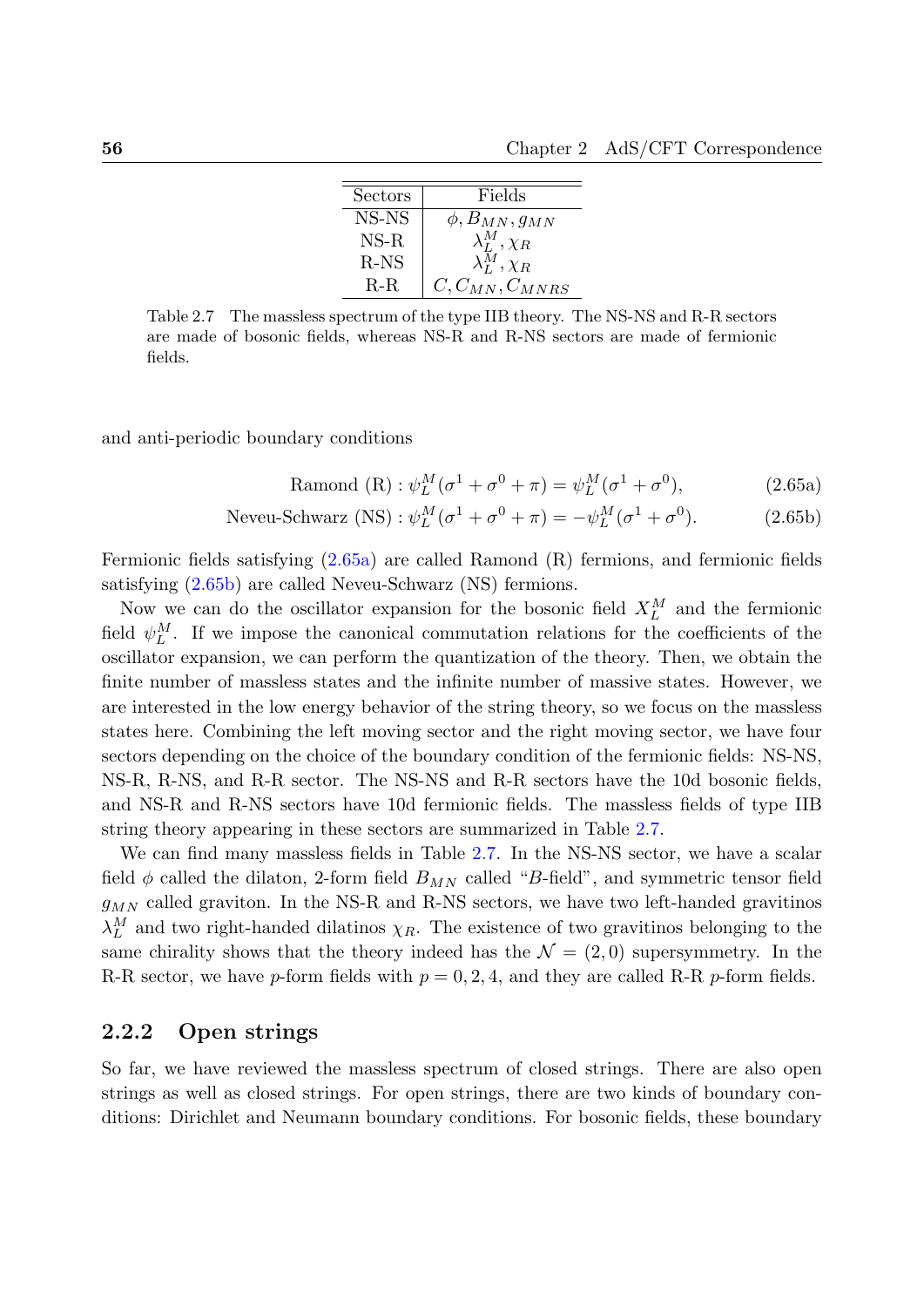

Fig. 2.1 An open string connecting a D-brane with the other D-brane. Its worldsheet is a cylinder.

conditions are expressed as

<span id="page-56-0"></span>
$$
X^M|_{\sigma^1=0,\pi} = \text{const.} : \text{Dirichlet boundary conditions}, \tag{2.66}
$$

$$
\left. \frac{\partial X^M}{\partial \sigma^1} \right|_{\sigma^1 = 0, \pi} = 0
$$
: Neumann boundary conditions. (2.67)

We can choose different boundary conditions for each *M*. When the Dirichlet boundary condition is imposed on the  $9 - p$  bosonic fields, endpoints of strings can move in a *p* + 1-dimensional hypersurface called a D*p*-brane. This hypersurface is specified by the equations (2.66).

The spectrum of open strings is also obtained by the canonical quantization. We can also consider NS and R fermions. The quantization gives us the finite number of massless states and [the i](#page-56-0)nfinite number of massive states. Again, we are interested in the massless states, and it is convenient to regard the massless fields as fields living on D*p*-branes. Namely, we can realize a  $p + 1$ -dimensional quantum field theory on D<sub>p</sub>-branes in the low-energy limit. In this sense, D-branes are useful to investigate quantum field theories. So, in what follows, we will see the properties of D*p*-branes.

#### **2.2.3 D-branes**

In the last subsection, we defined a D<sub>p</sub>-brane as a  $p + 1$ -dimensional hypersurface where open strings can end. However, D-branes have various properties as physical objects that go beyond just the hypersurface.

#### **Coupling to R-R fields**

In fact, D-branes are electrically coupled to R-R fields [31]. This fact can be understood through the open-closed duality in the string theory. Suppose a situation where two flat D-branes are placed with a certain distance, as in Fig. 2.1. Then an open string can be stretched between two D-branes. The shape of the [wo](#page-132-1)rldsheet of this open string is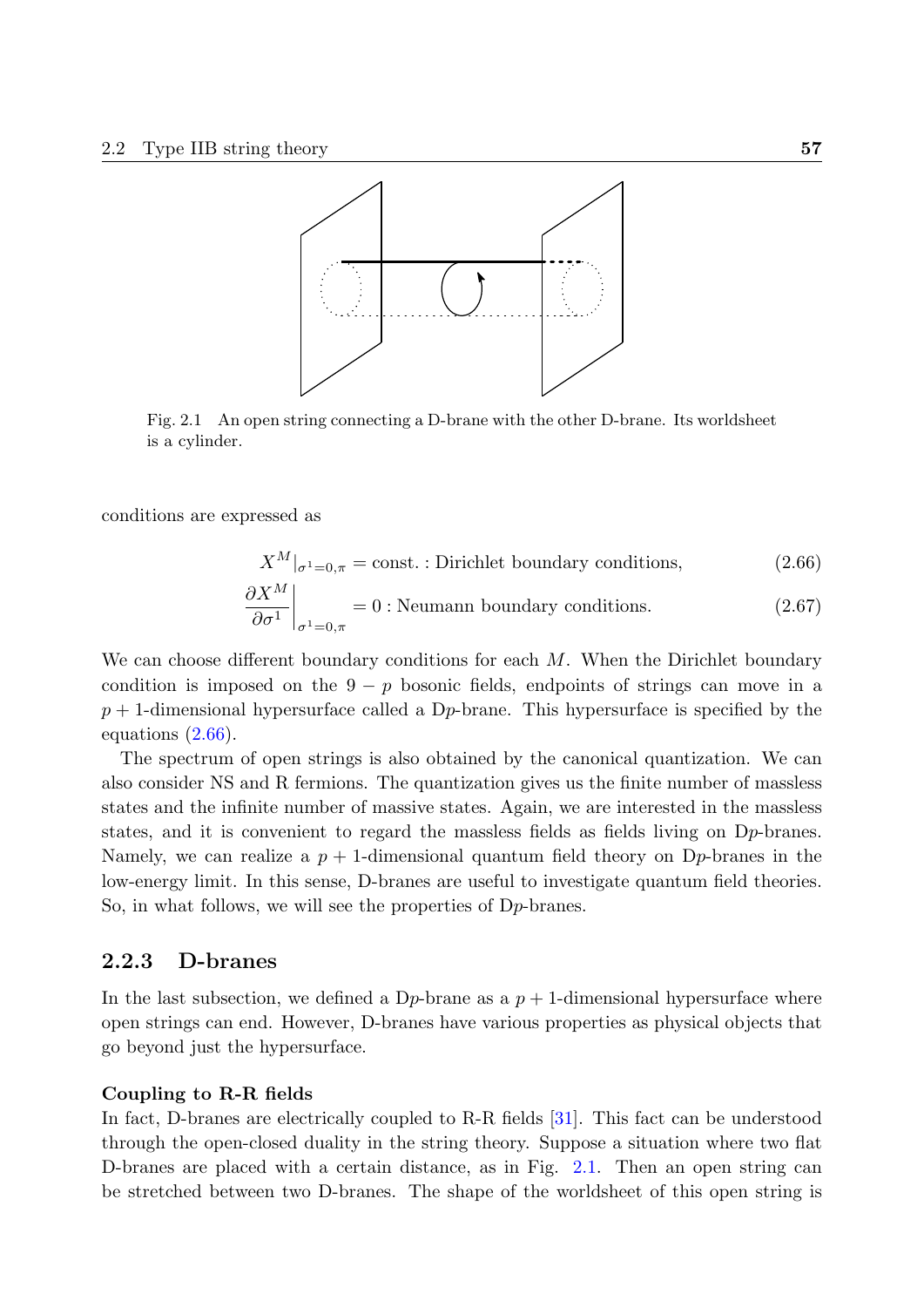

Fig. 2.2 A closed string propagating between two D-branes. Its worldsheet is also a cylinder. We can regard this situation as the radiation and absorption of a closed string by D-branes.

a cylinder connecting a D-brane with the other one. However, this situation can also be regarded as a propagation of a closed string between two D-branes, as in Fig. 2.2. In this sense, we can say that D-branes are the source of closed strings. Then we have an electric coupling term of a single D<sub>p</sub>-brane to the R-R  $p + 1$ -form field  $C_{p+1}$  as well as the kinetic term of the R-R field as follows:

$$
S_{\rm RR} = -\frac{1}{2g_e^2} \int F_{p+2} \wedge *F_{p+2} - \int_{\rm WV} C_{p+1},\tag{2.68}
$$

where the integral of the coupling term is taken over the  $p+1$ -dimensional worldvolume of a Dp-brane. Note that *p* takes the values  $-1, 1, 3$  for type IIB string theory<sup>\*2</sup>.  $F_{p+2} = dC_{p+1}$ is the field strength of the R-R field. The Hodge dual *∗* of a *k*-form field *A<sup>k</sup>* is defined by

$$
*A_k = *\left(\frac{1}{k!}A_{M_1\cdots M_k}dX^{M_1}\wedge \cdots \wedge dX^{M_k}\right)
$$
  
= 
$$
\frac{1}{k!(10-k)!}\epsilon_{M_1\cdots M_k N_1\cdots N_{10-k}}A^{M_1\cdots M_k}dX^{N_1}\wedge \cdots \wedge dX^{N_{10-k}}.
$$
 (2.69)

 $g_e$  is the unit charge of a single  $D_p$ -brane defined by

$$
g_e = (2\pi \ell_s)^{\frac{7-p}{2}}.
$$
\n(2.70)

Then the definition of the electric charge of a single D*p*-branes should be given by

$$
\mathcal{Q}_{\text{ele}} = \frac{1}{g_e} \oint_{S^{8-p}} *F_{p+2} = g_e.
$$
 (2.71)

<sup>\*2</sup> Here we do not discuss type IIA string theory in detail, *p* can take the values 0*,* 2 in type IIA string theory.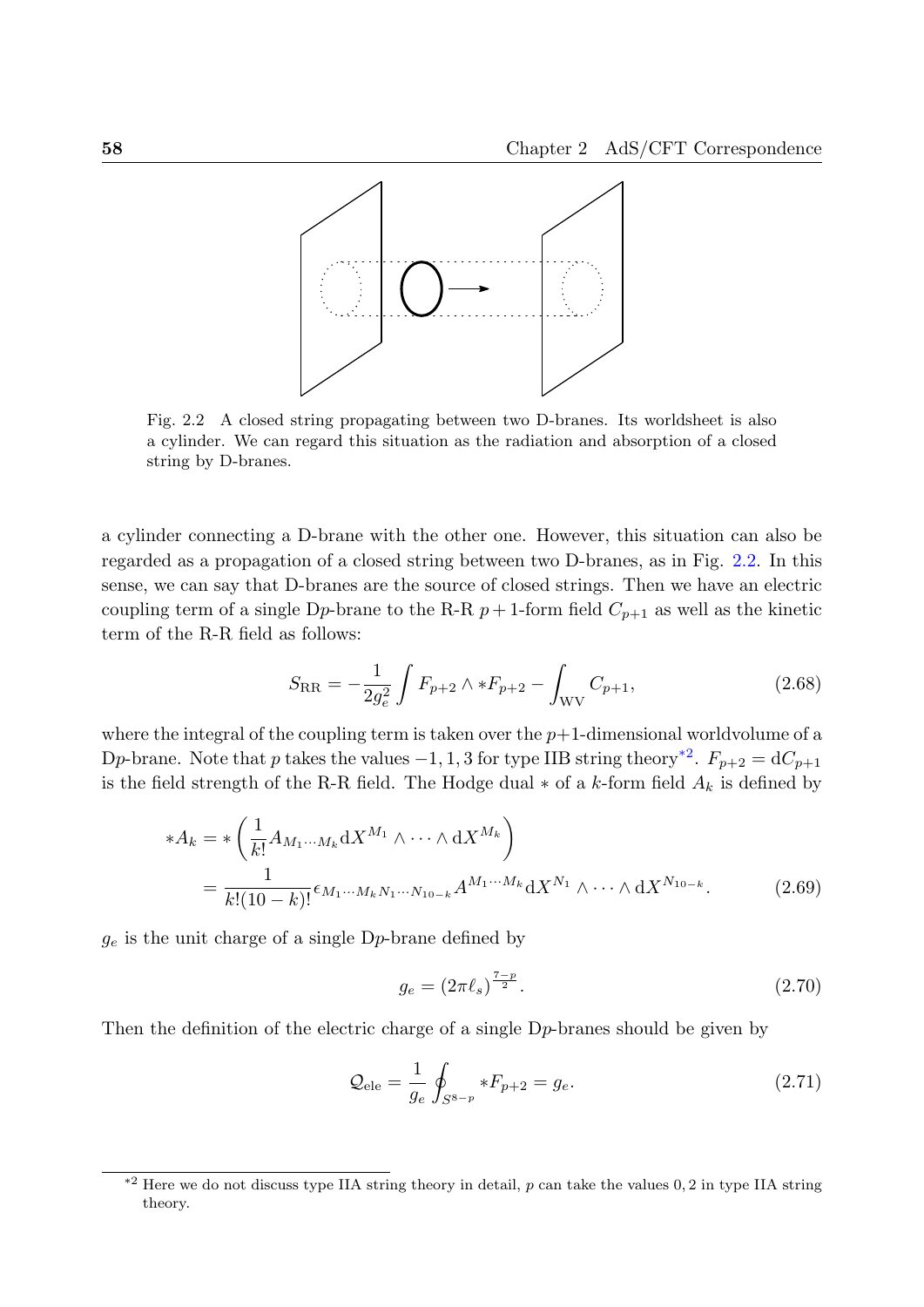| electric | magnetic                      |
|----------|-------------------------------|
| $C_0$    | $\mathcal{L}_8$               |
| $C_2$    | $\widetilde{C}_{6}$           |
|          | $C_{4}$                       |
|          | $C_2$                         |
|          |                               |
|          | $\frac{C_4}{\widetilde{C}_6}$ |

Table 2.8 A table for R-R *p*+1-forms and electrically coupled D*p*-branes. D*p*-branes can also magnetically couple to R-R 7 *− p*-forms.

Therefore, the electric charge of D*p*-branes is the unit charge *g<sup>e</sup>* times the number of D*p*-branes.

It is possible to consider the magnetic version of above discussion. The magnetic flux  $F_{8-p}$  is defined by the Hodge dual of the electric flux  $F_{p+2}$  as

$$
\frac{1}{g_m}\widetilde{F}_{8-p} = \frac{1}{g_e} * F_{p+2},
$$
\n(2.72)

where  $g_m$  is the unit magnetic charge of a single D<sub>p</sub>-brane. The unit electric charge  $g_e$ and the unit magnetic charge  $g_m$  satisfy the Dirac quantization condition

$$
g_e g_m = 2\pi. \tag{2.73}
$$

Then the definition of the magnetic charge of a single D*p*-brane should be given by

$$
\mathcal{Q}_{\text{mag}} = \frac{1}{g_m} \oint_{S^{p+2}} * \widetilde{F}_{8-p} = g_m. \tag{2.74}
$$

Using  $(2.72)$  and the Dirac quantization condition  $(2.73)$ , we can show that

<span id="page-58-0"></span>
$$
\oint F_{p+2} \in 2\pi \mathbb{Z}.\tag{2.75}
$$

Finally, we can define D<sub>p</sub>-branes with  $p = 5, 7$  as objects magnetically coupled to R-R fields in type IIB string theory. Thus we find D*p*-branes with odd *p* in type IIB string theory. They are summarized in Table 2.8. In this Table we defined dual R-R fields  $C_p$ satisfying  $\widetilde{F}_{p+1} = d\widetilde{C}_p$ .

#### (*p, q*)**-string**

In addition to the D1-brane, we can consider the electrically charged object for the *B*-field. This object is called the fundamental string (F1-string). In this context, we may call the D1-brane the D1-string. Furthermore, we can also consider the one-dimensional object, a bound state of  $p$  F1-strings and  $q$  D1-strings. This object is called  $(p, q)$ -string, where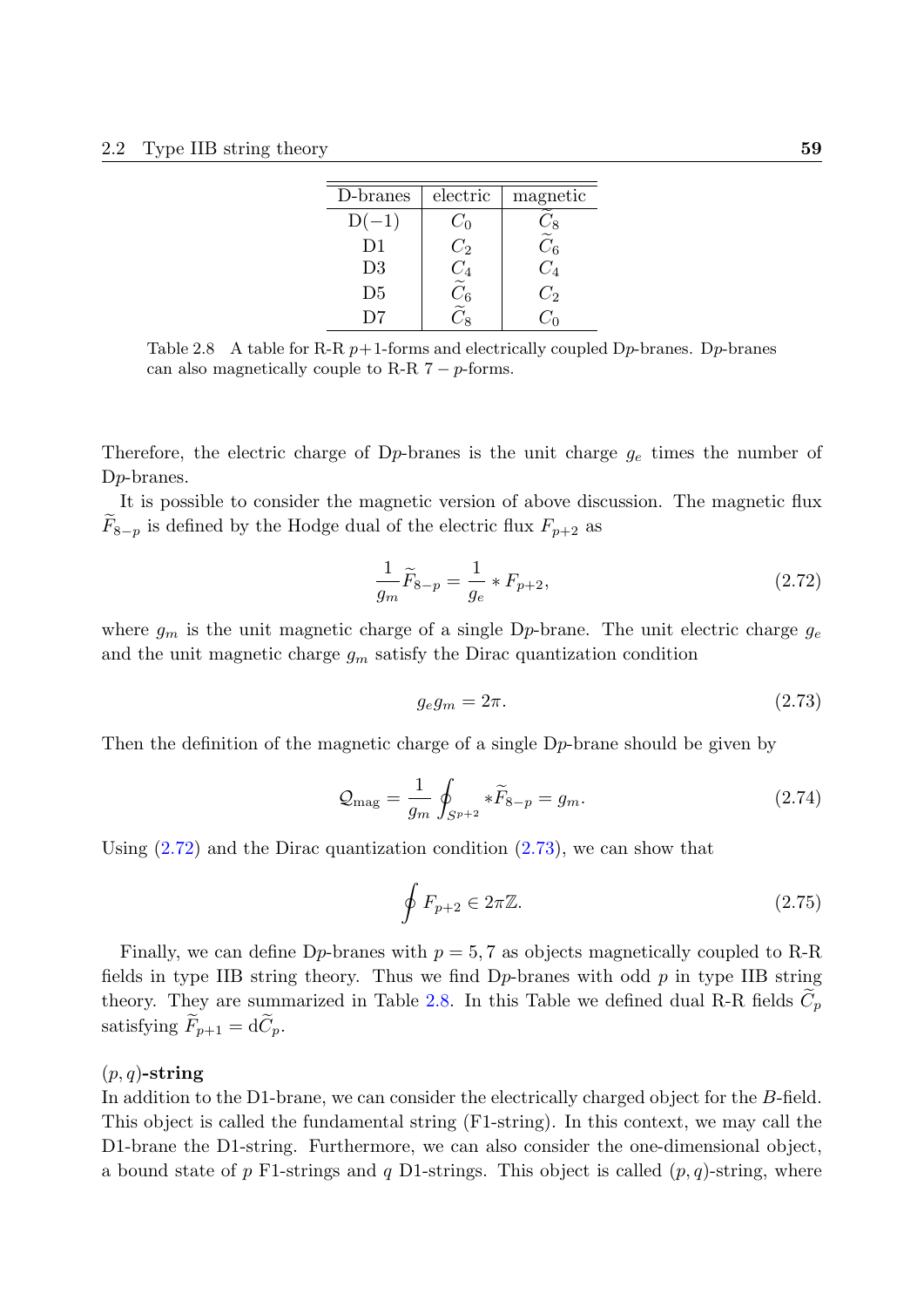(*p, q*) charges are given by

$$
p = \int *H_3, \t q = \int *F_3. \t (2.76)
$$

Here we defined the fluxes  $H_3 = dB_2$  and  $F_3 = dC_2$ .

#### **Dirac-Born-Infeld action**

We have seen that D-branes couple to the R-R fields. Besides this, we can also consider the motion of D-branes. In the case of a relativistic particle, its motion is described by its worldline. Likewise, the motion of D-branes is described by its worldvolume. Thus the action of D-branes is schematically given by

$$
S_{\text{D}p} \propto -\int \mathrm{d}^p \xi \sqrt{-\det G_{ab}},\tag{2.77}
$$

where  $\xi_a$  ( $a = 0, \dots, p-1$ ) are coordinates on D<sub>*p*</sub>-branes and  $G_{ab}$  is the induced metric defined by

<span id="page-59-0"></span>
$$
G_{ab} = \frac{\partial X^M}{\partial \xi^a} \frac{\partial X^N}{\partial \xi^b} g_{MN}.
$$
\n(2.78)

Here  $X^M(\xi)$  ( $M = 0, \dots, 9$ ) are 10d coordinates having a role of a map from  $p + 1$ dimensional worldvolume to 10d target space and *gMN* is the 10d metric.

The existence of the 10d metric *gMN* in the induced metric shows that D-branes couple to the graviton in the NS-NS sector. Then it is easy to expect that D-branes couple to not only the graviton but also all fields in the NS-NS sector, namely the dilaton and *B*-field. Actually, this is the case.

Besides the NS-NS sector in the bulk, an open string living on a D-brane has a vector field. This vector field is a  $U(1)$  gauge field on the D-brane.

Including all fields coupled to the D-brane, we obtain the correct action for the D*p*-brane called the Dirac-Born-Infeld (DBI) action as follows:

$$
S_{\rm Dp}^{\rm DBI} = -\frac{1}{(2\pi)^p \ell_s^{p+1}} \int \mathrm{d}^{p+1} \xi \mathrm{e}^{-\phi} \sqrt{-\det(G_{ab} + B_{ab} + 2\pi \ell_s^2 F_{ab})}.
$$
 (2.79)

Because of the supersymmetry, there should also be coupling to the fermionic terms that we omitted here.

The vacuum expectation value of the dilaton  $\phi$  gives the string coupling constant of type II string theories as  $g_s = e^{\langle \phi \rangle}$ . Although it is believed that  $g_s$  should be determined by physics, we have no way to do it up to now because we may need the non-perturbative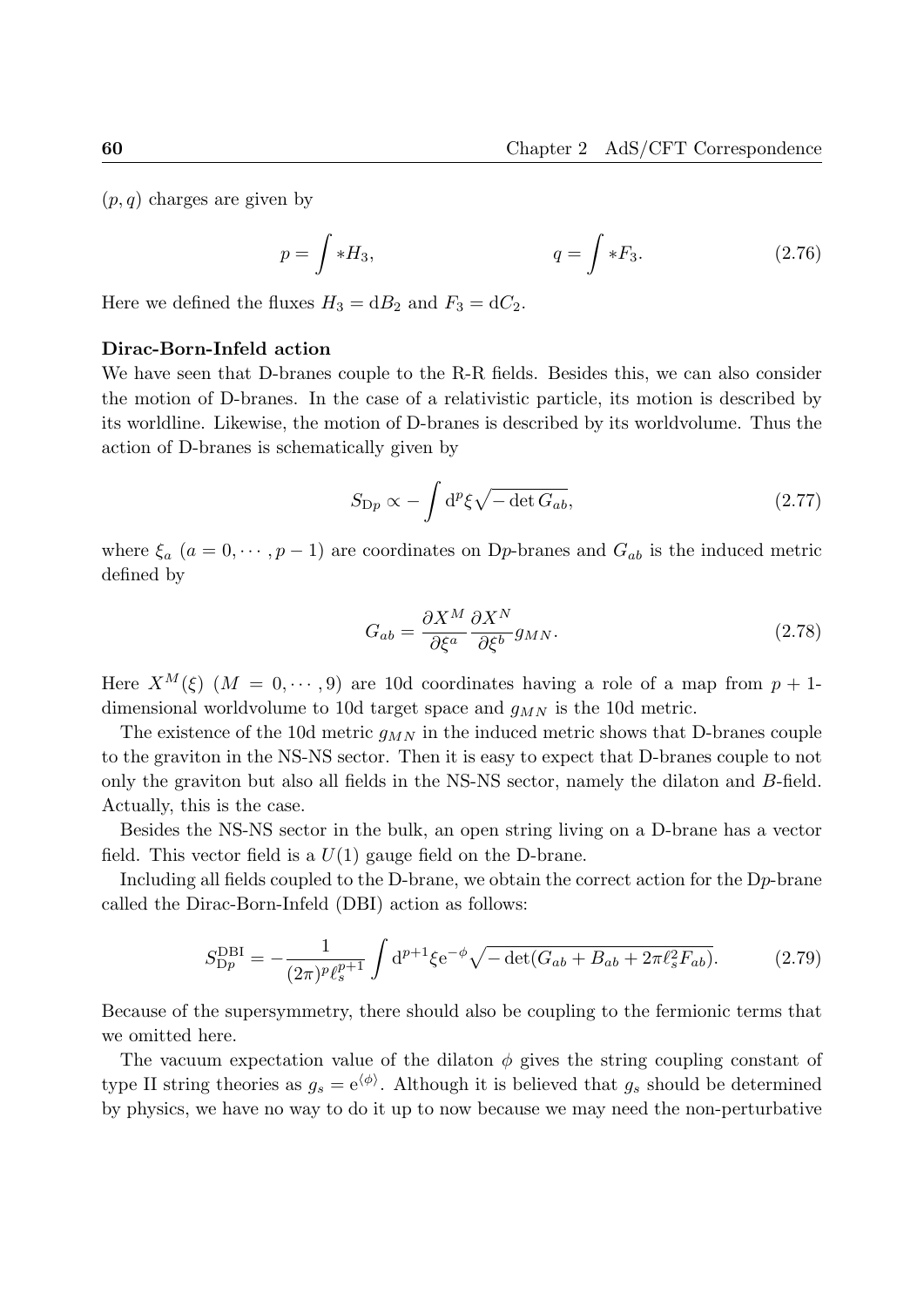formulation of the string theory. Then the tension of a D-brane is given by

$$
T_p = \frac{1}{(2\pi)^p \ell_s^{p+1} g_s}.
$$
\n(2.80)

In summary, the action of D*p*-branes is made with the DBI action and the coupling to the R-R fields. In fact, the coupling to the R-R field is generalized to the Chern-Simons (CS) type action

$$
S_{\rm Dp}^{\rm CS} = \int \left[ e^{2\pi \ell_s^2 F_2 + B_2} \wedge \sum_k C_k \right]_{p+1}, \qquad (2.81)
$$

where  $\begin{bmatrix} 1 \end{bmatrix}_{p+1}$  indicates that we pick up only  $p+1$ -form. The R-R coupling term we have already discussed is included in the first term of the expansion of the exponential. Therefore, the action of a single D*p*-brane is

$$
S_{\rm Dp} = S_{\rm Dp}^{\rm DBI} + S_{\rm Dp}^{\rm CS}.\tag{2.82}
$$

# **2.2.4 Type IIB supergravity**

Finally, let us review type IIB supergravity. This is the low energy effective theory of type IIB string theory and only includes the massless fields in the string theory. The massless fields of type IIB string theory are summarized in Table 2.7. The action of type IIB supergravity is given by

$$
S_{\text{IIB}}^{\text{SUGRA}} = \frac{1}{2\kappa^2} \int \mathrm{d}^{10} X \sqrt{-G} \left( \mathcal{R} - \frac{1}{2} G^{MN} \frac{\partial_M \tau \partial_N \overline{\tau}}{(\text{Im}\tau)^2} \right) - \frac{1}{4\kappa^2} \int |\tau|^2 H_3 \wedge * H_3 - \frac{1}{4\kappa^2} \int F_3 \wedge * F_3 - \frac{1}{4\kappa^2} \int \text{Re}\tau F_3 \wedge * H_3 - \frac{1}{4\kappa^2} \int \text{Re}\tau H_3 \wedge * F_3 - \frac{1}{4\kappa^2} \int F_5' \wedge * F_5' - \frac{1}{4\kappa^2} \int C_4 \wedge H_3 \wedge F_3 + \text{(fermion terms)}, \tag{2.83}
$$

where  $\kappa$  is the 10d Newton constant defined by

$$
\kappa^2 = \frac{(2\pi)^7 \ell_s^8}{2}.
$$
\n(2.84)

 $\tau = C_0 + i e^{-\phi}$  is the axio-dilaton field. Fluxes *H*<sub>3</sub>, *F*<sub>3</sub>, and *F*<sup>'</sup><sub>5</sub> are defined as

$$
H_3 = \mathrm{d}B_2, \qquad F_3 = \mathrm{d}C_2, \qquad F_5' = \mathrm{d}C_4 + \frac{1}{2}B_2 \wedge \mathrm{d}C_2 - \frac{1}{2}C_2 \wedge \mathrm{d}B_2. \tag{2.85}
$$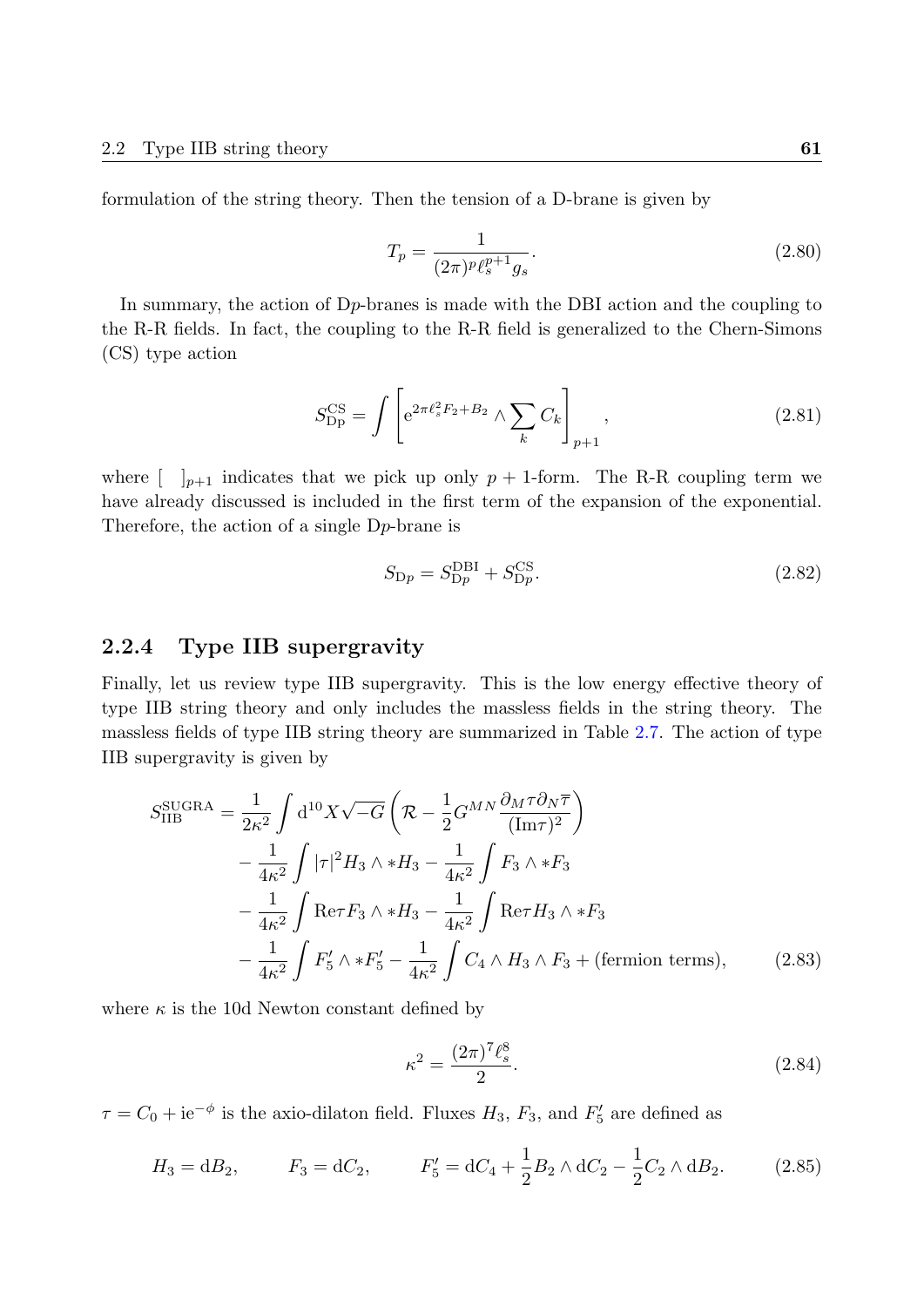We rescaled the metric *gMN* as

$$
G_{MN} = e^{-\phi/2} g_{MN}.\tag{2.86}
$$

The action  $(2.83)$  is invariant under the following  $SL(2,\mathbb{R})$  transformation

$$
\tau \to \tau' = \frac{a\tau + b}{c\tau + d},\tag{2.87a}
$$

$$
\begin{pmatrix} C_2 \\ B_2 \end{pmatrix} \rightarrow \begin{pmatrix} C_2' \\ B_2' \end{pmatrix} = M \begin{pmatrix} C_2 \\ B_2 \end{pmatrix},
$$
\n(2.87b)

$$
C_4 \to C_4' = C_4,\tag{2.87c}
$$

$$
G_{MN} \to G'_{MN} = G_{MN},\tag{2.87d}
$$

where

$$
M = \begin{pmatrix} a & b \\ c & d \end{pmatrix} \in SL(2, \mathbb{R}).
$$
 (2.88)

Thus type IIB supergravity has the *SL*(2*,* R) symmetry.

Because the 2-form fields form an  $SL(2,\mathbb{R})$  doublet, the  $(p,q)$  charges also form an  $SL(2,\mathbb{R})$  doublet. Then, due to the flux quantization (2.75), the  $SL(2,\mathbb{R})$  symmetry is broken to  $SL(2,\mathbb{Z})$ .

This symmetry maps type IIB string theory with the string coupling constant  $g_s = e^{(\phi)}$ onto that with  $1/g_s$ . This can be seen by considering a [matr](#page-58-0)ix

$$
M = \begin{pmatrix} 0 & -1 \\ 1 & 0 \end{pmatrix} \tag{2.89}
$$

with  $C_0 = 0$ . Then the transformation  $(2.87a)$  means

$$
g_s \to \frac{1}{g_s}.\tag{2.90}
$$

Therefore, type IIB supergravity has a strong/weak self duality called the S-duality. The S-duality holds even for type IIB string theory.

# **2.3 The correspondence**

We have finished preparing to discuss the AdS/CFT correspondence between 4d  $\mathcal{N}=4$ SYM and type IIB string theory on  $AdS_5 \times S^5$ . Here, let us confirm the precise statement of AdS/CFT. The AdS/CFT correspondence states that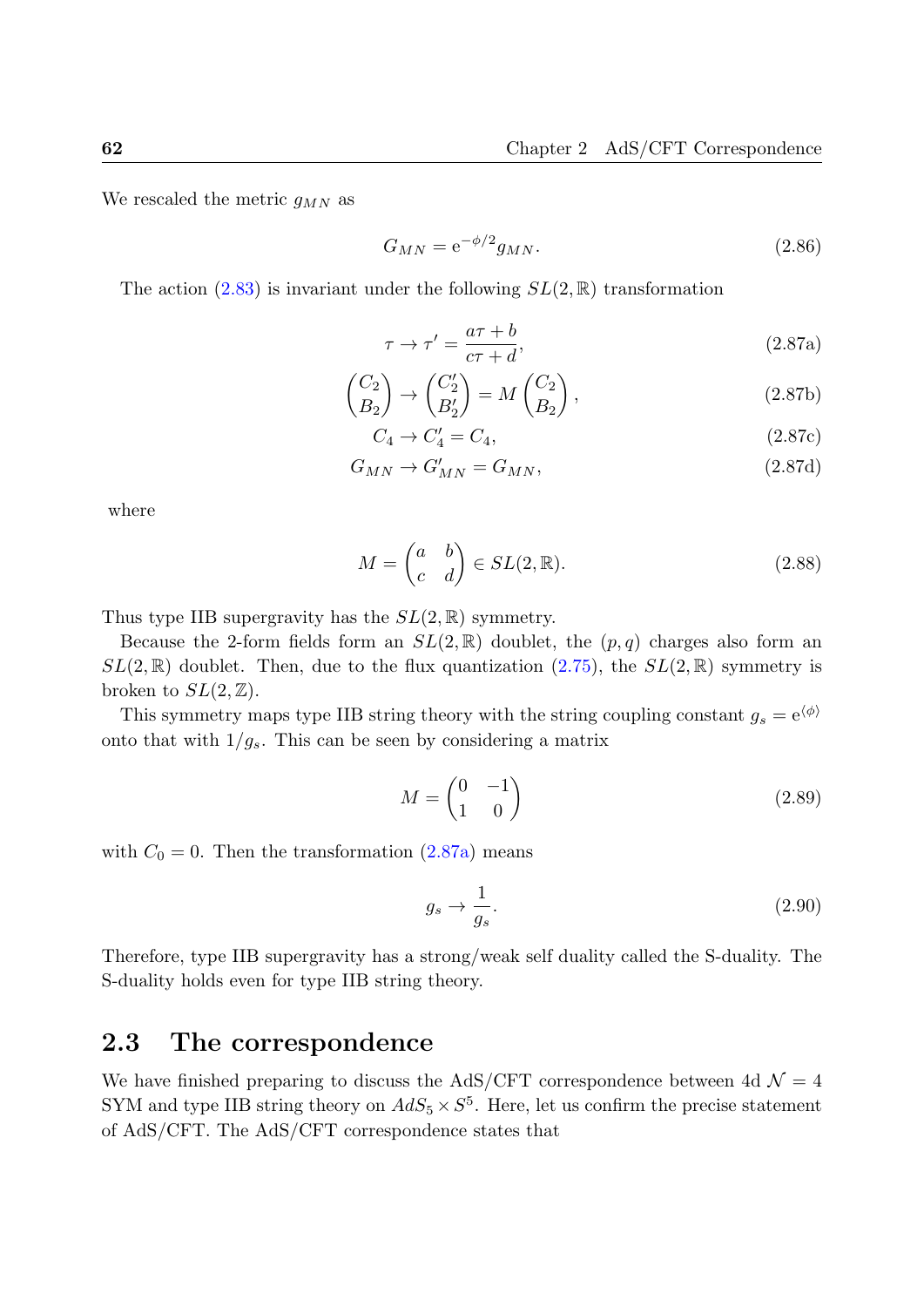The AdS/CFT correspondence

4d  $\mathcal{N} = 4$   $U(N)$  supersymmetric Yang-Mills theory with coupling constant  $g_{\rm YM}$ 

is equivalent to

type IIB superstring theory with string length *ℓ<sup>s</sup>* and string coupling constant *g<sup>s</sup>* on  $AdS_5 \times S^5$  whose radius is *L*.

**✒ ✑**

Note that the AdS/CFT correspondence is still a conjecture.

There are two free parameters on both sides. On the CFT side, we have the rank of gauge group N and the coupling constant  $q_{YM}$ . On the AdS side, we have the string length *ℓ<sup>s</sup>* and the AdS radius *L*, which is the typical scale of the AdS system. They are related by the following two independent equations:

$$
2g_{\text{YM}}^2 N = \frac{L^4}{\ell_s^4},\tag{2.91a}
$$

<span id="page-62-2"></span><span id="page-62-0"></span>
$$
4\pi N = \frac{L^4}{\ell_{\rm P}^4},\tag{2.91b}
$$

where  $\ell_P$  is the Planck length defined by  $\ell_P^4 = \ell_s^4 g_s$ . Using this definition of the Planck length, it follows that  $g_{\text{YM}}^2 = 2\pi g_s$  from (2.91). In this duality, all the physics on the CFT side is mapped to the physics on the AdS side, and vise versa.

Let us see the AdS/CFT correspondence in various parameter region using  $(2.91)$ .

- $g_{\text{YM}}^2 N \gg 1$  and  $N \gg 1$ , or corres[pondi](#page-62-0)ngly,  $L \gg \ell_s$  and  $L \gg \ell_{\text{P}}$ In this case, on the CFT side, the system is described by the strongly coupled  $\mathcal{N} = 4$  *U(N)* SYM with the  $N \to \infty$  limit (large *N* limit)<sup>\*3</sup>. On the Ad[S side](#page-62-0), the system is described by the classical gravity, and we can neglect string excitation states whose mass is proportional to  $1/\ell_s$ . Namely, the system on the AdS side is well described by the type IIB supergravity. Thus, the Ad[S/C](#page-62-1)FT correspondence in this parameter region gives us a strong tool to investigate strongly coupled quantum field theories from the classical supergravity. This is one of the motivations for the investigation of the AdS/CFT correspondence.
- $g_{\text{YM}}^2 N \lesssim 1$  and  $N \sim 1$ , or correspondingly,  $L \lesssim \ell_s$  and  $L \sim \ell_{\text{PB}}$ In this case, on the CFT side, the system is described by the weakly coupled  $\mathcal{N}=4$ *U*(*N*) SYM, where we can use the perturbation technique. On the AdS side, the system is described by the quantum gravity, and the string excitation states have to be taken into account. This situation might enable us to study the quantum gravity through AdS/CFT. This is another motivation for the investigation of the AdS/CFT correspondence.

<span id="page-62-1"></span><sup>&</sup>lt;sup>\*3</sup> We often regard  $N \gg 1$  as the large *N* limit, namely  $N \to \infty$  limit.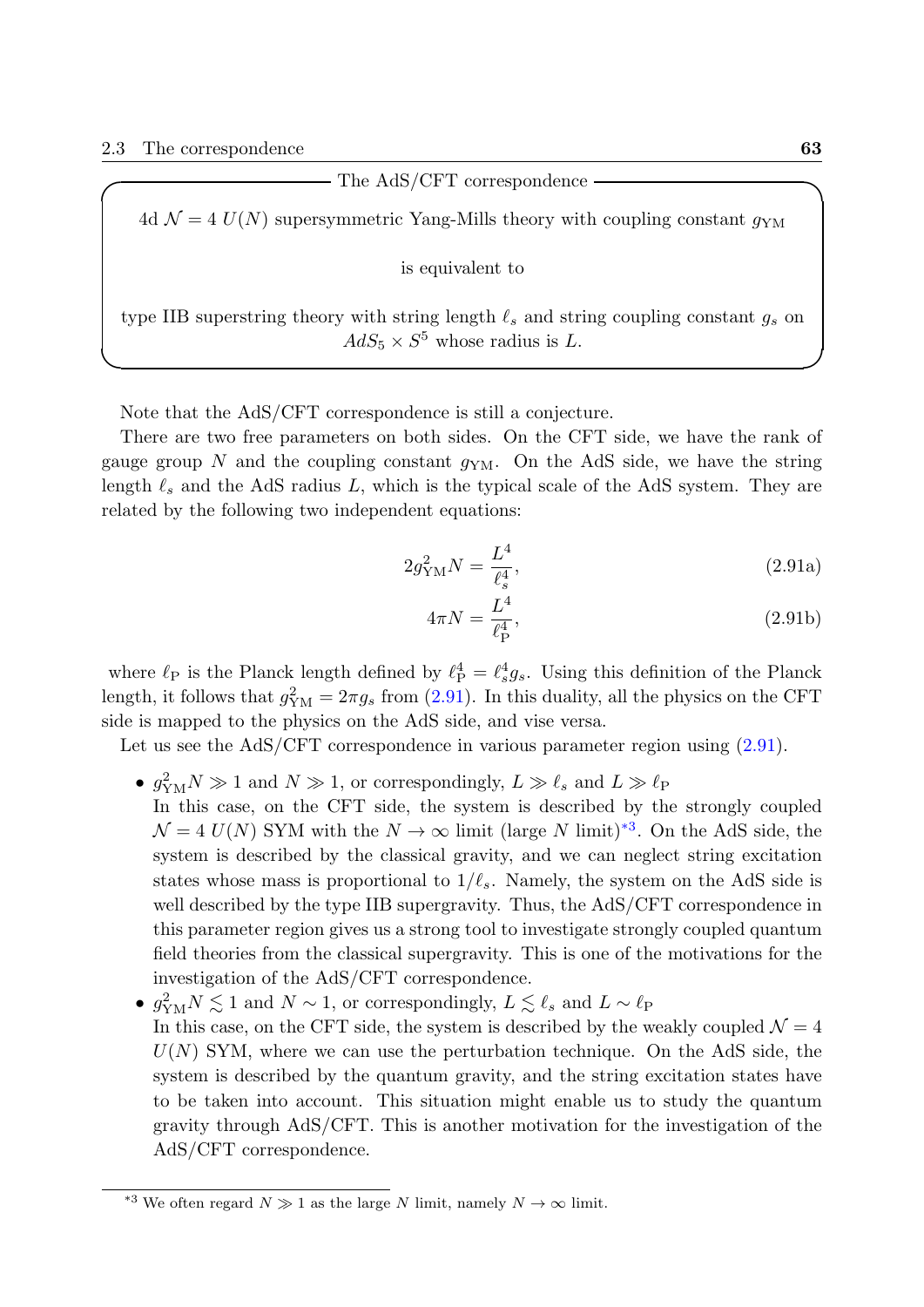| CFT side                       |                 | AdS side              |                      |  |
|--------------------------------|-----------------|-----------------------|----------------------|--|
| parameter region               | description     | parameter region      | description          |  |
| $g_{\text{YM}}^2 N \lesssim 1$ | weak coupling   | $L \lesssim \ell_s$   | all states necessary |  |
| $g_{\text{YM}}^2 N \gg 1$      | strong coupling | $L\gg\ell_s$          | only massless states |  |
| $N\sim 1$                      | finite $N$      | $L \sim \ell_{\rm P}$ | quantum gravity      |  |
| $N\gg 1$                       | large $N$       | $L\gg\ell_P$          | classical gravity    |  |

Table 2.9 The possible situations depending on the parameter region in AdS/CFT. We might be able to make four situations combining the upper parameter relation (2.91a) and lower parameter relation (2.91b).

We [summ](#page-62-2)arize the possible situations [depen](#page-62-0)ding on the parameters in Table 2.9.

The AdS/CFT correspondence arises from two faces of D3-branes in type IIB string theory: the open string perspective and closed string perspective. In what follows, we review how to obtain the correspondence from D3-branes.

## **2.3.1 D3-brane picture**

In this subsection, we discuss the open string perspective and focus on fields on D3 branes. As a setup, we consider a stack of *N* coincident D3-branes in flat 10d Minkowski spacetime. These D3-branes are flat, and embedding of D3-branes into the 10d target space is given by

$$
X^{\mu} = x^{\mu} \ (\mu = 0, 1, 2, 3), \qquad \qquad X^{i+3} = 0 \ (i = 1, \cdots, 6), \tag{2.92}
$$

where  $x^{\mu}$  is the worldvolume coordinates on *N* D3-branes.

For a single D3-brane  $(N = 1$  in the above setup), we mentioned just above  $(2.79)$ that a 4d  $U(1)$  gauge theory arises on the D3-brane. Actually, in the low energy region  $E_{\text{ob}} \ll \ell_s^{-1}$  we can obtain the action of the 4d Maxwell theory by expanding the DBI action (2.79) with respect to  $\ell_s^2$ , where  $E_{\text{ob}}$  is the energy scale of the observation. [This](#page-59-0) fact can be explicitly seen by expanding the DBI action  $(2.79)$  with respect to  $\ell_s^2$  under the background

$$
e^{\langle \phi \rangle} = g_s,
$$
  $B_{MN} = 0,$   $g_{MN} = \eta_{MN} = \text{diag}(-1, 1, \dots, 1).$  (2.93)

In addition to this background of the NS-NS fields, we assume the following background for the R-R fields

$$
C_k = 0 \text{ for } k \neq 4. \tag{2.94}
$$

In this setup, coordinates  $X^{i+3}$  ( $i = 1, \dots, 6$ ) look like scalar fields living on the D3brane from the viewpoint of the worldvolume theory. We define these scalar fields as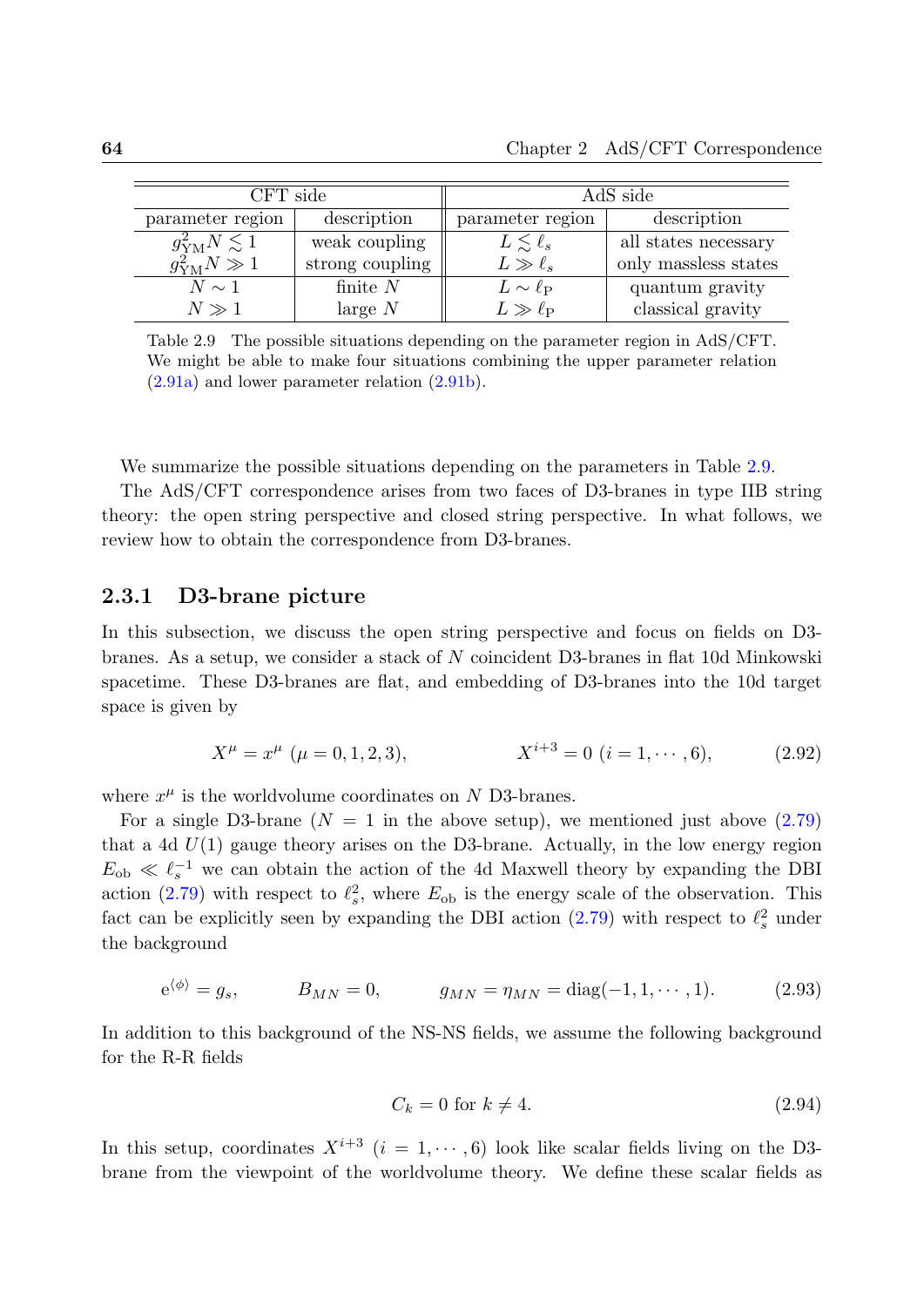$\phi^i = X^{i+3}/2\pi l_s^2$ . Then, expanding the DBI action (2.79), we find the following action:

$$
S_{\text{D3}}^{\text{DBI}} \simeq -\frac{1}{(2\pi)^3 \ell_s^4 g_s} \int \mathrm{d}^4 x + \frac{1}{2\pi g_s} \int \mathrm{d}^4 x \left( -\frac{1}{4} F_{\mu\nu} F^{\mu\nu} - \frac{1}{2} \partial_\mu \phi^i \partial^\mu \phi^i \right) + \mathcal{O}(\ell_s^2), \quad (2.95)
$$

The first term is merely a constant proportional to the worldvolume, and does not affect the physics, so we neglect it. Then, this is equivalent to the bosonic part of the  $\mathcal{N}=4$ *U*(1) Maxwell theory if we identify  $2\pi g_s = g_{\text{YM}}^2$ . More precisely, the axio-dilaton field  $\tau$ is identified as the complex coupling constant  $\tau$  define in  $(2.15)$ .

As we mentioned in the first paragraph in Sec 2.2, the supersymmetry of type IIB theory is  $\mathcal{N} = (2, 0)$ . Now, half of the supersymmetry is broken due to the existence of the D3-brane. Namely, the D3-brane is a half BPS obje[ct, an](#page-39-0)d we have the 4d  $\mathcal{N}=4$ supersymmetry on this D3-brane. Since the DBI action  $(2.79)$  and its low energy expansion (2.95) include only the bosonic terms, we have to add the fermionic terms to (2.95) so that the action is invariant under  $\mathcal{N} = 4$ . Note that since we have eight degrees of freedom for bosons, the fermions also have the same d[egree](#page-59-0)s of freedom. Performing the [super](#page-64-0)symmetric completion for  $(2.95)$ , we find the following action:

<span id="page-64-0"></span>
$$
S = \frac{1}{g_{\rm YM}^2} \int d^4x \left( -\frac{1}{4} F_{\mu\nu} F^{\mu\nu} + i \overline{\lambda}_I \overline{\sigma}^\mu \partial_\mu \lambda^I - \frac{1}{2} \partial_\mu \phi^i \partial^\mu \phi^i \right), \tag{2.96}
$$

where  $\lambda_I$  ( $I = 1, 2, 3, 4$ ) is the Weyl spinor belonging to the spinor representation of  $SO(6)_R$  with the positive chirality. This is the complete action of  $\mathcal{N}=4$  *U*(1) Maxwell theory.

In the case of *N* coincident D3-branes, open strings have the Chan-Paton (CP) factors [32]. The CP factor runs from 1 to *N*, corresponding to the number of D3-branes, and is assigned to each endpoint of strings. We can regard the CP factor as the index of the gauge group  $U(N)$ , and an open string that ends on D3-branes is transformed as the [adjo](#page-132-2)int representation of  $U(N)$ . Therefore, there is the  $U(N)$  gauge field on N coincident D3-branes, and the  $\mathcal{N} = 4$   $U(N)$  SYM is realized.

#### **2.3.2 Black 3-brane solution**

Here we discuss the closed string perspective. For simplicity, we do not take into account the string massive states. Besides this, we take the large *N* limit to avoid the difficulty of the quantum gravity. In this case, *N* D3-branes are viewed as a massive charged object under the R-R 4-form filed  $C_4$ . Then the supergravity description is valid.

Now we are considering the type IIB supergravity. From the action (2.83), we obtain the 10d Einstein equation. Corresponding to  $(2.93)$  and  $(2.94)$ , we assume the ansatz satisfying the following properties for the solution of the Einstein equation:

- 1. The solution is time independent.
- 2. R-R fields  $C_k = 0$  for  $k \neq 4$ .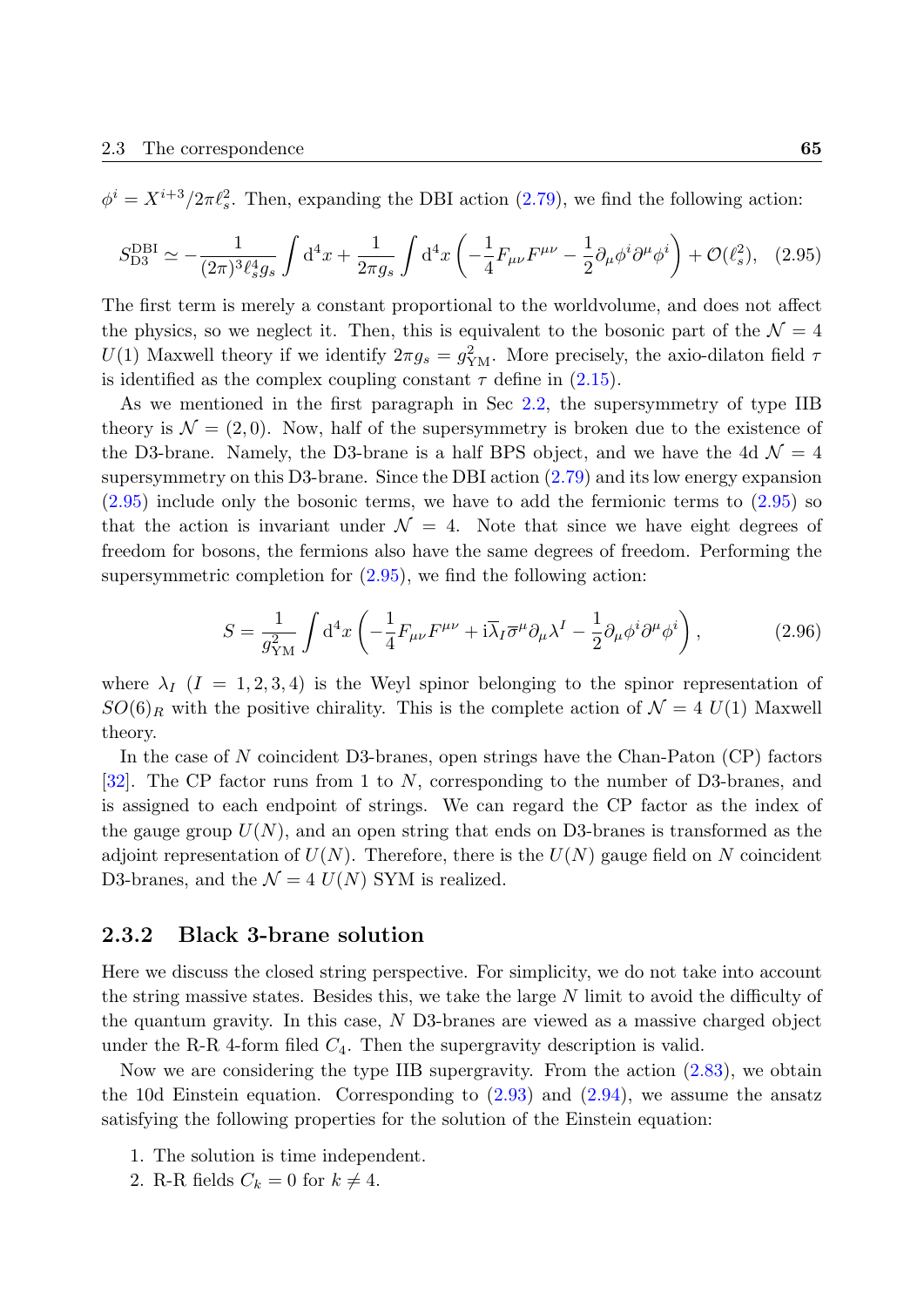- 3. *B*-field  $B_{MN} = 0$ .
- 4. The solution preserves the  $SO(1,3) \times SO(6)$  isometry as well as sixteen supercharges.
- 5. The metric  $g_{MN}$ , R-R 4-form field  $C_4$ , and the dilaton  $\phi$  has non-trivial solutions.
- 6. At infinity,  $g_{MN} = \eta_{MN}$  and  $e^{\phi} = g_s$ .

The solution is then given by

$$
ds_{3-brane}^2 = \frac{r^2}{L^2} \eta_{\mu\nu} dX^{\mu} dX^{\nu} + \frac{L^2}{r^2} \delta_{ij} dX^i dX^j
$$
  
= 
$$
\frac{L^2}{z^2} (dz^2 + \eta_{\mu\nu} dX^{\mu} dX^{\nu}) + L^2 d\Omega_5^2,
$$
 (2.97)

with the 5-form flux

<span id="page-65-0"></span>
$$
F_5 = 16\pi \ell_s^4 N \epsilon_5,\tag{2.98}
$$

where  $\mu, \nu = 0, \dots, 3$  and  $i, j = 4, \dots, 9$ . The radial coordinate r is defined by  $r^2 =$  $\sum_i (X^i)^2$ .  $\epsilon_5$  is the volume form of  $S^5$  defined by  $r = L$ . In this solution we took the near horizon limit  $r \ll L$ . The metric (2.97) is nothing but the metric of  $AdS_5 \times S^5$ . Then this system describes closed strings propagating in  $AdS_5 \times S^5$  spacetime, namely, type IIB string theory on  $AdS_5 \times S^5$ .

So far, we have seen two perspec[tives](#page-65-0) in *N* coincident D3-branes, and we obtained the 4d  $\mathcal{N} = 4$   $U(N)$  SYM from the open string perspective and type IIB string theory on  $AdS_5 \times S^5$  from the closed string perspective. In this way, we can reach the idea of the AdS/CFT correspondence.

# **2.4 Agreement of the index in the large** *N* **limit**

We have seen the idea of the AdS/CFT correspondence in the last section. In this section, we confirm the agreement of the BPS partition function and the superconformal index on both sides in the large *N* limit. Although the BPS partition function depends on the coupling constant, this dependence is quite simple. It is known that the BPS partition function of the  $\mathcal{N} = 4$   $U(N)$  SYM in the weak coupling region is the same as that on the strong coupling region [16, 28]. Thus, this coupling dependence does not matter. On the contrary, the investigation of the BPS partition function gives us significant hints to study the superconformal index, so it is worthwhile to review the BPS partition function as well as the superconfor[mal](#page-131-0) [inde](#page-132-3)x.

# **2.4.1 BPS partition function**

First we consider the  $\frac{1}{8}$ -BPS partition function defined in (2.28). Since this quantity is easier to calculate than the superconformal index, it is a good practice before calculating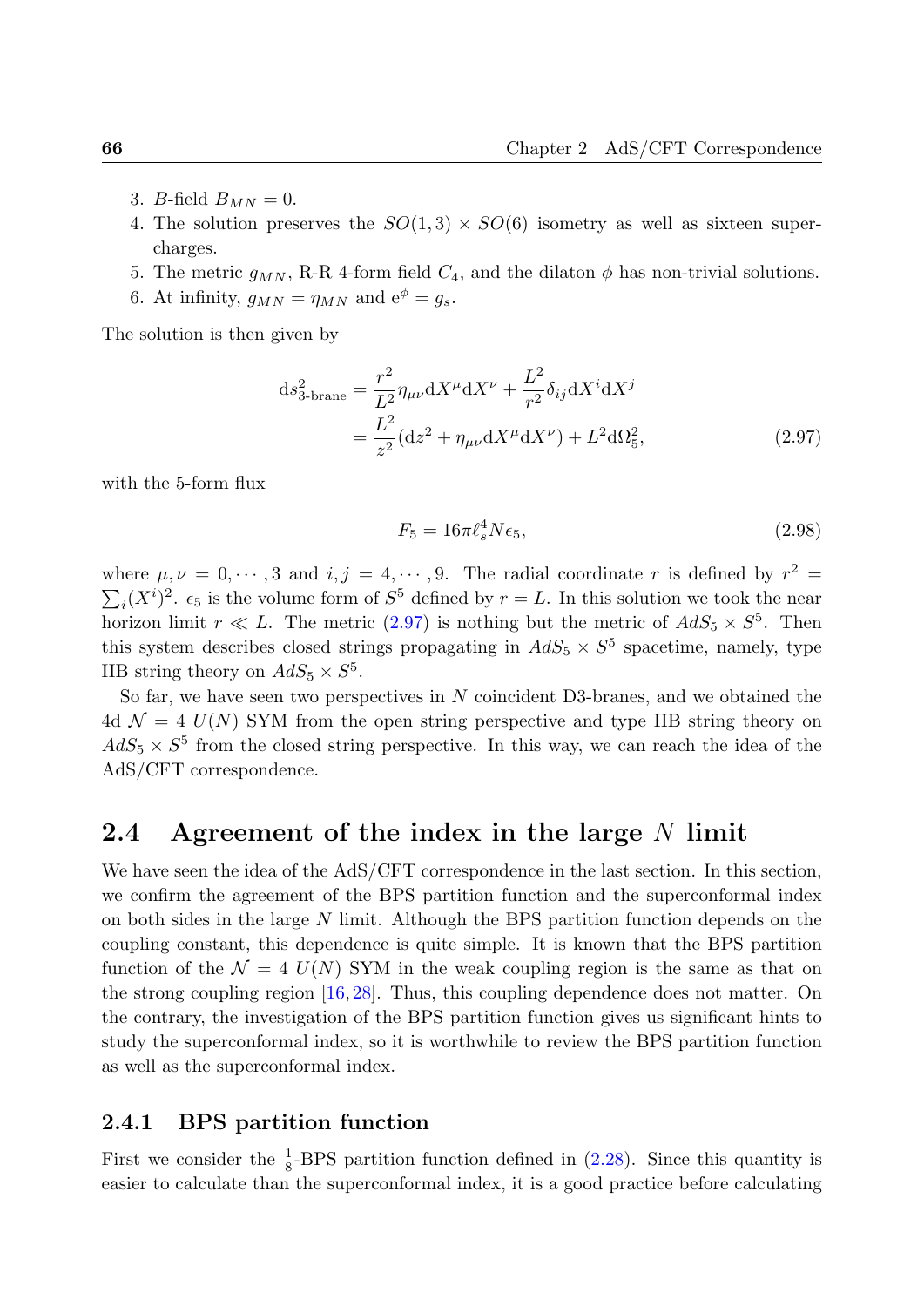the superconformal index. We calculate the BPS partition function on both sides.

#### **CFT side**

Before calculating on the CFT side, we have to pay attention to the fact that the BPS partition function depends on the coupling constant. On the AdS side, it is difficult to consider the zero coupling limit because of the string massive states. Thus we only consider the non-zero coupling case. Then the BPS partition function on the CFT side is given by the series coefficients of the grand partition function (2.46).

Now it is easy to evaluate the BPS partition function in the large *N* limit from the grand partition function (2.46). It can be read off from the grand partition function by using a formula

$$
a_{\infty} = \lim_{t \to 1} (1 - t) f(t)
$$
\n(2.99)

for a series expansion  $f(t) = \sum_{n=0}^{\infty} a_n t^n$  with  $|t| < 1$ . Then the BPS partition function of  $\mathcal{N} = 4$  *U(N)* SYM in the large *N* limit is

$$
Z_{U(\infty)}^{\frac{1}{8}\text{-BPS}} = \lim_{t \to 1} (1-t) \Xi_{U(*)}^{\frac{1}{8}\text{-BPS}}(x, y, z; t) = \text{Pexp}\left(\frac{1}{(1-x)(1-y)(1-z)} - 1\right). \tag{2.100}
$$

#### **AdS side**

Let us consider the AdS side in which the system is described by type IIB supergravity. We want to know the corresponding object on the AdS side to the chiral primary operators, contributing to the BPS partition function. Actually, Witten noted that the corresponding objects are Kaluza-Klein modes on *S* 5 [33], which are scalar particles with the angular momentum on  $S^5$ . Their spectrum has already been analyzed by  $[34]$ . Thus, we here confirm the agreement of the spectrum on both sides in terms of the BPS partition function.

There are the same global symmetry  $SO(2,4) \times SO(6)$  on the AdS side as [that](#page-132-4) on the CFT side. This symmetry is the isometry of  $AdS_5 \times S^5$  spacetime. On the CFT side,  $SO(2,4)$  is the conformal symmetry, and  $SO(6)$  is the *R*-symmetry of  $\mathcal{N}=4$  supersymmetry. Then the KK modes are also classified by this symmetry. Here we use the notation  $[j_L, j_R]_E^{(R_X, R_Y, R_Z)}$  $E(E_X, N_Y, N_Z)$ , which we introduced below  $(2.55)$ , to classify the KK modes under the global symmetry  $U(1)_H \times SU(2)_{j_L} \times SU(2)_{j_R} \times SO(6)_R \subset SO(2, 4) \times SO(6)$ . In terms of this notation, the KK modes belong to  $[0,0]_n^{(n,0,0)}$  representation.

In the case of the superconformal index  $(2.52)$ , we saw that the index respects the  $SU(3)_R \subset SO(6)_R$  symmetry because the particular choice of the supercharge breaks the symmetry as  $SO(6)_R \rightarrow SU(3)_R \times U(1)$ . This  $SU(3)_R$  is generated by  $R_X - R_Y$  and  $R_Y - R_Z$ . The index does not respects this  $U(1)$  symmetry because the supercharges are charged under this  $U(1)$ . However, in the case of the BPS partition function, since we do not consider the superpartner of the KK modes (or primary scalars on the CFT side),  $SU(3)_R \times U(1) = U(3)_R$  symmetry generated by  $R_X$ ,  $R_Y$ , and  $R_Z$  is preserved. Namely,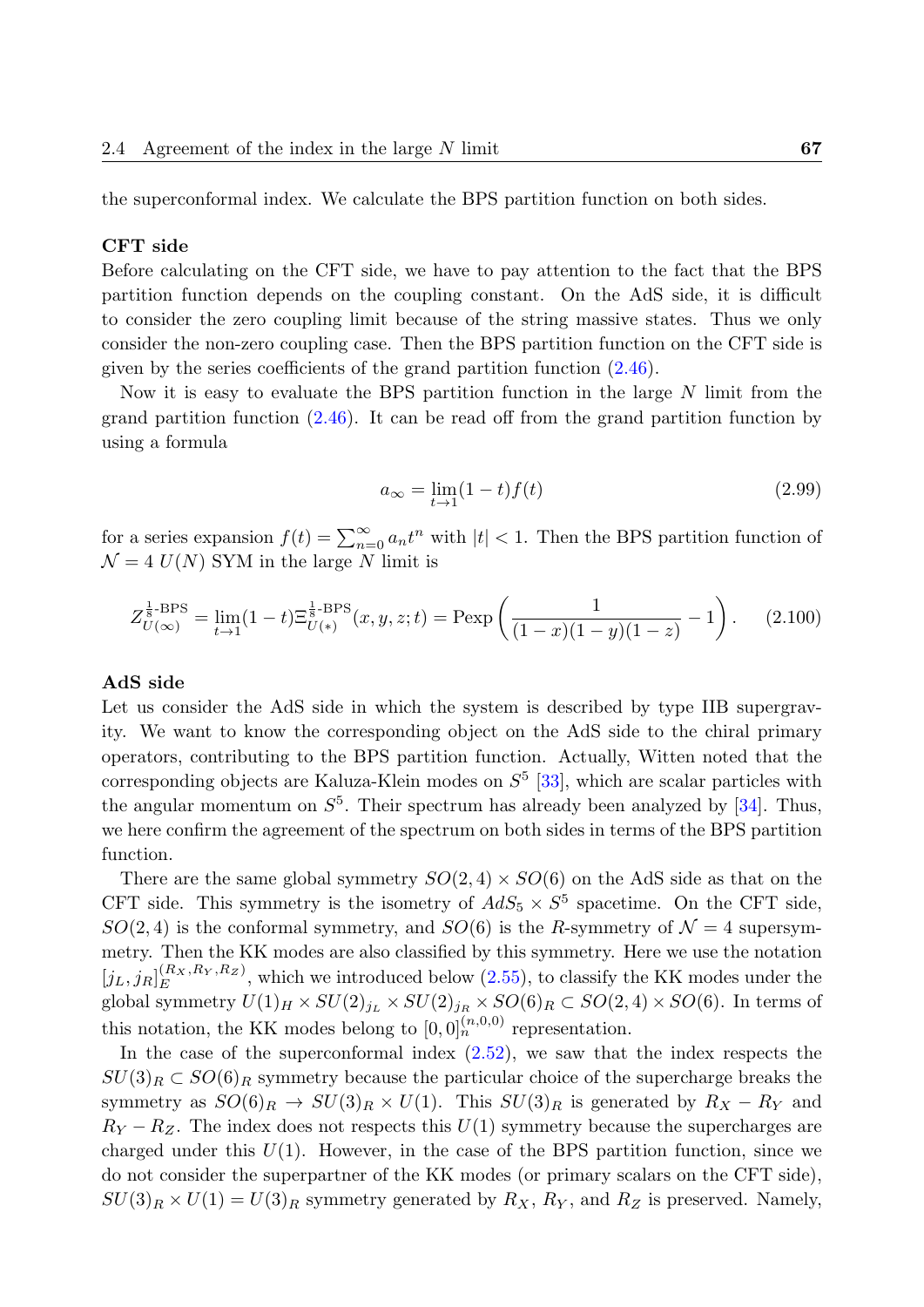the BPS partition function can be written in terms of the  $U(3)_R$  character. The  $U(3)$ character for the (*m, n*) representation is given by

$$
\chi_{(m,n)}^{U(3)_R} = \overline{\chi}_{(m,n)}(x, y, z),
$$
\n(2.101)

where  $\overline{\chi}_{(m,n)}(a, b, c)$  is defined in (A.32). Then the KK modes with  $E = n \ge 1$  belong to  $(n,0)$  representation under  $U(3)_R$ , and the single-particle BPS partition function is just the summation of the character of the  $(n, 0)$  representation over  $n \geq 1$ :

$$
i_{\text{BPS}}^{\text{KK}} = \sum_{n=1}^{\infty} \chi_{(n,0)}^{U(3)_R} = \frac{1}{(1-x)(1-y)(1-z)} - 1.
$$
 (2.102)

The BPS partition function is given by its plethystic exponential and therefore coincides with that on the CFT side,  $(2.100)$ .

The next problem is how to include the finite *N* corrections into this expression. We will discuss the finite *N* corrections to the BPS partition function in the next chapter.

## **2.4.2 Superconformal index**

Second, we consider the superconformal index in the large *N* limit. Unlike the BPS partition function, we do not care about the coupling constant because the index does not depend on the coupling constant.

#### **CFT side**

Now we consider the large *N* limit of the localization formula (2.58). This can be obtained by the saddle point method. In order to use it, we need to perform the variable change  $z_i \rightarrow e^{i\theta_i}$  and pick up the leading term in the large *N* limit from the expression. The expression of the index after the variable change becomes

$$
\mathcal{I}_{U(N)} = \frac{1}{N!} \int_{-\pi}^{\pi} \prod_{i=1}^{N} \frac{d\theta_i}{2\pi} \exp\left[-\sum_{n=1}^{\infty} \frac{1}{n} \left\{ \sum_{i \neq j} (1 - i_{\rm sp}(x^n)) \cos[n(\theta_i - \theta_j)] - Ni_{\rm sp}(x^n) \right\} \right],
$$
\n(2.103)

where an argument x in  $i_{sp}(x)$  stands for  $(q, y, u, v)$ . If we take the large N limit, terms with  $\sum_{i,j}$  is of order  $N^2$ , and it is a leading order contribution to the index. On the other hand, the term  $Ni_{sp}$  is of order  $N$  and can be neglected. Likewise, since the Weyl factor  $1/N!$  is about  $\exp(-N \log N + N)$  in the large *N* limit, we also neglect it. After the computation, we have to normalize the index so that  $\mathcal{I}(x=0) = 1$ .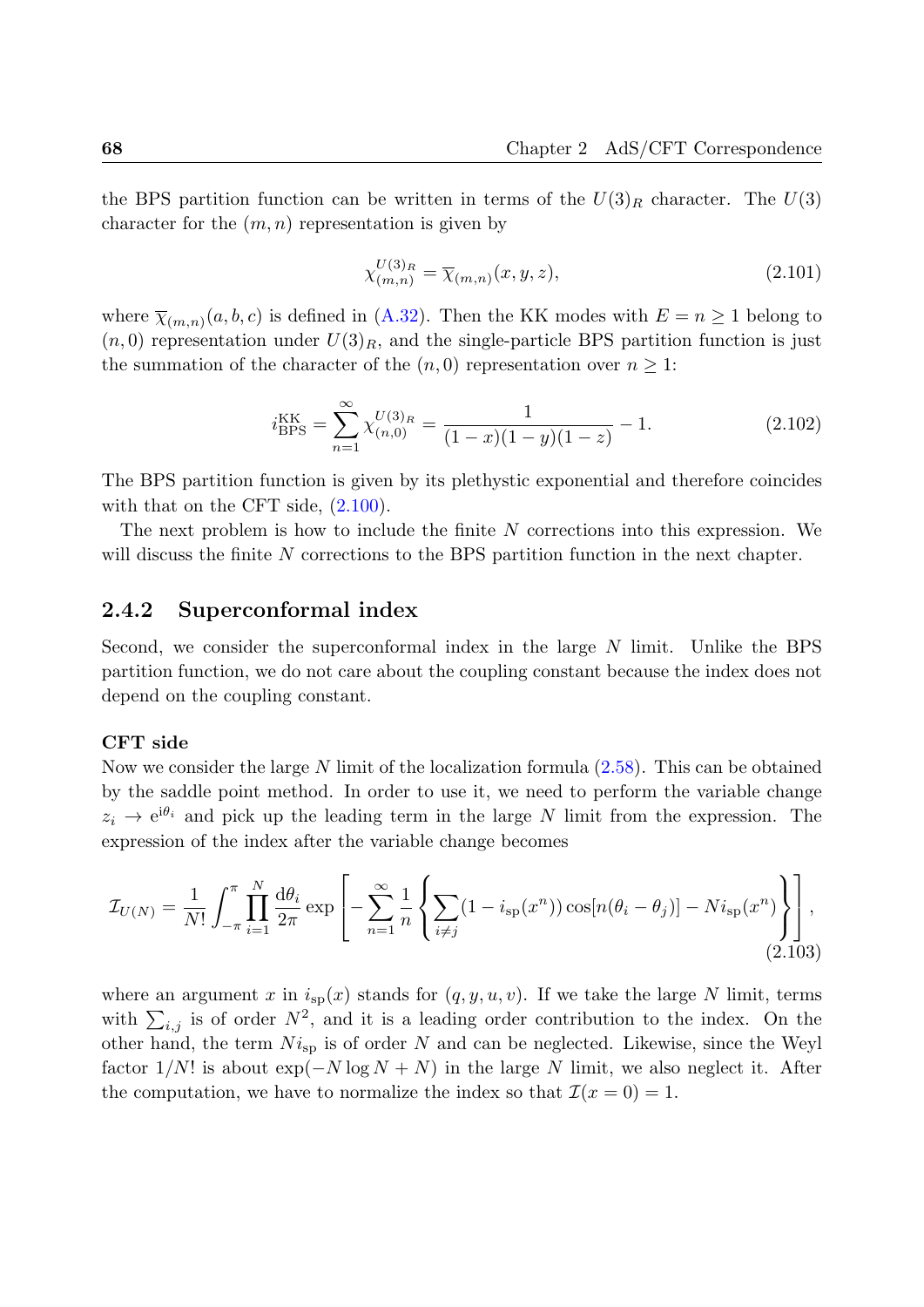Then the index in the large *N* limit is given by

$$
\mathcal{I}_{U(N)} \stackrel{N \gg 1}{\approx} \int_{-\pi}^{\pi} \prod_{i=1}^{N} \frac{\mathrm{d}\theta_i}{2\pi} \exp\left(-\sum_{n=1}^{\infty} \frac{1}{n} \sum_{i \neq j} (1 - i_{\rm sp}(x^n)) \cos[n(\theta_i - \theta_j)]\right). \tag{2.104}
$$

Now, we introduce the eigenvalue density  $\rho(\theta)$  given by

$$
\rho(\theta) = \frac{1}{N} \sum_{i=1}^{N} \delta(\theta - \theta_i).
$$
\n(2.105)

Then, the summation  $\sum_i$  is replaced by the integration with the eigenvalue density:

$$
\sum_{i} \to N \int d\theta \rho(\theta). \tag{2.106}
$$

Under this manipulation, the integration over  $\theta_i$  is interpreted as a summation over a configuration of the eigenvalue density  $\rho(\theta)$ . Therefore

$$
\prod_{i} d\theta_{i} \to \prod_{x} d\rho(x) d\rho^{*}(x) \equiv \mathcal{D}\rho \mathcal{D}\rho^{*}.
$$
\n(2.107)

More precisely, we should take into account the Jacobian related with  $\theta_i \to \rho(\theta)$ . However, the Jacobian is irrelevant in the large  $N$  limit  $[35]$ , and we neglect it.

We now have the following integral:

$$
\mathcal{I}_{U(N)} \stackrel{N \gg 1}{\approx} \int \mathcal{D}\rho \mathcal{D}\rho^* e^{-S_{\text{eff}}}, \tag{2.108a}
$$

$$
S_{\text{eff}} = \frac{N^2}{2\pi} \int d\theta d\theta' \rho(\theta) \rho^*(\theta') V(\theta - \theta'), \qquad (2.108b)
$$

$$
V(\theta) = 2\pi \sum_{n=1}^{\infty} \frac{1}{n} (1 - i_{\rm sp}(x^n)) \cos(n\theta).
$$
 (2.108c)

If we carry out the Fourier expansion for  $\rho(\theta)$  as

$$
\rho(\theta) = \sum_{n=0}^{\infty} \rho_n e^{-in\theta},
$$
\n(2.109)

the effective action becomes

$$
S_{\text{eff}} = N^2 \sum_{n=1}^{\infty} \frac{|\rho_n|^2}{n} (1 - i_{\text{sp}}(x^n)).
$$
 (2.110)

This effective action  $S_{\text{eff}}$  has a critical point at  $\rho_{n\geq 1} = 0, \rho_0 = 1$ . Thus we can evaluate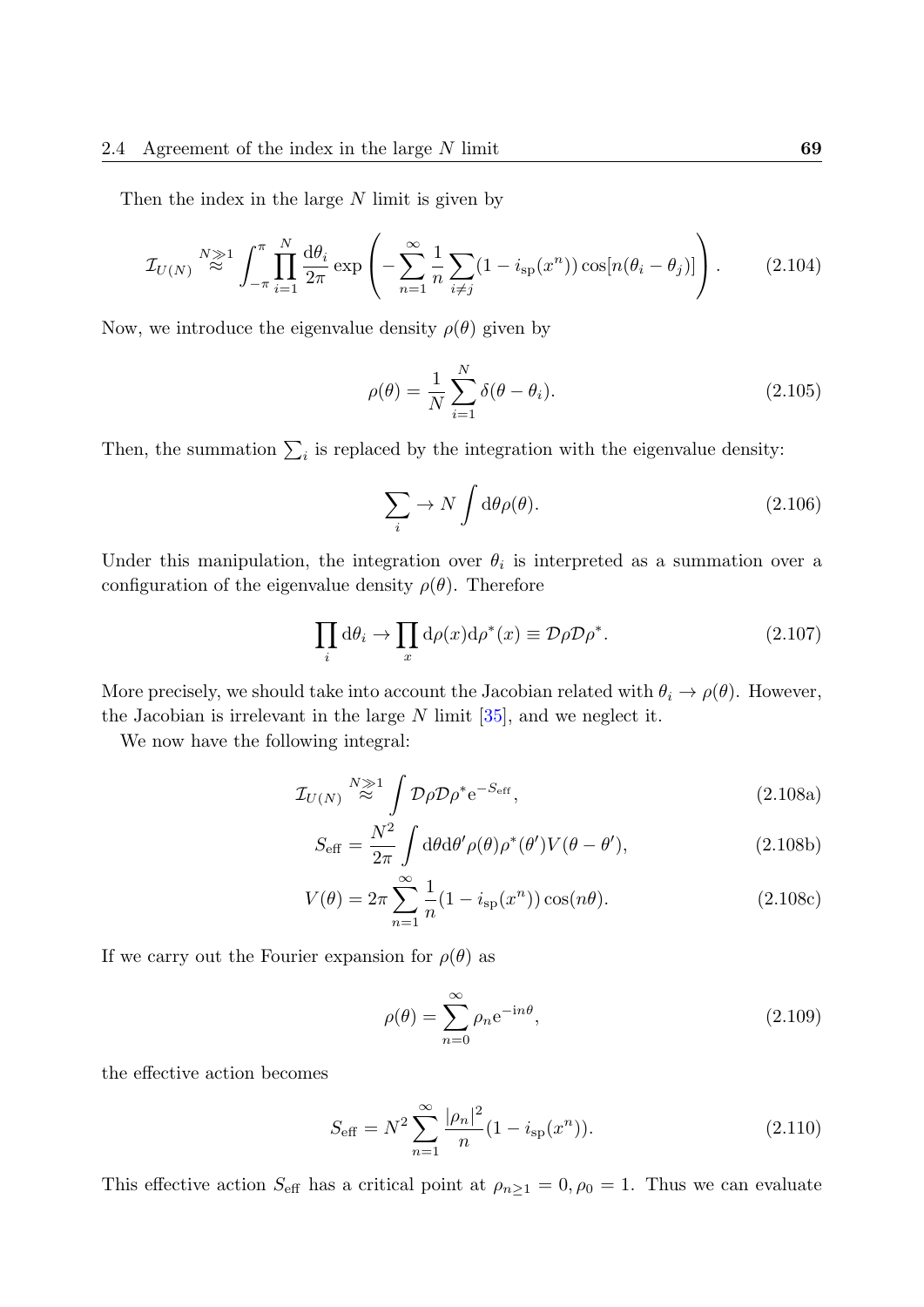| $[j_L,j_R]^{(R_X,\overline{R_Y},R_Z)}_E$                                               | Condition  | Contribution                                   |
|----------------------------------------------------------------------------------------|------------|------------------------------------------------|
| $[0,0]_n^{(n,\overline{0,0})}$                                                         | $n \geq 1$ | $q^n\chi_{(n,0)}$                              |
| $\left[\frac{1}{2},0\right]_{n+\frac{1}{2}}^{(n-\frac{1}{2},\frac{1}{2},\frac{1}{2})}$ | $n \geq 1$ | $-q^{n+\frac{1}{2}}\chi_1^J\chi_{(n-1,0)}$     |
| $[0,\frac{1}{2}]_{n+\frac{1}{2}}^{(n-\frac{1}{2},\frac{1}{2},-\frac{1}{2})}$           | $n \geq 1$ | $-q^{n+1}\chi_{(n-1,1)}$                       |
| $[0,1]_{n+1}^{(n-1,0,0)}$                                                              | $n \geq 1$ | $q^{n+2}\chi_{(n-1,0)}$                        |
| $[0,0]_{n+1}^{(n-1,1,1)}$                                                              | $n \geq 2$ | $q^{n+1}\chi_{(n-2,0)}$                        |
| $\left[\frac{1}{2},\frac{1}{2}\right]_{n+1}^{(n-1,1,0)}$                               | $n \geq 2$ | $q^{n+\frac{3}{2}}\chi_1^J\chi_{(n-2,1)}$      |
| $\left[\frac{1}{2},1\right]_{n+\frac{3}{2}}^{(n-\frac{3}{2},\frac{1}{2},\frac{1}{2})}$ | $n \geq 2$ | $-a^{n+\frac{5}{2}}\chi_{1}^{J}\chi_{(n-2,0)}$ |
| $[0,\frac{1}{2}]_{n+\frac{3}{2}}^{(n-\frac{3}{2},\frac{3}{2},\frac{1}{2})}$            | $n \geq 3$ | $-q^{n+2}\chi_{(n-3,1)}$                       |
| $[0,1]_{n+2}^{(n-2,1,1)}$                                                              | $n \geq 3$ | $q^{n+3}\chi_{(n-3,0)}$                        |

<span id="page-69-0"></span>Table 2.10 The KK modes on  $S^5$  with  $\overline{\Delta} = 0$ . This list contains only the highest weight Cartan charges. Note that we have to sum over the full representations as the character for  $SU(3)_R$  and  $SU(2)_{jL}$  since the index respects these symmetries. The  $SU(3)_R$  symmetry is generated by  $R_X - R_Y$  and  $R_Y - R_Z$ . The characters for these symmetries are defined in  $(A.34)$  and  $(2.55)$ .

the large *N* index by the Ga[ussian](#page-129-1) inte[gral](#page-49-2) around this critical point. Note that the classical contribution vanishes. After the Gaussian integral and normalizing the index so that  $\mathcal{I}(x=0) = 1$ , we finally have

$$
\mathcal{I}_{U(\infty)} = \prod_{n=1}^{\infty} \frac{1}{1 - i_{\rm sp}(x^n)}.
$$
\n(2.111)

Next, we will see this expression exactly coincides with the index calculated from the Kaluza-Klein modes on  $S^5$  on the AdS side.

#### **AdS side**

The large *N* limit of the BPS partition function on the AdS side was obtained by the summation of the KK modes on *S* 5 . The superconformal index is a generalization of the BPS partition function by including fermionic fields, gauge fields, and their descendants. This generalization is a superconformal completion in the context of the algebra. Thus we can find the superconformal index for the KK modes by considering the superconformal completion of  $[0,0]_n^{(n,0,0)}$ . After the superconformal completion of  $[0,0]_n^{(n,0,0)}$  we have representations listed in Table 2.10 with its contribution to the superconformal index. These representations are also found by the  $S<sup>5</sup>$  compactification of type IIB string theory. See the reference [34].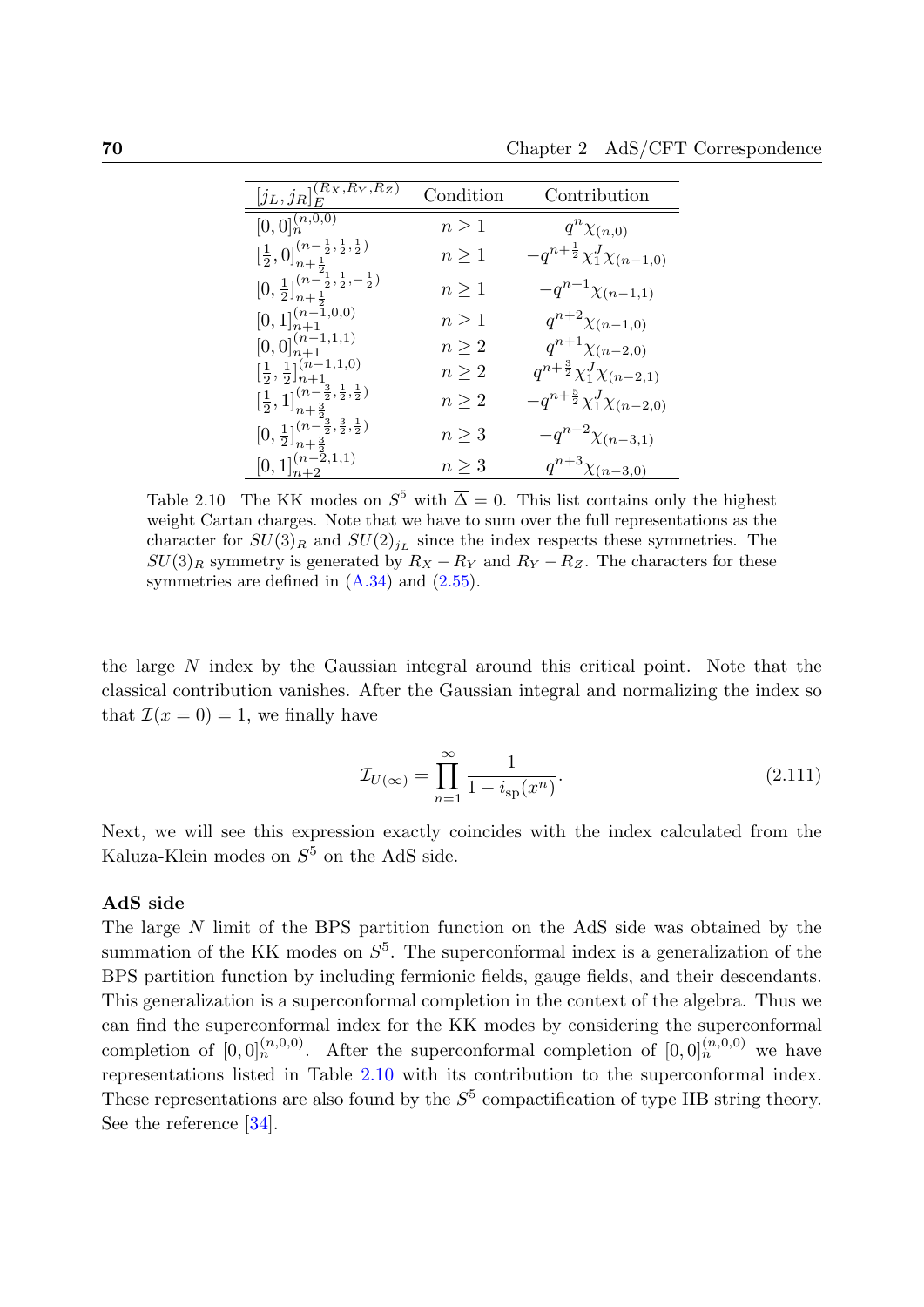Let us denote all contributions listed in Table 2.10 by *sn*:

$$
s_n = \chi_{(n,0)}q^n - \chi_1^J \chi_{(n-1,0)}q^{n+\frac{1}{2}} - (\chi_{(n-1,0)} - \chi_{(n-2,0)})q^{n+1} + \chi_1^J \chi_{(n-2,1)}q^{n+\frac{3}{2}} + (\chi_{(n-1,0)} - \chi_{(n-3,1)})q^{n+2} - \chi_1^J \chi_{(n-2,0)}q^{n+\frac{5}{2}} + \chi_{(n-3,0)}q^{n+3}
$$
\n(2.112)

with  $n \geq 1$ . Although we cannot take a negative value for  $(m, n)$  in  $\chi_{(m,n)}$  essentially, we can do it formally by using the Weyl character formula, and this generates the correct spectrum for the KK modes. Physically, terms including  $\chi_{(m,n)}$  with negative *m* or *n* correspond to the equations of motions of the KK particles. Then the single-particle index is given by

$$
i_{\rm sp}^{\rm KK} = \frac{1}{(1 - q^{\frac{3}{2}}y)(1 - q^{\frac{3}{2}}y^{-1})} \sum_{n=1}^{\infty} s_n
$$
  
= 
$$
\frac{1}{1 - uq} + \frac{1}{1 - \frac{v}{u}q} + \frac{1}{1 - \frac{1}{v}q} - \frac{1}{1 - q^{\frac{3}{2}}y} - \frac{1}{1 - q^{\frac{3}{2}}y^{-1}} - 1,
$$
 (2.113)

The multi-particle index is just the plethystic exponential of the single-particle index  $(2.113):$ 

$$
\mathcal{I}_{\text{AdS}}^{\text{KK}} = \text{Pexp}(i_{\text{sp}}^{\text{KK}}) = \prod_{n=1}^{\infty} \frac{(1 - q^{\frac{3}{2}n} y^n)(1 - q^{\frac{3}{2}n} y^{-n})}{(1 - u^n q^n)(1 - \frac{v^n}{u^n} q^n)(1 - v^{-n} q^n)},\tag{2.114}
$$

which exactly coincides with the large *N* index (2.111) on the CFT side.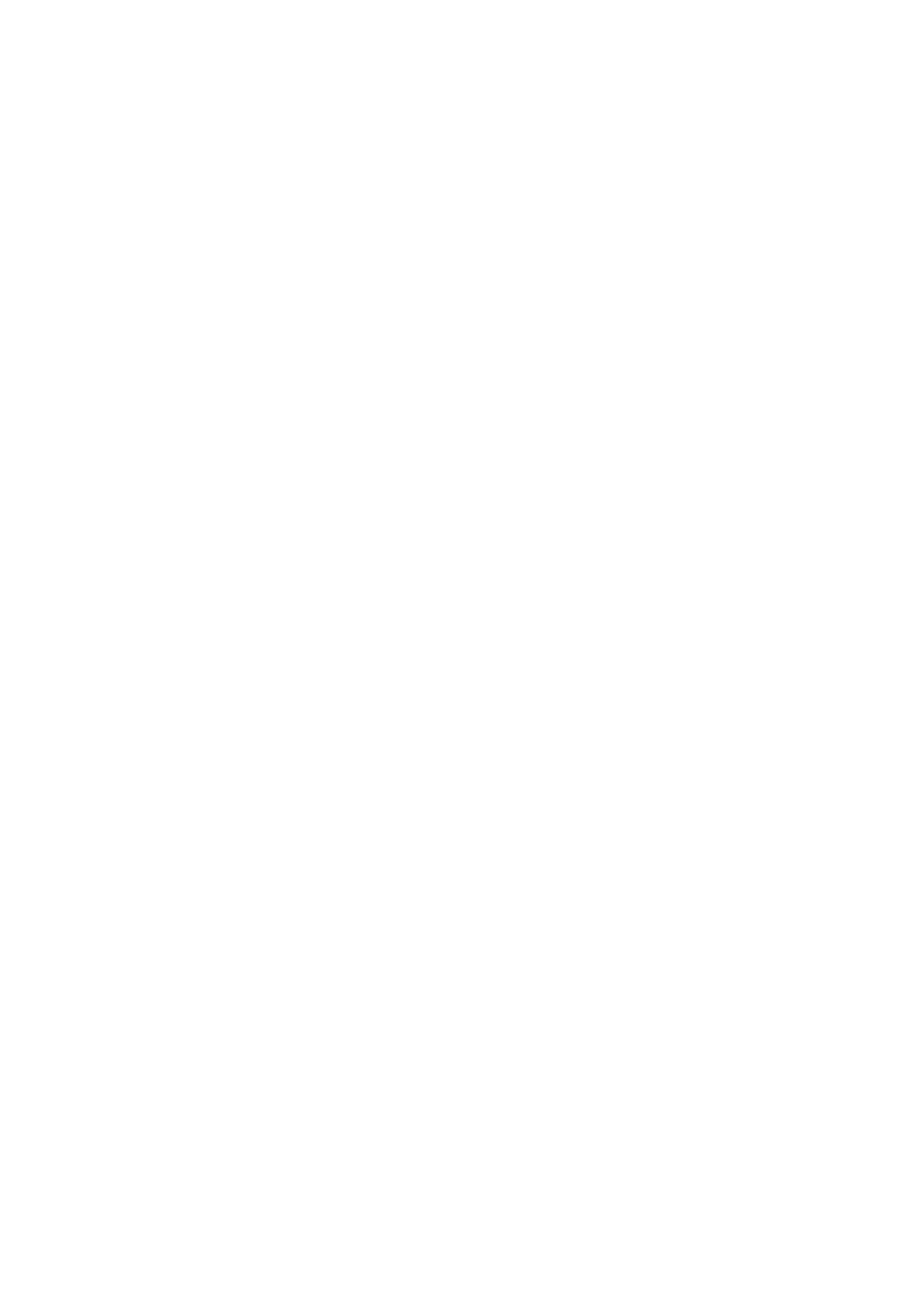# <span id="page-72-0"></span>**Chapter 3**

# **Finite** *N* **Corrections to the Superconformal Index**

In this chapter, we discuss the finite *N* corrections to the BPS partition function and the superconformal index following the author's and his collaborators' paper [22]. At the beginning, let us review the fact that the KK index (2.114) partially reproduces the finite *N* index on the CFT side as well. To see this, we expand (2.114) with respect to *q* as

$$
\mathcal{I}_{AdS}^{KK} = 1 + \chi_{(1,0)}q - \chi_1^J q^{\frac{3}{2}} + (-\chi_{(0,1)} + 2\chi_{(2,0)})q^2 - \chi_1^J \chi_{(1,0)}q^{\frac{5}{2}} \n+ (2 - \chi_2^J - \chi_{(1,1)} + 3\chi_{(3,0)})q^3 + (\chi_1^J \chi_{(0,1)} - 2\chi_1^J \chi_{(2,0)})q^{\frac{7}{2}} \n+ (\chi_{(0,2)} + 2\chi_{(1,0)} - \chi_2^J \chi_{(1,0)} - 2\chi_{(2,1)} + 5\chi_{(4,0)})q^4 + \mathcal{O}(q^{\frac{9}{2}}).
$$
\n(3.1)

Comparing it with the finite *N* index on the CFT side (2.59), (2.60) and (2.61), we find the following fact:

$$
\mathcal{I}_{U(N)}^{\text{CFT}} = \mathcal{I}_{\text{AdS}}^{\text{KK}} - \chi_{(N+1,0)} q^{N+1} + \mathcal{O}(q^{N+\frac{3}{2}}). \tag{3.2}
$$

Our question is what is the corresponding object of this extra term  $-\chi_{(N+1,0)}q^{N+1} + \cdots$ on the AdS side.

On the CFT side, the meaning of this extra term is clear. Since we proved  $\mathcal{I}_{U(\infty)}^{\text{CFT}} = \mathcal{I}_{\text{AdS}}^{\text{KK}},$ above relation is written into

$$
\mathcal{I}_{U(N)}^{\text{CFT}} = \mathcal{I}_{U(\infty)}^{\text{CFT}} - \chi_{(N+1,0)} q^{N+1} + \mathcal{O}(q^{N+\frac{3}{2}}). \tag{3.3}
$$

Then, the extra term means that there are additional constraints for BPS operators. For simplicity, let us consider the  $N = 2$  case. We have following BPS trace operators

$$
Tr\Phi, \qquad Tr(\Phi^2), \qquad Tr(\Phi^3), \qquad \cdots, \qquad (3.4)
$$

where Φ is one of the adjoint scalar fields X*,* Y*,* Z. In the large *N* limit, all these operators are independent. However, in the  $N=2$  case, some operators in  $(3.4)$  are not independent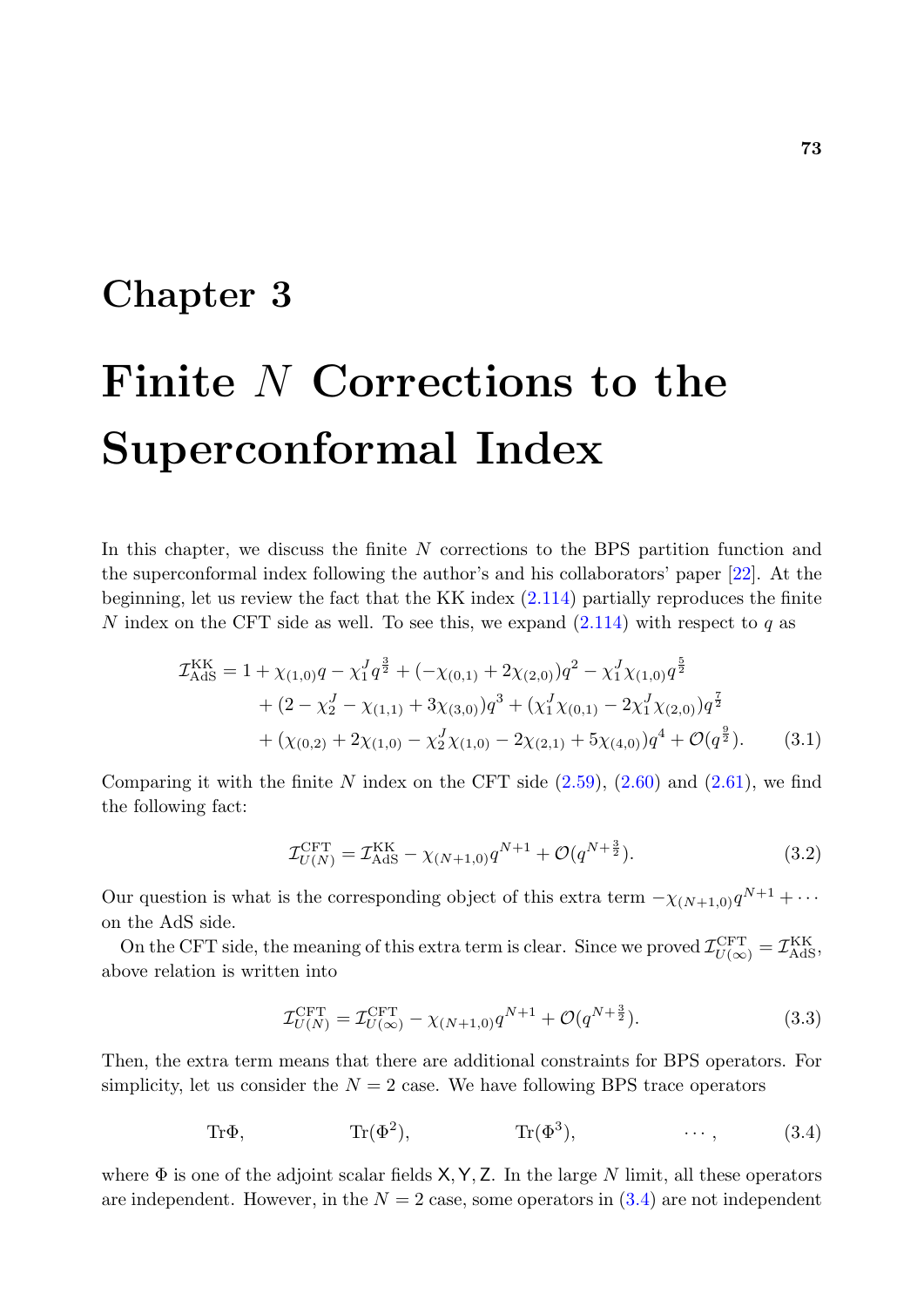operators. Since the gauge group is  $U(2)$ ,  $T_a = (1, \sigma_i)$  and hence we have a following relation<sup>\*1</sup>:

$$
\text{Tr}(\Phi^3) = \frac{3}{2}\text{Tr}(\Phi^2)\text{Tr}\Phi - \frac{1}{2}(\text{Tr}\Phi)^3.
$$
 (3.5)

Thus, the operator  $\text{Tr}(\Phi^3)$  is not the independent operator, and we must not count this contribution in the calculation of the index. This indicates that  $\text{Tr}(\Phi^n)$  with  $n > N$  are not independent operators, namely

<span id="page-73-1"></span><span id="page-73-0"></span>
$$
E_{\rm op} \le N,\tag{3.6}
$$

where  $E_{\text{op}}$  is the conformal dimension of the independent trace operators. Then we have to subtract the contributions of operators, which can be written by other independent operators, from the large *N* index to obtain the finite *N* index. More precisely, if we consider all the combinations of the scalar fields  $X, Y, Z$  to construct  $E_{op} = 3$  operators, we find the following ten scalar operators of the form  $\text{Tr}(\Phi^3)$ :

$$
\begin{array}{llll}\n\operatorname{Tr}(X^3), & \operatorname{Tr}(X^2Y), & \operatorname{Tr}(XY^2), & \operatorname{Tr}(Y^3), & \operatorname{Tr}(X^2Z), \\
\operatorname{Tr}(XZ^2), & \operatorname{Tr}(Y^2Z), & \operatorname{Tr}(YZ^2), & \operatorname{Tr}(XYZ), & \operatorname{Tr}(Z^3), & \end{array}\n\tag{3.7}
$$

where we ignored the order of the operators. These operators form the  $(3,0)$  representation of  $SU(3)_R \subset SO(6)_R$ . Summing the contributions of these operators, we obtain  $\chi_{(3,0)}q^3$ . Hence, the extra term in (3.5) can be understood as the subtraction of the not-independent operators from the large *N* limit.

Again, what is the corresponding object of the extra terms on the AdS side? To solve this problem is the main [them](#page-73-0)e of this thesis. Let us recall the parameter relation (2.91b). Since the D3-brane tension  $T_3$  defined in (2.80) is proportional to  $\ell_P^{-4}$  $_{\text{P}}^{-4}$ , the relation  $(2.91b)$ can be rewritten as

$$
N = 2\pi^2 T_3 L^4. \tag{3.8}
$$

If  $N \gg 1$ ,  $T_{D3} \gg L^{-4}$ , that means a D3-brane on the AdS side is too heavy to participate in the physics. On the other hand, if *N* is of order unity (finite *N*),  $T_{D3} \sim L^{-4}$  and we may need to include the effect of D3-branes on the AdS side.

Even if D3-branes appear on the AdS side in the finite *N* region, how do we realize the condition  $(3.6)$ ? The answer is to wrap D3-brane on a three-cycle in  $S^5$  [17]. Such a D3-brane is called a giant graviton or simply a wrapped D3-brane. In this thesis, we adopt the name "wrapped D3-brane." Because the worldvolume of a wrapped D3-brane is bounded by th[e ma](#page-73-1)ximal circle of  $S^5$ , namely  $S^3$ , we can reproduce the condition  $(3.6)$  on the AdS side. Note that the energy of a wrapped D3-brane is proportional to its volume.

 $*1$  This relation is the simple version of  $(2.41)$ .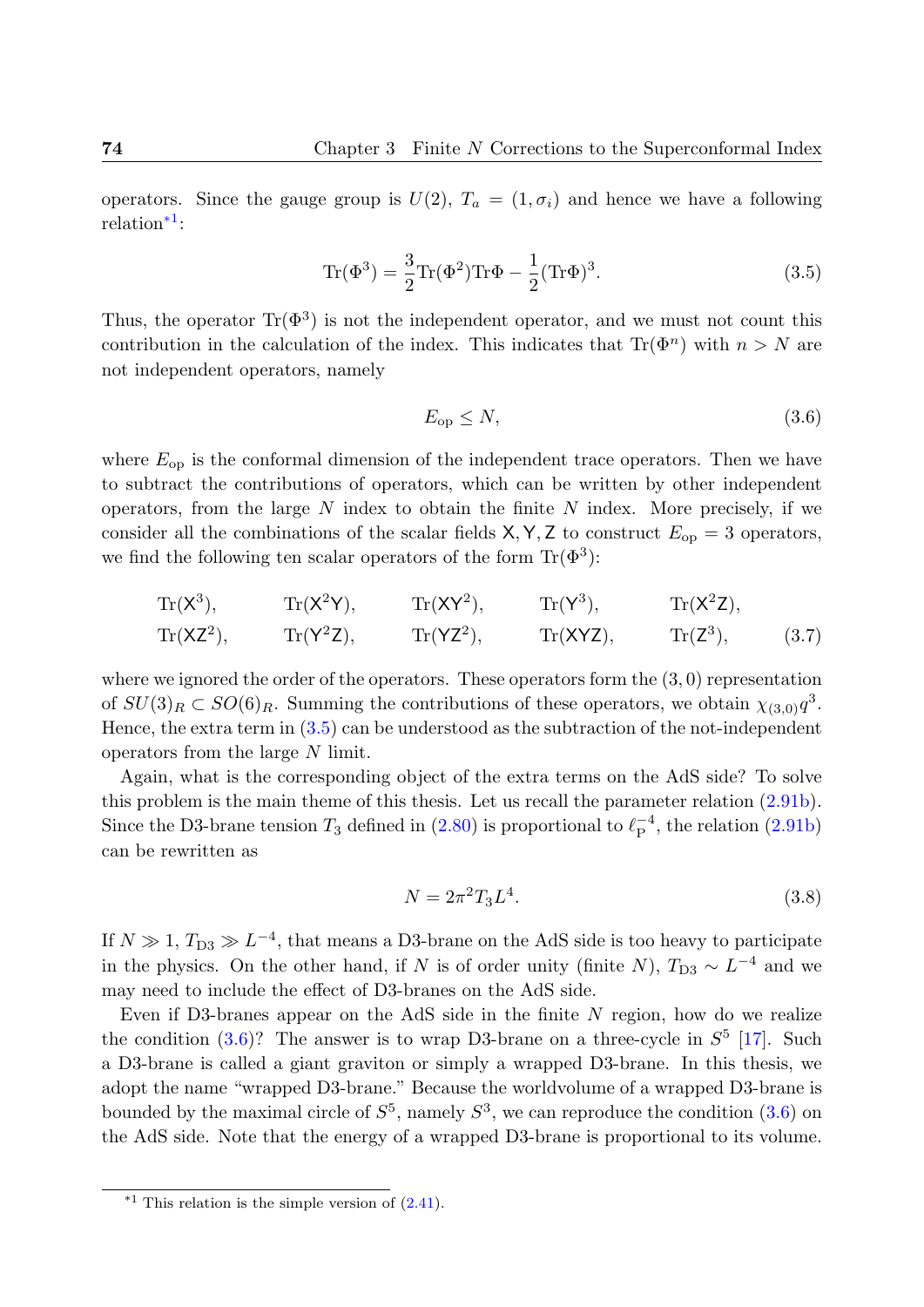Now the condition is regarded as

volume of a wrapped D3-brane 
$$
\leq
$$
 Vol $(S_{\text{Max}}^3) = 2\pi^2 L^3$ . (3.9)

On the AdS side, the conformal dimension is translated as the energy of the corresponding object times the AdS radius *L*. Therefore, we obtain the condition

$$
\frac{E_{\text{D3}}}{T_3 L} \le 2\pi^2 L^3 \qquad \Longleftrightarrow \qquad E_{\text{D3}} \le N,\tag{3.10}
$$

where  $E_{D3}$  is the energy of a wrapped D3-brane scaled by the AdS radius  $L$ . Therefore we expect that the wrapped D3-branes may give the finite *N* corrections to the index. The preliminary investigation is given by [19]. In what follows, we compute the finite *N* BPS partition function and superconformal index on the AdS side by using wrapped D3-brane as well as KK modes following [22]. After the calculation, we compare our results with those on the CFT side.

# **3.1 BPS partition [fu](#page-131-1)nction**

In this section, we reproduce the BPS partition function for the interacting  $\mathcal{N} = 4$   $U(N)$ SYM on the AdS side, because the calculation of the BPS partition function gives us many instructive experiences for the index in spite of their ease. The reproduction of the BPS partition function shows non-trivial evidence for the AdS/CFT correspondence. Our strategy in the finite *N* region is to consider the wrapped D3-branes discussed above. This section is also meant to be a preparation for the analysis of the superconformal index on the AdS side that will be discussed in the next section.

The first problem is what shape of wrapped D3-branes contribute to the BPS partition function. This problem is elegantly solved by Mikhailov in his beautiful paper [36]. He showed that the any  $\frac{1}{8}$ -BPS wrapped D3-branes are given by an intersection between a holomorphic surface in  $\mathbb{C}^3$  and  $S^5 \subset \mathbb{C}^3$ . Let be *X*, *Y* and *Z* be complex coordinates on  $\mathbb{C}^3$ . Then  $S^5$  is expressed by

$$
|X|^2 + |Y|^2 + |Z|^2 = L^2 = 1,
$$
\n(3.11)

where  $L$  is the radius equal to the AdS radius<sup>\*2</sup>. Any holomorphic surfaces are given by a holomorphic function  $f(X, Y, Z)$  on  $\mathbb{C}^3$ . Mikhailov claims that the worldvolume of any wrapped D3-branes is given by a holomorphic surface

$$
f(X, Y, Z) = 0\tag{3.12}
$$

<sup>&</sup>lt;sup>\*2</sup> We take the  $L = 1$  unit here.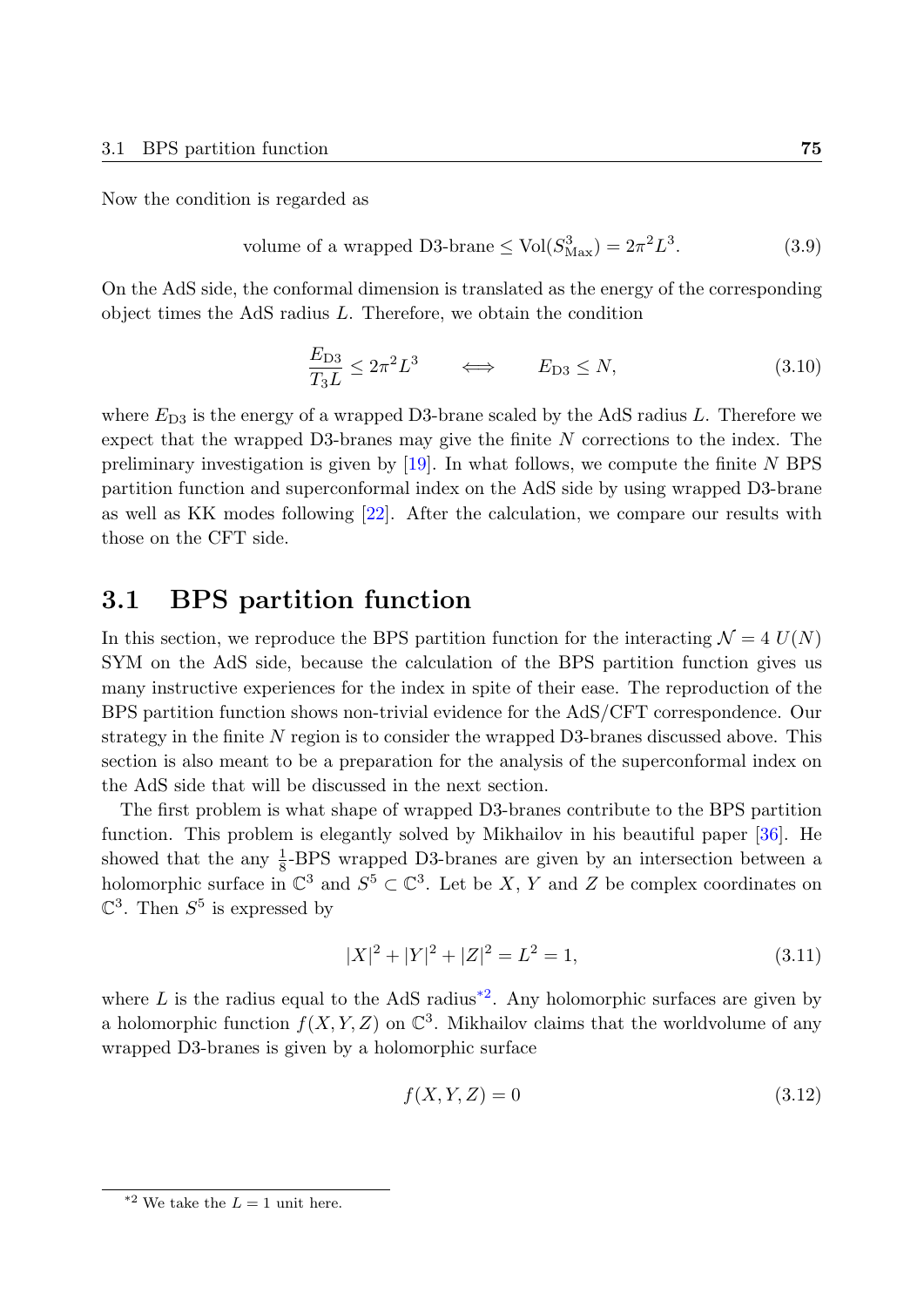imposed by (3.11). The Taylor expansion of the holomorphic function is

$$
f(X,Y,Z) = \sum_{p,q,r=0}^{\infty} c_{pqr} X^p Y^q Z^r = \sum_{n=0}^{\infty} \sum_{p+q+r=n} c_{pqr} X^p Y^q Z^r.
$$
 (3.13)

The value of coefficients *cpqr* determines the configuration of wrapped D3-branes. Then we treat the coefficients *cpqr* as dynamical variables. To obtain the BPS partition function of wrapped D3-branes, we need the quantization of wrapped D3-branes. This can be carried out by the geometric quantization [29, 37].

Since the overall factor is irrelevant for *f* and the configuration, we can regard coefficients as projective coordinates of  $\mathbb{C}P^{\infty}$ . There are two complicated issues. One is that there may be different holomorphic [fun](#page-132-0)[cti](#page-133-0)ons that give the same D3-brane configurations. The other is that there may be holomorphic surfaces that do not intersect with  $S<sup>5</sup>$ . Even if we take into account the issues, the result is the same as what we obtained by neglecting the issues [29]. As a result, we can treat the coefficients as independent variables.

Thanks to the result of the geometric quantization, we can treat each term for fixed *n* in (3.13) independently. Let us focus on the degree *n* holomorphic surface given by

$$
\sum_{p+q+r=n} c_{pqr} X^p Y^q Z^r = 0.
$$
\n
$$
(3.14)
$$

We define *n*-ple wrapped D3-branes as D3-branes represented by  $(3.14)$ . Let  $Z_n^{\text{D3}}$  be contributions to the BPS partition function from *n*-ple wrapped D3-branes. Then the BPS partition function on the AdS side can be written in the form of

$$
Z_N^{\text{AdS}} = Z_{\text{BPS}}^{\text{KK}} \left( 1 + \sum_{n=1}^{\infty} Z_n^{\text{D3}} \right). \tag{3.15}
$$

 $Z_{\text{BPS}}^{\text{KK}}$  is the BPS partition function in the large *N* limit on the AdS side

$$
Z_{\rm BPS}^{\rm KK} = \text{Pexp}(i_{\rm BPS}^{\rm KK}),\tag{3.16}
$$

where  $i_{\text{BPS}}^{\text{KK}}$  is given by  $(2.102)$ .

In our CFT analysis, we have calculated the BPS partition function in the exact form like (2.48) and (2.49). However, here we would like to calculate the finite *N* corrections to the index in each po[wer of](#page-67-0) *n*. Then it is convenient to define the *q* fugacity associated with the energy *E* of wrapped D3-branes in the unit of AdS radius *L*. (*E* is the conformal dime[nsion](#page-48-0) of th[e cor](#page-48-1)responding operators on the CFT side.) Then the definition of the BPS partition function (2.28) is modified as

<span id="page-75-0"></span>
$$
Z(x, y, z; q) = \text{tr}(q^H x^{Rx} y^{R_Y} z^{R_Z}),
$$
\n(3.17)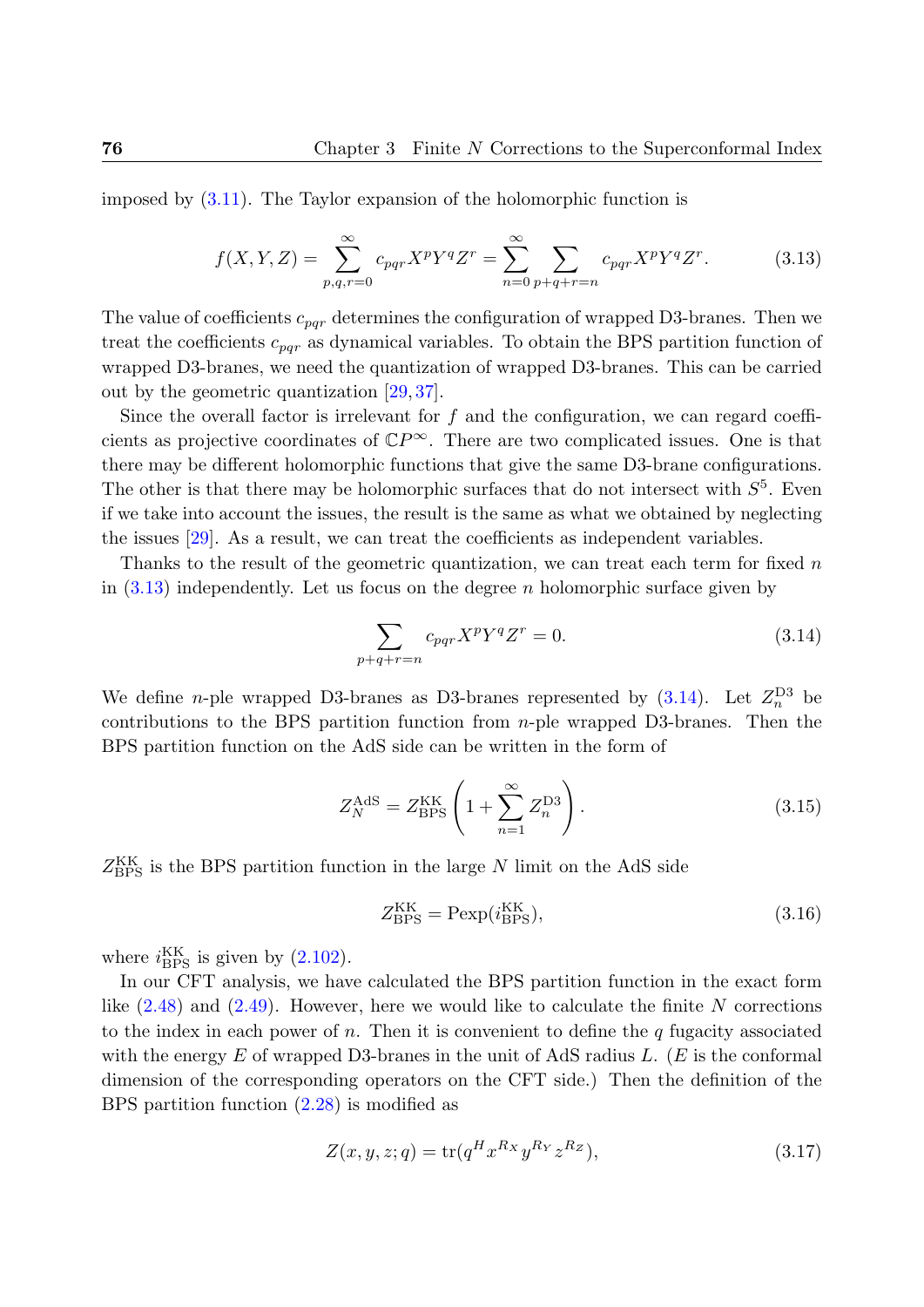Note that the fugacity *q* is redundant because of the BPS condition

$$
E - (R_X + R_Y + R_Z) = 0.
$$
\n(3.18)

Although It is then not inherently necessary to define the BPS partition function, we can see the finite *N* corrections due to the wrapped D3-branes by expanding the BPS partition function with respect to *q*.

Let us consider the  $n = 1$  case as a first non-trivial finite  $N$  correction to the BPS partition function. In this case, the most general holomorphic surface is

$$
aX + bY + cZ = 0.\t\t(3.19)
$$

The phase space is thus  $\mathbb{C}P^2$  whose homogeneous coordinates are  $(a, b, c)$ . Our strategy that we take here is to treat  $Z = 0$  as a ground state and others as its excitations. In order to do it, we consider the D3-brane action (2.82) for the wrapped D3-brane located *Z* = 0. The DBI action describes a 4d field theory on the worldvolume, and the CS action comes from the couping to the background R-R 4-form field *C*4.

First, let us consider the DBI action. It is easi[er to](#page-60-1) work in the polar coordinates than the Cartesian coordinates in  $\mathbb{C}^3$ . The metric of  $AdS_5 \times S^5$  with the polar coordinates is

$$
ds_{10d}^{2} = -\cosh^{2} r dt^{2} + dr^{2} + \sinh^{2} r d\Omega_{3}^{2}
$$
  
+ 
$$
d\theta^{2} + \sin^{2} \theta d\phi^{2} + \cos^{2} \theta [d\psi_{1}^{2} + \sin^{2} \psi_{1} (d\psi_{2}^{2} + \sin^{2} \psi_{2} d\psi_{3}^{2})],
$$
(3.20)

where  $(t, r, \Omega_3)$  forms  $AdS_5$  while  $(\theta, \phi, \psi_1, \psi_2, \psi_3)$  forms  $S^5$ .  $Z = 0$  means  $\theta = 0$  and  $r = 0$  in the polar coordinates. Because our purpose is to consider the fluctuations on the wrapped D3-brane, we calculate the induced metric of the D3-brane and expand *r* and *θ* around  $r = 0, \theta = 0$ . The DBI action with the induced metric up to quadratic terms of *r* and  $\theta$  is then

$$
S_{\text{DBI}}^{\text{D3}} = -T_3 \int_{\mathbb{R} \times S^3} d^4 x \sqrt{-g_0}
$$
  
 
$$
\times \left[ 1 - \frac{1}{2} \left( \sum_{W=X,Y,Z} (|\dot{\Phi}_W|^2 - |\nabla \Phi_W|^2) + 3|\Phi_Z|^2 - |\Phi_X|^2 - |\Phi_Y|^2 \right) \right], \quad (3.21)
$$

where  $x^a = (t, \psi_1, \psi_2, \psi_3)$  is the worldvolume coordinates of the wrapped D3-brane and  $\sqrt{-g_0} = \sin^2 \psi_1 \sin \psi_2$  is its volume element. The D3-brane tension *T*<sub>3</sub> is given by

$$
T_3 = \frac{1}{(2\pi)^3 \ell_{\rm P}^4} = \frac{N}{2\pi^2 L^4}.
$$
\n(3.22)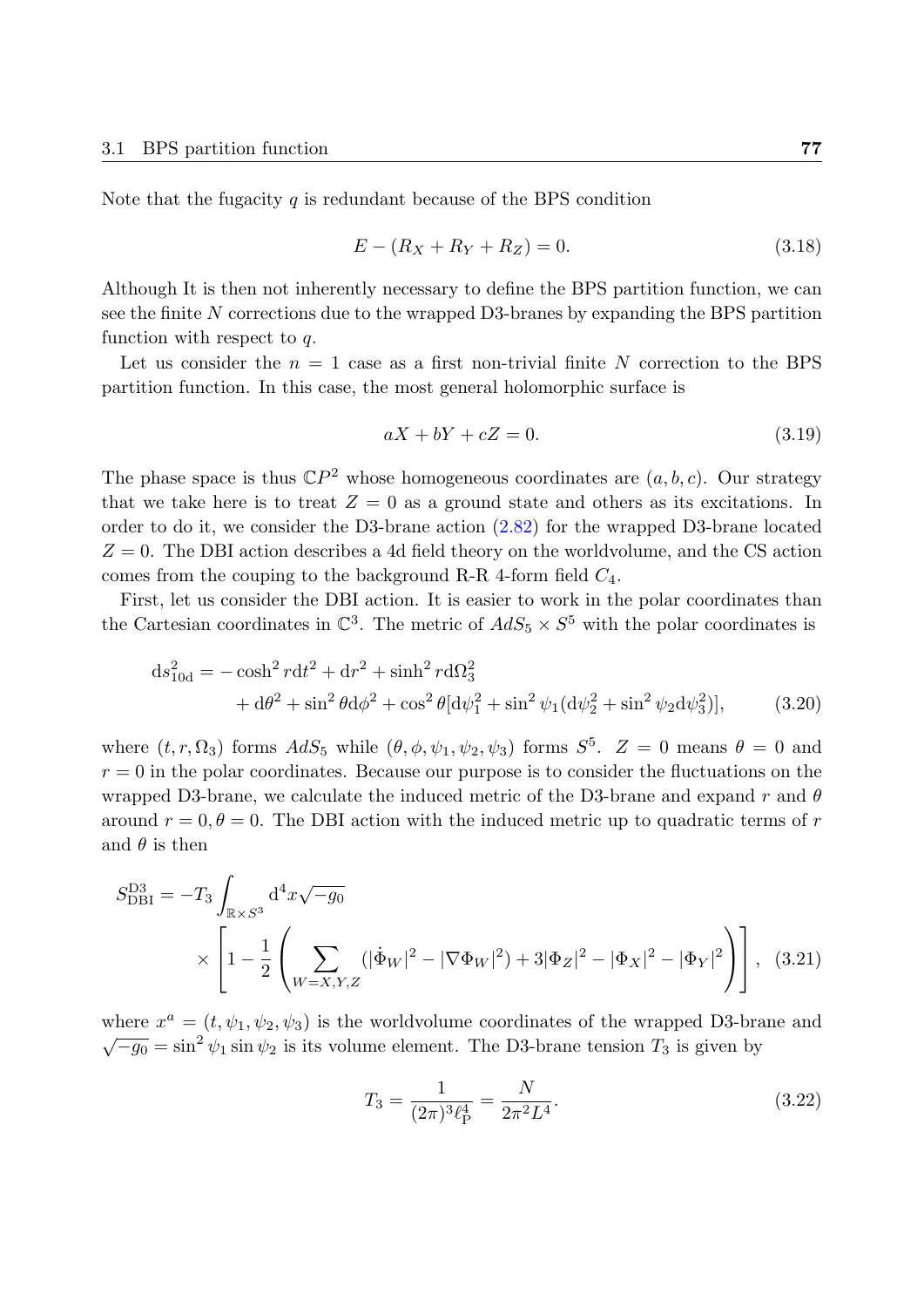We introduced three complex scalar fields as

$$
\Phi_Z = \theta e^{i\phi}, \qquad |\Phi_X|^2 + |\Phi_Y|^2 = r^2. \tag{3.23}
$$

These fluctuation modes must carry the non-trivial spin charges *j<sup>L</sup>* and *j<sup>R</sup>* because scalar fields  $\Phi_X$  and  $\Phi_Y$  represent fluctuations of  $AdS_5$  directions. The BPS partition function does not have contributions with the non-trivial spin charge, so we neglect them in the calculation of the BPS partition function.

Next, we consider the CS action. Because the CS action describes the coupling to the R-R 4-form field, the action is given by  $*3$ 

$$
S_{\rm CS}^{\rm D3} = \int_{\mathbb{R} \times S^3} C_4 \tag{3.24}
$$

To find the explicit form of the R-R 4-form field  $C_4$ , we can use the flux quantization condition

$$
\int_{S^5} dC_4 = 2\pi N \tag{3.25}
$$

followed by  $(2.75)$ . Using the polar coordinates, we find

$$
C_4 = \frac{N}{2\pi^2} \dot{\phi} \cos^4 \theta \sqrt{-g_0} dt \wedge d\psi_1 \wedge d\psi_2 \wedge d\psi_3.
$$
 (3.26)

Expanding  $\cos^4 \theta$  up to quadratic terms, the CS action becomes

$$
S_{\text{CS}}^{\text{D3}} = \frac{N}{2\pi^2} \int \mathrm{d}^4 x \sqrt{-g_0} \dot{\phi} (1 - 2\theta^2)
$$
  
= 
$$
\frac{N}{2\pi^2} \int \mathrm{d}^4 x \sqrt{-g_0} \dot{\phi} + \frac{\mathrm{i} N}{2\pi^2} \int \mathrm{d}^4 x \sqrt{-g_0} (\Phi_Z^* \dot{\Phi}_Z - \Phi_Z \dot{\Phi}_Z^*)
$$
(3.27)

In summary, the D3-brane action is given by the classical action and fluctuations:

$$
S^{\rm D3} = S_{\rm cl}^{\rm D3} + S_{\rm fluc}^{\rm D3},\tag{3.28a}
$$

$$
S_{\rm cl}^{\rm D3} = \frac{N}{2\pi^2} \int d^4x \sqrt{-g_0} (\dot{\phi} - 1), \tag{3.28b}
$$

$$
S_{\text{fluc}}^{\text{D3}} = \frac{N}{2\pi^2} \int \mathrm{d}^4 x \sqrt{-g_0} \left[ \frac{1}{2} (|\dot{\Phi}_X|^2 - |\nabla \Phi_X|^2 + |\dot{\Phi}_Y|^2 - |\nabla \Phi_Y|^2 + |\dot{\Phi}_Z|^2 - |\nabla \Phi_Z|^2) + \frac{3}{2} |\Phi_Z|^2 - \frac{1}{2} (|\Phi_X|^2 + |\Phi_Y|^2) + i(\Phi_Z^* \dot{\Phi}_Z - \Phi_Z \dot{\Phi}_Z^*) \right]. \tag{3.28c}
$$

Let us consider the classical contribution. The energy of the D3-brane corresponds to

<span id="page-77-0"></span><sup>\*3</sup> Other R-R fields are set to be zero.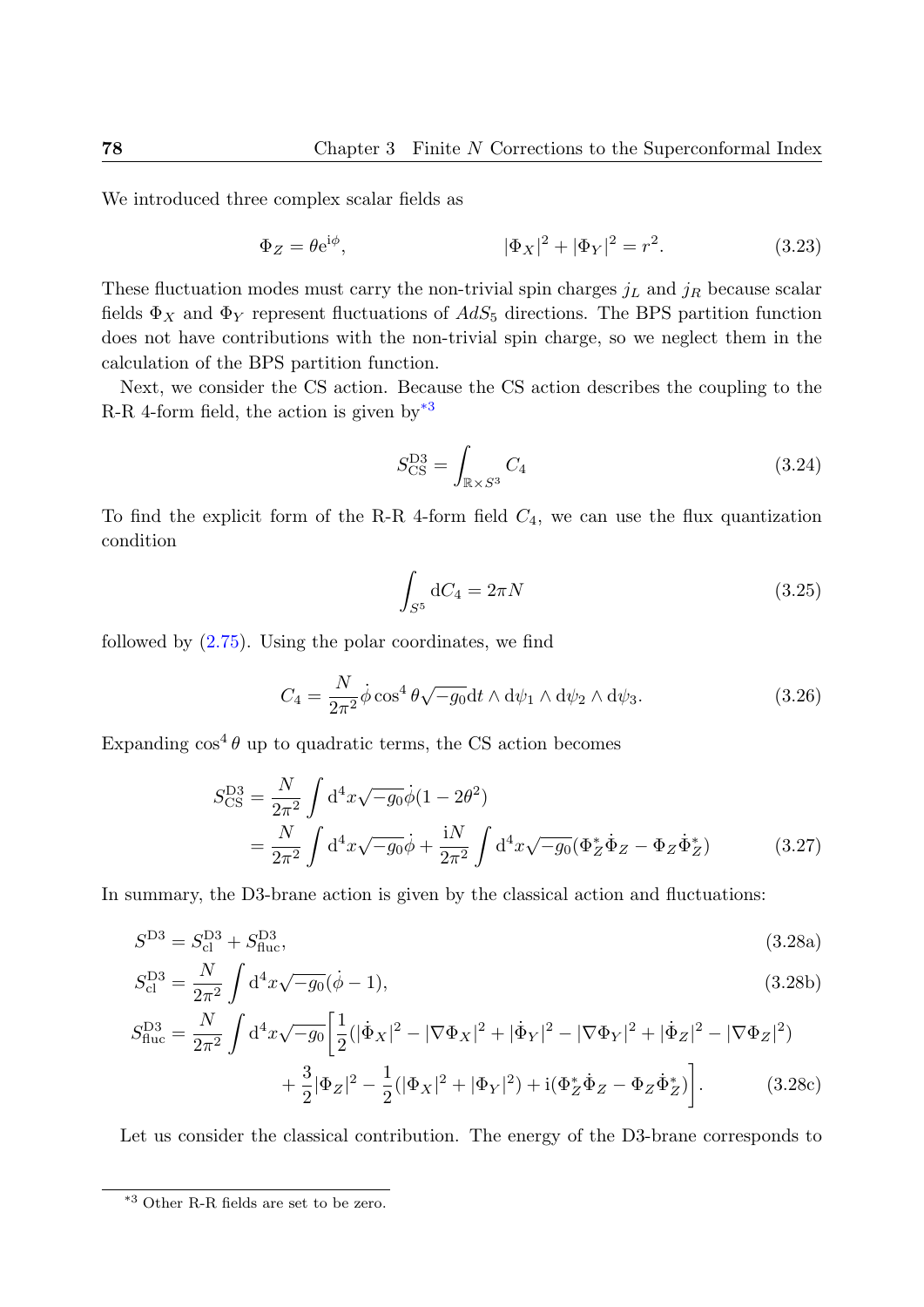the potential term in the classical Lagrangian. Namely,

$$
E = \frac{N}{2\pi^2} \int_{S^3} d^3x \sqrt{-g_0} = N,
$$
\n(3.29)

in the unit of the AdS radius. The wrapped D3-brane feels the R-R flux, so that the wrapped D3-brane has a non-trivial angular momentum. In this configuration, this is just *R<sup>Z</sup>* corresponding to the *R*-charge on the CFT side. This is calculated as

$$
R_Z = \frac{\partial L_{\rm cl}}{\partial \dot{\phi}} = \frac{N}{2\pi^2} \int_{S^3} d^3x \sqrt{-g_0} = N.
$$
 (3.30)

Therefore, the  $Z = 0$  configuration satisfies the BPS condition  $E = R_Z$ . This result is consistent with Mikhailov's claim. This information tells us that the classical contribution to the BPS partition function is  $(qz)^N$ .

Let us move on to the calculation of the fluctuation modes on the wrapped D3-branes. As we mentioned below (3.23), the fluctuation modes related with  $\Phi_X$  and  $\Phi_Y$  is irrelevant for the BPS partition function, so we only take into account terms including  $\Phi_Z$ . The equation of motion for  $\Phi_Z$  is

$$
-\ddot{\Phi}_Z + \nabla^2 \Phi_Z + 3\Phi_Z + 4i\dot{\Phi}_Z = 0,
$$
\n(3.31)

where *∇*<sup>2</sup> is the Laplacian on *S* 3 . If we assume the solution takes the form e*<sup>−</sup>*i*EtY<sup>l</sup>* using the spherical harmonics  $Y_l$  on  $S^3$  we have the following second-order equations for  $E$ :

$$
(E - l + 1)(E + l + 3) = 0,\t(3.32)
$$

where we used the eigenvalue of the Laplacian given by *−l*(*l* + 2). The solution corresponding to the BPS fluctuation modes is

$$
E = l - 1,\tag{3.33}
$$

because  $(l-1) - (l-3) = 2l+2 > 0$ . From the BPS condition (3.18) we find  $R_X + R_Y +$  $R_Z = l - 1$ . The fluctuation modes around  $Z = 0$  must also be given by the holomorphic function, and this holomorphic function has the form

$$
Z \propto \sum_{p,q=0}^{\infty} X^p Y^q. \tag{3.34}
$$

According to [36], the time dependence of a holomorphic surface is

$$
(X(t), Y(t), Z(t)) = (e^{it} X(0), e^{it} Y(0), e^{it} Z(0)).
$$
\n(3.35)

If we assume [that](#page-133-1) the initial configuration for each mode is given by  $Z(0) = X(0)^p Y(0)^q$ ,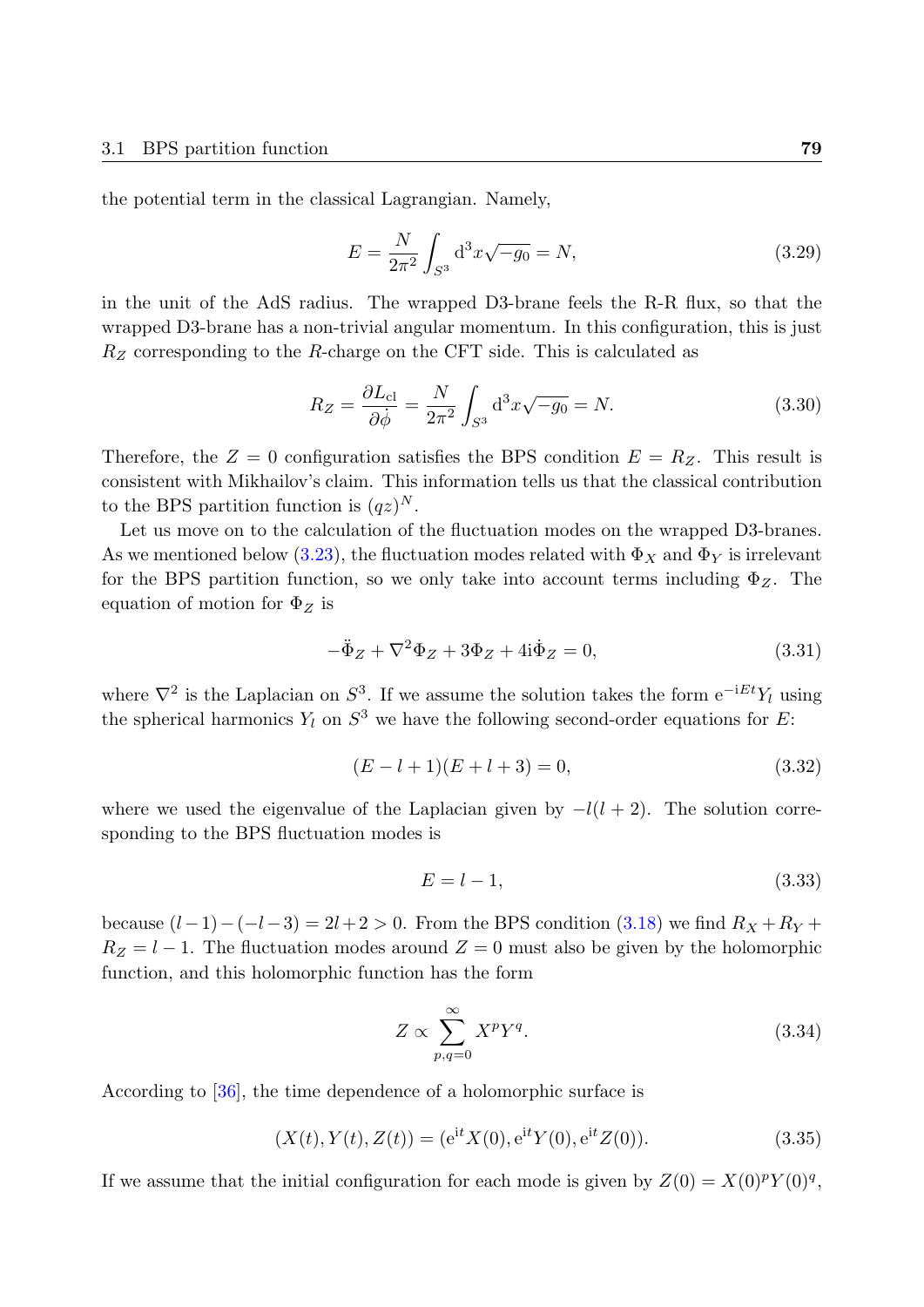the  $Z(t)$  at time t becomes

$$
Z(t) = e^{-i(p+q-1)t} X(t)^p Y(t)^q.
$$
\n(3.36)

Now we recognize that the  $E = -1$  at  $l = 0$  comes from *Z* itself while  $l = p + q$  modes come from  $X^p Y^{q*4}$ . We denote this scalar mode as  $\overline{\phi}^{(l)} : [0,0]_{l-1}^{(p,q,0)}$ . The single-particle BPS partition function coming from these scalar modes on the wrapped D3-brane located  $Z = 0$  is then

$$
i_{\rm sp}^{\rm BPS} = \sum_{p,q=0}^{\infty} q^{p+q-1} z^{-1} x^p y^q = \frac{(qz)^{-1}}{(1-qx)(1-qy)}.
$$
 (3.37)

Hence, the single-particle BPS partition function on the wrapped D3-brane is obtained as

$$
Z_{Z=0}^{\text{D3}} = (qz)^N \text{Pexp}\left(\frac{(qz)^{-1}}{(1-qx)(1-qy)}\right). \tag{3.38}
$$

The Taylor expansion with respect to *q* is

<span id="page-79-0"></span>
$$
i_{\rm sp}^{\rm BPS} = \frac{1}{qz} + \left(\frac{x}{z} + \frac{y}{z}\right) + \mathcal{O}(q). \tag{3.39}
$$

Thus we have a negative energy mode and two zero energy modes. We call a negative energy mode a tachyonic mode and call a zero energy mode a zero mode simply. The existence of a tachyonic mode implies that there are lower energy modes than the  $Z=0$ configuration. Actually, there are smaller worldvolume configurations than  $Z = 0$  since it is a great circle of *S* 5 . Mathematically, the plethystic exponential of a tachyonic term does not work as far as  $z < 1, q < 1$ . So we temporarily impose  $z > 1, q > 1$  and treat the plethystic exponential of a tachyonic term as follows:

<span id="page-79-1"></span>
$$
\text{Pexp}\left(\frac{1}{qz}\right) = \frac{1}{1 - (qz)^{-1}} = -\frac{qz}{1 - qz} = -qz\text{Pexp}(qz). \tag{3.40}
$$

In this treatment, the tachyonic term hence serves to raise the overall power of *q* by one. Now that the first term of the finite *N* corrections is not  $(qz)^N$  but  $-(qz)^{N+1}$ . This can be understood as follows. On the CFT side, there exist finite number independent chiral primary operators in the finite *N* region, while there exist infinite number operators in the large *N* limit. For *U*(2) theory as an example, we have only two independent operators TrZ and TrZ<sup>2</sup> for the  $\frac{1}{2}$ -BPS sectors. Then the difference between the BPS partition function for the  $U(2)$  theory and the  $U(\infty)$  theory starts from  $(qz)^{2+1}$  and the minus sign can be interpreted as a subtraction of extra operators from the large *N* theory to become the *U*(2) theory. On the other hand, we have no physical interpretation on the AdS side.

<sup>&</sup>lt;sup>\*4</sup> Note that the scalar fields  $\Phi_{W=X,Y,Z}$  are proportional to the coordinates *X*, *Y*, *Z*.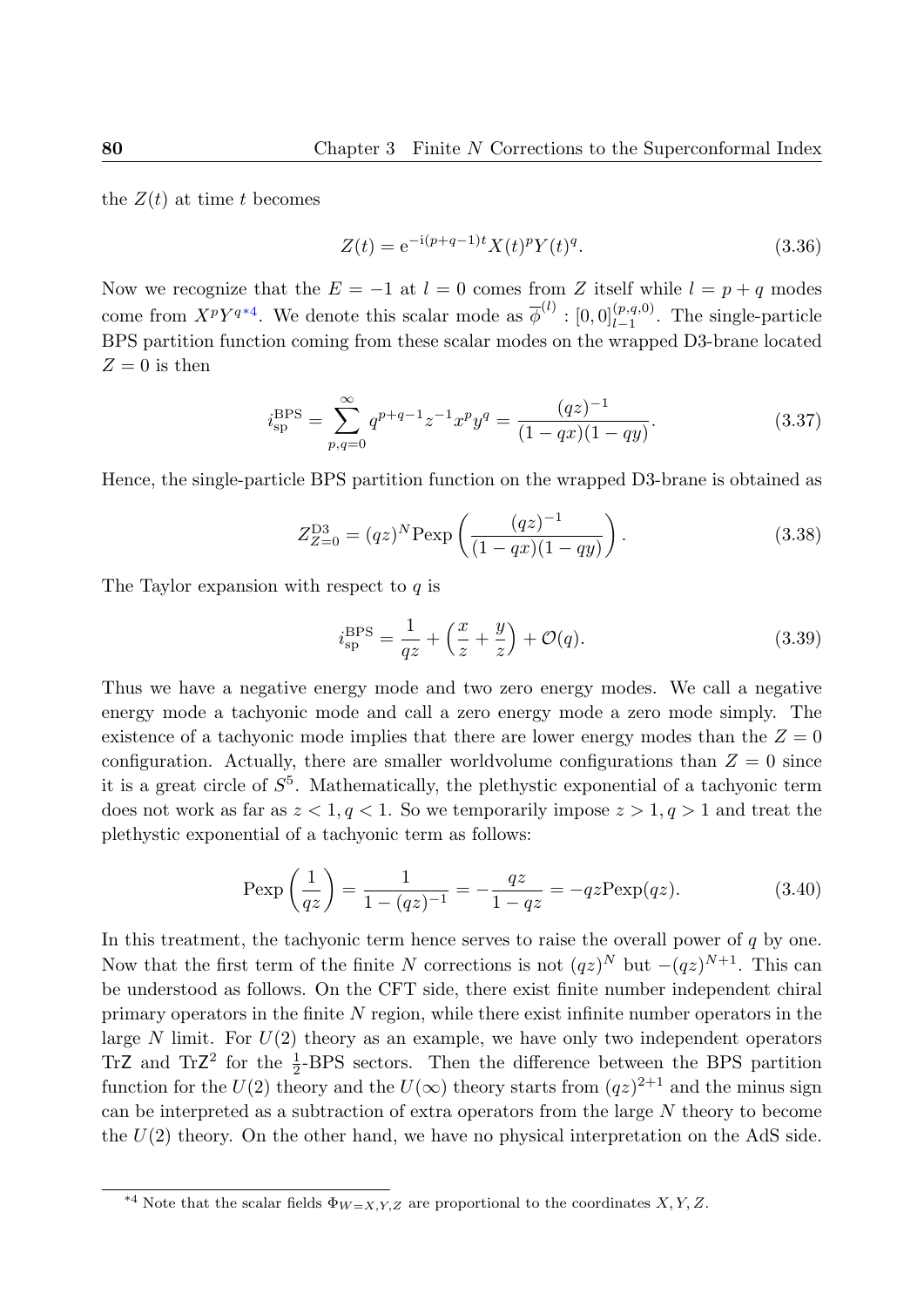Up to now, we are only able to handle it mathematically.

The zero modes are also important. They never describe higher energy configurations because of no *q*-dependence. Instead of this, they correspond to the degenerating ground states other than  $Z = 0$ . Actually, the plethystic exponential of the zero modes contains all degenerating states:

$$
-(qz)^{N+1} \text{Pexp}\left(\frac{x}{z} + \frac{y}{z}\right) = -\frac{(qz)^{N+1}}{(1 - \frac{x}{z})(1 - \frac{y}{z})}
$$
  
=  $-q^{N+1} z^{N+1} \left(1 + \frac{x}{z} + \frac{x^2}{z^2} + \cdots\right) \left(1 + \frac{y}{z} + \frac{y^2}{z^2} + \cdots\right).$  (3.41)

Indeed, this formula includes not only all degenerating ground states but also extra states as an infinite series. This fact reflects that the configuration space is  $\mathbb{C}P^2$ . We have to consider other patches of  $\mathbb{C}P^2$  in addition to  $Z = 0$ . Actually, the patches including  $Z = 0$ is spanned by coordinates  $(a/c, b/c)$  but never includes  $X = 0$  and  $Y = 0$  since we have to set to be  $c = 0$  to realize  $X = 0$  and  $Y = 0$ .

The discussion for other patches is essentially the same as that of  $Z = 0$ . To obtain the fluctuation modes coming from  $X = 0$  and  $Y = 0$ , only we have to do is to exchange the fugacities (*x, y, z*) symmetrically. Actually, this manipulation corresponds to the Weyl reflection of the  $U(3)_R$  symmetry. We call this manipulation the Weyl completion.

After the Weyl completion, the BPS partition functions corresponding to  $Y = 0$  and  $Z = 0$  are given by

<span id="page-80-0"></span>
$$
Z_{X=0}^{\text{D3}} = (qx)^N \text{Pexp}\left(\frac{(qx)^{-1}}{(1-qy)(1-qz)}\right),\tag{3.42}
$$

$$
Z_{Y=0}^{\text{D3}} = (qy)^N \text{Pexp}\left(\frac{(qy)^{-1}}{(1-qz)(1-qx)}\right)
$$
 (3.43)

To cancel the extra terms in (3.41) using the zero modes in the single-particle partition function for  $X = 0$  and  $Y = 0$ , all we have to do is to sum up three patches. To see this procedure does work, let us focus on the term  $-(qz)^{N+1} \left(1 + \frac{x}{z} + \frac{x^2}{z^2}\right)$  $\left(\frac{x^2}{z^2} + \cdots \right)$  in (3.41). The extra terms in this expre[ssion](#page-80-0) are actually canceled by the term  $-\frac{(qx)^{N+1}}{1-\tilde{z}}$  $\frac{x}{1-\frac{z}{x}}$  in  $X=0$ :

$$
-\frac{(qz)^{N+1}}{1-\frac{x}{z}} = -q^{N+1}(z^{N+1} + z^N x + \dots + zx^N + x^{N+1} + x^{N+2} z^{-1} + \dots), \tag{3.44}
$$

$$
-\frac{(qx)^{N+1}}{1-\frac{z}{x}} = \frac{q^{N+1}x^{N+1}\frac{x}{z}}{1-\frac{x}{z}} = q^{N+1}(x^{N+2}z^{-1} + \cdots),\qquad(3.45)
$$

where we performed the Taylor expansion of the denominator in a region  $\left|\frac{x}{z}\right| < 1$ . Note that this cancellation can always occur since the summation of two expressions is the Weyl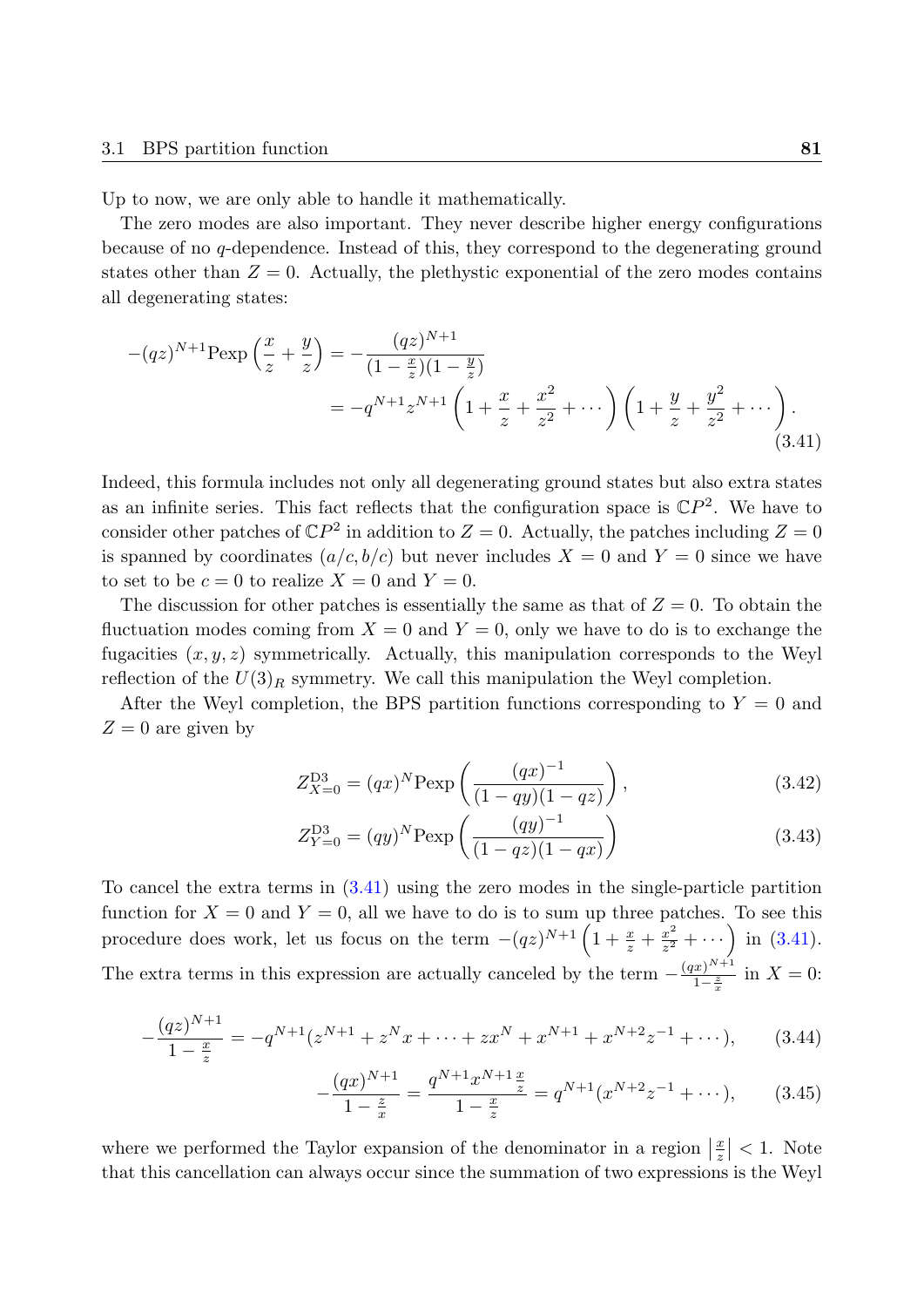character formula of  $U(2) \subset U(3)_R$ :

$$
-\frac{(qz)^{N+1}}{1-\frac{x}{z}} - \frac{(qx)^{N+1}}{1-\frac{z}{x}} = -q^{N+1}(z^{N+1} + z^N x + \dots + zx^N + x^{N+1}).\tag{3.46}
$$

How to realize the cancellation between three patches, including  $Y = 0$ ? In fact, the summation over three patches also becomes the Weyl character formula of  $U(3)_R$ :

$$
-\frac{(qx)^{N+1}}{(1-\frac{y}{x})(1-\frac{z}{x})} - \frac{(qy)^{N+1}}{(1-\frac{z}{y})(1-\frac{x}{y})} - \frac{(qz)^{N+1}}{(1-\frac{x}{z})(1-\frac{y}{z})} = -q^{N+1}\chi_{(N+1,0)}^{U(3)_R}(x,y,z). \tag{3.47}
$$

Here we include all zero modes to respect the  $U(3)_R$  symmetry between  $x, y, z$ .

Now the formula of the finite *N* corrections to the BPS partition function is the summation of each wrapped D3-brane BPS partition function over the three patches:

$$
Z_1^{D3} = Z_{X=0}^{D3} + Z_{Y=0}^{D3} + Z_{Z=0}^{D3}.
$$
\n(3.48)

We expect that this must give the finite *N* corrections to the BPS partition function coming from the single wrapped D3-brane configurations. Likewise, in the evaluation of the classical energy in the single wrapped D3-brane case, the classical energy of the double wrapping configuration is  $2N$  in the unit of the AdS radius, the contribution to the BPS partition function starts from  $\mathcal{O}(q^{2N})$ . Note that this evaluation is just the estimation. There may be a contribution from tachyonic terms as in the single wrapping case, and the first contribution of the double wrapping configurations may be a higher power than  $q^{2N}$ .

Now the finite *N* BPS partition function up to the single wrapping on the AdS side is given by

<span id="page-81-2"></span><span id="page-81-1"></span><span id="page-81-0"></span>
$$
Z_N^{\text{AdS}} = Z_{\text{BPS}}^{\text{KK}} (1 + Z_1^{\text{D3}}), \tag{3.49}
$$

where we do not include the higher wrapping than the single wrapping. We expect that the formula (3.49) is valid up to  $\mathcal{O}(q^{2N+\delta_2})$ , where  $\delta_2$  is an effect of tachyonic terms on the double wrapping.

Let us confirm the validity of this formula for small ranks,  $N = 1, 2$ . For simplicity, we set  $x = y = z = 1$  $x = y = z = 1$  in the definition  $(3.17)$ , or  $x = y = z = q$  in  $(2.28)$ . On the CFT side, expanding  $(2.48)$  and  $(2.49)$  up to some orders, we find

$$
Z_{U(1)}^{\text{CFT}} = 1 + 3q + 6q^2 + 10q^3 + 15q^4 + 21q^5 + 28q^6 + 36q^7 + \mathcal{O}(q^8),
$$
\n
$$
Z_{U(2)}^{\text{CFT}} = 1 + 3q + 12q^2 + 28q^3 + 66q^4 + 126q^5 + 236q^6
$$
\n(3.50)

$$
+ 396q7 + 651q8 + 1001q9 + \mathcal{O}(q10).
$$
 (3.51)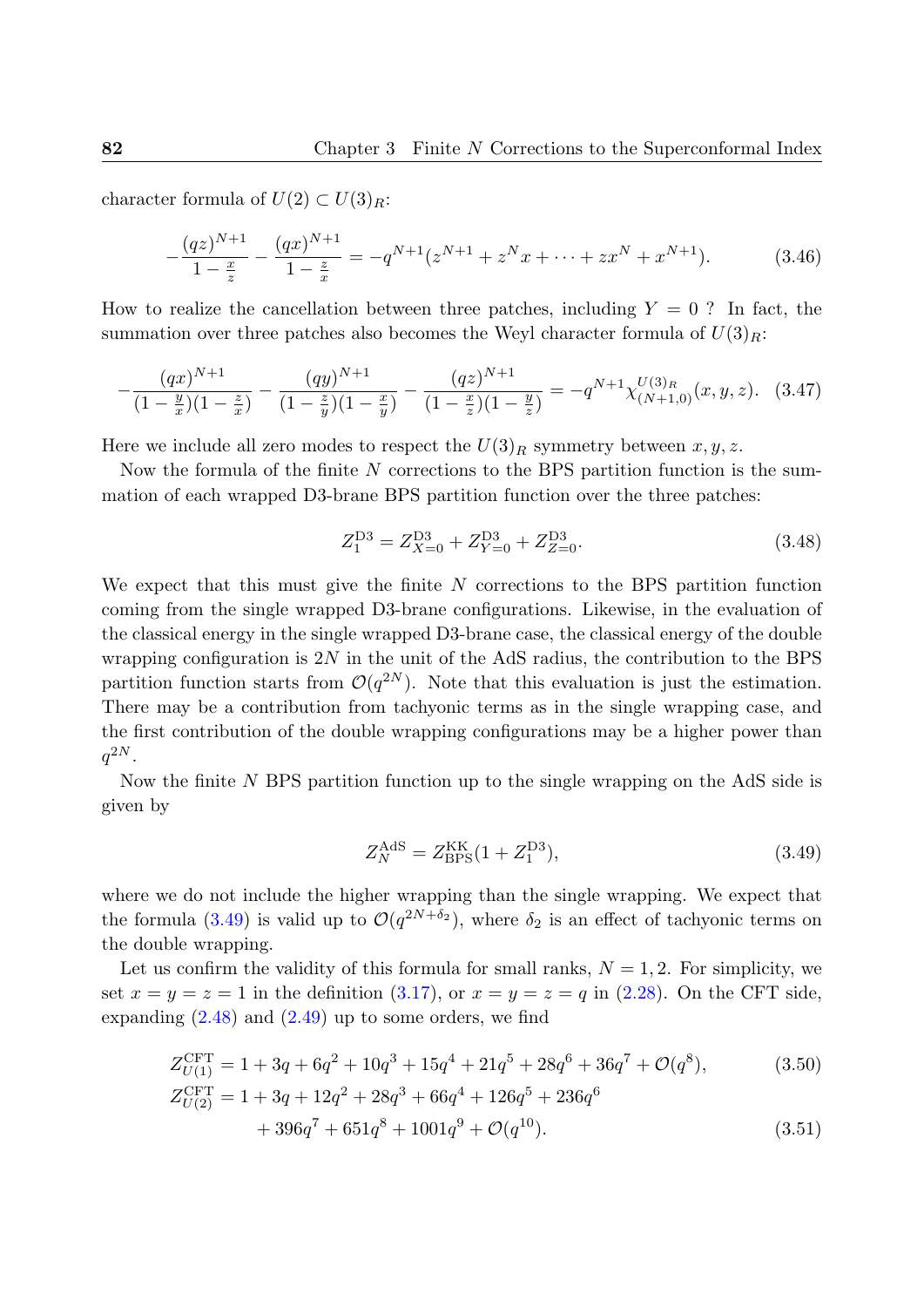On the other hand, our formula (3.49) gives

$$
Z_{N=1}^{\text{AdS}} = (\cdots \text{identical terms with } (3.50)\cdots) - 216q^7 + \mathcal{O}(q^8), \tag{3.52}
$$

$$
Z_{N=2}^{\text{AdS}} = (\cdots \text{identical terms with } (3.51)\cdots) + 539q^{9} + \mathcal{O}(q^{10}). \tag{3.53}
$$

From this comparison, we find  $\delta_2 = 5$ . A deta[il ana](#page-81-1)lysis suggests that  $\delta_n$  may be given by  $\frac{1}{2}n(n+3)$  for the  $\frac{1}{8}$ -BPS sector. Thus, our [form](#page-81-2)ula indeed gives the correct finite *N* corrections up to the expected order. Although we could go on to the multiple wrapping, next, we will apply the analysis for the single wrapping to the superconformal index.

Before the ending of this section, there are some comments for other BPS sectors. In fact, the analysis for  $\frac{1}{2}$ -BPS and  $\frac{1}{4}$ -BPS sectors immediately obtained by setting  $x = y = 0$ and  $z = 0$ , respectively. The effect of tachyonic terms may become  $\delta_n = \frac{1}{2}$  $\frac{1}{2}n(n+1)$  and  $\overline{1}$  $\frac{1}{2}n(n+2)$  for the  $\frac{1}{2}$ -BPS and  $\frac{1}{4}$ -BPS sectors. It is worthwhile to mention that the analysis for the  $\frac{1}{2}$ -BPS sector can be done in all orders of the fugacity, including the all wrapped D3-branes. Hence we can exactly show that  $\delta_n = \frac{1}{2}$  $\frac{1}{2}n(n+1)$  for the  $\frac{1}{2}$ -BPS sector.

# **3.2 Superconformal index**

This section aims to reproduce the superconformal index of the  $\mathcal{N} = 4$   $U(N)$  SYM by considering wrapped D3-branes on the AdS side, as we did in the last section for the BPS partition function. We will calculate the finite *N* corrections to the superconformal index by using the same technique in the previous section.

In the last chapter, we first calculated the BPS partition function on the AdS side. Then only KK modes contributed to the BPS partition function. On the other hand, there were contributions from not only the KK modes but also their superpartners in the case of the superconformal index. Thus, in order to include all the contributions to the superconformal, what we have to do is to perform the supersymmetric completion of the primary scalar modes.

## **3.2.1 Supersymmetry on wrapped D3-branes**

Let us consider the  $Z = 0$  configuration of the wrapped D3-brane as in the BPS partition function. According to the Mikhailov discussion [36], this configuration is  $\frac{1}{2}$ -BPS. We give the conserved supercharges for  $Z = 0$  as well as  $X = 0$  and  $Y = 0$  in Table 3.1.

The  $\mathcal{N} = 4$  supersymmetry is partially broken on the wrapped D3-brane  $Z = 0$ . In particular, there is no *P* and *K* symmetries. T[he](#page-133-1) *SO*(6) *R*-symmetry is also broken to  $SO(4)_{XY} \times SO(2)_Z = SU(2)_R \times SU(2)_{\overline{R}} \times U(1)_Z$  because of a choice [of th](#page-83-0)e  $Z = 0$ configuration. The Cartan generators are

<span id="page-82-0"></span>
$$
R = \frac{1}{2}(R_X - R_Y), \qquad \overline{R} = \frac{1}{2}(R_X + R_Y), \qquad R_Z, \qquad (3.54)
$$

respectively. The supercharge quartet of  $SO(6)_R$  is then broken to two doublets of  $SU(2)_R$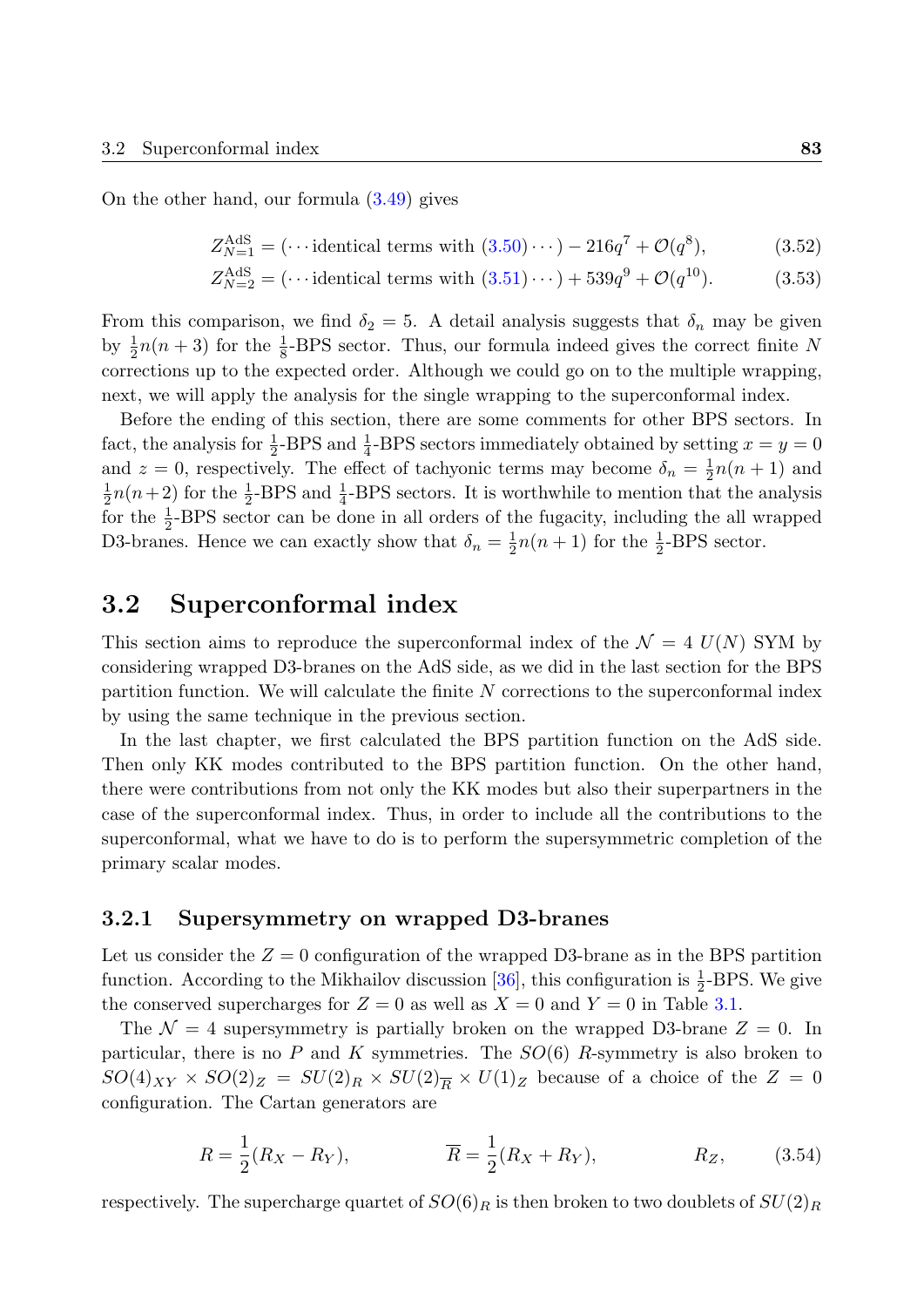| Configurations | Supercharges                      |
|----------------|-----------------------------------|
| $X=0$          | ,4<br>$\cdot$ .2                  |
| $Y=0$          | $\cdot$<br>$,\underline{9}_{1,3}$ |
| $Z=0$          |                                   |

Table 3.1 The preserved supercharges on  $X = 0$ ,  $Y = 0$ , and  $Z = 0$  configurations of the wrapped D3-brane, respectively. Due to the loss of part of supercharges in the  $\mathcal{N} = 4$  superalgebra, we have no longer *P* and *K* symmetries on the wrapped D3-brane.

<span id="page-83-0"></span>

<span id="page-83-1"></span>Table 3.2 The *R*-charges of supercharges. From this, we can find that  $(Q^2, Q^3)$ form a doublet in  $SU(2)_R$  with  $R_Z = \frac{1}{2}$  $\frac{1}{2}$  and  $(Q_1, Q_4)$  form a doublet in  $SU(2)_{\overline{R}}$  with  $R_Z = \frac{1}{2}$  $\frac{1}{2}$  on  $Z = 0$  configuration. The plus sign of the  $R_Z$  charge is consistent because  $Z = 0$  is not an anti-holomorphic surface but a holomorphic surface.

and  $SU(2)_{\overline{R}}$  as

$$
Q_{\alpha}^{I}: \overline{4} \in SO(6)_R \to (2,1)_{\frac{1}{2}} \oplus (1,2)_{-\frac{1}{2}} \in SU(2)_R \times SU(2)_{\overline{R}} \times U(1)_Z. \tag{3.55}
$$

We summarize *R*-charges of supercharges in Table 3.2.

Let *A* and  $\dot{A}$  be the indicies of  $SU(2)_R$  and  $SU(2)_{\overline{R}}$ , respectively. We define

$$
Q_{\alpha}^{A} = (Q_{\alpha}^{A=1}, Q_{\alpha}^{A=2}) = (Q_{\alpha}^{I=2}, Q_{\alpha}^{I=3}),
$$
\n(3.56a)

<span id="page-83-2"></span>
$$
\overline{Q}_{\dot{A}}^{\dot{\alpha}} = (\overline{Q}_{\dot{A}=1}^{\dot{\alpha}}, \overline{Q}_{\dot{A}=\dot{2}}^{\dot{\alpha}}) = (\overline{Q}_{I=1}^{\dot{\alpha}}, \overline{Q}_{I=4}^{\dot{\alpha}}).
$$
\n(3.56b)

Then the unbroken algebra among fermionic generators becomes

$$
2\{S_A^{\alpha}, Q_{\beta}^B\} = \delta_{\beta}^{\alpha} \delta_A^B (H - R_Z) + 2\delta_A^B J^{\alpha}{}_{\beta} + 2\delta_{\beta}^{\alpha} R^B{}_A, \tag{3.57a}
$$

$$
2\{\overline{Q}_{\dot{A}}^{\dot{\alpha}},\overline{S}_{\dot{\beta}}^{\dot{B}}\} = \delta_{\dot{\beta}}^{\dot{\alpha}}\delta_{\dot{A}}^{\dot{B}}(H - R_Z) - 2\delta_{\dot{A}}^{\dot{B}}\overline{J}^{\dot{\alpha}}{}_{\dot{\beta}} - 2\delta_{\dot{\beta}}^{\dot{\alpha}}\overline{R}^{\dot{B}}{}_{\dot{A}}.\tag{3.57b}
$$

This can be derived from  $\mathcal{N} = 4$  supersymmetry algebra (2.51) by restricting the supercharges to those on  $Z = 0$  configuration.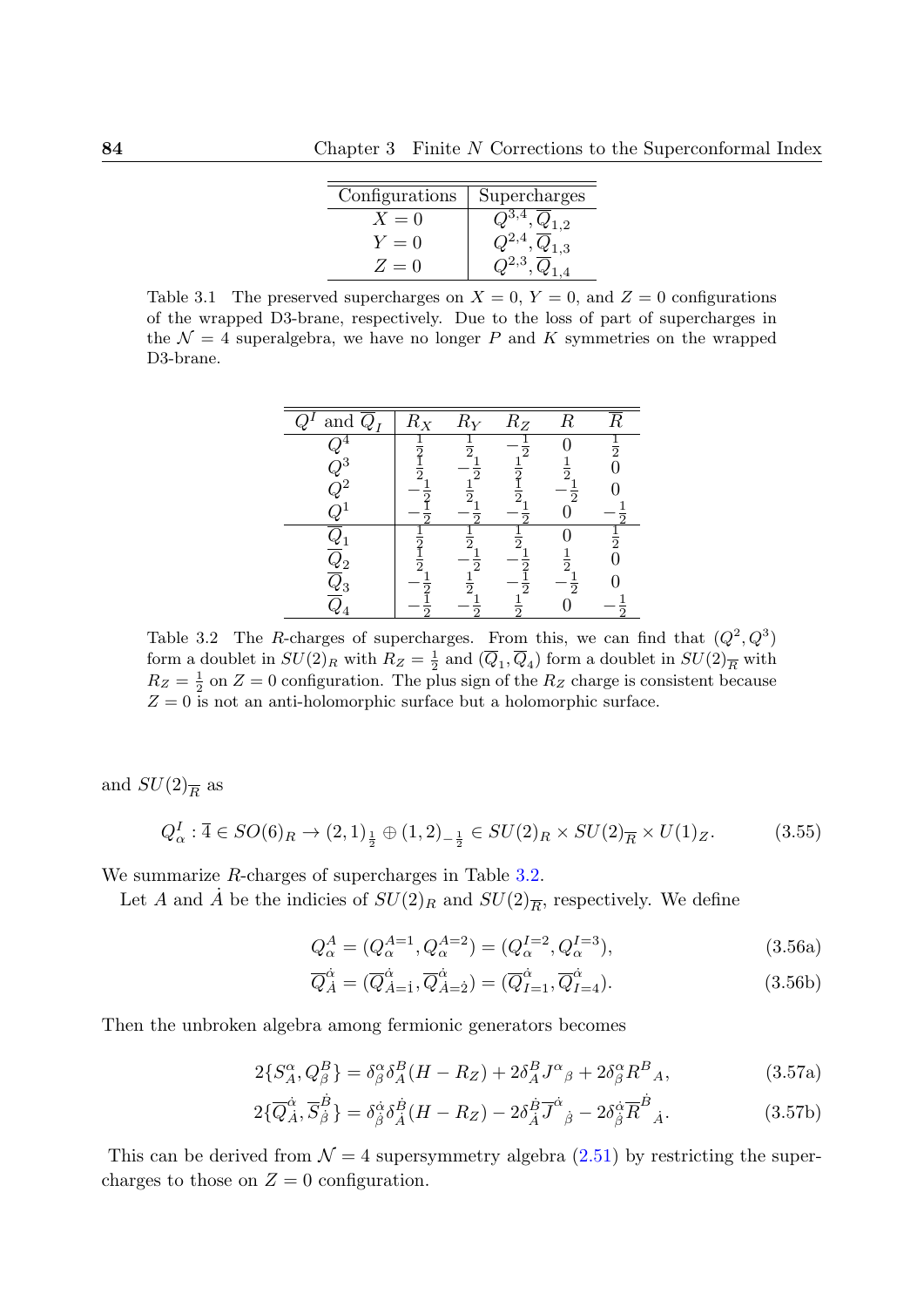In the algebra  $(3.57)$ , we can obtain the bounds

$$
2\{S_{A=2}^{\alpha=2}, Q_{\beta=2}^{B=2}\} = E - 2j_L - (2R + R_Z) \ge 0,
$$
\n(3.58)

<span id="page-84-0"></span>
$$
2\{\overline{Q}_{A=1}^{\dot{\alpha}=1}, \overline{S}_{\dot{\beta}=1}^{\dot{B}=1}\} = E - 2j_R - (2\overline{R} + R_Z) \ge 0,
$$
\n(3.59)

The lower bound (3.59) is the same as our BPS bound (2.53), if we rewrite the *R*- and *R*-charges by  $(3.54)$ . So we construct a representation starting from the primary scalar mode. Since we have already seen that the modes  $\overline{\phi}^{(l)}$  indeed reproduce the BPS partition function in the fini[te](#page-84-0) *N* region, it turns out that these m[odes](#page-49-0) correspond to the primary scalar operato[rs on](#page-82-0) the CFT side. On the AdS side,  $\overline{\phi}^{(l)}$  should also be the superconformal primary of the superconformal algebra. Thus we can construct a representation of the algebra (3.57) starting from  $\overline{\phi}^{(l)}$ .

## **3.2.2 Superconformal index of wrapped D3-brane**

Since we [have](#page-83-2) obtained the symmetry algebra (3.57), we can construct a representation of modes on the wrapped D3-brane to find the superconformal index. Since  $\overline{\phi}^{(l)}$  is the superconformal primary, it satisfies

$$
[S_A^{\alpha}, \overline{\phi}^{(l)}] = [\overline{S}_{\dot{\alpha}}^{\dot{A}}, \overline{\phi}^{(l)}] = 0.
$$
\n(3.60)

The superpartners are obtained by acting supercharges  $Q^A_\alpha$  and  $\overline{Q}^{\dot{\alpha}}_{\dot{A}}$  to this scalar mode. Let us adopt the notation  $[j_L, j_R]_E^{(R,R,R_Z)}$  $E$ <sup> $(K,R,R_Z)$ </sup> to represent these modes. Then we obtain

$$
\overline{\phi}^{(l)} : [0,0]_{l-1}^{(\frac{l}{2},\frac{l}{2},-1)} \xrightarrow{Q^A_{\alpha}} [\frac{1}{2},0]_{l-\frac{1}{2}}^{(\frac{l-1}{2},\frac{l}{2},-\frac{1}{2})} \oplus [\frac{1}{2},0]_{l-\frac{1}{2}}^{(\frac{l+1}{2},\frac{l}{2},-\frac{1}{2})}, \tag{3.61}
$$

$$
\overline{\phi}^{(l)} : [0,0]_{l-1}^{(\frac{l}{2},\frac{l}{2},-1)} \xrightarrow{\overline{Q}_{\underline{A}}^{\dot{\alpha}}} [0,\frac{1}{2}]_{l-\frac{1}{2}}^{(\frac{l}{2},\frac{l-1}{2},-\frac{1}{2})} \oplus [0,\frac{1}{2}]_{l-\frac{1}{2}}^{(\frac{l}{2},\frac{l+1}{2},-\frac{1}{2})}.
$$
\n(3.62)

The second representation in the right hand side actually corresponds a null state. Thus we have only the first representation. We denote these fermionic modes as  $\psi$  and  $\bar{\chi}$ . Namely, we find

$$
\overline{\phi}^{(l)} \xrightarrow{Q^A_{\alpha}} \psi^{(l)} : [\frac{1}{2}, 0]_{l - \frac{1}{2}}^{(\frac{l - 1}{2}, \frac{l}{2}, -\frac{1}{2})}, \qquad \overline{\phi}^{(l)} \xrightarrow{\overline{Q}^{\dot{\alpha}}_{\dot{A}}} \overline{\chi}^{(l)} : [0, \frac{1}{2}]_{l - \frac{1}{2}}^{(\frac{l}{2}, \frac{l - 1}{2}, -\frac{1}{2})}.
$$
 (3.63)

By repeating this process, we have a multiplet of the massless modes on the wrapped D3-brane  $Z = 0$ . We summarize all the modes in Table 3.3 and the structure of the multiplet in Fig. 3.1.

We have finished the classification of the massless modes on the wrapped D3-brane. Next, let us compute the single-particle index of the worldv[olum](#page-85-0)e theory on the wrapped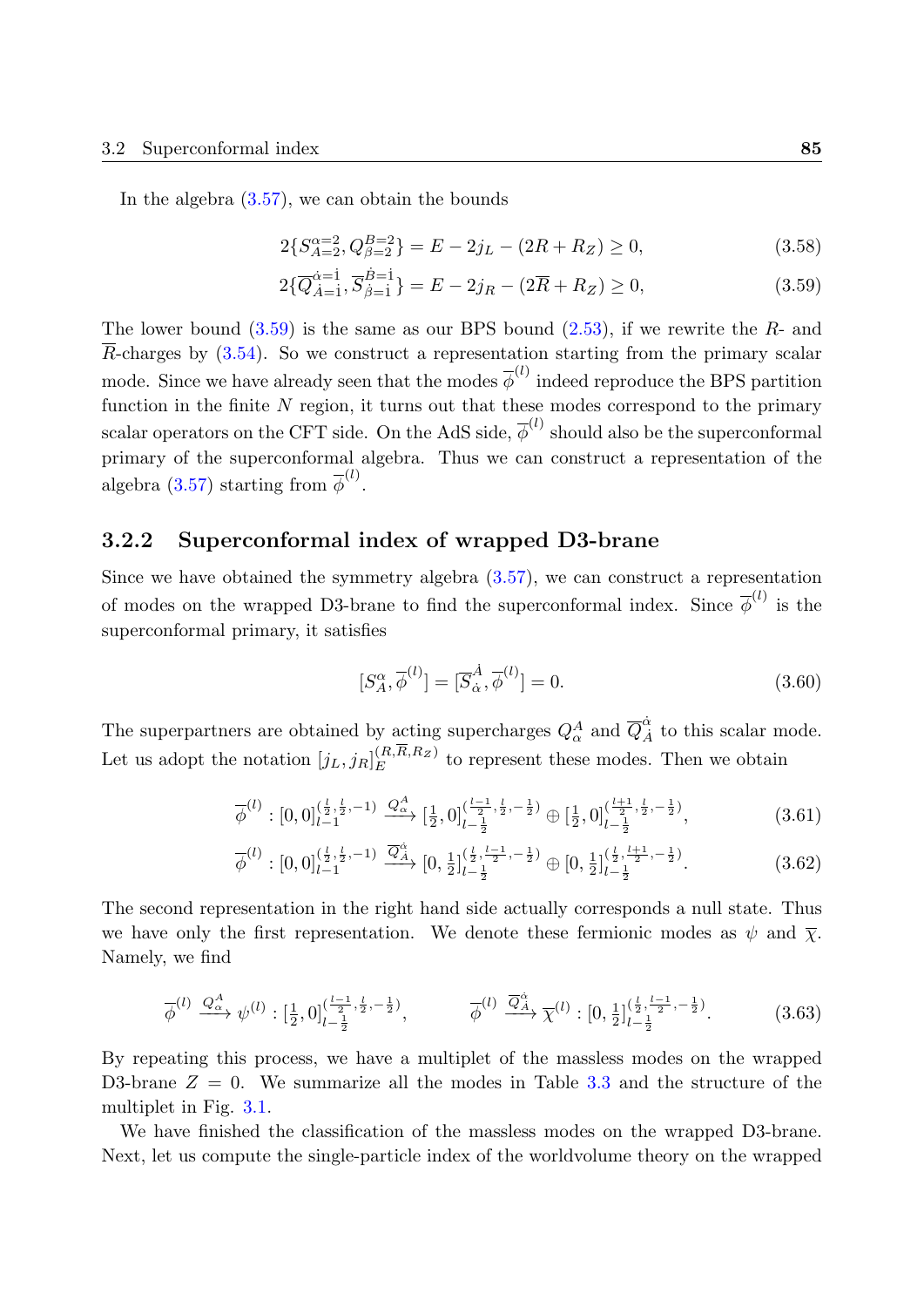| Modes                   | E                      | ĴL                                 | $j_R\vert$                    | $\, R \,$                                                    |                                                               | $R_Z$          |
|-------------------------|------------------------|------------------------------------|-------------------------------|--------------------------------------------------------------|---------------------------------------------------------------|----------------|
| $\overline{\phi}^{(l)}$ |                        | 0                                  | 0                             |                                                              | $\frac{l}{2}$                                                 | 1              |
| $\overline{\chi}^{(l)}$ | $\frac{1}{2}$          | 0                                  | $\lfloor \frac{1}{2} \rfloor$ | $\left[\frac{l}{2}\right]$                                   | $\left[\frac{l-1}{2}\right]$                                  | $-\frac{1}{2}$ |
| $\overline{F}^{(l)}$    |                        | 0                                  | 0                             | $\frac{l}{2}$                                                | $^{-2}$<br>5                                                  |                |
| $\psi^{(l)}$            | l<br>$\frac{1}{2}$     |                                    | 0                             |                                                              |                                                               | $-\frac{1}{2}$ |
| $w^{(l)}$               |                        | $\frac{1}{2}$ ]<br>$\frac{1}{2}$ ] | $\left[\frac{1}{2}\right]$    | $\left[\frac{l-1}{2}\right]$<br>$\left[\frac{l-1}{2}\right]$ | $\begin{bmatrix} \overline{l} \\ \frac{l-1}{2} \end{bmatrix}$ |                |
| $\overline{\psi}^{(l)}$ |                        | $\frac{1}{2}$                      | $\overline{0}$                | $\left[\frac{l-1}{2}\right]$                                 | $l-2$<br>$\overline{2}$                                       | $\frac{1}{2}$  |
| (l)                     |                        | $\overline{0}$                     | 0                             | $\left[\frac{l-2}{2}\right]$                                 | $\frac{l}{2}$                                                 | 0              |
| $\chi^{(l)}$            | $\frac{1}{2}$<br>$l +$ | 0                                  | $\frac{1}{2}$                 | $\underline{l-2}$<br>$\overline{2}$                          | $i-1$<br>$\overline{2}$                                       | $\frac{1}{2}$  |
| $\phi^{(l)}$            |                        |                                    |                               | $\underline{\iota-2}$<br>$\overline{2}$                      | $\underline{\iota-2}$<br>$\bar{2}$                            |                |

Table 3.3 The massless modes arising in the worldvolume theory on the wrapped D3-brane  $Z = 0$ . [j] stands for a spin j representation of a corresponding  $SU(2)$ . Some of these modes saturate the BPS bound (3.59).

<span id="page-85-0"></span>

Fig. 3.1 The multiplet structure of the massless modes on the wrapped D3-brane  $Z = 0$ . The right diagonal up arrow stands for the action of  $Q^A_\alpha$ , and the left diagonal up arrow stands for the action of  $\overline{Q}_{\dot{A}}^{\dot{\alpha}}$ .

D3-brane. Here it is convenient to rewrite  $(2.52)$  in terms of *R* and  $\overline{R}$  as

$$
\mathcal{I} = \text{tr}[(-1)^F \overline{x}^{\overline{\Delta}} q^{E+j_R} y^{2j_L} u^{2R} v^{\overline{R}-R-R_Z}].
$$
\n(3.64)

Then all we have to do is to sum up the co[ntribu](#page-49-1)tions of the BPS modes of modes shown in Table 3.3. From this table, we find the BPS modes shown in Table 3.4.

The single-particle index obtained from Table 3.4 is

<span id="page-85-1"></span>
$$
i_{\rm sp}^{Z=0} = 1 - \frac{(1 - \frac{v}{q})(1 - yq^{\frac{3}{2}})(1 - y^{-1}q^{\frac{3}{2}})}{(1 - uq)(1 - \frac{v}{u}q)}.\tag{3.65}
$$

This is just the index of a  $U(1)$  theory realized on the  $Z=0$  wrapped D3-brane. Thus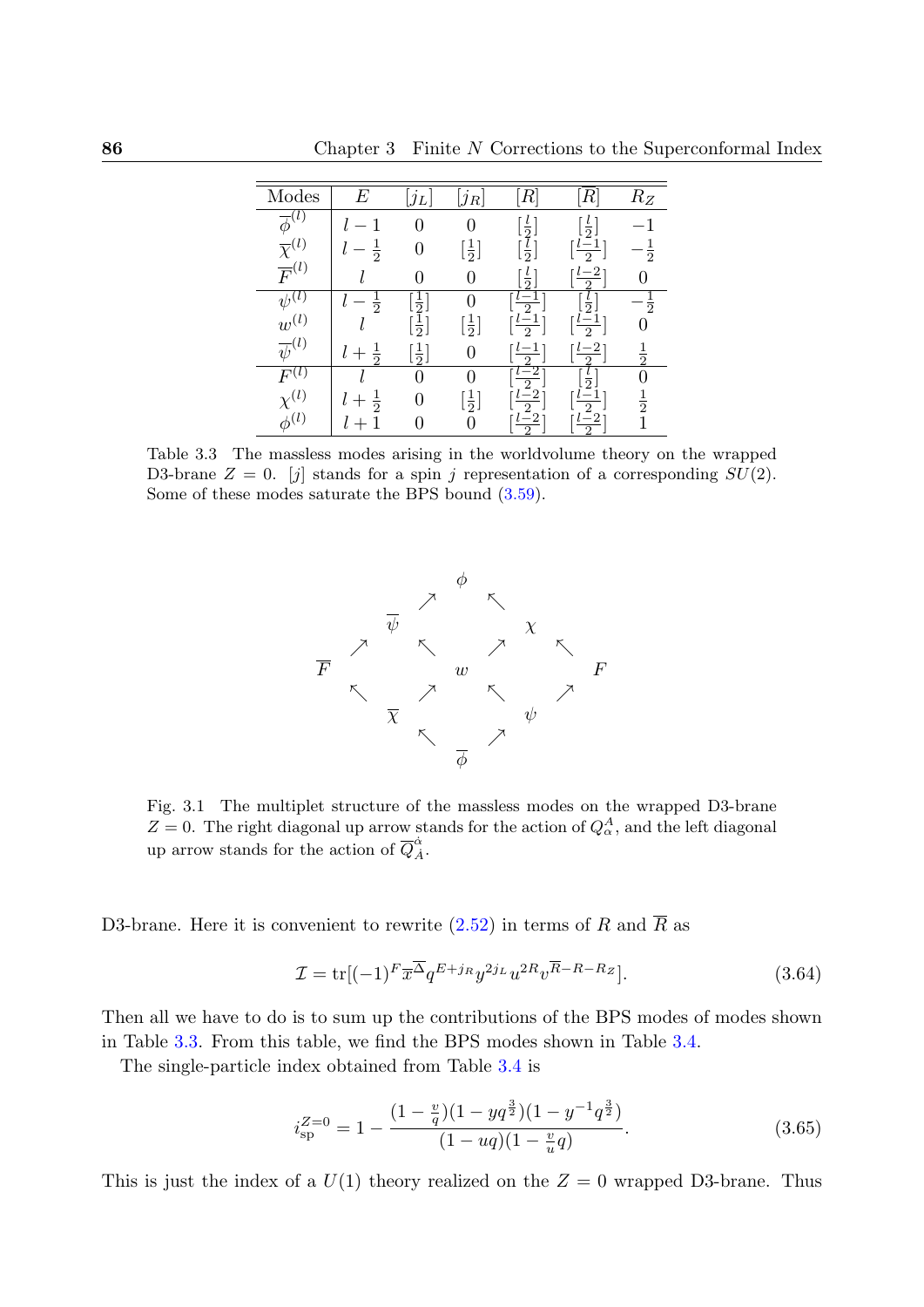| $[j_L,j_R]^{(R,\overline{R},R_Z)}_E$                                                                              | Condition  | Range of $R$                               | Contribution                                                     |
|-------------------------------------------------------------------------------------------------------------------|------------|--------------------------------------------|------------------------------------------------------------------|
| $[0,0]_{l=1}^{(\lceil \frac{l}{2}\rceil,\frac{l}{2},-1)}$                                                         | $l \geq 0$ | $-\frac{l}{2} \rightarrow \frac{l}{2}$     | $q^{l-1}u^{2R}v^{\frac{l}{2}-R+1}$                               |
| $[0, \frac{1}{2}]_{l-\frac{1}{2}}^{(\lceil \frac{l}{2}\rceil, \frac{l-1}{2}, -\frac{1}{2})}$                      | $l \geq 1$ | $-\frac{l}{2} \rightarrow \frac{l}{2}$     | $-q^l u^{2R} v^{\frac{l-1}{2}-R+\frac{1}{2}}$                    |
| $\left[\left[\frac{1}{2}\right],0\right]_{l=\frac{1}{2}}^{(\left[\frac{l-1}{2}\right],\frac{l}{2},-\frac{1}{2})}$ | $l\geq 1$  | $-\frac{l-1}{2} \rightarrow \frac{l-1}{2}$ | $-q^{l-\frac{1}{2}}\chi_1^J u^{2R}v^{\frac{l}{2}-R+\frac{1}{2}}$ |
| $\left[\left[\frac{1}{2}\right],\frac{1}{2}\right]_{l}^{(\left[\frac{l-2}{2}\right],\frac{l-1}{2},0)}$            | l > 1      | $-\frac{l-1}{2} \rightarrow \frac{l-1}{2}$ | $q^{l+\frac{1}{2}} \chi_1^J u^{2R} v^{\frac{l-1}{2}-R}$          |
| $[0,0]_l^{(\lceil \frac{l-2}{2}\rceil,\frac{l}{2},0)}$                                                            | $l\geq 2$  | $-\frac{l-2}{2} \rightarrow \frac{l-2}{2}$ | $q^lu^{2R}v^{\frac{l}{2}-R}$                                     |
| $[0, \frac{1}{2}]_{l+\frac{1}{2}}^{(\left[\frac{l-2}{2}\right], \frac{l-1}{2}, \frac{1}{2})}$                     | $l\geq 2$  | $-\frac{l-2}{2} \rightarrow \frac{l-2}{2}$ | $\label{eq:3.10} -q^{l+1}u^{2R}v^{\frac{l-1}{2}-R-\frac{1}{2}}$  |

<span id="page-86-0"></span>Table 3.4 The BPS massless modes arising on the wrapped D3-brane. Summing up all contributions shown here, we find the single-particle index for the fluctuations of the wrapped D3-brane  $Z = 0$ .

the multi-particle index is the plethystic exponential of  $(3.65)$ :

$$
\mathcal{I}_{Z=0}^{\text{D3}} = (v^{-1}q)^N \text{Pexp}(i_{\text{sp}}^{Z=0}),\tag{3.66}
$$

where the factor  $(v^{-1}q)^N$  is the classical contribution obta[ined](#page-85-1) by (3.29) and (3.30). Again, we have a tachyonic mode and zero modes in the single-particle index as in the case of the BPS partition function:

$$
i_{\rm sp} = \frac{1}{v^{-1}q} + \left(\frac{u}{v^{-1}} + \frac{u^{-1}v}{v^{-1}}\right) + \mathcal{O}(q^{\frac{1}{2}}). \tag{3.67}
$$

Actually, these modes come from the modes  $l = 0, 1$  in  $[0, 0]_{l=1}^{(\frac{l}{2}, \frac{l}{2}, -1)}$  $\frac{\sqrt{2}, \sqrt{2}, -1}{l-1}$  shown in the first line of Table 3.4. Since these modes contributed to the BPS partition function, the situation is the exactly same as the BPS partition function (3.39). Hence we take the analytic continuation for the tachynic mode,

$$
\operatorname{Pexp}\left(\frac{1}{v^{-1}q}\right) = \frac{1}{1 - (v^{-1}q)^{-1}} = -\frac{v^{-1}q}{1 - v^{-1}q} = -v^{-1}q\operatorname{Pexp}(v^{-1}q) \tag{3.68}
$$

as (3.40), and perform the Weyl completion

<span id="page-86-1"></span>
$$
\mathcal{I}^{D3} = \mathcal{I}_{X=0}^{D3} + \mathcal{I}_{Y=0}^{D3} + \mathcal{I}_{Z=0}^{D3}.
$$
\n(3.69)

No[te tha](#page-79-1)t this summation becomes the Weyl character formula of the  $SU(3)_R$  character.

We expect that (3.69) gives the first non-trivial finite *N* corrections to the index on the AdS side. Since we only consider the single wrapped D3-branes, there should be the error coming from the double wrapping contributions. The energy of D3-branes of double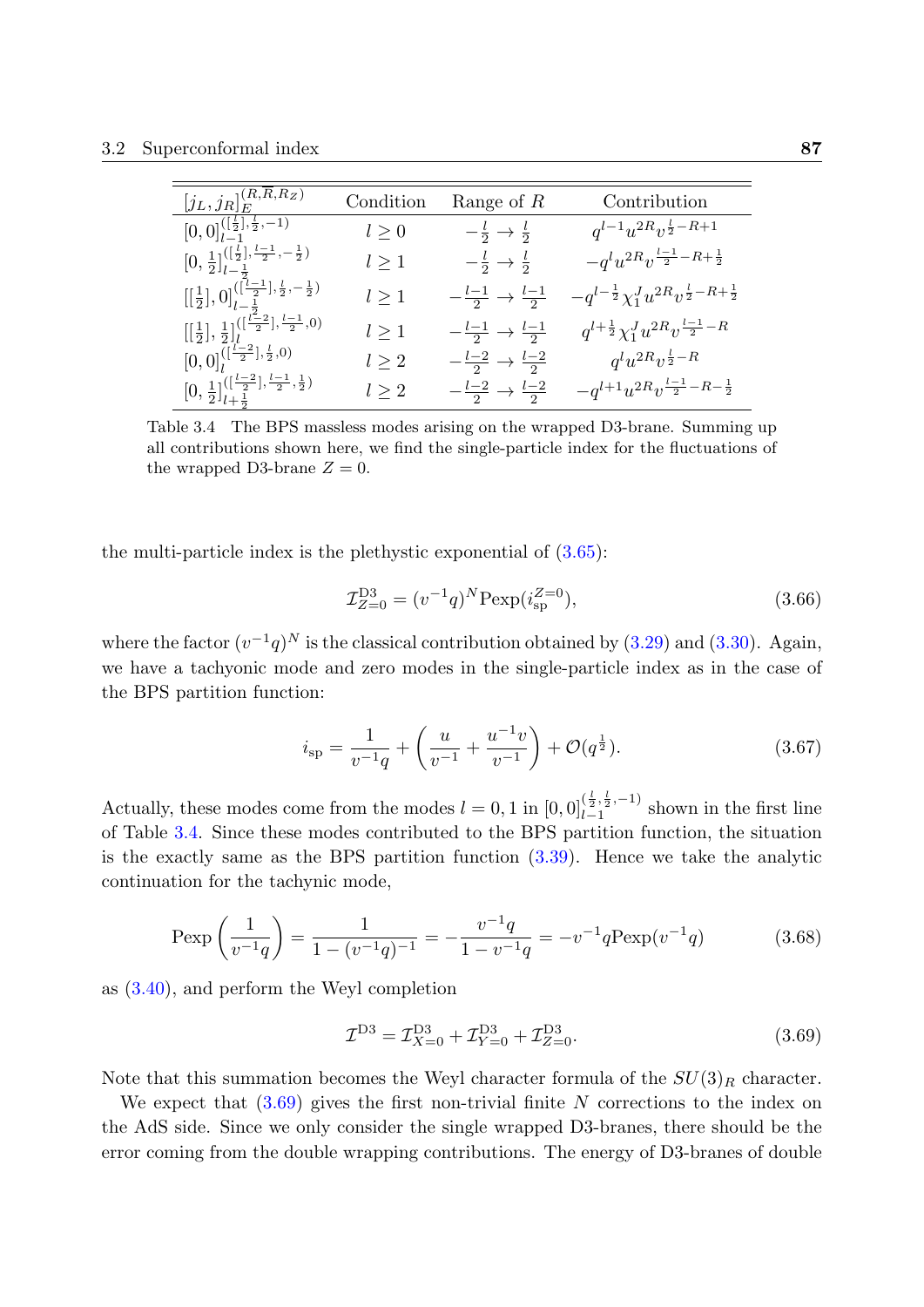wrapping is about 2*N*. Then the index on the AdS side is

$$
\mathcal{I}_N^{\text{AdS}} = \mathcal{I}^{\text{KK}}(1 + \mathcal{I}^{\text{D3}}) + \mathcal{O}(q^{2N}).\tag{3.70}
$$

We conjecture that this index is equivalent to that on the CFT side, namely

<span id="page-87-1"></span><span id="page-87-0"></span>
$$
\mathcal{I}_{U(N)}^{\text{CFT}} = \mathcal{I}^{\text{KK}}(1 + \mathcal{I}^{\text{D3}}) + \mathcal{O}(q^{2N}),\tag{3.71}
$$

where  $\mathcal{I}_{U(N)}^{\text{CFT}}$  $U(N)$  is given by  $(2.58)$ .

## **3.2.3 Comparison with the CFT side**

Let us consider the comp[arison](#page-51-1) with the CFT side to check the correctness of our formula  $(3.70)$  for  $N = 1, 2, 3$ . The results on the CFT side was already given in  $(2.59)$ ,  $(2.60)$  and  $(2.61)$ . Comparing these results with our formula  $(3.70)$ , we find

$$
\mathcal{I}_{N=1}^{\text{AdS}} = (\cdots \text{identical terms with } (2.59)\cdots) \n+ 2(1 + \chi_{(2,2)} + \chi_{(6,0)})q^6 + \mathcal{O}(q^{\frac{13}{2}}),
$$
\n(3.72)

$$
\mathcal{I}_{N=2}^{\text{AdS}} = (\cdots \text{identical terms with } (2.60)\cdots) \n+ 2(\chi_{(0,4)} + \chi_{(2,0)} + \chi_{(4,2)} + \chi_{(8,0)})q^{8} + \mathcal{O}(q^{\frac{17}{2}}),
$$
\n(3.73)

$$
\mathcal{I}_{N=3}^{\text{AdS}} = (\cdots \text{identical terms with } (2.61)\cdots)
$$
  
+2( $\chi$ <sub>(0,2)</sub> +  $\chi$ <sub>(2,4)</sub> +  $\chi$ <sub>(4,0)</sub> +  $\chi$ <sub>(6,2)</sub> +  $\chi$ <sub>(10,0)</sub>) $q$ <sup>10</sup> +  $\mathcal{O}(q^{\frac{21}{2}})$ . (3.74)

There results are consistent with our co[njectu](#page-53-0)re (3.71). Furthermore, the results suggest that the relation of the index between the CFT side and the AdS side is

$$
\mathcal{I}_{U(N)}^{\text{CFT}} = \mathcal{I}^{\text{KK}}(1 + \mathcal{I}^{\text{D3}}) + \mathcal{O}(q^{2N+4})
$$
\n(3.75)

rather than (3.71). The shift  $q^{2N} \to q^{2N+4}$  of the error may be interpreted as the effect of the tachyonic modes in the double wrapping contributions. Let us consider the specific configuration given by  $Z^2 = 0$  as an example of a double wrapping configuration. Roughly speaking, th[e finit](#page-87-1)e  $N$  corrections coming from this configuration is the  $U(2)$  index with the single-particle index (3.65). Thus we have

$$
\mathcal{I}_{Z^2=0}^{\text{D3}} = (v^{-1}q)^{2N} \oint_{|z|=1} \frac{\mathrm{d}z}{2\pi i z} \text{P} \exp[i_{\text{sp}}^{Z=0}(z^{-1}+2+z)]
$$
\n
$$
\sim \oint_{|z|=1} \frac{\mathrm{d}z}{2\pi i z} \frac{(v^{-1}q)^{2N}}{(1-\frac{1}{v^{-1}q})^2 (1-\frac{1}{v^{-1}q}z)(1-\frac{1}{v^{-1}q}z^{-1})} \cdots \sim (v^{-1}q)^{2N+4} + \cdots , \tag{3.76}
$$

and this is consistent with the shift  $q^{2N} \rightarrow q^{2N+4}$ .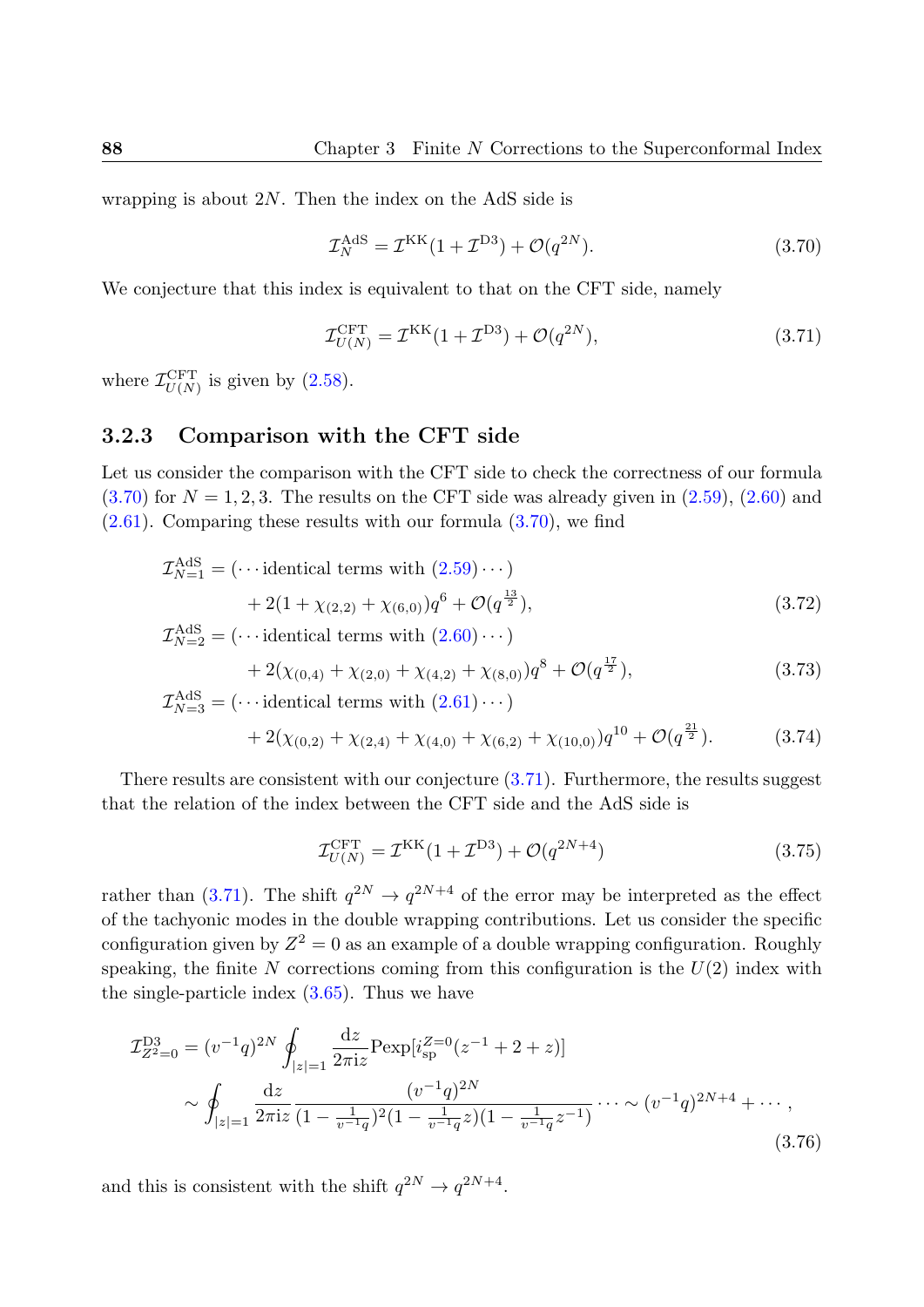In summary, we confirmed that our formula  $(3.69)$  and  $(3.70)$  does work at least for  $N = 1, 2, 3$ , up to the double wrapping configurations. We expect that the formula works even for arbitrary *N*. In the next chapter, we apply the formula to the S-fold theories to find the BPS partition function and the superco[nform](#page-86-1)al ind[ex.](#page-87-0)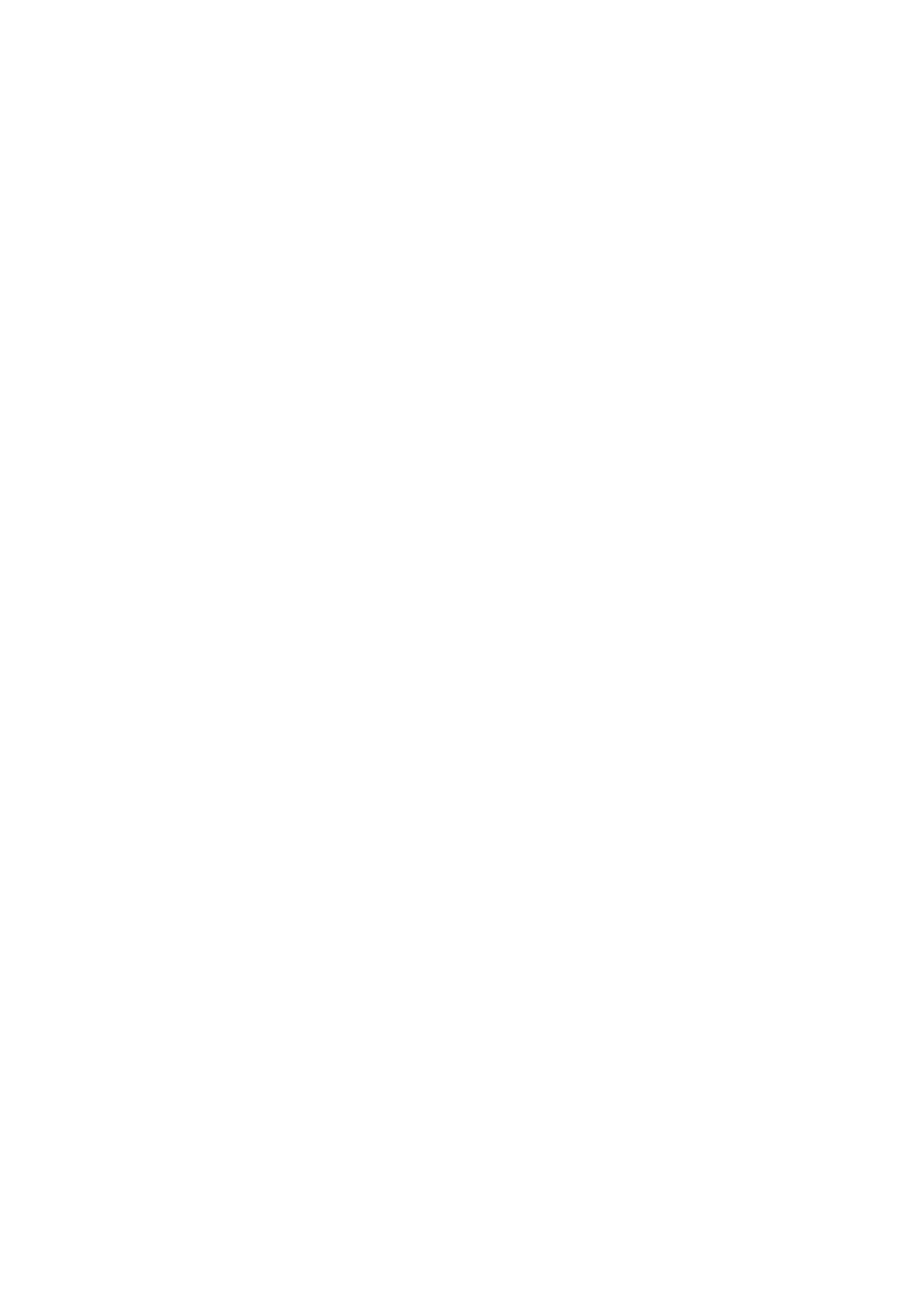# **Chapter 4**

# **Four-Dimensional S-fold Theories**

It is well known that any  $\mathcal{N} = 3$  theories that have the weak coupling limit automatically have the  $\mathcal{N} = 4$  supersymmetry. Then, an  $\mathcal{N} = 3$  theory that never has the  $\mathcal{N} =$ 4 supersymmetry is called a genuine  $\mathcal{N} = 3$  theory. In the paper [38], Aharony and Evtikhiev discussed some properties of genuine  $\mathcal{N} = 3$  theories under the assumption that genuine  $\mathcal{N} = 3$  theories exist. After their work, Garcia-Etxebarria and Regalado discovered explicit examples of genuine  $\mathcal{N} = 3$  theories [18] as a ge[nera](#page-133-2)lization of the orientifold theory. We call these theories S-fold theories following [20].

In this chapter, we investigate the S-fold theories by using the AdS/CFT correspondence. In particular, we compute the BPS partition fun[ctio](#page-131-2)n and the superconformal index following the author's and his collaborators' papers [22, 23]. [Sin](#page-131-3)ce the S-fold theories have no weak coupling limit, namely no marginal deformation, we cannot use the free field counting. Alternatively, we use the method developed in the last chapter to calculate the finite *N* corrections to the index. After the calculation[, w](#page-131-1)[e do](#page-132-1) the consistency check. It was conjectured in [20] that some of the S-fold theories are equivalent to  $\mathcal{N}=4$  SYM with a certain gauge group. Then we can compare our result with that of the corresponding  $\mathcal{N}=4$  SYM. Also, recently Zafrir found the UV Lagrangian for some of the S-fold theories and calculate[d th](#page-131-3)e index [21]. So we compare our results with Zafrir's result.

# **4.1**  $\mathcal{N} = 4$  orientifol[d t](#page-131-4)heory

Before discussing the S-fold theories, we would like to review the orientifold and the AdS/CFT correspondence regarding the orientifold.

An orientifold action in type II string theory is defined by  $I \cdot \Omega \cdot J$ , where *I* is the sign flip of coordinates of R 9*−p* , Ω is the orientation reversal of the worldsheet of strings, and *J* is the fermion number operator  $(-1)^{F_L}$  of left moving spacetime fermions for  $p = 2, 3, 6, 7$ , otherwise the identity operator. Then an orientifold *p*-plane (O*p*-plane) is defined as a fixed plane under the orientifold action. In other words, an  $Op$ -plane is a  $p+1$ -dimensional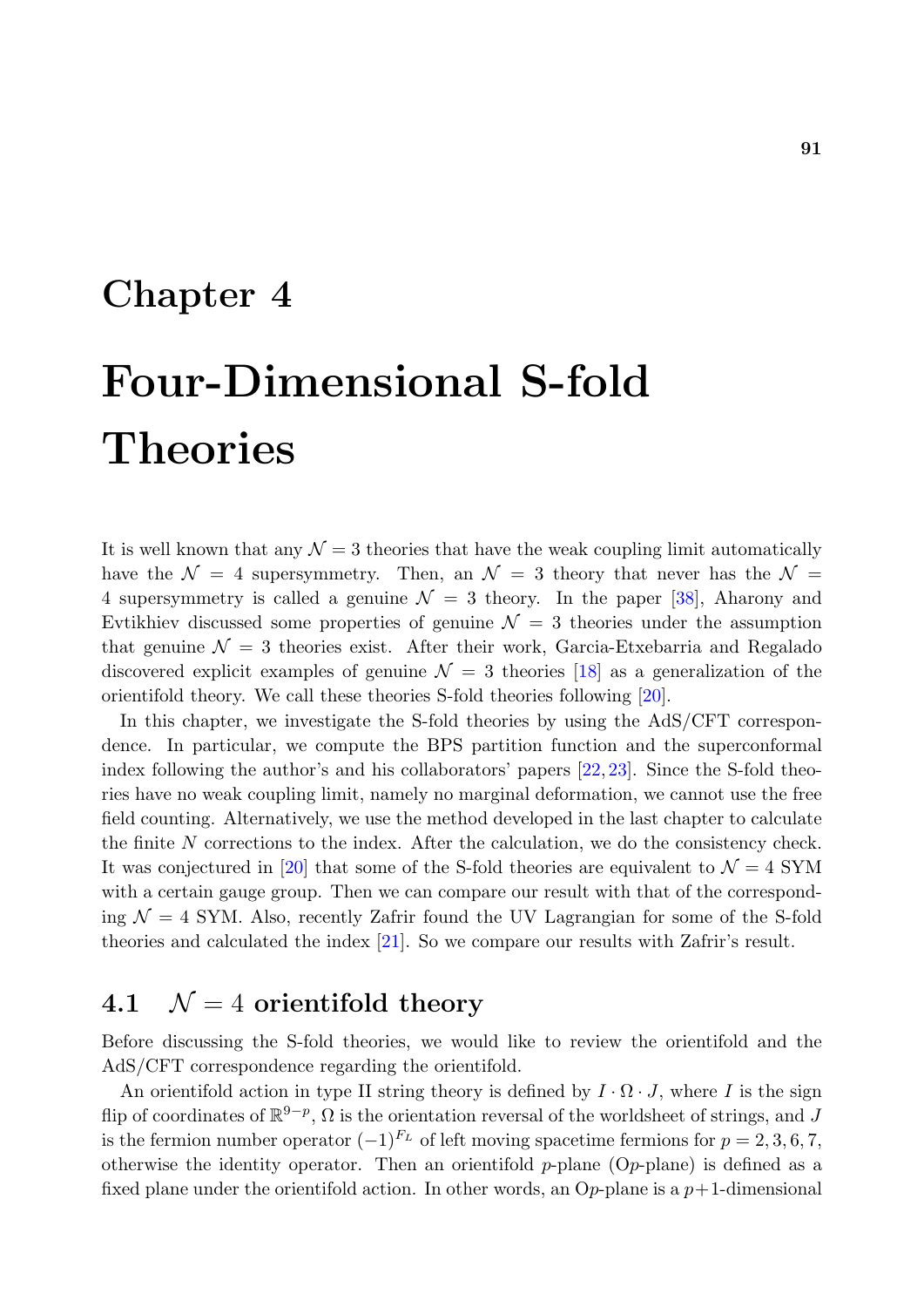plane of type II string theory on  $\mathbb{R}^{1,p} \times \mathbb{R}^{9-p} / (I \cdot \Omega \cdot J)$ . We consider the  $p = 3$  case here.

Let us see the orientifold action for  $p = 3$  in more detail. We consider an O3-plane is embedded in  $\mathbb{R}^{1,3} \times \mathbb{C}^3$ , where  $\mathbb{C}^3$  is orthogonal to the O3-plane. Unlike the orbifold, the orientifold acts on fields as well as coordinates. First, the orientifold acts on the transverse coordinates  $X, Y, Z \in \mathbb{C}^3$  as

$$
(X, Y, Z) \rightarrow (-X, -Y, -Z). \tag{4.1}
$$

Since  $SO(6)_R$  is the rotation symmetry of the transverse direction of D3-branes, this transformation can be realized by  $-1 \in SO(6)_R$ .

Second, the orientifold acts on the massless fields in type IIB string theory  $as^*{}^1$ 

<span id="page-91-0"></span>
$$
\begin{pmatrix} C_2 \\ B_2 \end{pmatrix} \rightarrow \begin{pmatrix} -C_2 \\ -B_2 \end{pmatrix},\tag{4.2}
$$

and other bosonic fields are invariant. Therefore, the orientifold action can be realized by taking  $M = -1$  in the  $SL(2,\mathbb{R})$  transformation (2.87). Note that if we take account of the flux quantization  $(2.75)$ ,  $SL(2,\mathbb{R})$  is broken to  $SL(2,\mathbb{Z})$ .

## **4.1.1 AdS/CFT correspondence in [the](#page-61-0) orientifold background**

The AdS/CFT corres[ponde](#page-58-0)nce in the presence of the O3-plane is first discussed by Witten [39]. To discuss it, we place *N* D3-branes parallel to O3-plane. The realized 4d theory on D3-branes should be invariant under the orientifold action. Since the orientifold action has the orientation reversal, we expect that the realized theory is  $\mathcal{N}=4$  with the *SO* or *Sp* [typ](#page-133-3)e gauge group. If we take the near horizon limit, the geometry becomes  $AdS_5 \times S^5/\mathbb{Z}_2$ due to the orientifold action (4.1).

Let  $H_3$  and  $F_3$  be the field strength of  $B_2$  and  $C_2$ , respectively. In the presence of the O3-plane,  $H_3$  and  $F_3$  are not globally defined 3-form fields but twisted 3-form fields. Then these twisted 3-form fields ar[e cla](#page-91-0)ssified by the twisted sheaf cohomology

$$
H^3(S^5/\mathbb{Z}_2, \widetilde{\mathbb{Z}} \oplus \widetilde{\mathbb{Z}}) = \mathbb{Z}_2 \oplus \mathbb{Z}_2, \tag{4.3}
$$

where  $\widetilde{\mathbb{Z}}$  is a twisted sheaf of integers. This is called the discrete torsion of 3-form fields *H*<sub>3</sub> and *F*<sub>3</sub>. The realizable theories on *N* D3-branes are now classified by  $\mathbb{Z}_2 \oplus \mathbb{Z}_2$ .

Let us call the two types of discrete torsion  $\theta_{\text{NS}}$  and  $\theta_{\text{RR}}$ . The four possible models correspond to values

$$
(\theta_{\rm NS}, \theta_{\rm RR}) = (0, 0), (1, 0), (0, 1), (1, 1). \tag{4.4}
$$

It is clear that  $\theta_{\text{NS}}$  and  $\theta_{\text{RR}}$  form a doublet under  $SL(2,\mathbb{Z})$ . Then a model with

<sup>\*&</sup>lt;sup>1</sup> The massless fields of type IIB string theory are listed in Table 2.7.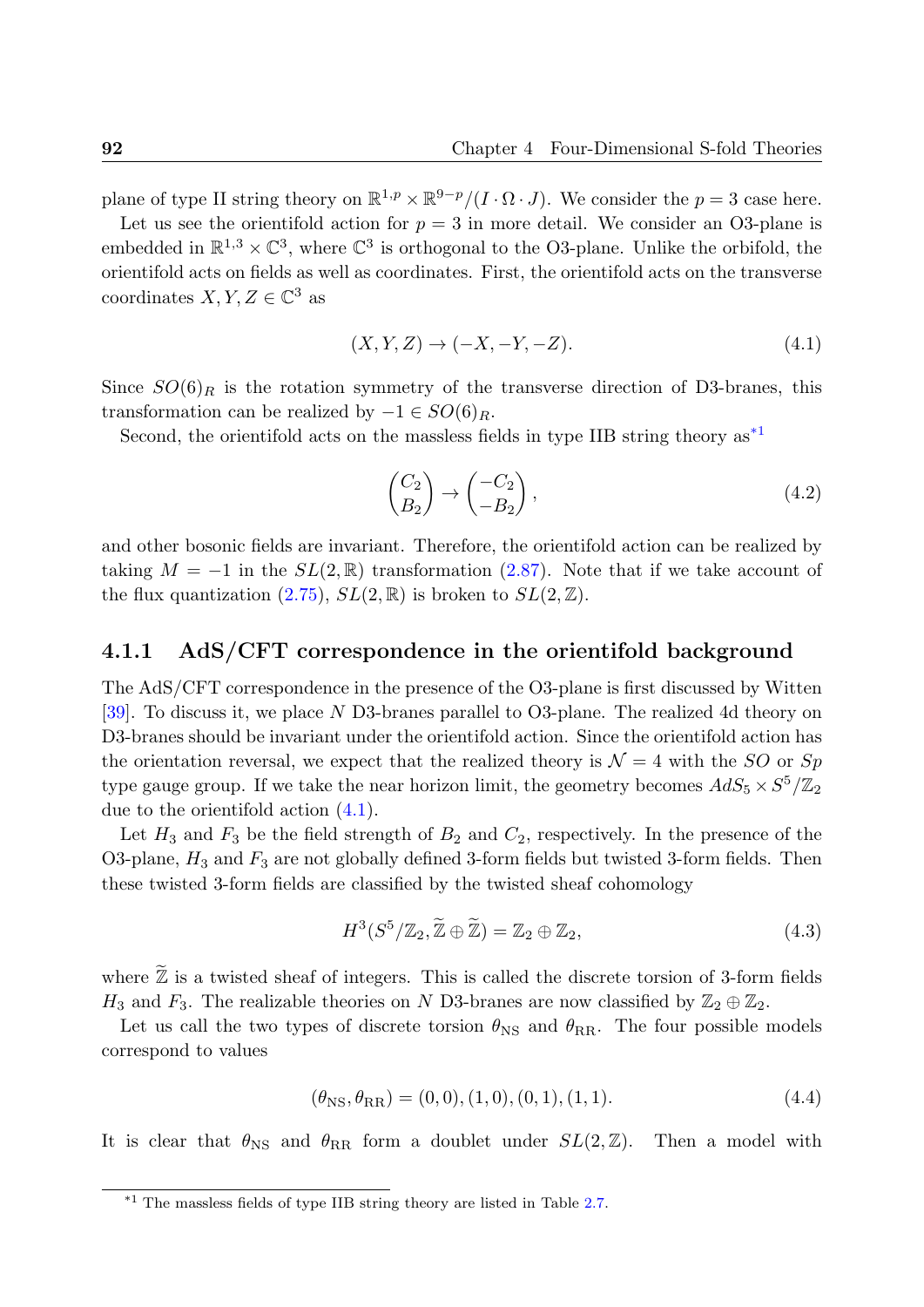| $(\theta_{\rm NS},\theta_{\rm RR})$ | Gauge group  |
|-------------------------------------|--------------|
| (0, 0)                              | SO(2N)       |
| (1,0)                               | Sp(N)        |
| (0,1)                               | $SO(2N + 1)$ |
| (1,1)                               | Sp(N)        |

<span id="page-92-0"></span>Table 4.1 A table of the classification of the discrete torsion  $(\theta_{\text{NS}}, \theta_{\text{RR}})$  with corresponding gauge groups.

 $(\theta_{\text{NS}}, \theta_{\text{RR}}) = (0, 0)$  corresponds to the  $\mathcal{N} = 4$  *SO*(2*N*) SYM because this theory is self dual under  $SL(2,\mathbb{Z})$  (known as the Montonen-Olive duality [40]). Other models can also be classified in this way. We summarized the correspondence between  $(\theta_{\rm NS}, \theta_{\rm RR})$  and the gauge group in Table 4.1.

In summary, we have found the following AdS/CFTs [39]:

4d 
$$
\mathcal{N} = 4
$$
 *SO*, *Sp* gauge theory  $\iff$  Type IIB string theory on  $AdS_5 \times S^5/\mathbb{Z}_2$ .  
(4.5)

## **Pfaffian operators and wrapped D3-branes**

In Chapter 3, we analyzed wrapped D3-branes on three-cycle in  $S^5$ , and they indeed gave the finite *N* corrections to the BPS partition function and the superconformal index. In the orientifold theory, these wrapped D3-branes also have an essential role in finding the finite *N* co[rre](#page-72-0)ctions.

Actually, Witten pointed out that a Pfaffian operator on the CFT side corresponds to a wrapped D3-brane on a non-trivial three-cycle in  $S^5/\mathbb{Z}_2$  [39]. The Pfaffian operator is defined as N adjoint scalars contracted by an epsilon tensor. In the  $\mathcal{N} = 4$   $SO(2N)$  SYM, this is given by

<span id="page-92-1"></span>
$$
Pf(\Phi) = \frac{1}{N!} \epsilon_{i_1 \cdots i_{2N}} (\Phi)_{i_1 i_2} \cdots (\Phi)_{i_{2N-1} i_{2N}},
$$
\n(4.6)

where  $\Phi$  is one of the adjoint scalars  $X, Y, Z$ . It is possible to generalize this definition, including different types of fields, for example,  $\epsilon XY \cdots Z$ . Then we refer to this type of operator as the Pfaffian type operator. We can also consider the composite operators of Pfaffians and trace operators. From the definition  $(4.6)$ , it turns out that the Pfaffian operators exist only for  $\mathcal{N} = 4$  *SO*(2*N*) SYM.

Note that the square of the Pfaffian operator is the determinant operator<sup>\*2</sup>: Pf( $\Phi$ )  $\propto$ det  $\Phi$ . This is reminiscent of  $\mathbb{Z}_2$  structure. In fact, th[e wr](#page-92-1)apped D3-branes on three-cycle

 $*$ <sup>2</sup> As we pointed out in subsection 2.1.3, the determinant operators can be written by trace operators.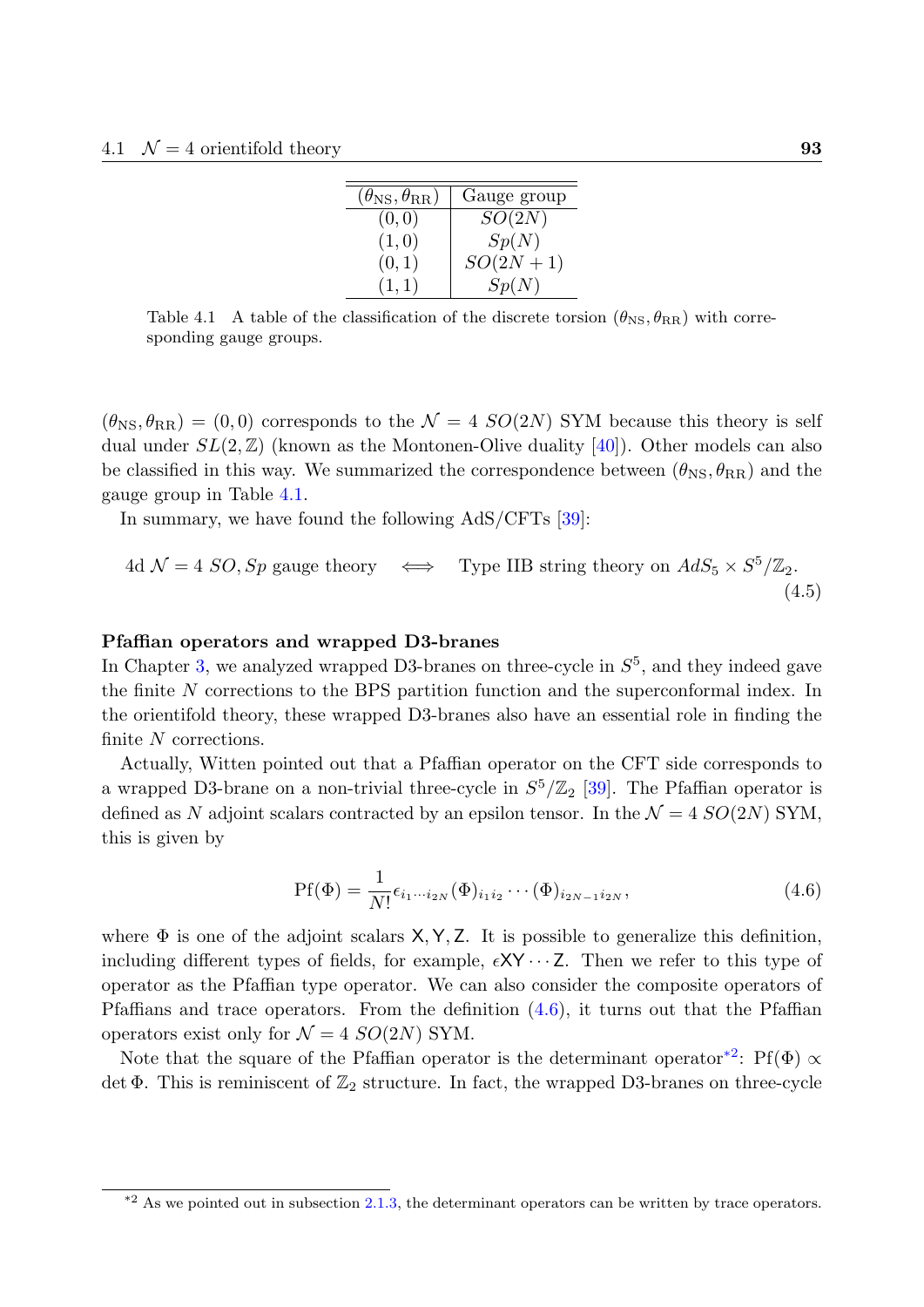in  $S^5/\mathbb{Z}_2$  are classified by the third homology group

$$
H_3(S^3/\mathbb{Z}_2, \mathbb{Z}) = \mathbb{Z}_2.
$$
\n
$$
(4.7)
$$

Its charge is called the winding number (mod 2) of the wrapped D3-brane.

As a final comment in this subsection, the wrapped D3-branes on trivial cycles are always present because they correspond to the trace operators on the CFT side [19]. For example, the double wrapping is allowed to exist because they have a trivial charge of  $H_3(S^5/\mathbb{Z}_2, \mathbb{Z}) = \mathbb{Z}_2$ . This implies that the first non-trivial finite *N* corrections come from the double wrapping for  $\mathcal{N} = 4$   $SO(2N+1)$  and  $Sp(N)$  SYMs. This is beyond our [pu](#page-131-5)rpose in this thesis, and we leave it for future work.

## **4.1.2 BPS partition function**

Now, we give a short explanation about the BPS partition function of the interacting  $\mathcal{N} = 4$  *SO*(*N*) and *Sp*(*N*) SYMs. The calculation on the AdS side will be given later.

#### 1 2 **-BPS partition function**

First let us consider the  $\frac{1}{2}$ -BPS partition function. The single-particle  $\frac{1}{2}$ -BPS partition function is given by the Coulomb branch operators of the theory, namely the Casimir operators. The Casimir operators of  $SO(2N + 1)$  and  $Sp(N)$  group have a conformal dimension 2, 4,  $\cdots$ , 2*N*. They correspond to the  $\frac{1}{2}$ -BPS operators  $\{TrZ^{2n}|n = 1, \cdots, N\}$ . Thus the  $\frac{1}{2}$ -BPS partition function is

$$
Z_{SO(2N+1)}^{\frac{1}{2}\text{-BPS}}(z) = Z_{Sp(N)}^{\frac{1}{2}\text{-BPS}}(z) = \text{Pexp}\left(\sum_{n=1}^{N} x^{2n}\right) = \prod_{n=1}^{N} \frac{1}{1 - x^{2n}}.\tag{4.8}
$$

The equality of  $SO(2N + 1)$  and  $Sp(N)$  is consistent with the  $SL(2, \mathbb{Z})$  duality. This result is the same as the  $U(N)$   $\frac{1}{2}$  $\frac{1}{2}$ -BPS partition function with the replacement  $z \to z^2$ . Therefore, the grand partition function is also obtained by the same replacement for (2.47) as follows:

$$
\Xi_{SO(\text{odd})}^{\frac{1}{2}\text{-BPS}}(z;t) = \Xi_{U(*)}^{\frac{1}{2}\text{-BPS}}(z^2;t) = \prod_{n=0}^{\infty} \frac{1}{1 - tz^{2n}} \equiv \text{Pexp}\left(I_{m=0}^{\mathbb{Z}_2}(z)t\right),\tag{4.9}
$$

where the single-particle grand partition function  $I_{m=0}^{\mathbb{Z}_2}$  is given by

<span id="page-93-0"></span>
$$
I_{m=0}^{\mathbb{Z}_2}(z) = \frac{1}{1-z^2} = \frac{1}{2} \left( \frac{1}{1-z} + \frac{1}{1+z} \right). \tag{4.10}
$$

On the other hand,  $\mathcal{N} = 4$   $SO(2N)$  SYM has not only trace operators but also a Pfaffian operator Pf(Z), the conformal dimension of them are  $2, 4, \cdots, 2N-2$  and N. Note that the trace operator  $Tr Z^{2N}$  is constructed by  $Pf(Z)^2$ , it is not the independent operator,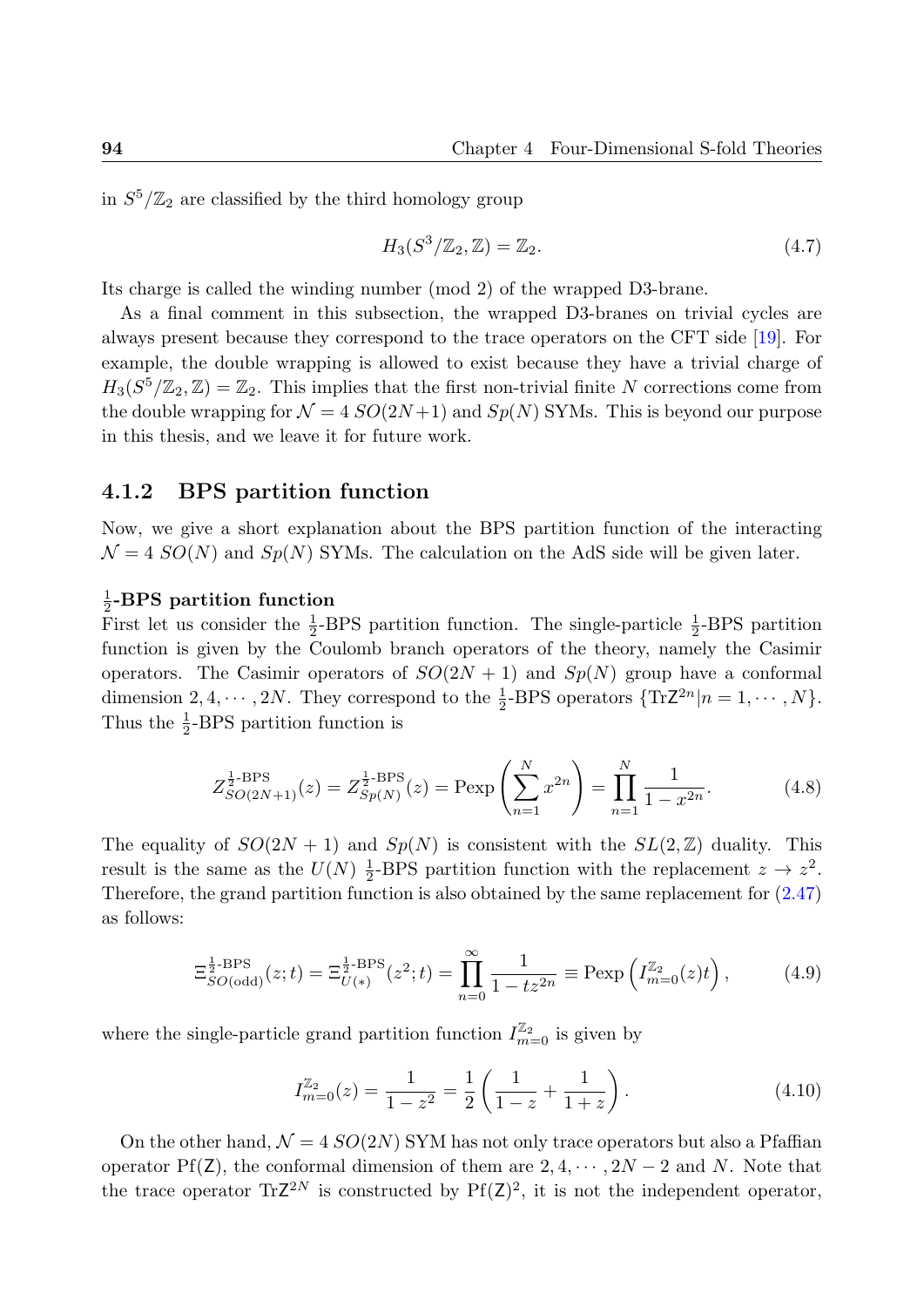and we do not consider it. Then the  $\frac{1}{2}$ -BPS partition function is obtained by removing a factor  $(1 - x^{2N})^{-1}$  and multiplying a factor  $(1 - x^N)^{-1}$  to  $(4.8)$ . Thus we have

$$
Z_{SO(2N)}^{\frac{1}{2}\text{-BPS}}(z) = \frac{1 - x^{2N}}{1 - x^N} Z_{SO(2N+1)}^{\frac{1}{2}\text{-BPS}}(z) = (1 + x^N) Z_{SO(2N+1)}^{\frac{1}{2}\text{-BPS}}(z). \tag{4.11}
$$

The latter part,  $x^N Z_{SO(2N+1)}^{\frac{1}{2}\text{-BPS}}(z)$ , is the contributions from the Pfaffian type operators.  $x^N$  is the contribution from Pf(Z) and  $Z_{SO(2N+1)}^{\frac{1}{2}\text{-BPS}}(z)$  receives the contributions from other trace operators. Now we can immediately find the grand partition function from (4.9):

$$
\Xi_{SO(\text{even})}^{\frac{1}{2}\text{-BPS}}(z;t) = \sum_{N=0}^{\infty} Z_{SO(2N)}^{\frac{1}{2}\text{-BPS}}(z)t^N = \sum_{N=0}^{\infty} (1+x^N) Z_{SO(2N+1)}^{\frac{1}{2}\text{-BPS}}(z)t^N
$$
  
= 
$$
\Xi_{SO(\text{odd})}^{\frac{1}{2}\text{-BPS}}(z;t) + \Xi_{SO(\text{odd})}^{\frac{1}{2}\text{-BPS}}(z;t) \equiv \text{Pexp}(I_{m=0}^{\mathbb{Z}_2}(z)t) + \text{Pexp}(I_{m=1}^{\mathbb{Z}_2}(z)t),
$$
(4.12)

where

$$
I_{m=1}^{\mathbb{Z}_2}(z) = \frac{z}{1-z^2} = \frac{1}{2} \left( \frac{1}{1-z} - \frac{1}{1+z} \right). \tag{4.13}
$$

In summary, the  $\frac{1}{2}$ -BPS partition function can be unified into the following form

<span id="page-94-0"></span>
$$
\Xi_{SO(*)}^{\frac{1}{2}\text{-BPS}}(z;t) = \sum_{pm=0} \text{Pexp}(I_m^{\mathbb{Z}_2}(z)t),\tag{4.14}
$$

where  $m = 0, 1$ .  $p = 0$  corresponds to the trivial discrete torsion, and  $p = 1$  corresponds to the non-trivial torsion.

#### 1 8 **-BPS partition function**

Next, let us consider the  $\frac{1}{8}$ -BPS partition function. In the interacting theory, we can find the  $\frac{1}{8}$ -BPS partition function by considering the chiral ring. Then, all the adjoint scalars are commutable, and they are valued in the Cartan subgroup of the gauge group. Thus the  $\frac{1}{8}$ -BPS partition function should be the invariant series under the Weyl group.

First, let us see the  $SO(2N+1)$  case. Then we choose the Cartan basis as

$$
X = diag(ix_1\sigma_2, \cdots, ix_N\sigma_2, 0), \qquad \sigma_2 = \begin{pmatrix} 0 & -i \\ i & 0 \end{pmatrix}, \qquad (4.15)
$$

where the last component 0 is a  $1 \times 1$  block matrix and others are  $2 \times 2$  block matrices. Y and Z have the same structure. The Weyl transformation contains a sign flip  $x_k \to -x_k$  $(k = 1, \dots, N)$  as well as the permutation of  $x_k$ 's. This sign flip is realized by  $SO(3) \subset$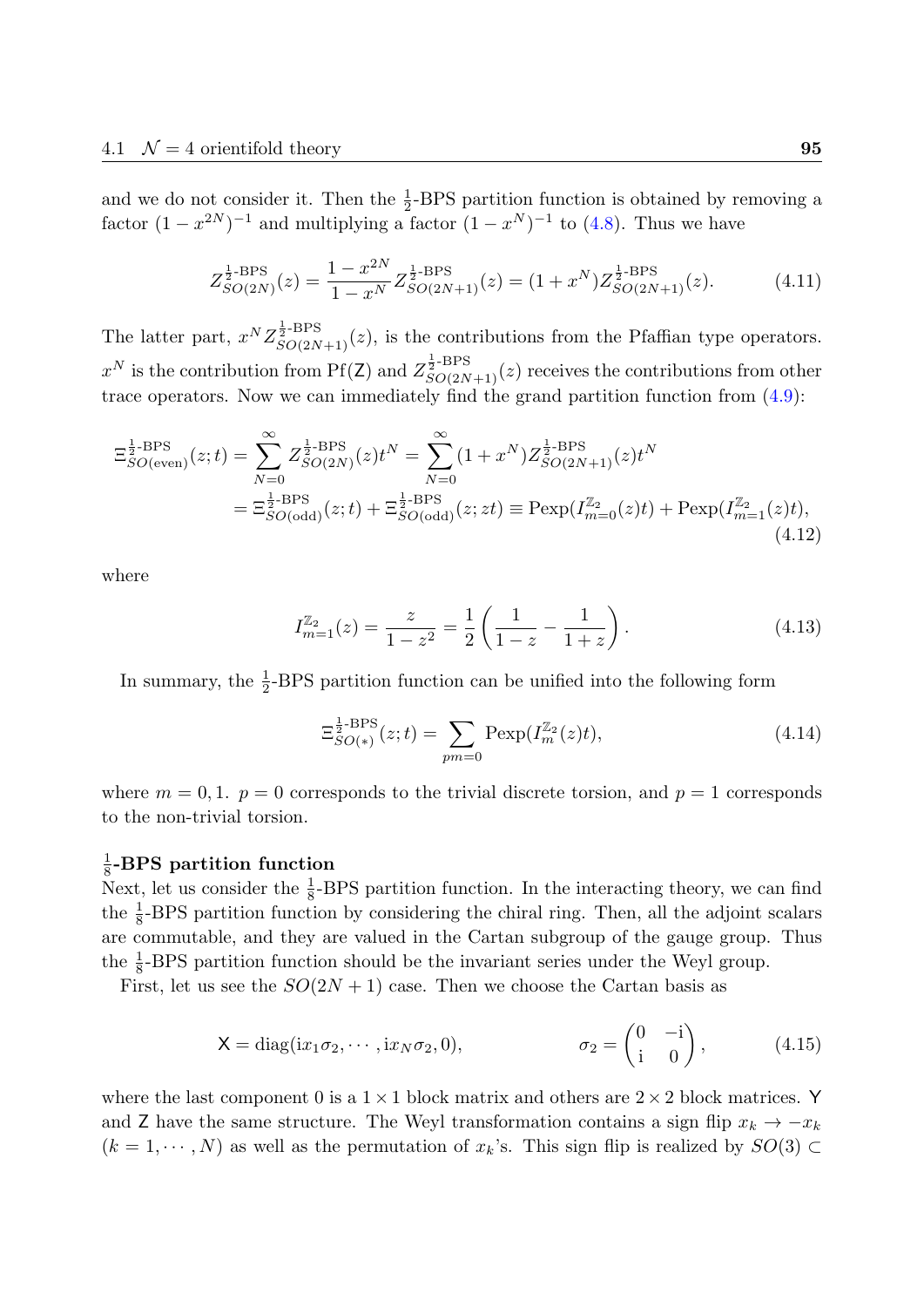$SO(2N+1)$ , whose action is

<span id="page-95-1"></span>
$$
\begin{pmatrix} x_k \\ -x_k \\ 0 \end{pmatrix} \xrightarrow{SO(3)} \begin{pmatrix} -x_k \\ x_k \\ 0 \end{pmatrix} . \tag{4.16}
$$

To make the BPS partition function invariant under this sign flip and the permutation, we modify the single grand particle index of  $U(N)$  theory  $I(x, y, z)$  as follows:

$$
I(x, y, z) \to \frac{1}{2}(I(x, y, z) + I(-x, -y, -z)) \equiv I_{m=0}^{\mathbb{Z}_2}(x, y, z). \tag{4.17}
$$

Then the grand partition function is

$$
\Xi_{SO(\text{odd})}^{\frac{1}{8}\text{-BPS}}(x,y,z;t) = \text{Pexp}(I_0^{\mathbb{Z}_2}(x,y,z)t). \tag{4.18}
$$

When  $x = y = 0$ , it reproduces the  $\frac{1}{2}$ -BPS grand partition function of  $\mathcal{N} = 4$   $SO(2N + 1)$ SYM. The  $\frac{1}{8}$ -BPS partition function of  $Sp(N)$  is the same as (4.18).

Next let us see the  $SO(2N)$  case. In this case, the Cartan valued adjoint scalar fields are given by removing the last zero component from (4.15). Thus, there is no longer an *SO*(3) transformation like (4.16). However, we can perfor[m an](#page-95-0) *SO*(4) transformation whose action is

<span id="page-95-0"></span>
$$
(x_k, x_l) \rightarrow (-x_k, -x_l) \tag{4.19}
$$

for arbitrary  $x_k$  and  $x_l$  with  $k \neq l$ . Since this transformation flips the sign of two variables simultaneously, the single-particle grand partition function does not have to be invariant under (4.19). Therefore, in addition to  $I_{m=0}^{\mathbb{Z}_2}$ , we can consider

$$
I_{m=1}^{\mathbb{Z}_2} = \frac{1}{2}(I(x, y, z) - I(-x, -y, -z)).\tag{4.20}
$$

So we find the  $\frac{1}{8}$ -BPS partition function for  $\mathcal{N} = 4$  *SO*(2*N*) SYM:

$$
\Xi_{SO(\text{even})}^{\frac{1}{8}\text{-BPS}}(x,y,z;t) = \text{Pexp}(I_0^{\mathbb{Z}_2}(x,y,z)t) + \text{Pexp}(I_1^{\mathbb{Z}_2}(x,y,z)t). \tag{4.21}
$$

Again, setting  $x = y = 0$ , it reproduces the  $\frac{1}{2}$ -BPS grand partition function (4.12).

In summary, similarly to the  $\frac{1}{2}$ -BPS grand partition function (4.14), we can write the  $\overline{1}$  $\frac{1}{8}$ -BPS partition function for  $\mathcal{N} = 4$  *SO*(*N*) and *Sp*(*N*) SYMs as

<span id="page-95-2"></span>
$$
\Xi_{SO(*)}^{\frac{1}{8}\text{-BPS}}(x,y,z;t) = \sum_{pm=0} \text{Pexp}(I_m^{\mathbb{Z}_2}(x,y,z)t). \tag{4.22}
$$

The large *N* limit of the BPS partition function can be obtained by the formula (2.99).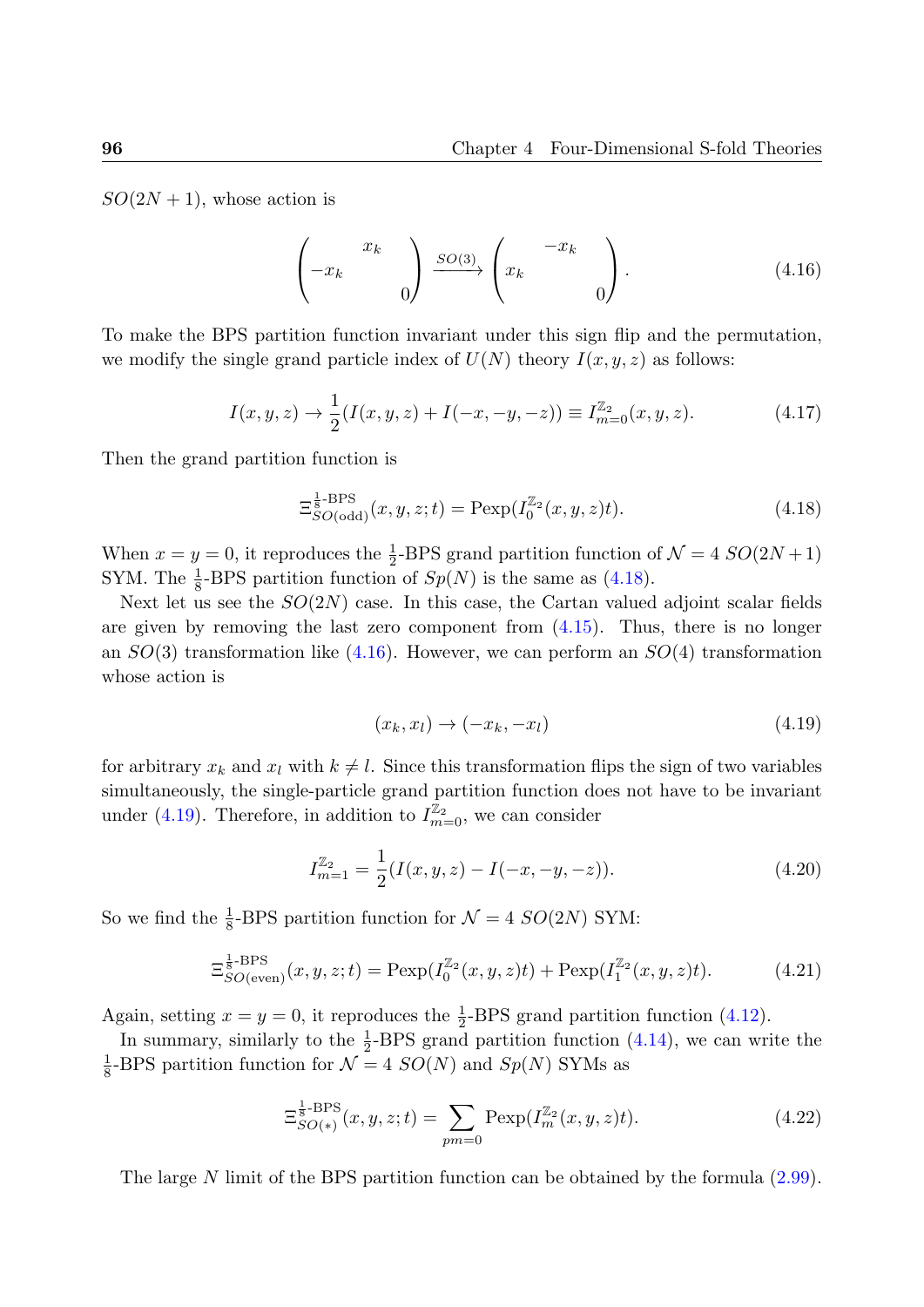The result is

$$
Z_{SO(\infty)}^{\frac{1}{8}\text{-BPS}}(x,y,z) = \text{Pexp}(I_0^{\mathbb{Z}_2}(x,y,z) - 1).
$$
 (4.23)

It seems that the  $I_{m=1}^{\mathbb{Z}_2}$  is absent in the large *N* limit. The reason is as follows. In the large *N* limit, the number of indices in the epsilon tensor is infinite. So we cannot define the Pfaffian operators. In other words, the conformal dimension of the Pfaffian operator is of order *N*. Then they decouple from the BPS partition function in  $N \to \infty$ . That is why the corresponding term  $I_{m=1}^{\mathbb{Z}_2}$  does not appear. This is consistent because the wrapped D3-branes are not the physical objects in the large *N* limit because their mass is of order *N*.

### **Consistency check**

Before going on, let us do a consistency check of our result (4.22). This can be done by using the group theory isomorphisms. We know the following isomorphisms:

$$
SO(2) \simeq U(1), \quad SO(3) \simeq SU(2), \quad SO(4) \simeq SU(2) \times SU(2), \quad SO(6) \simeq SU(4). \tag{4.24}
$$

Thus the BPS partition functions should be the same as those of theories with these gauge groups. The BPS partition functions of these gauge theories are obtained by (4.22), and we can check the following facts:

$$
Z_{SO(2)}^{\frac{1}{8}\text{-BPS}} = Z_{U(1)}^{\frac{1}{8}\text{-BPS}}, \quad Z_{SO(3)}^{\frac{1}{8}\text{-BPS}} = Z_{SU(2)}^{\frac{1}{8}\text{-BPS}}, \quad Z_{SO(4)}^{\frac{1}{8}\text{-BPS}} = (Z_{SU(2)}^{\frac{1}{8}\text{-BPS}})^2, \quad Z_{SO(6)}^{\frac{1}{8}\text{-BPS}} = Z_{SU(4)}^{\frac{1}{8}\text{-BPS}}.
$$
\n
$$
(4.25)
$$

## **4.1.3 Superconformal index**

Let us consider the superconformal index for  $\mathcal{N} = 4$  *SO(N)* SYM as well. The calculation of the index on the CFT side can be performed by the free field counting. The different point of the index from the  $\mathcal{N} = 4$   $U(N)$  SYM is only the gauge group. Thus, all we have to do is to replace the character of the adjoint representation and the Haar measure by those of *SO*(*N*).

The characters of the adjoint representation of  $SO(2N)$  and  $SO(2N + 1)$  are given by

$$
\chi_{\text{adj}}^{SO(2N)}(z_a) = N + \sum_{a \neq b} \frac{z_a}{z_b} + \sum_{a > b} \left( z_a z_b + \frac{1}{z_a z_b} \right),\tag{4.26}
$$

$$
\chi_{\text{adj}}^{SO(2N+1)}(z_a) = N + \sum_{a \neq b} \frac{z_a}{z_b} + \sum_{a > b} \left( z_a z_b + \frac{1}{z_a z_b} \right) + \sum_{a=1}^N \left( z_a + \frac{1}{z_a} \right),\tag{4.27}
$$

where  $z_a$  ( $a = 1, \dots, N$ ) are the gauge fugacities. The Haar measure can be found from the formula  $(1.83)$ .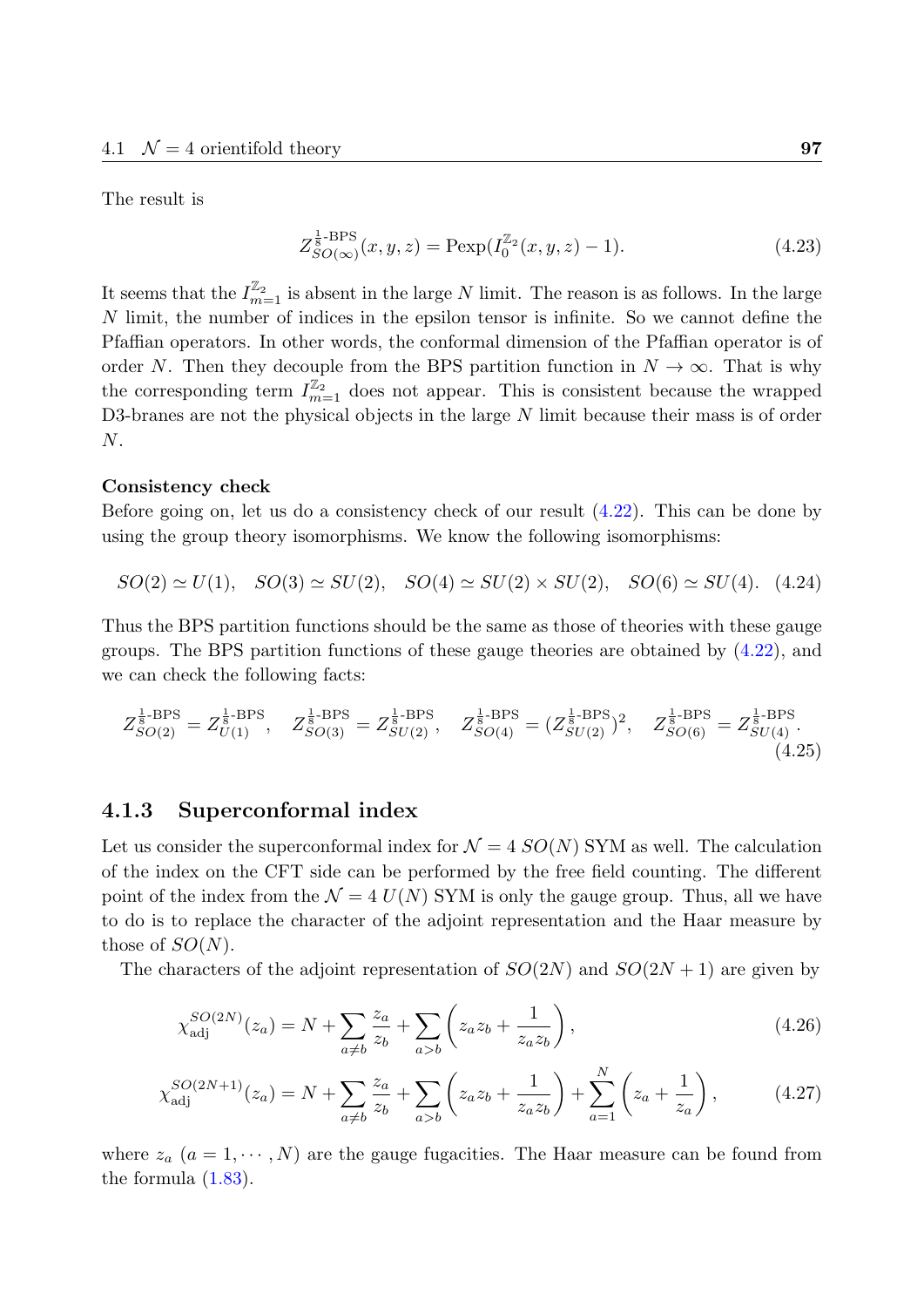For convenience, we give examples of the index up to rank three.

$$
\mathcal{I}_{SO(2)} = 1 + \chi_{(1,0)}q - \chi_{1}^{7}q^{\frac{3}{2}} + (\chi_{(2,0)} - \chi_{(0,1)})q^{2} + (\chi_{(3,0)} - \chi_{(1,1)} + 1 - \chi_{2}^{7})q^{3} + \mathcal{O}(q^{\frac{7}{2}}),
$$
\n
$$
\mathcal{I}_{SO(4)} = 1 + 2\chi_{(2,0)}q^{2} - 2\chi_{1}^{7}\chi_{(1,0)}q^{\frac{5}{2}} + (2 - 2\chi_{(1,1)})q^{3} + 2\chi_{1}^{7}(\chi_{(0,1)} + \chi_{(2,0)})q^{\frac{7}{2}}
$$
\n
$$
+ (-2\chi_{2}^{7}\chi_{(1,0)} + \chi_{(0,2)} + \chi_{(2,1)} + 3\chi_{(4,0)})q^{4} - 4\chi_{1}^{7}(\chi_{(1,1)} + \chi_{(3,0)})q^{\frac{9}{2}}
$$
\n
$$
+ (\chi_{2}^{7}(3\chi_{(0,1)} + 3\chi_{(2,0)}) + \chi_{(0,1)} - 2\chi_{(1,2)} + \chi_{(2,0)} - 4\chi_{(3,1)})q^{5} + \mathcal{O}(q^{\frac{11}{2}}),
$$
\n
$$
\mathcal{I}_{SO(6)} = 1 + \chi_{(2,0)}q^{2} - \chi_{1}^{7}\chi_{(1,0)}q^{\frac{5}{2}} + (1 - \chi_{(1,1)} + \chi_{(3,0)})q^{3} + \chi_{1}^{7}\chi_{(0,1)}q^{\frac{7}{2}}
$$
\n
$$
+ (\chi_{(0,2)} + \chi_{(1,0)} - \chi_{2}^{7}\chi_{(1,0)} - \chi_{(2,1)} + 2\chi_{(4,0)})q^{4} + \chi_{1}^{7}(-\chi_{(1,1)} - \chi_{(3,0)})q^{\frac{9}{2}}
$$
\n
$$
+ (-\chi_{(0,1)} + 2\chi_{2}^{7}\chi_{(0,1)} + 2\chi_{(2,0)} - \chi_{(3,1)} + \chi_{(5,0)})q^{5}
$$
\n
$$
+ (\chi_{1}^{7}(\chi_{(0,2)} + \chi_{(1,0)} + \chi_{(2,1)}) - \chi
$$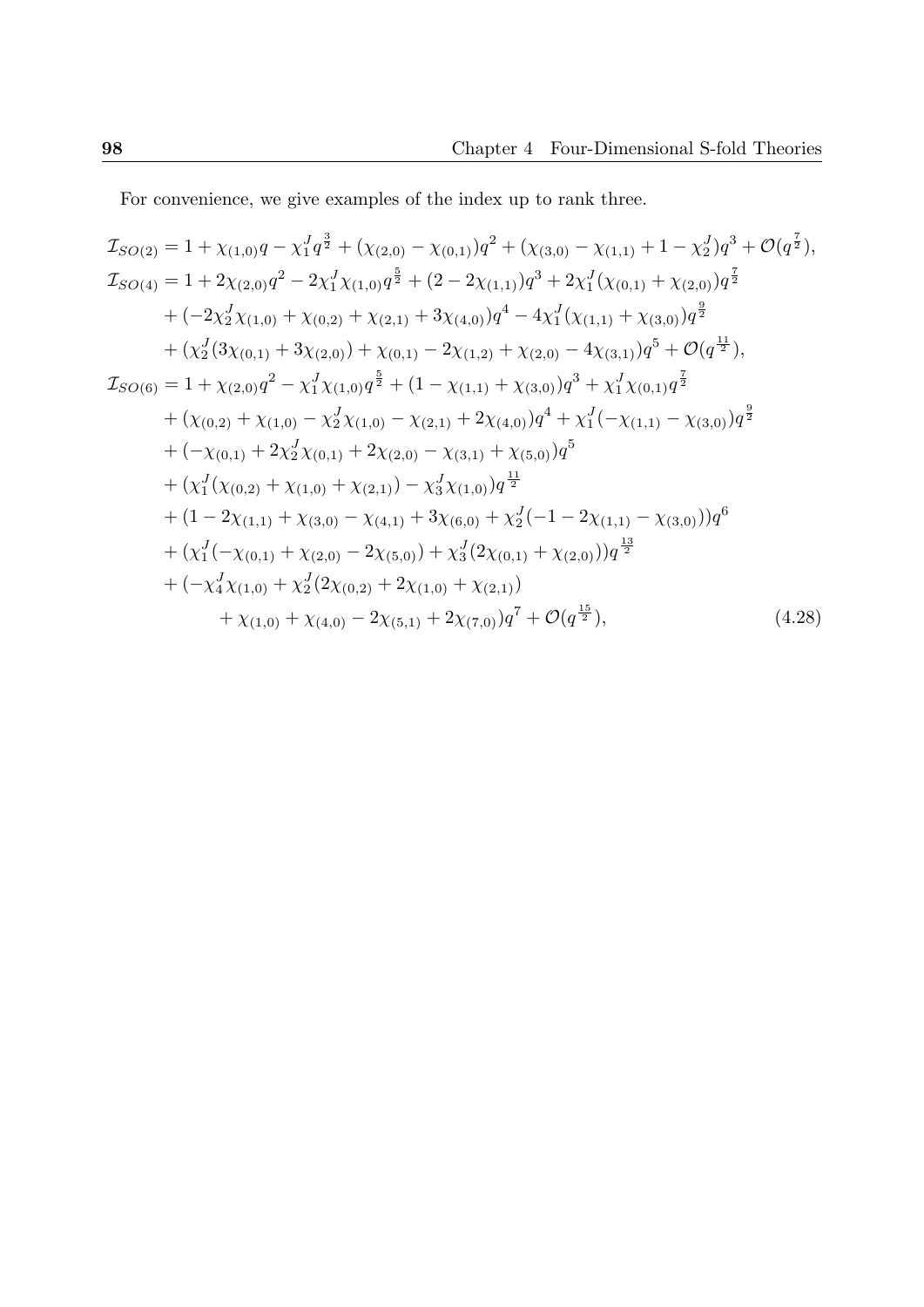$$
I_{SO(3)} = 1 + \chi_{(2,0)}q^{2} - \chi_{1}^{J}\chi_{(1,0)}q^{\frac{5}{2}} + (1 - \chi_{(1,1)})q^{3} + \chi_{1}^{J}(\chi_{(0,1)} + \chi_{(2,0)})q^{\frac{7}{2}}
$$
  
+  $(-\chi_{2}^{J}\chi_{(1,0)} + \chi_{(4,0)})q^{4} + \mathcal{O}(q^{\frac{9}{2}}),$   

$$
I_{SO(5)} = 1 + \chi_{(2,0)}q^{2} - \chi_{1}^{J}\chi_{(1,0)}q^{\frac{5}{2}} + (-\chi_{(1,1)} + 1)q^{3} + \chi_{1}^{J}(\chi_{(2,0)} + \chi_{(0,1)})q^{\frac{7}{2}}
$$
  
+  $(2\chi_{(4,0)} + \chi_{(0,2)} - \chi_{2}^{J}\chi_{(1,0)})q^{4} - \chi_{1}^{J}(-2\chi_{(1,1)} - 2\chi_{(3,0)})q^{\frac{9}{2}}$   
+  $(2\chi_{2}^{J}\chi_{(0,1)} - \chi_{(0,1)} - \chi_{(1,2)} + \chi_{(2,0)} + \chi_{(5,0)})q^{5}$   
+  $(-\chi_{3}^{J}\chi_{(1,0)} + \chi_{1}^{J}(2\chi_{(0,2)} + \chi_{(1,0)} + 4\chi_{(2,1)} + 2\chi_{(4,0)}))q^{\frac{11}{2}}$   
+  $(\chi_{2}^{J}(-1 - 4\chi_{(1,1)} - 3\chi_{(3,0)}) - 1 + \chi_{(0,3)} - 3\chi_{(1,1)} + \chi_{(2,2)} + \chi_{(4,1)}$   
+  $2\chi_{(6,0)}q^{6} + \mathcal{O}(q^{\frac{13}{2}}),$   

$$
I_{SO(7)} = 1 + \chi_{(2,0)}q^{2} - \chi_{1}^{J}\chi_{(1,0)}q^{\frac{5}{2}} + (1 - \chi_{(1,1)})q^{3} + \chi_{1}^{J}(\chi_{(0,1)} + \chi_{(2,0)})q^{\frac{7}{2}}
$$
  
+  $(-\chi_{2}^{J}\chi_{(1,0)} + \chi_{(0,2)} + 2\chi_{(4,0)})q^{$ 

Finally, we calculate the index in the large *N* limit. Like the BPS partition function, the large N index is the same for  $SO(2N)$  and  $SO(2N+1)$  because we cannot distinguish these two theories in  $N \to \infty$ . The procedure of the calculation process is almost the same as that of the  $U(N)$  theory: the saddle point method. This analysis is given in [19], and the result is

$$
\mathcal{I}_{SO(\infty)}^{\text{CFT}} = \text{Pexp}(i_{\text{sp}}^{SO(\infty)}), \quad i_{\text{sp}}^{SO(\infty)} = \frac{1}{2}i_{\text{sp}}^{\text{KK}} + \frac{(1 - i_{\text{sp}}(q, y, u, v))^2}{4(1 - i_{\text{sp}}(q^2, y^2, u^2, v^2))} - \frac{1}{4}, \quad (4.30)
$$

where  $i_{\rm sp}^{\rm KK}$  is defined in (2.113), and  $i_{\rm sp}$  is defined in (2.57).

# **4.2 S-fold the[orie](#page-70-1)s**

In this section, we would like to define the S-fold theories and investigate the properties of the S-fold theories.

An S-fold action is defined as the  $\mathbb{Z}_k$  generalization of the orientifold action [18]. First,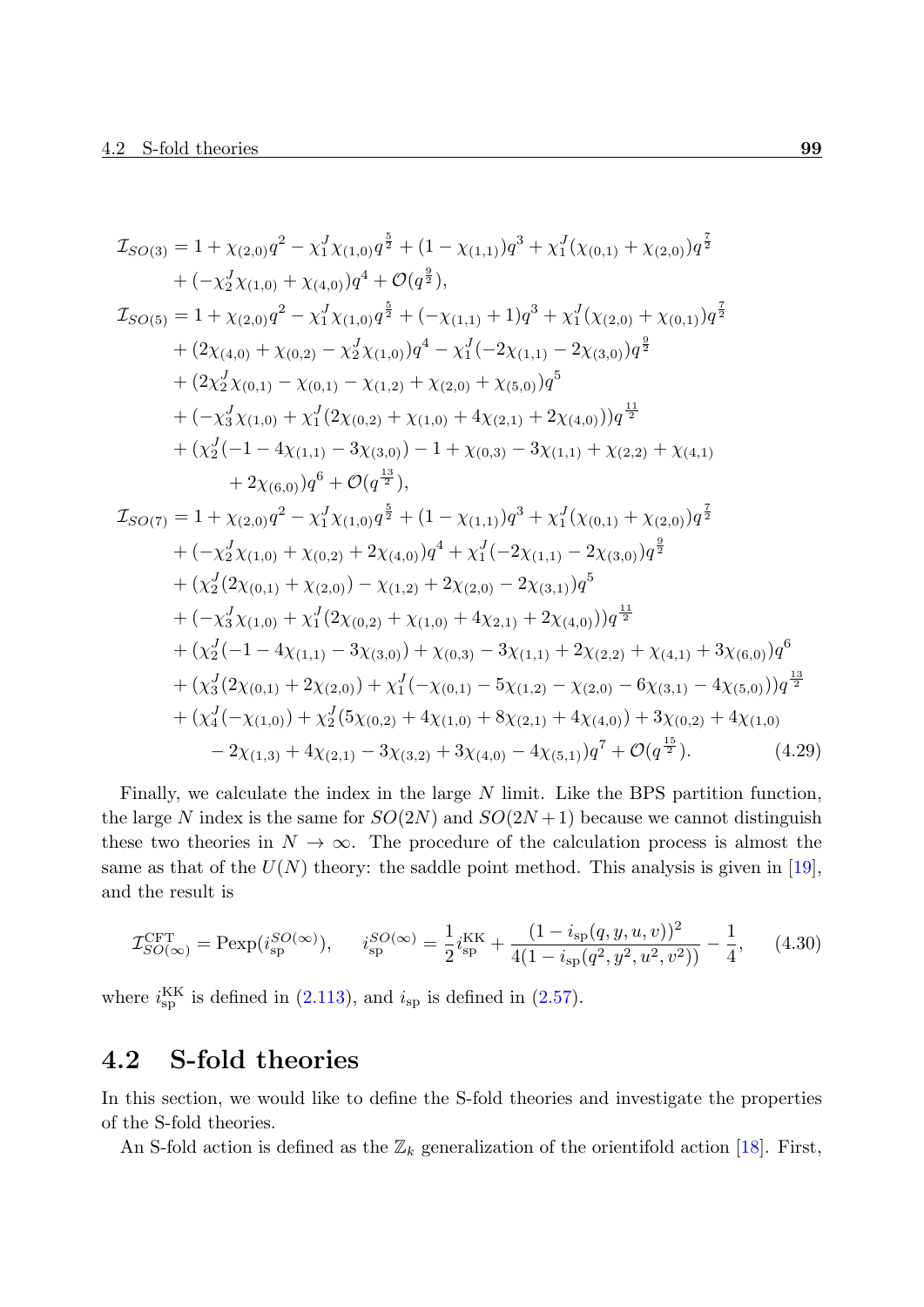the S-fold action acts on the coordinates as

$$
(X, Y, Z) \to (\omega_k^{-1} X, \omega_k Y, \omega_k Z), \qquad \omega_k = \exp\left(\frac{2\pi i}{k}\right). \tag{4.31}
$$

This is actually the  $\mathbb{Z}_k$  generalization of  $(4.1)$ . This transformation is realized by

$$
\exp\left(\frac{2\pi i}{k}S\right) \in SO(6)_R, \qquad S = -R_X + R_Y + R_Z, \qquad (4.32)
$$

where  $R_X$ ,  $R_Y$ , and  $R_Z$  are the  $SO(6)_R$  Catran generators defined by (2.1).

To define the S-fold action for massless fields in type IIB string theory, it is convenient to regard the type IIB supergravity with the axio-dilaton field  $\tau$  as the  $SL(2,\mathbb{R})/U(1)$ non-linear sigma model [41,42]. In this formalism, we introduce an  $SL(2,\mathbb{R})$  $SL(2,\mathbb{R})$  $SL(2,\mathbb{R})$ -valued scalar field

<span id="page-99-1"></span>
$$
V = \begin{pmatrix} v_2^x & v_2^y \\ v_1^x & v_1^y \end{pmatrix} \in SL(2, \mathbb{R}).
$$
 (4.33)

It is also useful to define complex scalar fields  $v_a$   $(a = 1, 2)$  as

<span id="page-99-0"></span>
$$
v_a = v_a^x + \mathrm{i}v_a^y \tag{4.34}
$$

The scalar field V is transformed under the global  $SL(2,\mathbb{R})$  symmetry and the local  $U(1) \simeq SO(2)$  symmetry as

$$
V \to gV, \qquad g \in SL(2, \mathbb{R}), \qquad (4.35)
$$

$$
V \to V h^{-1}, \qquad h \in SO(2). \tag{4.36}
$$

Although there are unphysical degrees of freedom in the scalar field *V* in this formalism, we can remove them by the gauge fixing of the local  $U(1)$  symmetry. The axio-dilaton field is given by the gauge invariant combination

$$
\tau = \frac{v_2}{v_1}.\tag{4.37}
$$

Let  $\hat{V}$  be the expectation value of *V*. It breaks  $SL(2,\mathbb{R}) \times U(1)$  into  $U(1)_Y$ . This symmetry is determined by the equation

$$
\widehat{V} = g\widehat{V}h^{-1}.\tag{4.38}
$$

This global  $U(1)_Y$  symmetry plays a significant role in the S-fold action. The fermionic fields in type IIB string theory are transformed non-trivially under  $U(1)_Y$ , while the bosonic fields are invariant. We summarize the charge of each field under  $U(1)_Y$  in Table 4.2.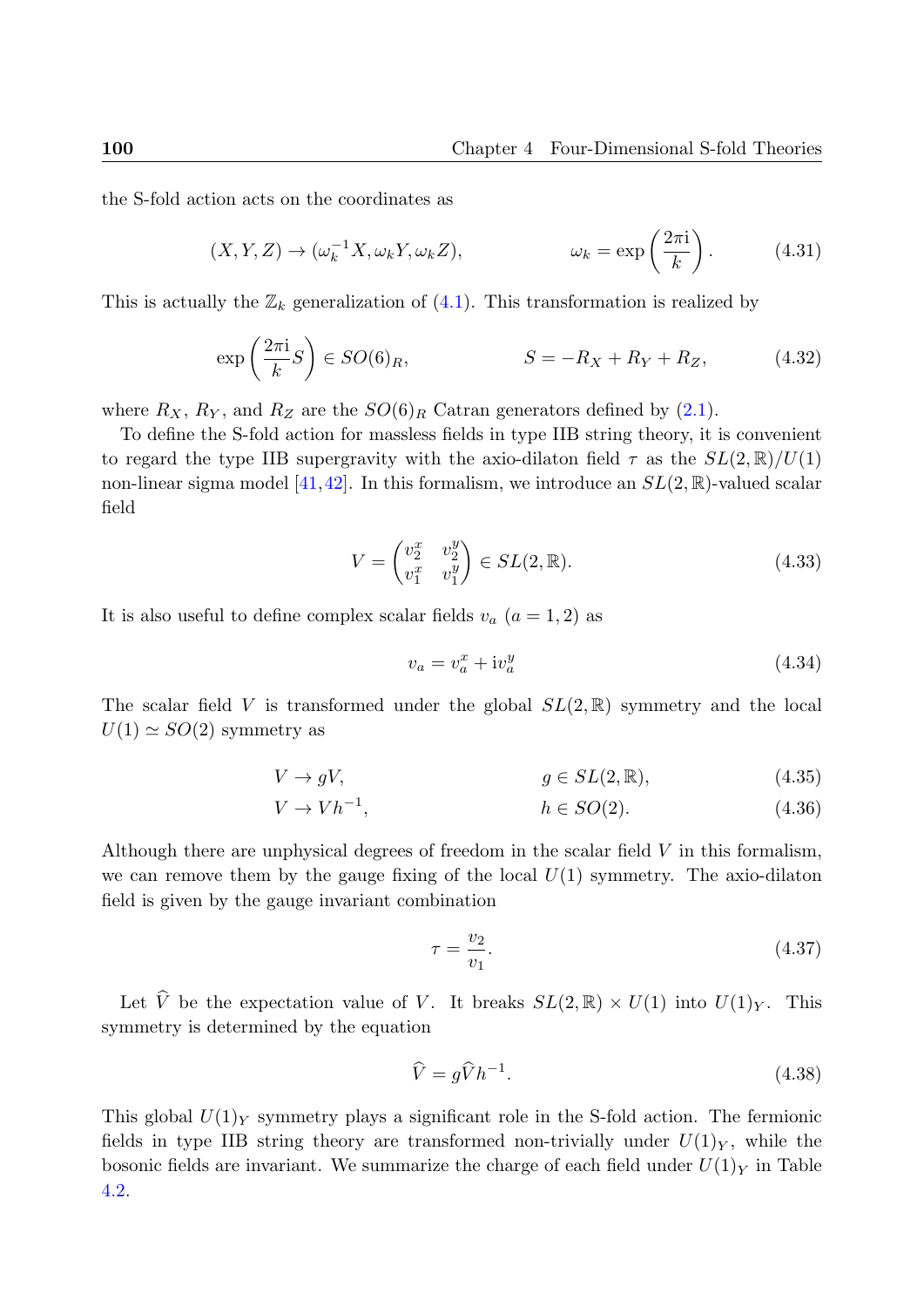| fields                              |  |
|-------------------------------------|--|
|                                     |  |
| $\stackrel{v_{a=1,2}}{\lambda_L^M}$ |  |
| $\chi_{R}$                          |  |

Table 4.2  $U(1)_Y$  charges of each massless field of type IIB string theory. We only show the fields with non-trivial  $U(1)_Y$  charges.

| $\boldsymbol{k}$ |                         |
|------------------|-------------------------|
|                  | $\operatorname{any}$    |
| 3                | $e^{\frac{\pi i}{3}}$   |
| 4                | l                       |
|                  | $\frac{2\pi i}{3}$<br>е |

Table 4.3 The value of  $\tau$  for each S-fold theory. In  $k = 2$ ,  $\tau$  can take any value, and this is consistent to the orientifold theories.

The non-trivial  $U(1)_Y$  charge of the gravitino  $\lambda_L^M$  implies that the supercharges also carry the non-trivial  $U(1)_Y$  charge. Let Y be the  $U(1)_Y$  generator. The commutation relation between *Y* and  $Q<sup>I</sup>$ , which generates the  $\mathcal{N}=4$  supersymmetry on the CFT side, is given by

$$
[Y, Q^I] = -Q^I. \tag{4.39}
$$

If we take into account the flux quantization for the 3-form fluxes  $(2.75)$ ,  $U(1)_Y$  is broken to its discrete subgroup  $\mathbb{Z}_k$ . Let  $q^a$ ,  $a = 1, 2$  be the magnetic charges of the  $(p, q)$ -string associated with the 3-form fields:

$$
q^1 = \frac{1}{2\pi} \int H_3, \qquad q^2 = \frac{1}{2\pi} \int F_3, \qquad (4.40)
$$

where the  $H_3$  and  $F_3$  are the 3-form fluxes associated with the R-R 2-form fields  $C_2$  and *B*<sub>2</sub>. Then the quantized charge  $q^C = \hat{v}_a q^a$  form the charge lattice with modulus  $\tau = \hat{v}_2/\hat{v}_1$ .<br>Now the charge lattice wust be inverient under  $\mathbb{Z}$ ,  $b = 2$  is pessible for the generic value. Now the charge lattice must be invariant under  $\mathbb{Z}_k$ .  $k = 2$  is possible for the generic value of  $\tau$  while  $k = 3, 4, 6$  are possible only for

$$
\tau = \exp\left(i\pi \frac{k-2}{k}\right). \tag{4.41}
$$

We classify the value of  $\tau$  in Table 4.3 and show an example of the invariant charge lattice for  $k = 3$  in Fig. 4.1.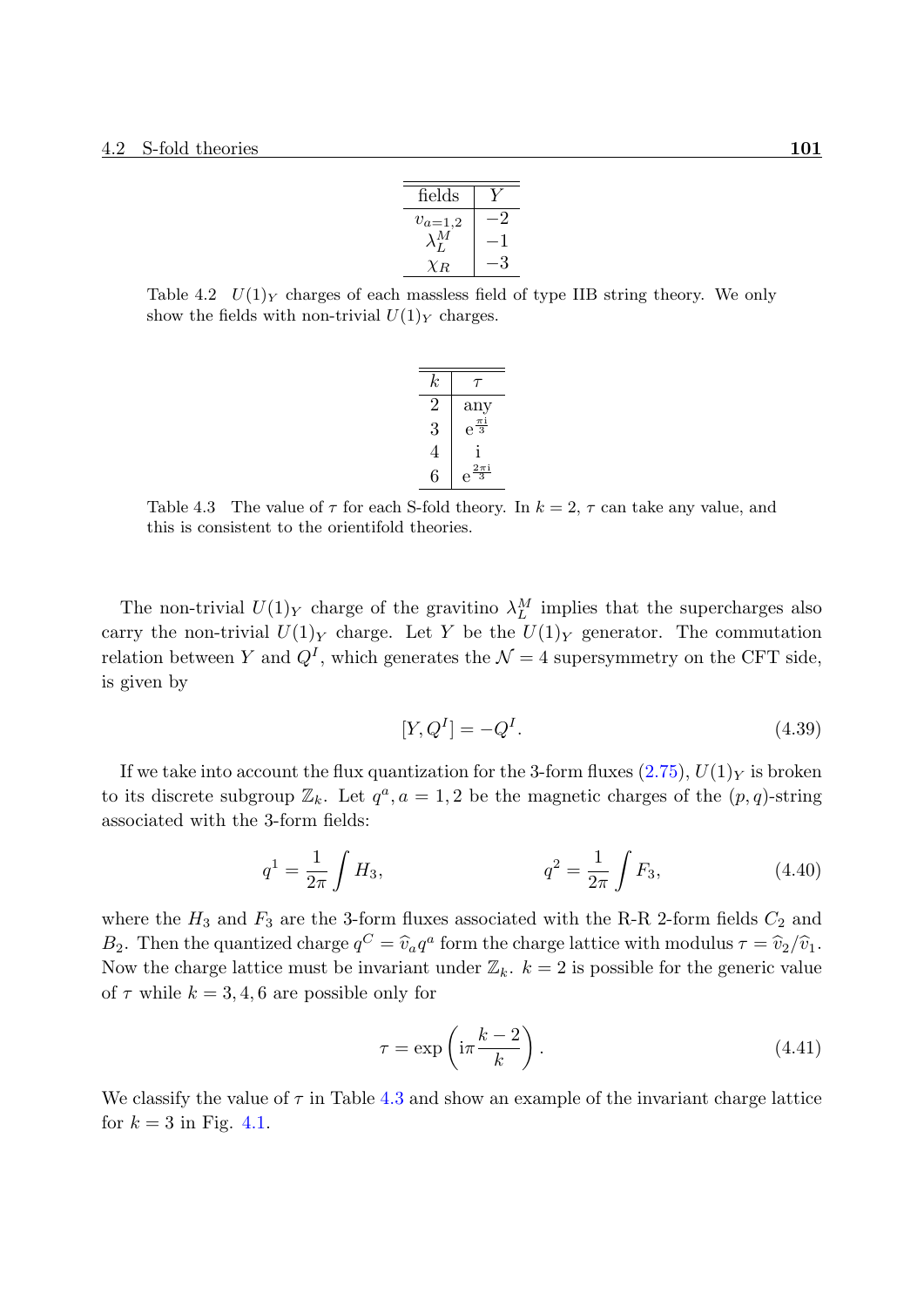

Fig. 4.1 An example of the invariant string charge lattice defined by  $q^C = \hat{v}_a q^a$  for *k* = 3. To make the lattice invariant under  $\mathbb{Z}_3$ , the modulus  $\tau = \hat{v}_2/\hat{v}_1$  must be  $e^{\frac{\pi i}{3}}$ fixed.

Now we define the  $\mathbb{Z}_k$  S-fold action  $\mathcal R$  for  $k = 3, 4, 6$  as [18]

<span id="page-101-0"></span>
$$
\mathcal{R} = \exp\left[\frac{2\pi i}{k} \left(S - \frac{Y}{2}\right)\right],\tag{4.42}
$$

where  $S$  is defined in  $(4.32)$ .

## **4.2.1 AdS/CFT correspondence in the S-fold background**

<span id="page-101-1"></span>Let us consider a sta[ck](#page-99-0) [of](#page-99-0) *N* parallel D3-branes in the S-fold background defined by  $\mathbb{R}^{1,3} \times \mathbb{C}^3/\mathcal{R}$ , where  $\mathcal R$  is the S-fold action (4.42). We define a 4d rank  $N \mathbb{Z}_k$  S-fold theory as the worldvolume theory on the D3-branes [18]. If we take the near horizon limit, the geometry becomes  $AdS_5 \times S^5/\mathbb{Z}_k$  due to the S-fold action (4.31).

As in the orientifold case, there are sever[al var](#page-101-0)iants of S-fold theories due to the discrete torsion. In the S-fold background, the discret[e to](#page-131-2)rsion associated with the 3-form fluxes is given by  $[19, 20]$ 

$$
H^{3}(S^{5}/\mathbb{Z}_{k}, \widetilde{\mathbb{Z} \oplus \mathbb{Z}}) = \begin{cases} \mathbb{Z}_{3} & \text{for } k = 3, \\ \mathbb{Z}_{2} & \text{for } k = 4, \\ \mathbb{Z}_{1} & \text{for } k = 6. \end{cases}
$$
(4.43)

For  $k = 3$ , the torsion group is  $\mathbb{Z}_3$ , so we have three variants about the  $\mathbb{Z}_3$  S-fold. Theories corresponding to non-trivial elements of  $\mathbb{Z}_3$  are related by the S-duality, as in the orientifold case. For  $k = 4$ , there are two variants. However, for  $k = 6$ , there is only one variant. We summarize this knowledge in Table 4.4.

Then an S-fold theory is specified by the value of *k*, *N*, and discrete torsion. We denote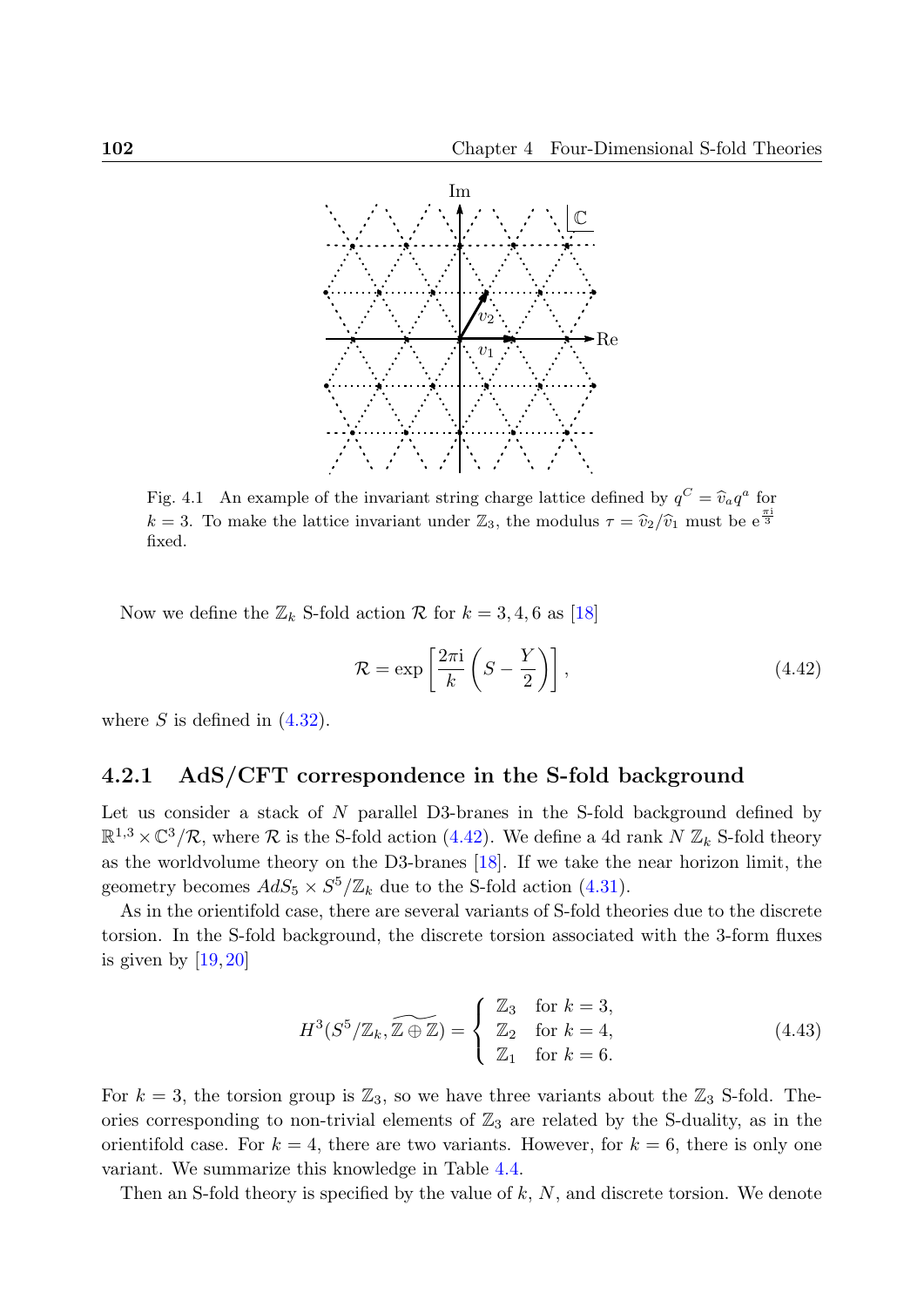| $\kappa$ | discrete torsion                 | $\#$ of variants |
|----------|----------------------------------|------------------|
|          | $\mathbb{Z}_2\oplus\mathbb{Z}_2$ |                  |
| 3        | $\mathbb{Z}_3$                   |                  |
|          | $\mathbb{Z}_2$                   |                  |
|          |                                  |                  |

Table 4.4 A table for the discrete torsion for S-fold theories. As in the orientifold case, the two variants with the non-trivial torsion in the  $\mathbb{Z}_3$  S-fold are related by the S-duality.

the theory by  $S(N, k, p)$ , where  $p = 0, 1$ .  $p = 0$  corresponds to the trivial torsion, and  $p = 1$  corresponds to a non-trivial torsion. The AdS/CFT correspondence regarding S-fold theories is [19, 20]

 $4d \mathbb{Z}_k$  S-fold theory  $\iff$  Type IIB string theory on  $AdS_5 \times S^5$ */*Z*k.* (4.44)

for  $k = 3, 4, 6$ .

Like the orientifold case, there are also Pfaffian-like operators in the S-fold theories with the trivial torsion, called the generalized Pfaffian operators [20]. Corresponding objects are the wrapped D3-branes on a non-trivial three-cycle in  $S^5/\mathbb{Z}_k$ , and they are classified by the third homology group

$$
H_3(S^5/\mathbb{Z}_k, \mathbb{Z}) = \mathbb{Z}_k. \tag{4.45}
$$

Corresponding charge to  $\mathbb{Z}_k$  is called the winding number of wrapped D3-branes. These wrapped D3-branes give the finite *N* corrections to the index [19].

## **4.2.2 Properties of S-fold theories**

In this subsection, we review some remarkable properties of [S-fo](#page-131-5)ld theories summarized as follows:

- S-fold theories have  $\mathcal{N}=3$  supersymmetry [18].
- S-fold theories have no marginal deformation  $[18, 38]^{*3}$ . Then, the Lagrangian of S-fold theories is not known.
- It was conjectured that the rank one and two [S-f](#page-131-2)old theories are equivalent to  $\mathcal{N}=4$ SYMs with rank one and two gauge groups [20[\] \(A](#page-131-2)[ha](#page-133-2)[ron](#page-102-0)y-Tachikawa conjecture).

Let us see these properties in more detail below.

<span id="page-102-0"></span><sup>&</sup>lt;sup>\*3</sup> Precisely speaking, marginal deformations that do not respect  $\mathcal{N} = 3$  supersymmetry are not prohibited. In fact, the marginal deformation that breaks  $\mathcal{N} = 3$  to  $\mathcal{N} = 1$  was discussed in [21].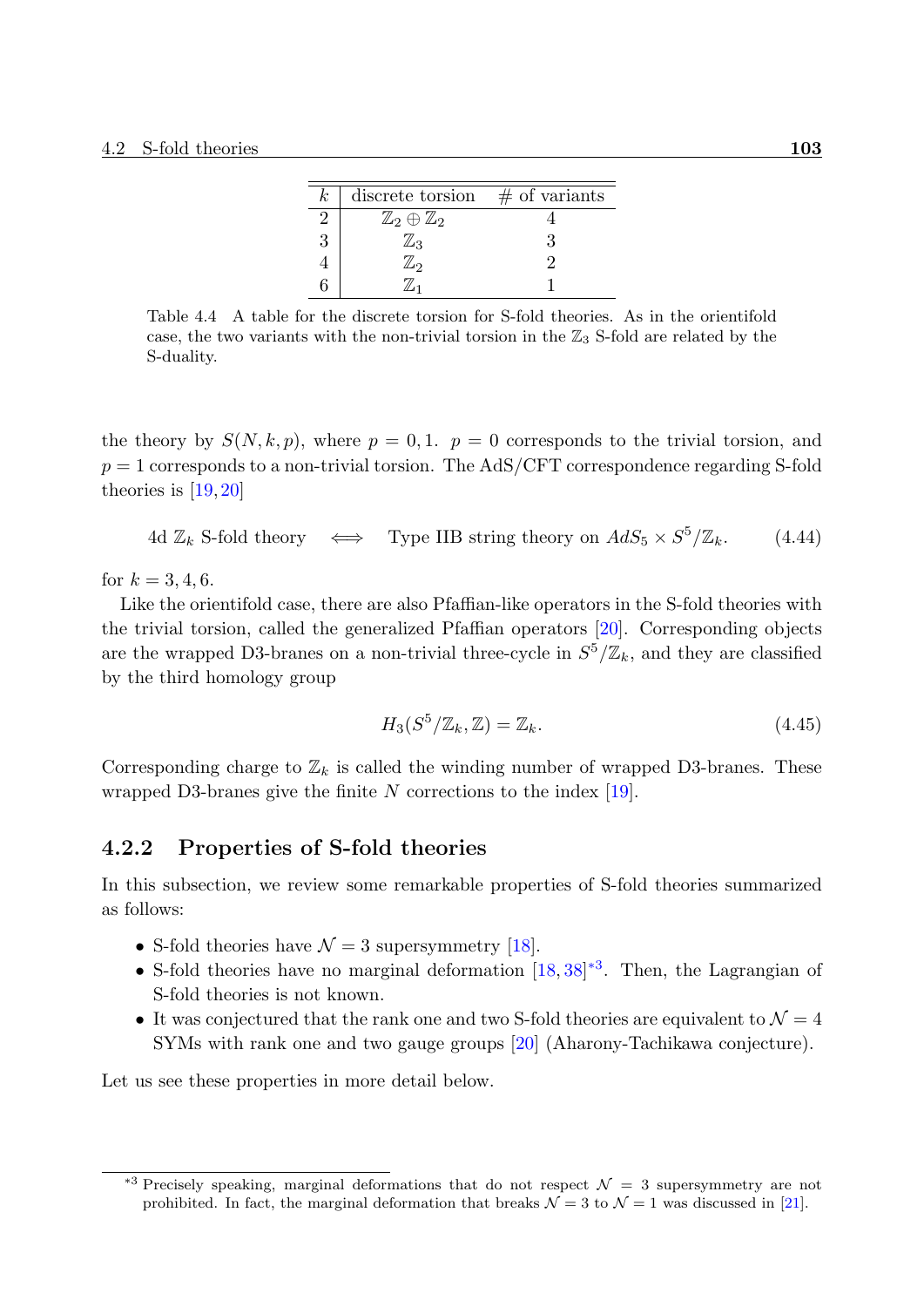|                            | $R_X$ | $R_Y$ | $R_Z$ |  | $Y\overline{}/2$<br>$S =$ |
|----------------------------|-------|-------|-------|--|---------------------------|
|                            |       |       |       |  |                           |
| $\frac{Q}{\overline{Q}_2}$ |       |       |       |  |                           |
| $\frac{Q_3}{Q}$            |       |       |       |  |                           |
|                            |       |       |       |  |                           |

Table 4.5 *S* and *Y* charges of supercharges of an  $\mathcal{N} = 4$  supersymmetry, where  $S = -R_X + R_Y + R_Z$ . If we impose the  $\mathbb{Z}_k$  identification generated by (4.42) for supercharges,  $\overline{Q}_2$  and  $Q^2$  are projected out, and an  $\mathcal{N}=3$  supersymmetry is realized. The removed charge is just a convention, and if we use another convention for *S*, corresponding another supercharge would be removed.

## $\mathcal{N}=3$  supersymmetry

The S-fold theories are obtained by imposing the invariance under the S-fold action (4.42) on the worldvolume theory on *N* D3-branes, namely  $\mathcal{N} = 4$  SYM. The behavior of the  $\mathcal{N} = 4$  supercharges  $\overline{Q}_I$  are shown in Table 4.5. From this table, if we impose the S-fold invariance on supercharges, we see that  $\overline{Q}_2$  is projected out. Then the  $\mathcal{N} = 3$  $\mathcal{N} = 3$ supersymmetry is realized in S-fold theories.

## **No marginal deformation**

It is known that genuine  $\mathcal{N} = 3$  theories have no marginal deformation [38]. Thus the S-fold theories also have no marginal deformation, and it was shown in [18]. Then, the S-fold theories are not connected to a free theory, and the Lagrangian is not known. This fact is consistent with the fixing of the complex coupling constant  $\tau$  de[fine](#page-133-2)d in (2.15). Note that marginal deformations that do not respect  $\mathcal{N}=3$  supersymme[try](#page-131-2) are allowed.

## **Aharony-Tachikawa conjecture**

It is known that if a genuine  $\mathcal{N} = 3$  theory has a Coulomb branch operator with dimension one or two, the  $\mathcal{N} = 3$  supersymmetry is non-trivially enhanced to the  $\mathcal{N} = 4$ supersymmetry [38]. This is also the case for some of the S-fold theories. To see this, let us investigate the Coulomb branch operators of S-fold theories following [20].

As we saw in subsection 2.1.2, the Coulomb branch operators parametrize the Coulomb branch of a the[ory.](#page-133-2) In  $\mathcal{N} = 4$   $U(N)$  SYM, the Coulomb branch is  $\mathbb{C}/\mathcal{W}_{U(N)}$ , where  $W_{U(N)} = S_N$  is th[e](#page-131-3) Weyl group of  $U(N)$ . From the viewpoint of the *N* D3-branes system, the Weyl transfor[matio](#page-41-0)n is regarded as the exchanging of *N* D3-branes located at  $z_i \in \mathbb{C} \subset \mathbb{C}^3$   $(i = 1, \dots, N)$ . In the S-fold case,  $\mathbb{C}^3$  is replaced by  $\mathbb{C}^3/\mathbb{Z}_k$ , and the Weyl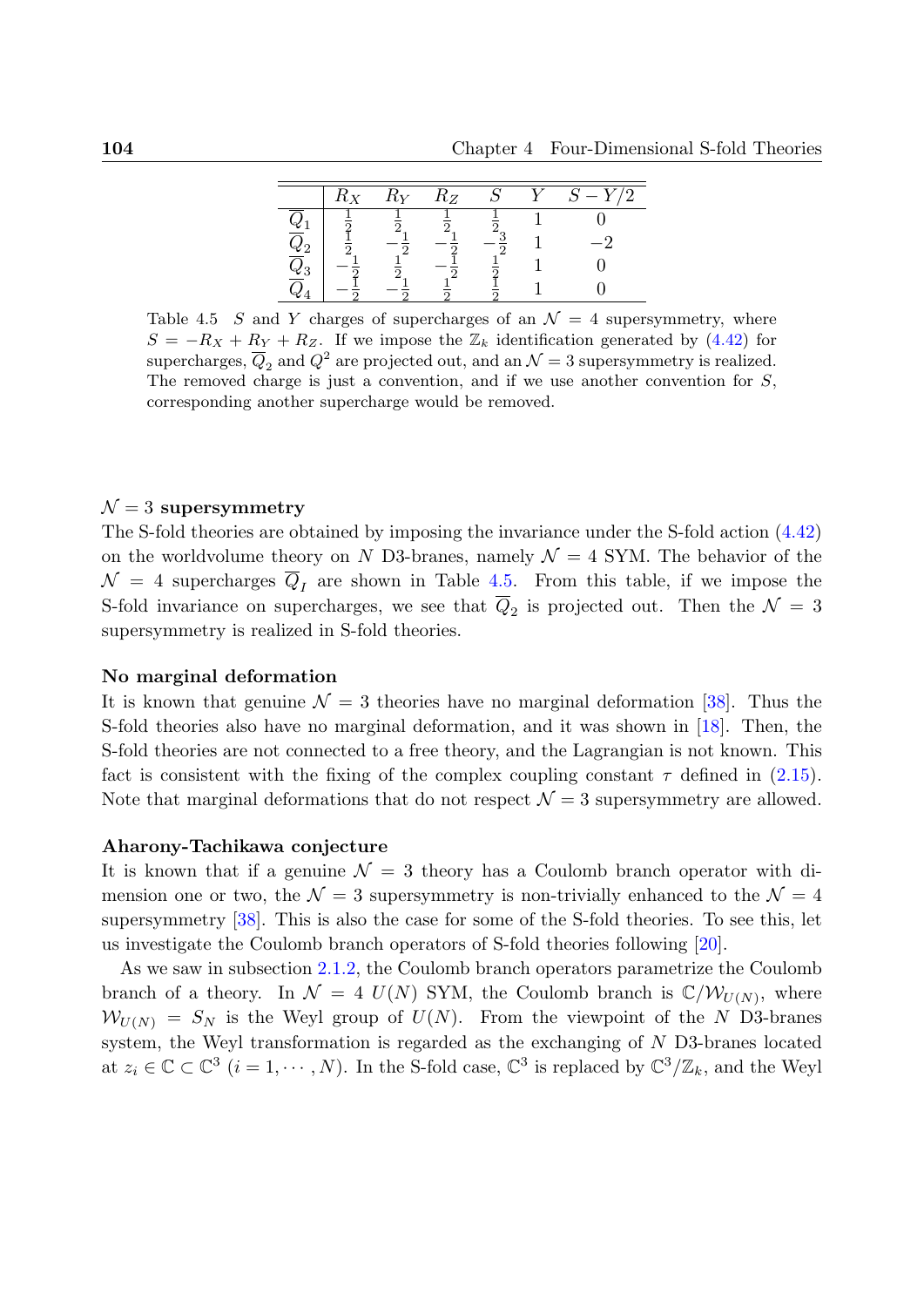transformation is given by [20]

$$
(z_i, z_j) \leftrightarrow (z_j, z_i), \tag{4.46a}
$$

$$
(z_i, z_j) \to (\omega_k z_i, \omega_k^{-1} z_j), \tag{4.46b}
$$

$$
z_i \to \omega_k^r z_i,\tag{4.46c}
$$

where *r* is a divisor of *k*.  $r = k$  corresponds to the trivial discrete torsion and  $r \neq 0$ corresponds to a non-trivial torsion. Now the first transformation is  $S_N$  generated by the symmetric polynomials  $\sum_{\sigma \in S_N} z_{\sigma(i)}$ . However, in order to make polynomials invariant under (4.46b) and (4.46c) as well, we need  $z_i \to z_i^k$ . We also find that  $(z_1 z_2 \cdots z_N)^l$  is invariant, where  $l = k/r$ . Thus the dimension of Coulomb branch operators is [20]

<span id="page-104-0"></span>
$$
k, 2k, 3k, \cdots, (N-1)k; Nl. \tag{4.47}
$$

Let us consider the non-trivial supersymmetry enhancement of S-fold theor[ies.](#page-131-3) From the list of the dimension of the Coulomb branch operators  $(4.47)$ , we find that the supersymmetry enhancement always occurs for  $k = 2$ , and this is consistent with the orientifold. We also find that for  $N = 1, 2$  with  $k = 3, 4, 6$  and  $l = 1$ , or equivalently  $r = k$  there exists the Coulomb branch operators with dimension two. [All t](#page-104-0)hese S-fold theories have the trivial discrete torsion. Thus, we expect that  $(N, k, l) = (1, k, 1), (2, k, 1)$  cases are equivalent to certain  $\mathcal{N} = 4$  theories<sup>\*4</sup>. In terms of the notation  $S(N, k, p)$  introduced in subsection 4.2.1,  $(1, k, 1), (2, k, 1)$  cases are  $S(1, k, 0)$  and  $S(2, k, 0)$ . Since it is believed that any  $\mathcal{N} = 4$  theory is an  $\mathcal{N} = 4$  SYM, these S-fold theories may be equivalent to certain  $\mathcal{N}=4$  SYM.

For  $N = 1$ , namely the rank one case, the only possible gauge group is  $U(1)$ . So it is expected that a rank one S-fold theories with trivial torsion are equivalent to the  $\mathcal{N}=4$ Maxwell theory. In order to determine the gauge group of rank two case, let us focus on the dimension of all independent single-particle Coulomb branch operators:

$$
E_{\text{CBO}} = \begin{cases} 2,3 & \text{for } k = 3, \\ 2,4 & \text{for } k = 4, \\ 2,6 & \text{for } k = 6. \end{cases} \tag{4.48}
$$

These spectra agree with those of *SU*(3), *SO*(5), and *G*2, respectively. Therefore, it is expected that rank two S-fold theories with the trivial torsion are equivalent to  $\mathcal{N}=4$ SYMs with the gauge group  $SU(3)$ ,  $SO(5)$ , and  $G_2$  (shown in Table 4.6). This was conjectured by Aharony and Tachikawa in [20], so we call this conjecture Aharony-Tachikawa (AT) conjecture. We will confirm AT conjecture by using the BPS partition function and the superconformal index.

<sup>\*4</sup> We can always construct the Coulomb branch operators with dimension two from those with dimension one.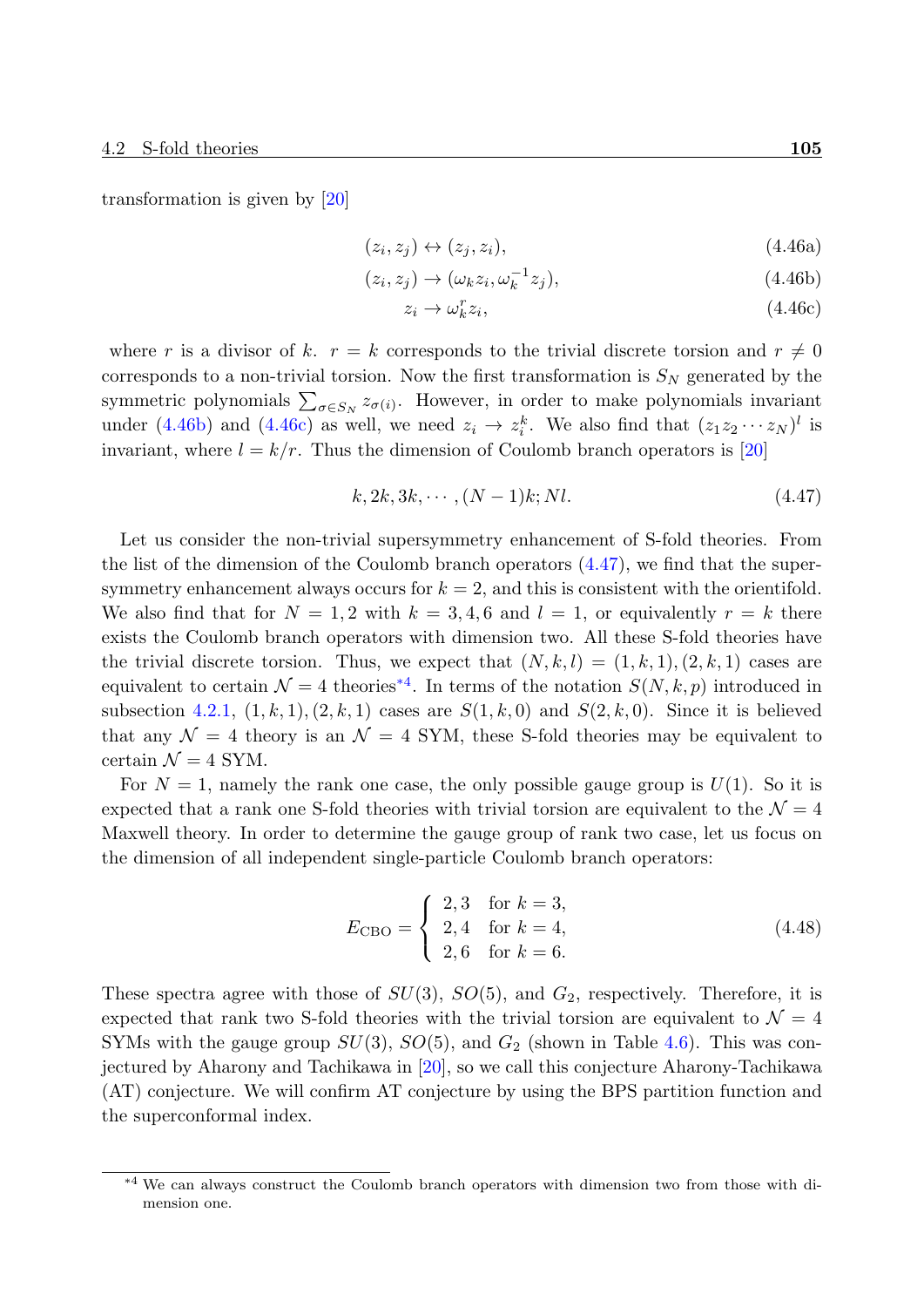| theory     | $\mathcal{L}_{\mathcal{I}}$ | $E_{\text{CBO}}$ |
|------------|-----------------------------|------------------|
| S(1, k, 0) | U(1)                        |                  |
| S(2,3,0)   | SU(3)                       | 2,3              |
| S(2,4,0)   | SO(5)                       | 2,4              |
| S(2,6,0)   | $G_2$                       | 2,6              |

Table 4.6 A list of the gauge group and corresponding S-fold theories. For rank one, all S-fold theories with trivial torsion are enhanced to the  $\mathcal{N}=4$  Maxwell theory. For the rank two case, we can obtain the corresponding gauge group by comparing the spectrum of the Coulomb branch operators.

# **4.3 BPS partition function of S-fold theories**

In this section, we find the BPS partition function of S-fold theories by generalizing the results of  $\mathcal{N} = 4$  *SO(N)* SYM. This analysis is not on the AdS side but the CFT side. This is possible even though the Lagrangian is unknown because the BPS partition function is constructed as the invariant polynomial under the Weyl transformation. However, this is not the case for the superconformal index. In general, we have no idea to find the superconformal index on the CFT side. We have to use the AdS/CFT correspondence to obtain the index of S-fold theories.

Since the BPS partition function counts the primary scalars of the theory, it is enough to consider the  $\mathbb{Z}_k$  orbifold (4.31). In  $\mathcal{N} = 3$  we no longer use the term  $\frac{1}{2}, \frac{1}{4}$  $\frac{1}{4}$ ,  $\frac{1}{8}$  $\frac{1}{8}$ -BPS because the number of supercharges were changed. Instead of these terms, we simply call the BPS partition function with three variables  $(x, y, z)$  as the BPS partition function, and the BPS partition functi[on wi](#page-99-1)th the specialization of  $z = 0$  and  $x = y = 0$  called the Higgs branch Hilbert series and the Coulomb branch Hilbert series.

Let us generalize the Weyl transformation  $(4.46)$  for three coordinates  $(x_i, y_i, z_i) \in$  $\mathbb{C}^3/\mathbb{Z}_k$ . Each of variables specifies the location of *N* D3-branes in the S-fold backgrounds. The generalization is simply given by

$$
\{(x_i, y_i, z_i), (x_j, y_j, z_j)\} \leftrightarrow \{(x_j, y_j, z_j), (x_i, y_i, z_i)\},\tag{4.49a}
$$

$$
\{(x_i, y_i, z_i), (x_j, y_j, z_j)\} \to \{(\omega_k^{-1}x_i, \omega_k y_i, \omega_k z_i), (\omega_k x_j, \omega_k^{-1}y_j, \omega_k^{-1}z_j)\},\tag{4.49b}
$$

<span id="page-105-0"></span>
$$
(x_i, y_i, z_i) \rightarrow (\omega_k^{-p} x_i, \omega_k^p y_i, \omega_k^p z_i), \qquad (4.49c)
$$

where *p* is a divisor of *k* again.

Let us remind that the oscillator formalism we have used in subsection 2.1.3, in which we interpret  $(x_i, y_i, z_i)$  as coordinates of each oscillator. The first transformation is simply  $S_N$ , so this indicates that we can treat each oscillator as a boson. The second condition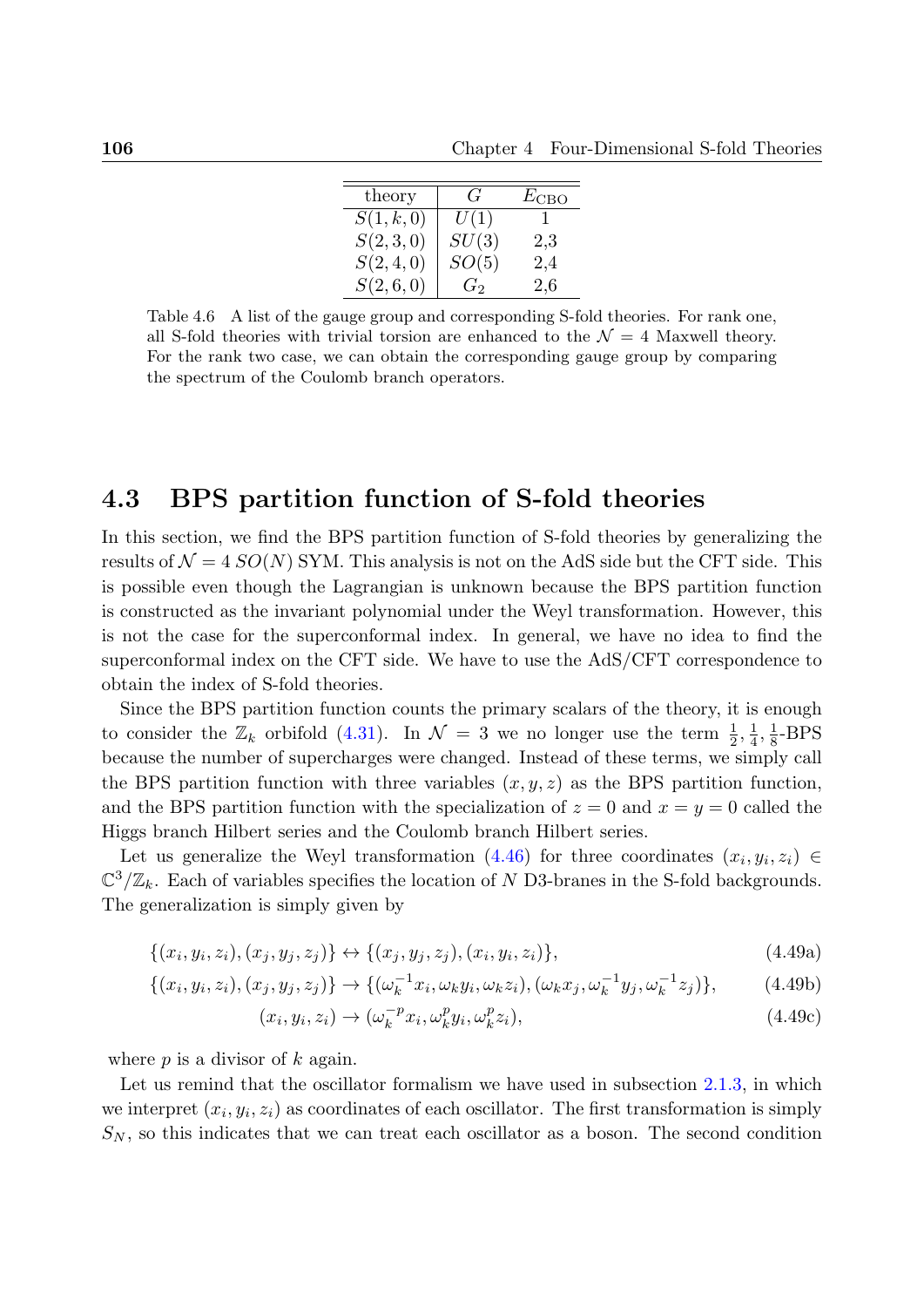requires that all single wave functions should satisfy a common boundary condition

$$
\Psi(\omega_k^{-1}x, \omega_k y, \omega_k z) = \omega_k^m \Psi(x, y, z), \qquad (4.50)
$$

where  $m \in \{1, 2, \dots, k-1\}$ . It specifies to which element of  $\mathbb{Z}_k$  corresponds. Thus the invariant single-particle BPS partition function can be calculated as

$$
I_m^{\mathbb{Z}_k}(x, y, z) = \sum_{\substack{-n_x + n_y + n_z = m \bmod k}} x^{n_x} y^{n_y} z^{n_z}
$$
  
= 
$$
\frac{1}{k} \sum_{l=0}^{k-1} \frac{\omega_k^{-ml}}{(1 - \omega_k^{-l} x)(1 - \omega_k^{l} y)(1 - \omega_k^{l} z)},
$$
(4.51)

where  $n_x, n_y, n_z \geq 0$ . Note that  $I_m^{\mathbb{Z}_k}(x, y, z)$  satisfies

$$
I_m^{\mathbb{Z}_k}(\omega_k^{-1}x, \omega_k y, \omega_k z) = \omega_k^m I_m^{\mathbb{Z}_k}(x, y, z).
$$
\n(4.52)

To obtain the grand partition function, we finally have to take the third condition  $(4.49c)$  into account. Actually, this condition is related to the discrete torsion. If  $p = k$ corresponding to the trivial torsion, the condition (4.49c) does not make sense. It requires  $pm = 0$  mod k. Thus we have

$$
\Xi_{S(*,k,p)}(x,y,z;t) = \sum_{pm=0} \text{Pexp}(I_m^{\mathbb{Z}_k}t),\tag{4.53}
$$

where we adopt  $p = 0$  instead of  $p = k$  for the trivial torsion.  $S(N, k, p)$  is a label of a rank  $N \mathbb{Z}_k$  S-fold theory with p, which corresponds to the discrete torsion. This expression indeed reproduces the orientifold case (4.22). We can interpret the non-zero *m* sectors as the contributions from the generalized Pfaffians.

Let us find the BPS partition function of S-fold theories in the large *N* limit. By using the formula (2.99), we immediately ob[tain](#page-95-2)

$$
Z_{S(\infty,k,p)}(x,y,z) = \text{Pexp}(I_0^{\mathbb{Z}_k}(x,y,z) - 1).
$$
\n(4.54)

Let us find t[he BP](#page-66-0)S partition function of S-fold theories in the large *N* limit. By using the formula (2.99), we immediately obtain (4.54). The non-zero *m* sectors decouple because the generalized Pfaffians have a conformal dimension larger than or equal to *N*. On the AdS side, this means that the corresponding wrapped D3-branes becomes too heavy to participa[te in](#page-66-0) the physics.

## **Supersymmetry enhancement**

Let us check the supersymmetry enhancement in terms of the BPS partition function. To see this, we pick up  $N = 1,2$  BPS partition functions from the grand partition function.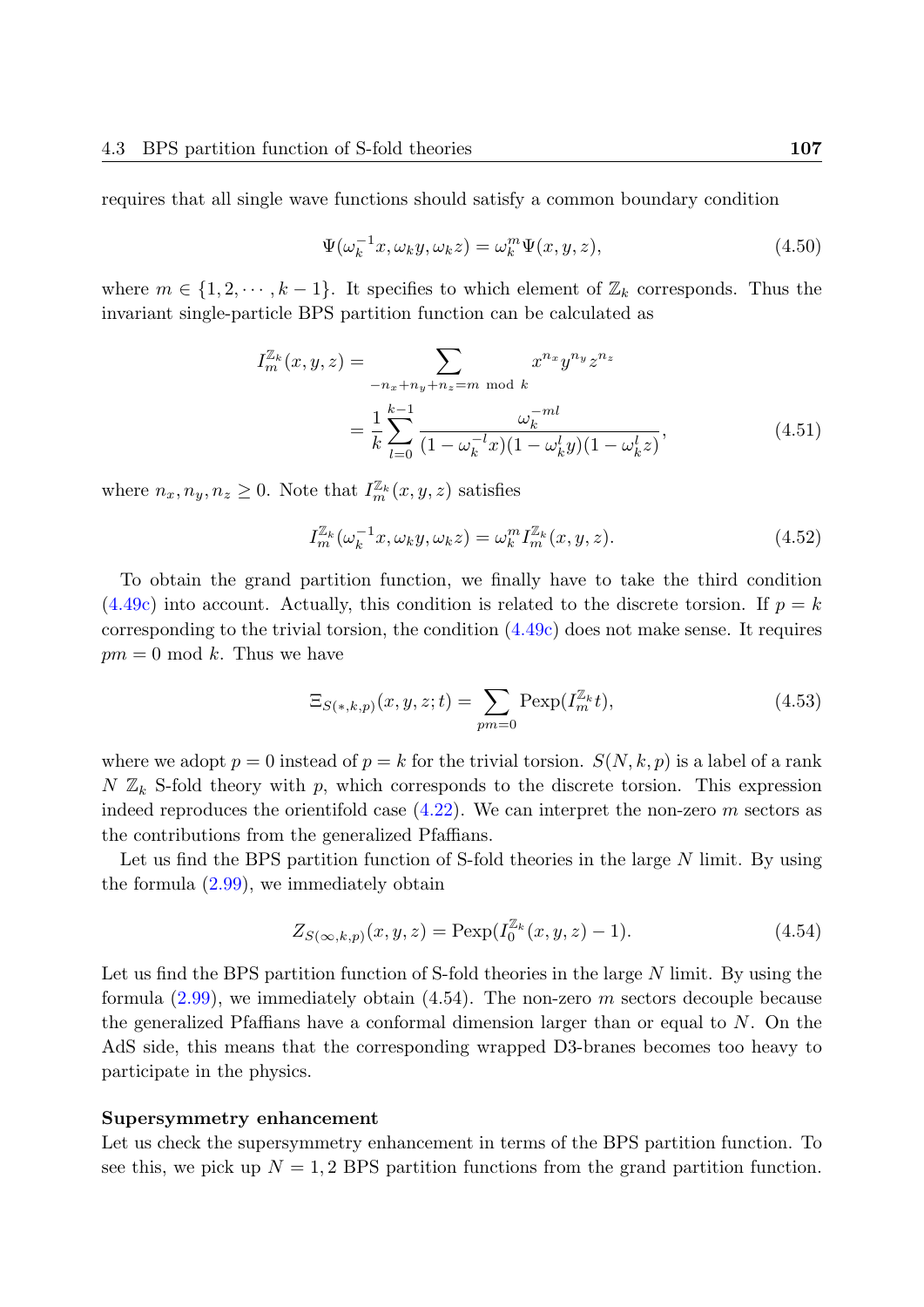For  $N=1$ , we have

$$
Z_{S(1,k,0)}(x,y,z) = \sum_{m=0}^{k-1} I_m^{\mathbb{Z}_k} = I(x,y,z) = Z_{U(1)}(x,y,z). \tag{4.55}
$$

Thus this is consistent with the supersymmetry enhancement of rank one S-fold theories.

For  $N = 2$ , we must obtain the BPS partition functions of  $\mathcal{N} = 4$  SYM with  $SU(3)$ ,  $SO(5)$ ,  $G_2$  gauge groups. The results obtained from the grand partition function (4.53) are

$$
Z_{S(2,3,0)} = \frac{1}{6(1-x)^2(1-y)^2(1-z)^2} + \frac{1}{2(1-x^2)(1-y^2)(1-z^2)} + \frac{1}{3(1+x+x^2)(1+y+y^2)(1+z+z^2)},
$$
\n(4.56)

$$
Z_{S(2,4,0)} = \frac{1}{8(1-x)^2(1-y)^2(1-z)^2} + \frac{1}{8(1+x)^2(1+y)^2(1+z)^2} + \frac{1}{2(1-x^2)(1-y^2)(1-z^2)} + \frac{1}{4(1+x^2)(1+y^2)(1+z^2)},
$$
(4.57)

$$
Z_{S(2,6,0)} = \frac{1}{12(1-x)^2(1-y)^2(1-z)^2} + \frac{1}{12(1+x)^2(1+y)^1(1+z)^2} + \frac{1}{2(1-x^2)(1-y^2)(1-z^2)} + \frac{1}{6(1-x+x^2)(1-y+y^2)(1-z+z^2)} + \frac{1}{6(1+x+x^2)(1+y+y^2)(1+z+z^2)},
$$
(4.58)

and they are indeed equal to  $Z_{SU(3)}, Z_{SO(5)}, Z_{G_2}$ , respectively. The  $Z_{G_2}$  can be calculated by the Mölien series. Therefore, we checked the supersymmetry enhancement in terms of the BPS partition function.

# **4.4 Large** *N* **limit on the AdS side**

Before going to the calculation of the finite *N* corrections to the BPS partition function and the superconformal index of S-fold theories, we need to find the expression of the large *N* limit as a zeroth correction. In the case of the BPS partition function, we can compare with the results calculated in the last section. On the other hand, the superconformal index is non-calculable on the CFT side, the result on the AdS side is the unique expression we can find. The analysis of the index on the large *N* limit was already done by Imamura and Yokoyama [19], then we review it.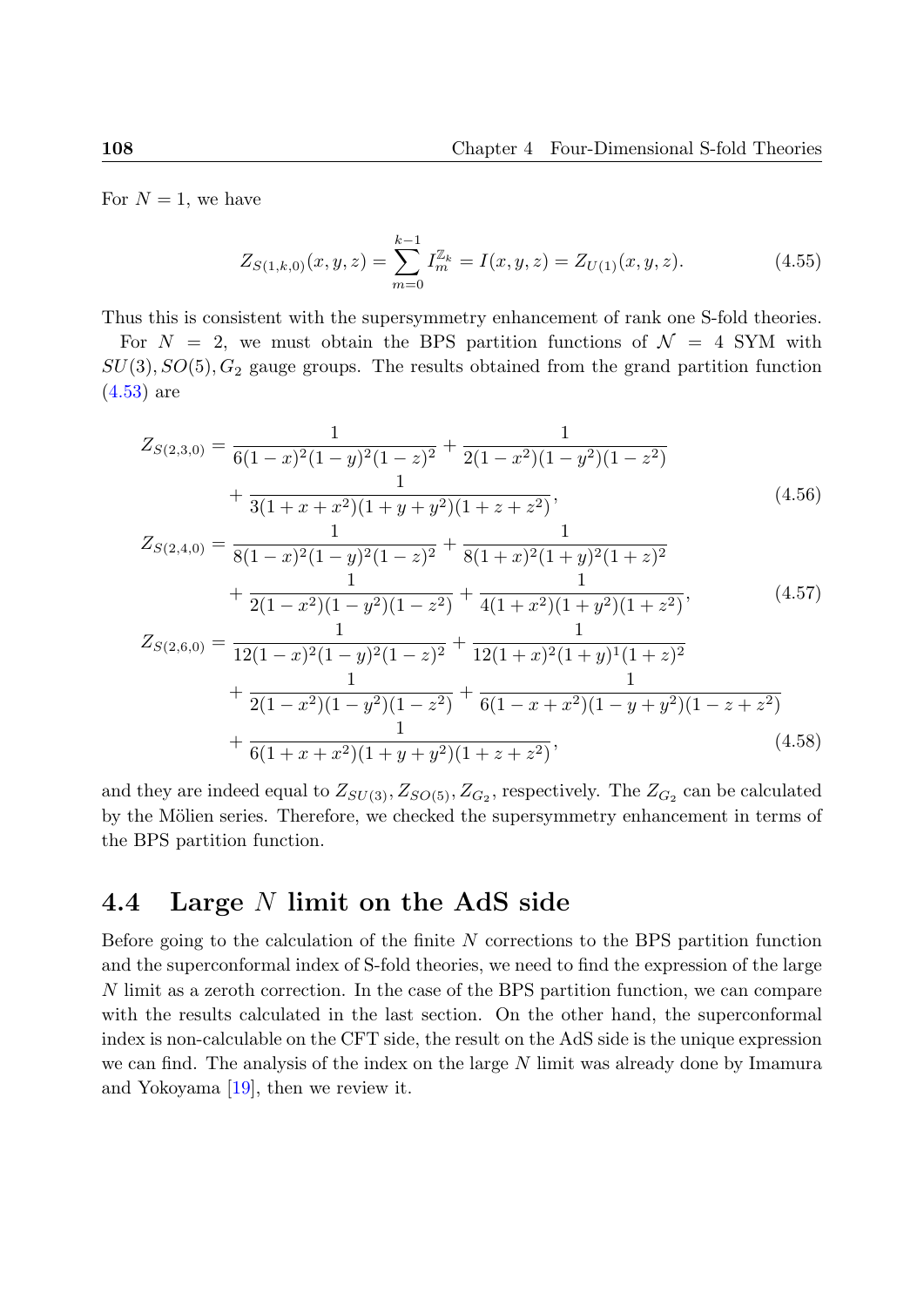#### **4.4.1 BPS partition function**

Now let us consider the BPS partition function of S-fold theories in the large *N* limit on the AdS side. As in the case of  $U(N)$ , the contributions in the large N limit come from the KK modes on  $S^5/\mathbb{Z}_k$  in  $\mathbb{Z}_k$  S-folds. Since the BPS partition functions count only the primary scalars and they form an  $(n, 0, 0)$  representation of  $SO(6)_R$  which is real, it is enough to consider the effect of  $\mathbb{Z}_k$  orbifold (4.31).

To realize the  $\mathbb{Z}_k$  orbifold for the BPS partition function, we impose the  $\mathbb{Z}_k$  invariance of the single-particle BPS partition function of KK modes on  $S^5$ :  $I(x, y, z) - 1$ . For  $x, y, z$ fugacities, the  $\mathbb{Z}_k$  orbifold is defined as

$$
(x, y, z) \rightarrow (\omega_k^{-1} x, \omega_k y, \omega_k z). \tag{4.59}
$$

The single-particle BPS partition function of KK modes should be invariant under  $\mathbb{Z}_k$ orbifold. Thus we have

$$
\mathscr{P}_k I(x, y, z) - 1 = \frac{1}{k} \sum_{m=0}^{k-1} I(\omega_k^{-1} x, \omega_k y, \omega_k z) - 1 = I_0^{\mathbb{Z}_k}(x, y, z) - 1,
$$
\n(4.60)

where the orbifold projection  $\mathscr{P}_k$  is defined by

<span id="page-108-0"></span>
$$
\mathscr{P}_k f(x, y, z) = \frac{1}{k} \sum_{m=0}^{k-1} f(\omega_k^{-1} x, \omega_k y, \omega_k z).
$$
 (4.61)

Its plethystic exponential agrees with (4.54). Therefore we proved that the BPS partition function of S-fold theory in the large *N* limit is the same on both sides.

#### **4.4.2 Superconformal inde[x](#page-106-0)**

Now let us consider the superconformal index of S-fold theories in the large *N* limit on the AdS side. For calculations of the index, we adopt the same technique as the BPS partition function calculated in the last subsection. Namely, we perform the S-fold projection for the single-particle index of KK modes on  $S<sup>5</sup>$  given in  $(2.113)$ .

However, there is a different point from the last subsection: we count not only primary scalars but also other fields constructed by the supersymmetric completion in the index. The problem is that other fields are in general charged [under](#page-70-0)  $\mathbb{Z}_k \subset U(1)_Y$  because supercharges have a non-trivial charge under  $U(1)_Y$ . Thus we have to use  $\mathcal R$  given in (4.42) when the projection. To do it, we add a new fugacity *η* regarding *R* to the single-particle index and define the "refined" single-particle index

$$
\widetilde{i}_{sp}(\eta) = \text{tr}_{sp}[(-1)^{F} \overline{x}^{\overline{\Delta}} q^{E+j_{R}} y^{2j_{L}} u^{R_{X} - R_{Y}} v^{R_{Y} - R_{Z}} \eta^{S - Y/2}], \qquad (4.62)
$$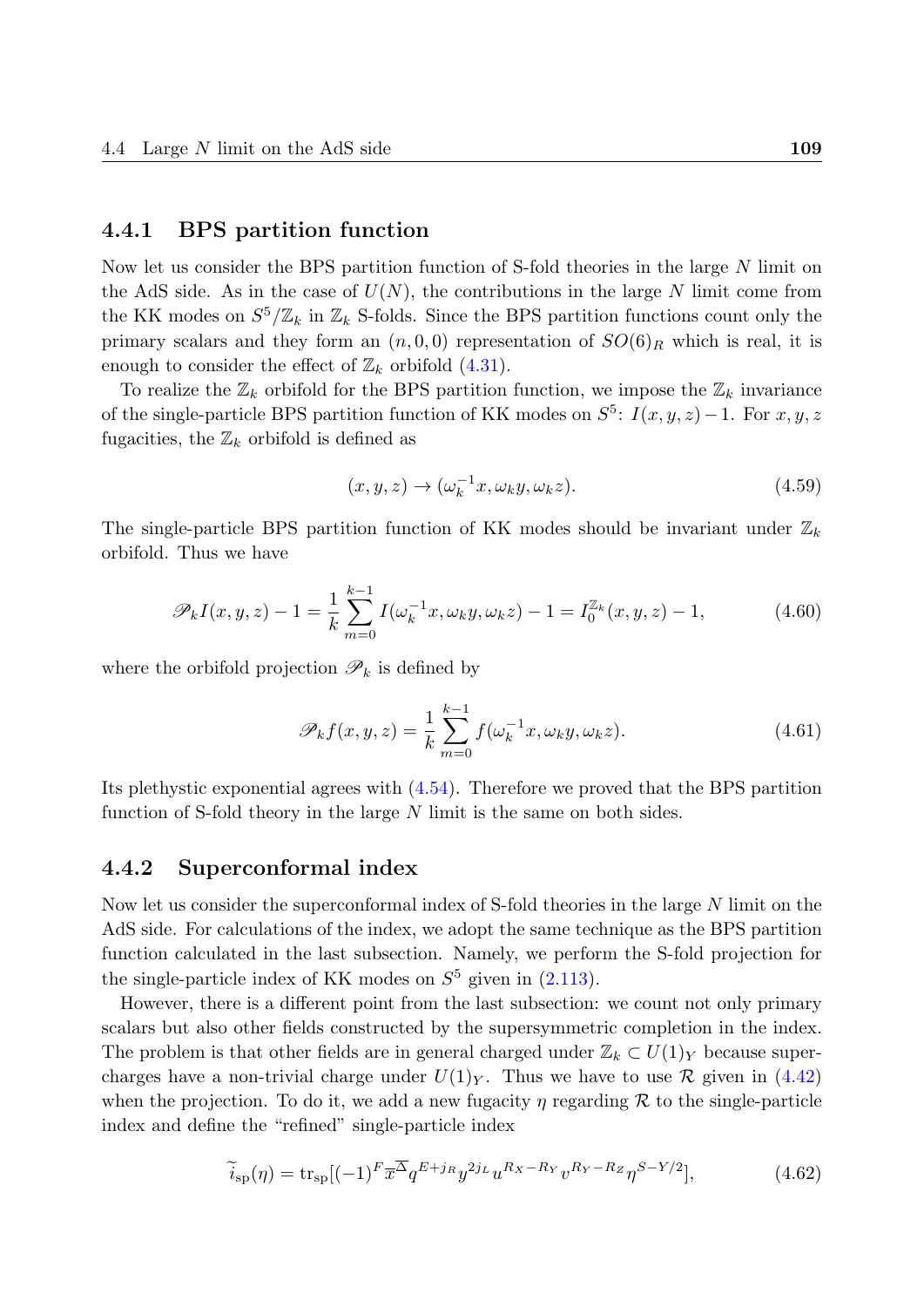where  $S = -R_X + R_Y + R_Z$ . Before the S-folding, the supersymmetry is  $\mathcal{N} = 4$ , so we may expect that the refined index would respect the  $SU(3)_R \subset SU(4)_R$  symmetry, which is generated by  $R_X - R_Y$  and  $R_Y - R_Z$ . However, *S* does not commute with this  $SU(3)_R$ , and the refined index is not represented by  $SU(3)_R$  characters. To avoid this troublesome calculation, we split *S* into  $SU(3)_R$  Cartan parts and an  $SU(3)_R$  invariant part as follows:

$$
S = -R_X + R_Y + R_Z = -\frac{4}{3}(R_X - R_Y) - \frac{2}{3}(R_Y - R_Z) + \frac{1}{3}(R_X + R_Y + R_Z), \quad (4.63)
$$

where  $R_X + R_Y + R_Z$  is invariant under  $SU(3)_R$ . Then we can write the refined index  $(4.62)$  in the form respecting  $SU(3)_R$ :

$$
\widetilde{i}_{\rm sp}(\eta) = \text{tr}_{\rm sp} \left[ (-1)^F \overline{x}^{\overline{\Delta}} q^{E+j_R} y^{2j_L} \left( u \eta^{-\frac{4}{3}} \right)^{R_X - R_Y} \left( v \eta^{-\frac{2}{3}} \right)^{R_Y - R_Z} \eta^T \right],\tag{4.64a}
$$

$$
T = \frac{1}{3}(R_X + R_Y + R_Z) + \frac{Y}{2}.
$$
\n(4.64b)

So we use the variables  $u\eta^{-\frac{4}{3}}$  and  $v\eta^{-\frac{2}{3}}$  instead of *u* and *v* for  $SU(3)_R$  characters.

Now we can calculate the refined single-particle index of KK modes from the Table 2.10 and the *T* charges. We list *T* charges in Table 4.7 as well as *Y* charges, corresponding to KK modes listed in Table 2.10. The result is

$$
\widetilde{i}_{sp}^{\text{KK}}(\eta) = \frac{1}{(1 - \frac{\eta}{u}q)(1 - \frac{v\eta}{u}q)(1 - \frac{\eta}{v}q)(1 - q^{\frac{3}{2}}y)(1 - q^{\frac{3}{2}}y^{-1})} \times \left[ \left(\frac{u}{\eta} + \frac{v\eta}{u} + \frac{\eta}{v}\right)q - \eta(y + y^{-1})q^{\frac{3}{2}} - (1 + \eta)\left(\frac{v}{\eta} + \frac{u}{v\eta} + \frac{\eta}{u}\right)q^2 + (\eta^{-1} + 1 + 2\eta + \eta^2)q^3 + (y + y^{-1})\left(v + \frac{u}{v} + \frac{\eta^2}{u}\right)q^{\frac{7}{2}} - \left(u + \frac{v\eta^2}{u} + \frac{\eta^2}{v}\right)q^4 - (1 + \eta)(y + y^{-1})q^{\frac{9}{2}} + \eta q^6 \right].
$$
\n(4.65)

Then the single-particle index of KK modes in a  $\mathbb{Z}_k$  S-fold theory labeled by  $S(\infty, k, p)$  is obtained as

$$
i_{S(\infty,k,p)}^{\text{KK}} = \mathcal{P}_k \tilde{i}_{\text{sp}}^{\text{KK}},\tag{4.66}
$$

where  $P_k$  is a projection operator defined as

$$
\mathcal{P}_k f(\eta) = \frac{1}{k} \sum_{l=0}^{k-1} f(\eta = \omega_k^l).
$$
 (4.67)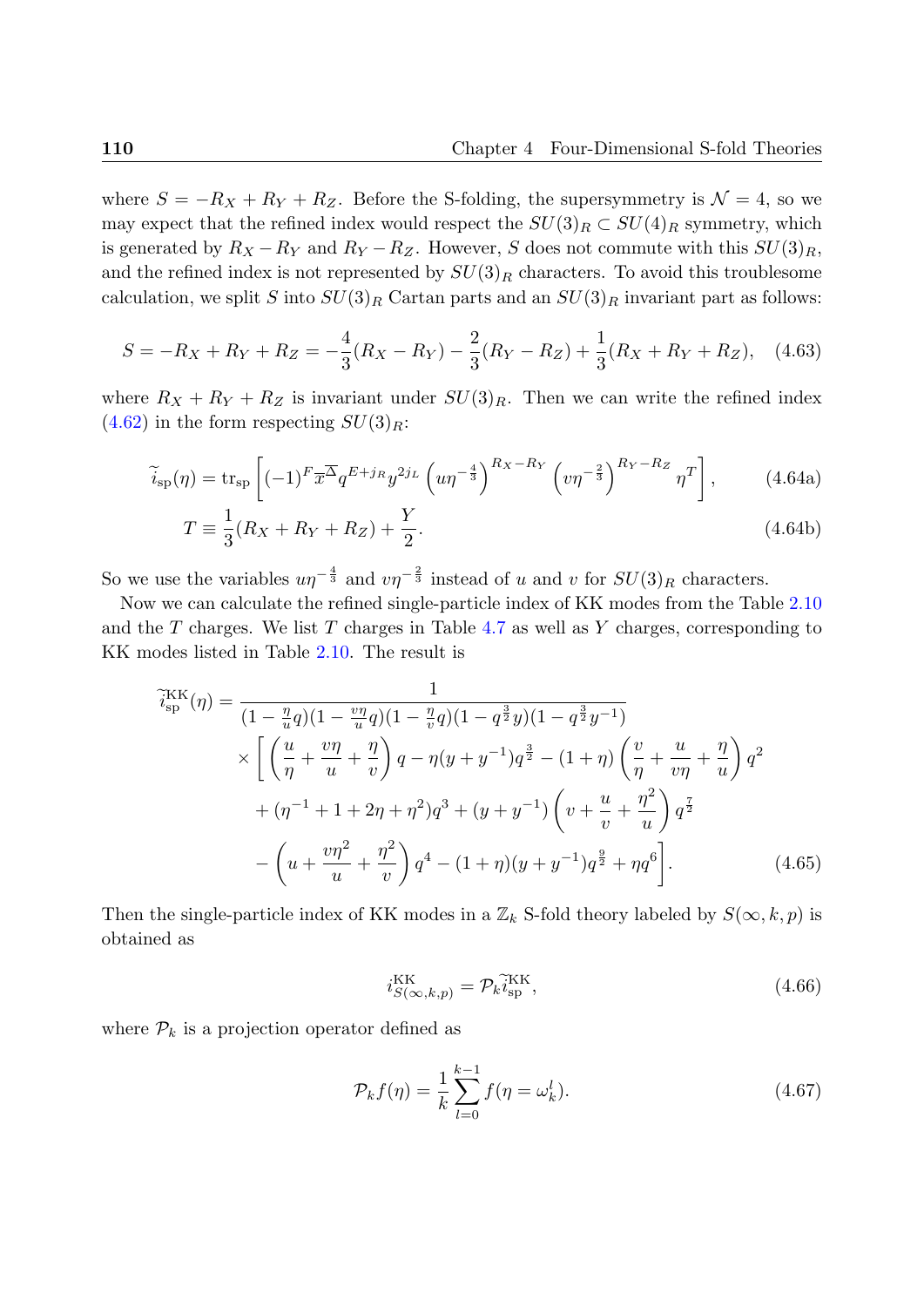| $[j_L,j_R]^{(\overline{R_X},R_Y,R_Z)}_E$                                                                  | V    | Ί'              |
|-----------------------------------------------------------------------------------------------------------|------|-----------------|
| $[0,0]_n^{(n,\overline{0,0})}$                                                                            |      | $\frac{n}{3}$   |
| $[\frac{1}{2},0]_{n+\frac{1}{2}}^{(n-\frac{1}{2},\frac{1}{2},\frac{1}{2})}$                               |      | $\frac{n+2}{3}$ |
| $[0,\frac{1}{2}]_{n+\frac{1}{2}}^{(n-\frac{1}{2},\frac{1}{2},-\frac{1}{2})}$                              | L    | $\frac{n-2}{3}$ |
| $[0,1]_{n+1}^{(n-1,0,0)}$                                                                                 | 2    | $\frac{n-4}{3}$ |
| $[0,0]_{n+1}^{(n-1,1,1)}$                                                                                 | - ') | $\frac{n+4}{3}$ |
| $\left[\frac{1}{2},\frac{1}{2}\right]_{n+1}^{(n-1,1,0)}$                                                  | 0    | $rac{n}{3}$     |
| $-\frac{3}{2},\frac{1}{2},\frac{1}{2})$<br>$\left[\frac{1}{2},1\right]_{n+\frac{3}{2}}^{(n-\frac{1}{2})}$ |      | $\frac{n-2}{3}$ |
| $[0,\frac{1}{2}]_{n+\frac{3}{2}}^{(n-\frac{2}{2},\frac{3}{2},\frac{1}{2})}$                               |      | $\frac{n+2}{3}$ |
| $[0,1]^{(n-\tilde{2},1,1)}_{n+2}$                                                                         |      |                 |

<span id="page-110-0"></span>Table 4.7 A table for *T* charges and *Y* charges for KK modes listed in Table 2.10. *T* commutes with  $SU(3)_R$  symmetry, and we use the variables  $u\eta^{-\frac{4}{3}}$  and  $v\eta^{-\frac{2}{3}}$  for *SU*(3)*<sup>R</sup>* characters.

The multi-particle index is now

$$
\mathcal{I}_{S(\infty,k,p)}^{\text{KK}} = \text{Pexp}(i_{S(\infty,k,p)}^{\text{KK}}). \tag{4.68}
$$

Note that the difference of the discrete torsion is absent in the large *N* limit, so the result is the same for all possible *p*.

We give some comments for each  $k = 2, 3, 4, 6$  following.

#### *k* = 2 **orientifold**

If we take  $k = 2$ , this is the orientifold case. Then we can compare the KK index with the index on the CFT side in the large *N* limit. Actually, we can show that

$$
\mathcal{I}_{S(\infty,k=2,p)}^{\text{AdS}} = \mathcal{I}_{SO(\infty)}^{\text{CFT}},\tag{4.69}
$$

where the right hand side is given by  $(4.30)$ .

#### $k = 3, 4, 6$  **S-fold**

In this case, the index has a differen[t beh](#page-98-0)avior from the index of  $\mathcal{N}=4$  theories. In  $\mathcal{N} = 4$  theories, there is the  $SU(4)_R$  symmetry, and the index respects  $SU(3)_R$  due to the choice of the supercharge which is used to define the index. However, now, there is only an  $\mathcal{N} = 3$  supersymmetry. Then the index respects  $U(2)_R \subset U(3)_R$  and the index is represented by the  $U(2)_R$  character  $\overline{\chi}_n(u^{-1}v, v^{-1})$  defined by  $(A.31)$ . Indeed, the KK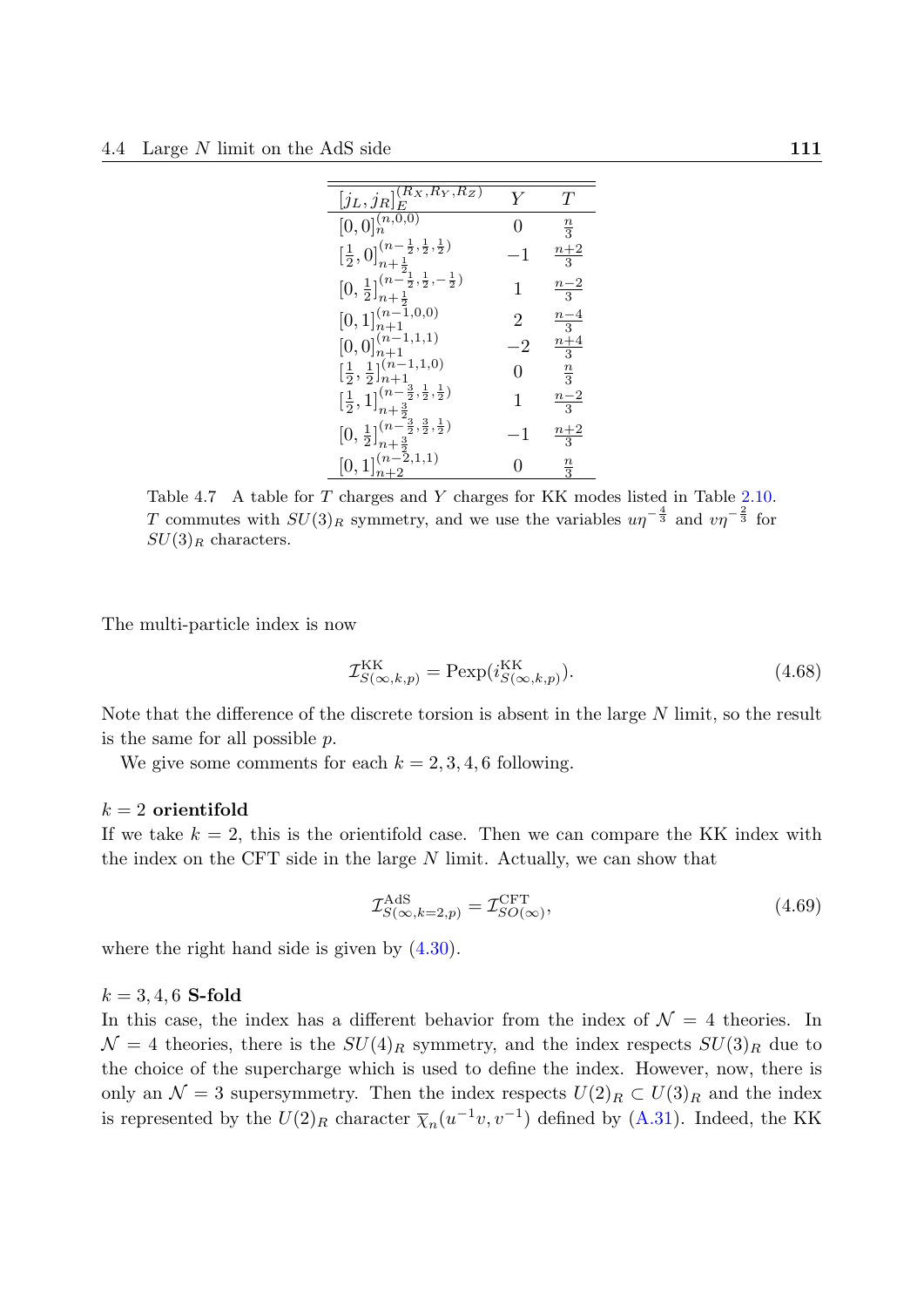indices for  $k = 3, 4, 6$  up to  $q^{\frac{13}{2}}$  become

$$
\mathcal{I}_{S(\infty,3,p)}^{KK} = 1 + u\overline{\chi}_{1}q^{2} - u\chi_{1}^{J}q^{\frac{5}{2}} + (-1 + u^{3} - u\overline{\chi}_{2} + \overline{\chi}_{3})q^{3} + \chi_{1}^{J}(2u\overline{\chi}_{1} - \overline{\chi}_{2})q^{\frac{7}{2}}
$$
  
+ 
$$
(-u\chi_{2}^{J} - u + 2\overline{\chi}_{1} - u^{3}\overline{\chi}_{1} - \frac{1}{u}\overline{\chi}_{2} + 2u^{2}\overline{\chi}_{2})q^{4}
$$
  
+ 
$$
\chi_{1}^{J}(-2 + u^{3} + \frac{1}{u}\overline{\chi}_{1} - 2u^{2}\overline{\chi}_{1} - u\overline{\chi}_{2} + \overline{\chi}_{3})q^{\frac{9}{2}}
$$
  
+ 
$$
(\chi_{2}^{J}(2u\overline{\chi}_{1} - \overline{\chi}_{2}) - \frac{1}{u} + 3u^{2} - 2u\overline{\chi}_{1} + 2u^{4}\overline{\chi}_{1} - 2u^{2}\overline{\chi}_{3} + 2u\overline{\chi}_{4})q^{5}
$$
  
+ 
$$
(-u\chi_{3}^{J} + \chi_{1}^{J}(3u - 2u^{4} + \overline{\chi}_{1} - u^{3}\overline{\chi}_{1} - \frac{1}{u}\overline{\chi}_{2} + 5u^{2}\overline{\chi}_{2} - 3u\overline{\chi}_{3}))q^{\frac{11}{2}}
$$
  
+ 
$$
(\chi_{2}^{J}(-2 + u^{3} + \frac{1}{u}\overline{\chi}_{1} - 4u^{2}\overline{\chi}_{1} + \overline{\chi}_{3}) + 1 - 3u^{3} + 2u^{6} - \frac{1}{u}\overline{\chi}_{1} - 4u^{2}\overline{\chi}_{1} + \frac{1}{u^{2}}\overline{\chi}_{2} + 7u\overline{\chi}_{2} - 3u^{4}\overline{\chi}_{2} - 4\overline{\chi}_{3} + 4u^{3}\overline{\chi}_{3} - 2u\overline{\chi}_{5} + 2\overline{\chi}_{6})q^{6}
$$
  
+ 
$$
\mathcal{O}(q^{\frac{13}{2}}), \qquad (4.70)
$$

$$
\mathcal{I}_{S(\infty,4,p)}^{KK} = 1 + u\overline{\chi}_1 q^2 - u\chi_1^J q^{\frac{5}{2}} + (-1 - u\overline{\chi}_2)q^3 + 2u\chi_1^J \overline{\chi}_1 q^{\frac{7}{2}} \n+ (-u + u^4 - u\chi_2^J + \overline{\chi}_1 + 2u^2 \overline{\chi}_2 + \overline{\chi}_4)q^4 \n+ \chi_1^J (-2 - 2u^2 \overline{\chi}_1 - u\overline{\chi}_2 - \overline{\chi}_3)q^{\frac{9}{2}} \n+ (2u\chi_2^J \overline{\chi}_1 + 2u^2 - 2u\overline{\chi}_1 - u^4 \overline{\chi}_1 + \overline{\chi}_2 - \frac{1}{u} \overline{\chi}_3 - 2u^2 \overline{\chi}_3)q^5 \n+ (-u\chi_3^J + \chi_1^J (3u + u^4 + \overline{\chi}_1 + \frac{1}{u} \overline{\chi}_2 + 5u^2 \overline{\chi}_2 + \overline{\chi}_4))q^{\frac{11}{2}} \n+ (\chi_2^J (-2 - 4u^2 \overline{\chi}_1 - u\overline{\chi}_2 - \overline{\chi}_3) + u^3 - \frac{1}{u} \overline{\chi}_1 - 4u^2 \overline{\chi}_1 + 2u^5 \overline{\chi}_1 + 4u\overline{\chi}_2 + 3u^2 \overline{\chi}_3 + 2u\overline{\chi}_5)q^6 + \mathcal{O}(q^{\frac{13}{2}}),
$$
\n(4.71)

$$
\mathcal{I}_{S(\infty,6,p)}^{\text{KK}} = 1 + u\overline{\chi}_1 q^2 - u\chi_1^J q^{\frac{5}{2}} + (-1 - u\overline{\chi}_2)q^3 + 2u\chi_1^J \overline{\chi}_1 q^{\frac{7}{2}} \n+ (-u - \chi_2^J + \overline{\chi}_1 + 2u^2 \overline{\chi}_2)q^4 + \chi_1^J (-2 - 2u^2 \overline{\chi}_1 - u\overline{\chi}_2)q^{\frac{9}{2}} \n+ (2u^2 - 2u\overline{\chi}_1 + 2u\chi_2^J \overline{\chi}_1 - 2u^2 \overline{\chi}_3)q^5 \n+ (-u\chi_3^J + \chi_1^J (3u + \overline{\chi}_1 + 5u^2 \overline{\chi}_2))q^{\frac{11}{2}} \n+ (\chi_2^J (-2 - 4u^2 \overline{\chi}_1 - u\overline{\chi}_2) + u^6 - 4u^2 \overline{\chi}_1 + 4u\overline{\chi}_2 + 3u^2 \overline{\chi}_3 + \overline{\chi}_6)q^6 \n+ \mathcal{O}(q^{\frac{13}{2}}).
$$
\n(4.72)

The fact that the index is represented by the  $U(2)_R$  character indicates that the corresponding theory has  $\mathcal{N}=3$  supersymmetry. Namely, we can read off the supersymmetry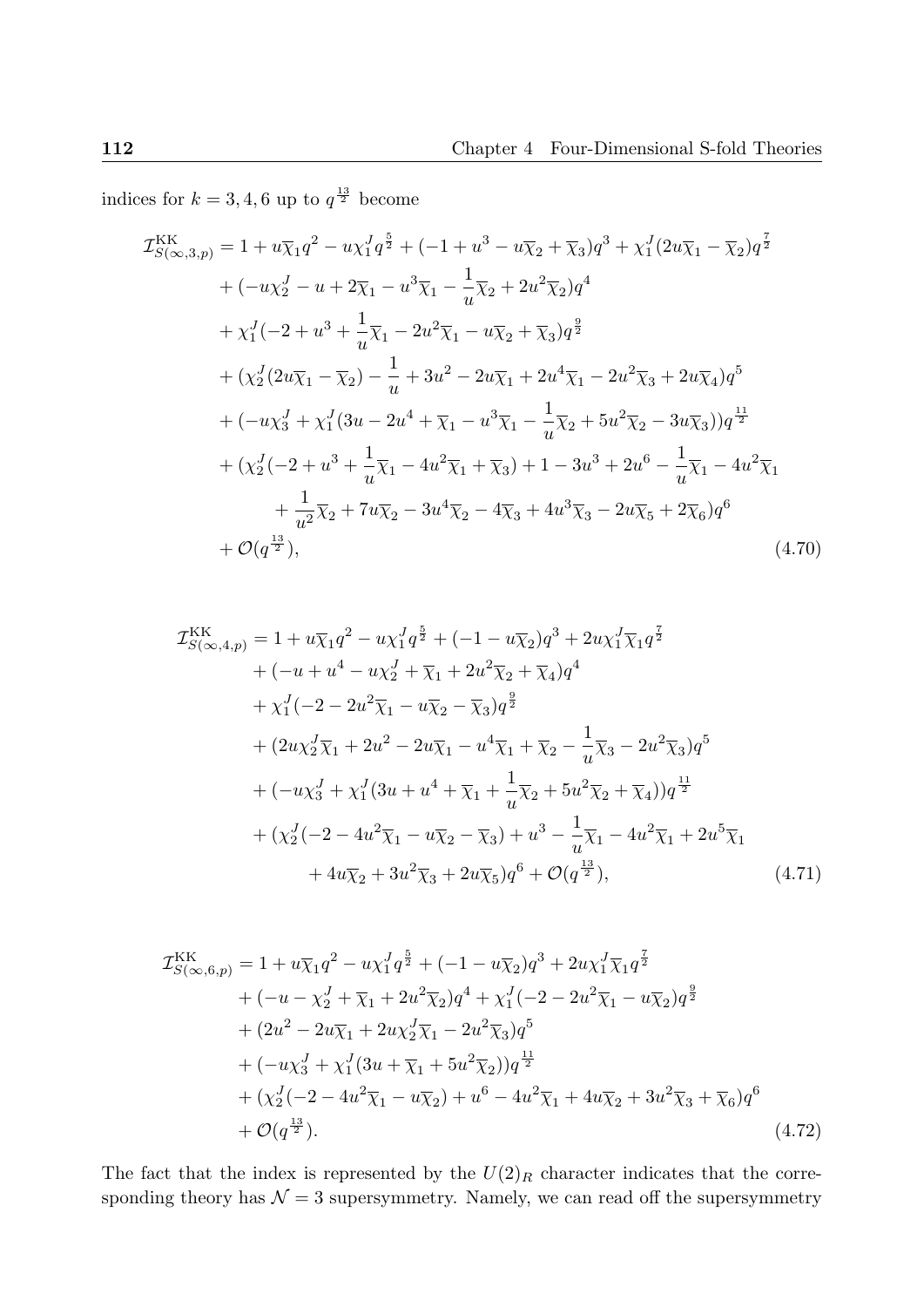of the theory from the characters of the *R*-symmetry.

### **4.5 Finite** *N* **corrections**

Let us go to the topic of the finite *N* corrections to the BPS partition function and superconformal index of S-fold theories. First, we consider the finite *N* corrections to the BPS partition function. After that, we move on to the discussion of the superconformal index.

#### **4.5.1 BPS partition function**

We consider the finite *N* corrections to the BPS partition functions of S-fold theories by considering the single wrapped D3-branes on  $S^3/\mathbb{Z}_k \subset S^5/\mathbb{Z}_k$ . Fortunately, we know the BPS partition functions on the CFT side exactly, and we can compare the finite *N* corrections with the CFT results. Note that wrapped D3-branes are only present when the discrete torsion is trivial:  $p = 0$ , so we only consider the trivial torsion case here. The discussions are based on the author's and his collaborators' paper [22].

In the last chapter, we have already done the analysis of finite *N* corrections for the  $\mathcal{N} = 4$   $U(N)$  SYM, in which a generic configuration of the single wrapped D3-branes is given by

$$
f(X, Y, Z) = aX + bY + cZ = 0.
$$
\n(4.73)

Then the complex coefficients  $(a, b, c)$  form  $\mathbb{C}P^2$  as a phase space of single-wrapped D3branes. Actually, the following analysis is similar to  $\mathcal{N} = 4$   $U(N)$  SYM case.

Now, we have an additional constraint for the holomorphic surface  $f(X, Y, Z) = 0$  in the S-fold background. Since the overall factor does not affect the shape of the holomorphic surface, a  $\mathbb{Z}_k$  S-fold identification gives a constraint

$$
f(\omega_k^{-1}X, \omega_k Y, \omega_k Z) = \omega_k^m f(X, Y, Z), \qquad (4.74)
$$

where an integer *m* is the winding number of wrapped D3-branes. This is classified by  $H_3(S^5/\mathbb{Z}_k, \mathbb{Z}) = \mathbb{Z}_k$ , so *m* is an integer modulo *k*.

In fact, the constraint (4.74) restricts the possible form of the holomorphic function, that is, the possible shape of wrapped D3-branes, depending on the value of *k*. In what follows, we consider  $k = 2$  orientifold and  $k = 3, 4, 6$  S-folds separately.

#### *k* = 2 **orientifold**

In this case, the most general form of the single-wrapping holomorphic surface satisfying the constraint  $(4.74)$  is

<span id="page-112-0"></span>
$$
aX + bY + cZ = 0.\t\t(4.75)
$$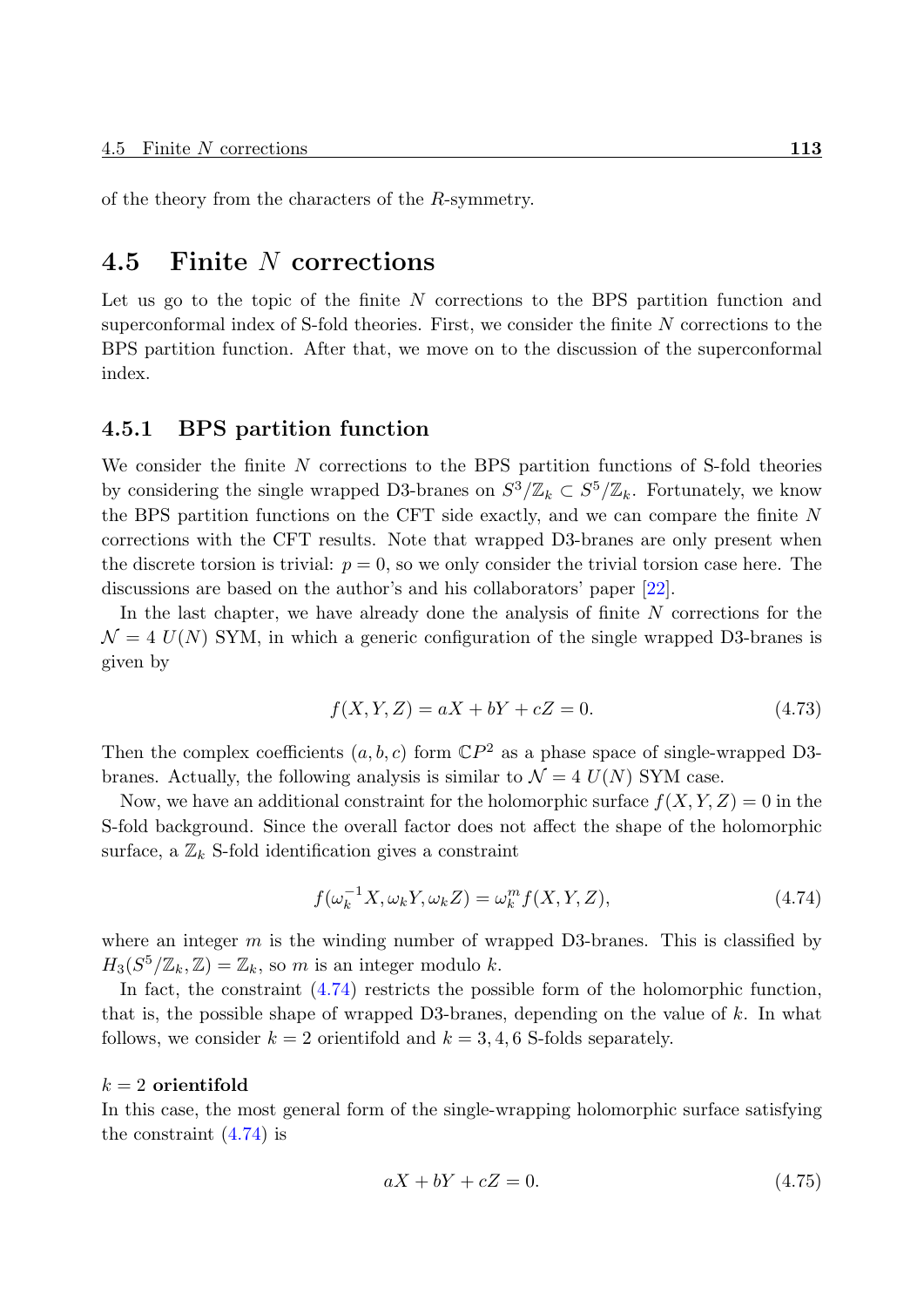This is actually the same as the  $AdS_5 \times S^5$  case. Thus the discussion is almost the same. We can expect that the single-particle BPS partition function has at least two zero modes because the phase space is  $\mathbb{C}P^2$ . And the total BPS partition function may be obtained by the summation over the  $X = 0$ ,  $Y = 0$ , and  $Z = 0$  configurations.

Let us check these expectations. The single-particle BPS partition function of the  $Z = 0$ configuration can be derived by the projection  $(4.61)$  with  $k = 2$  for  $(3.37)$ :

$$
i_{Z=0}^{\text{BPS, Z}_2} = \mathscr{P}_2 i_{\text{sp}}^{\text{BPS}} = \frac{x+y}{z(1-q^2x^2)(1-q^2y^2)}
$$

$$
= \left(\frac{x}{z} + \frac{y}{z}\right) + \mathcal{O}(q^2). \tag{4.76}
$$

We found two zero modes. This is consistent with the fact that the phase space is  $\mathbb{C}P^2$ . We have already analyzed this situation in the last chapter, and we know that in this case, the summation over the  $X = 0$ ,  $Y = 0$ , and  $Z = 0$  configurations give the total BPS partition function. The BPS partition function of these configurations are related each other by the Weyl completion  $(x, y, z) \rightarrow (y, z, x)$  and  $(x, y, z) \rightarrow (z, x, y)$ .

A different point from the  $AdS_5 \times S^5$  case is the absence of a tachyonic mode. This can be understood as the effect of the orientifold. In the  $S^5$  case, the configuration  $X = c$ can exist, and this is the lower energy configuration than  $X = 0$ , where c is a nonzero constant. However, in the orientifold case, such configurations are forbidden by the orientifold projection. That is why a tachyonic mode is absent.

Now the finite *N* corrections to the BPS partition function of the single wrapping is given by

$$
Z_{\mathbb{Z}_2}^{\text{D3}} = (qx)^N \text{Pexp}(i_{X=0}^{\text{BPS}, \mathbb{Z}_2}) + (qz)^N \text{Pexp}(i_{Y=0}^{\text{BPS}, \mathbb{Z}_2}) + (qz)^N \text{Pexp}(i_{Z=0}^{\text{BPS}, \mathbb{Z}_2}), \qquad (4.77)
$$

and the BPS partition function on the AdS side is

$$
Z_{\mathbb{Z}_2}^{\text{AdS}} = Z_{\mathbb{Z}_2}^{\text{KK}} (1 + Z_{\mathbb{Z}_2}^{\text{D3}}), \tag{4.78}
$$

where  $Z_{\mathbb{Z}_2}^{\text{KK}}$  $\frac{K}{Z_2}$  = Pexp( $I_0^{Z_2}$  – 1).  $Z_{Z_2}^{KK}$  $\frac{\partial^2 K}{\partial \mathbb{Z}_2} Z_{\mathbb{Z}_2}^{\text{D3}}$  $\frac{D3}{Z_2}$  must correspond to the Pfaffian sector of the BPS partition function of  $\mathcal{N} = 4$  *SO*(2*N*) SYM. We checked the following relation up to  $N = 3$ :

$$
Z_{S(N,2,1)}^{\text{CFT}} = Z_{\mathbb{Z}_2}^{\text{AdS}} + \mathcal{O}(q^{2N+2}).
$$
\n(4.79)

#### $k = 3, 4, 6$  **S-folds**

In fact, the constraint  $(4.74)$  restricts the possible form of the holomorphic function, that is, the possible shape of wrapped D3-branes. Then the most general single wrapped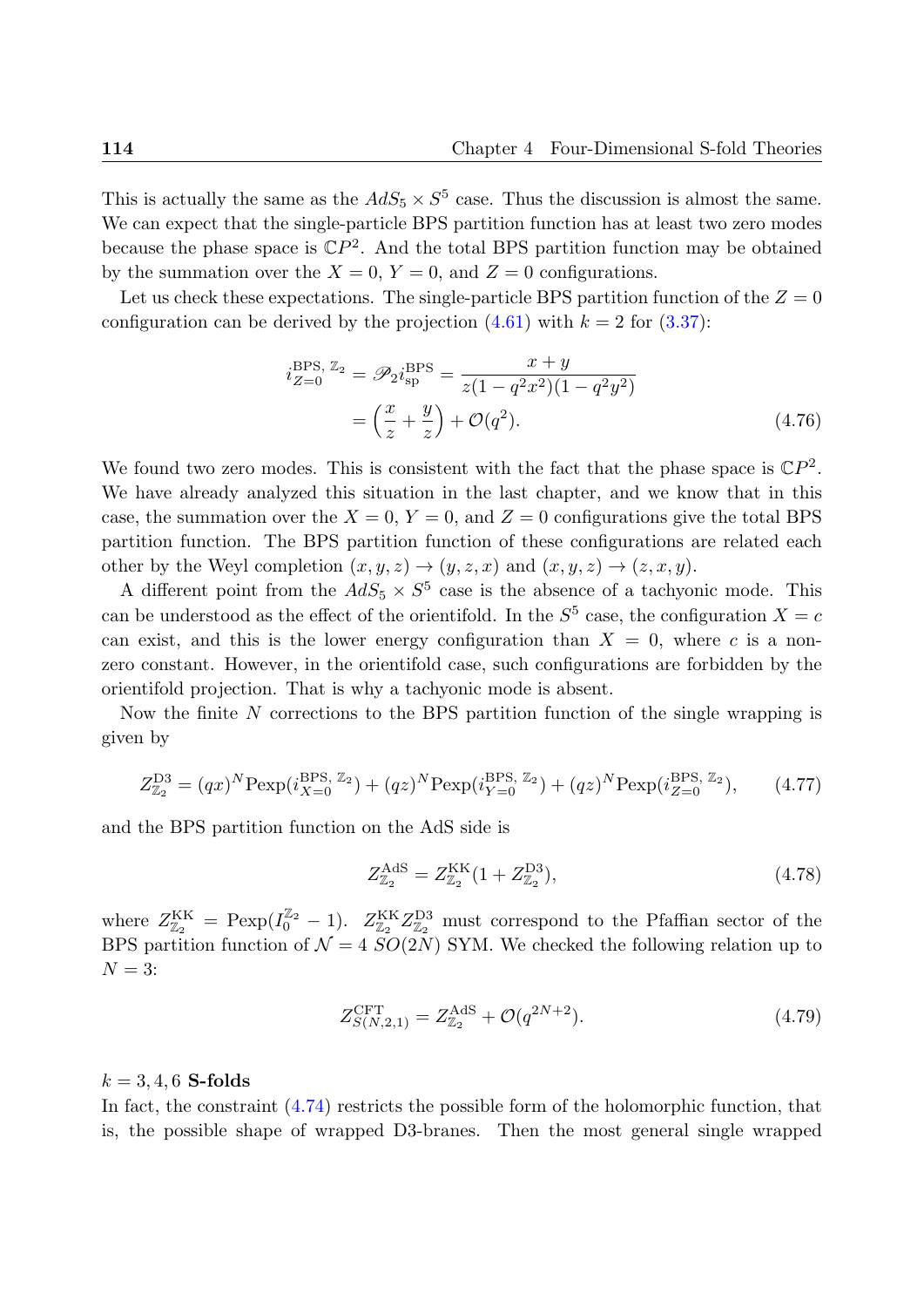D3-branes are represented by holomorphic surfaces

$$
X = 0,\t(4.80)
$$

$$
bY + cZ = 0,\t\t(4.81)
$$

and we cannot consider  $aX + bY + cZ = 0$  because it does not satisfy (4.74). The first configurations have the winding number  $m = -1$ , and the second one has  $m = 1$ .

First, let us see the configuration given by  $(4.80)$ . The first task is to find the singleparticle BPS partition function on the wrapped D3-brane  $X = 0$ . Actu[ally,](#page-112-0) this is very easy to do. All we have to do is to perform the projection  $(4.61)$  to the single-particle BPS partition function of  $X = 0$ :

<span id="page-114-0"></span>
$$
\frac{(qx)^{-1}}{(1-qy)(1-qz)}.\t(4.82)
$$

Thus we have

$$
i_{X=0}^{\text{BPS, Z}_k} = \mathscr{P}_k\left(\frac{(qx)^{-1}}{(1-qy)(1-qz)}\right) = \frac{1}{k} \sum_{m=0}^{k-1} \frac{(q\omega_k^{-1}x)^{-1}}{(1-q\omega_k y)(1-q\omega_k z)}.
$$
(4.83)

Hence the total contribution is obtained by its plethystic exponential and the classical contribution  $(qx)^N$ :

$$
Z_{X=0}^{\mathbb{Z}_k} = (qx)^N \text{Pexp}(i_{X=0}^{\text{BPS}, \mathbb{Z}_k}).
$$
\n(4.84)

Let us check whether the tachyonic mode and zero modes exist or not for *k* = 3 as an example. The expansion of  $(4.83)$  with  $k = 3$  is

$$
i_{X=0}^{\text{BPS, Z3}} = \frac{(y^2 + yz + z^2)q}{x(1 - q^3y^3)(1 - q^3z^3)} = \frac{y^2 + yz + z^2}{x}q + \mathcal{O}(q^2). \tag{4.85}
$$

Thus there are only zero modes. This is, in fact, the natural result because the presence of configurations with energy smaller than  $X = 0$  is forbidden by the constraint  $(4.74)$ .

Second, we consider the configuration  $(4.81)$ . Let us focus on the  $Y = 0$  by taking  $(b, c) = (1, 0)$ . Then the single-particle BPS partition function can be derived by the Weyl completion  $(x, y, z) \rightarrow (y, z, x)$  before the projection  $(4.61)$ . The result is

$$
i_{Y=0}^{\text{BPS, Z}_k} = \mathscr{P}_k\left(\frac{(qy)^{-1}}{(1-qz)(1-qx)}\right) = \frac{1}{k} \sum_{m=0}^{k-1} \frac{(q\omega_k y)^{-1}}{(1-q\omega_k z)(1-q\omega_k^{-1}x)}.
$$
(4.86)

Let us check the presence of tachyonic and zero modes in the single-particle BPS partition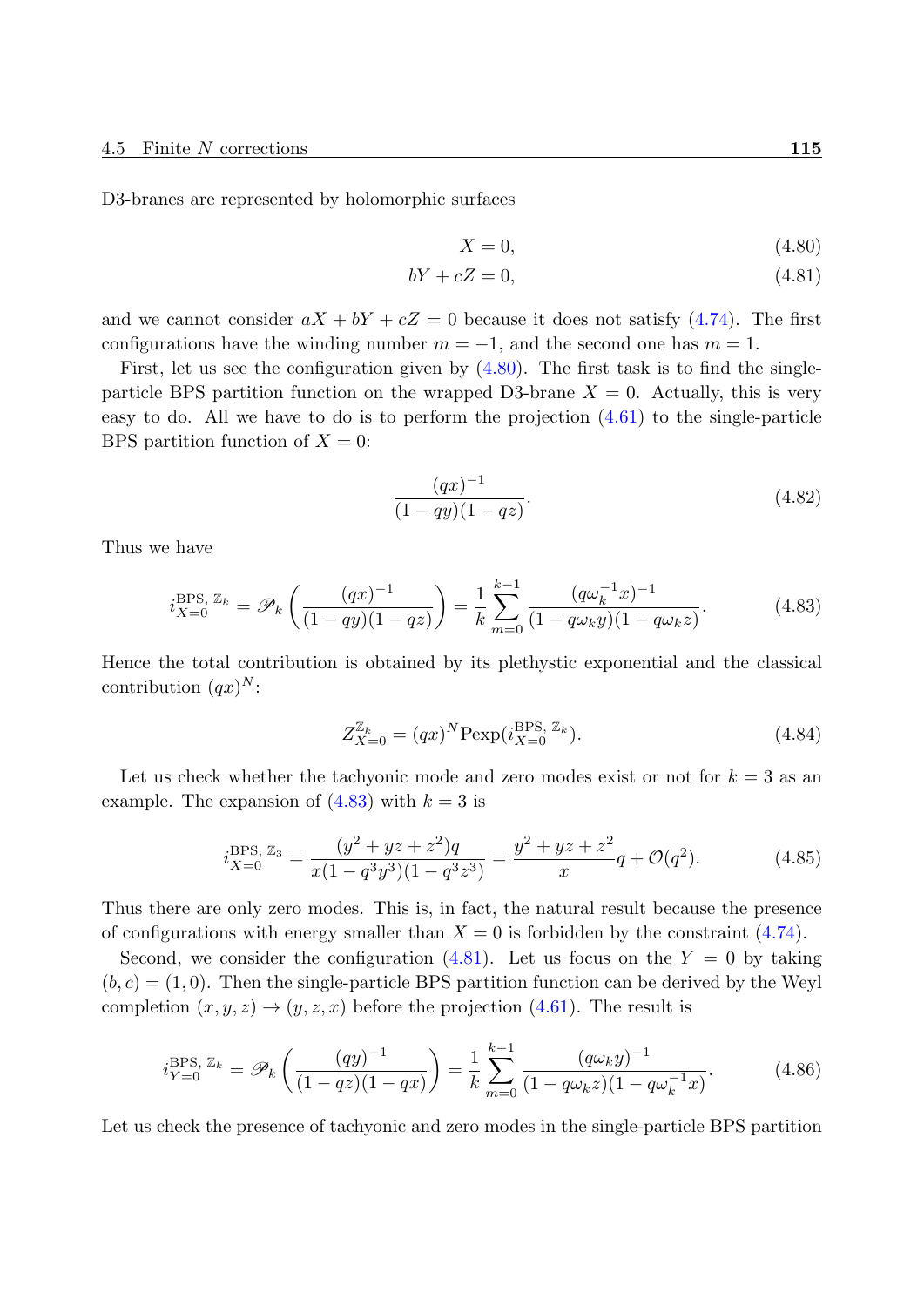function. The expansion of the  $k = 3$  case as an example is

$$
i_{Y=0}^{\text{BPS, Z}_3} = \frac{z + x^2 q + x z^2 q^2}{y(1 - q^3 z^3)(1 - q^3 x^3)} = \frac{z}{y} + \frac{x^2}{y} q + \mathcal{O}(q^2). \tag{4.87}
$$

Now we found a zero mode. When we perform the plethystic exponential, this term with the classical contribution gives a factor

$$
(qy)^N \text{Pexp}\left(\frac{z}{y}\right) = \frac{(qy)^N}{1 - \frac{z}{y}} = q^N \left(y^N + y^{N-1}z + \dots + yz^{N-1} + z^N + y^{-1}z^{N+1} + \dots\right).
$$
\n(4.88)

This is evaluated in the region  $\frac{z}{n}$  $\frac{z}{y}$  | < 1. The infinite series includes unphysical terms. However, they are canceled by the  $Z = 0$  contribution in the same fugacity region  $\frac{z}{n}$  $\frac{z}{y}$ |  $< 1$ :

$$
(qz)^N \text{Pexp}\left(\frac{y}{z}\right) = -q^N (y^{-1} z^{N+1} + \dots).
$$
 (4.89)

Then the summation over these terms gives

$$
q^N \left( y^N + y^{N-1} z + \dots + y z^{N-1} + z^N \right). \tag{4.90}
$$

These terms are summarized into the  $U(2)$  character  $\chi_N(y, z)$ . This is an analogy of the fact that the summation over the  $X = 0$ ,  $Y = 0$ , and  $Z = 0$  configurations gave the  $U(3)$ character in the orientifold and  $S<sup>5</sup>$  cases. Here the summation over the contributions of  $Y = 0$  and  $Z = 0$  configurations gives all the single wrapping contributions with the winding number  $m = 1$ .

We have seen that the  $k = 3$  case as an example. We can also do the same analysis for  $k = 4, 6$  cases. Finally, we find the same expression of the final result as the orientifold and  $S^5$  case:

$$
Z_{\mathbb{Z}_k}^{\text{D3}} = (qx)^N \text{Pexp}(i_{X=0}^{\text{BPS, }\mathbb{Z}_k}) + (qz)^N \text{Pexp}(i_{Y=0}^{\text{BPS, }\mathbb{Z}_k}) + (qz)^N \text{Pexp}(i_{Z=0}^{\text{BPS, }\mathbb{Z}_k}),\qquad(4.91)
$$

where the first term gives rise to  $m = -1$  sector, and other terms give  $m = 1$  sector. We can also check the following result up to  $N = 3$ .

$$
Z_{S(N,3,1)}^{\text{CFT}} = Z_{\mathbb{Z}_k}^{\text{AdS}} + \mathcal{O}(q^{2N+1}),\tag{4.92}
$$

$$
Z_{S(N,4,1)}^{\text{CFT}} = Z_{\mathbb{Z}_k}^{\text{AdS}} + \mathcal{O}(q^{2N}),\tag{4.93}
$$

$$
Z_{S(N,6,1)}^{\text{CFT}} = Z_{\mathbb{Z}_k}^{\text{AdS}} + \mathcal{O}(q^{2N}).
$$
\n(4.94)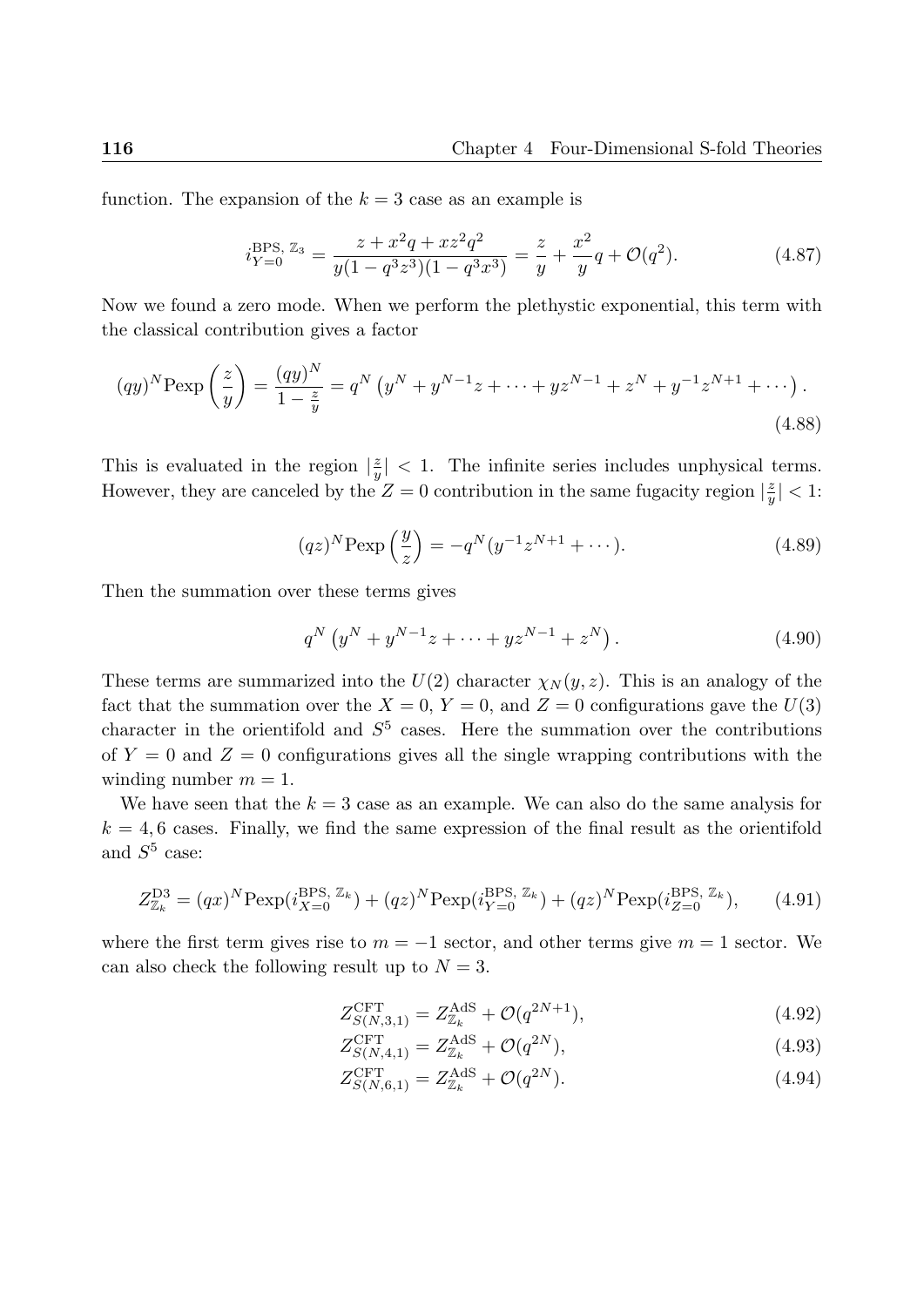| Modes                   | $[j_L,j_R]^{(R,\bar R,R_Z)}_E$                                                                                             | Y              | Contribution                                                               |
|-------------------------|----------------------------------------------------------------------------------------------------------------------------|----------------|----------------------------------------------------------------------------|
| $\overline{\phi}^{(l)}$ | $[0,0]_{l=1}^{(\lceil \frac{l}{2}\rceil,\frac{l}{2},-1)}$                                                                  | $\overline{0}$ | $q^{l-1}(u\eta^{-2})^{2R}v^{\frac{l}{2}-R+1}\eta^{-1}$                     |
| $\overline{\chi}^{(l)}$ | $[0, \frac{1}{2}]_{l-\frac{1}{2}}^{(\lfloor \frac{l}{2} \rfloor, \frac{l-1}{2}, -\frac{1}{2})}$                            |                | $-q^{l}(u\eta^{-2})^{2R}v^{\frac{l-1}{2}-R+\frac{1}{2}}\eta^{-1}$          |
| $\psi^{(l)}$            | $\left[\left[\frac{1}{2}\right],0\right]_{l-\frac{1}{2}}^{(\frac{7}{2}-1,\frac{1}{2},-\frac{1}{2})}$                       | $^{-1}$        | $-q^{l-\frac{1}{2}}\chi_1^J(u\eta^{-2})^{2R}v^{\frac{l}{2}-R+\frac{1}{2}}$ |
| $w^{(l)}$               | $\left[\left[\frac{1}{2}\right], \frac{1}{2}\right]$ $\left[\frac{\left[\frac{l-2}{2}\right], \frac{l-1}{2}, 0\right)}{l}$ | $\theta$       | $q^{l+\frac{1}{2}} \chi_1^J (u\eta^{-2})^{2R} v^{\frac{l-1}{2}-R}$         |
| $F^{(l)}$               | $[0,0]_l^{(\lceil \frac{l-2}{2}\rceil,\frac{l}{2},0)}$                                                                     | $-2$           | $q^{l}(u\eta^{-2})^{2R}v^{\frac{l}{2}-R}\eta$                              |
| $\chi^{(l)}$            | $[0,\frac{1}{2}]_{l+\frac{1}{2}}^{(\lceil \frac{l-2}{2}\rceil,\frac{l-1}{2},\frac{1}{2})}$                                 | $^{-1}$        | $-q^{l+1}(u\eta^{-2})^{2R}v^{\frac{l-1}{2}-R-\frac{1}{2}}\eta$             |

<span id="page-116-0"></span>Table 4.8 The BPS massless modes arising on the wrapped D3-brane. Summing all contributions shown here, we find the refined single-particle index for the fluctuations of the wrapped D3-brane  $Z = 0$ .

#### **4.5.2 Superconformal index**

Here we consider the finite *N* corrections to the superconformal index of S-fold theories. Unlike the BPS partition function, there is no general formula to find the index of S-fold theories due to the lack of the Lagrangian, so our analysis is the first predictions of the index.

The strategy is almost the same as that of the BPS partition function. The only problem we have to solve is to obtain the refined single-particle index of wrapped D3-branes for  $X = 0$ ,  $Y = 0$ , and  $Z = 0$  configurations. Then all we have to do is to find the  $U(1)<sub>Y</sub>$ charges for the fluctuation modes on wrapped D3-branes, which are listed in Table 3.3.

To find the *U*(1)*<sup>Y</sup>* charges for massless modes on wrapped D3-branes, let us focus on the  $Z = 0$  configuration. We know all the massless modes shown in Table 3.3 and the structure of the supersymmetry multiplet shown in Fig. 3.1. So it is enough to fi[nd th](#page-85-0)e  $U(1)_Y$  charge of  $\overline{\phi}^l$ . Because  $\overline{\phi}^l$  has already appeared in the BPS partition function, its transformation low is the  $\mathbb{Z}_k$  orbifold projection. It states that there is no  $U(1)_Y$  $U(1)_Y$  $U(1)_Y$  charge for  $\overline{\phi}^l$ . From this fact, we can find the  $U(1)_Y$  charge for [all](#page-85-1) massless fields on  $Z=0$ , as shown in Table 4.8.

The refined single-particle index of the  $Z = 0$  configuration, obtained from the information of Table 3.3 and Table 4.8, is then

$$
\widetilde{i}_{\rm sp}^{Z=0}(\eta) = \frac{\frac{v}{\eta}q^{-1} - (y + y^{-1})q^{\frac{1}{2}} - (\frac{u}{\eta^2} + \frac{v}{u})q + (y + y^{-1})q^{\frac{3}{2}} + v(\eta^{-1} + \eta)q^2 - \eta q^3}{(1 - \frac{u}{\eta}q)(1 - \frac{v\eta}{u}q)}.
$$
\n(4.95)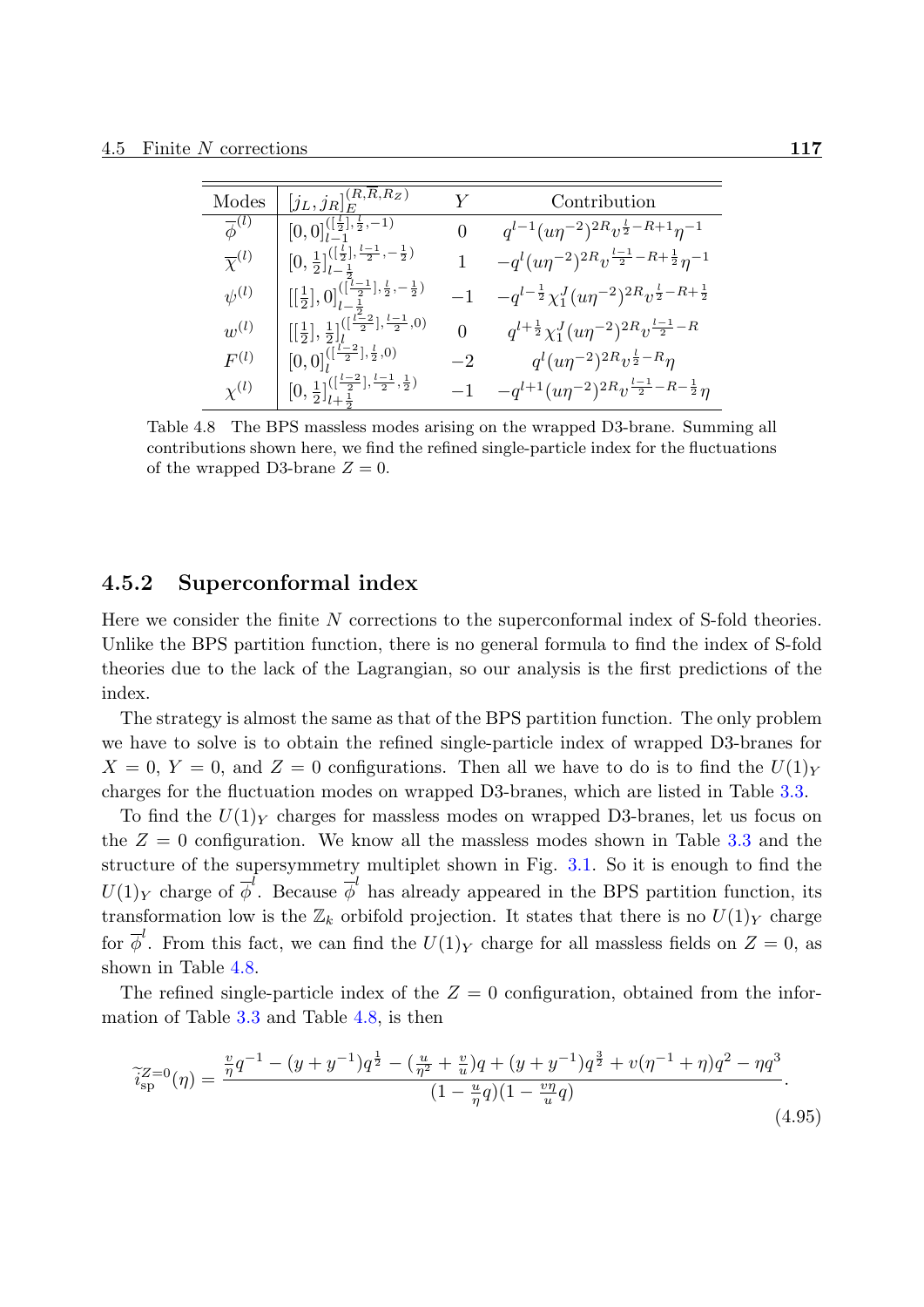The single-particle index of the  $Z = 0$  configuration in a  $\mathbb{Z}_k$  S-fold background is

$$
i_{Z=0}^{\mathbb{Z}_k} = \mathcal{P}_k \tilde{i}_{\rm sp}^{Z=0}(\eta). \tag{4.96}
$$

For  $X = 0$  and  $Y = 0$  configurations, the refined single-particle index cannot be obtained by the ordinary Weyl completion for the refined single-particle index due to the existence of the *η* fugacity. This is because the corresponding generator to the *η* fugacity is *−R<sup>X</sup>* +  $R_Y + R_Z - Y/2$ , and it does not commute with  $SU(3)_R$  generators  $R_X - R_Y$  and  $R_Y - R_Z$ . Instead of the  $SU(3)_R$  character, we define the "refined  $SU(3)_R$  character" by including the  $\eta$  fugacity as

$$
\chi'_{(m,n)}(u,v,\eta) = \text{tr}[u^{Rx-R_Y}v^{R_Y - R_Z}\eta^{-R_X + R_Y + R_Z - Y/2}].\tag{4.97}
$$

Then the refined character corresponding to the representation to which  $(Q_2, Q_3, Q_4)$ belong is

$$
\chi'_{(1,0)}(u,v,\eta) = \frac{u}{\eta^2} + \frac{v}{u} + \frac{1}{v}.\tag{4.98}
$$

This implies that our new Weyl completion should be defined as follows:

$$
Z = 0 \to X = 0 : \left(\frac{u}{\eta^2}, \frac{v}{u}, \frac{1}{v}\right) \to \left(\frac{v}{u}, \frac{1}{v}, \frac{u}{\eta^2}\right),\tag{4.99}
$$

$$
Z = 0 \to Y = 0 : \left(\frac{u}{\eta^2}, \frac{v}{u}, \frac{1}{v}\right) \to \left(\frac{1}{v}, \frac{u}{\eta^2}, \frac{v}{u}\right). \tag{4.100}
$$

By using this rule, we can obtain the refined single-particle index of  $X = 0$  and  $Y = 0$ configurations:

$$
\widetilde{i}_{sp}^{X=0}(\eta) = \frac{\frac{\eta}{u}q^{-1} - (y + y^{-1})q^{\frac{1}{2}} - (\frac{v}{u} + \frac{1}{v})q + (y + y^{-1})q^{\frac{3}{2}} + u^{-1}(\eta + \eta^{3})q^{2} - \eta q^{3}}{(1 - \frac{v\eta}{u}q)(1 - \frac{\eta}{v}q)} ,
$$
\n
$$
\widetilde{i}_{sp}^{Y=0}(\eta) = \frac{\frac{u}{v\eta}q^{-1} - (y + y^{-1})q^{\frac{1}{2}} - (\frac{1}{v} + \frac{u}{\eta^{2}})q + (y + y^{-1})q^{\frac{3}{2}} + \frac{u}{v}(\eta^{-1} + \eta)q^{2} - \eta q^{3}}{(1 - \frac{\eta}{v}q)(1 - \frac{u}{\eta}q)} .
$$
\n(4.101)

$$
(4.102)
$$

In what follows, we see the orientifold case and  $k = 3, 4, 6$  S-fold cases separately.

#### *k* = 2 **orientifold**

Actually, the flow of the discussion is the same as the BPS partition function. The most general configuration of the single wrapping is  $aX + bY + cZ = 0$ , and the summation over  $X, Y, Z = 0$  gives the  $SU(3)_R$  character corresponding to the fact that the phase space is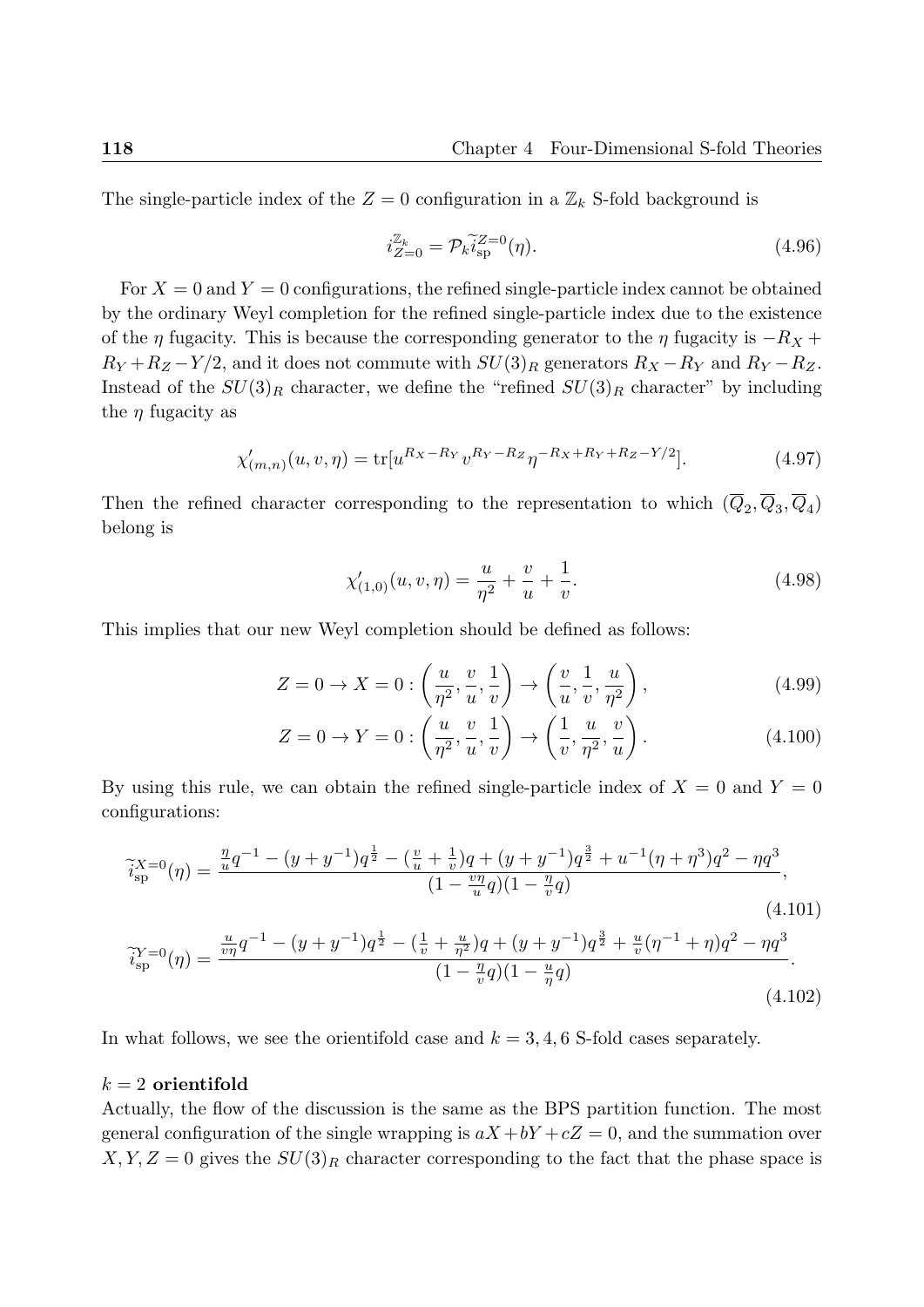$\mathbb{C}P^2$ . Then the index of the wrapped D3-branes is given by

$$
\mathcal{I}_{\mathbb{Z}_2}^{\text{D3}} = (qu)^N \text{Pexp}(\mathcal{P}_2 \tilde{i}_{\text{sp}}^X = 0(\eta)) + \left(q\frac{v}{u}\right)^N \text{Pexp}(\mathcal{P}_2 \tilde{i}_{\text{sp}}^Y = 0(\eta)) + \left(q\frac{1}{v}\right)^N \text{Pexp}(\mathcal{P}_2 \tilde{i}_{\text{sp}}^Z = 0(\eta)).\tag{4.103}
$$

Then the superconformal index on the orientifold background is

$$
\mathcal{I}_{S(N,2,0)}^{\text{AdS}} = \mathcal{I}_{\mathbb{Z}_2}^{\text{KK}} (1 + \mathcal{I}_{\mathbb{Z}_2}^{\text{D3}}),\tag{4.104}
$$

where  $\mathcal{I}^{\text{KK}}_{\mathbb{Z}_2}$ <sup>KK</sup>Z<sup>D3</sup>  $\frac{D3}{Z_2}$  should correspond to the Pfaffian sector on the CFT side. We checked the following relations up to  $N = 3$ :

<span id="page-118-0"></span>
$$
\mathcal{I}_{SO(2N)}^{\text{CFT}} = \mathcal{I}_{S(N,2,0)}^{\text{AdS}} + \mathcal{O}(q^{2N+1}).\tag{4.105}
$$

#### $k = 3, 4, 6$  **S-folds**

Again, the procedure to find the finite *N* corrections to the index is the same as the BPS partition function. In this case there is two winding sectors *m* = *−*1 and *m* = 1. The first one and second one correspond to  $X = 0$  and  $bY + cZ = 0$  configuration, respectively. Since the phase space of  $m = 1$  sector is  $\mathbb{C}P^1$ , the single-particle index for  $Y = 0$  and  $Z = 0$  has the corresponding zero mode, and summation over two configurations of  $m = 1$ gives the  $U(2)_R$  character  $\overline{\chi}_n(u^{-1}v, v^{-1})$  defined in (A.31). This fact reflects an  $\mathcal{N}=3$ supersymmetry of S-fold theories for  $k = 3, 4, 6$ .

Our formula of the finite N corrections for a  $\mathbb{Z}_k$  S-fold background is now given by

$$
\mathcal{I}_{S(N,k,0)}^{\text{AdS}} = \mathcal{I}_{\mathbb{Z}_k}^{\text{KK}} (1 + \mathcal{I}_{\mathbb{Z}_k}^{\text{D3}}),
$$
\n
$$
\mathcal{I}_{\mathbb{Z}_k}^{\text{D3}} = (qu)^N \text{Pexp}(\mathcal{P}_k \tilde{i}_{\text{sp}}^{X=0}(\eta)) + \left(q\frac{v}{u}\right)^N \text{Pexp}(\mathcal{P}_k \tilde{i}_{\text{sp}}^{Y=0}(\eta)) + \left(q\frac{1}{v}\right)^N \text{Pexp}(\mathcal{P}_k \tilde{i}_{\text{sp}}^{Z=0}(\eta)).
$$
\n(4.107)

This formula gives the prediction of the index for S-fold theories up to an order from which the double wrapping starts.

Let us make sure that the index is indeed written by the  $U(2)_R$  character as evidence of an  $\mathcal{N} = 3$  supersymmetry. We take up  $S(3,3,0)$  as an example here. Then our formula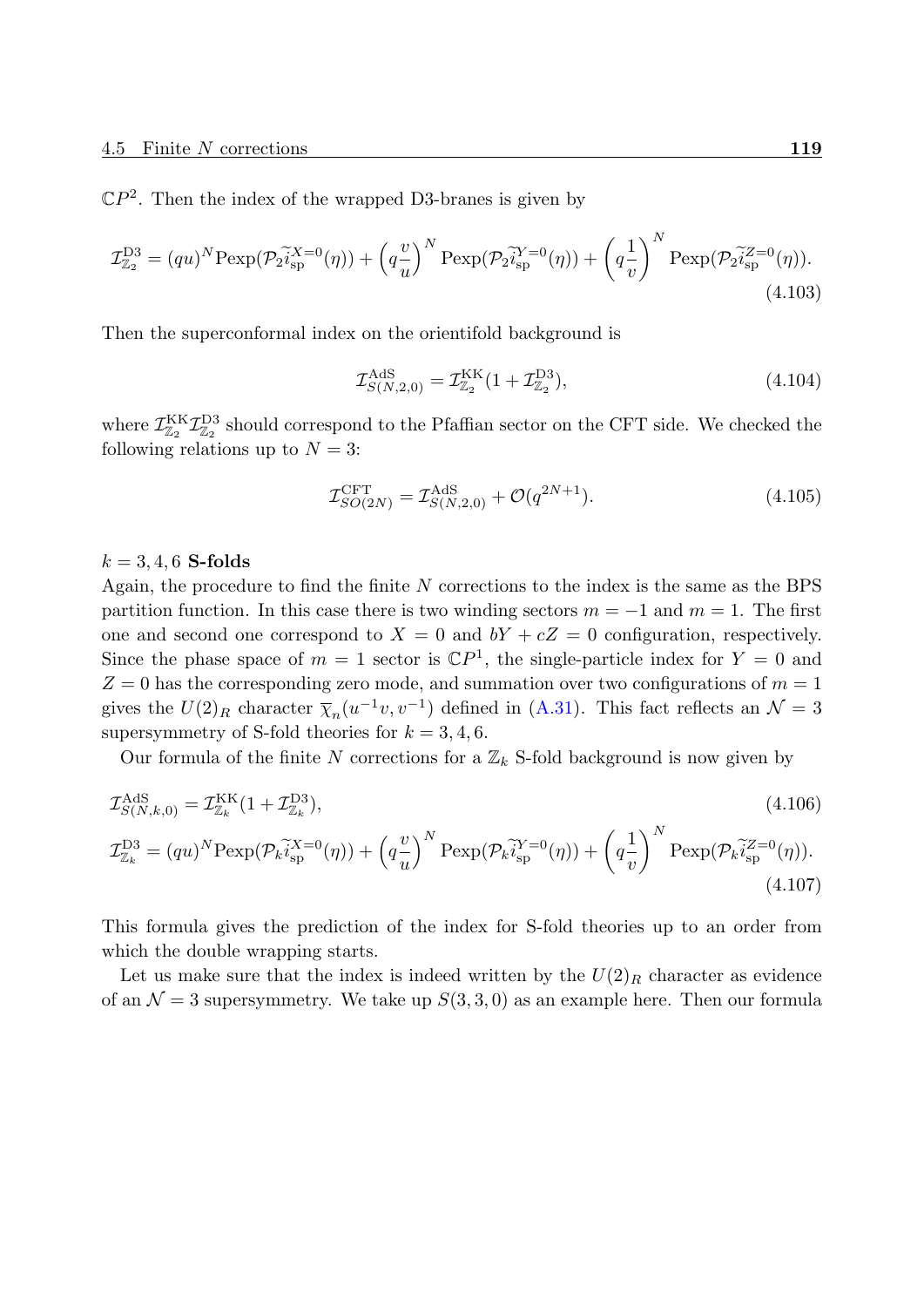gives

$$
\mathcal{I}_{S(3,3,0)}^{\text{AdS}} = 1 + u\overline{\chi}_{1}q^{2} - u\chi_{1}^{J}q^{\frac{5}{2}} + (-1 + 2u^{3} - u\overline{\chi}_{2} + 2\overline{\chi}_{3})q^{3} \n+ \chi_{1}^{J}(2u\overline{\chi}_{1} - 2\overline{\chi}_{2})q^{\frac{7}{2}} + (-u - u\chi_{2}^{J} + 3\overline{\chi}_{1} - 2u^{3}\overline{\chi}_{1} - 2u^{-1}\overline{\chi}_{2} + 4u^{2}\overline{\chi}_{2})q^{4} \n+ \chi_{1}^{J}(-2 + 2u^{3} + 2\frac{1}{u}\overline{\chi}_{1} - 4u^{2}\overline{\chi}_{1} - u\overline{\chi}_{2} + 2\overline{\chi}_{3})q^{\frac{9}{2}} \n+ (\chi_{2}^{J}(2u\overline{\chi}_{1} - 2\overline{\chi}_{2}) + 6u^{2} - 4u\overline{\chi}_{1} + 4u^{4}\overline{\chi}_{1} - 4u^{2}\overline{\chi}_{3} + 4u\overline{\chi}_{4})q^{5} \n+ (5u\chi_{1}^{J} - 4u^{4}\chi_{1}^{J} - u\chi_{3}^{J} - \chi_{1}^{J}\overline{\chi}_{1} - 2u^{3}\chi_{1}^{J}\overline{\chi}_{1} - 2u^{-1}\chi_{1}^{J}\overline{\chi}_{2} \n+ 9u^{2}\chi_{1}^{J}\overline{\chi}_{2} - 6u\chi_{1}^{J}\overline{\chi}_{3})q^{\frac{11}{2}} \n+ (2 - 6u^{3} + 4u^{6} + 2u^{3}\chi_{2}^{J} - 4u^{-1}\overline{\chi}_{1} - 5u^{2}\overline{\chi}_{1} + 2u^{-1}\chi_{2}^{J}\overline{\chi}_{1} \n- 6u^{2}\chi_{2}^{J}\overline{\chi}_{1} + 3u^{-2}\overline{\chi}_{2} + 14u\overline{\chi}_{2} - 6u^{4}\overline{\chi}_{2} + u\chi_{2}^{J}\overline{\chi}_{2} - 8\overline{\chi}_{3} \n+ 8u^{3}\overline{\chi}_{3} + 2\chi_{2}^{J}\overline{\chi}_{3} + u^{-1}\overline{\chi
$$

<span id="page-119-0"></span>This index is never unified into the  $SU(3)_R$  character. Thus a theory  $S(3,3,0)$  indeed has an  $\mathcal{N}=3$  supersymmetry.

### **4.6 Consistency check**

Let us check the consistency with some known results. We can do two checks. The first one is to check the supersymmetry enhancement in terms of the index. If the enhancement occurs, the index should be unified into the  $SU(3)_R$  characters rather than the  $U(2)_R$ character. The second check is to compare our result of  $S(3,3,0)$  with Zafrir's result calculated recently. He proposed an  $\mathcal{N}=1$  model is dual to  $S(3,3,0)$ , and calculated the index of this model. So his calculation should agree with our prediction given in (4.108).

#### **4.6.1 Supersymmetry enhancement**

First, let us consider the supersymmetry enhancement of rank one and two S-fold t[heories](#page-119-0). It is expected from the general discussion of an  $\mathcal{N} = 3$  superconformal algebra, and Aharony and Tachikawa conjectured that the rank one and two S-fold theories with  $k =$ 3, 4, 6 are equivalent to the  $\mathcal{N} = 4$  SYM with the gauge group  $U(1)$ ,  $SU(3)$ ,  $SO(5)$  and *G*2.

Here we focus on the  $S(2, 6, 0)$  as an example. It is expected that this theory is equivalent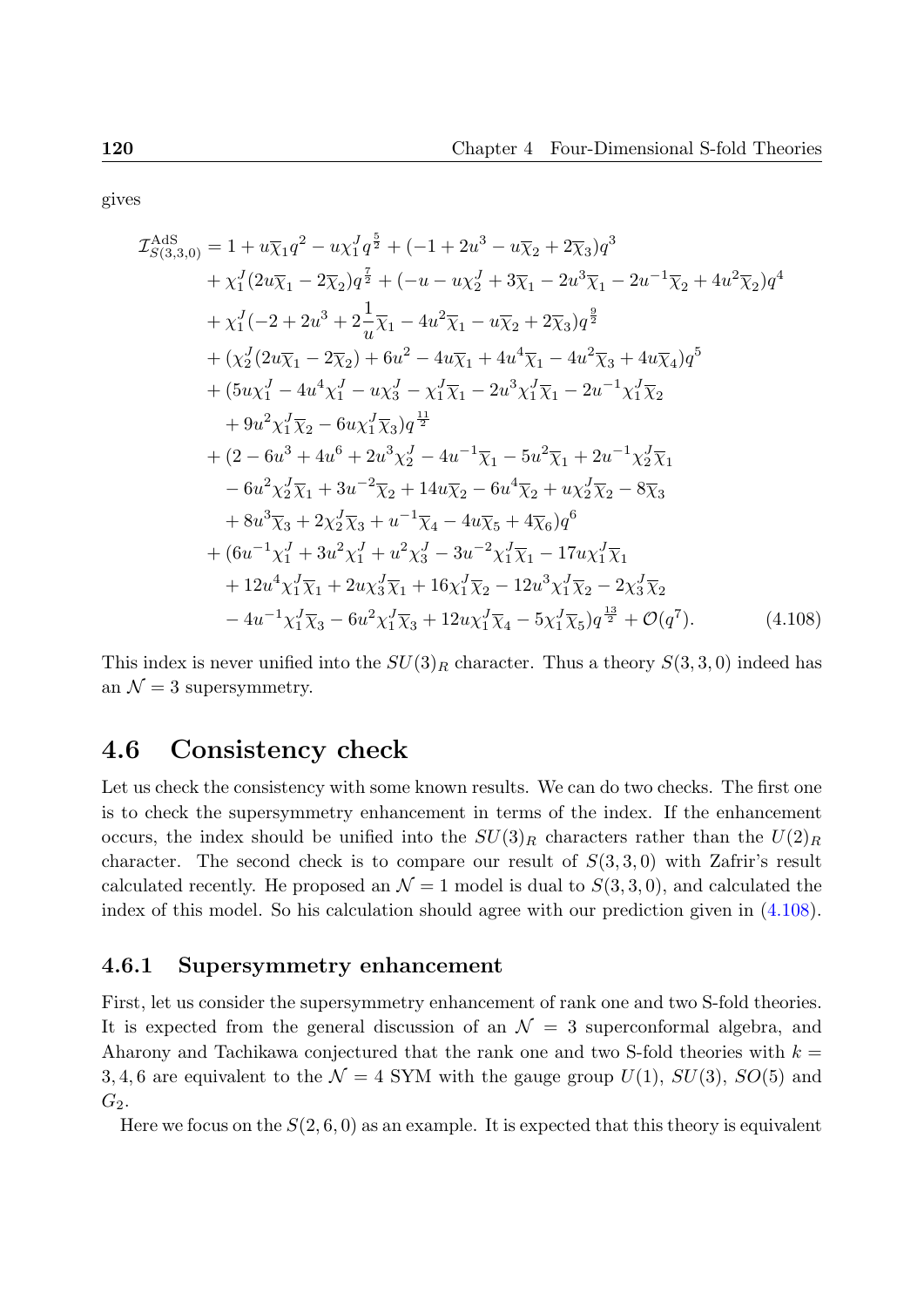to the  $\mathcal{N} = 4$   $G_2$  SYM. Our formula  $(4.107)$  gives the following amazing result:

$$
\mathcal{I}_{S(2,6,0)}^{\text{AdS}} = 1 + \underbrace{(u^2 + u\overline{\chi}_1 + \overline{\chi}_2)}_{\chi_{(2,0)}} q^2 - \chi_1^J \underbrace{(u + \overline{\chi}_1)}_{\chi_{(1,0)}} q^{\frac{5}{2}} - \underbrace{(u^{-1}\overline{\chi}_1 + u^2\overline{\chi}_1 + u\overline{\chi}_2)}_{\chi_{(1,1)} - 1} q^3
$$
\n
$$
+ \chi_1^J \underbrace{(u^{-1} + u^2 + 2u\overline{\chi}_1 + \overline{\chi}_2)}_{\chi_{(0,1)} + \chi_{(2,0)}} q^{\frac{7}{2}}
$$
\n
$$
+ (-u\chi_2^J + \overline{\chi}_1 + u^3\overline{\chi}_1 - \chi_2^J\overline{\chi}_1 + 2u^2\overline{\chi}_2 + u\overline{\chi}_3) q^4
$$
\n
$$
- \chi_1^J (2 + u^3 + u^{-1}\overline{\chi}_1 + 3u^2\overline{\chi}_1 + 3u\overline{\chi}_2) q^{\frac{9}{2}}
$$
\n
$$
+ (-u^{-1} + u^{-1}\chi_2^J + u^2\chi_2^J + 3u\chi_2^J\overline{\chi}_1 - 3\overline{\chi}_2 - 2u^3\overline{\chi}_2 + \chi_2^J\overline{\chi}_2 - 2u^2\overline{\chi}_3 - u\overline{\chi}_4) q^5
$$
\n
$$
+ ((3u + 7\overline{\chi}_1 + 4u^3\overline{\chi}_1 + 5u^2\overline{\chi}_2 + 4u\overline{\chi}_3)\chi_1^J - (u + \overline{\chi}_1)\chi_3^J) q^{\frac{11}{2}}
$$
\n
$$
+ (-4 - 2u^3 + u^6 - 5\chi_2^J - 2u^3\chi_2^J + (3u^{-1} + u^5 - u^{-1}\chi_2^J - 5u^2\chi_2^J)\overline{\chi}_1
$$
\n
$$
+ (-u + 2u^4 - 6u\chi_2^J)\overline{\chi}_2 + (2 + 4u^3)\overline{\chi}_3 + 2u^2\overline{\chi}_4 + u\overline{\chi}_5 + \overline{\chi}_6) q^6 + \mathcal{O}(
$$

The first few terms are indeed summarized into the  $SU(3)_R$  characters. We expect that the double wrapping starts from  $q^4$  because the double wrapping has an order of 2*N* ( $N = 2$ ) energy. If we take into account the multiple wrapping, the index would be written in terms of  $SU(3)_R$  characters more. Note that the summarizing way is quite non-trivial. In the level of the phase space of holomorphic surfaces,  $\mathcal{N}=4$  supersymmetry could not appear. However, the enhancement is indeed present. We can also show that

$$
\mathcal{I}_{S(2,6,0)}^{\text{AdS}} = \mathcal{I}_{G_2}^{\text{CFT}} + \mathcal{O}(q^4). \tag{4.110}
$$

Thus, we confirmed the Aharony-Tachikawa conjecture in the terms of the superconformal index.

We also confirmed the following relations:

$$
\mathcal{I}_{S(1,3,0)}^{\text{AdS}} = \mathcal{I}_{U(1)}^{\text{CFT}} + \mathcal{O}(q^3),\tag{4.111}
$$

$$
\mathcal{I}_{S(1,4,0)}^{\text{AdS}} = \mathcal{I}_{U(1)}^{\text{CFT}} + \mathcal{O}(q^2),\tag{4.112}
$$

$$
\mathcal{I}_{S(1,6,0)}^{\text{AdS}} = \mathcal{I}_{U(1)}^{\text{CFT}} + \mathcal{O}(q^2),\tag{4.113}
$$

$$
\mathcal{I}_{S(2,3,0)}^{\text{AdS}} = \mathcal{I}_{SU(3)}^{\text{CFT}} + \mathcal{O}(q^5),\tag{4.114}
$$

$$
\mathcal{I}_{S(2,4,0)}^{\text{AdS}} = \mathcal{I}_{SO(5)}^{\text{CFT}} + \mathcal{O}(q^4). \tag{4.115}
$$

All results are consistent with the emergence of the double wrapping.

#### **4.6.2 Comparison with Zafrir's result**

Very recently, Zafrir discovered certain Lagrangian theories that flow to  $\mathcal{N}=3$  SCFTs with a free chiral field [21]. Since the superconformal index is an RG flow invariant, it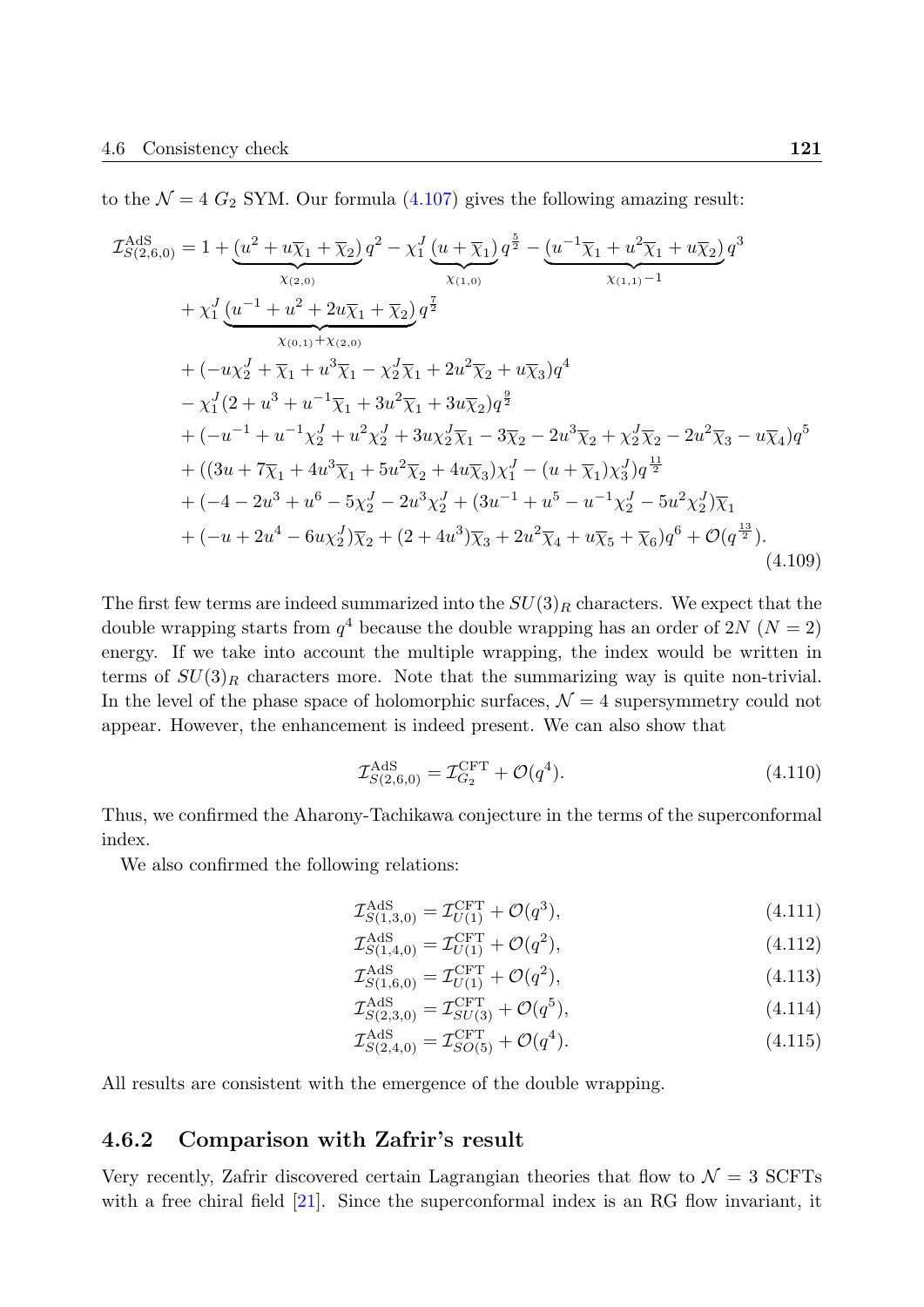is possible to calculate the index of the system, including an  $\mathcal{N} = 3$  SCFT and a free field. Then we need to remove the latter contribution. This can be done by using the procedure given in [43]. Note that the procedure given by Zafrir is not applicable to all  $\mathcal{N} = 3$  theories. He showed the cases of  $S(3,1,1)$  and  $S(3,3,0)$ . The latter case is the rank 3  $\mathbb{Z}_3$  S-fold theory with the trivial torsion, so we compare our result (4.108) with the result given in [21]. [Th](#page-133-0)e Zafrir's result of the  $S(3,3,0)$  theory is given by [21]

$$
\mathcal{I}_{Zaffir} = 1 + 2(pq)^{\frac{2}{3}} - (pq)^{\frac{1}{3}}(p+q) + 6pq - 2(pq)^{\frac{2}{3}}(p+q) + 6(pq)^{\frac{4}{3}} - (pq)^{\frac{1}{3}}(p^2+q^2) \n+ (pq)(p+q) + 8(pq)^{\frac{5}{3}} - 2(pq)^{\frac{2}{3}}(p^2+q^2) - 9(pq)^{\frac{4}{3}}(p+q) - (pq)^{\frac{1}{3}}(p^3+q^3) \n+ 29(pq)^2 + 5(pq)(p^2+q^2) - 6(pq)^{\frac{5}{3}}(p+q) - (pq)^{\frac{2}{3}}(p^3+q^3) + \cdots
$$
\n(4.116)

This is written in the "standard notation"  $[44,45]$ . In order to compare it with  $(4.108)$ , we need the following replacement from the standard notation  $(p, q)$  to our notation  $(q, y, u, v)$ with  $u = v = 1$ :

$$
p \to q^{\frac{3}{2}}y,\qquad \qquad q \to q^{\frac{3}{2}}y^{-1}.\tag{4.117}
$$

Then we find the agreement

$$
\mathcal{I}_{S(3,3,0)}|_{u=v=1} = \mathcal{I}_{\text{Zafrir}} + \mathcal{O}(q^6),\tag{4.118}
$$

where  $\mathcal{I}_{S(3,3,0)}$  is given in (4.108). The error is consistent with the double wrapping contributions. This is the first non-trivial confirmation of our predictions for S-fold theories and ensures the correctness of our calculations of the finite *N* corrections to the index for S=fold theories.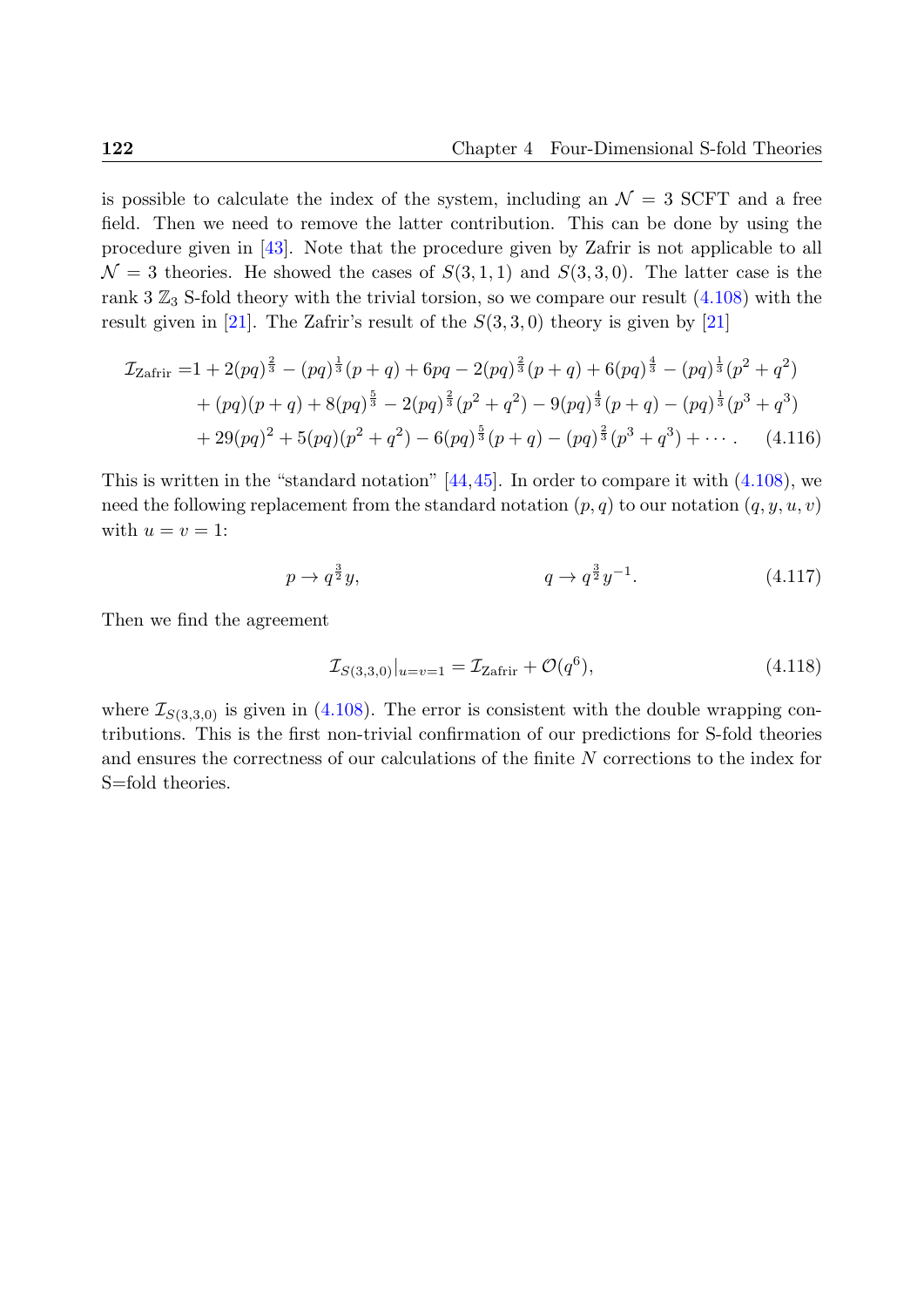# **Chapter 5**

# **Conclusions and Discussions**

In this chapter, we give the conclusions of this thesis and the discussions.

In this thesis, we developed the calculation method of the superconformal index on the AdS side in the finite *N* region of the AdS/CFT correspondence. Then we applied our method to the S-fold theories whose Lagrangian is not known. For this purpose, we started from the review of basic concepts of the partition function, Witten index, superconformal symmetry, superconformal index, and the BPS partition function in Chapter 1.

In Chapter 2, we reviewed  $\mathcal{N} = 4$  SYM and type IIB string theory to discuss the AdS/CFT correspondence between these theories. We also gave the concrete expressions of the superconformal index and the BPS partition function of  $\mathcal{N}=4$   $U(N)$  [SY](#page-8-0)M. Then we gave the p[rec](#page-36-0)ise statement of the AdS/CFT correspondence. We also performed the calculation of the index and the BPS partition function on the AdS side in the large *N* limit and confirmed the agreement with those on the CFT side.

In Chapter 3, we studied the finite *N* corrections to the BPS partition function and the superconformal index. It is expected that D3-branes wrapped on three-cycles in *S* 5 give the finite *N* corrections [17, 19, 29]. Then we analyzed the single wrapped D3-brane by considerin[g m](#page-72-0)assless fields living on the wrapped D3-brane. First, we considered the finite *N* corrections to the BPS partition function to study the structure of the finite *N* corrections on the AdS side. [We](#page-131-1) [ca](#page-131-2)[lcul](#page-132-0)ated the single-particle BPS partition function of three single wrapped D3-branes whose configurations are  $X = 0, Y = 0$ , and  $Z = 0$ . We found that there are a tachyonic term and two zero modes. The tachyonic term is the negative power of the fugacity  $q$ , and we needed the special treatment as

<span id="page-122-0"></span>
$$
\text{Pexp}(q^{-1}) = \frac{1}{1 - q^{-1}} = -\frac{q}{1 - q} = -q\text{Pexp}(q). \tag{5.1}
$$

The zero modes are related to the  $U(3)_R$  symmetry and have the unphysical infinite contributions. These contributions are canceled each other by summing the contributions from  $X = 0$ ,  $Y = 0$ , and  $Z = 0$ . The significant observation is that the summation of these three contributions is just the Weyl character formula. Then we proposed the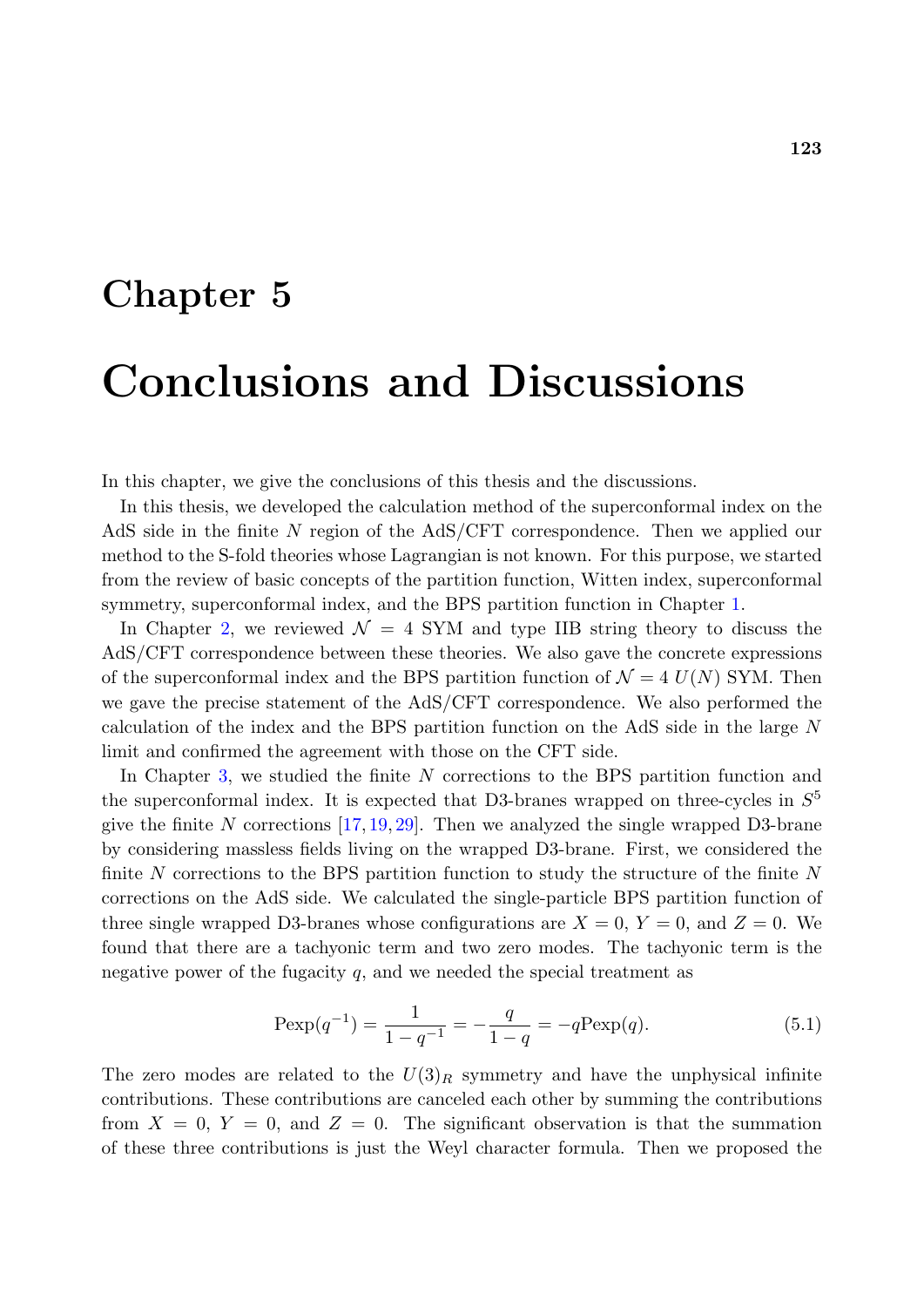formula which gives the finite *N* corrections to the BPS partition function as

<span id="page-123-0"></span>
$$
Z_{\text{finite }N}^{\text{AdS}} = Z_{\text{large }N}^{\text{AdS}} (1 + Z_{X=0}^{\text{D3}} + Z_{Y=0}^{\text{D3}} + Z_{Z=0}^{\text{D3}}) + \mathcal{O}(q^{2N+5}). \tag{5.2}
$$

We confirmed that results obtained by this formula agree with the results on the CFT side up to  $q^{2N+5}$ . It is expected that the error comes from the double wrapping contributions.

After the computation of the BPS partition function, we considered the superconformal index. The same technique as the case of the BPS partition function can be applied, and we proposed a similar formula to  $(5.2)$ :

<span id="page-123-1"></span>
$$
\mathcal{I}^{\text{AdS}}_{\text{finite }N} = \mathcal{I}^{\text{AdS}}_{\text{large }N} (1 + \mathcal{I}^{\text{D3}}_{X=0} + \mathcal{I}^{\text{D3}}_{Y=0} + \mathcal{I}^{\text{D3}}_{Z=0}) + \mathcal{O}(q^{2N+4}). \tag{5.3}
$$

We also confirmed that the result[s giv](#page-123-0)en by this formula on the AdS side agree with the results on the CFT side up to the expected order of the fugacity *q*.

In Chapter 4, we investigated the orientifold theories and the S-fold theories. First, we reviewed the orientifold in type IIB string theory, and after that, we defined the S-fold action and the S-fold theories. We constructed the BPS partition functions for S-fold theories by u[sin](#page-90-0)g the oscillator formalism that we developed in Chapter 2. Moreover, we applied our formula  $(5.3)$  with the minor modification due to the S-fold invariance. In [20], it is expected that the rank one S-fold theories are equivalent to  $\mathcal{N} = 4 U(1)$  Maxwell theory and rank two S-fold theories for  $k = 3, 4, 6$  $k = 3, 4, 6$  $k = 3, 4, 6$  are equivalent to  $\mathcal{N} = 4$  SYM with *SU*(3), *SO*(5), and *[G](#page-123-1)*<sup>2</sup> gauge groups, respectively (Aharony-Tachikawa (AT) conject[ure\)](#page-131-3). We confirmed the agreement of the index for these S-fold theories with the index for these  $\mathcal{N} = 4$  theories. The UV Lagrangian for  $S(3,3,0)$  S-fold theories was found, and the index of this theory was calculated by Zafrir [21]. So we finally confirmed the agreement of our prediction with the result given in [21].

There are many unsolved problems. First, we have no clear physical explanation of the treatment of the tachyonic mode (5.1). To en[sure](#page-131-0) the convergence of the left-hand side of  $(5.1)$ , [we](#page-131-0) need the condition  $q > 1$ , while we need  $q < 1$  for the right-hand side of  $(5.1)$ . Up to now, all we can do is to regard this treatment as the analytic continuation. We hope that there is a certain physi[cal m](#page-122-0)eaning of this treatment.

[Se](#page-122-0)cond, the multiple wrapping contributions are not included in the formula (5.3)[. Fo](#page-122-0)r  $AdS/CFT$  regarding  $\mathcal{N} = 4 U(N)$  SYM, we expect that contributions of the *n*-ple wrapped D3-branes may be obtained by considering the *U*(*n*) gauge theory on the wrapped D3 branes. However, it is necessary to perform the gauge integral like (3.76), and [the](#page-123-1) pole selection rule of this integral is unclear.

If we consider the Schur limit  $|46|$  of the superconformal index defined by

$$
\mathcal{I}_{Schur}(q, u) = \lim_{y \to q^{-\frac{1}{2}}, v \to 1} \mathcal{I}(q, y, u, v), \tag{5.4}
$$

the structure of the gauge integral becomes much simpler. The index (5.4) is called the Schur index. Then the analysis of the multiple wrapped D3-branes is simplified, and we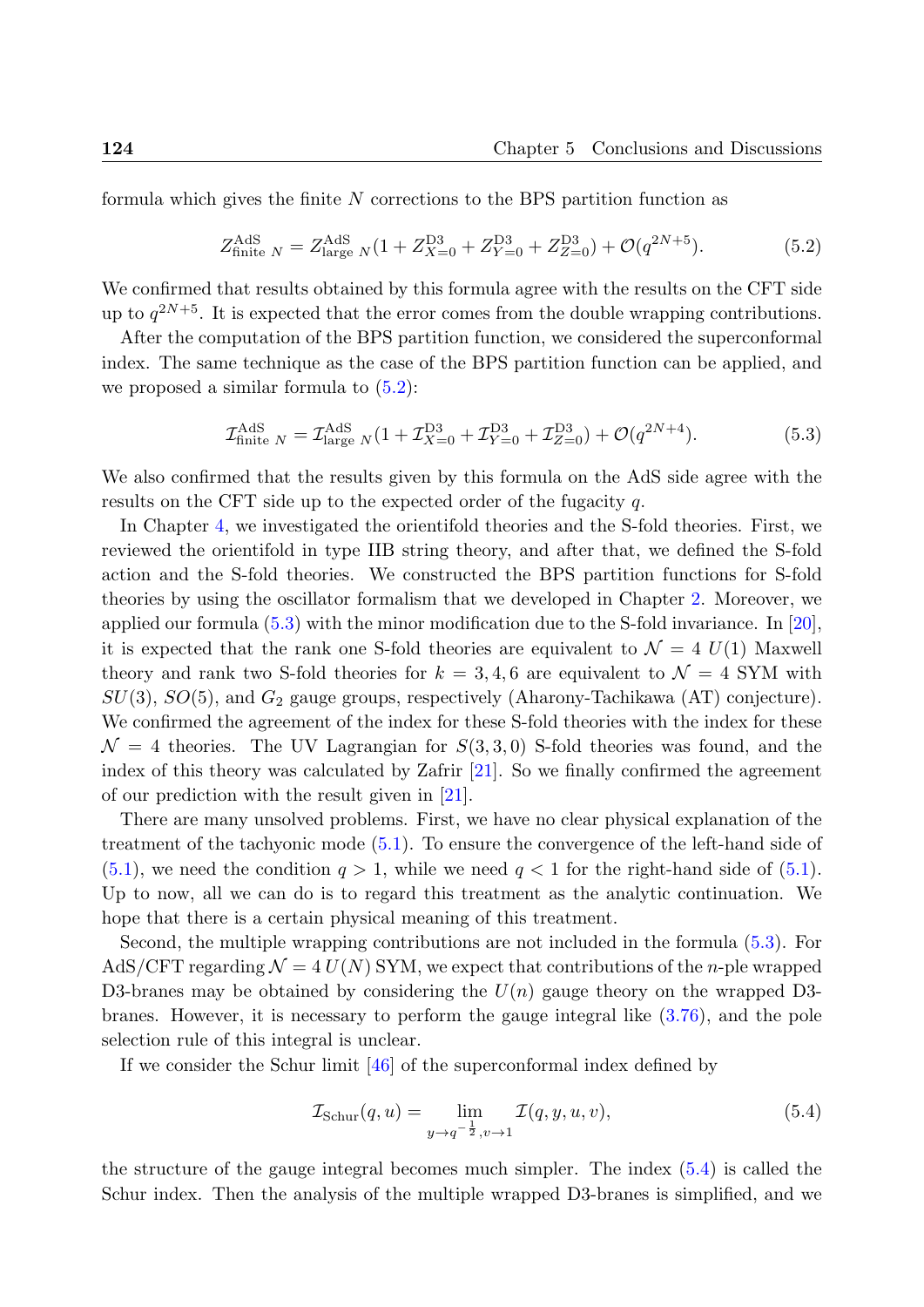performed the analysis in the author's and his collaborators' paper [47]. Our analysis shows that there are "the intersection string contributions" as well as the multiple wrapping contributions. Note that in the Schur limit, the contributions from the configurations including *Z* vanish. Let us consider the configuration  $X^{n-k}Y^k = 0$ . [Th](#page-133-1)en we have the  $U(n-k) \times U(k)$  gauge theory. The intersection string between  $X^{n-k} = 0$  and  $Y^k = 0$ corresponds to the bi-fundamental field of the  $U(n-k) \times U(k)$  theory. Roughly speaking, the contributions of the *n*-ple wrapped D3-branes is then

$$
\mathcal{I}_{n,N}^{\text{D3}} = q^{nN} \sum_{k=0}^{n} \int_{U(n-k) \times U(k)} \mathrm{d}\mu \text{P} \exp(i_{\text{sp}}^{X=0} \chi_{\text{adj}}^{U(n-k)} + i_{\text{sp}}^{Y=0} \chi_{\text{adj}}^{U(k)} + i_{\text{sp}}^{\text{int}} \chi_{\text{bi-fund}}), \quad (5.5)
$$

where  $i_{\rm sp}^{\rm int}$  is the single-particle index of the contributions from the intersection string. We confirmed that the results up to  $n = 4$  completely agree with the CFT results [47]. We expect that the same structure holds even for the superconformal index.

There are also various extensions of our analysis [22] that are not contained in this thesis. These extensions were given by the author's and his collaborators' papers [\[48](#page-133-1)–50].

The significant benefit of our method to compute the finite *N* corrections is that it is applicable for any AdS/CFT in principle. The sim[ple](#page-131-4)st extension is the quiver gauge theories realized on D3-branes put on Abelian orbifolds. AdS/CFT for orbifol[d](#page-133-2) *S* 5 *[/](#page-134-0)*Γ was suggested in [51, 52]. Thus we can apply our formula to this AdS/CFT to calculate the superconformal index. Since the quiver gauge theories have the explicit Lagrangian, the index is calculable. That is, our task is the confirmation of the agreement of the index on both si[des.](#page-134-1) [I](#page-134-2)n particular, the D3-branes wrapped on the non-trivial threecycles in *S* 5 */*Γ correspond to the baryonic operators defined as operators including the determinant operator. This situation is quite similar to the S-fold theories. Then, the wrapped D3-brane contributions may be obtained by an appropriate projection of *I* D3 associated with the orbifold. In fact, our analysis with the orbifold projection does work, and the agreement up to the double wrapping contributions was confirmed in [48].

We also generalized the analysis of the orbifold quiver gauge theories to the toric quiver gauge theories [49]. The toric quiver gauge theories are realized on D3-branes put on a toric Calabi-Yau (CY) three-fold. The realized gauge theory depends on toric [CY](#page-133-2) threefolds, and there is a systematic prescription [53, 54] to determine the gauge theory from the toric data [of t](#page-134-3)he CY three-fold. The corresponding AdS dual is given by type IIB string theory on  $AdS_5 \times SE_5$ , where  $SE_5$  is the five-dimensional Sasaki-Einstein manifold. The simple example is the Klebanov-Witten t[heo](#page-134-4)[ry \[](#page-134-5)55] and its AdS dual is type IIB string theory on  $AdS_5 \times T^{1,1}$ . The index is also calculable for toric quiver gauge theories, so the task is also the confirmation of the agreement of the index on both sides. Note that  $\mathcal{N} = 4$   $U(N)$  SYM and [the](#page-134-6) orbifold quiver gauge theories are simple examples of toric quiver gauge theories. Thus we can guess the relationship between our method presented in this thesis and the toric data. In fact, we proposed the generalization of our method to the toric CY cases and showed that all the results are consistent with the CFT results [49].

Our method is also applicable in other dimensions. In [50], we analyzed the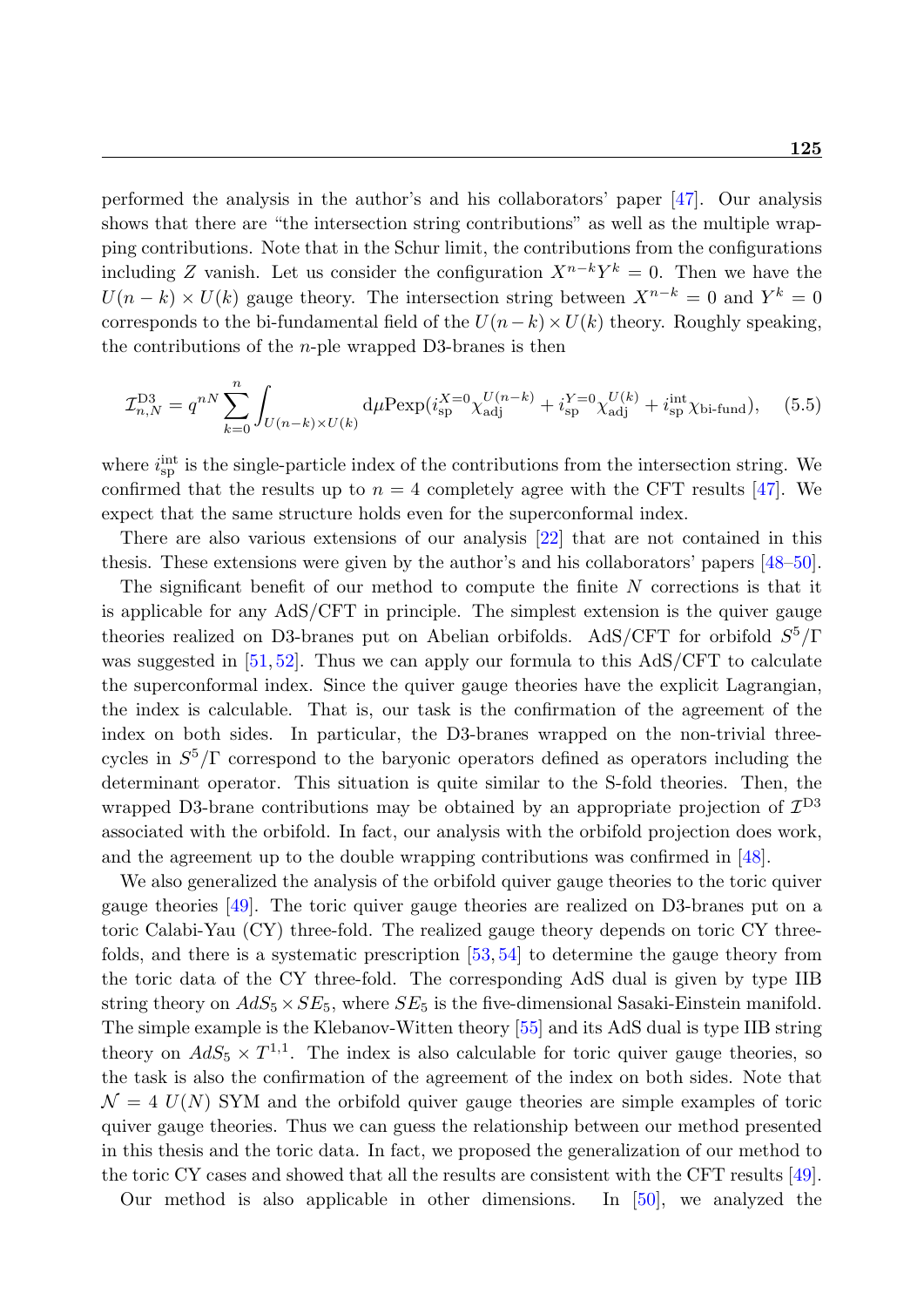three-dimensional Aharony-Bergman-Jafferis-Maldacena (ABJM) theory [56] and the six-dimensional (6d)  $\mathcal{N} = (2,0)$  theories. The ABJM theory is realized on M2-branes in M-theory, while 6d  $\mathcal{N} = (2,0)$  theories are realized on M5-branes. The corresponding AdS duals are M-theory on  $AdS_4 \times S^7$  and  $AdS_7 \times S^4$ . We calculated [the](#page-134-7) finite N corrections to the index as contributions from M5-branes in  $S<sup>7</sup>$ . Because the Lagrangian of the ABJM theory is known, and we confirmed the agreement of the index on both sides. On the other hand, the Lagrangian of 6d  $\mathcal{N} = (2,0)$  theories are unknown, so we predicted the index from the contributions of M2-branes in *S* 4 . For the rank one theory (realized on one M5-brane), it is known that the theory is free, and we can calculate the index. In this case, we confirmed the agreement of the index on both sides.

All of these analyses show that our method is very powerful in calculating the index for various AdS/CFTs.

There are various future directions. Up to now, our results of S-fold theories are still the prediction except for few examples. Thus the check of our results is important. A way to do it is to use the  $\mathcal{N} = 2$  SCFT/chiral algebra correspondence [57]. This correspondence comes from the fact that the four-dimensional  $\mathcal{N}=2$  superconformal algebra contains the two-dimensional chiral algebra. Concretely, the Schur index of an  $\mathcal{N}=2$  SCFT is equivalent to the vacuum character of the corresponding two-d[ime](#page-134-8)nsional chiral algebra [57]. This means that if we identify the chiral algebra corresponding to S-fold theories, we may be able to calculate the Schur index of S-fold theories from the vacuum character. Our prediction for the Schur index is also given in [22], so we can compare these [res](#page-134-8)ults. Note that the chiral algebra corresponding to rank one S-fold theories were already given in [58]. However, the rank one S-fold theory with the trivial torsion is the free theory, and we need the chiral algebras corresponding [to](#page-131-4) higher rank S-fold theories.

Another future direction ist[o a](#page-134-9)pply our method to AdS/CFT regarding AD theories. Some of the AdS dual to AD theories are given in [59, 60]. Then we may be able to calculate the finite *N* corrections to the index as well as the contributions of KK modes. Another interesting example is  $AdS/CFT$  regarding  $T_N$  theories [61]. The superconformal index of  $T_N$  theories has not been given yet, and we [ma](#page-134-10)[y be](#page-135-0) able to calculate the index for these theories by using their AdS dual given in [62].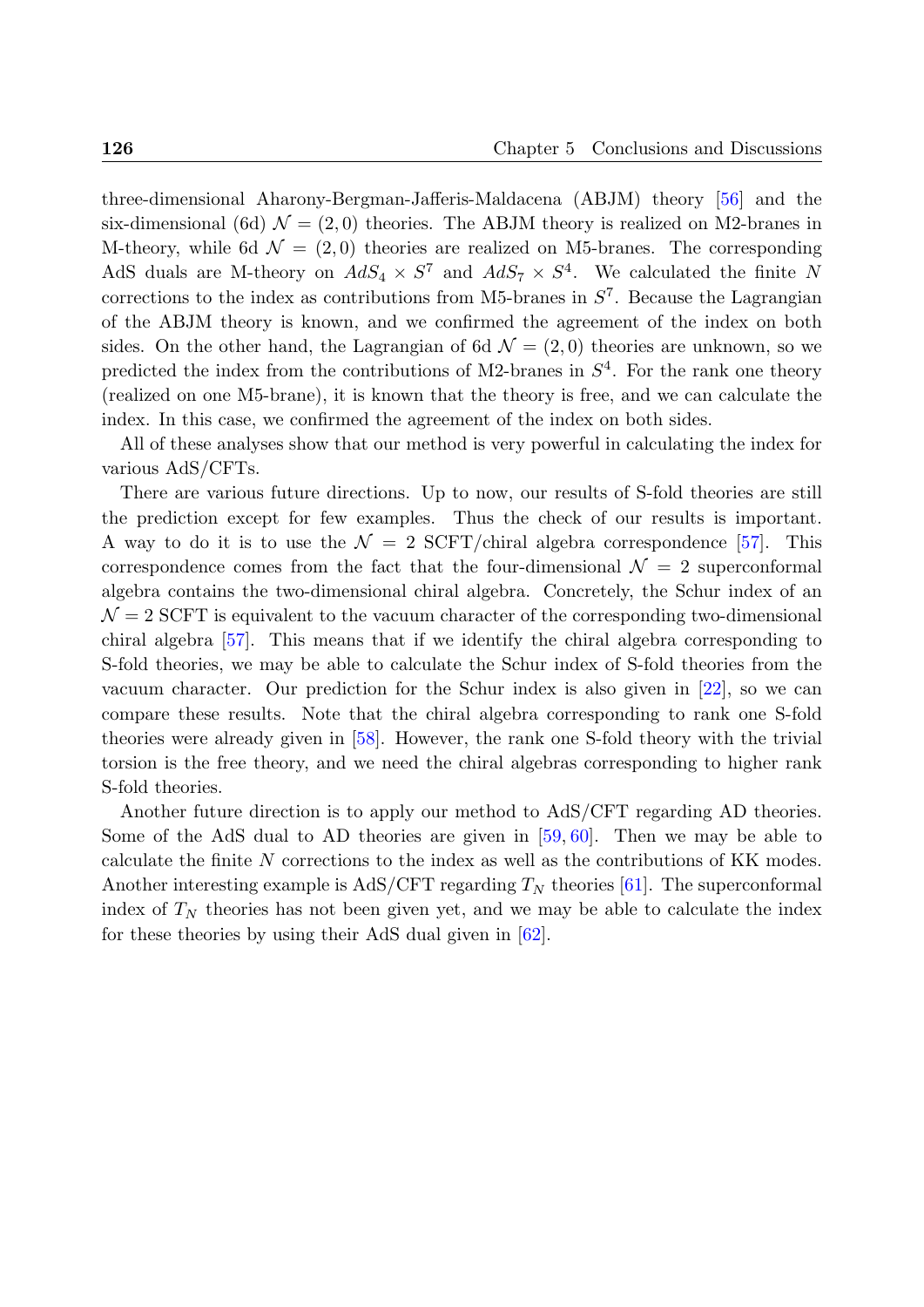# **Appendix A**

# **Conventions and Notations**

In this appendix we summarize the spinor conventions for four-dimensional theories and the notations for group theory.

### **A.1 Spinor convention for four-dimensional theories**

In this section we would like to explain our spinor notation. Our spinor convention is almost the same as that used in [63].

In four-dimensional (4d) theories, the four-vector  $x^{\mu}$  ( $\mu = 0, 1, 2, 3$ ) is the position vector. The flat Minkowski metric is denoted by  $\eta_{\mu\nu}$ . We use the following convention:

$$
\eta_{\mu\nu} = \text{diag}(-1, 1, 1, 1). \tag{A.1}
$$

The 4d gamma matrices  $\gamma^{\mu}$  satisfy the Clifford algebra

$$
\{\gamma^{\mu}, \gamma^{\nu}\} = -2\eta^{\mu\nu}.\tag{A.2}
$$

Let  $\psi_{\alpha}$  be a left-handed two component Weyl spinor and let  $\bar{\chi}^{\dot{\alpha}}$  be a right-handed two-component Weyl spinor. The Hermite conjugate of Weyl spinors are

$$
(\psi_{\alpha})^{\dagger} = \overline{\psi}_{\dot{\alpha}}, \qquad (\overline{\chi}^{\dot{\alpha}})^{\dagger} = \chi^{\alpha}.
$$
 (A.3)

The contractions of spinors are given by

$$
\psi \xi = \psi^{\alpha} \xi_{\alpha}, \qquad \overline{\chi} \overline{\zeta} = \overline{\chi}_{\dot{\alpha}} \overline{\zeta}^{\dot{\alpha}}.
$$
 (A.4)

The anti-symmetric epsilon tensor raises and lowers the spinor indices as

$$
\psi^{\alpha} = \epsilon^{\alpha\beta}\psi_{\beta}, \qquad \psi_{\alpha} = \epsilon_{\alpha\beta}\psi^{\beta}, \qquad (A.5)
$$

$$
\overline{\chi}_{\dot{\alpha}} = \epsilon_{\dot{\alpha}\dot{\beta}} \overline{\chi}^{\dot{\beta}}, \qquad \overline{\chi}^{\dot{\alpha}} = \epsilon^{\dot{\alpha}\dot{\beta}} \overline{\chi}_{\dot{\beta}}, \qquad (A.6)
$$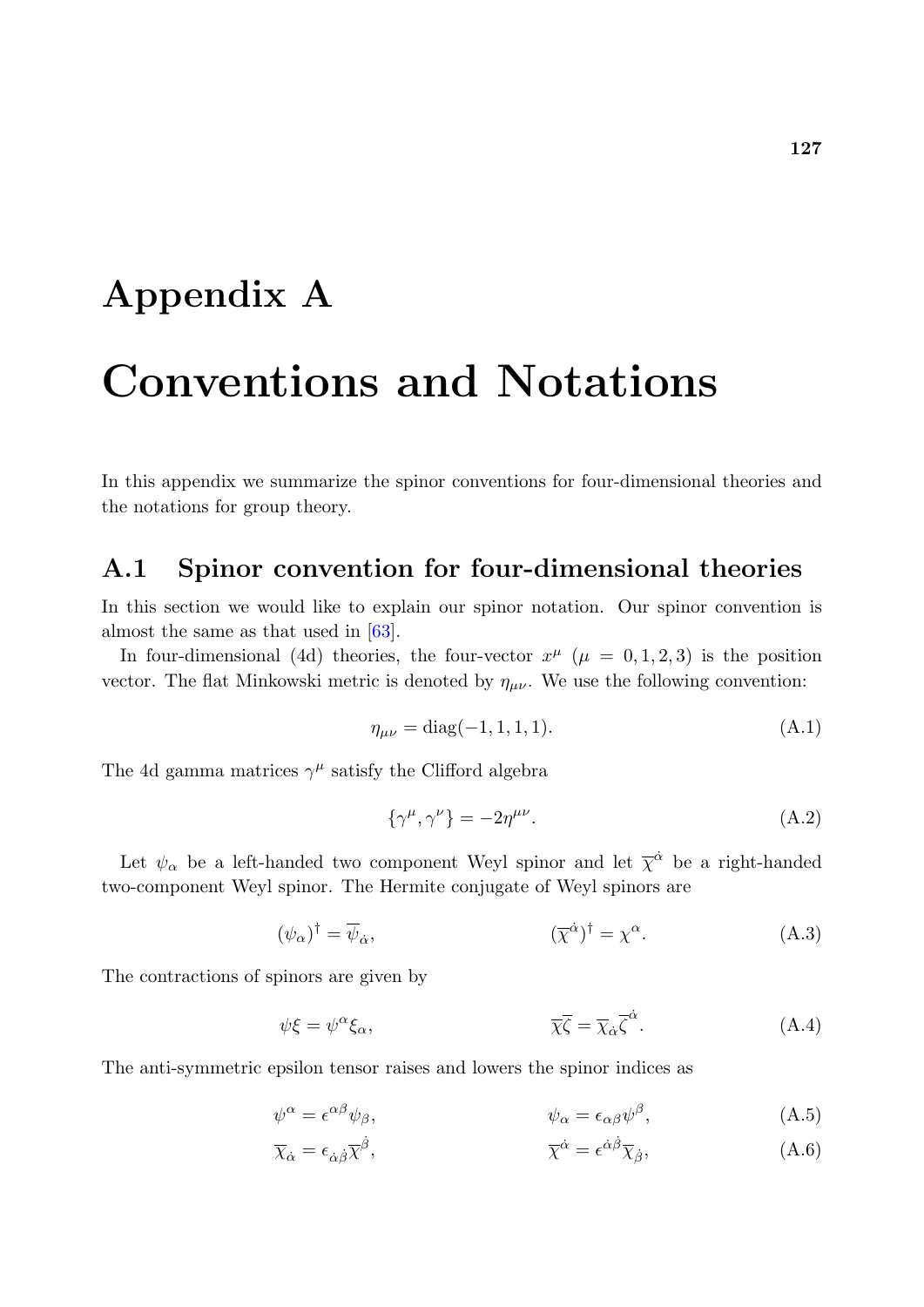where the anti-symmetric epsilon tensor satisfies

$$
\epsilon_{12} = \epsilon^{21} = -1,\tag{A.7}
$$

$$
\epsilon^{12} = \epsilon_{21} = 1\tag{A.8}
$$

$$
\epsilon_{\alpha\beta}\epsilon^{\beta\gamma} = \epsilon^{\gamma\beta}\epsilon_{\beta\alpha} = \delta^{\gamma}_{\alpha},\tag{A.9}
$$

$$
\epsilon_{\dot{\alpha}\dot{\beta}}\epsilon^{\dot{\beta}\dot{\gamma}} = \epsilon^{\dot{\gamma}\dot{\beta}}\epsilon_{\dot{\beta}\dot{\alpha}} = \delta^{\dot{\gamma}}_{\dot{\alpha}}.\tag{A.10}
$$

The four-Pauli matrices  $\sigma^{\mu}$  and  $\bar{\sigma}^{\mu}$  are defined by

$$
(\sigma^{\mu})_{\alpha\dot{\alpha}} = (1, \sigma^{i}), \qquad (\overline{\sigma}^{\mu})^{\dot{\alpha}\alpha} = (1, -\sigma^{i}), \qquad (A.11)
$$

where

$$
\sigma^1 = \begin{pmatrix} 0 & 1 \\ 1 & 0 \end{pmatrix}, \qquad \sigma^2 = \begin{pmatrix} 0 & -i \\ i & 0 \end{pmatrix}, \qquad \sigma^3 = \begin{pmatrix} 1 & 0 \\ 0 & -1 \end{pmatrix}.
$$
 (A.12)

The four-Pauli matrices satisfy

$$
(\sigma^{\mu})_{\alpha\dot{\alpha}}(\overline{\sigma}_{\mu})^{\dot{\beta}\beta} = -2\delta^{\beta}_{\alpha}\delta^{\dot{\beta}}_{\dot{\alpha}}.
$$
\n(A.13)

The gamma matrices  $\gamma^{\mu}$  are related with the four-Pauli matrices as

$$
\gamma^{\mu} = \begin{pmatrix} 0 & \sigma^{\mu} \\ \overline{\sigma}^{\mu} & 0 \end{pmatrix} . \tag{A.14}
$$

It is convenient to define the anti-symmetric gamma and four-Pauli matrices as

$$
\gamma^{\mu\nu} = \frac{1}{2} [\gamma^{\mu}, \gamma^{\nu}] = \begin{pmatrix} \sigma^{\mu\nu} & 0 \\ 0 & \overline{\sigma}^{\mu\nu} \end{pmatrix}, \tag{A.15}
$$

$$
(\sigma^{\mu\nu})_{\alpha}{}^{\beta} = \frac{1}{2} (\sigma^{\mu}\overline{\sigma}^{\nu} - \sigma^{\nu}\overline{\sigma}^{\mu})_{\alpha}{}^{\beta}, \tag{A.16}
$$

$$
(\overline{\sigma}^{\mu\nu})^{\dot{\alpha}}{}_{\dot{\beta}} = \frac{1}{2} (\overline{\sigma}^{\mu} \sigma^{\nu} - \overline{\sigma}^{\nu} \sigma^{\mu})^{\dot{\alpha}}{}_{\dot{\beta}}.
$$
\n(A.17)

The four-component Dirac spinor Ψ*<sup>D</sup>* is made of a left-handed Weyl spinor *ψ<sup>α</sup>* and a right-handed Weyl spinor  $\overline{\chi}^{\dot{\alpha}}$  as

$$
\Psi_D = \begin{pmatrix} \psi_\alpha \\ \overline{\chi}^{\dot{\alpha}} \end{pmatrix} . \tag{A.18}
$$

The Dirac conjugate  $\overline{\Psi}_D$  is defined as

$$
\overline{\Psi}_D = \Psi_D^{\dagger} \gamma^0. \tag{A.19}
$$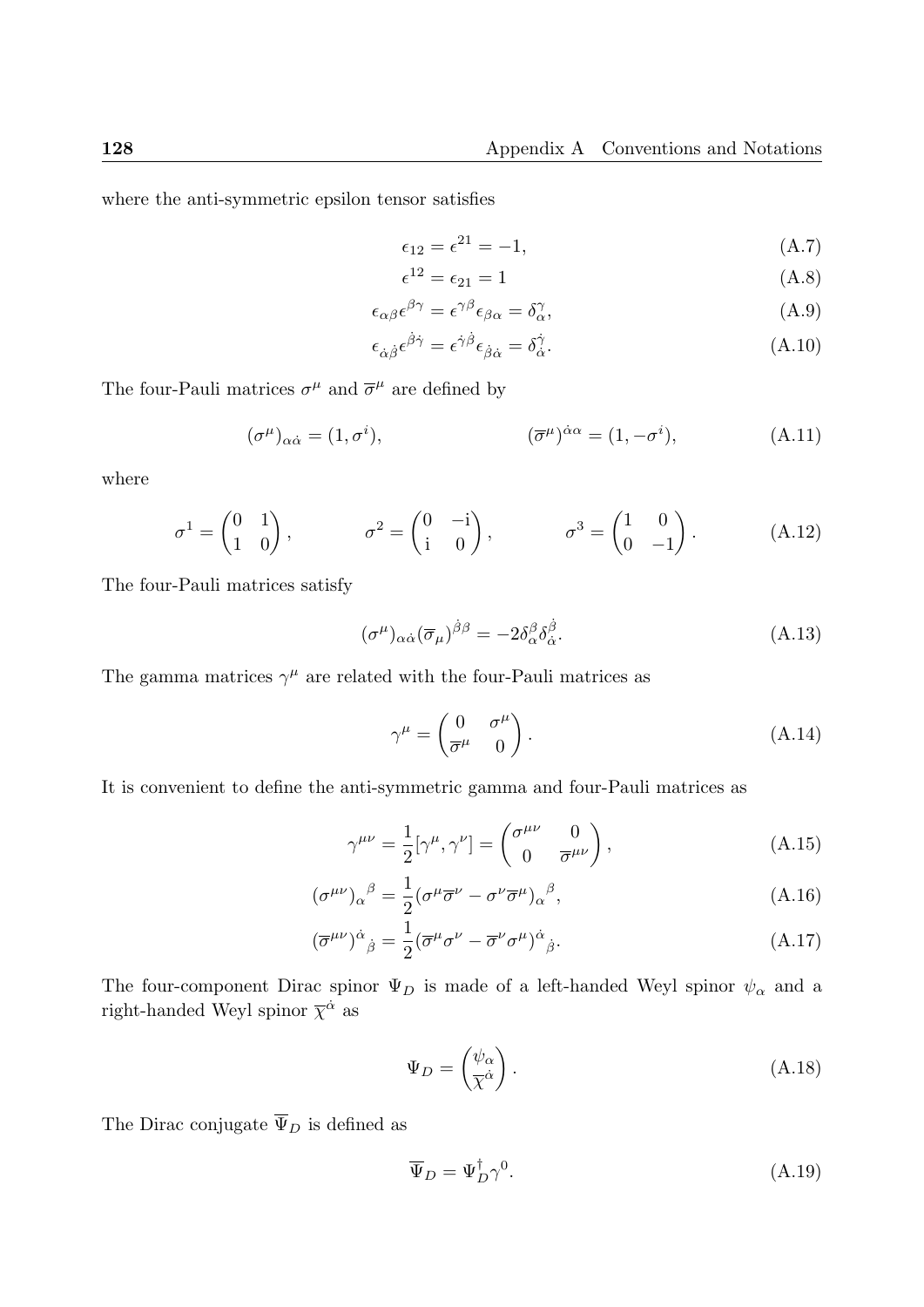The Majorana condition is defined by

$$
\overline{\Psi}_D = \Psi_D^T C, \qquad \qquad C = \begin{pmatrix} -\epsilon^{\alpha\beta} & 0\\ 0 & -\epsilon_{\dot{\alpha}\dot{\beta}} \end{pmatrix} = -i\gamma^2\gamma^0. \qquad (A.20)
$$

The Majorana spinor satisfying the Majorana condition is

$$
\Psi_M = \begin{pmatrix} \psi_\alpha \\ \overline{\psi}^{\dot{\alpha}} \end{pmatrix} . \tag{A.21}
$$

The Dirac and Majorana kinetic terms are given by

$$
\mathcal{L}_D = i \overline{\Psi}_D \gamma^\mu \partial_\mu \Psi_D \sim i \overline{\psi} \overline{\sigma}^\mu \partial_\mu \psi + i \overline{\chi} \overline{\sigma}^\mu \partial_\mu \chi, \tag{A.22}
$$

$$
\mathcal{L}_M = \frac{\mathrm{i}}{2} \overline{\Psi}_M \gamma^\mu \partial_\mu \Psi_M \sim \mathrm{i} \overline{\psi} \overline{\sigma}^\mu \partial_\mu \psi, \tag{A.23}
$$

where the symbol "*∼*" means that we neglect total derivatives.

## **A.2 Notations of group theory**

Here we would like to define and fix the notations for group theory. We only consider Lie groups.

#### **A.2.1 Dynkin label**

Let us consider a Lie group *G* with simple roots  $\alpha^{j}$  ( $j = 1, \cdots, \text{rank }G$ ). Let  $\mu^{j}$  be the fundamental weight satisfying

$$
\frac{2\alpha^j \cdot \mu^k}{(\alpha^j)^2} = \delta_{jk}.\tag{A.24}
$$

Then the highest weight of an arbitrary irreducible representation of a Lie group *G* can always be written as

$$
\mu = \sum_{j=1}^{\text{rank}G} \ell^j \mu^j,\tag{A.25}
$$

where  $\ell^j$  is a non-negative integer called the Dynkin label. Thus we can label an irreducible representation by the Dynkin label. We often use the notation

$$
(\ell^1, \cdots, \ell^{\text{rank}G}) \tag{A.26}
$$

to express an irreducible representation with the highest weight  $\mu = \sum_j \ell^j \mu^j$  of *G*.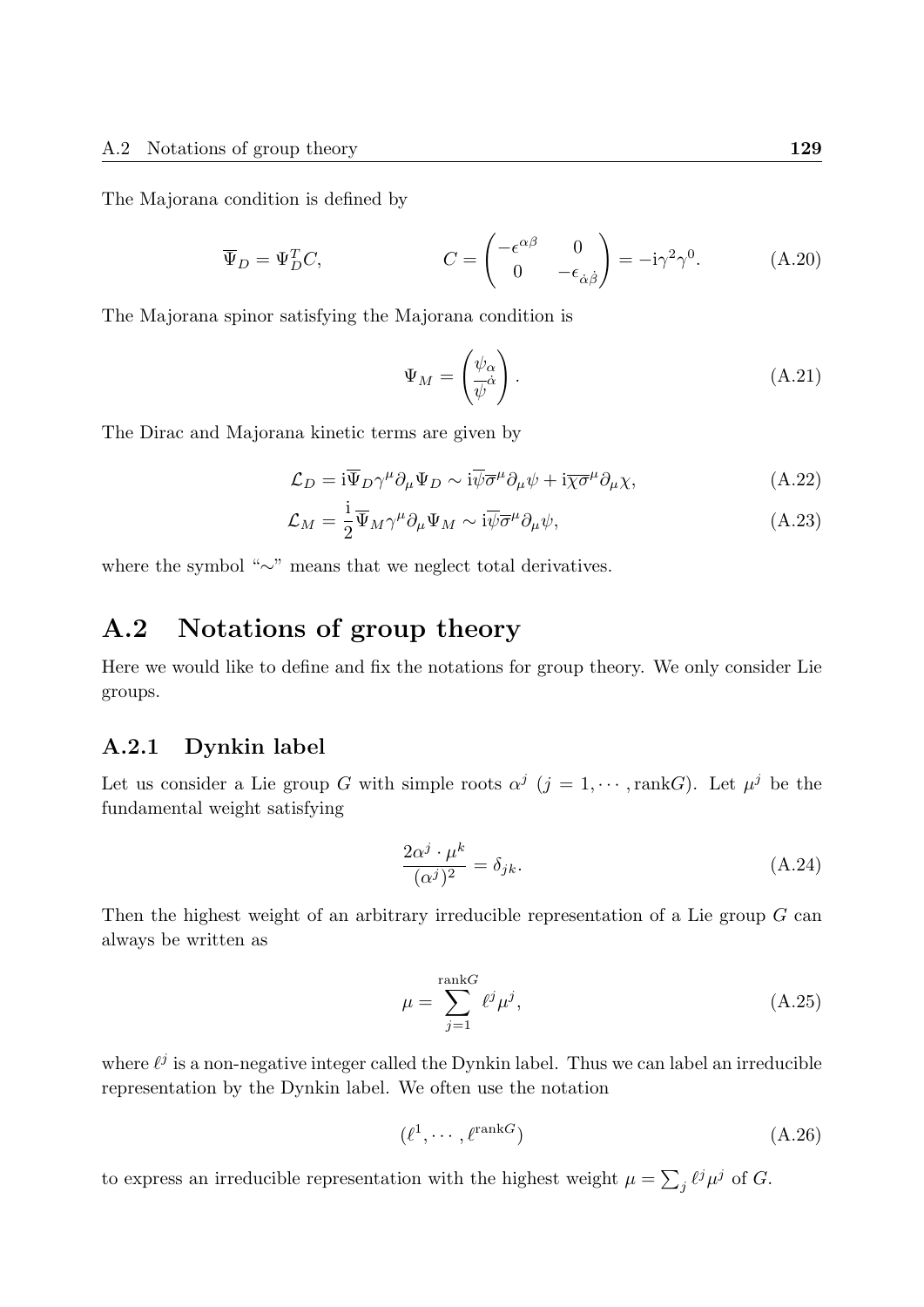#### **A.2.2 Character formula**

A character  $\chi_{\mathcal{R}}(u)$  of a representation  $\mathcal R$  of a Lie group  $G$  is defined by

$$
\chi_{\mathcal{R}}(u) = \text{tr}_{\mathcal{R}}\left(\prod_{j=1}^{\text{rank}G} u_j^{H_j}\right),\tag{A.27}
$$

where  $H_j$  is the Cartan generator of  $G$ . There is a formula to calculate the character for a given representation  $R$  with the highest weight  $\mu$ . It is given by

$$
\chi_{\mathcal{R}}(u) = \frac{\sum_{\sigma \in \mathcal{W}} \text{sign}(\sigma) u^{\sigma(\mu + \rho)}}{\prod_{\alpha \in R_+} (u^{\frac{\alpha}{2}} - u^{-\frac{\alpha}{2}})},\tag{A.28}
$$

where  $R_+$  is a set of positive roots and W is a set of Weyl reflections.  $\rho$  is defined by

$$
\rho = \frac{1}{2} \sum_{\alpha \in R_+} \alpha.
$$
\n(A.29)

We used the vector notation

$$
u^{\mu} = \prod_{j=1}^{\text{rank}G} u_j^{\mu_j}.
$$
\n(A.30)

The formula (A.28) is called the Weyl character formula.

For convenience, we show the Weyl character formula for  $U(2)$  and  $U(3)$ . The  $U(2)$ character  $\overline{\chi}_n(a, b)$  is given by

$$
\overline{\chi}_n(a,b) = \frac{a^{n+1} - b^{n+1}}{a - b}.
$$
\n(A.31)

The  $U(3)$  character  $\overline{\chi}_{(m,n)}(a,b,c)$  is given by

$$
\overline{\chi}_{(m,n)}(a,b,c) = -\frac{abc}{(a-b)(b-c)(c-a)} \begin{vmatrix} a^{m+1} & 1 & a^{-n-1} \\ b^{m+1} & 1 & b^{-n-1} \\ c^{m+1} & 1 & c^{-n-1} \end{vmatrix} .
$$
 (A.32)

Then the  $SU(2)$  character  $\chi_n(u)$  and the  $SU(3)$  character  $\chi_{(m,n)}(u, v)$  are given by

$$
\chi_n(u) = \overline{\chi}_n(u, u^{-1}),\tag{A.33}
$$

$$
\chi_{(m,n)}(u,v) = \overline{\chi}_{(m,n)}(u, u^{-1}v, v^{-1}).
$$
\n(A.34)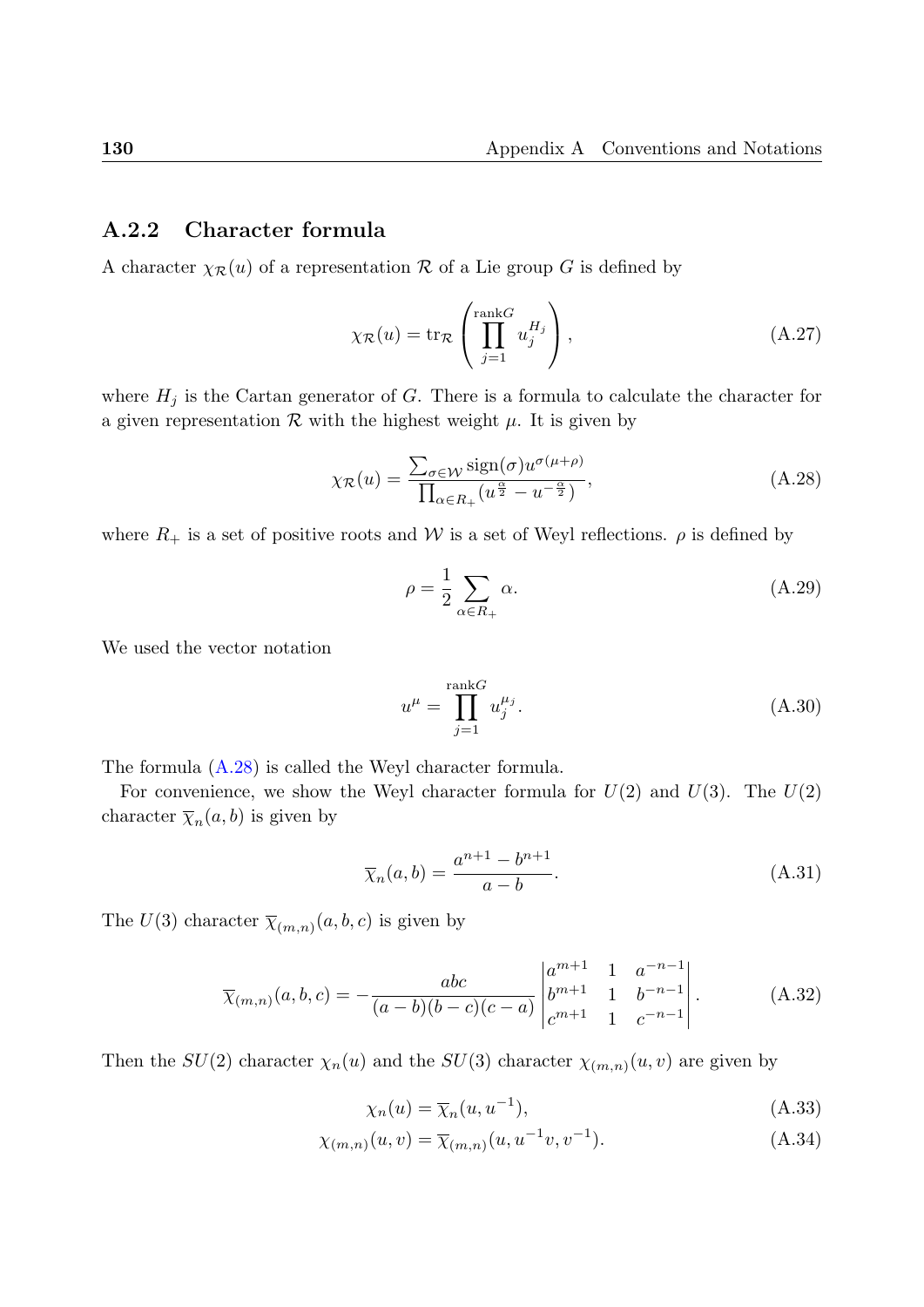# **Bibliography**

- [1] L. Brink, J. H. Schwarz and J. Scherk, "Supersymmetric Yang-Mills Theories," Nucl. Phys. B **121**, 77-92 (1977) doi:10.1016/0550-3213(77)90328-5
- [2] F. Gliozzi, J. Scherk and D. I. Olive, "Supersymmetry, Supergravity Theories and the Dual Spinor Model," Nucl. Phys. B **122**, 253-290 (1977) doi:10.1016/0550- 3213(77)90206-1
- [3] N. Seiberg and E. Witten, "Electric magnetic duality, monopole condensation, and confinement in N=2 supersymmetric Yang-Mills theory," Nucl. Phys. B **426**, 19-52 (1994) [erratum: Nucl. Phys. B **430**, 485-486 (1994)] doi:10.1016/0550- 3213(94)90124-4 [arXiv:hep-th/9407087 [hep-th]].
- [4] N. Seiberg and E. Witten, "Monopoles, duality and chiral symmetry breaking in N=2 supersymmetric QCD," Nucl. Phys. B **431**, 484-550 (1994) doi:10.1016/0550- 3213(94)90214-3 [arXiv:hep-th/9408099 [hep-th]].
- [5] P. C. Argyres and M. R. Douglas, "New phenomena in SU(3) supersymmetric gauge theory," Nucl. Phys. B **448**, 93-126 (1995) doi:10.1016/0550-3213(95)00281- V [arXiv:hep-th/9505062 [hep-th]].
- [6] P. C. Argyres, M. R. Plesser, N. Seiberg and E. Witten, "New N=2 superconformal field theories in four-dimensions," Nucl. Phys. B **461**, 71-84 (1996) doi:10.1016/0550- 3213(95)00671-0 [arXiv:hep-th/9511154 [hep-th]].
- [7] T. Eguchi, K. Hori, K. Ito and S. K. Yang, "Study of N=2 superconformal field theories in four-dimensions," Nucl. Phys. B **471**, 430-444 (1996) doi:10.1016/0550- 3213(96)00188-5 [arXiv:hep-th/9603002 [hep-th]].
- [8] K. Ito, "A-D-E singularity and the Seiberg-Witten theory," Prog. Theor. Phys. Suppl. **135**, 94-108 (1999) doi:10.1143/PTPS.135.94 [arXiv:hep-th/9906023 [hep-th]].
- [9] D. Gaiotto, N. Seiberg and Y. Tachikawa, "Comments on scaling limits of 4d  $N=2$  theories," JHEP **01**, 078 (2011) doi:10.1007/JHEP01(2011)078 [arXiv:1011.4568 [hepth]].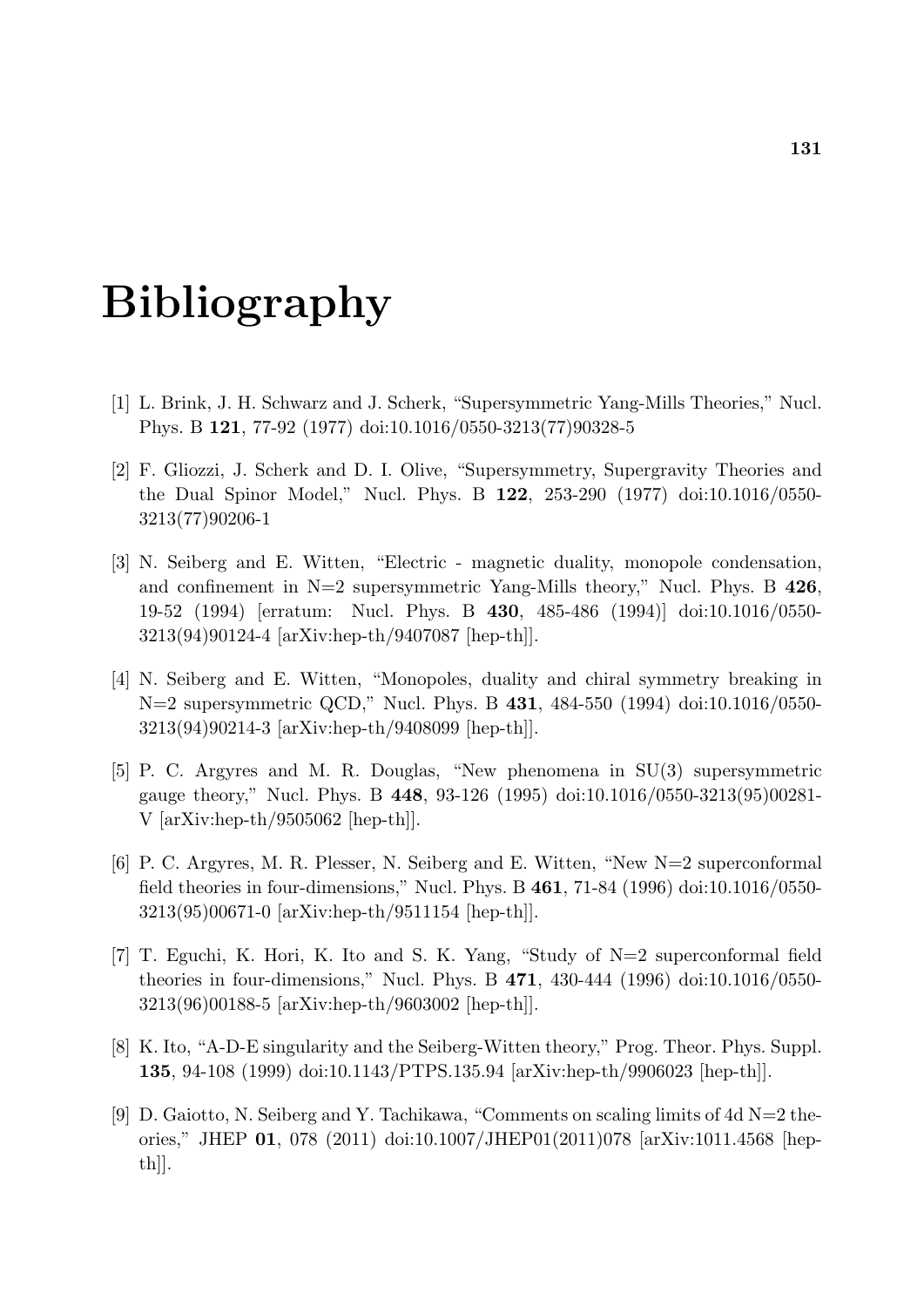- [10] K. Maruyoshi and J. Song, "Enhancement of Supersymmetry via Renormalization Group Flow and the Superconformal Index," Phys. Rev. Lett. **118**, no.15, 151602 (2017) doi:10.1103/PhysRevLett.118.151602 [arXiv:1606.05632 [hep-th]].
- [11] J. M. Maldacena, "The Large N limit of superconformal field theories and supergravity," Int. J. Theor. Phys. **38**, 1113-1133 (1999) doi:10.1023/A:1026654312961  $[\text{arXiv:hep-th}/9711200$   $[\text{hep-th}].$
- [12] E. Witten, "Bound states of strings and p-branes," Nucl. Phys. B **460**, 335-350 (1996) doi:10.1016/0550-3213(95)00610-9 [arXiv:hep-th/9510135 [hep-th]].
- [13] G. T. Horowitz and A. Strominger, "Black strings and P-branes," Nucl. Phys. B **360**, 197-209 (1991) doi:10.1016/0550-3213(91)90440-9
- [14] T. Sakai and S. Sugimoto, "Low energy hadron physics in holographic QCD," Prog. Theor. Phys. **113**, 843-882 (2005) doi:10.1143/PTP.113.843 [arXiv:hep-th/0412141 [hep-th]].
- [15] T. Sakai and S. Sugimoto, "More on a holographic dual of QCD," Prog. Theor. Phys. **114**, 1083-1118 (2005) doi:10.1143/PTP.114.1083 [arXiv:hep-th/0507073 [hep-th]].
- [16] J. Kinney, J. M. Maldacena, S. Minwalla and S. Raju, "An Index for 4 dimensional super conformal theories," Commun. Math. Phys. **275**, 209-254 (2007) doi:10.1007/s00220-007-0258-7 [arXiv:hep-th/0510251 [hep-th]].
- <span id="page-131-1"></span>[17] J. McGreevy, L. Susskind and N. Toumbas, "Invasion of the giant gravitons from Anti-de Sitter space," JHEP **06**, 008 (2000) doi:10.1088/1126-6708/2000/06/008 [arXiv:hep-th/0003075 [hep-th]].
- [18] I. Garc<sup> $\alpha$ </sup>ia-Etxebarria and D. Regalado,  $\mathcal{N} = 3$  four dimensional field theories," JHEP **03**, 083 (2016) doi:10.1007/JHEP03(2016)083 [arXiv:1512.06434 [hep-th]].
- <span id="page-131-2"></span>[19] Y. Imamura and S. Yokoyama, "Superconformal index of  $\mathcal{N}=3$  orientifold theories," J. Phys. A **49**, no.43, 435401 (2016) doi:10.1088/1751-8113/49/43/435401 [arXiv:1603.00851 [hep-th]].
- <span id="page-131-3"></span>[20] O. Aharony and Y. Tachikawa, "S-folds and 4d N=3 superconformal field theories," JHEP **06**, 044 (2016) doi:10.1007/JHEP06(2016)044 [arXiv:1602.08638 [hep-th]].
- <span id="page-131-0"></span>[21] G. Zafrir, "An  $\mathcal{N} = 1$  Lagrangian for an  $\mathcal{N} = 3$  SCFT," JHEP **01**, 062 (2021) doi:10.1007/JHEP01(2021)062 [arXiv:2007.14955 [hep-th]].
- <span id="page-131-4"></span>[22] R. Arai and Y. Imamura, "Finite *N* Corrections to the Superconformal Index of S-fold Theories," PTEP **2019**, no.8, 083B04 (2019) doi:10.1093/ptep/ptz088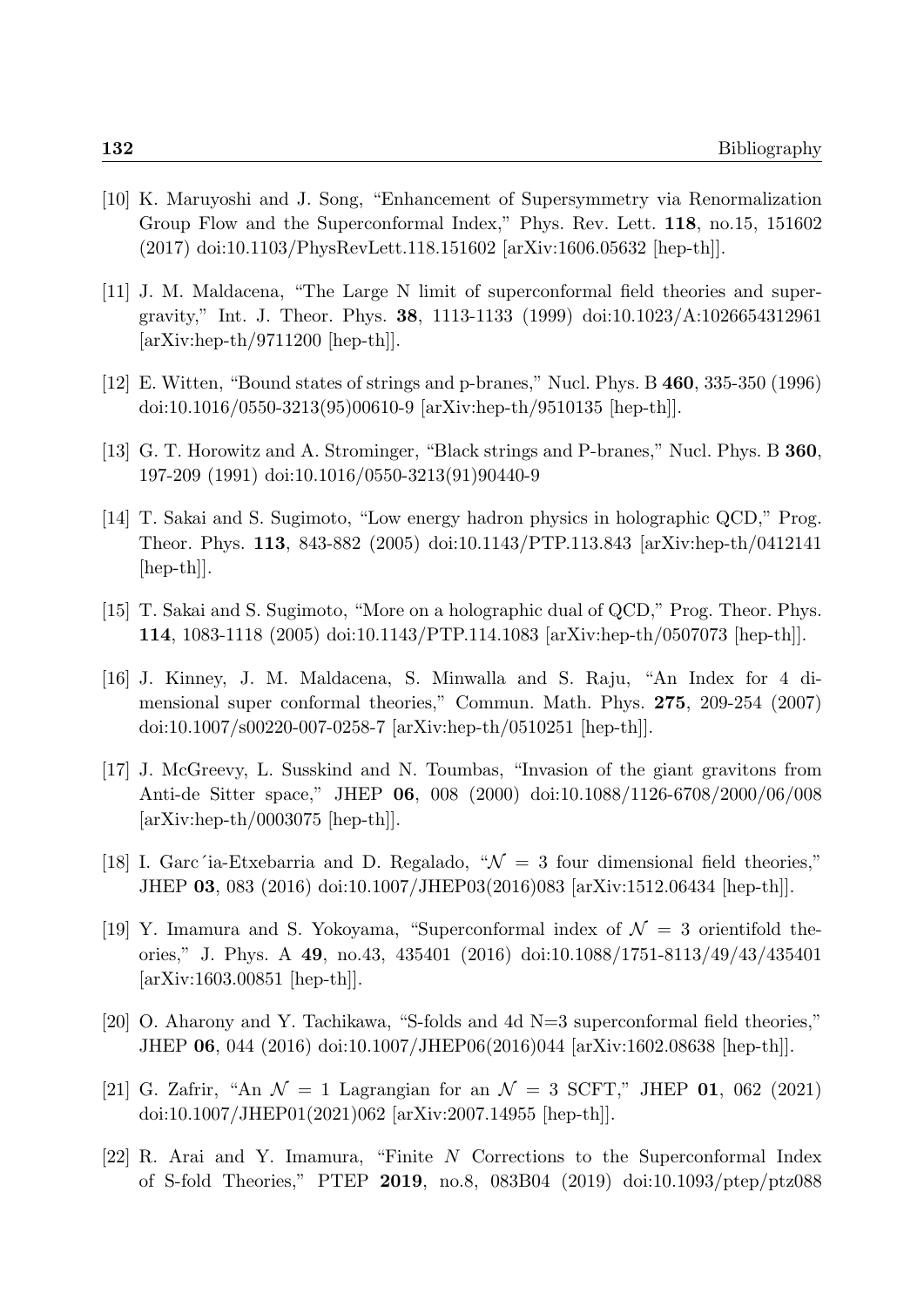[arXiv:1904.09776 [hep-th]].

- [23] R. Arai, S. Fujiwara and Y. Imamura, "BPS Partition Functions for S-folds," JHEP **03**, 172 (2019) doi:10.1007/JHEP03(2019)172 [arXiv:1901.00023 [hep-th]].
- [24] E. Witten, "Constraints on Supersymmetry Breaking," Nucl. Phys. B **202**, 253 (1982) doi:10.1016/0550-3213(82)90071-2
- [25] V. Pestun, "Localization of gauge theory on a four-sphere and supersymmetric Wilson loops," Commun. Math. Phys. **313**, 71-129 (2012) doi:10.1007/s00220-012-1485-0 [arXiv:0712.2824 [hep-th]].
- [26] G. Mack and A. Salam, "Finite component field representations of the conformal group," Annals Phys. **53**, 174-202 (1969) doi:10.1016/0003-4916(69)90278-4
- [27] D. A. Kastor, E. J. Martinec and S. H. Shenker, "RG Flow in N=1 Discrete Series," Nucl. Phys. B **316**, 590-608 (1989) doi:10.1016/0550-3213(89)90060-6
- [28] F. Cachazo, M. R. Douglas, N. Seiberg and E. Witten, "Chiral rings and anomalies in supersymmetric gauge theory," JHEP **12**, 071 (2002) doi:10.1088/1126- 6708/2002/12/071 [arXiv:hep-th/0211170 [hep-th]].
- <span id="page-132-0"></span>[29] I. Biswas, D. Gaiotto, S. Lahiri and S. Minwalla, "Supersymmetric states of N=4 Yang-Mills from giant gravitons," JHEP **12**, 006 (2007) doi:10.1088/1126- 6708/2007/12/006 [arXiv:hep-th/0606087 [hep-th]].
- [30] S. Benvenuti, B. Feng, A. Hanany and Y. H. He, "Counting BPS Operators in Gauge Theories: Quivers, Syzygies and Plethystics," JHEP **11**, 050 (2007) doi:10.1088/1126-  $6708/2007/11/050$  [arXiv:hep-th/0608050 [hep-th]].
- [31] J. Polchinski, "Dirichlet Branes and Ramond-Ramond charges," Phys. Rev. Lett. **75**, 4724-4727 (1995) doi:10.1103/PhysRevLett.75.4724 [arXiv:hep-th/9510017 [hep-th]].
- [32] J. Polchinski, S. Chaudhuri and C. V. Johnson, "Notes on D-branes," [arXiv:hepth/9602052 [hep-th]].
- [33] E. Witten, "Anti-de Sitter space and holography," Adv. Theor. Math. Phys. **2**, 253- 291 (1998) doi:10.4310/ATMP.1998.v2.n2.a2 [arXiv:hep-th/9802150 [hep-th]].
- [34] M. Gunaydin and N. Marcus, "The Spectrum of the s\*\*5 Compactification of the Chiral N=2, D=10 Supergravity and the Unitary Supermultiplets of U(2,  $2/4$ )," Class. Quant. Grav. **2**, L11 (1985) doi:10.1088/0264-9381/2/2/001
- [35] Y. Y. Goldschmidt, "1/*N* Expansion in Two-dimensional Lattice Gauge Theory," J. Math. Phys. **21**, 1842 (1980) doi:10.1063/1.524600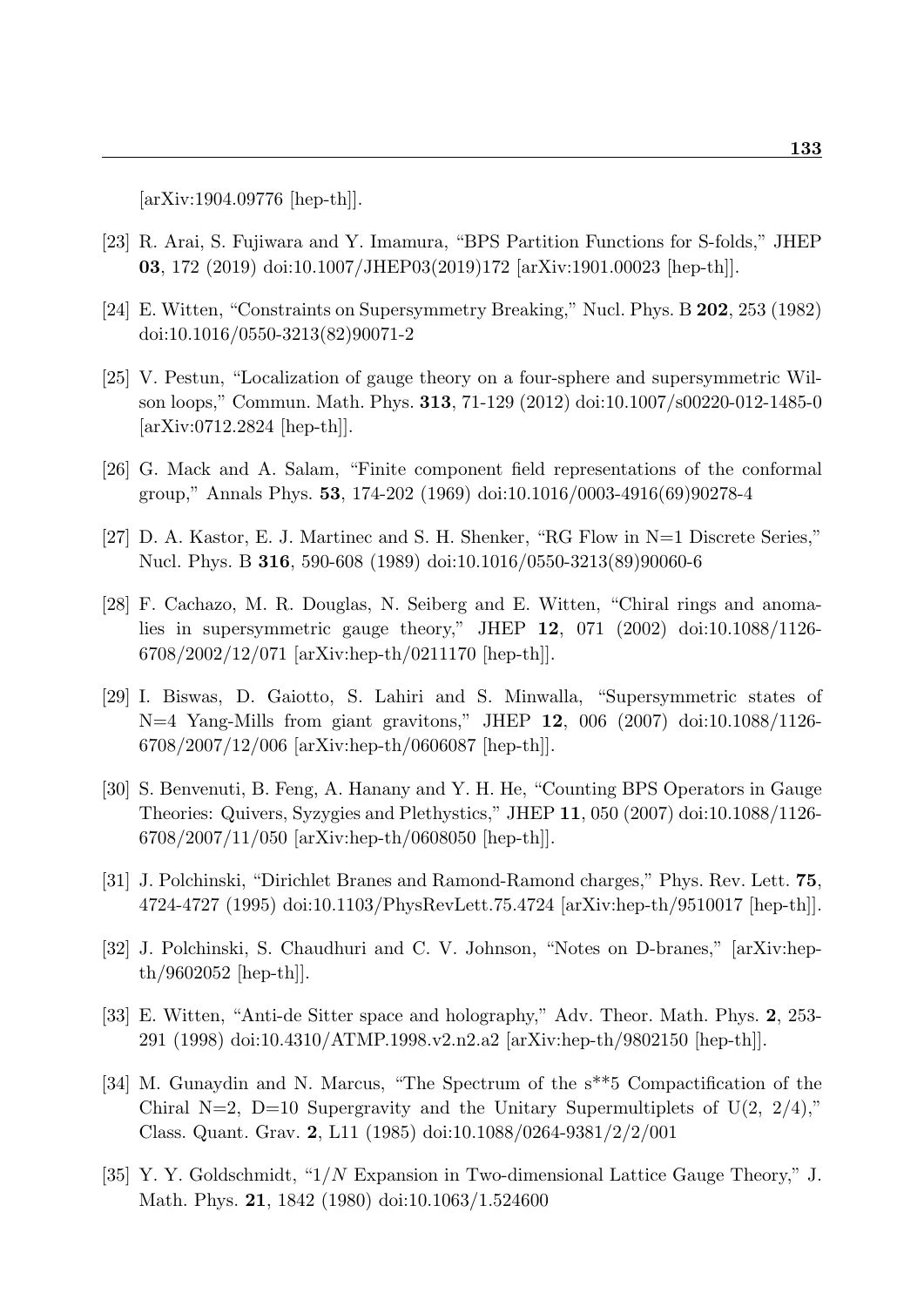- [36] A. Mikhailov, "Giant gravitons from holomorphic surfaces," JHEP **11**, 027 (2000) doi:10.1088/1126-6708/2000/11/027 [arXiv:hep-th/0010206 [hep-th]].
- [37] A. Echeverria-Enriquez, M. C. Munoz-Lecanda, N. Roman-Roy and C. Victoria-Monge, "Mathematical foundations of geometric quantization," Extracta Math. **13**, 135-238 (1998) [arXiv:math-ph/9904008 [math-ph]].
- [38] O. Aharony and M. Evtikhiev, "On four dimensional  $N = 3$  superconformal theories," JHEP **04**, 040 (2016) doi:10.1007/JHEP04(2016)040 [arXiv:1512.03524 [hep-th]].
- [39] E. Witten, "Baryons and branes in anti-de Sitter space," JHEP **07**, 006 (1998) doi:10.1088/1126-6708/1998/07/006 [arXiv:hep-th/9805112 [hep-th]].
- [40] P. Goddard, J. Nuyts and D. I. Olive, "Gauge Theories and Magnetic Charge," Nucl. Phys. B **125**, 1-28 (1977) doi:10.1016/0550-3213(77)90221-8
- [41] J. H. Schwarz, "Covariant Field Equations of Chiral N=2 D=10 Supergravity," Nucl. Phys. B **226**, 269 (1983) doi:10.1016/0550-3213(83)90192-X
- [42] J. H. Schwarz and P. C. West, "Symmetries and Transformations of Chiral N=2 D=10 Supergravity," Phys. Lett. B **126**, 301-304 (1983) doi:10.1016/0370-2693(83)90168-5
- <span id="page-133-0"></span>[43] S. Benvenuti and S. Giacomelli, "Supersymmetric gauge theories with decoupled operators and chiral ring stability," Phys. Rev. Lett. **119**, no.25, 251601 (2017) doi:10.1103/PhysRevLett.119.251601 [arXiv:1706.02225 [hep-th]].
- [44] F. A. Dolan and H. Osborn, "Applications of the Superconformal Index for Protected Operators and q-Hypergeometric Identities to N=1 Dual Theories," Nucl. Phys. B **818**, 137-178 (2009) doi:10.1016/j.nuclphysb.2009.01.028 [arXiv:0801.4947 [hep-th]].
- [45] L. Rastelli and S. S. Razamat, "The supersymmetric index in four dimensions," J. Phys. A **50**, no.44, 443013 (2017) doi:10.1088/1751-8121/aa76a6 [arXiv:1608.02965 [hep-th]].
- [46] A. Gadde, L. Rastelli, S. S. Razamat and W. Yan, "Gauge Theories and Macdonald Polynomials," Commun. Math. Phys. **319**, 147-193 (2013) doi:10.1007/s00220-012- 1607-8 [arXiv:1110.3740 [hep-th]].
- <span id="page-133-1"></span>[47] R. Arai, S. Fujiwara, Y. Imamura and T. Mori, "Schur index of the  $\mathcal{N} = 4$   $U(N)$ supersymmetric Yang-Mills theory via the AdS/CFT correspondence," Phys. Rev. D **101**, no.8, 086017 (2020) doi:10.1103/PhysRevD.101.086017 [arXiv:2001.11667 [hepth]].
- <span id="page-133-2"></span>[48] R. Arai, S. Fujiwara, Y. Imamura and T. Mori, "Finite *N* corrections to the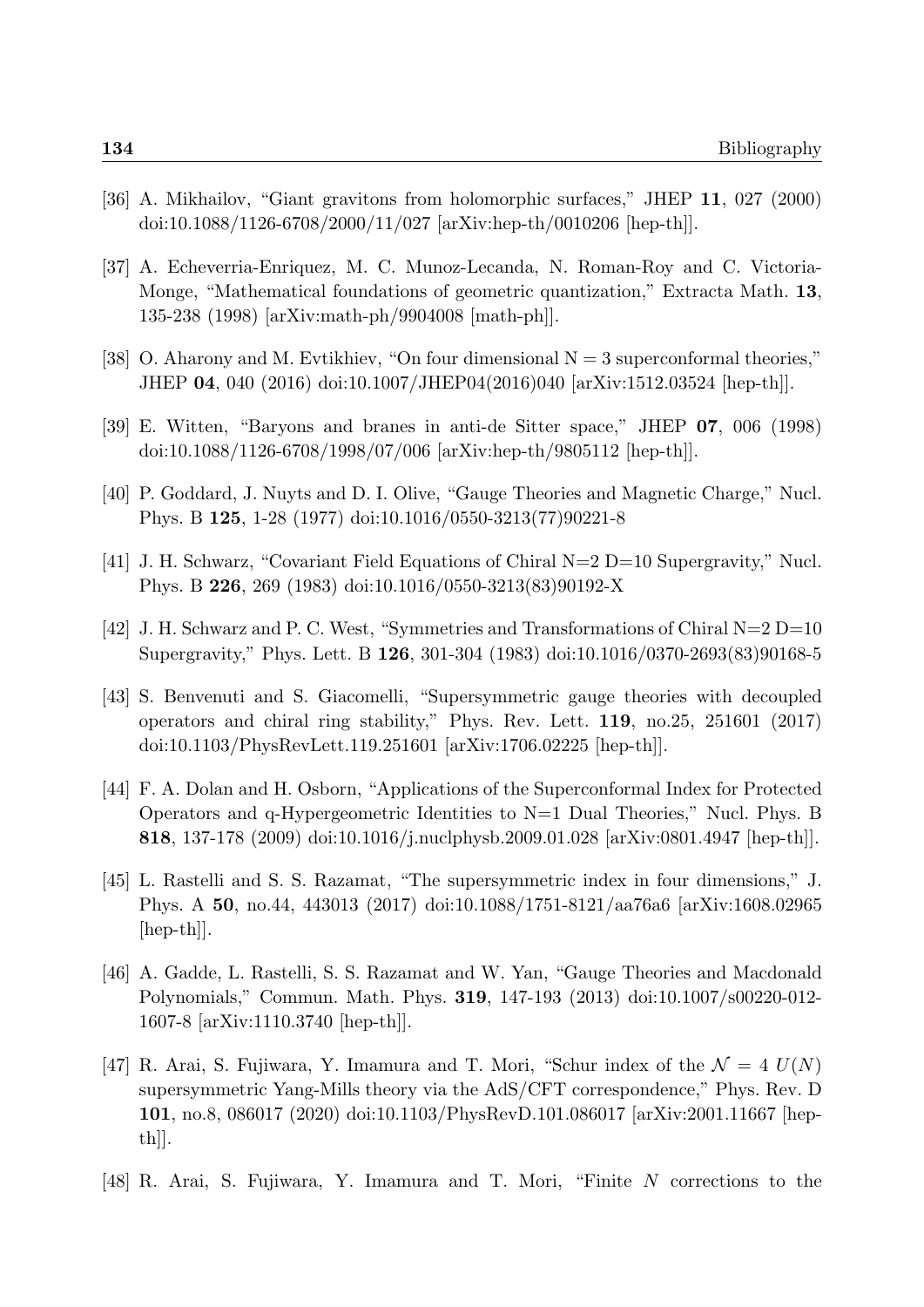superconformal index of orbifold quiver gauge theories," JHEP **10**, 243 (2019) doi:10.1007/JHEP10(2019)243 [arXiv:1907.05660 [hep-th]].

- <span id="page-134-3"></span>[49] R. Arai, S. Fujiwara, Y. Imamura and T. Mori, "Finite *N* corrections to the superconformal index of toric quiver gauge theories," PTEP **2020**, no.4, 043B09 (2020) doi:10.1093/ptep/ptaa023 [arXiv:1911.10794 [hep-th]].
- <span id="page-134-0"></span>[50] R. Arai, S. Fujiwara, Y. Imamura, T. Mori and D. Yokoyama, "Finite-*N* corrections to the M-brane indices," JHEP **11**, 093 (2020) doi:10.1007/JHEP11(2020)093 [arXiv:2007.05213 [hep-th]].
- <span id="page-134-1"></span>[51] S. Kachru and E. Silverstein, "4-D conformal theories and strings on orbifolds," Phys. Rev. Lett. **80**, 4855-4858 (1998) doi:10.1103/PhysRevLett.80.4855 [arXiv:hepth/9802183 [hep-th]].
- <span id="page-134-2"></span>[52] A. E. Lawrence, N. Nekrasov and C. Vafa, "On conformal field theories in fourdimensions," Nucl. Phys. B **533**, 199-209 (1998) doi:10.1016/S0550-3213(98)00495-7 [arXiv:hep-th/9803015 [hep-th]].
- <span id="page-134-4"></span>[53] B. Feng, A. Hanany and Y. H. He, "D-brane gauge theories from toric singularities and toric duality," Nucl. Phys. B **595**, 165-200 (2001) doi:10.1016/S0550- 3213(00)00699-4 [arXiv:hep-th/0003085 [hep-th]].
- <span id="page-134-5"></span>[54] B. Feng, S. Franco, A. Hanany and Y. H. He, "Symmetries of toric duality," JHEP **12**, 076 (2002) doi:10.1088/1126-6708/2002/12/076 [arXiv:hep-th/0205144 [hep-th]].
- <span id="page-134-6"></span>[55] I. R. Klebanov and E. Witten, "Superconformal field theory on three-branes at a Calabi-Yau singularity," Nucl. Phys. B **536**, 199-218 (1998) doi:10.1016/S0550- 3213(98)00654-3 [arXiv:hep-th/9807080 [hep-th]].
- <span id="page-134-7"></span>[56] O. Aharony, O. Bergman, D. L. Jafferis and J. Maldacena, "N=6 superconformal Chern-Simons-matter theories, M2-branes and their gravity duals," JHEP **10**, 091  $(2008)$  doi:10.1088/1126-6708/2008/10/091 [arXiv:0806.1218 [hep-th]].
- <span id="page-134-8"></span>[57] C. Beem, M. Lemos, P. Liendo, W. Peelaers, L. Rastelli and B. C. van Rees, "Infinite Chiral Symmetry in Four Dimensions," Commun. Math. Phys. **336**, no.3, 1359-1433 (2015) doi:10.1007/s00220-014-2272-x [arXiv:1312.5344 [hep-th]].
- <span id="page-134-9"></span>[58] T. Nishinaka and Y. Tachikawa, "On 4d rank-one *N* = 3 superconformal field theories," JHEP **09**, 116 (2016) doi:10.1007/JHEP09(2016)116 [arXiv:1602.01503 [hepth]].
- <span id="page-134-10"></span>[59] O. Aharony, A. Fayyazuddin and J. M. Maldacena, "The Large N limit of  $N=2$ ,  $N=1$ field theories from three-branes in F theory," JHEP **07**, 013 (1998) doi:10.1088/1126-